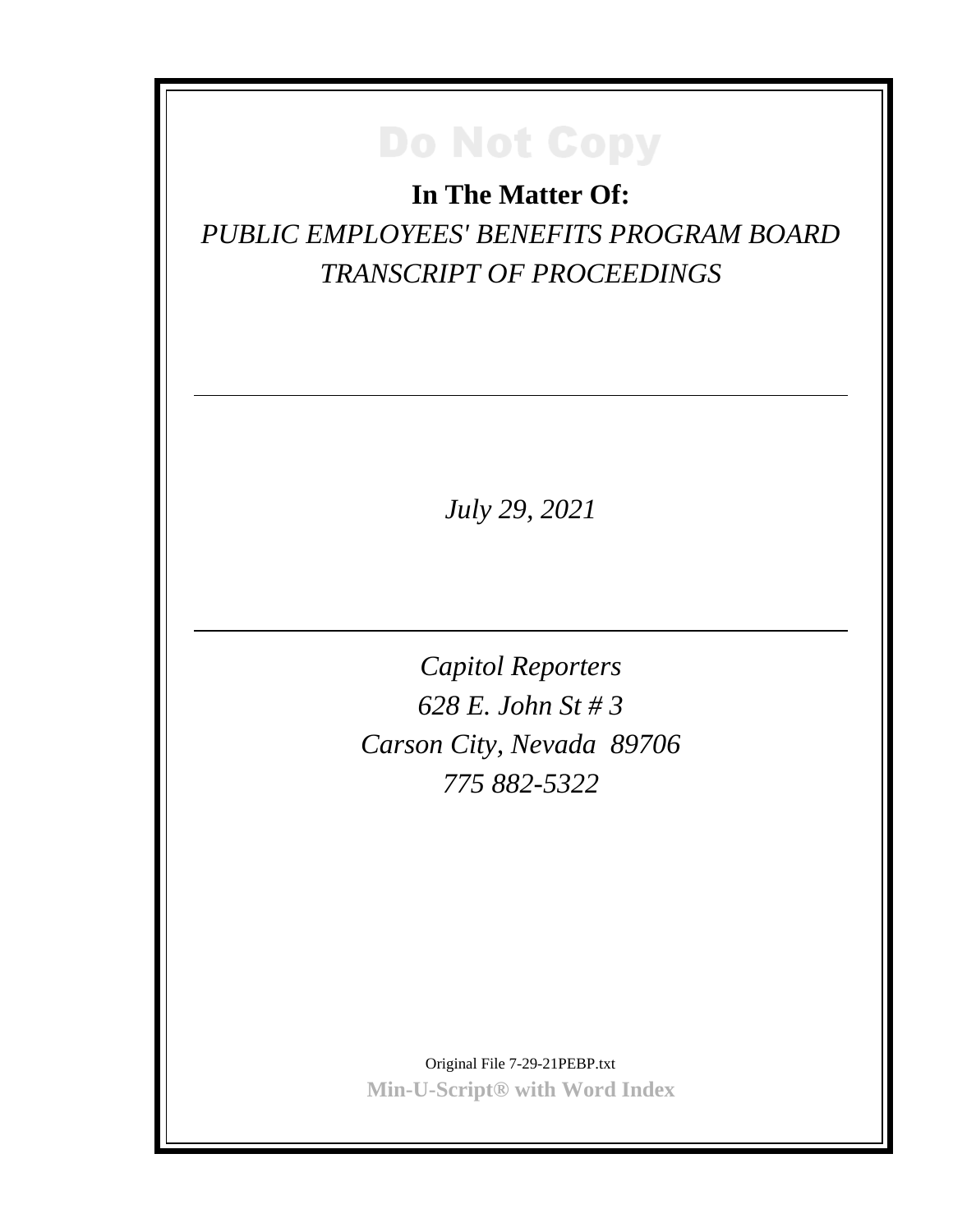| 1               | PUBLIC EMPLOYEES' BENEFITS PROGRAM BOARD                     |
|-----------------|--------------------------------------------------------------|
| $\overline{2}$  | TRANSCRIPT OF PROCEEDINGS                                    |
| 3               | ZOOM/TELEPHONIC MEETING NOTICE AND AGENDA                    |
| 4               | THURSDAY, JULY 29, 2021                                      |
| 5               | CARSON CITY AND LAS VEGAS, NEVADA                            |
| 6               |                                                              |
| 7               |                                                              |
| 8               | The Board:<br>LAURA FREED - Chair                            |
| 9               | APRIL CAUGHRON - Member<br>TOM VERDUCCI - Member             |
| 10              | <b>JENNIFER KRUPP - Member</b><br>TIM LINDLEY - Member       |
| 11              | MICHELLE KELLEY Member<br>BETSEY AIELLO, Member              |
| 12 <sub>2</sub> | For the Board:<br>PETER KEEGAN                               |
| 13              | Deputy Attorney General                                      |
| 14              | For Staff:<br>LAURA RICH<br>Executive Officer                |
| 15              | WENDI LUNZ<br>Executive Assistant                            |
| 16              | <b>STEVE MARTIN</b><br>Chief Information Officer             |
| 17              | NANCY SPINELLI<br>Quality Control Officer                    |
| 18              | NIK PROPER<br>Operations Officer                             |
| 19              |                                                              |
| 20              |                                                              |
| 21              | Reported by:<br>CAPITOL REPORTERS                            |
| 22              | Certified Shorthand Reporters<br>BY:<br><b>KATHY JACKSON</b> |
| 23              | Nevada CCR #402<br>123 W. Nye Lane, Suite 107                |
| 24              | Carson City, Nevada 89703<br>$(775)$ 882-5322                |
|                 | CAPITOL REPORTERS (775)882-5322                              |
|                 | 1                                                            |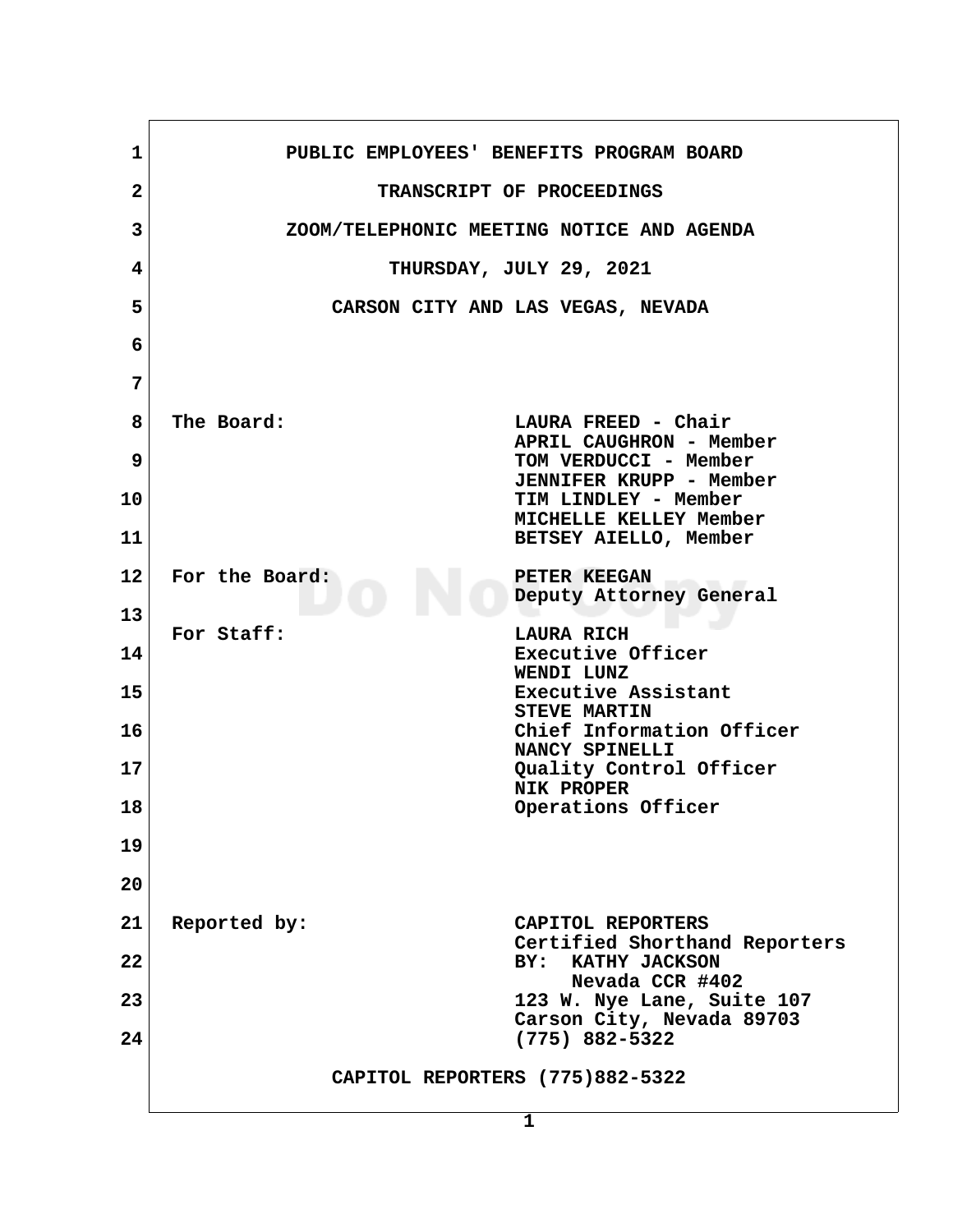**1** INDEX  **2 AGENDA ITEM PAGE 1.** Open Meeting; Roll Call 5  **4 2. Public Comment 5 Public comment will be taken during this agenda item. No action may be taken on any matter 6 raised under this item unless the matter is included on a future agenda as an item on which 7 action may be taken. Persons making public comments to the Board will be taken under 8 advisement but will not be answered during the meeting. Comments may be limited to three 9 minutes per person at the discretion of the chairperson. Additional three minute comment 10 periods may be allowed on individual agenda items at the discretion of the chairperson. 11 These additional comment periods shall be limited to comments relevant to the agenda item under 12 consideration by the Board. Persons making public comment need to state and spell their name 13 for the record at the beginning of their testimony. 6 14 3. PEBP Board disclosures for applicable Board meeting agenda items. (Peter Keegan, Deputy Attorney 15 General) 86 16 4. Consent Agenda (Laura Freed, Board Chair) 17 Consent items will be considered together and acted on in one motion unless an item is removed to be 18 considered separately by the Board. 87 19 4.1 Approval of Action Minutes from the June 11, 2021 PEBP Board meeting. 20 4.2 Receipt of quarterly staff reports for the 21 period ending March 31, 2021: 22 4.2.1 Budget Report 23 4.2.2 Utilization Report 24 4.3 Receipt of quarterly vendor reports for the CAPITOL REPORTERS (775)882-5322**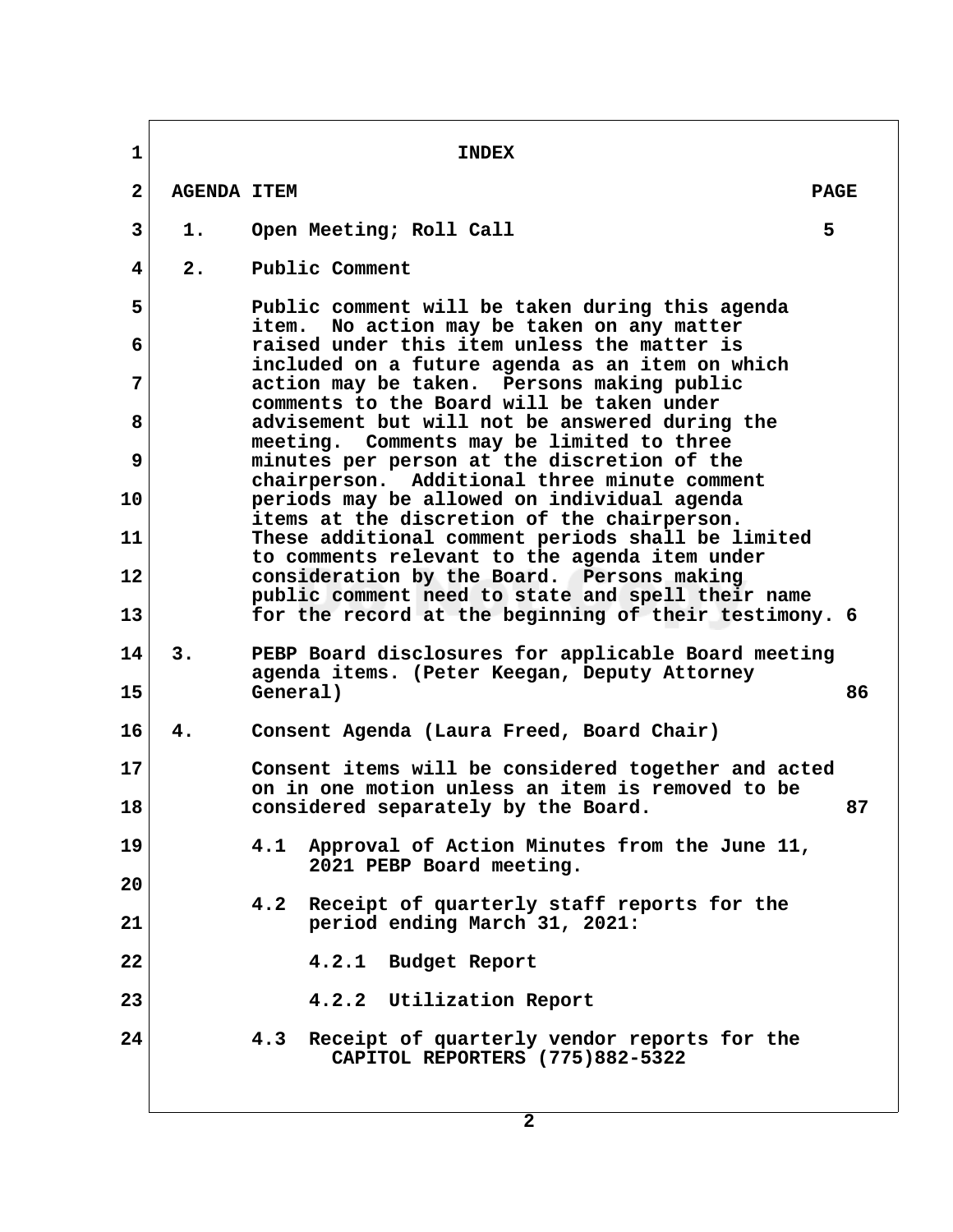| $\mathbf 1$       |                    |           |               | <b>INDEX</b>                                                                                                                                                               |             |
|-------------------|--------------------|-----------|---------------|----------------------------------------------------------------------------------------------------------------------------------------------------------------------------|-------------|
| $\mathbf{2}$      | <b>AGENDA ITEM</b> |           |               |                                                                                                                                                                            | <b>PAGE</b> |
| 3                 |                    |           |               | period ending March 31, 2021:                                                                                                                                              |             |
| 4                 |                    |           | 4.3.1         | HealthSCOPE Benefits-Obesity Care<br>Management                                                                                                                            |             |
| 5<br>6            |                    |           | 4.3.2         | HealthSCOPE Benefits-Diabetes Care<br>Management                                                                                                                           |             |
| 7                 |                    |           | 4.3.3         | American Health Holdings-Utilization<br>and Large Case Management                                                                                                          |             |
| 8<br>$\mathbf{9}$ |                    |           | 4.3.4         | The Standard Insurance-Basic Life and<br>Long-Term Disability Insurance                                                                                                    |             |
| 10                |                    |           | 4.3.5         | Willis Towers Watson's Individual<br>Marketplace Enrollment and Performance                                                                                                |             |
| 11                |                    |           |               | Report Q3 2021                                                                                                                                                             |             |
| 12                |                    |           | 4.3.6         | Hometown Health Providers and Sierra<br>Healthcare Options-PPO Network                                                                                                     |             |
| 13<br>14          |                    |           | 4.3.7         | HealthPlan of Nevada, Inc.- Southern<br>Nevada HMO                                                                                                                         |             |
| 15                |                    |           | 4.3.8         | Doctor on Demand Engagement Report<br>through March 2021                                                                                                                   |             |
| 16<br>17          |                    | 4.4       |               | Accept the Fiscal Year 2021 Other<br>Post-Employment Benefits (OPEB) valuation                                                                                             |             |
| 18                |                    |           |               | prepared by Aon in conformance with the<br>Governmental Accounting Standards Board (GASB)                                                                                  |             |
| 19                |                    |           | Requirements. |                                                                                                                                                                            |             |
| 20                | 5.                 | Officer). |               | Executive Officer Report (Laura Rich, Executive                                                                                                                            | 101         |
| 21                | 6.                 |           |               | Presentation and possible action on the Northwest                                                                                                                          |             |
| 22                |                    | Officer)  |               | Prescription Drug Consortium (Laura Rich, Executive                                                                                                                        | 15          |
| 23<br>24          | 7.                 |           |               | Presentation and possible action on the status and<br>approval of PEBP contracts, contract amendments<br>and solicitations (Cari Eaton,<br>CAPITOL REPORTERS (775)882-5322 |             |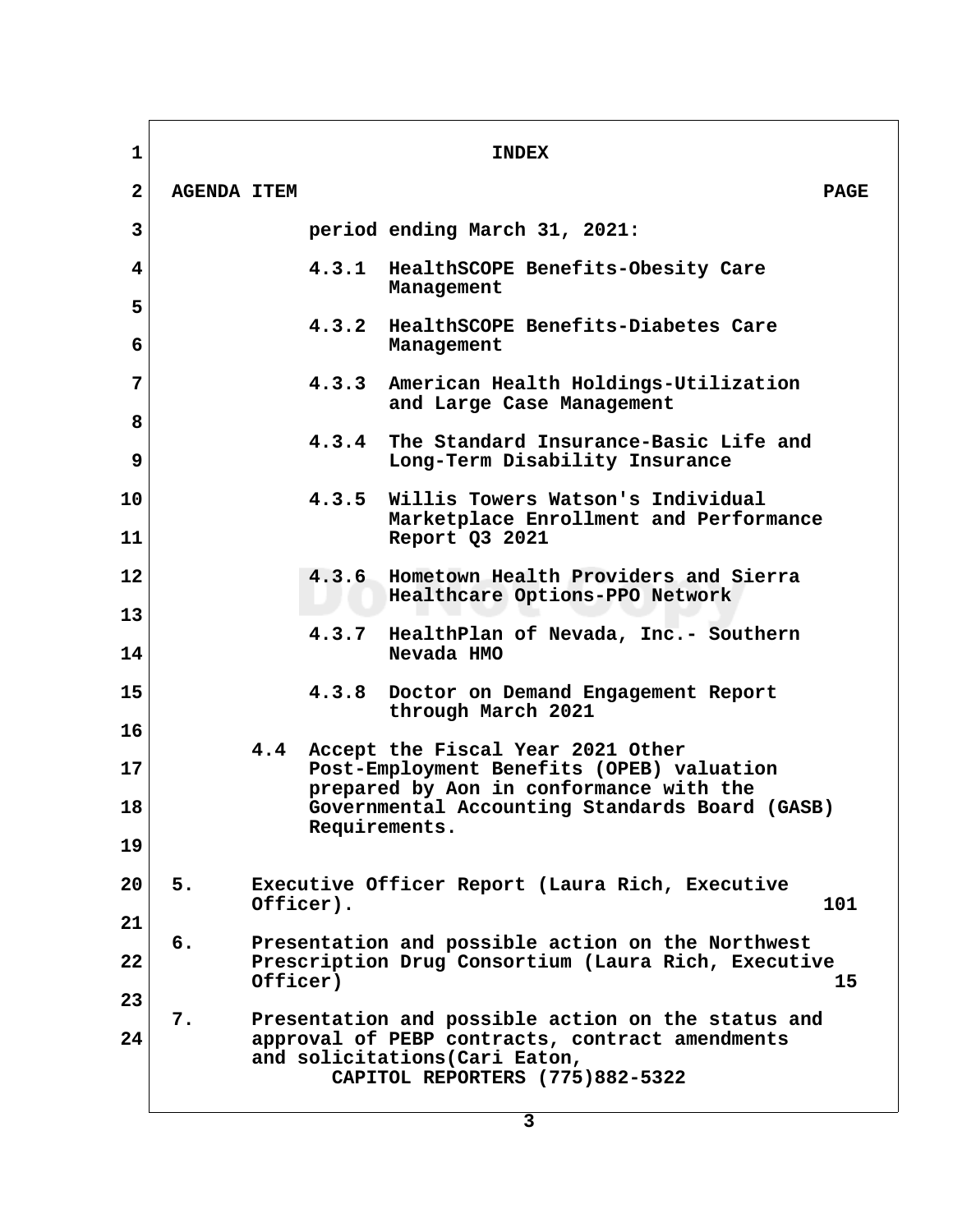**1** INDEX  **2 AGENDA ITEM PAGE 3 (Chief Financial Officer) 109 4 7.1 Contract Overview 5 7.2 New Contracts 6 7.3 Contract Amendments 7 7.4 Contract Solicitations 8 7.5 Status of Current Solicitations 9 8. Discussion and possible action relating to PEBP's request for American Rescue Plan funding 10 (Laura Rich, Executive Officer) 111 11 9. Public Comment 12 Public Comment will be taken during this agenda item. Comments may be limited to three minutes 13 per person at the discretion of the chairperson. Persons making public comment need to state and 14 spell their name for the record at the beginning of their testimony. 154**  $\begin{array}{c|c} 15 & 10. \end{array}$ **Adjournment** 159 **16 17 18 19 20 21 22 23 24 CAPITOL REPORTERS (775)882-5322**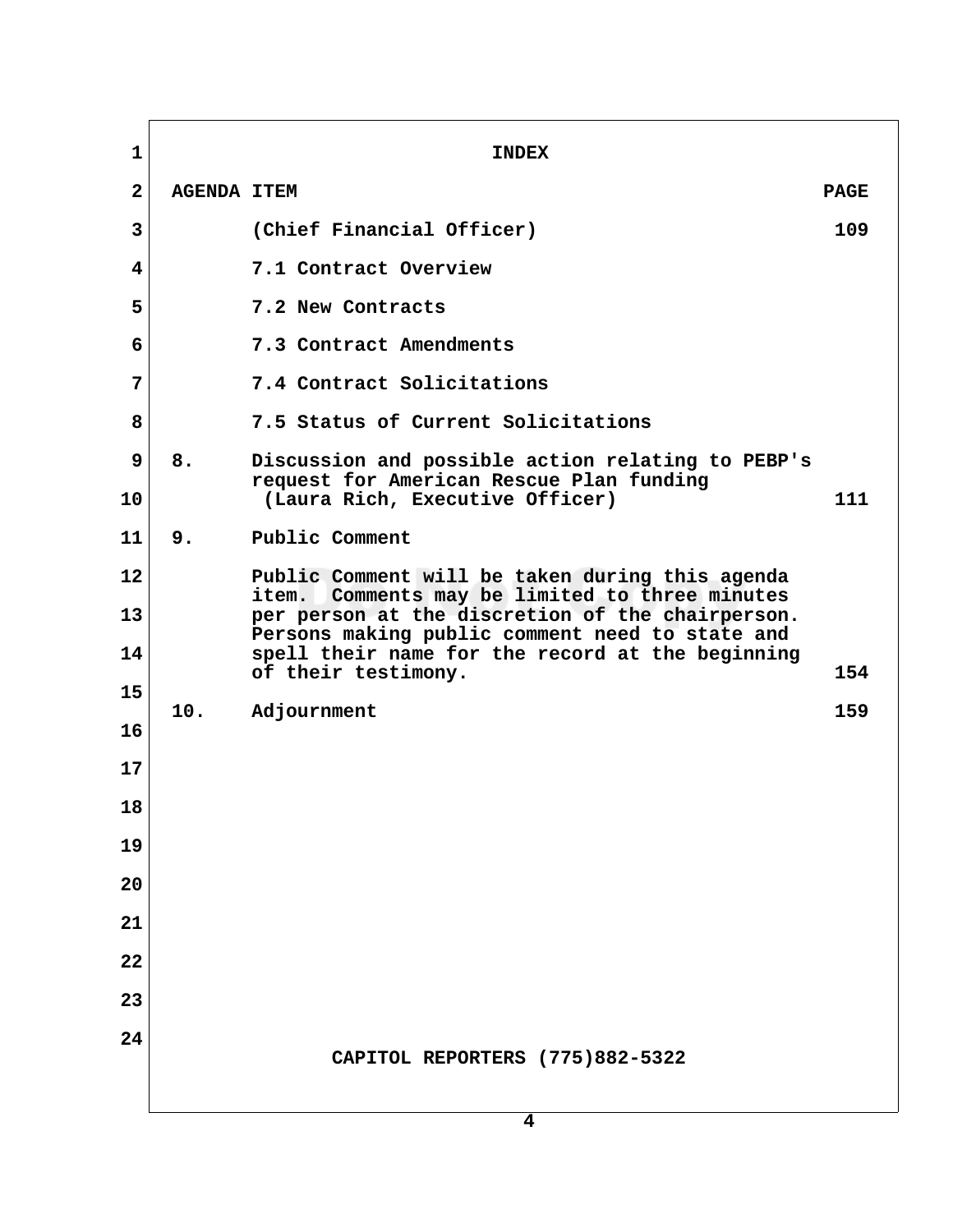| $\mathbf 1$  | THURSDAY, JULY 29, 2021, CARSON CITY, NEVADA                        |
|--------------|---------------------------------------------------------------------|
| $\mathbf{2}$ | $-000-$                                                             |
| $\mathbf{3}$ | CHAIRWOMAN FREED: Good morning, everybody. Let                      |
| 4            | me try that again. Thanks, Betsy.                                   |
| 5            | Okay. It is 9:04 a.m. on July 29, 2021, and we                      |
| 6            | are once again on a virtual Public Employees' Benefits              |
| 7            | Program Board meeting. So welcome everybody. I'm sorry we           |
| 8            | are not doing this in person like we planned.                       |
| 9            | And with that I'll ask staff to call the roll.                      |
| 10           | MS. LUNZ: Laura Freed?                                              |
| 11           | CHAIRWOMAN FREED: Here.                                             |
| 12           | MS. LUNZ: Linda Fox is excused today.                               |
| 13           | Betsey Aiello?                                                      |
| 14           | MEMBER AIELLO: Here.                                                |
| 15           | MS. LUNZ: April Caughron.                                           |
| 16           | MEMBER CAUGHRON: Here.                                              |
| 17           | MS. LUNZ: Michelle Kelley.                                          |
| 18           | MEMBER KELLEY: Here.                                                |
| 19           | MS. LUNZ: Jennifer Krupp?                                           |
| 20           | MEMBER KRUPP: Here.                                                 |
| 21           | MS. LUNZ: Tim Lindley?                                              |
| 22           | MEMBER LINDLEY: Present.                                            |
| 23           | MS. LUNZ: And, Tom Verducci?                                        |
| 24           | <b>MEMBER VERDUCCI:</b><br>Here.<br>CAPITOL REPORTERS (775)882-5322 |
|              |                                                                     |

 $\Gamma$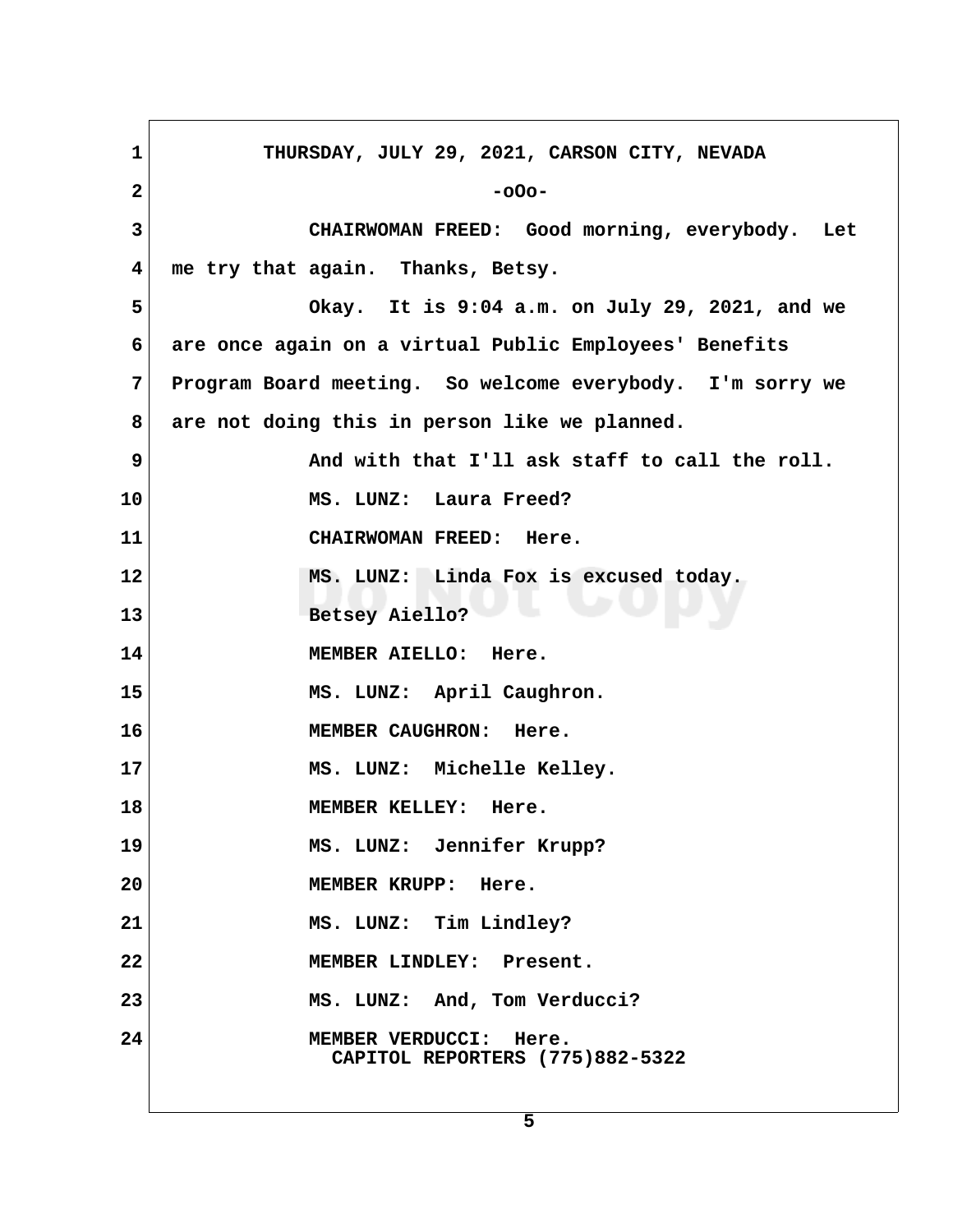| $\mathbf{1}$            | MS. LUNZ: Thank you. We have a quorum.                                                           |  |
|-------------------------|--------------------------------------------------------------------------------------------------|--|
| $\mathbf{2}$            | CHAIRWOMAN FREED: Okay. Thank you.                                                               |  |
| $\mathbf{3}$            | If you can mute yourself when you're not talking                                                 |  |
| $\overline{\mathbf{4}}$ | that would be helpful. And I wanted to note a little bit of                                      |  |
| 5                       | an adjustment to the agenda, Board members. I think after                                        |  |
| 6                       | public comment what we'll do is take Agenda Item Six, on the                                     |  |
| 7                       | Northwest Prescription Drug Consortium because we have a                                         |  |
| 8                       | couple of panelists that have other meetings they need to                                        |  |
| 9                       | attend, so we'll do that, and then we'll go back to the                                          |  |
| 10                      | agenda and pick up on Agenda Item Three and then go in order.                                    |  |
| 11                      | So with that I will open up the first public                                                     |  |
| $12 \,$                 | comment period broadcast. Take it away.                                                          |  |
| 13                      | THE OPERATOR: Thank you, Chair Freed.                                                            |  |
| 14                      | To provide public comment please press raise hand                                                |  |
| 15                      | in your Zoom window or star nine on your telephone to take                                       |  |
| 16                      | your place in the queue.                                                                         |  |
| 17                      | Mr. Miller, please press star six to unmute.                                                     |  |
| 18                      | MR. MILLER: There, can you hear me now?                                                          |  |
| 19                      | THE OPERATOR: Thank you, Mr. Miller. Please                                                      |  |
| 20                      | proceed. You will have three minutes.                                                            |  |
| 21                      | MILLER: Okay. I wanted to talk about the<br>MR.                                                  |  |
| 22                      | health care benefits and a few things in it. Aside from a                                        |  |
| 23                      | perpetual shortage of money that I know you're dealing with                                      |  |
| 24                      | the state budget and trying to allocate our health care costs<br>CAPITOL REPORTERS (775)882-5322 |  |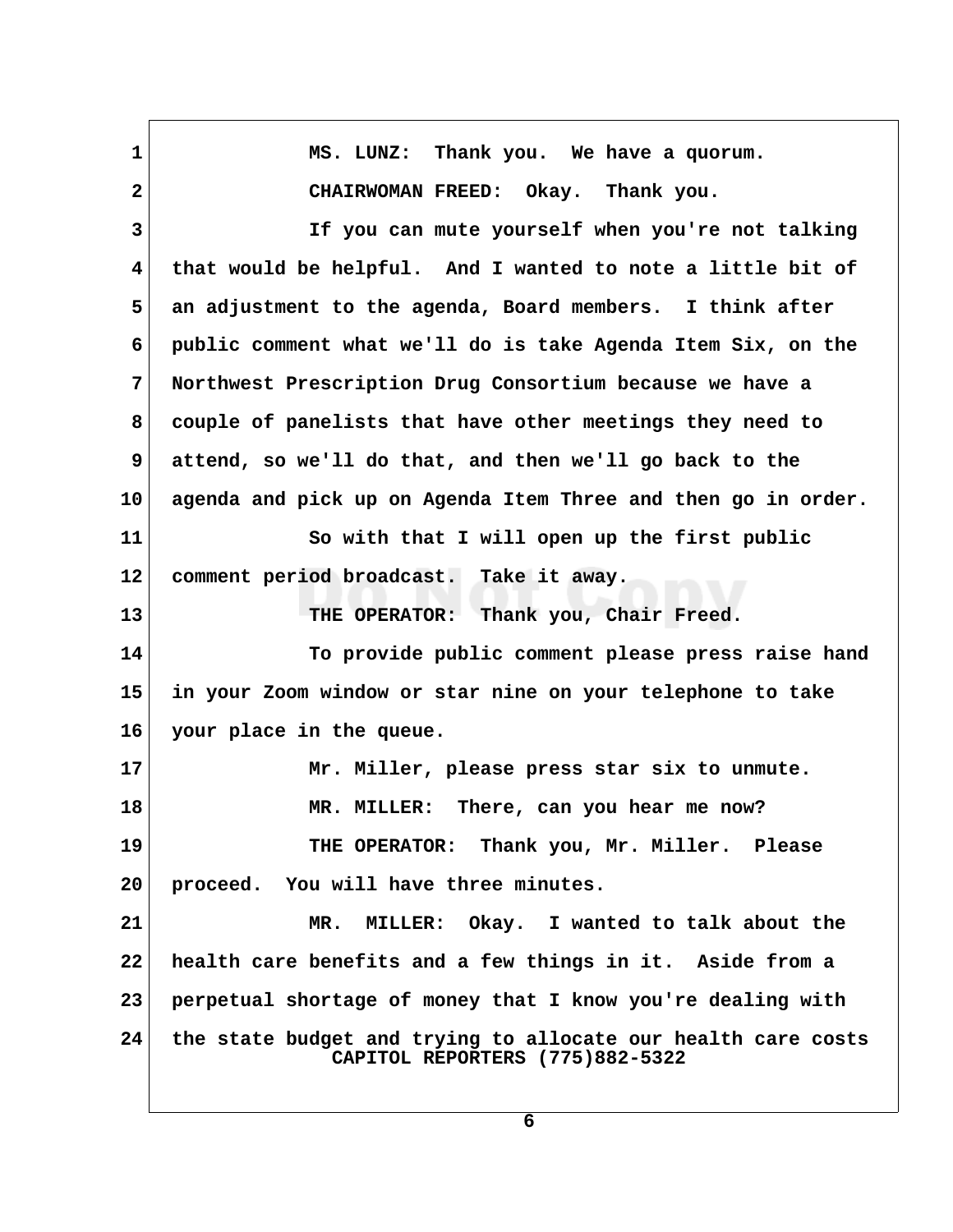**1 as well as possible, some things you have that are really 2 causing problems I think for health care, one is that using 3 HealthSCOPE to kind of, as an intermediary between that and 4 the insurance company at Etna I think it's causing some 5 problems because it kind of incentivizes denying care.**

 **6 For instance in the report you're getting today 7 it talks about the number of claims submitted and the number 8 of claims for say pieces of durable medical equipment that 9 they were able to deny, it never has a spot on it for how 10 many of those were then actually given to people on appeal.**

**11 The other thing is that it's a system that a lot 12 of the providers don't understand. They keep asking are you 13 insured by Etna. Are you insured by HealthSCOPE. We don't 14 take HealthSCOPE. I've yet even had HealthSCOPE on a 15 three-way call with the providers to try and explain what's 16 going on.**

17 And finally, it causes some real problems for me. **18 I had to have a BiPAP machine replaced because of the 19 Phillips recall of all of the BiPAP machines that are used. 20 Now, granted my experience was complicated by the recall, but 21 the problem was is the provider refused to submit a claim 22 because they said your insurance won't cover it because it's 23 been less than five years. I was talking to HealthSCOPE the 24 whole time and they are saying, no, we'll approve it, but the CAPITOL REPORTERS (775)882-5322**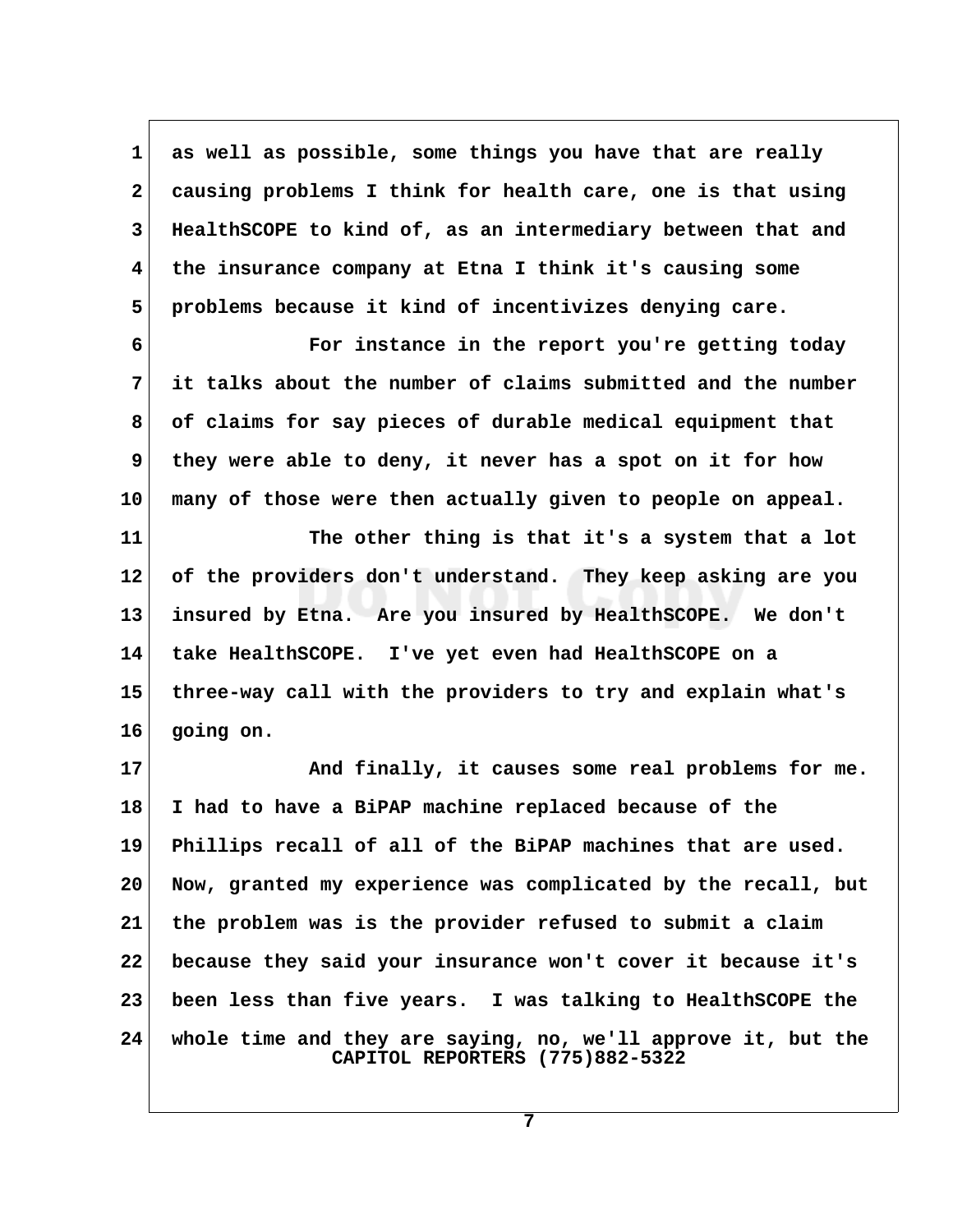**1 provider still wouldn't budge and submit the claim. But the 2 problem is HealthSCOPE has no sway over them because they are 3 a provider to Etna and we have no way as members of 4 contacting Etna. So this extra layer is really causing some 5 problems.**

 **6 Finally, this relates to what's coming up on your 7 agenda with the pharmacy benefits. This mandatory 90-day 8 thing has got to go. It wastes money when dosages change 9 which can often be frequent if it's regarded as a continuing 10 medicine. There's no provision for how many times you might 11 need 30-day prescriptions to find the right dose. They only 12 give you two.**

**13 And a lot of psychiatric medications, if you're 14 seeing your psychiatric provider more than once every 90 days 15 they don't, for safety reasons they don't want to prescribe 16 for more than the time between your appointment so you keep 17 your appointments which can be a problem in a mental health 18 setting, and there's no provision for when it's unsafe to 19 prescribe for longer periods.**

**20 And that, they are spending a lot of marketing 21 money constantly trying to force you to get it to mail order. 22 And maybe if they spent less money on marketing and more 23 money on paying claims they wouldn't have to force people 24 into a 90-day program, and those are my comments that I have CAPITOL REPORTERS (775)882-5322**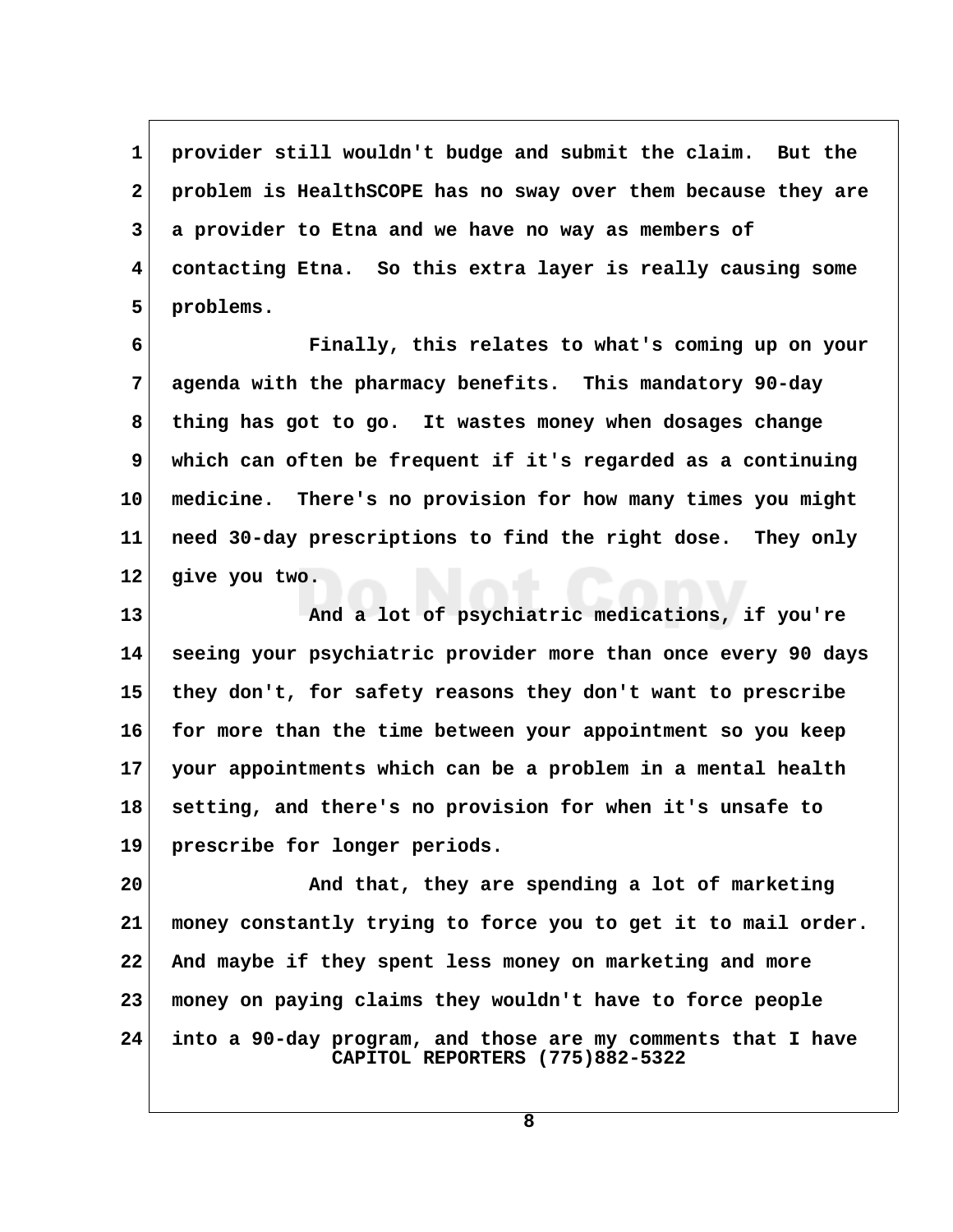1 for today's meeting.

 **2 THE OPERATOR: Caller with the last three digits 3 499 please state and spell your name for the record. You 4 will have three minutes and may begin.**

 **5 MR. BUNDY: This is Carter Bundy with AFSCME. 6 C-a-r-t-e-r B-u-n-d-y.**

 **7 First of all, I really just want to thank the 8 Board. We have looked at the agenda and Item Number Eight 9 which includes possibly putting in for ARP funds as well as 10 potentially other monies to restore the cuts that have 11 happened to state employees health care and retirees health 12 care is incredibly important. We encourage you to support 13 that.**

**14 And I want to make it clear. AFSCME will be a 15 willing and active partner in trying to get the resources 16 that have needs in order to restore these cuts. You've been 17 hearing us ask for this for a year now, and we are really 18 grateful that you are addressing this on today's agenda. 19 And, again, please reach out to us at any time for any help 20 we can give, and we'll start maybe active with IFC. And we 21 want to thank you for considering Agenda Number Eight. Thank 22 you.**

**23 THE OPERATOR: Caller with the last three digits 24 111, please press star six to unmute. And thank you, caller. CAPITOL REPORTERS (775)882-5322**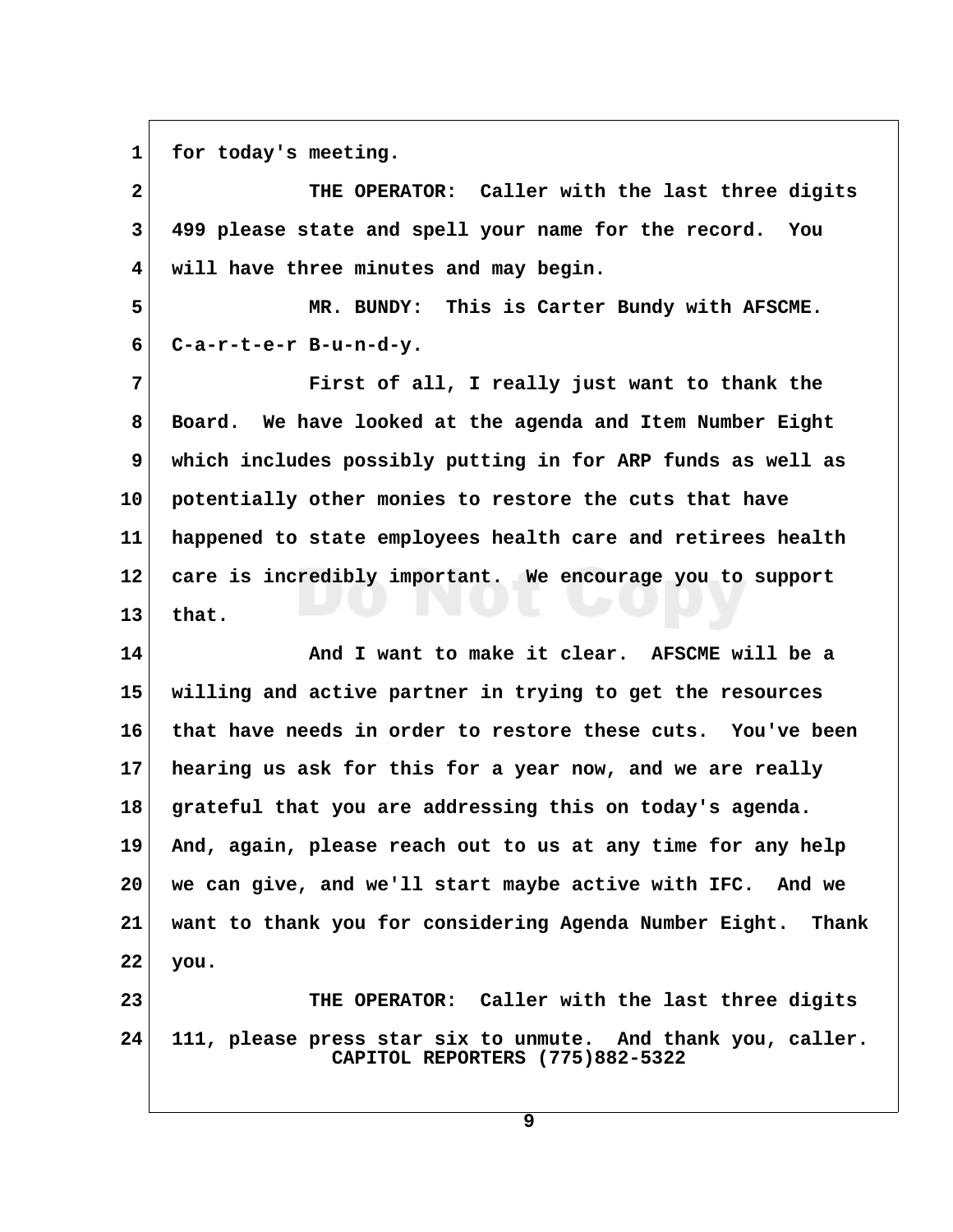**1 Please slowly state and spell your name for the record. You 2 have two minutes and may begin. 3 MS. WOODWARD: Good morning. My name is Janell 4 Woodward, J-a-n-e-l-l W-o-o-d-w-a-r-d. Thank you, Chairwoman 5 Freed and Board members, for hearing our public comment. 6 I have given been an employee and a member of 7 AFSCME Local 4041. Our union has fought very hard for 8 American Rescue Plan to include AC state and local 9 government. This is very important for our collective 10 recovery fund with pandemic which, of course, we're still in 11 the middle of. 12 According to the guidance provided by federal 13 government ARP funds are intended to be used to restore cuts 14 caused by the pandemic. This includes the cuts that PEBP has 15 had to endure in response to the economic impact by the 16 pandemic to the state budget. 17 I have recently experienced myself the result of 18 the huge cuts and the transfer of cost in health plan to 19 state employees. We're only one month into this new plan and 20 it has already had detrimental affects in my personal 21 wellbeing, as well as my financial situation. Things are not 22 good. And the out-of-pocket is significant after taking six 23 months of pay cuts and furlough days. 24 I've worked throughout the pandemic, along with CAPITOL REPORTERS (775)882-5322**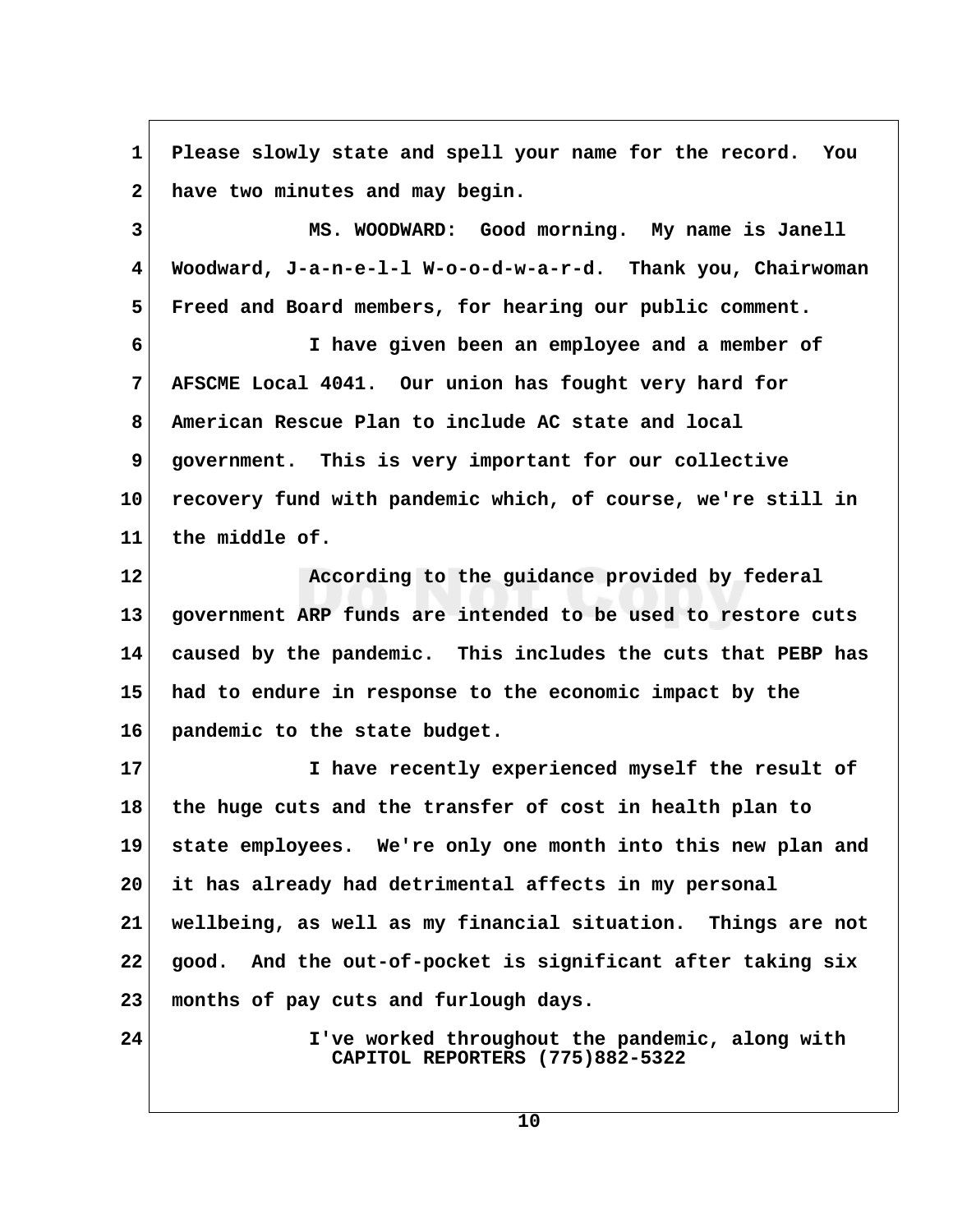**1 my co-workers and also the other state workers to provide 2 much needed public services to the communities of Nevada. We 3 did it because it's the right thing to do. We urge PEBP 4 Board, the PEBP Board to also do the right thing and make the 5 request to explore the cuts to our health care with ARP 6 funding. This is important to all state employees and, 7 again, it's the right thing to do.**

 **8 Please consider prioritizing state employees in 9 making the request for the ARP funds. Thank you very much. 10 THE OPERATOR: Caller with the last three digits**

**11 832, please slowly state and spell your name for the record. 12 You will have three minutes and may begin.**

**13 MS. LAIRD: Thank you. And good morning. My 14 name for the record is Terri Laird, spelled T-e-r-r-i 15 L-a-i-r-d. And I'm the executive director for Retired Public 16 Employees of Nevada. We are a nonprofit nonpartisan 17 organization formed in 1976 to protect pensions and benefits 18 earned by all public employees in Nevada. We have nearly 19 8,000 dues paying members, mostly retirees, but we do also 20 have nearly 1,000 members who are still active and working 21 for state and local government.**

**22 We are concerned with action taken by the most 23 recent legislature at the 81st Session ending June 1 that led 24 to the elimination of long-term disability and mandated CAPITOL REPORTERS (775)882-5322**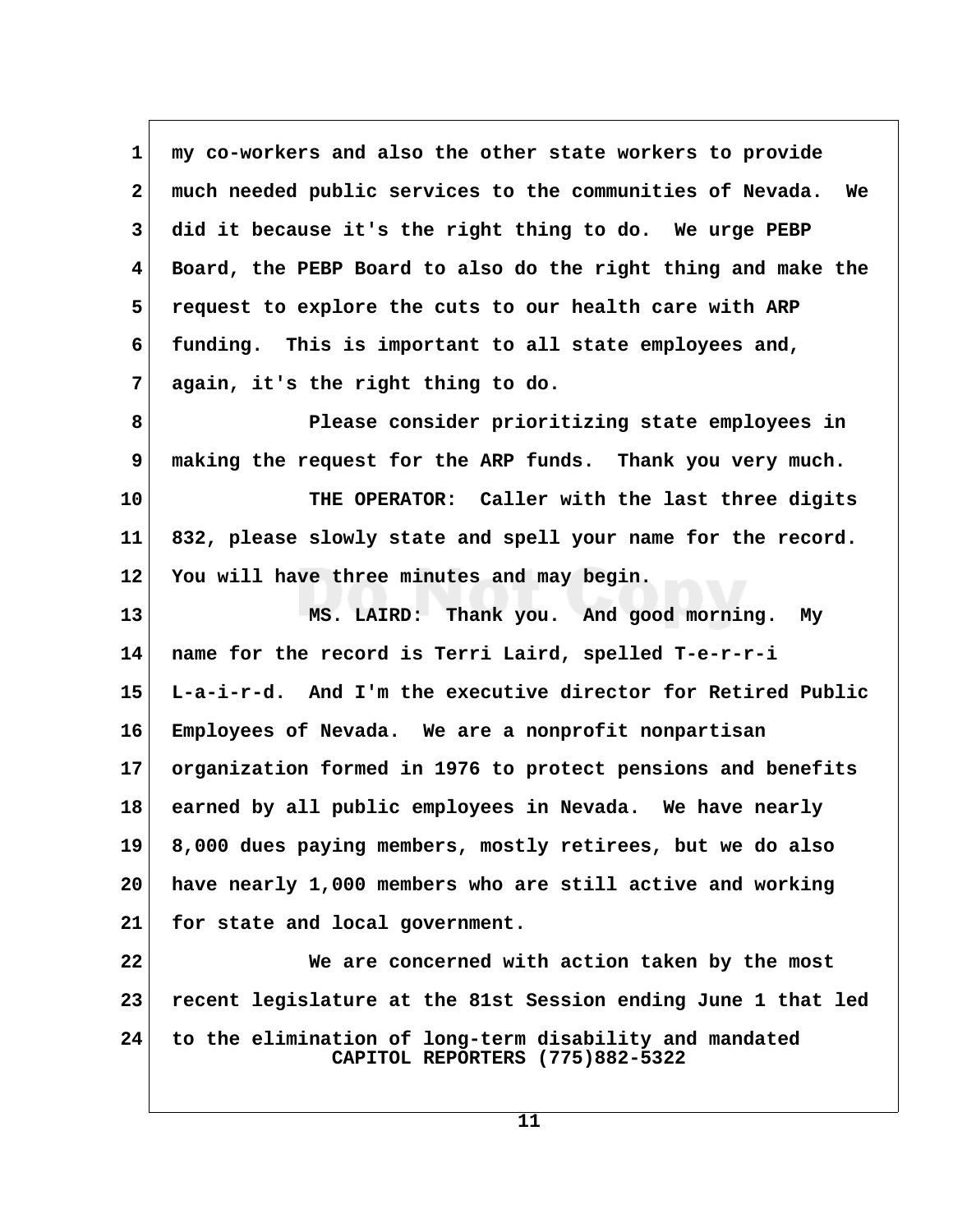**1 budget cuts that have led to higher out-of-pocket costs for 2 active and reduction in life insurance for actives and 3 retirees as well.**

 **4 We also must note the news that reserved or 5 profits as our legislative advocate Marlene Lockard refers to 6 them are still within 35 to \$37,000,000. Plus, we like most 7 of our fellow public employee advocates do hope that PEBP is 8 able to benefit from some of the nearly three billion dollars 9 in federal reserve funds that the state has in its coffers 10 now, along with American Rescue Plan funds that will be 11 available for a number of years going forward.**

**12 I would also like to point out what Nevada 13 Senator Pete Goicoechea said during a PEBP budget hearing at 14 the recent legislative session. Senator Goicoechea testified 15 at that hearing about cuts made during this legislative 16 session that will ultimately impact state recruitment and 17 retention. Something we got used to hearing from Assembly 18 Woman Maggie Carlton, who turned out after 26 years of 19 legislative service. Hopefully as we look forward to new 20 faces at the next legislative session in 2023 that message 21 will still ring loud and clear.**

**22 Without a viable state workforce who can earn a 23 descent living and sustain good health care with good 24 benefits through PEBP, the state will be facing dire CAPITOL REPORTERS (775)882-5322**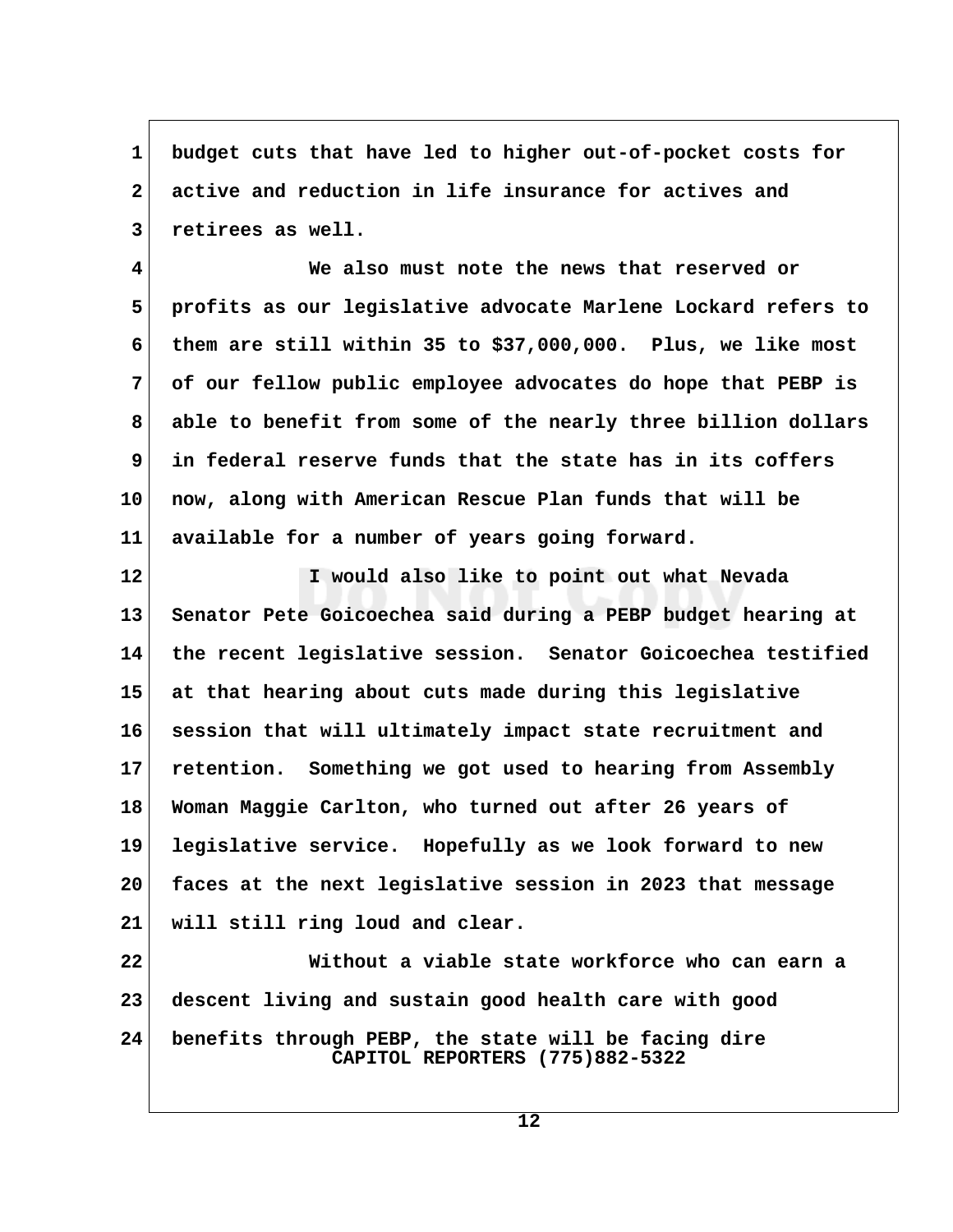**1 straights in the not too distant future. Thank you. 2 THE OPERATOR: Thank you. 3 Priscilla Maloney, please slowly state and spell 4 your name for the record. You have two minutes and may 5 begin. 6 MS. MALONEY: Thank you. This is Priscilla 7 Maloney, P-r-i-s-c-i-l-l-a M-a-l-o-n-e-y representing AFSCME 8 retiree chapter this morning. 9 I just want to echo everything that's been said 10 by all the advocates, especially of course Carter Bundy 11 representing the actives today and our member Ms. Woodward 12 and thank the Board for all of their difficult work in the 13 past and what's ahead in the times to come as we try and 14 pivot and navigate through this changing environment. 15 And as to Agenda Item Eight, we appreciate the 16 conversation. We understand that this is just the beginning 17 conversation on these potential options that will be 18 submitted I believe to the treasurer's office. Though I'm 19 sure staff can correct me if I'm -- if I'm wrong on that. 20 But thank you again for all your efforts. And 21 then just for the same of LCB staff, I'm going to log out of 22 Zoom now and then switch over to the regular streaming LCB 23 run feed so that I cannot jam up the phone lines as it were. 24 Thank you. CAPITOL REPORTERS (775)882-5322**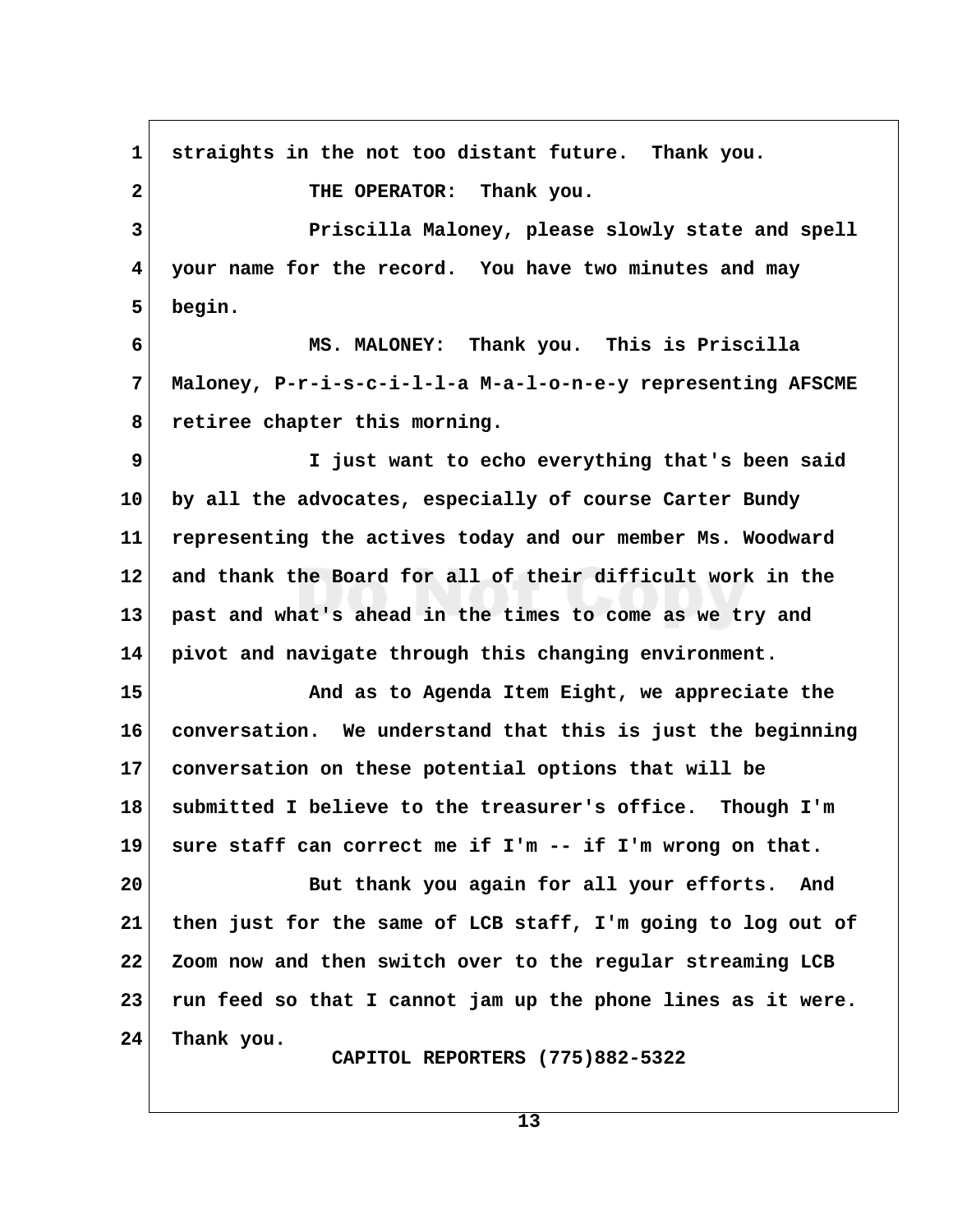1 THE OPERATOR: Caller with the last three digits  **2 832, please press star six to unmute. Okay. That caller has 3 dropped off.**

 **4 As a reminder we are currently on public comment. 5 If you have joined the call and would like to speak on public 6 comment please press raise hand, excuse me, in your Zoom 7 window or star nine on your phone to take your place in the 8 queue.**

 **9 Caller with the last three digits 003, please 10 slowly state and spell your name for the record. You have 11 three minutes and may begin. Caller with the last three 12 digit 003, you are unmuted. You may begin your public 13 comment now.**

**14 Assuming caller with the last three digits of 003 15 did not intend to unmute at this time, Chair, there are no 16 additional callers or participants wishing to provide public 17 comment at this time.**

**18 CHAIRWOMAN FREED: Okay. Thank you very much. I 19 appreciate the assistance.**

**20 And reminder if you didn't get to get into queue 21 for public comment we have a second one, second period of 22 public comment at the end of the meeting.**

**23 So with that I will switch -- switch up the 24 agenda order, as I mentioned before, and we will go to Agenda CAPITOL REPORTERS (775)882-5322**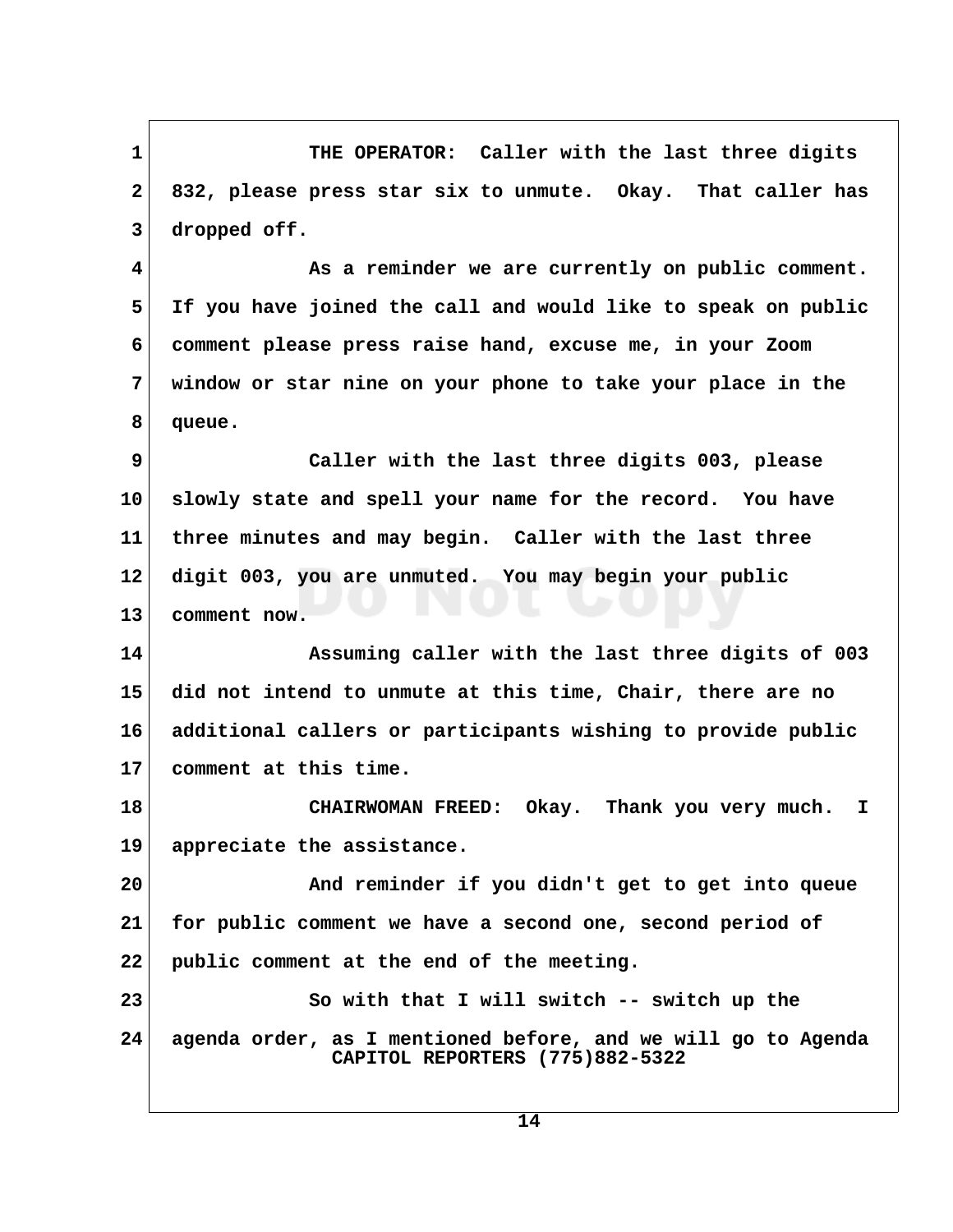**1 Item Six, which is presentation and possible action on the 2 Northwest Prescription Drug Consortium. And so I will turn 3 it over to the executive officer. 4 MS. RICH: Good morning. And for the record 5 Laura Rich, executive officer. 6 As Chair Freed mentioned, this is a report on the 7 Northwest Prescription Drug Consortium. During -- so a 8 little bit of background, during the last several legislative 9 sessions the legislature has passed various legislation that 10 gives state agencies some authority to leverage their -- 11 their buying power by joining participating coalition. 12 So for example, NRS 277.110 authorizes public 13 agencies to exercise any power jointly with the public agency 14 of any other state. And then NRS 333.435 specifically allows 15 the state agency to join with governmental agencies of other 16 states for the collective or collaborative purchasing of 17 specifically for prescription drugs. 18 So Senate Bill 396 that was presented this last 19 session also went on to expand this authority and include not 20 just government agencies or public sector agencies but also 21 private entities as well. 22 So PEBP's Pharmacy Benefit Manager contract with 23 Express Scripts is due to expire on June 30th of 2022. The 24 Board has already approved an RFP solicitation for that CAPITOL REPORTERS (775)882-5322**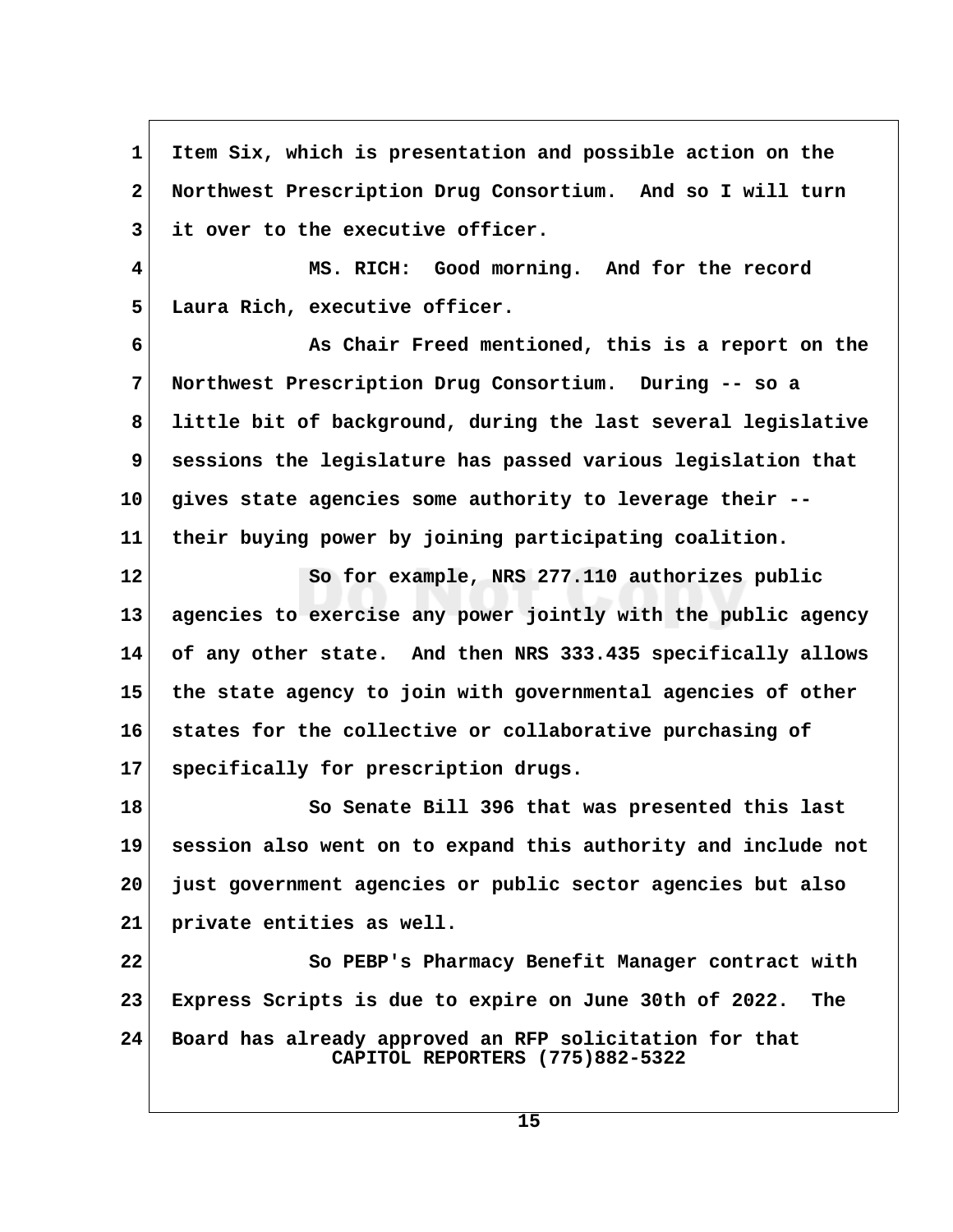**1 contract to replace that contract beginning on July 1st of 2 2022.**

 **3 So in addition to planning and preparation for 4 this RFP release PEBP has also explored and analyzed an 5 option of joining an established prescription drug purchasing 6 group through the Northwest Prescription Drug Consortium. 7 They will be here. They will be presenting after my report 8 here. So the Board will have the opportunity to ask 9 questions and to get a lot more information. But I just 10 wanted to provide kind of a high level report on what it is 11 that PEBP has done and how we've gotten to this point.**

**12 So the Northwest -- Northwest Prescription Drug 13 Consortium is a group that was created as part of an 14 interstate agreement between Oregon and Washington as a means 15 to leverage purchasing power between the two states. So the 16 Consortium was formed to allow Oregon and Washington, state 17 agencies, other local governments, businesses and labor 18 organizations to pull their purchasing power to get better 19 pricing on prescription drugs.**

**20 It -- the goal here is to achieve full 21 transparency using fixed costs and 100 -- using 100 percent 22 passthrough model. This ensures the participating programs 23 pay exactly what a pharmacy is paid for, is paying for 24 medication. We don't have that current contract and I'll CAPITOL REPORTERS (775)882-5322**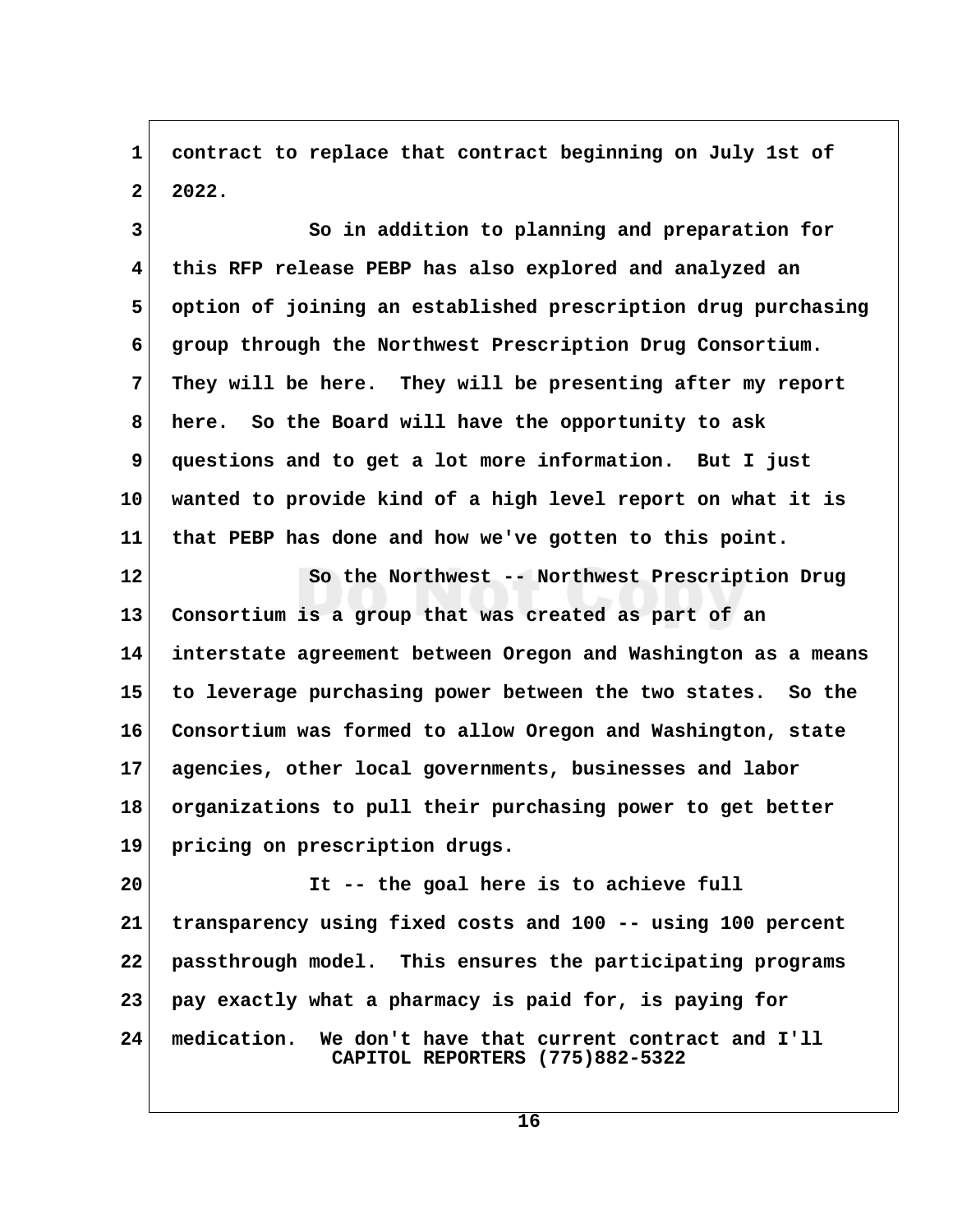**1 explain that in a minute. Our contract through ESI is, it** 2 doesn't follow that model.

 **3 This pricing model is beginning to be offered 4 among traditional PBM's but it is not what we have today 5 through our ESI contract. Instead PEBP participates in what 6 is the more common pricing model today where -- which is 7 where the payer, PEBP, is billed more than, than pharma -- 8 sorry. I got all tangled up here.**

 **9 So instead we participate in a more common 10 pricing model which is where the payer, which is PEBP, is 11 billed more than pharmacies and then the PBM keeps the 12 difference. So this is referred to as spread.**

**13 Although PEBP receives aggregate data this type 14 of model lacks transparency. So we don't get the -- the 15 specific drug cost. We don't get the specific rebates, 16 things like that. That is provided in a more transparent 17 model. So from a member perspective the Consortium functions 18 vary similar to a traditional PBM model by offering the 19 typical retail and specialty pharmacy access and all of the 20 customer services tools and the amenities that are offered by 21 PBM's today.**

**22 So we did an extensive analysis. Aon helped us 23 through this process where we had -- we used actual claims 24 data and determined that, and I want to emphasize this, from CAPITOL REPORTERS (775)882-5322**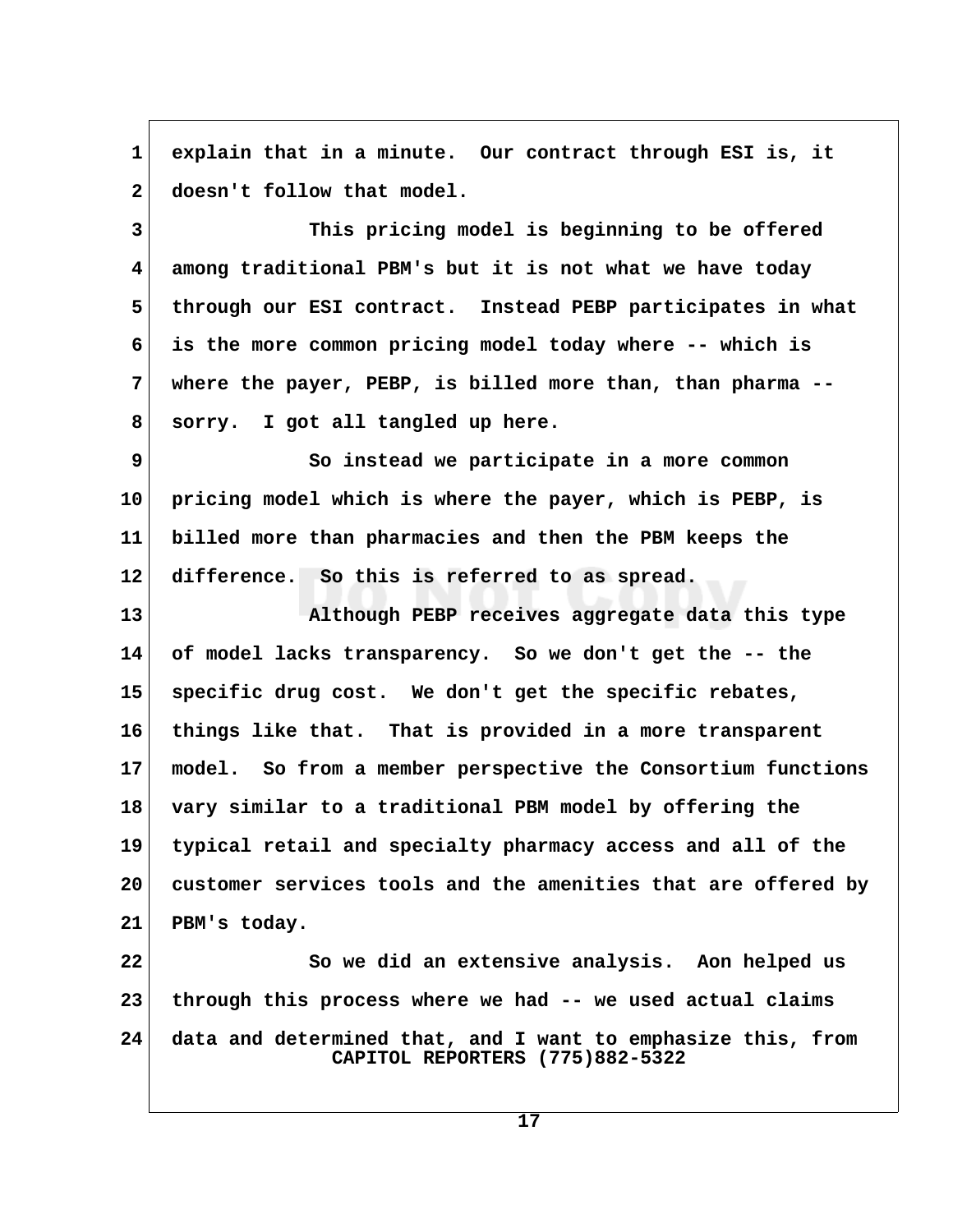**1 a cost perspective that the Consortium in comparison to what 2 we have today with ESI is significantly more cost effective. 3 I'm going to say that I'm not going to make the 4 number public because if we do go out to RFP it is not in our 5 best interest to say how significantly more cost effective 6 this is. So -- so I'm just going to say this is 7 significantly more cost effective. However, it's extremely 8 important to note that although PEBP has completed a general 9 comparison of non cost related factors, so we've asked 10 questions regarding member tools, pharmacy network, cost 11 containment programs, you know, formulary options, 12 everything. We've asked a lot of questions. We've had staff 13 ask a lot of questions to Consortium staff and their vendors. 14 The comparison has not undergone scrutiny that 15 would have been required in a typical RFP evaluation. So 16 we've asked questions but it is not inviting. It is not -- 17 you know, there's no contractual agreement set in place 18 today.** 19 So it appears based on the discussions that we've **20 had on, with the Consortium staff and their vendors that the 21 Consortium could conform to PEBP requirements quite easily, 22 and they would be able to replace our -- our PBM quite easily 23 without, pretty seamlessly. But those in-depth contract 24 discussions could uncover unforeseen challenges which have, CAPITOL REPORTERS (775)882-5322**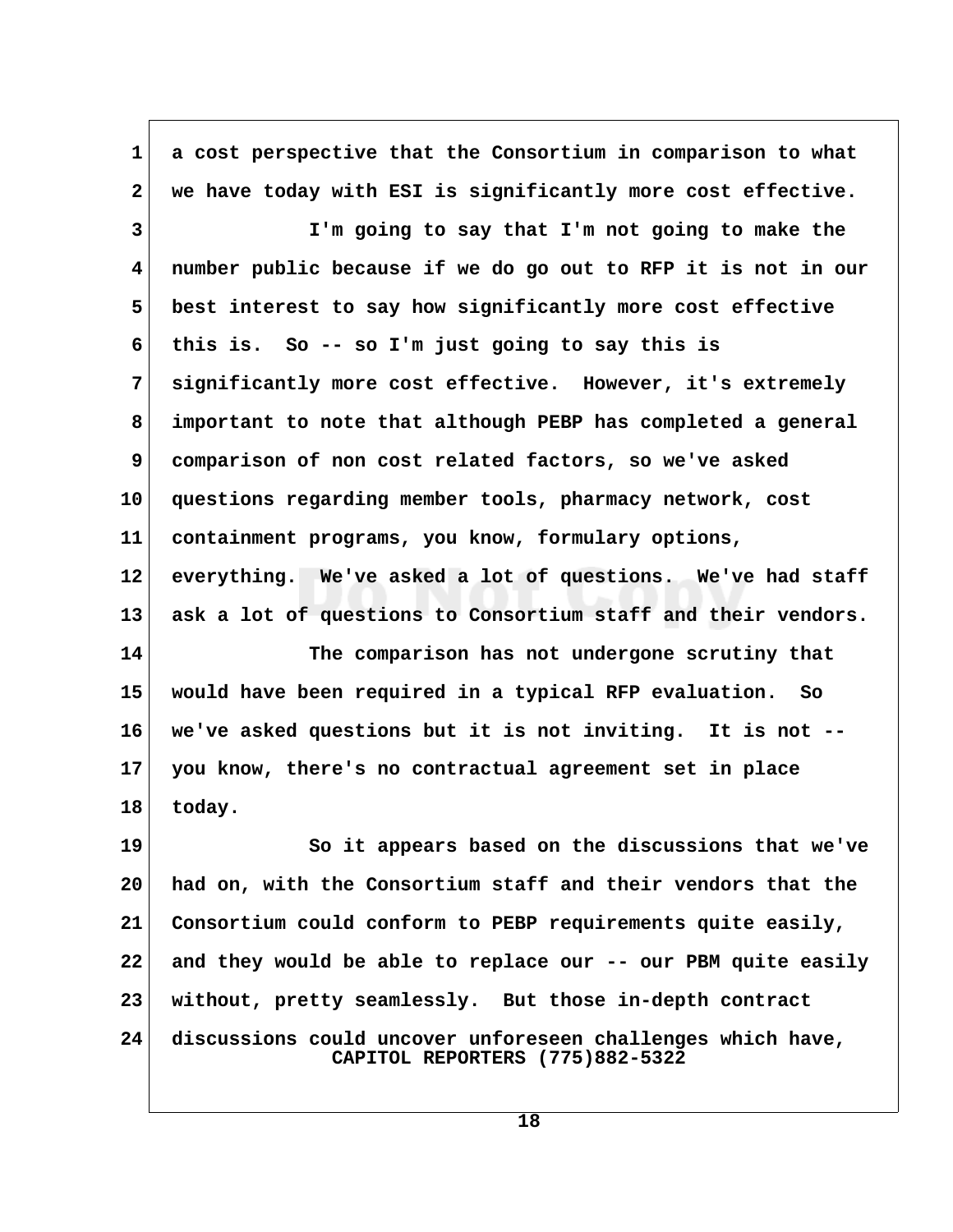1 you know, not yet come to light.

| $\overline{\mathbf{2}}$ | So PEBP has several options here on how to                                                    |  |
|-------------------------|-----------------------------------------------------------------------------------------------|--|
| 3                       | proceed and ultimately contract. There's three options that                                   |  |
| $\overline{\mathbf{4}}$ | we are presenting. So the first one is that we do recognize                                   |  |
| 5                       | that existing statute does allow us to join the Consortium.                                   |  |
| 6                       | We don't have to go through a formal RFP process. We can                                      |  |
| 7                       | choose to join the Consortium without doing a formal                                          |  |
| 8                       | solicitation. So that's option number one.                                                    |  |
| 9                       | Option number two is we can in opt two continue                                               |  |
| 10 <sub>1</sub>         | normal course of action and release a formal solicitation for                                 |  |
| 11                      | a PBM. And we can ask the Consortium to bid on that through,                                  |  |
| $12 \,$                 | just submit a formal proposal and they would be evaluated                                     |  |
| 13                      | just like any other entity would be submitting a proposal.                                    |  |
| 14                      | That's option two.                                                                            |  |
| 15                      | And then the last option is kind of a little bit                                              |  |
| 16                      | of, it's -- it's definitely something that I had to talk with                                 |  |
| 17                      | purchasing quite extensively on. And I think what we came to                                  |  |
| 18                      | an agreement here on how the best way to do it is and we do                                   |  |
| 19                      | have someone from purchasing, Gideon Davis here to answer                                     |  |
| 20                      | questions regarding this.                                                                     |  |
| 21                      | But we can release a formal solicitation for a                                                |  |
| 22                      | So once a winning bidder is selected through an<br>PBM.                                       |  |
| 23                      | evaluation committee and through a normal solicitation                                        |  |
| 24                      | process the Board, this can be brought to the Board, along<br>CAPITOL REPORTERS (775)882-5322 |  |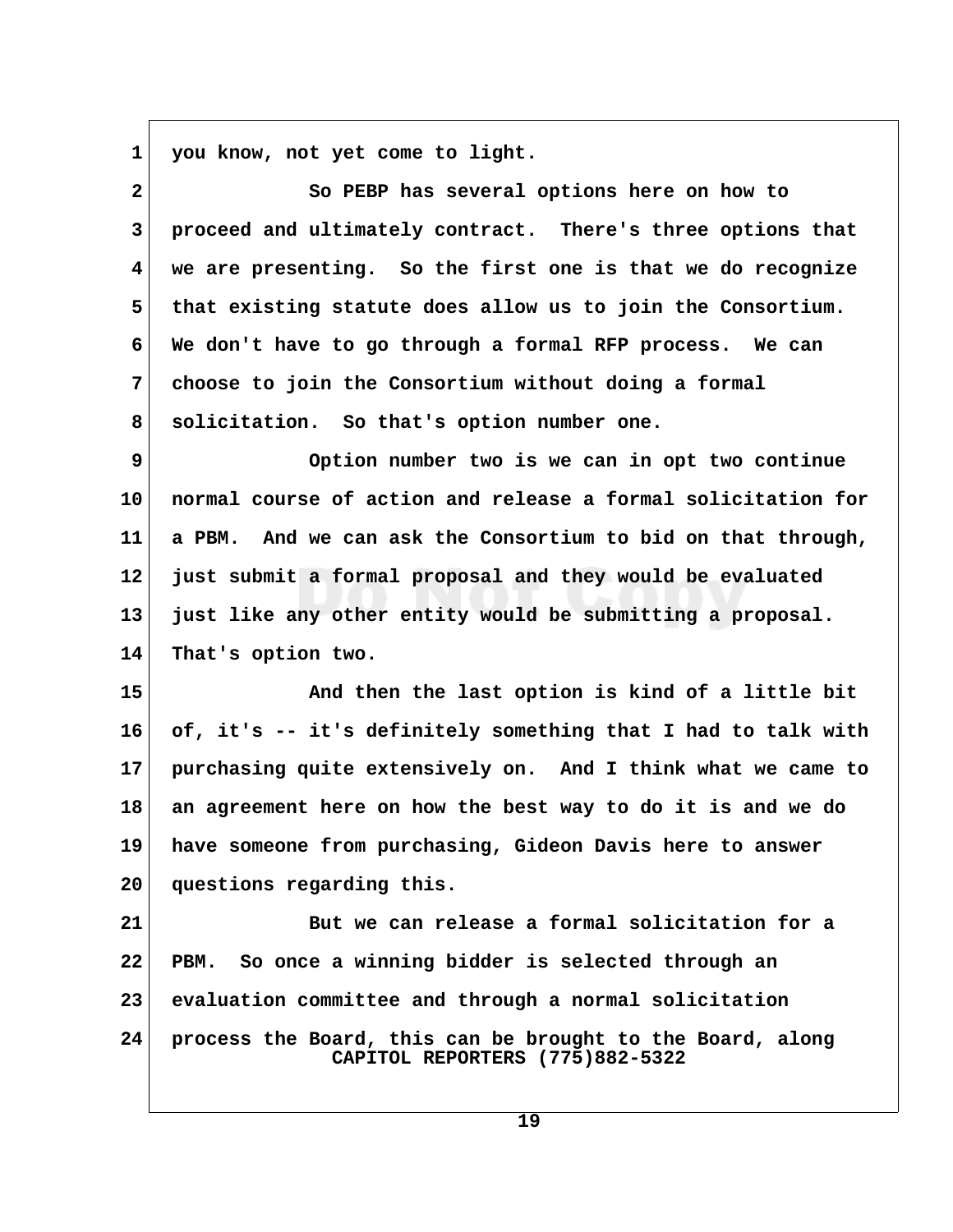**1 with a preliminary contract or a negotiated contract with the 2 Consortium, and those two options can be weighed and they can 3 be considered. And then at that point the Board has the 4 ultimate decision as to whether or not it wants to award** 5 through the, award it to the winning bidder or if they would  **6 like to award it to the Consortium. And this gives the 7 opportunity for the Board to have that final decision and 8 weigh that -- weigh the two options.**

 **9 The staff recommendation here is essentially 10 either option two or three because option one introduces some 11 risk. We can get, as I said, halfway down into the 12 negotiation phase of negotiating a contract and it -- we can 13 find ourselves in a situation where we potentially find it a 14 deal breaker, and at that point it's too late to release an 15 RFP. It is too late to where we're now up against a time 16 clock and we are unable to develop and release an RFP in time 17 for implementation for July 1st of 2022.**

**18 So because of that staff is recommending option 19 two or three. It just provides a safety net to ensure that 20 we have some sort of, you know, plan B in place and that we 21 can move forward with a, you know, specific and detailed 22 contract negotiation moving forward.**

**23 So with that I just want to say that we do have, 24 I asked a lot of subject matter experts to attend today. We CAPITOL REPORTERS (775)882-5322**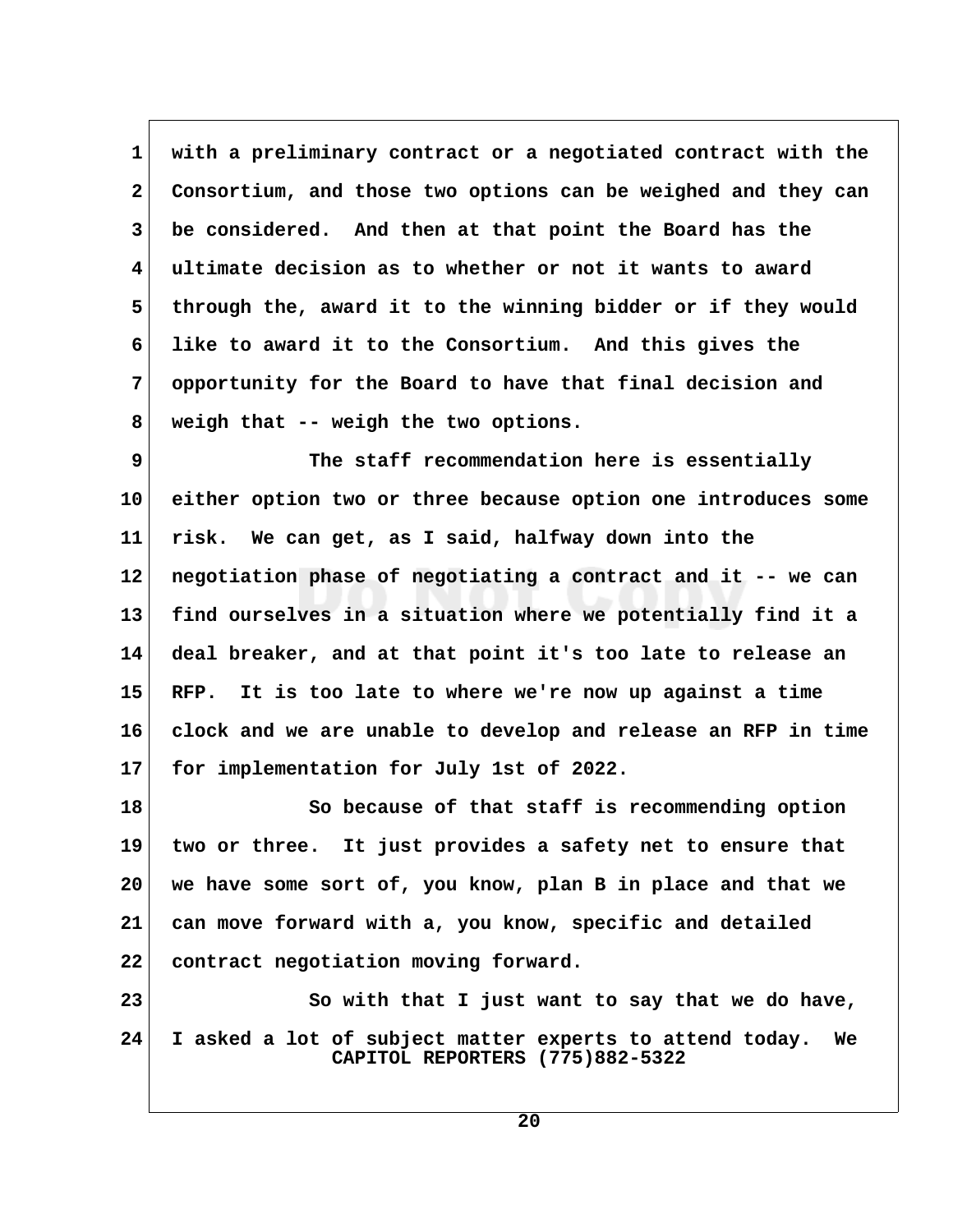**1 do have Dr. Beth Slamowitz. She is the DHHS senior policy 2 advisor on pharmacy. She's been working with the Consortium. 3 She worked with the Consortium on the Senate Bill 396 and has 4 a lot of information and knowledge. We also have Amy Daly on 5 the line, who is a representative from our current PBM, 6 Express Scripts. As I said, Gideon Davis from purchasing is 7 also on as well to answer any purchasing related questions. 8 And I'm going to pass it off to Donna Sullivan, 9 who is the chief pharmacy officer from the Washington Health 10 Care Authority who's going to present a piece on the 11 Northwest Consortium. 12 So, Donna, if you want to take it over. 13 MS. SULLIVAN: Sure. Thank you. So I'm not sure 14 who is putting up the slides but we do have a slide deck that 15 we were going to present. 16 MS. EVASKUS: I can put them up. 17 MS. SULLIVAN: Okay. That would be great. Thank 18 you, Leta. 19 MS. EVASKUS: Okay. Hang on just a sec. 20 MS. SULLIVAN: And so while Lena is putting those 21 up I don't want to take too much more time. With us today 22 from the Consortium. Thank you all for inviting us to give 23 this presentation. And today with us from the Northwest 24 Consortium from the state's steering committee myself, Donna CAPITOL REPORTERS (775)882-5322**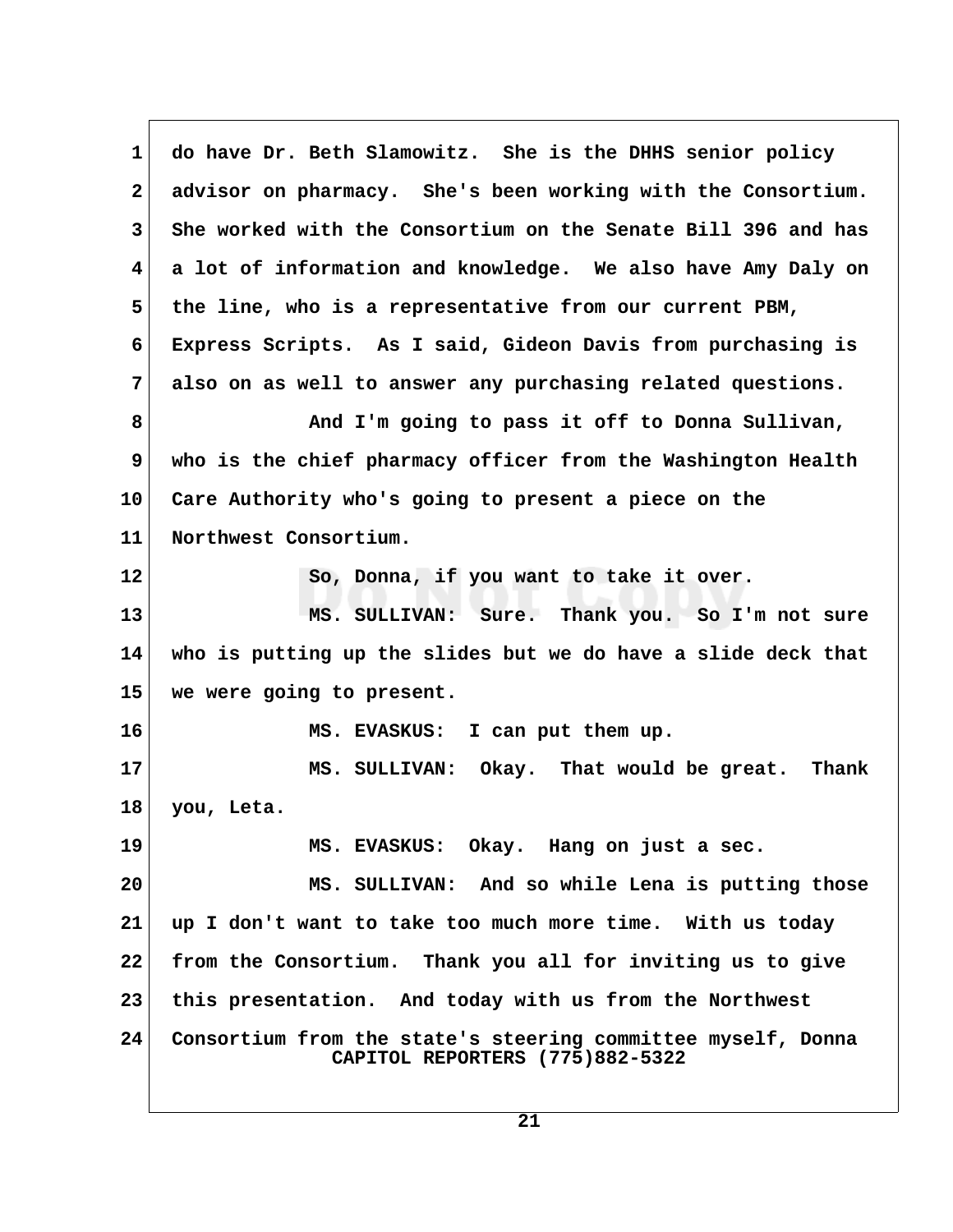**1 Sullivan. I am the chief pharmacy officer from the 2 Washington State Health Care Authority. I manage our 3 Medicaid program, as well as our public employees program and 4 our school employees program pharmacy benefits. 5 With us we have Trevor Douglas, who is the 6 director of the Oregon Prescription Drug program and pharmacy 7 purchasing within the State of Oregon. 8 I also have William Hayes, who is the director of 9 pharmacy for the Washington Department of Corrections. 10 I have Leta Evaskus, who is the Northwest 11 Consortium operations manager for Washington State and also 12 Bill Beck, who is the director of the Oregon State Hospital. 13 So collectively we make up the steering committee. 14 From Moda Health, who is our Consortium 15 administrator, I have Robert Judge, who is the director of 16 pharmacy services from Moda Health. I also have Pam Demer, 17 the manager of innovation and strategic accounts. And then 18 also joining us Chandra Wahrgren, who is the senior vice 19 president of pharmacy at Moda. 20 So next slide, Leta. 21 So today we're going to go through the Northwest 22 Prescription Drug Consortium overview. We'll look at the 23 general responsibilities of pharmacy benefit managers. We'll 24 do a more in-depth analysis of what the Northwest Consortium CAPITOL REPORTERS (775)882-5322**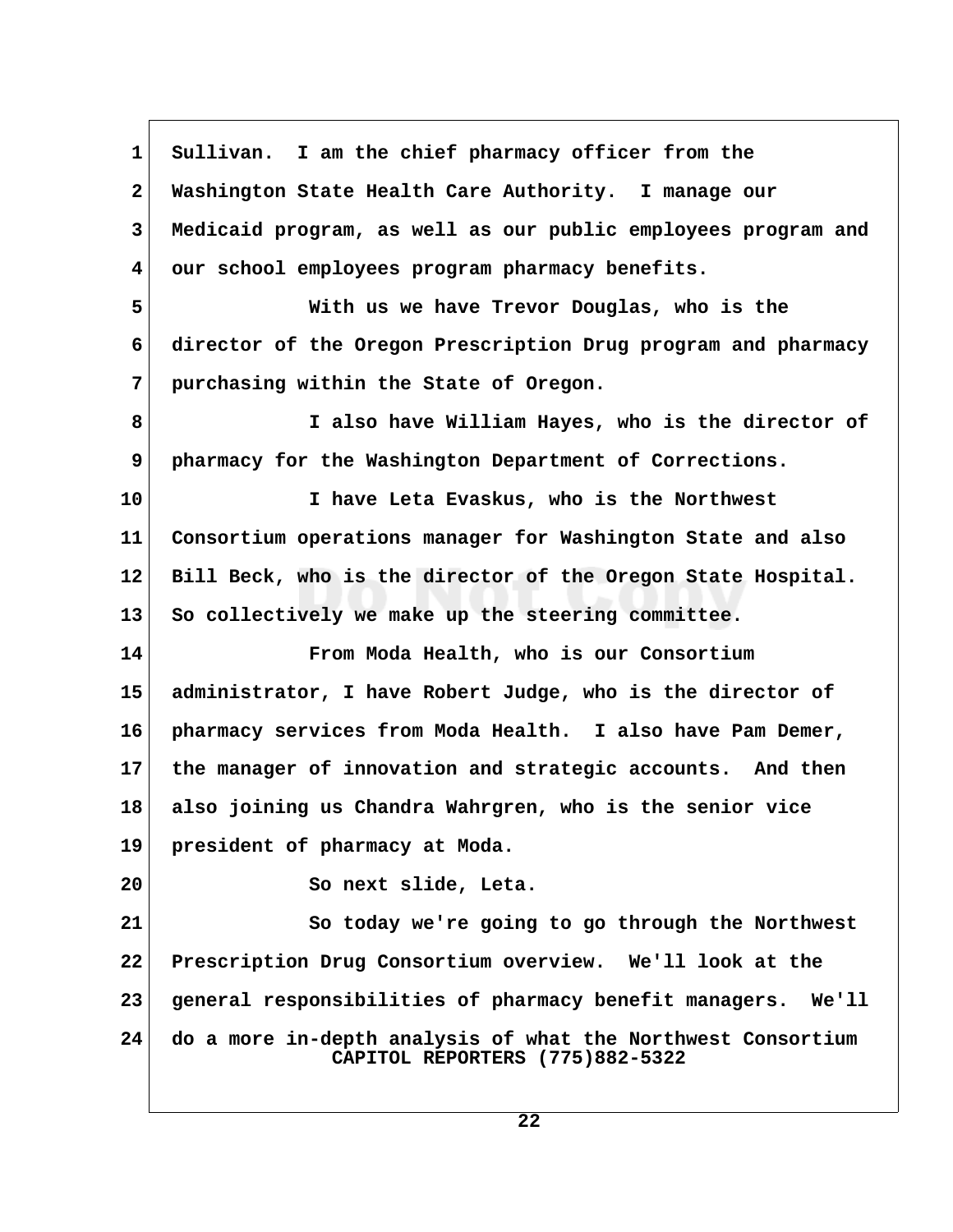**1 PBM services are. And then look at, you know, what is in it 2 for public sector member state by joining the Consortium. 3 And then we do have some time set aside for questions and 4 answers. So we ask that you can state your questions for 5 after the presentation.**

 **6 Next slide please, Leta. So I'm going to kind of 7 tell you a little story. The Northwest Consortium, in 8 Washington State it started back in 2001 when our governor 9 directed the state agencies of purchase prescription drugs to 10 create a work group and actually look together for ways to 11 consolidate purchasing and use our combined purchasing power 12 to leverage the ability to negotiate better price for 13 prescription drugs.**

**14 So we, those agencies include the department of 15 corrections, labor and industries, the Veteran's 16 Administration, the public employees, our Medicaid program, 17 department of health, state hospitals and even the University 18 Hospital. So we combined this work group, and we really dove 19 into the different ways that the different agencies purchase 20 drugs. Some purchase drugs through directly and others more 21 like the public employees program where reimbursing 22 pharmacies for drugs dispensed to our members. 23 So since 2001 we've been working together across 24 the state, and with that came a report that went to the CAPITOL REPORTERS (775)882-5322**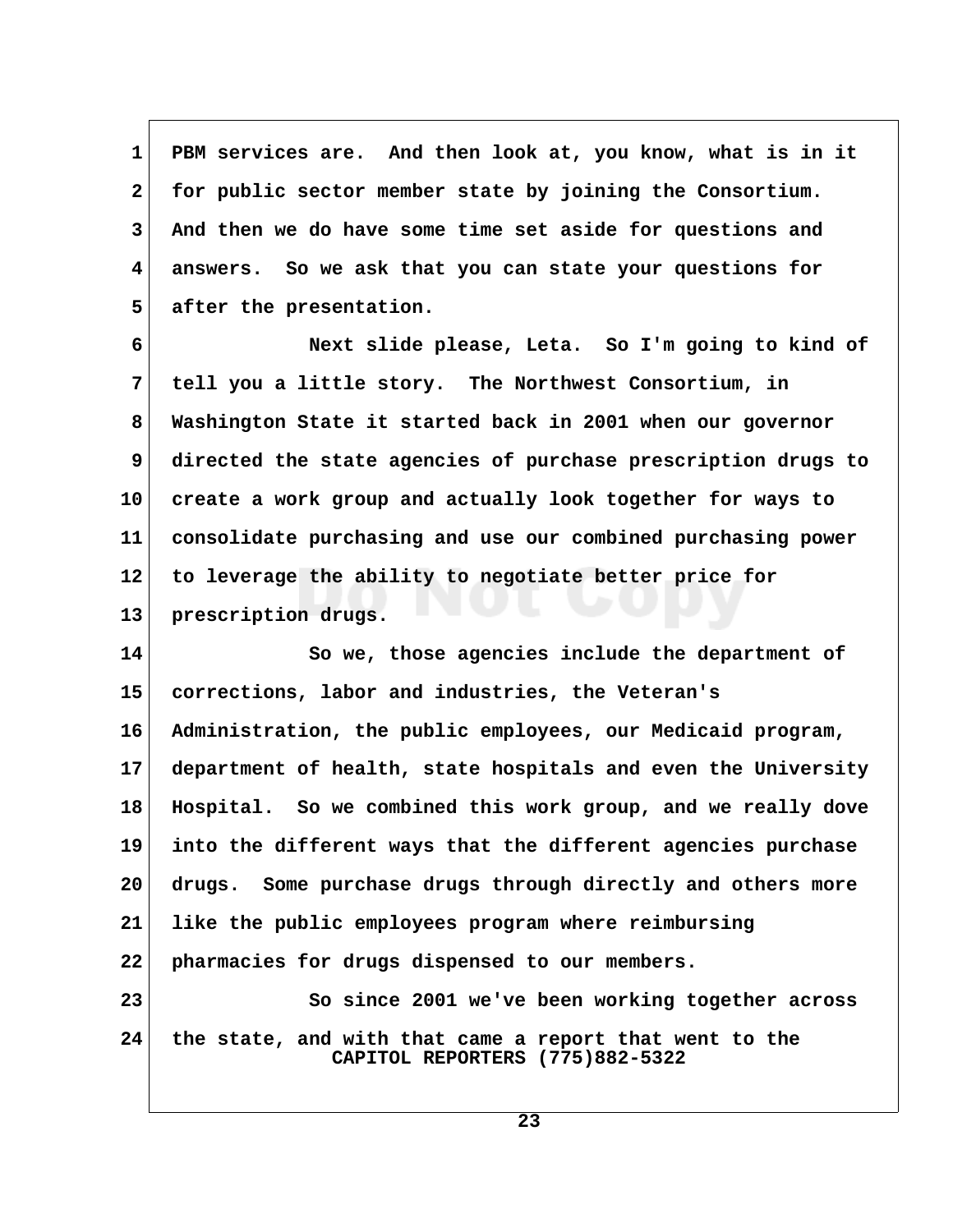**1 governor and the legislature, and out of that legislation was 2 passed that instructed the Health Care Authority in 3 Washington to create a purchasing Consortium and which is 4 what we started doing and we established it officially in 5 2003.**

 **6 And over time as we were working, you know, 7 listening to other states we found out that the State of 8 Oregon was also going down a very similar parallel path. And 9 through that Oregon and Washington collectively decided that 10 we were going to work together and we started with the 11 public -- Pharmacy Benefit Management contract and a discount 12 card, and we released an RFP in 2006, and Moda was the 13 selected vendor at the time. We've re-procured the contract 14 several times and Moda has been selected again and again.**

15 So the Consortium itself is really is an **16 interstate agreement between our two states of Oregon and 17 Washington. It is a, kind of, it's managed by states. It's 18 for states. We have a great relationship with our vendor. 19 It's more of a partnership rather than a vendor. So there's 20 a lot of flexibility to meet all of our needs. It's intended 21 to really meet -- it's, you know, the focus really is on 22 public entities and what they need and where, you know, 23 stewardship of taxpayers dollars is our highest priority 24 which is, you know, why we have the transparency and the CAPITOL REPORTERS (775)882-5322**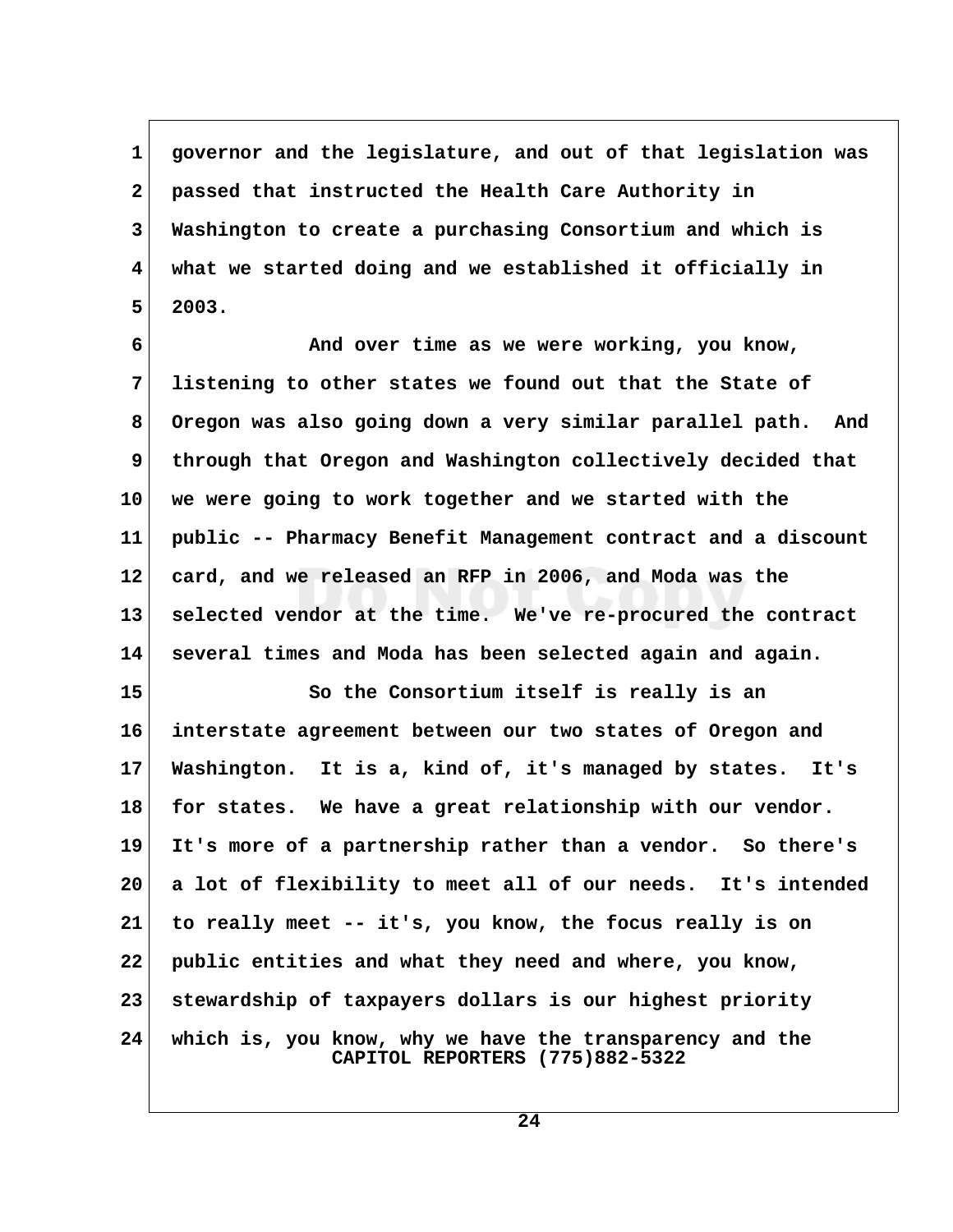1 passthrough setup that we have.

| $\overline{a}$          | It's overseen again by the state officials.                                         |
|-------------------------|-------------------------------------------------------------------------------------|
| 3                       | Combined we have over 100 years experience in pharmacy supply                       |
| $\overline{\mathbf{4}}$ | chain and Pharmacy Benefit Management and contracting. And                          |
| 5                       | it -- it's available to any state entity or any public entity                       |
| 6                       | that wants to join a Consortium is able to join, and also                           |
| 7                       | private entities are able to join if they do. And we have                           |
| 8                       | multiple participating programs, many state agencies in                             |
| 9                       | Washington and Oregon and then several private agencies in                          |
| 10                      | both states too are also -- are also participating in the                           |
| 11                      | Consortium.                                                                         |
| 12                      | And with that, I'm going to turn it over to                                         |
| 13                      | Trevor Douglas to give you some more details about the                              |
| 14                      | Consortium itself.                                                                  |
| 15                      | MR. DOUGLAS: Thank you, Donna. I really                                             |
| 16                      | appreciate you covering and introducing the Consortium.                             |
| 17                      | I want to briefly touch on the Consortium's                                         |
| 18                      | procurement standards and processes. Since 2006 we have                             |
| 19                      | abided by Oregon procurement law and upheld those standards                         |
| 20                      | in procurement. And routinely we've gone out to market, as                          |
| 21                      | Donna alluded to earlier, to test the market, to make sure                          |
| 22                      | that we have the best possible contractor available to serve                        |
| 23                      | our needs.                                                                          |
| 24                      | Also just recently the recent RFP was -- we were<br>CAPITOL REPORTERS (775)882-5322 |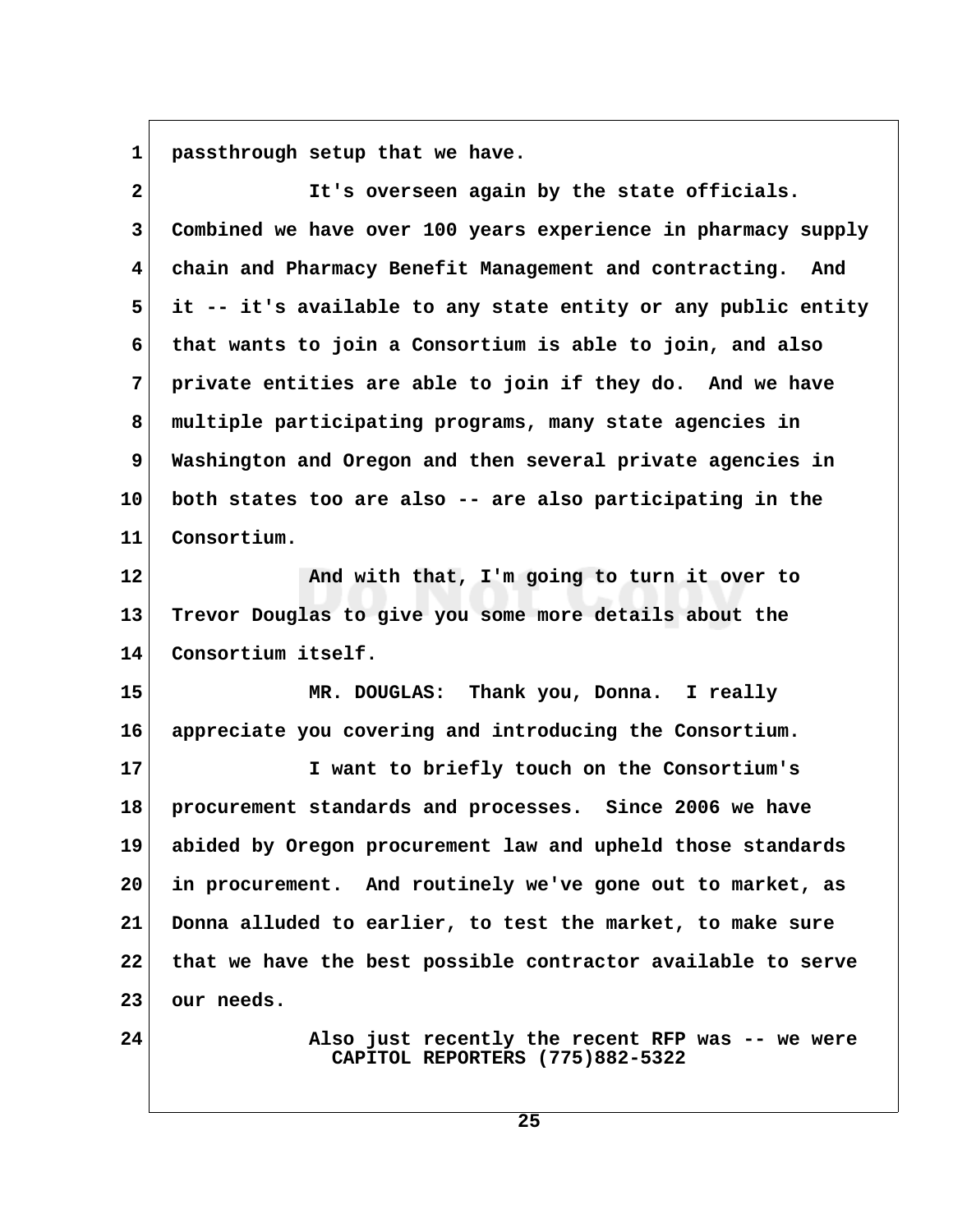**1 granted the ability to issue a ten-year renewable, up to a 2 ten-year renewable contract through that RFP process which 3 just speaks to the level of comfort that our department of 4 administrative services in Oregon has with our RFP process, 5 our evaluation of that RFP, response and also the contracting 6 negotiations.**

 **7 And a little bit more on that. Our -- our 8 process includes a robust team. In addition to the steering 9 committee that Donna touched on, we also had oversight from 10 both states procurement offices with a procurement officer 11 participating in all of our discussions and from the 12 beginning up through until the end. And we also had 13 involvement from the Department of Justice in Oregon and the 14 Office of the Attorney General in Washington State, all of 15 whom contributed greatly to our RFP process the evaluation 16 process and ultimately the contract negotiations. Needless 17 to say it's a robust process that has demonstrated its 18 effectiveness.**

**19 I also just want to just say that, you know, the 20 statute in both states actually encourages us to work 21 together and provides us the statutory authority much like 22 Laura Rich outlined is the case for Nevada. And with that, 23 I'm going to talk a little bit later about membership in the 24 Consortium. So I'm going to save that up and instead turn it CAPITOL REPORTERS (775)882-5322**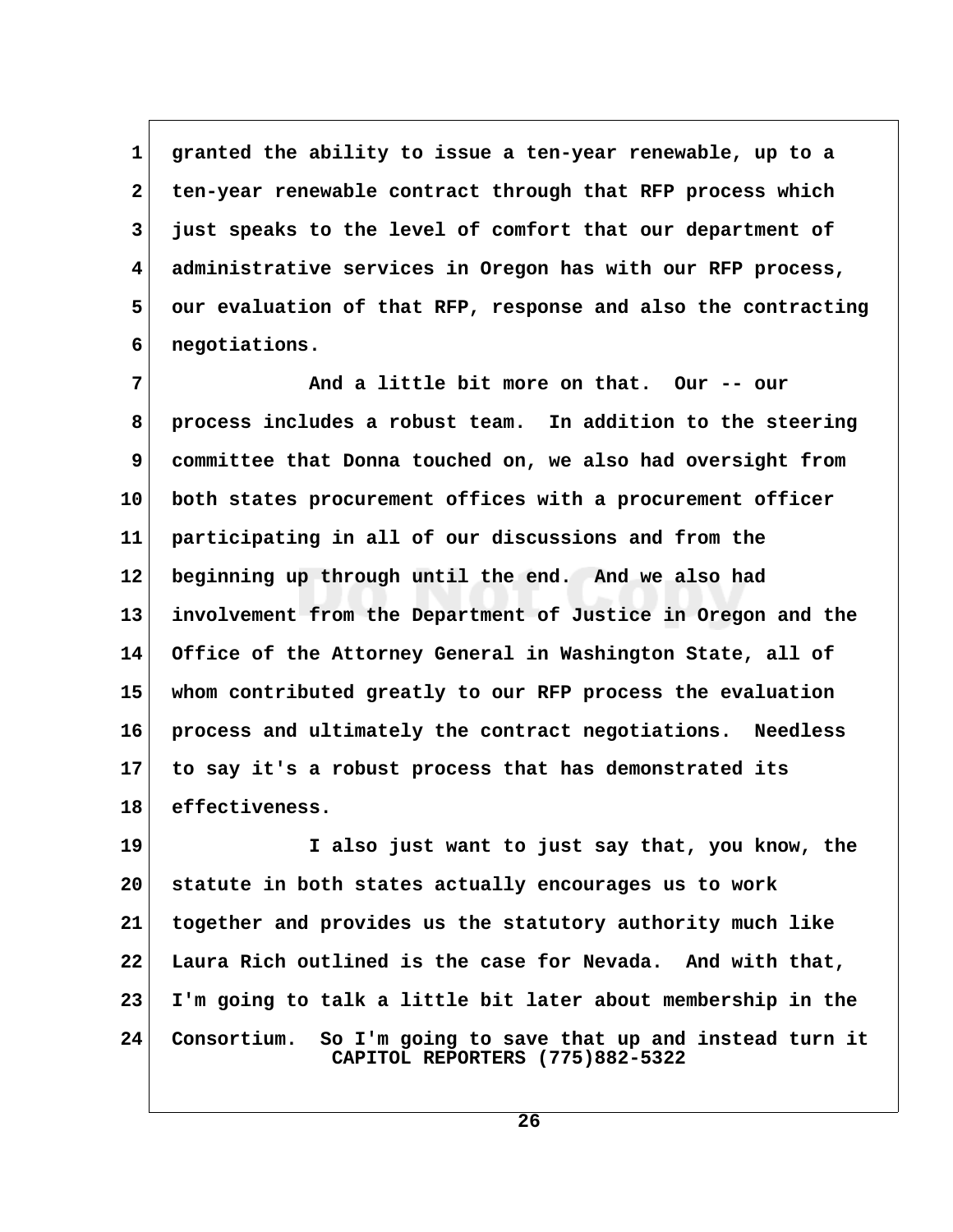**1 over to William Hayes to talk a little bit more about the 2 Consortium's programs. William? 3 MR. HAYES: Good morning. The Consortium 4 provides an array of services as you can see on this slide. 5 The most important for the topic today is the Pharmacy 6 Benefit Management services as we have mentioned with true 7 transparency. But we also want to highlight that we provide 8 a discount card program that is available for prescription 9 drug purchases by all residents of participating states. 10 Important to my program at the department of 11 corrections we provided a group purchasing service via an 12 existing intragovernmental relationship with MCAP infused 13 which is a Minnesota State entity and program offered by that 14 state. 15 The Consortium is also currently developing a 16 comprehensive fee for service Medicaid solution with the same 17 for states by states premise and goal of delivering 18 additional best in class product services. 19 Next slide. The Consortium Steering Committee 20 which is represented today provides oversight and governance 21 of the program's further represented as to a honeycomb in the 22 center of the diagram presented here. The gray ovals 23 describe the key functions and operation of our programs 24 which highlight our flexibility, commitment to oversight, CAPITOL REPORTERS (775)882-5322**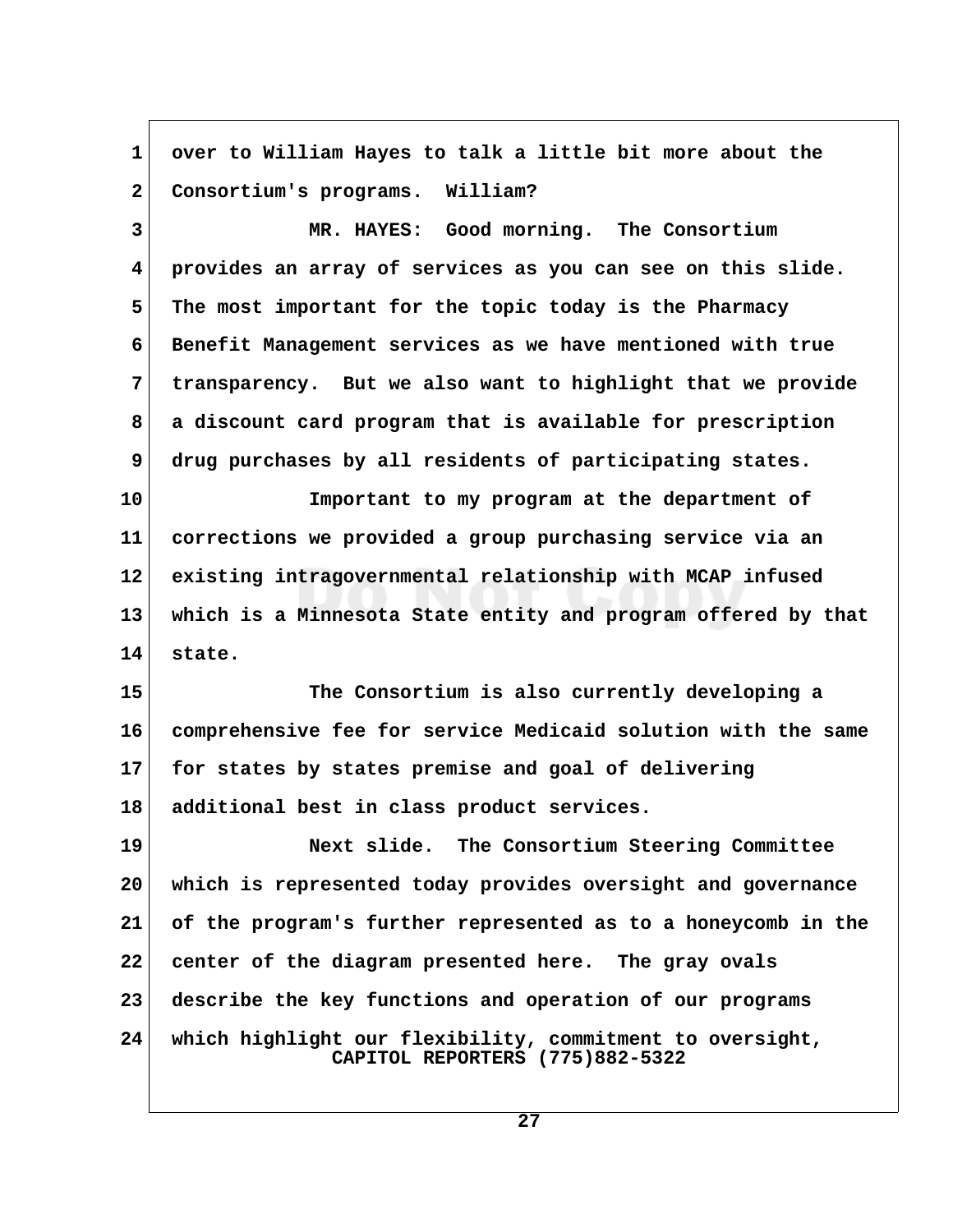**1 innovation and predictable costs. Our true passthrough 2 pricing, fixed administrative fee and annual market checks 3 are clear markers of a best in class PBM offering for the 4 public sector marketplace.**

 **5 This information is self-explanatory and 6 demonstrates the commitment of our contractor and our state 7 staff to steadily grow participation within the Consortium. 8 It also demonstrates our commitment to existing clients and 9 positions us well to serve additional states. Robert Judge 10 will now provide an overview of the responsibilities of a 11 PBM.**

**12 MR. JUDGE: Thank you, William. You know, before 13 we get into the specific details about explaining myself, 14 before we get into specific details about the Northwest 15 Prescription Consortium I thought it might be helpful to 16 really overview what the pharmacy benefits managers are and 17 what they do.**

18 So I'm going to cover this in the next couple of **19 slides for you. So, that's okay. Great. So the -- as he 20 described in his, you know, slide, Consortium really offers 21 kind of rates programs that, you know, cover all manner of 22 services that, you know, payers of prescription drugs 23 require.**

**24 To -- this includes really the functions of PBM's CAPITOL REPORTERS (775)882-5322**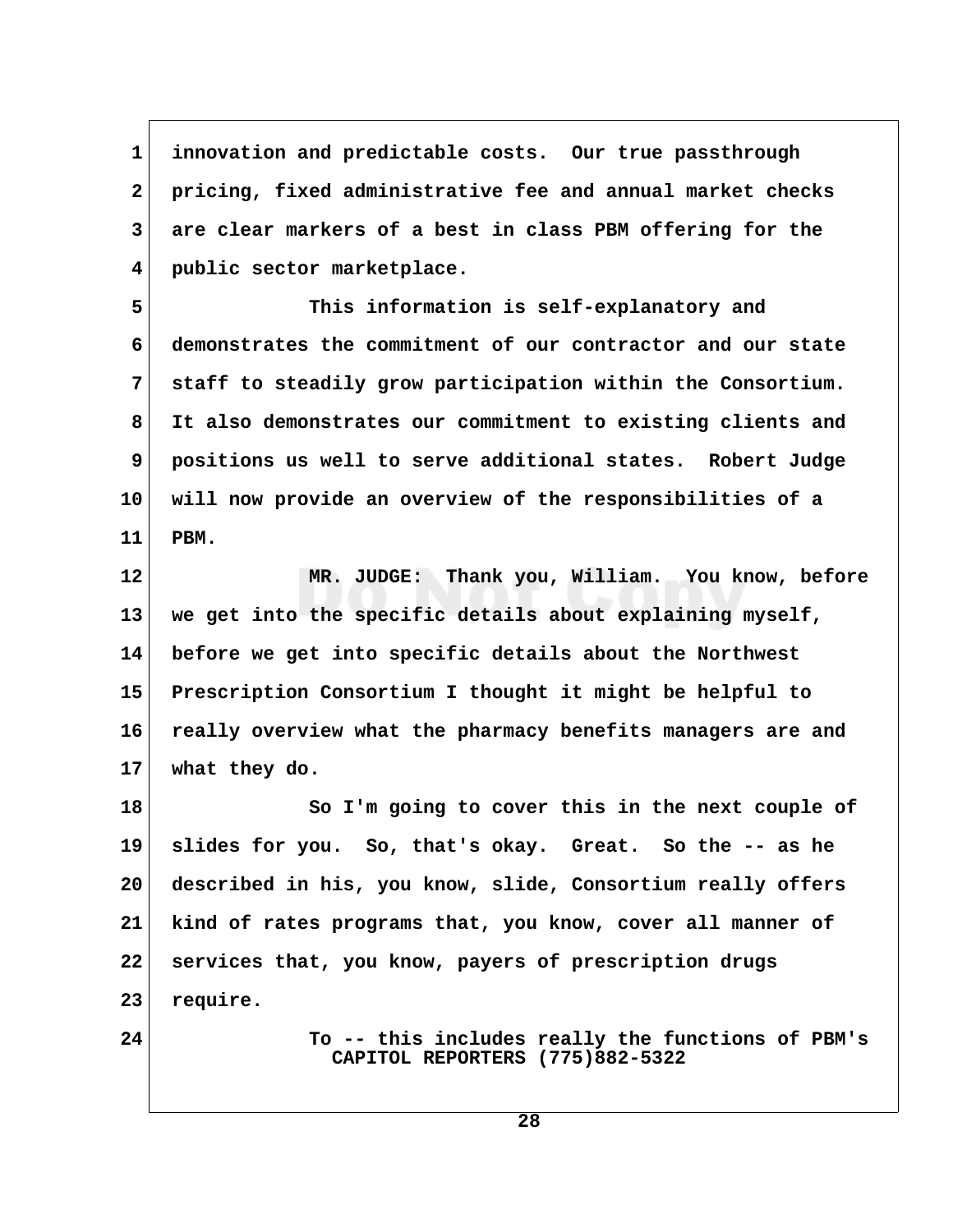**1 or pharmacy benefit managers. PBM's are companies that 2 manage prescription drug benefits on behalf of payers like 3 health insurers or self-insured employer groups like PEBP. 4 The primary responsibility of PBM is for, you know, they 5 cover a range of services, you know, developing and 6 maintaining drug lists which are known as formularies or 7 preferred drug lists.**

 **8 They are responsible for contracting on pricing 9 with pharmacies so you can get your drugs dispensed at 10 pharmacies at a negotiated price. They negotiate with 11 manufacturers with drug -- for drug rebates and most 12 mentally, they process and pay for prescription drug claims.**

**13 In their simplest form, you know, PBM's operate 14 as middlemen between payers like PEBP and the networks of 15 pharmacies, they manage in the pharmaceutical manufacturer 16 who provide drug rebates on PEBP's pharmacy benefit program. 17 They are an important player in the health care supply chain. 18 They manage the cost of drugs, manufacturers and ensure the 19 safety and appropriate utilization of medications in groups 20 pharmacy benefit.**

**21 So while they are necessary and they play an 22 important role in health care today historically they have 23 operated mostly in the dark, and that's kind of alluded to in 24 Laura's discussion of spread pricing as an example. There's CAPITOL REPORTERS (775)882-5322**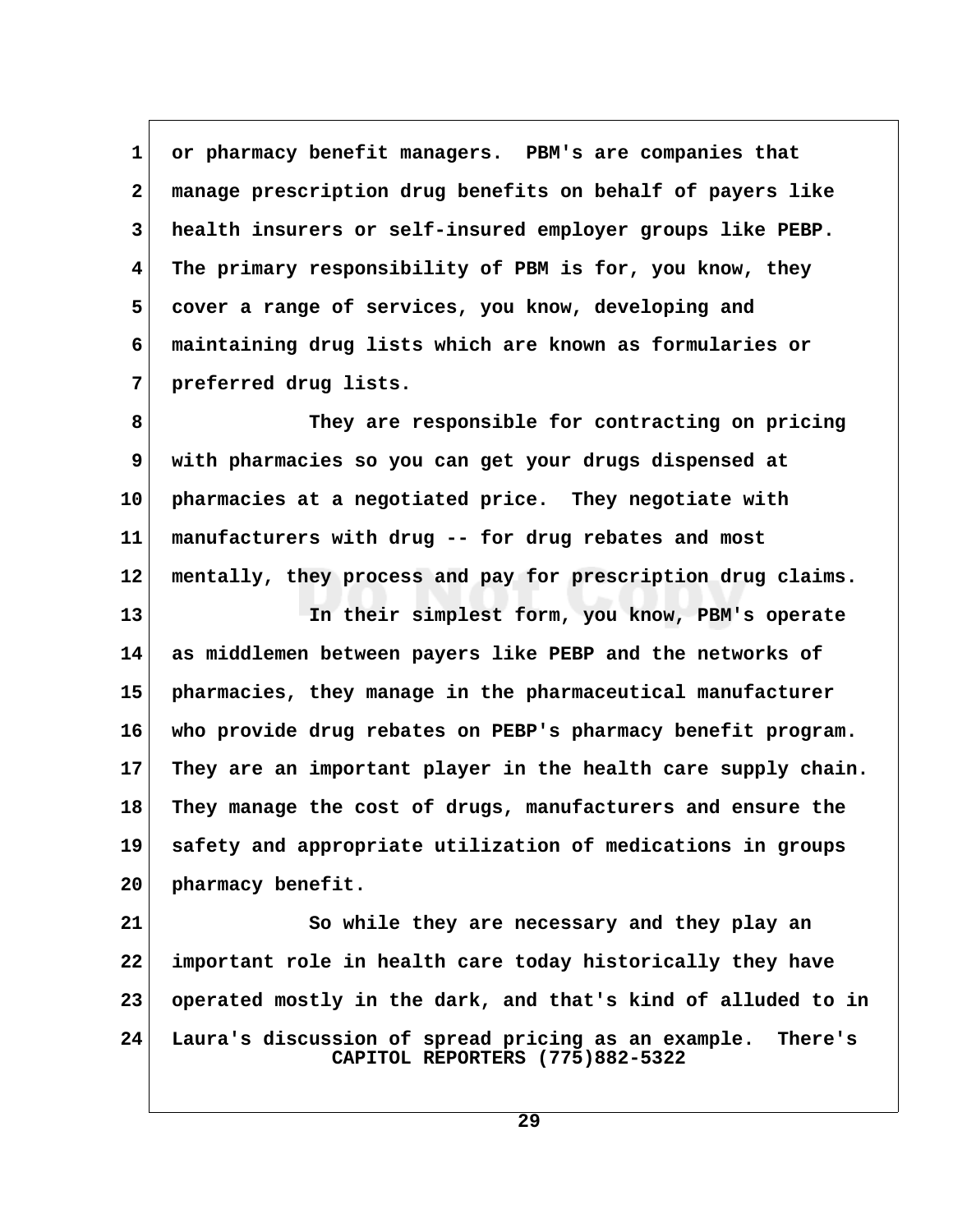**1 not a lot of visibility into the way they make money on the 2 services that they provide or more importantly, you know, how 3 much money they make from payers like PEBP when they provide 4 their services.**

 **5 So the lack of transparency about, you know, for 6 their financial incentives and their business practices has 7 raised a lot of unanswered questions about PBM's in general 8 and how they operate, and many state legislators are calling** 9 for or enacting increase legislation to regulate the PBM **10 industry.**

**11 So that's -- if you jump to the next slide. So 12 that's just kind of an overview of kind of the background of 13 PBM's. So in the next couple of slides Trevor and I are 14 going to tag team what the Consortium's PBM program offering 15 is and the oversight and governance used to ensure, you know, 16 ensure an open and transparent process.**

**17 The -- the Consortium in its kind of PBM model, 18 you know, provides full service, sets of services that Laura 19 kind of alluded to in her opening remarks. It provides, you 20 know, pretty comprehensive prescription drug management and 21 rebate administration services which are fundamental in a PBM 22 program, but they depart from how PBM's operate today in that 23 they're open, predictable, transparent, fully knowledgeable, 24 kind of a tenant that hold up the PBM program.**

 **CAPITOL REPORTERS (775)882-5322**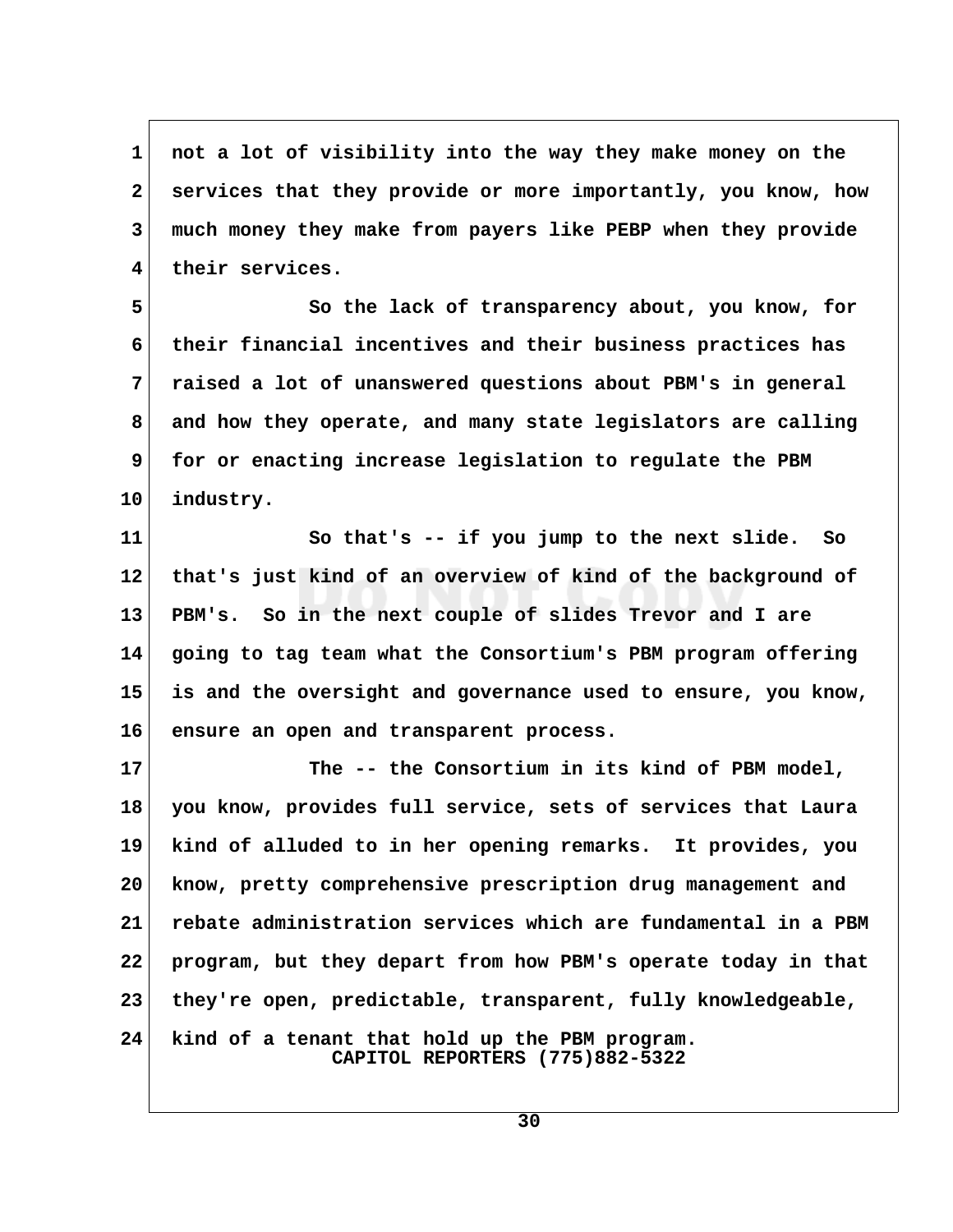**1 Because as Trevor referenced it was built by 2 states for states. It includes governance and oversight to 3 ensure taxpayers dollars are used efficiently. It's also 4 constructed to overcome the lack of visibility in the PBM, 5 you know, program operations that, you know, have if there's 6 an issue in the PBM industry overview in general.**

 **7 As a comprehensive service, the Northwest 8 Consortium program includes all of the elements required to 9 effectively administer a pharmacy benefit program. These 10 include the elements outlined on this slide, as well as many 11 additional and optional ones because of the flexibility of 12 what the program allows. Taken together, you know, we 13 believe the Northwest Prescription Drug Program, the Pharmacy 14 Benefit Management Program is an attractive alternative to 15 the traditional PBM models that are out there because it's 16 transformative in how it conducts its business and embraces 17 the openness and transparency required in the market today 18 which from your perspective not only gives you insight into 19 how taxpayer money is being spent for prescription drug 20 programs but gives you better insight into oversight for that 21 PBM service that you're providing to members.**

**22 So to the services the Consortium has contracted 23 with Moda Health Plan, that Donna alluded to. You know, Moda 24 is a provider of dental, medical, pharmacy insurance as well CAPITOL REPORTERS (775)882-5322**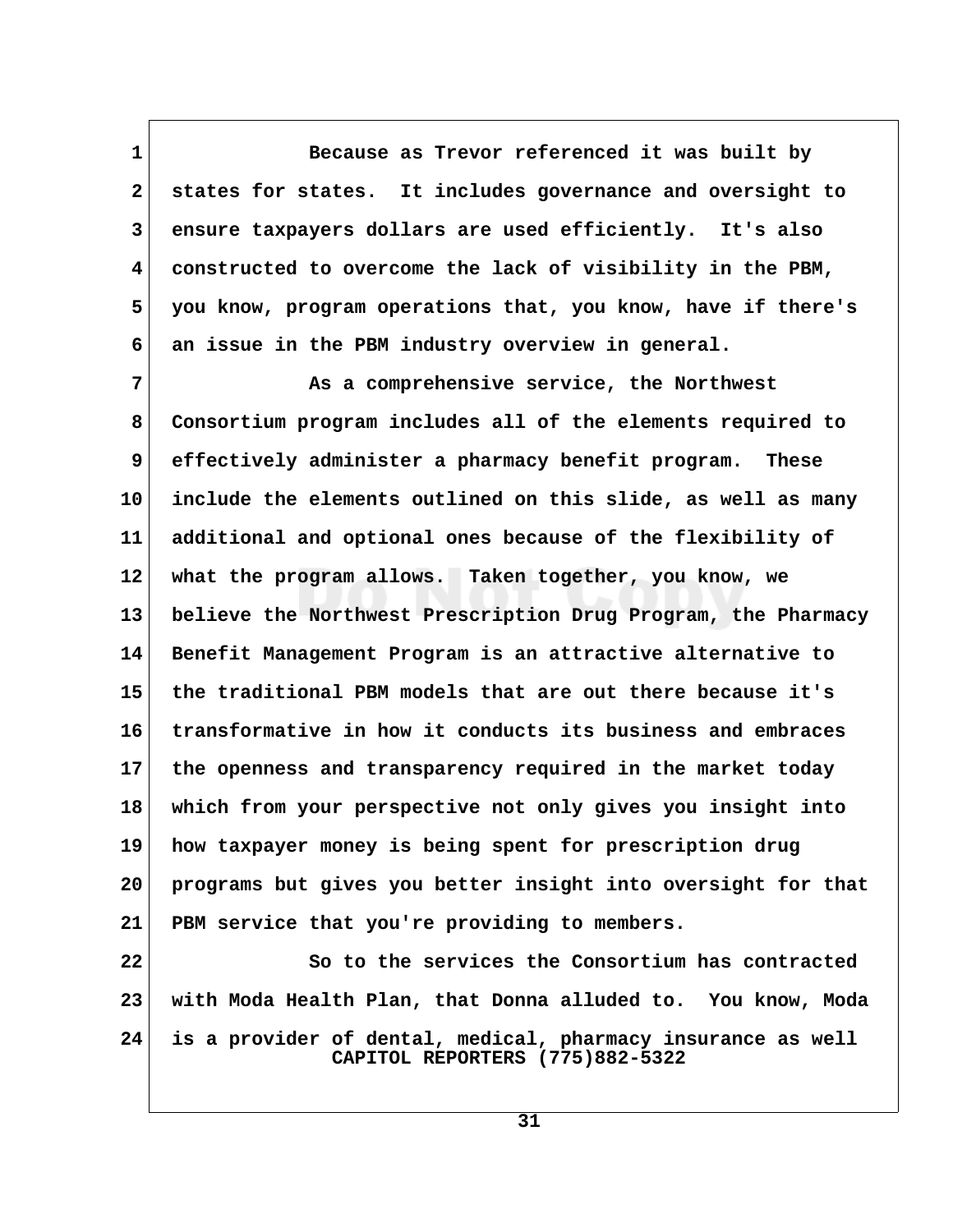**1 as administrative services, and we're located in Portland, 2 Oregon, but we have operations in the northwest and beyond. 3 We've been in the PBM business since 1998. We've 4 actually been managing prescription drug claims since 1985 5 but importantly we've administered the PBM services for 6 Consortium since 2007, following the RFP that Donna spoke to. 7 So the consortium's PBM services are delivered by Moda to 8 your members by our teams by clinicians, pharmacy benefit 9 management specialists, as well as customer service support 10 personnel. These services are delivered in that kind of 11 rectangular platform in partnership with Navitus Health 12 Solutions. 13 Navitus is a PBM that really fundamentally 14 focuses on the, kind of the public sector marketplace and**

**15 they are headquartered in the Midwest. They prefer -- the 16 services that they perform are really under our oversight and 17 direction. So they really provide the, kind of the platform 18 under which PBM services are delivered.**

**19 Together this platform gives you a pretty 20 flexible and responsible and responsive customizable pharmacy 21 benefit program for groups that join the Consortium, and we 22 have the flexibility to customize and tailor those programs 23 that meet the specific unique needs of the participating 24 programs. So that's kind of my overview of kind of Moda's CAPITOL REPORTERS (775)882-5322**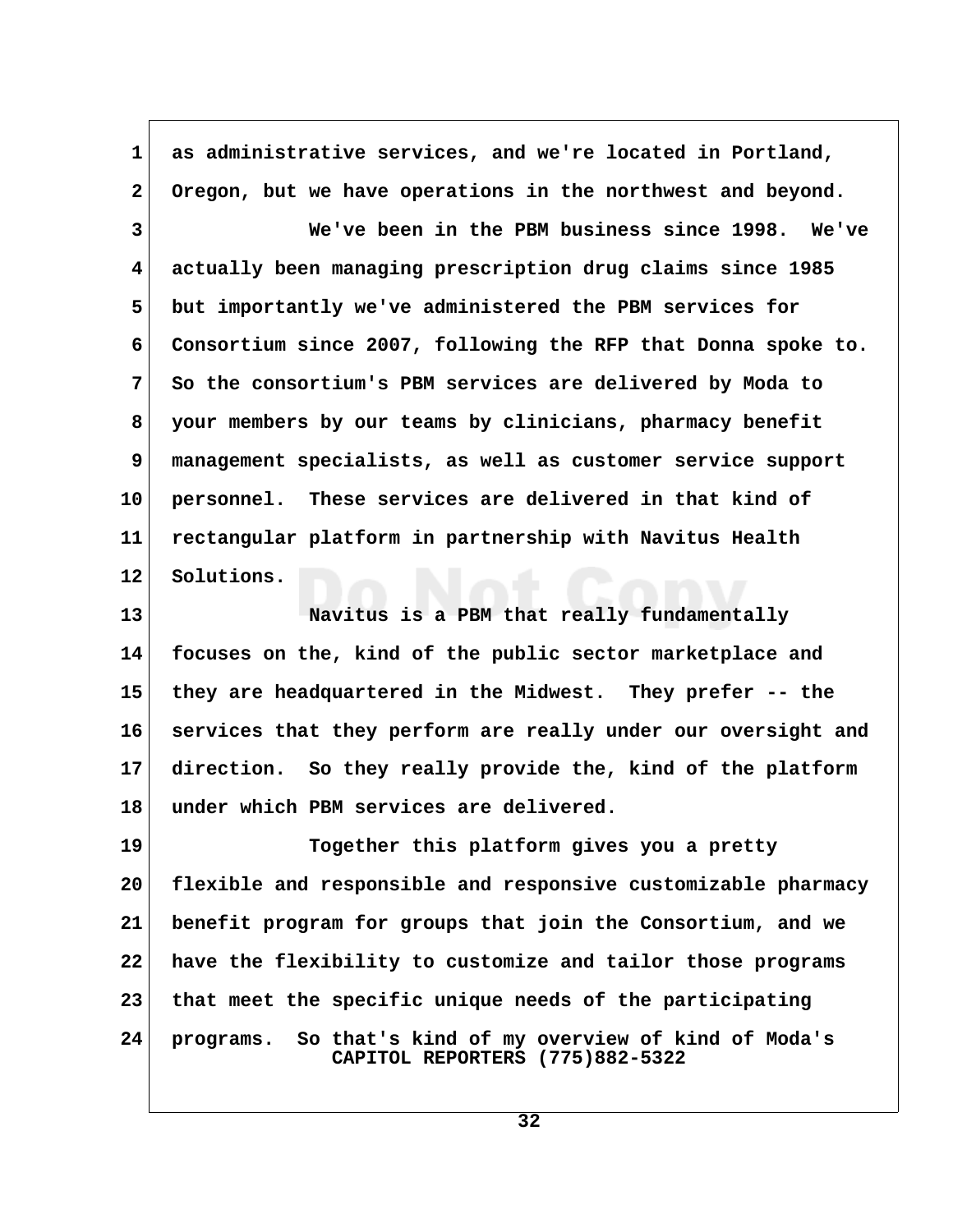**1 rule in the PBM industry, what the PBM industry does. 2 I'm going to turn it back to Trevor who is going 3 to continue to overview the Consortium's PBM program. 4 MR. DOUGLAS: Thank you, Robert, very much. 5 Let's just shift a little bit but not too far and 6 talk a little bit about the foundational operating principles 7 that we operate under that benefit everybody that 8 participates in the Consortium. 9 First of all, over time we have adapted our 10 contracting and program offerings to ensure that we lead the 11 nation with respect to 100 percent passthrough pricing, i.e. 12 no spread, 100 percent passthrough for rebates. And we also 13 ensured that we have full audit rights to every contractual 14 relationship that we have. 15 And I think perhaps the most important part of 16 our oversight kind of centers around our annual market check. 17 Together the Consortium Steering Committee, Moda Health and a 18 third party contractor conduct a market check and bench 19 marking exercise to ensure that our administrative fees and 20 our price guarantees are with, competitive within the 21 marketplace. And I think what I need to underscore here is 22 the important key, how we make that meaningful. 23 We have in our contract a trigger that defines 24 when that market check and benchmarking shows a better CAPITOL REPORTERS (775)882-5322**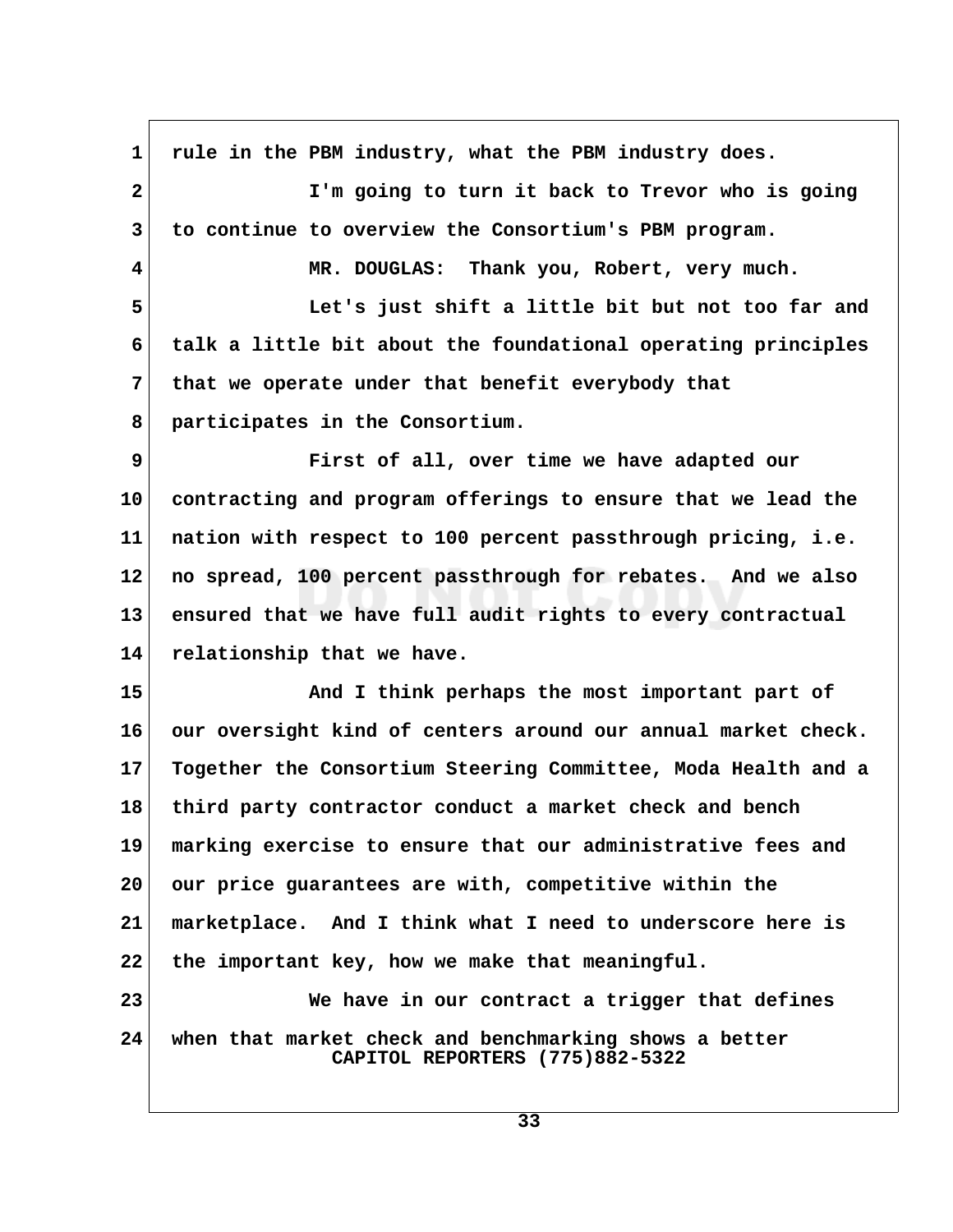**1 position in the marketplace our contract allows us to open 2 immediately negotiations with our contractor and 3 subcontractors who ensure that we remain competitive, and so 4 I think that's really really important. It demonstrates our 5 pro activity to protect not just the Consortium but also all 6 of the participants within the Consortium.**

**7** And the other thing that Robert has already  **8 touched on is this isn't a monolithic solution. This is a 9 solution that is customizable and serves the need of each 10 individual entity that chooses to participate with us.**

**11 Next slide please. Thank you. And, you know, I 12 think it's important to just spend a little bit of time to 13 talk about what Laura Rich touched on and what we've already 14 spoken about as it relates to spread. The value of what the 15 Consortium has in its passthrough pricing contracted 16 structure and oversight is demonstrated here.**

**17 If we just look at the last five years we can 18 see, if you look at the chart just to help you understand it, 19 the light blue line or the teal line is what the contracts 20 established guaranteed price would have been. And if you 21 look at the dark blue line that is the cost that the plan 22 actually or the participating programs actually paid, and 23 you'll see that that's less.**

**24 And so this just demonstrates to you that we've CAPITOL REPORTERS (775)882-5322**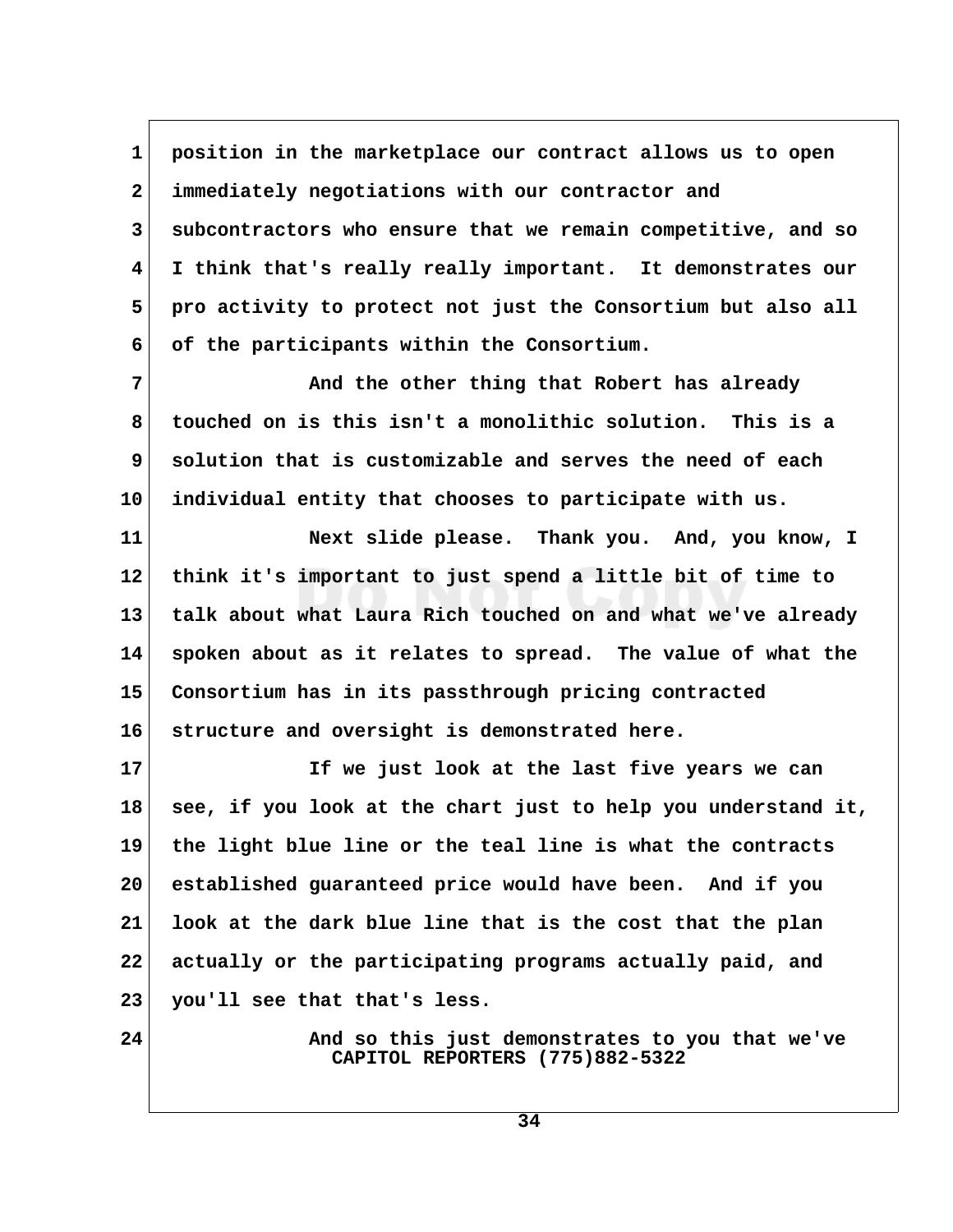**1 consistently over time performed better than what our 2 guarantees were and that was passed immediately onto the 3 payers and that translates into an additional savings of over 4 \$135,000,000 over that five-year period.**

 **5 All right. Let's move on. And let's loop back 6 to the conversation that I wanted to take us to now which is 7 membership and how can a state join the Consortium. So a 8 public sector entity can elect to participate or join as a 9 full partner or member state with the Consortium. As a state 10 entity we would welcome the Nevada Public Employees' Benefits 11 Program to explore the opportunity of membership.**

**12 What does -- what does that mean and what does 13 that translate to? It will allow Nevada's, you know, 14 representatives to participate in all of our Consortium 15 governance and oversight reviews. These things include 16 things like described, the market check, benchmarking 17 exercise, any of the audits or the reporting that we do and 18 the annual meetings and semiannual meetings that we conduct 19 with our contractors and subcontractors.**

**20 We also would have a place for you to have voting 21 rights on the Consortium Advisory Council. Be able to attend 22 all of the steering committee meetings. And also as we push 23 forward, we do hope to have events and meetings beyond Zoom 24 that would be Consortium sponsored, and you would have also CAPITOL REPORTERS (775)882-5322**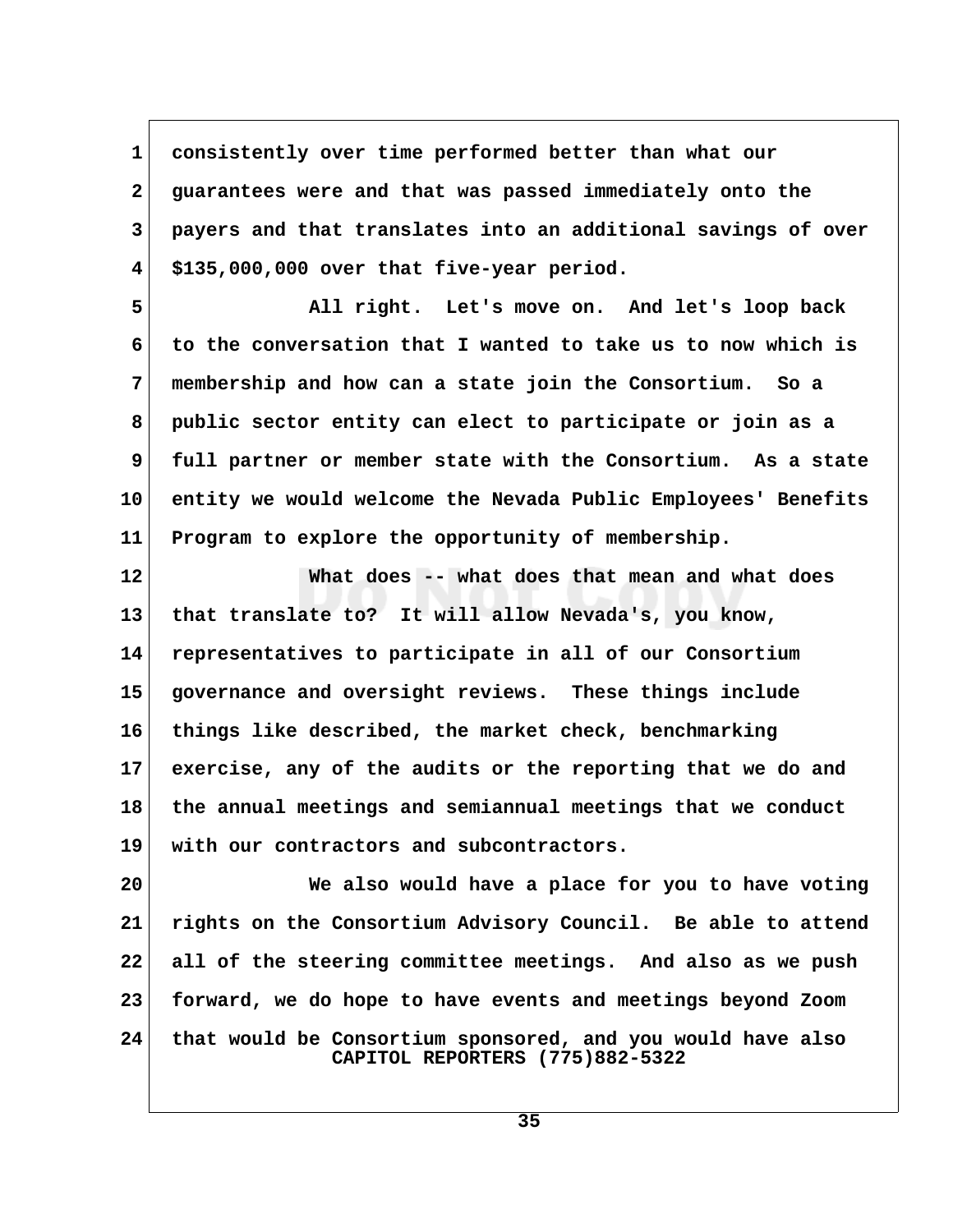1 special access and designation for those.

 **2 Then finally I think it's just, you know, also 3 helpful to kind of know and measure how you're doing with 4 everybody else in the Consortium. So there would also be 5 some identified reporting to help see how we perform when 6 we're speaking about and comparing how well the program 7 you're administering is doing against all of the others in 8 the Consortium.**

**9** So in summary I hope that we've answered some of **10 your questions, but I'm sure we've also sparked some new 11 ones. But before we get to those questions I just want to 12 make sure you understand the Consortium Steering Committee 13 that's represented here today, Moda Health and even Navitus 14 are poised to pursue expansion within Oregon and Washington 15 with the current efforts that are underway and the planned 16 efforts, and we're also poised to do the very best that we 17 can for delivering our best in class services to Nevadans.**

**18 And furthermore we aren't a stagnant group. We 19 like to innovate. We like to hear about chances to improve 20 our offerings and introduce new programs as evidenced by our 21 soon to be launched fee for service Medicaid solution.**

**22 But we're -- we're a gain to be evaluating and 23 work towards any innovations that improve the pharmaceutical 24 supply chain fulfillment, distribution and even manufacturing CAPITOL REPORTERS (775)882-5322**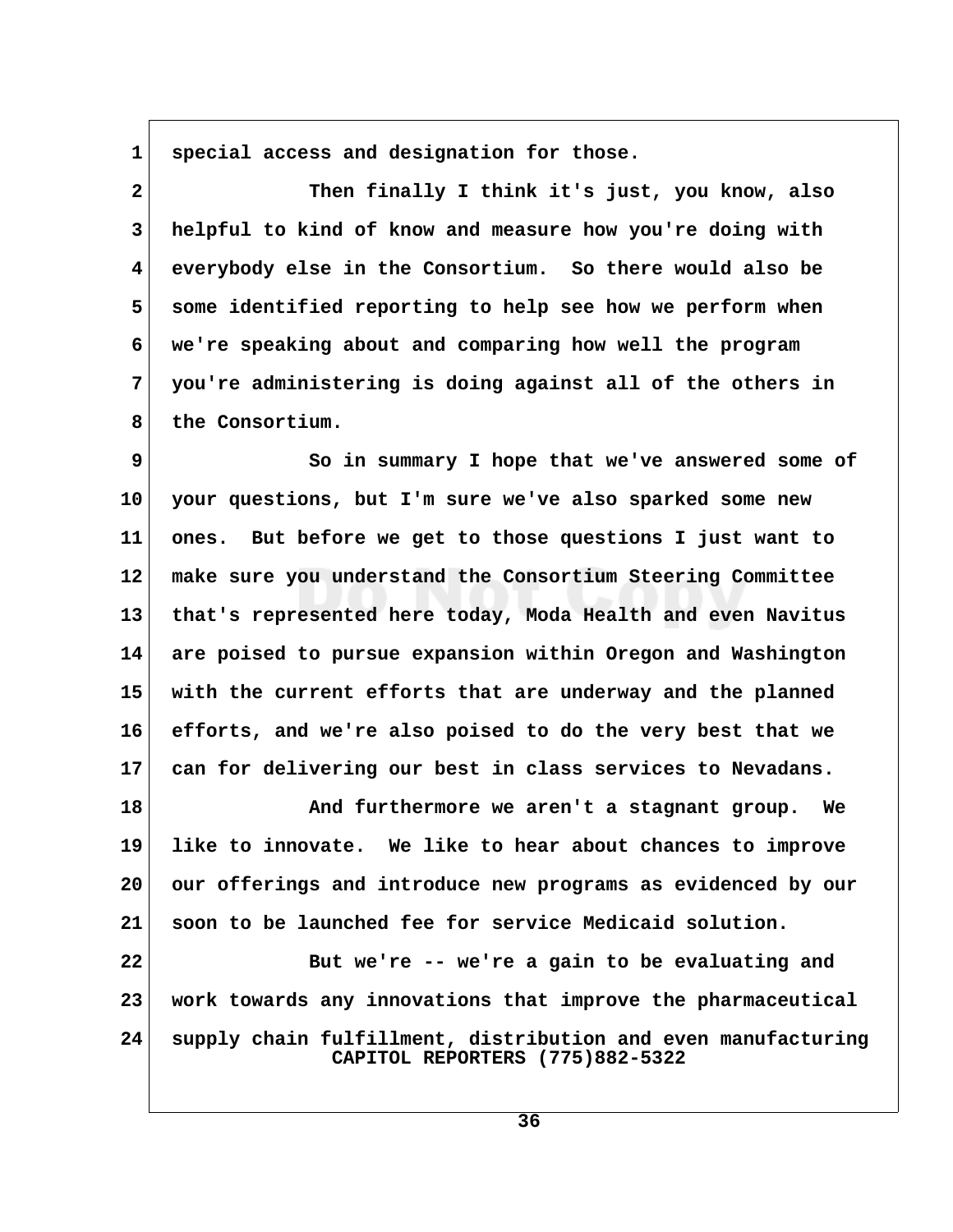**1 options that align with our fundamental operating principles. 2 So in closing I just want to thank you very much 3 for the opportunity and extend a warm welcome to Nevada to 4 join our already successful alliance between Oregon and 5 Washington and to also benefit from that alliance that we 6 have appreciated for the past 15 years. 7 We're -- we're open now for any of your questions 8 or anything further that you would like to ask us about. 9 CHAIRWOMAN FREED: Thank you very much, ladies 10 and gentlemen, for that presentation. I will open it up to 11 the Board members for questions of the panelists or questions 12 of the executive officer. 13 MEMBER VERDUCCI: Yes, Tom Verducci for the 14 record. 15 I would like to ask a question as far as can any 16 group join the program as far as the underwriting process? 17 Is there any capacity issues in terms of minimum contracts, 18 maximum contracts? What would be the process for undertaking 19 a new group that, you know, if you could address the capacity 20 issues that would be very helpful. And thank you for being 21 here today as well. 22 MS. SULLIVAN: This is Donna Sullivan. So, 23 Robert, I'm probably going to pass this off to you as far as 24 capacity. For self-insured programs there really is I CAPITOL REPORTERS (775)882-5322**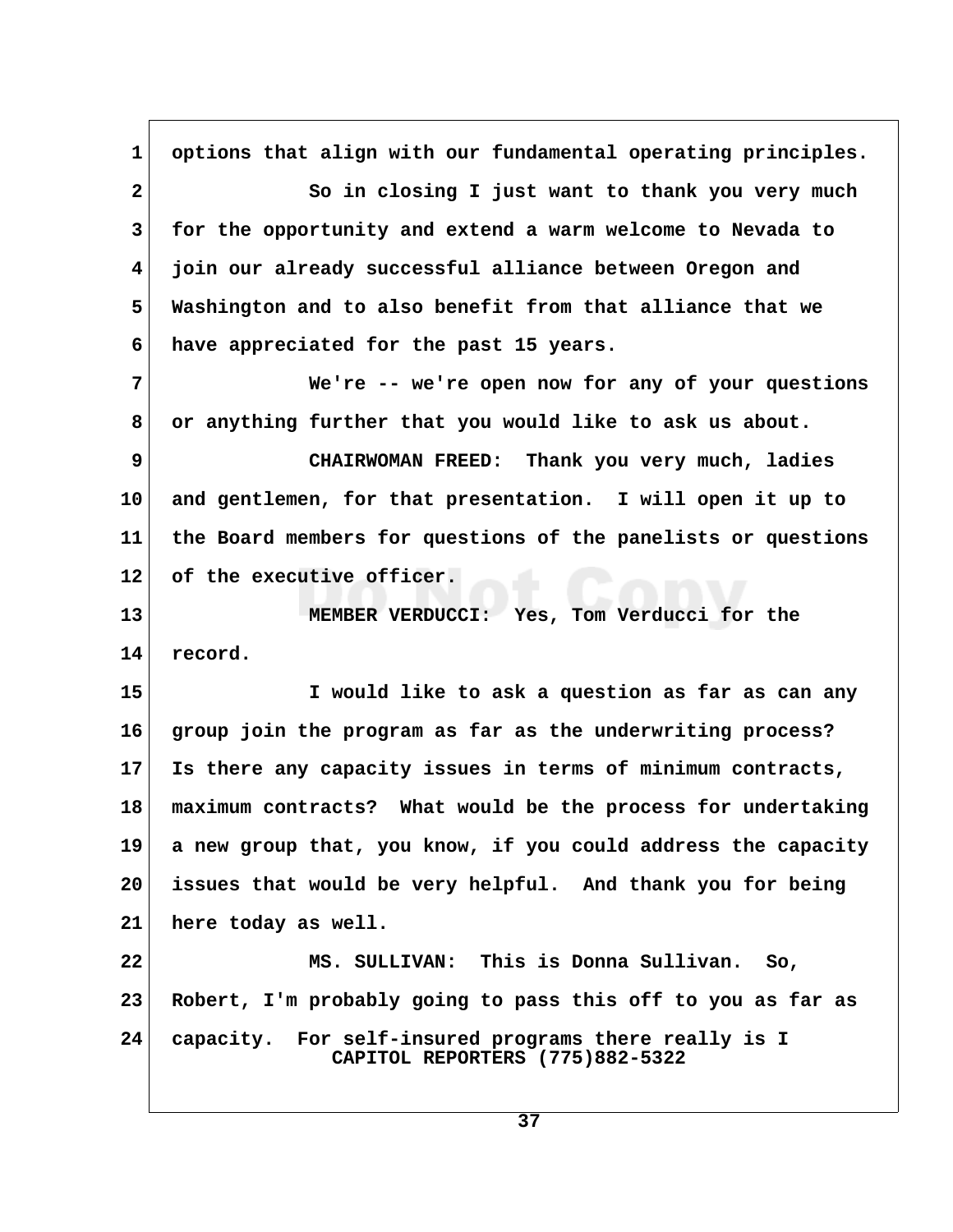**1 believe no capacity limits. If you're fully insured that is 2 an underwriting question for Moda to respond to. 3** So, Robert, are you able to answer that question  **4 or do we need to -- 5 MR. JUDGE: Yeah, I think we can. Yeah, I think 6 I can. So the Consortium program is primarily kind of a 7 service that's available to folks who procure and use 8 pharmacy benefit services as an administrative services 9 offering. So it's -- it tends to, you know, at least from a 10 participating program perspective most of the participants 11 are ext -- you know, have medical coverage under a medical 12 provider and they have pharmacy services under the Consortium 13 arrangement. 14 But we do have similar, our participating 15 programs who operate the Consortium inside a medical benefit. 16 That medical benefit is really underwritten by Moda. So we 17 provide the medical insurance, as well as Consortium's 18 pharmacy benefit program. So we have that vehicle. Of 19 course, it's -- it's only available in states where Moda's 20 medical programs are, you know, likely to ensure setup. So 21 and then there are kind of minimum group sizes for kind of 22 underwriting that. 23 But I think the question in terms of how is 24 pricing determined and kind of what is it paid by each CAPITOL REPORTERS (775)882-5322**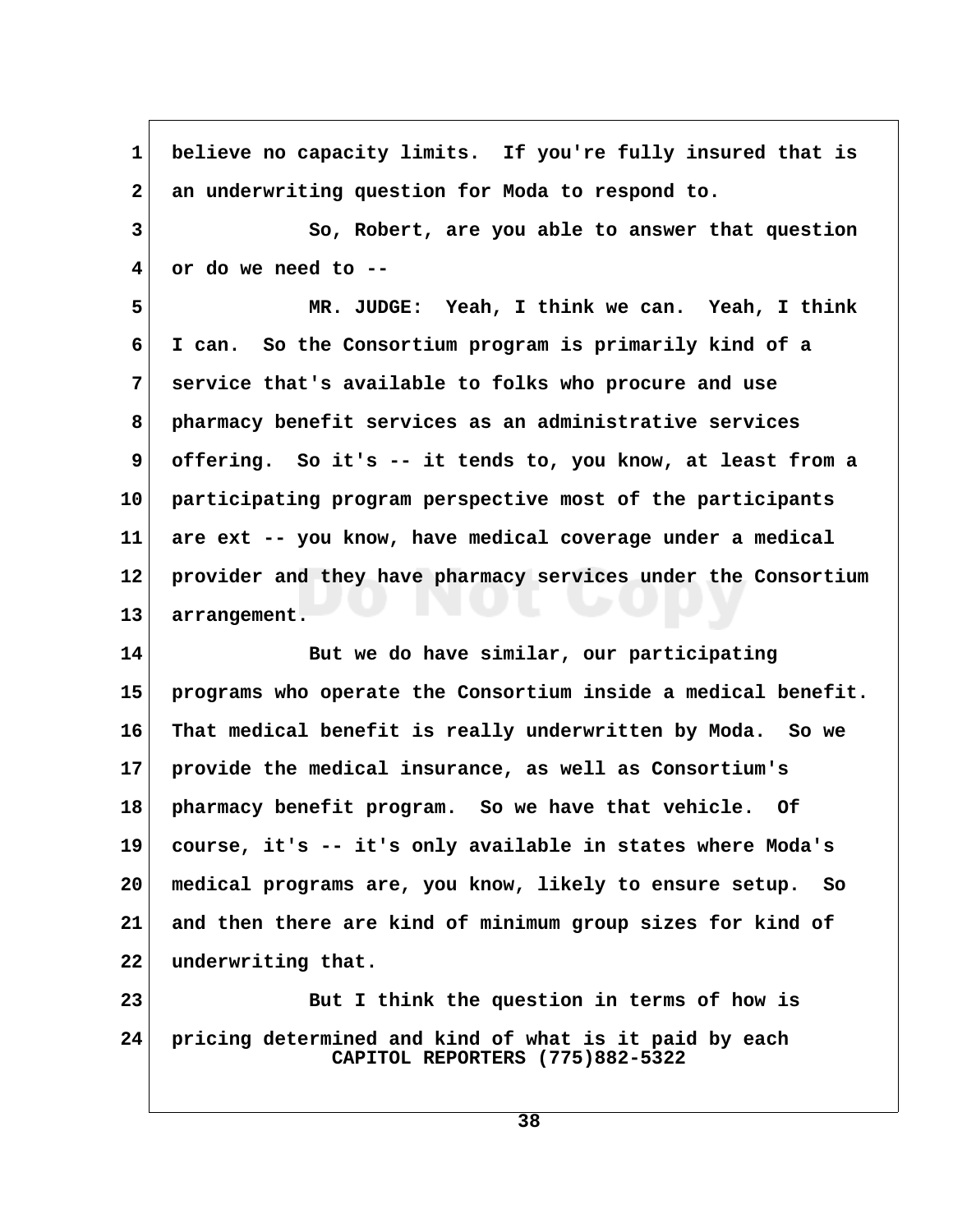1 **participating group.** One of the advantages of the  **2 Consortium, I think one of the principle advantages of what 3 Consortium delivers is the fact that you have got a pooling 4 of disparate purchasers out there, and you're pooling their 5 aggregated purchase volumes, and that really gives us 6 opportunities for leverage in the marketplace not only in how 7 we bill pharmacy chains and work with our, the pharmacy 8 partners but also with manufacturers around kind of the 9 rebate. So those rebates are passed through at 100 percent 10 of anything that's caught within the manufacturer that we 11 collect as passthrough 100 percent to the participating 12 programs.**

**13 So the aggregation allows us to establish kind of 14 significantly discounted pharmacy benefits and significantly 15 sized rebates that each participating program gets the 16 benefit from regardless of size. So -- so the point is if 17 you're a 1,000 life group you're benefiting from really the 18 effective aggregation of all of Consortium's lives that are 19 used to negotiate both network discounts and manufacture 20 rebates. Does that answer your question?**

**21 MEMBER VERDUCCI: Yes, it does. So a 1,000 life 22 group then get the same pricing structure benefits as the 23 larger, you know, say state groups. There's -- is it the 24 same pricing across the board or is there any additional CAPITOL REPORTERS (775)882-5322**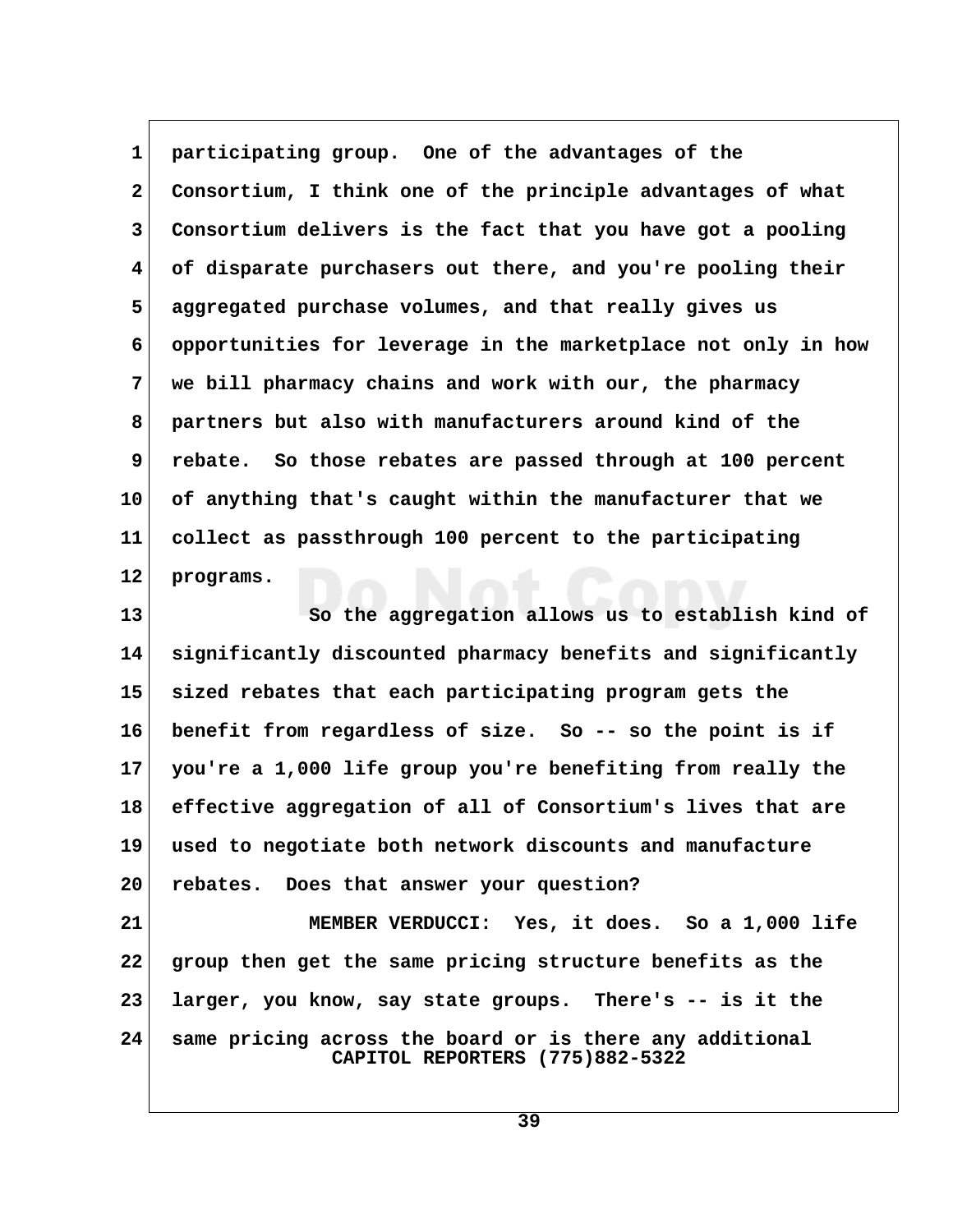**1 benefits, cost savings for larger groups or is the pricing** 2 the same for all participating members.  **3 MS. SULLIVAN: And this is Donna. I'm going to 4 jump in here. 5 So, Tom, really the pricing is the same from the 6 different groups regardless of size. I think where there is 7 differences based on the size is in some of the recording and 8 some of the guarantees where the -- we consolidate the small 9 groups together when we're looking at the reimbursement 10 guarantee. We consolidate the small groups when we're 11 looking at, you know, did you meet performance targets as far 12 as, you know, speed to answer on telephone, you know, 13 customer service, the turnaround times on prior 14 authorizations so some of those performance guarantees that 15 are within the contract. But as far as the reimbursement to 16 the pharmacy, the administrative fees, all of that is the 17 same regardless of group size. 18 MEMBER VERDUCCI: Okay, very good. Thank you for 19 addressing the questions there. So as the Board meets every 20 other month, thereabouts, would we have representatives that 21 would be available to either attend in person or on Zoom if 22 we have specific questions during Board meetings? 23 MS. SULLIVAN: I think we can commit to having a 24 Consortium Steering Committee member at your Board meetings, CAPITOL REPORTERS (775)882-5322**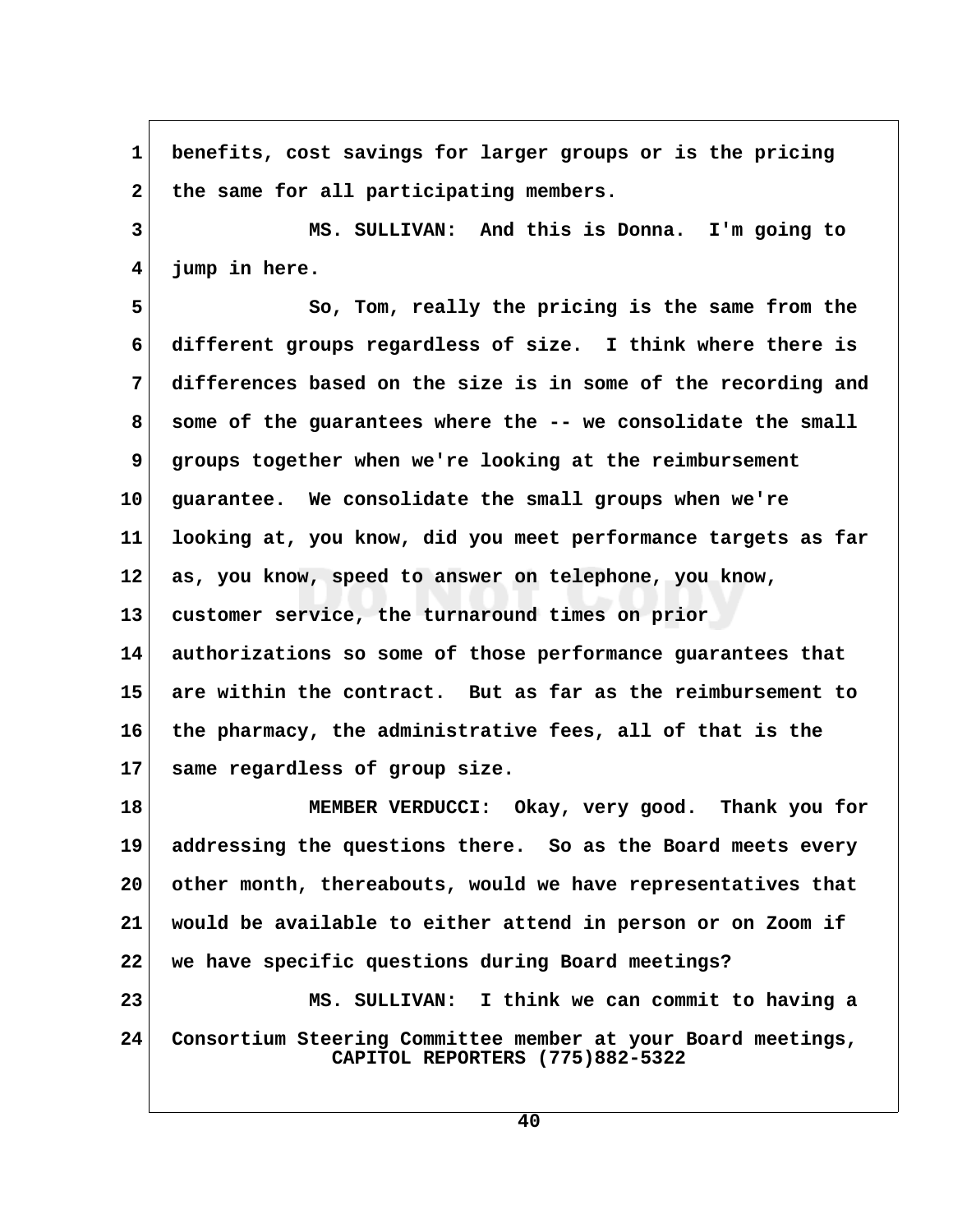**1 at least on Zoom. Whether it's in person it would be a 2 matter of, you know, who is going to pay for travel probably 3 and whether or not as state employees if we're, with the 4 pandemic still going on if we're able to travel. So, yes, we 5 could participate at least via Zoom. 6 MR. JUDGE: If I can just add on top of that, 7 Donna. As kind of the administrator Consortium program, you 8 know, Moda would be kind of the primary contact for all 9 benefitted administrative services and could be available at 10 your Board meeting as well. 11 MEMBER VERDUCCI: Okay. Thank you. Just a 12 couple of other questions here. So in terms of the 13 procurement process, would this be, you know, a standard 14 contract or, you know, would there be additional benefits**

**15 that we could get in and negotiate through an RFP process?**

**16 MR. DOUGLAS: Is that a question for Consortium 17 or your team in Nevada?**

18 MEMBER VERDUCCI: I think it's actually for both. **19 What I'm struggling with here are decisions that we're going 20 to make here today in terms of going through RFP processes, 21 and I think I'm going to actually defer that question to our 22 executive officer as we conclude the presentation here. 23 CHAIRWOMAN FREED: Mr. Verducci, this is -- this 24 is Chair Freed. I think I'm going to ask a more pointed CAPITOL REPORTERS (775)882-5322**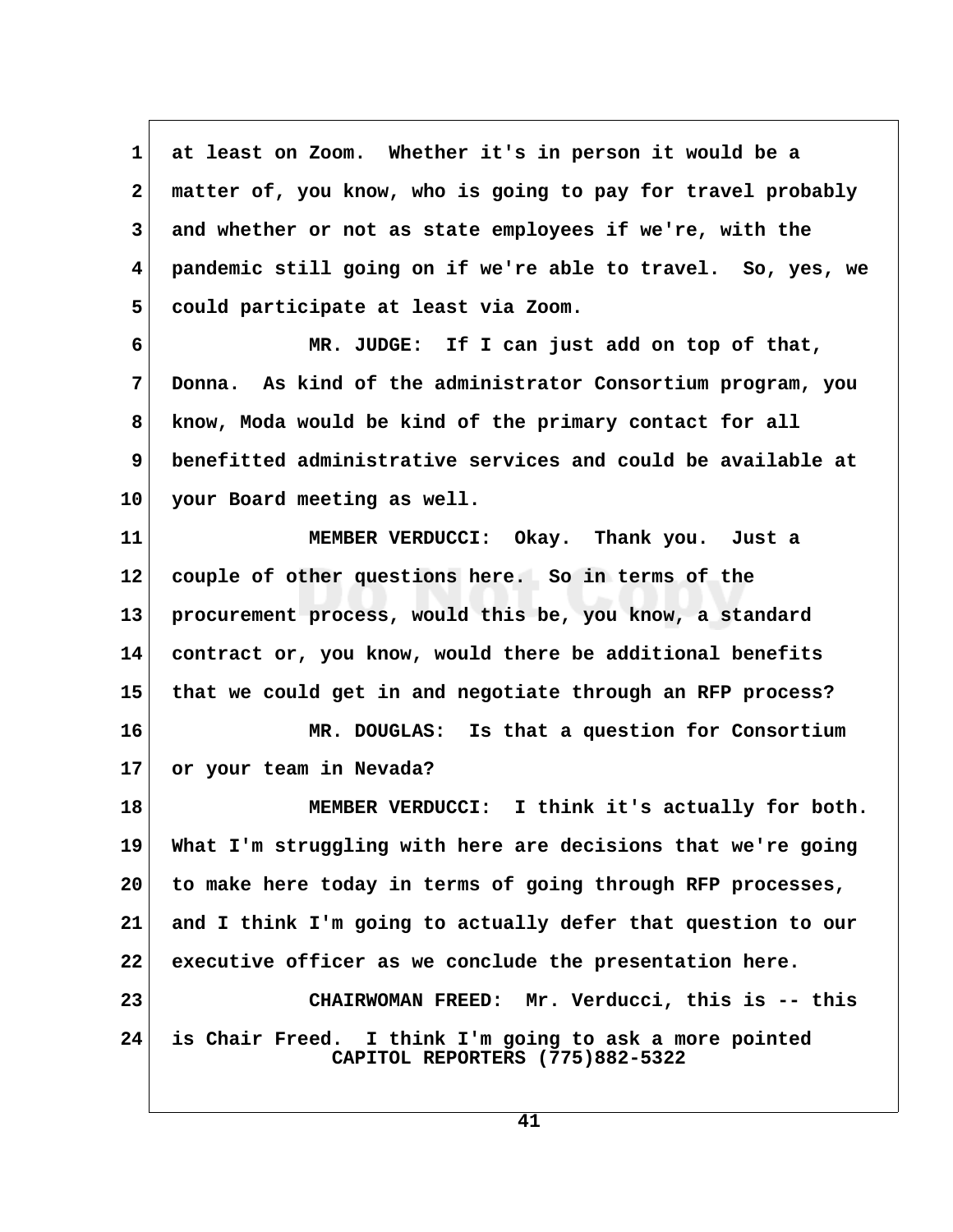**1 question which may be tangential to the one you posed. And I 2 suspect this is going to be one for Mr. Davis in the 3 purchasing division. 4 Would this be a joinder contract and if yes, is 5 this -- is this something that has been evaluated by the 6 purchasing division to meet an RS and Max 333? 7 MR. DAVIS: So this is Gideon Davis from state 8 purchasing for the record. 9 Yes, the purchasing division has looked at this 10 Consortium and the legality of it. Similar to the Western 11 States Contracting Alliance of which Washington and Utah and 12 Nevada were all founding members of back in 1993, this type 13 of cooperative contract is incurred by our state laws just 14 like it is in Washington and Utah. 15 We actually have a more recent law, NRS 333.475 16 that was enacted by the legislature in 2019 that specifically 17 allows us to enter into contracts pursuant to a solicitation 18 for a bid or proposal by other government entities. That, in 19 addition to the two laws that Laura already mentioned, 20 between the three of those, we absolutely have the authority 21 to join this Consortium. 22 And generally as demonstrated by our 23 participation in WSCA and NASPO and other cooperatives, the 24 purchasing division of Nevada generally feels that it is CAPITOL REPORTERS (775)882-5322**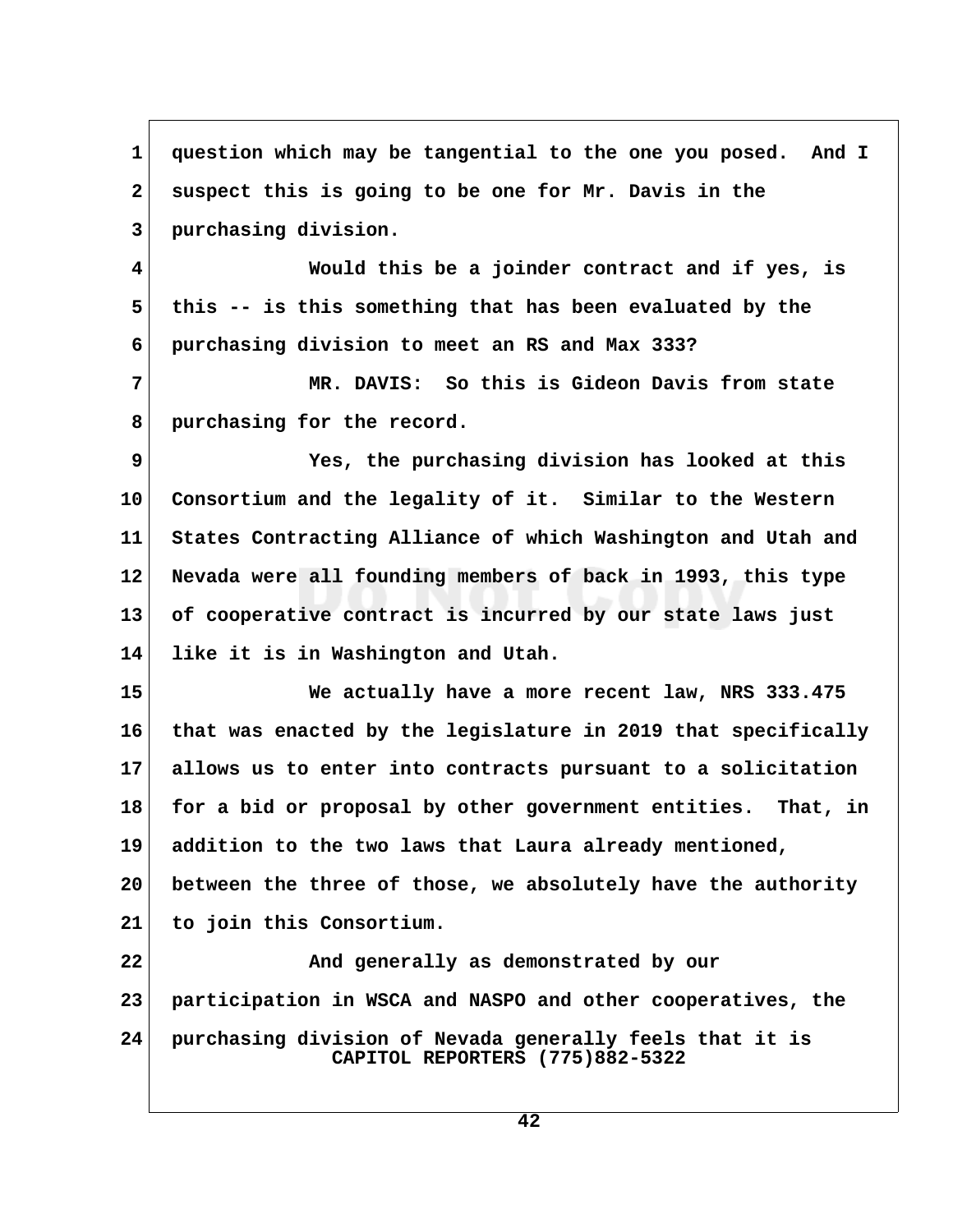**1 better for us when we do things cooperatively and 2 collectively with our other states because our needs are 3 similar and a rising a tide lifts all boats. 4 MS. SULLIVAN: Tom, I also -- this is Donna** 5 Sullivan again for the record. I wanted to jump in.  **6 So I've been with Consortium since the very 7 beginning, and I've been managing our public employees in 8 self-funded program since 1999. And I can tell you that the 9 contract allows for custom projects or programs. So what 10 we're currently doing now, we've just re-procured the 11 contracts or re-negotiated our contract with our state 12 employees program. 13 And if there's terms in the contract that aren't 14 quite, don't quite meet your needs you're able to negotiate 15 different terms with Moda and, you know, that's on a mutually 16 agreed upon between you and Moda. And there's a section in 17 the contract that will say, you know -- you know, paragraph 18 whatever, X, Y, Z is replaced with this language here or 19 these terms. 20 So there is the ability to negotiate different 21 terms of like if what we have done doesn't meet your needs 22 you can, you know, tweak those a little bit and make it so 23 that it's custom to meet the needs of your particular 24 program. CAPITOL REPORTERS (775)882-5322**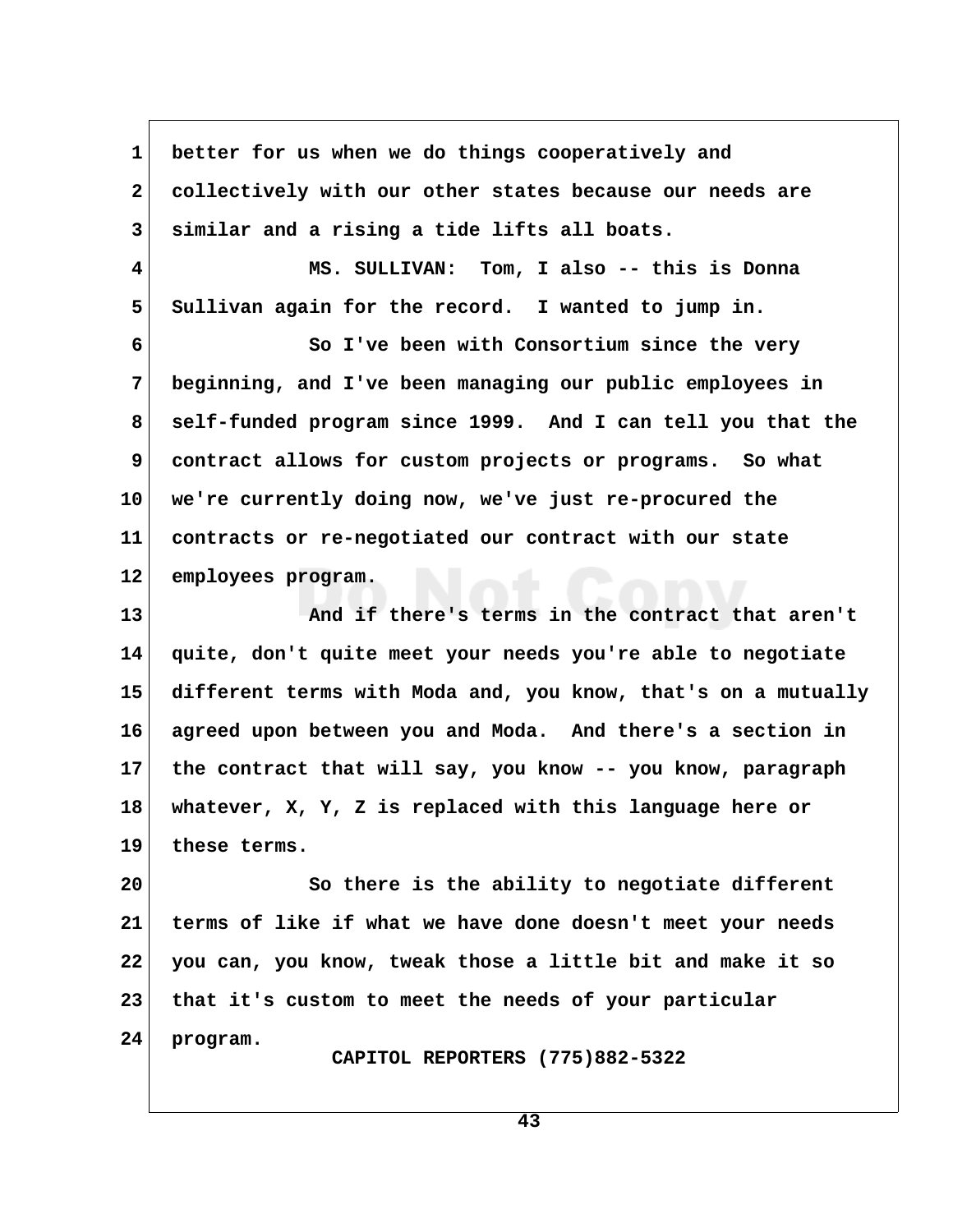**1 MEMBER AIELLO: This is Betsey Aiello. I have a 2 question if now is a good time to go ahead and ask. 3 CHAIRWOMAN FREED: Absolutely. Go ahead. 4 MEMBER AIELLO: So from my understanding this has 5 been Washington and Oregon up to this point. And it looks 6 like having felt that the program has been successful and 7 with more lives maybe better negotiation can occur even more. 8 The program is looking to leap to other states or other 9 entities. 10 So if the Board was to look at option two and 11 releasing an RFP it says and the Consortium will be 12 considered if a proposal is submitted. Is the Consortium 13 thinking about starting to go through the proposal because 14 proposals take a lot of work to build process with other 15 entities because that sounds like a question we don't know 16 the answer to. And then there's also option number three. 17 But my guess is the Consortium may be looking towards that 18 expansion and bidding on RFP's or they may not. I'm not 19 sure. 20 MR. DOUGLAS: Donna, do you want to take that?** 21 MS. SULLIVAN: I can or you can. **22 MR. DOUGLAS: I was just going to say we're 23 always looking for opportunities to expand. We understand 24 that there is a time investment in reviewing all of the CAPITOL REPORTERS (775)882-5322**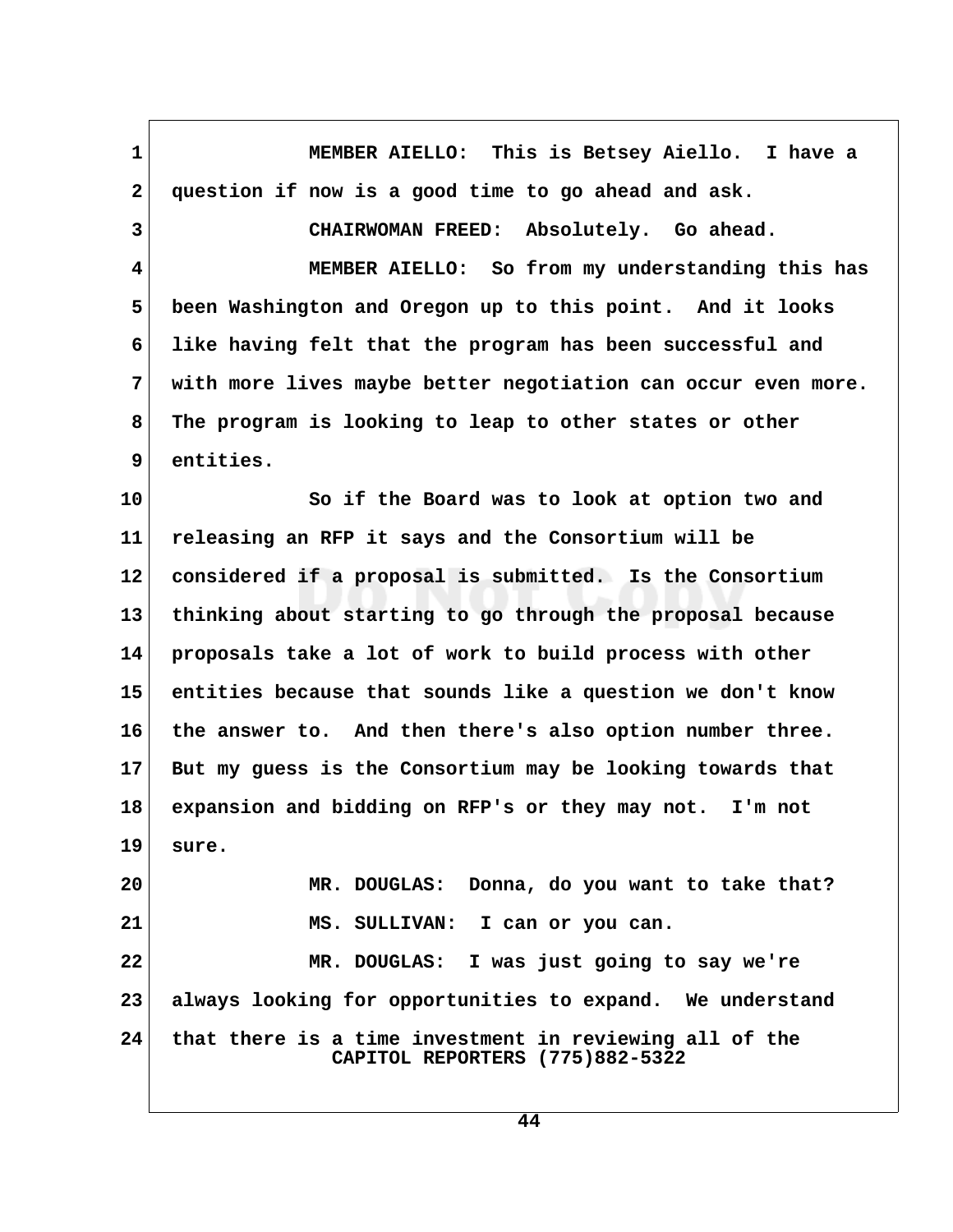**1 request for proposals. And we also work very closely with 2 our contracted partner Moda Health to resource the responses 3 to those.**

 **4 However, as we've already kind of highlighted and 5 noted is that there's opportunities to collaborate and it 6 sounds like your procurement office is echoing exactly what 7 my procurement office has told me over the last four years of 8 me in this position and that is the more that we can 9 cooperate with other states the better off we will be.**

**10 So I hope that answers your question as it 11 relates to what we're willing to do as a consortium. And 12 we're open to both paths, whichever allows us to see the 13 growth that we want to see and ultimately mutually benefit 14 everybody, right.**

**15 MEMBER AIELLO: Yes. This is Betsey again.**

**16 So at this point the Consortium is starting to 17 reach out to other states I'm asking I guess.**

**18 MR. DOUGLAS: Absolutely. Maybe it's helpful for 19 me to just paint a little picture. But there's been a great 20 deal of outreach through many different organizations, the 21 National Government Association, the Natural Academy of State 22 Health Policy, some other large organizations. And we've 23 actually had conversations with other states, testified in 24 other legislatures and even in other -- had conversations CAPITOL REPORTERS (775)882-5322**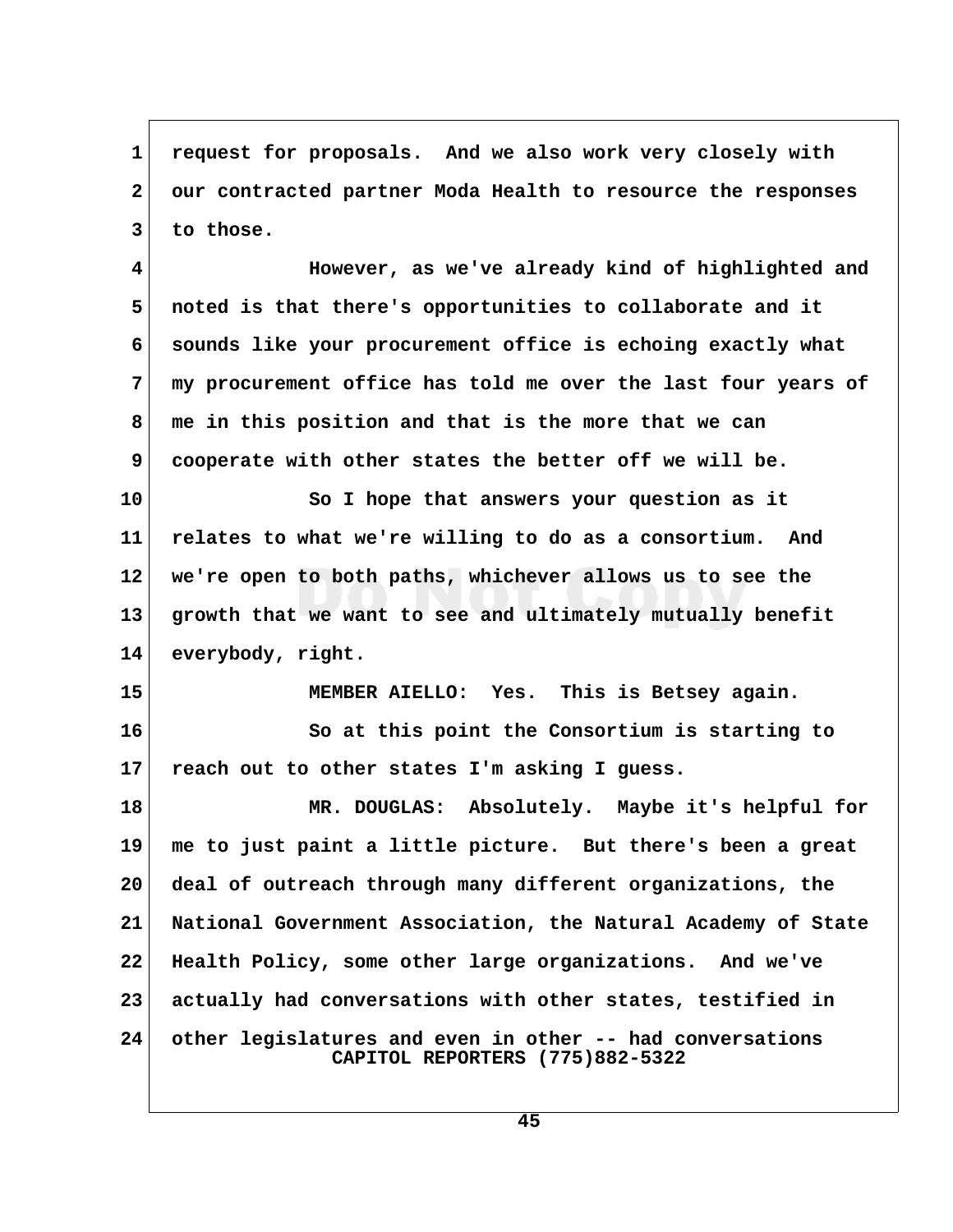**1 with territories of the United States.**

 **2 So to say that there is interest in the 3 Consortium is an understatement. There is -- there is a 4 willingness to sit down with us and speak to us about all of 5 the options available to states. And we're excited that 6 Nevada is one of those states, and we're also excited that 7 Nevada is closer than many of those other states and it makes** 8 for a very logical partnership.  **9 THE OPERATOR: Chair Freed, it's Michelle here. 10 I have some questions if Betsey is finished. 11 CHAIRWOMAN FREED: Of course. 12 THE OPERATOR: So I actually, to keep on the same 13 track we're on, the contracting track, a question for 14 Executive Officer Rich. 15 Executive Officer Rich, you indicated in your 16 report that one of the reasons you're recommending option two 17 or three was negotiating risk. And I just wanted to delve 18 into that a little bit more. Can you talk to us perhaps. 19 Tell us what are some of the areas where you see negotiations 20 breaking down and or if that was just a general statement 21 because risks exists in everything we do. 22 MS. RICH: Laura Rich for the record. 23 So it was just a general statement, right. I 24 mean, we've had these conversations. I don't see anything CAPITOL REPORTERS (775)882-5322**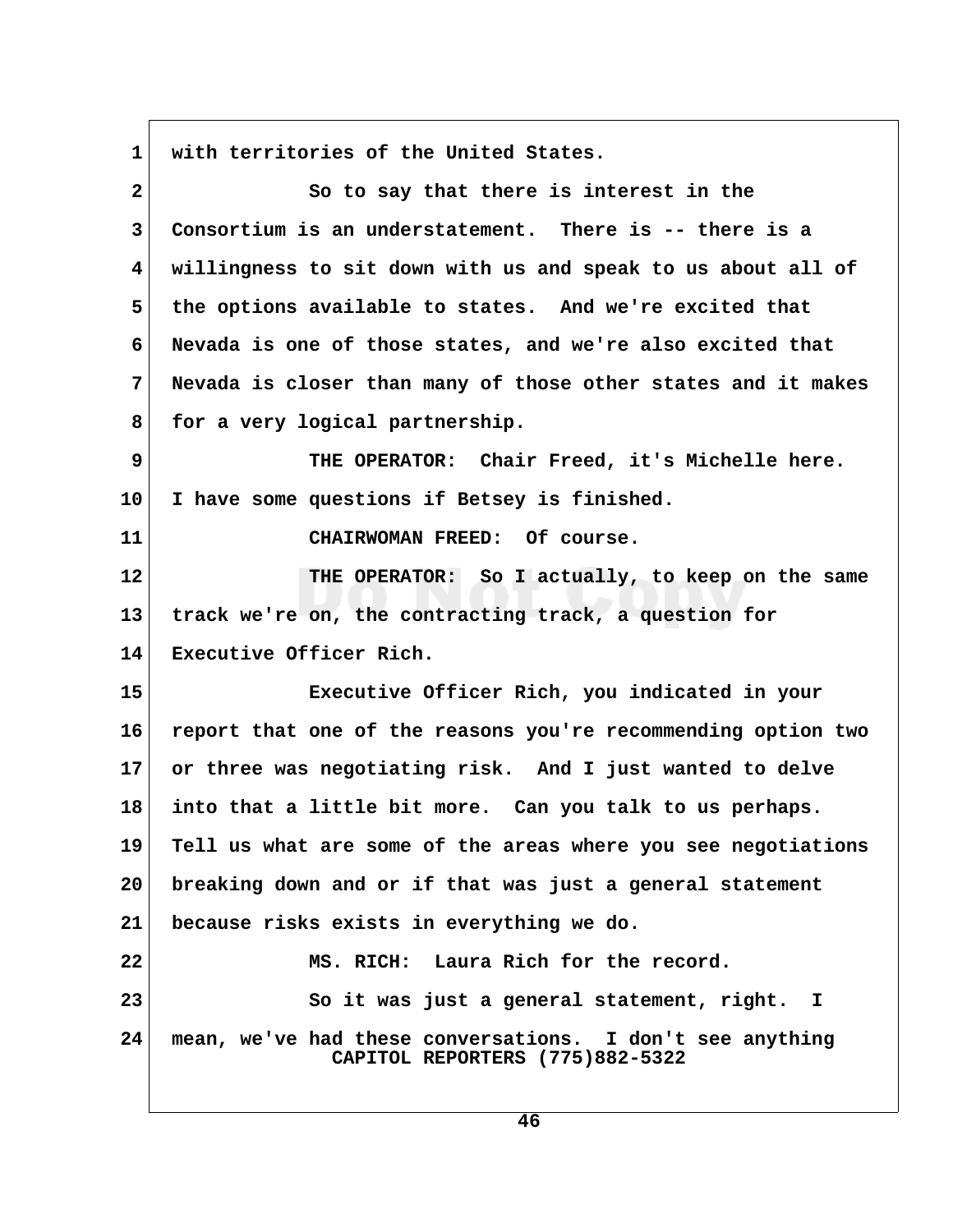**1 that we've asked a lot of question. I don't see any issues. 2 But, I mean, I'll just give -- you know, I'll just give you 3 an example and we know this is not the case, but we could 4 get, you know, down the road and then figure out that they 5 cannot accommodate our July 1 to June 30th plan year, that 6 perhaps that we've got -- we have to use the existing January 7 to December plan year. That's a deal breaker for us, right. 8 So that's just an example, you know, of something that we 9 could come across down the line. Where oh, no, this is not 10 something -- we have no ability to even negotiate this.**

**11 And so while we don't have any of those that are, 12 you know, that we've discovered so far it definitely is a 13 risk knowing that we wouldn't have a plan B. So that's a 14 concern from a program perspective is that, you know, we 15 haven't negotiated this. There is no -- there's no -- we 16 haven't gone down the contract, right. So whereas with 17 option three we could. We could go down that line and go 18 through the negotiation process with the Consortium and 19 negotiate a final product, and then that product would then 20 be -- the Board would then consider it against the negotiated 21 final contract through the RFP process too.**

**22 You know, that, yes, it does add a lot more work 23 onto staff because now we're negotiating two contracts 24 instead of one and with all of the RFP's that we've got out CAPITOL REPORTERS (775)882-5322**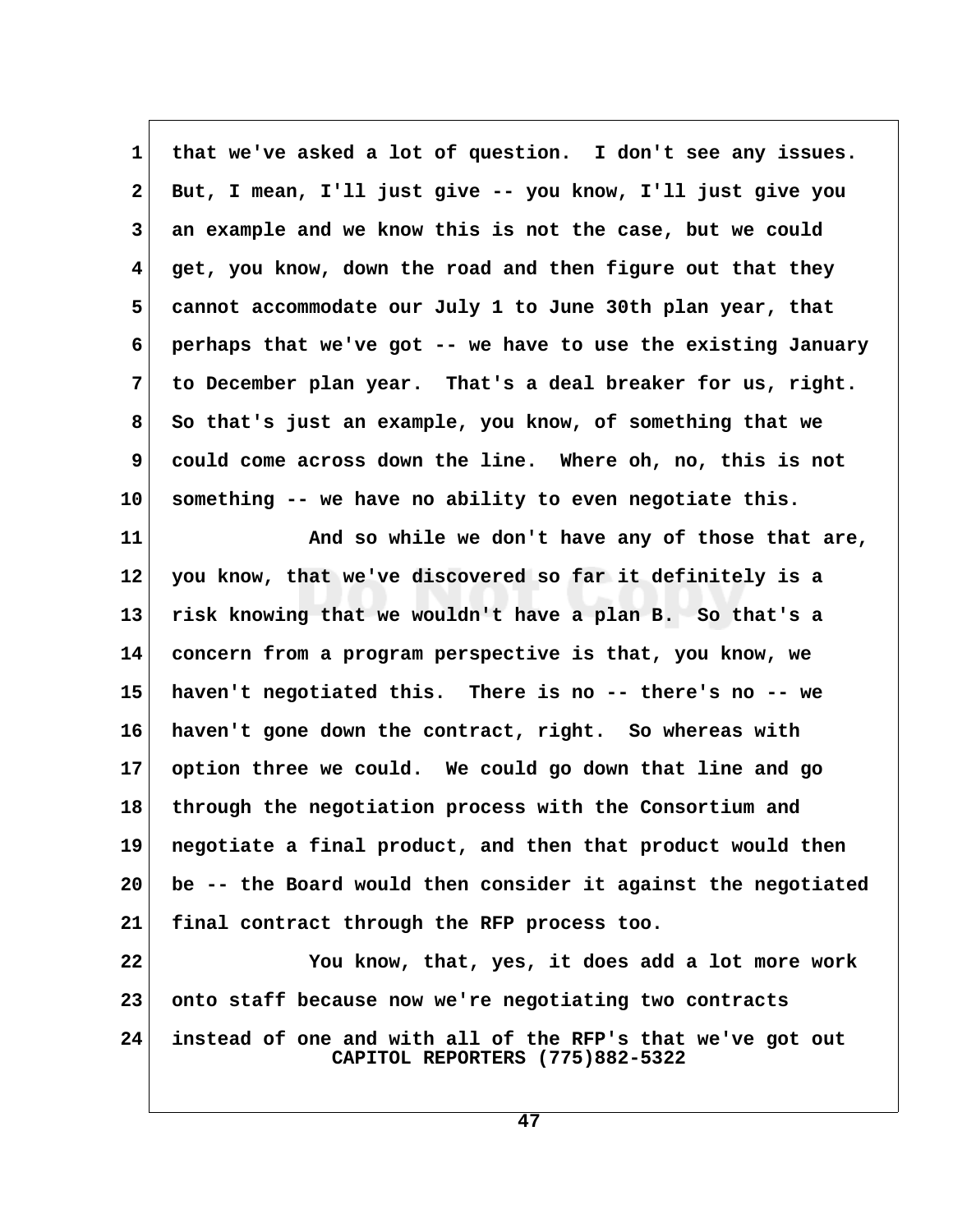**1 it's definitely it's an extra burden, but it's one that we're 2 willing to do if, you know, if necessary. And I think that 3 this -- this is a good option to explore. But we -- we want 4 to eliminate the risk of getting down that road without a 5 solicitation and not having a plan -- a plan B in place. 6 MEMBER KELLEY: Just a follow-up there. And, you 7 know, I am -- I apologize for putting you on the spot but** 8 this is really an interesting conversation.  **9 So -- so generally in health insurance, covering 10 more lives is better than less lives, right? I mean, that's 11 a general principle. Would you agree with that? 12 MS. RICH: Generally that is true, yes. 13 MEMBER KELLEY: I guess what I'm struggling with 14 is that, you know, I know like I'm assuming the PBM, I'm 15 thinking about how I'm legally allowed to say this. I'm 16 assuming the PBM RFP is one of the more complicated RFP's 17 that PEBP does. And so the time and obviously the cost 18 because I would think that we can't do an RFP for a PBM 19 without employing a consultant to help delve through the data 20 and the numbers. So there's that cost. There's the time 21 cost. 22 So I guess I'm -- I understand your risk aversion 23 and we've obviously, generally RFP's are a good thing to do. 24 I guess what I struggle with is that the Consortium is CAPITOL REPORTERS (775)882-5322**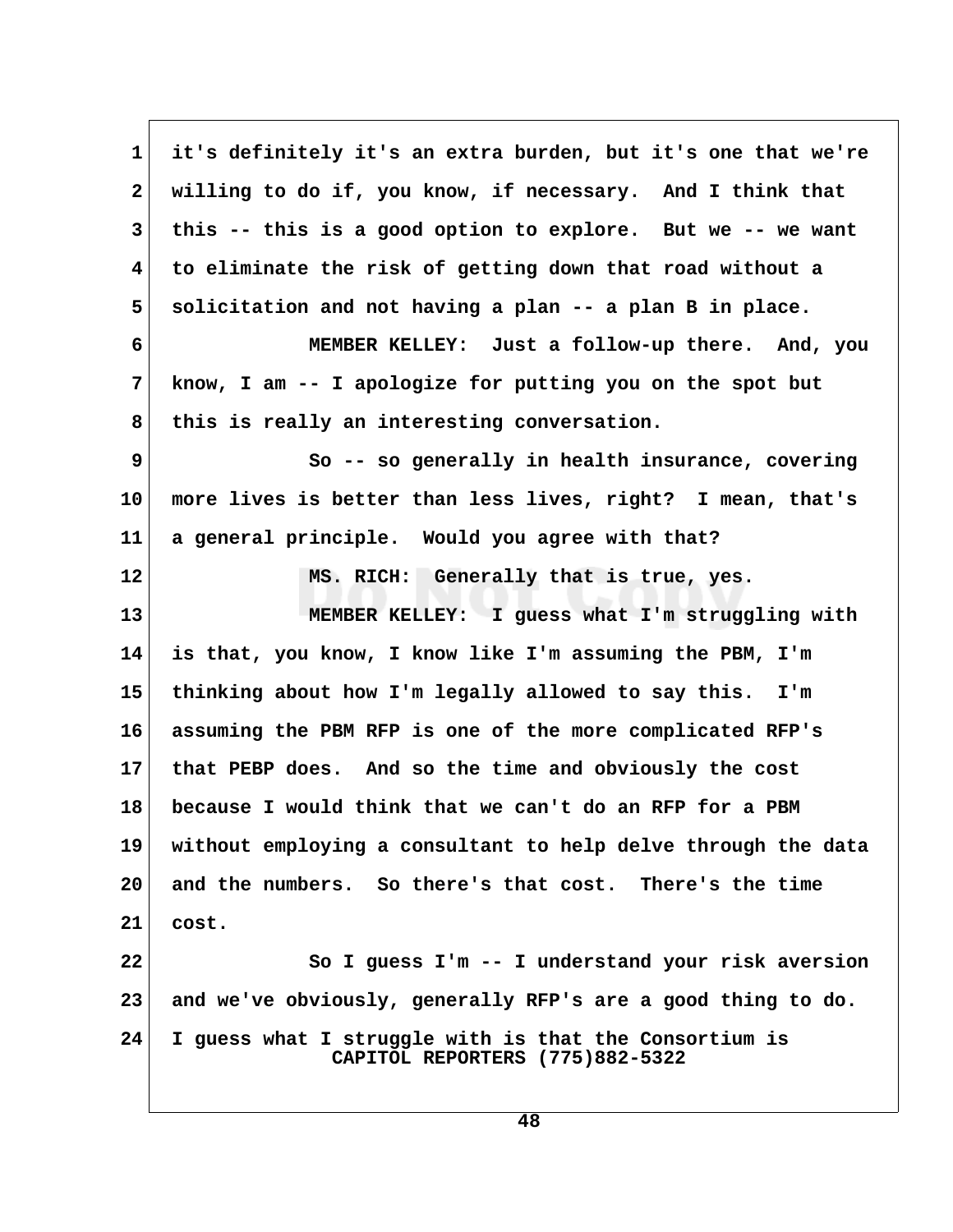**1 actually just a big RFP committee, if you will, and I'm sorry 2 to simplify everything that everyone does, but it's just a 3 big RFP committee that meets. It has more lives. I would 4 think it can negotiate a better product than we could on our 5 own. And so I just struggle with -- with -- well, I 6 understand the due diligence. I struggle with the time and 7 cost of doing option three honestly.**

 **8 MS. RICH: So let me just -- let me jump in. 9 There's a couple of things. So, yes, there's -- we are 10 leveraging population. There's -- there's an obvious 11 advantage to that. There's also the population in the sense 12 where, you know, CDS, ESI, those giant PBM's, they have a 13 much larger population to leverage across, you know, their 14 book of business.**

**15 So there's the argument that they could 16 potentially provide, you know, better -- better services at 17 lower cost. Now, I don't know if that's the case or not. 18 But there's that two-part equation of, yes, we could be 19 joining and getting -- you know, using our larger population 20 to get a better, you know, a better pricing. But then 21 there's that other argument as well. And, like I said, I 22 think this is a great option. I'm just, you know, as the 23 executive officer I need to present all of the facts. And I 24 don't want to -- I definitely do not want to, you know, CAPITOL REPORTERS (775)882-5322**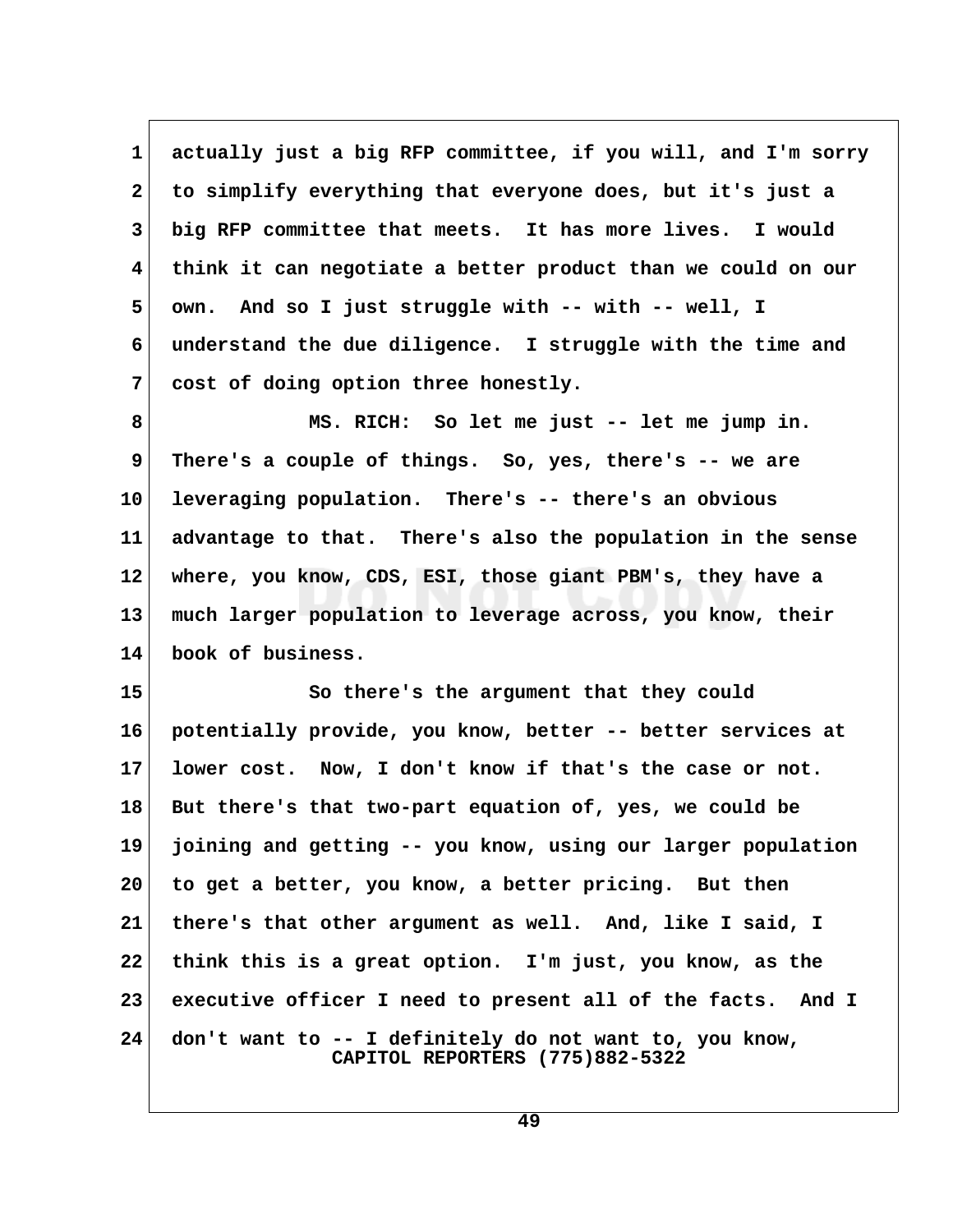**1 prefer one option over the other or one vendor over the 2 other. That's something an evaluation committee would do or 3 the Board.**

 **4 But, yes, you are correct. There's a -- there's 5 an argument that there's a lot of time and effort involved in 6 a procurement. You know, you've been on several of them. 7 You know how much time and effort is involved in developing 8 it and, you know, going through and just from start to 9 finish. And then there's again negotiation and that whole 10 phase too. So there is an argument there that is it worth 11 our time and energy to go through a procurement process.**

**12 I also want to bring up the elephant in the room. 13 We do have, you know, an audit that, you know, came out not 14 too long ago that came down on PEBP for their previous lack 15 of, you know, going out to RFP and solicitations, timely 16 solicitations. That can be the -- that can be interpreted in 17 a couple of different ways because, you know, on one hand 18 this is legislative audit. You know, there was an intent 19 there that PEBP needs to go out to bid. We need to, you 20 know, go out and see what's out on the market. We cannot be 21 extending our contracts like we have been in the past.**

**22 However, on the other hand, you've got the same, 23 you know, legislature saying they are passing legislation 24 that is encouraging exactly what we're doing, right, or what CAPITOL REPORTERS (775)882-5322**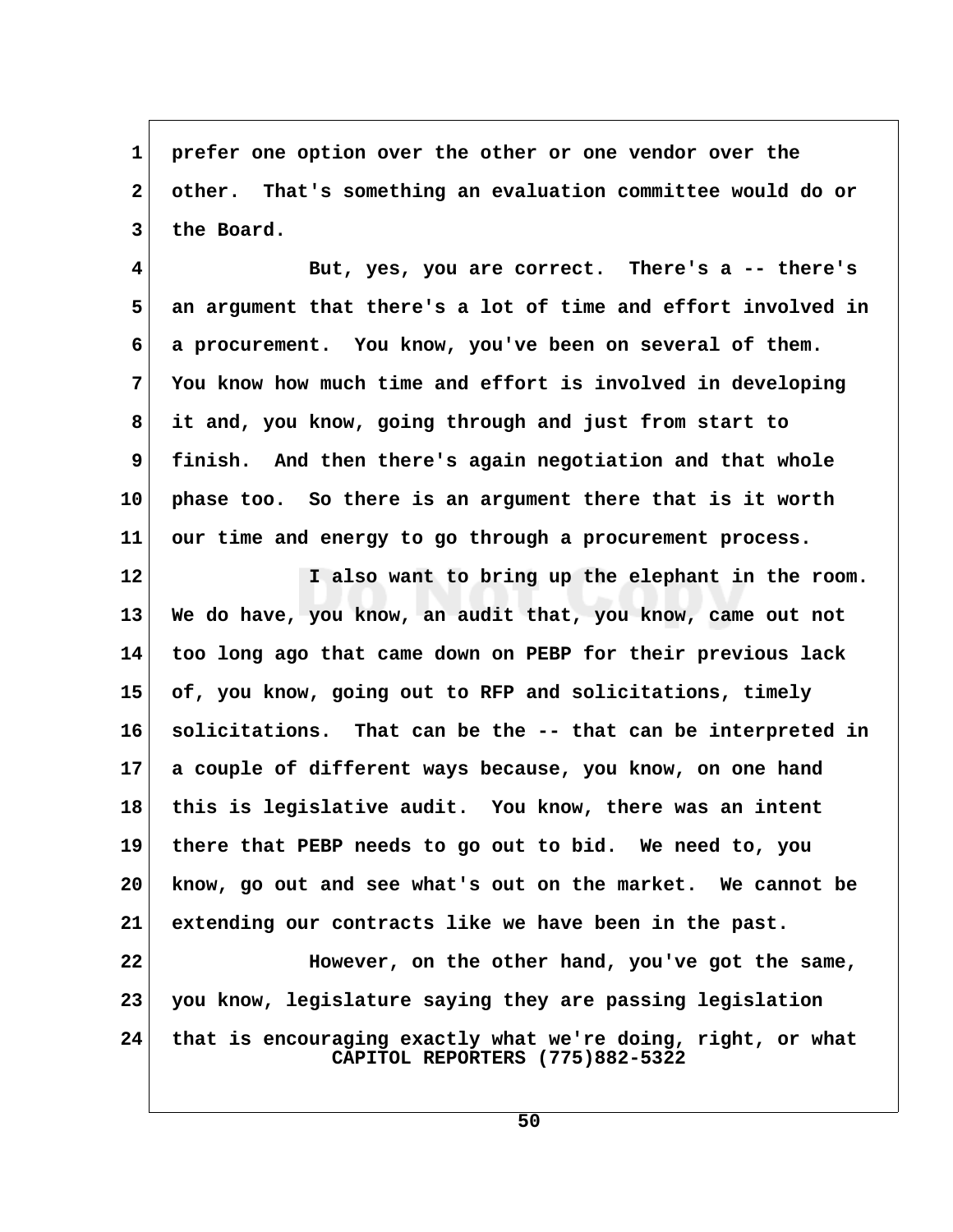**1 we're considering here. So there's a lot of arguments to be** 2 said either way.  **3 MEMBER KELLEY: Yeah, thank you. And, you know, 4 I understand your position. And I just wanted to, you know,** 5 get the -- get some of it on public record.  **6 But I also, if you don't mind, Chair Freed, I 7 have a couple of questions for the Consortium participant 8 phasing questions. 9 MR. DOUGLAS: Please. 10 MEMBER KELLEY: Yes. So my first is, and I'm not 11 sure if you can address it. So I'm just going to ask it and 12 you guys can pass it around. But do you do participant -- do 13 you get participant feedback in a structured manner regarding 14 the pharmacy product generally? And if so how is that 15 solicited, you know, how often, et cetera, et cetera? 16 MS. SULLIVAN: So this is Donna and I'm going to 17 probably tag team with Robert just to tee you. So the 18 contract does have a provision for an annual member 19 satisfaction survey. So it is pretty -- it's a pretty broad 20 section in the contract and it would be more specifically 21 negotiated on a program by program basis with -- with Moda. 22** So, Robert, do you want to explain kind of what **23 you do for your member satisfaction surveys. 24 MR. JUDGE: Yeah. So thank you, Donna. This is CAPITOL REPORTERS (775)882-5322**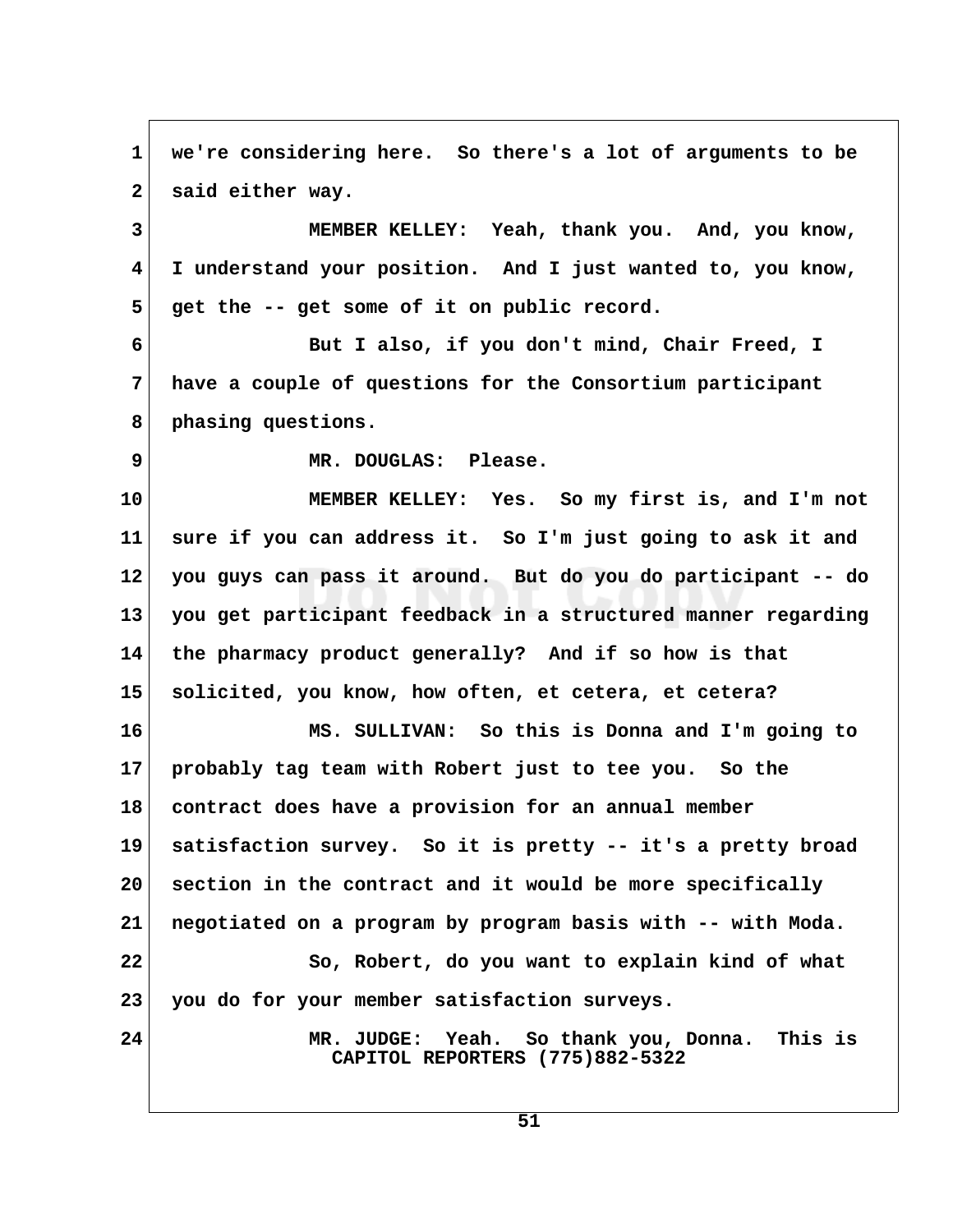1 Robert Judge.

 **2 So the -- we work with our participating programs 3 on developing customer sat surveys that work for them. So 4 generally there's a question set that we -- that we arrive at 5 and that's what we use to kind of put it out there and 6 there's a variety of methods -- mechanisms that we can use to 7 do that.**

 **8 So there's definitely a member feedback mechanism 9 that we solicit on. The other side of it though is kind of 10 problematic issues. And the -- we get at that a couple of 11 ways. So the -- the Consortium meets with us on a weekly 12 basis and we have a past log of all the various elements, not 13 only what the Consortium is doing but each of our 14 participating programs are attempting to achieve, are wanting 15 to achieve. And so that kind of keeps the Consortium 16 informed of what all of the participating programs are 17 exploring, but it also kind of feeds a mechanism for program 18 development.**

**19 I'll give you a great example. The State of 20 Washington, public employees, well, State of Washington in 21 general, about three years ago as the opioid epidemic was 22 picking up came up with a set of policies and standards that 23 they wanted to have established for Medicaid and the public 24 employee groups, corrections and others. CAPITOL REPORTERS (775)882-5322**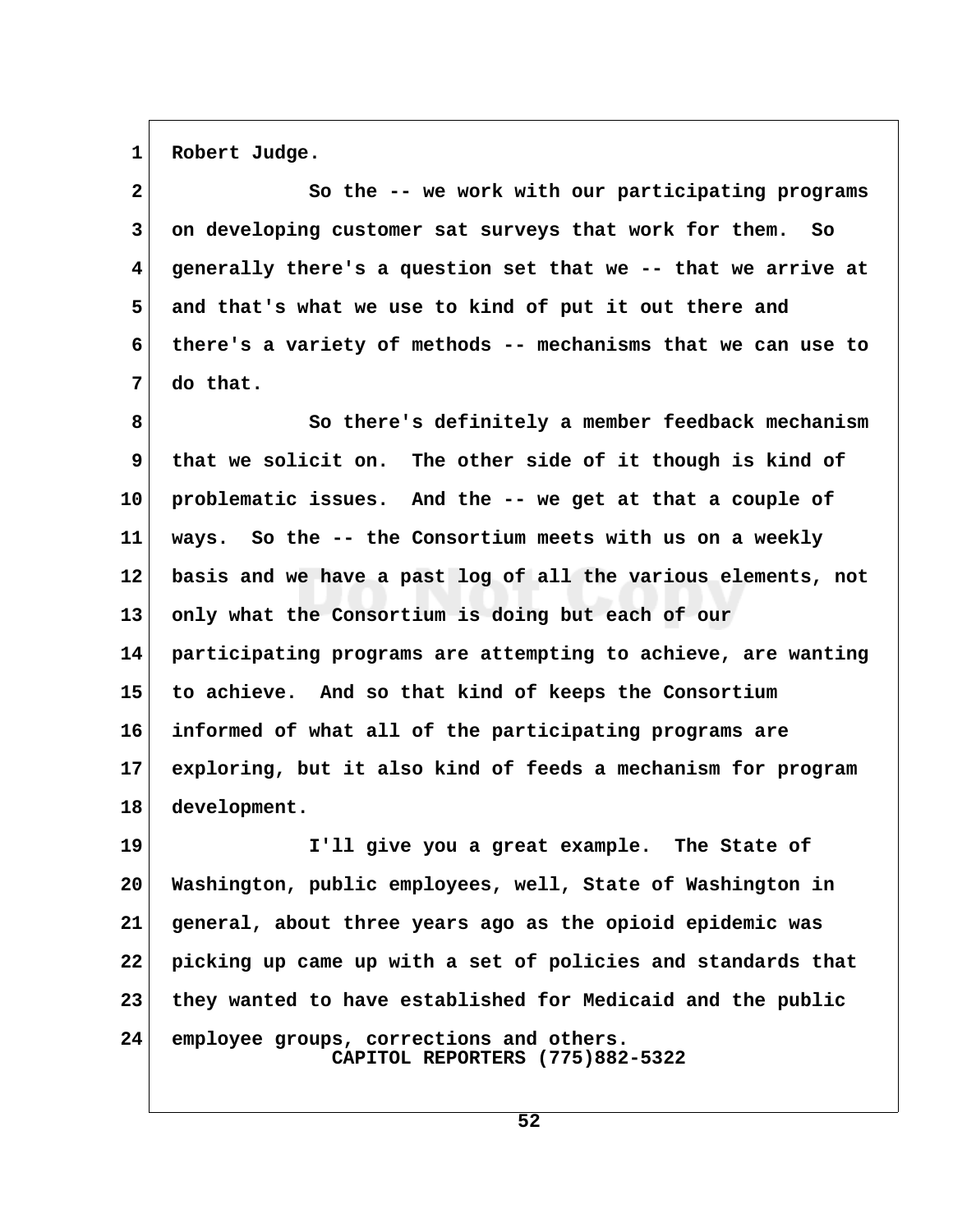1 So when that mandate came down we worked really  **2 closely with the Uniform Medical Plan which is the public 3 employee plan that participates with Consortium. And the 4 Consortium benefitting agencies, the kind of the oversight 5 organizations that administers the Consortium to develop the 6 set of policies that met the requirements for the state but 7 were reviewed not only with the health plan themselves but 8 with the Consortium in terms of how we implemented it.**

**9** And so we get feedback that way and it's a very, **10 I think you're getting a sense that the Consortium is not 11 rigid. It's very collaborative and it's very cooperative 12 with participating programs in terms of kind of what the 13 program elements need to be, how they need to be adjusted and 14 how we provide oversight management of it.**

**15 MEMBER KELLEY: Great. Thank you very much. And 16 so there's nothing you can share with the committee about 17 overall satisfaction then because it's program by program 18 based?**

**19 MR. JUDGE: Yeah, that's correct. It's each -- 20 each kind of -- we have some that do a cap survey so it gets 21 set up that way.**

**22 MEMBER KELLEY: Yeah.**

**23 MR. JUDGE: We don't do kind of an aggregate 24 member survey. CAPITOL REPORTERS (775)882-5322**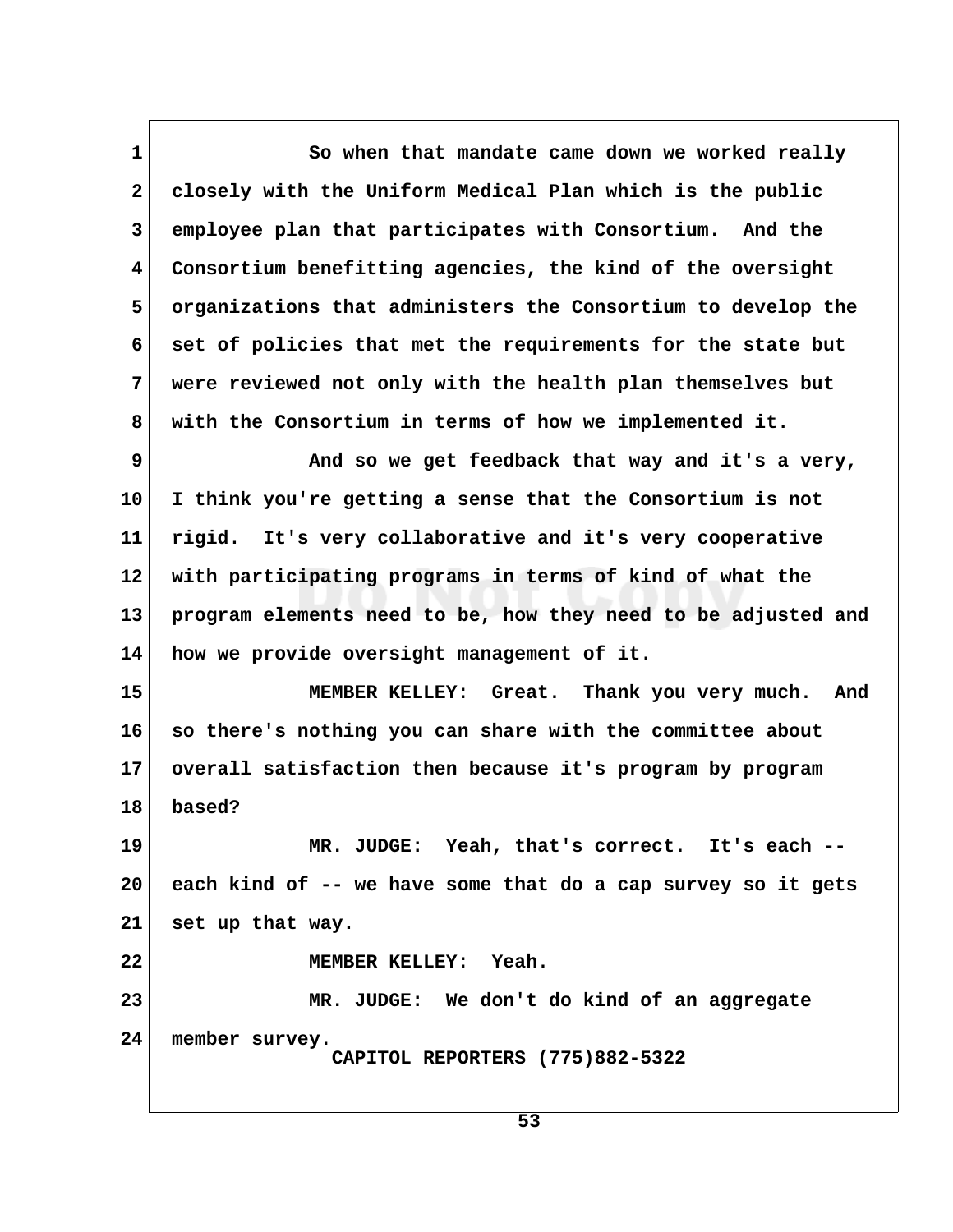**1 MS. SULLIVAN: This is Donna in Washington,** 2 Robert. Sorry to interrupt.  **3 I can tell you that I usually only hear from 4 members when they are unhappy, and so we don't hear a lot 5 from our members. So I really think that there's an overall 6 level of satisfaction with the -- with the Consortium or at 7 least for the services that Moda provides. 8 I think where we find that there's 9 dissatisfaction is more in the benefit design. You know, the 10 co-pay is too much. You know, I don't like the formulary 11 which is dictated by us, the plan, and not the vendor. So I 12 think the services that Moda provide are actually very very 13 good and well received by our membership. And the 14 dissatisfaction, like I said, really comes from benefit 15 design. 16 MEMBER KELLEY: Thank you. 17 CHAIRWOMAN FREED: This is Laura Freed. I have a 18 question for the Consortium folks, a couple actually. 19 Can you talk a little bit about the scale of your 20 pharmacy networks you have got 1.3 million members over two 21 states and I don't know how many sort of local entities. So 22 which pharmacy chains does Navitus have contracts with? 23 MS. SULLIVAN: Robert, I can kick that off or do 24 you want to? CAPITOL REPORTERS (775)882-5322**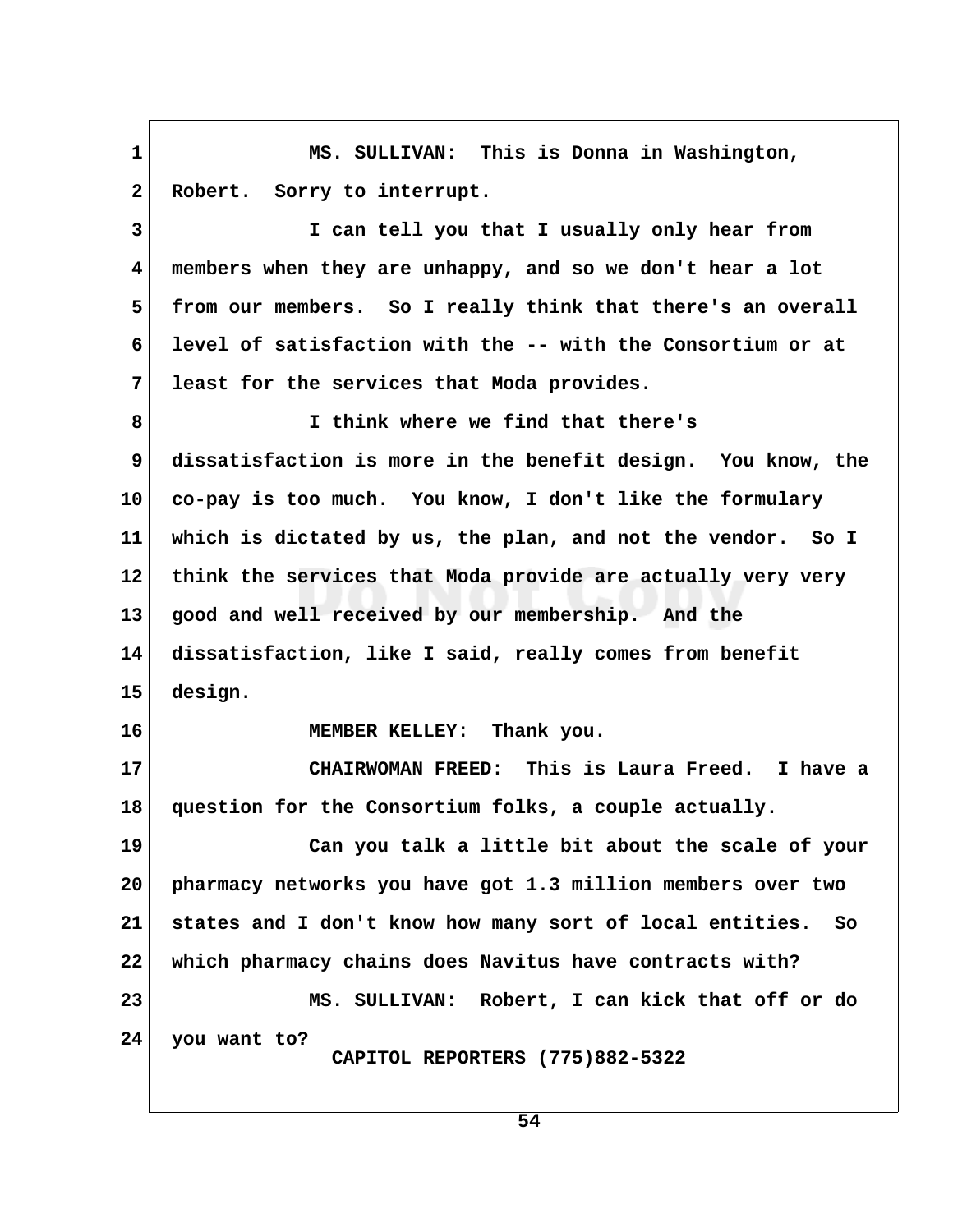1 MR. JUDGE: Why don't I go ahead and address it  **2 because, you know, we're just finishing kind of the new 3 build-out.**

 **4 So we offer a couple of network options for 5 participating programs. We have a broad network which 6 includes all, you know, chains and pharmacy services 7 organizations that independents join and direct contracts of 8 individuals. There's about 65,000 pharmacies in that broad 9 network.**

**10 Then we also have a, what we call core network 11 which allows us to get pricing from the major chains if -- 12 if a chain is not participating. And we just completed that 13 for the next start of the year, January, where CVS opted out 14 of the Consortium. And Walgreen's, which has not been in the 15 Consortium, has opted in. But that's the benefit of being 16 able to offer participating programs the choice of networks 17 and that is about 53,000 pharmacies in that -- in that core 18 network. The benefit is there's a better guarantee that 19 comes with the core compared to the broad that equals in our 20 analysis a couple of bucks claim in terms of beneficial 21 pricing. 22 Now, I will say that one of the things that we**

**23 know we need to do as you continue to, especially if you 24 expand into kind of the atlantic stage and we have CAPITOL REPORTERS (775)882-5322**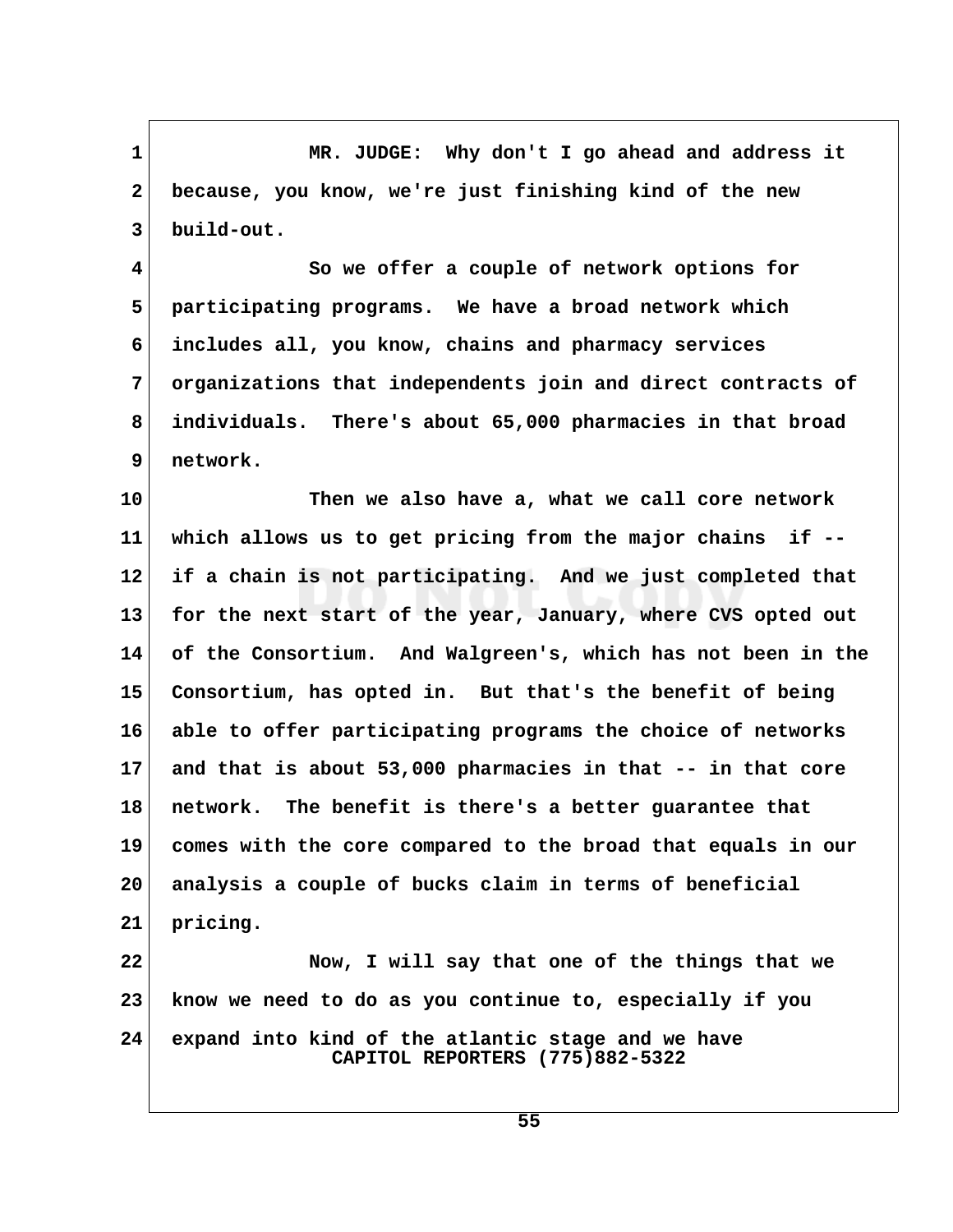**1 conversations going on there, the pharmacy mix is going to be 2 a little bit different. So the Consortium is really 3 receptive to creating different types of network structures, 4 depending on the geographic need in which we're operating. 5 MS. RICH: This is Laura Rich for the record. 6 I just want to add that currently CVS and 7 Walgreen's is excluded from our network as well for 8 maintenance, medications. And -- and through the -- as of** 9 this plan year we narrowed that network as well so that CVS **10 and Walgreen's is not included. So I just wanted to make 11 sure that everyone was aware of that. 12 MR. JUDGE: This is Robert again. 13 MEMBER KELLEY: On the networks, Chair Freed. 14 CHAIRWOMAN FREED: Sure, bring it up. 15 MEMBER KELLEY: Yeah. How about, I see that you 16 work with Costco. So is the Costco pharmacy in the core 17 network? How about Sam's and Walgreen's? 18 MR. JUDGE: Yes, Costco is in both networks. So 19 both Costco is brick and mortar places are in there as well 20 as Costco as a mail service provider is in both of our 21 networks. And Costco offers kind of an interesting program 22 where they not only, you can use their mail program to pick 23 up inside their retail outlet. So Costco is a really 24 important employer I think in kind of delivery here but we CAPITOL REPORTERS (775)882-5322**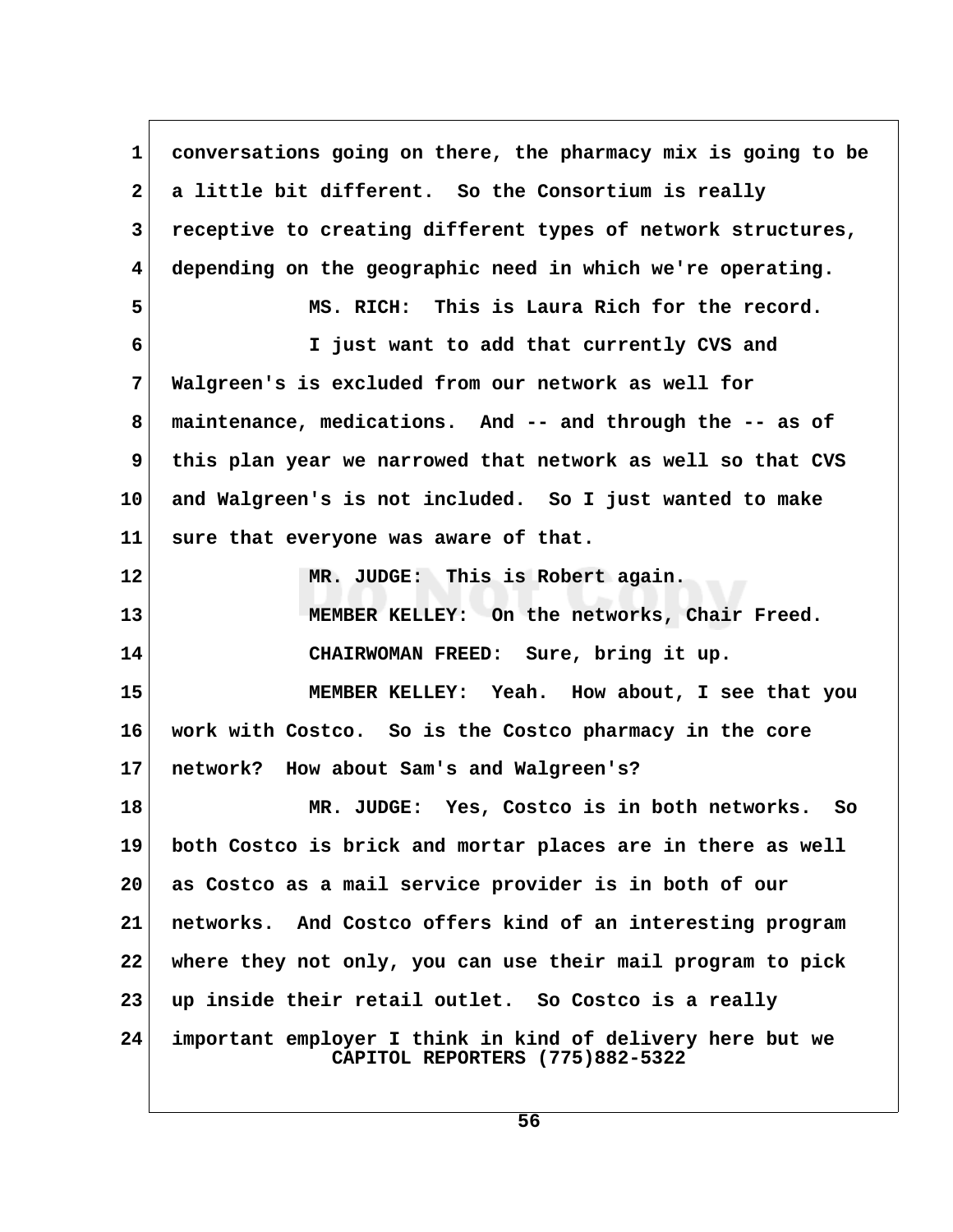**1 had --**

| $\overline{2}$          | CHAIRWOMAN FREED: Sir, you're on mute.                                                           |  |
|-------------------------|--------------------------------------------------------------------------------------------------|--|
| $\overline{3}$          | MS. SULLIVAN: Robert, we lost you on mute.                                                       |  |
| $\overline{\mathbf{4}}$ | MR. JUDGE: Yeah, got caught on my hand.                                                          |  |
| 5                       | But anyhow one of the things I wanted to say was,                                                |  |
| 6                       | you know, there's a lot of importance around having the                                          |  |
| 7                       | national retailers involved and the big box stores and                                           |  |
| 8                       | supermarket chains, et cetera. But we also put, the                                              |  |
| 9                       | Consortium puts a lot of emphasis on kind of independence as                                     |  |
| 10                      | well. And so they have a program called Collexus Pharmacies                                      |  |
| 11                      | where it allows us to differential pricing to keep those --                                      |  |
| $12 \,$                 | those mom and pop pharmacies in rural parts of our states out                                    |  |
| 13                      | here in business and that's factored into both the broad                                         |  |
| 14                      | network and the core network.                                                                    |  |
| 15                      | CHAIRWOMAN FREED: Okay. This is Laura Freed                                                      |  |
| 16                      | again for the record.                                                                            |  |
| 17                      | So question about spread. If I'm understanding                                                   |  |
| 18                      | the presentation right there is no spread on generic drugs,                                      |  |
| 19                      | brand name and specialty drugs; is that right?                                                   |  |
| 20                      | MS. SULLIVAN: This is Donna Sullivan.                                                            |  |
| 21                      | That is correct. There is no spread on anything.                                                 |  |
| 22                      | CHAIRWOMAN FREED: Okay.                                                                          |  |
| 23                      | MS. SULLIVAN: Even including rebates. So when                                                    |  |
| 24                      | Moda is negotiating rebates we get 100 percent passthrough of<br>CAPITOL REPORTERS (775)882-5322 |  |
|                         |                                                                                                  |  |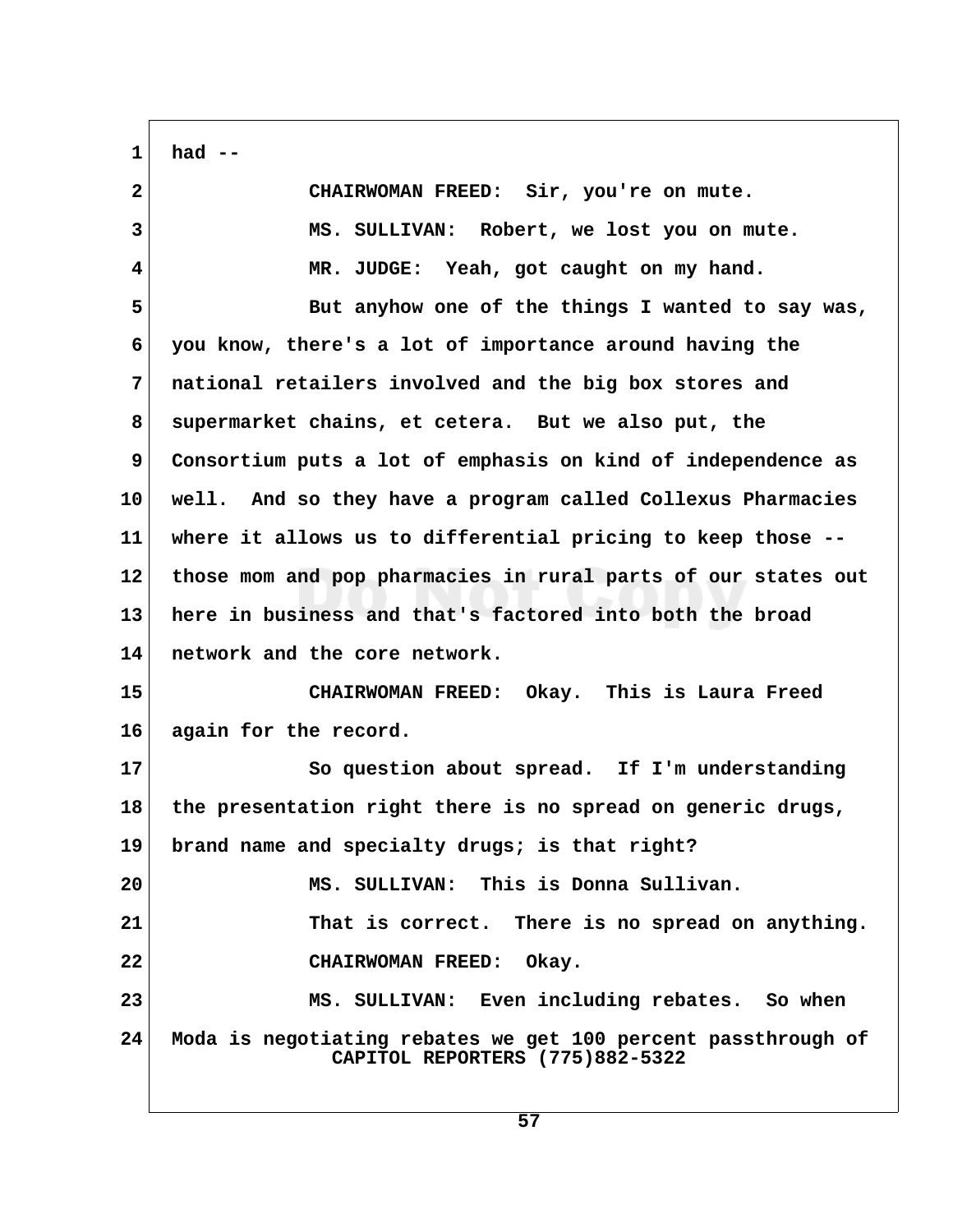**1 the rebates and it's a pretty broad definition of what a 2 rebate is. So it would include any like claims, any money 3 that the manufacturer might provide to Moda, the 4 administrative fees, anything that looks like a rebate, 5 smells like a rebate we call it a rebate and that gets 6 100 percent passthrough to the participating program. 7 CHAIRWOMAN FREED: So then what is the current 8 per member per month cost? 9 MS. SULLIVAN: So we have different ways that we 10 can pay for the administrative fees. There is a per member 11 per month which I think is \$2 and a penny per member per 12 month. And then the per claim fee is -- Robert, you're going 13 to have to, is it two -- it's more than \$2.01 per month or 14 per member per month. It's a little bit higher. It's still 15 less than 2.50 a claim, but there's a higher admin fee and 16 that's kind of the tradeoff between -- 17 CHAIRWOMAN FREED: Right. Exactly. 18 MS. SULLIVAN: -- transparency and passthrough is 19 that it looks like it costs more. We've -- you know, with a 20 current vendor we've looked at, you know, should we offer a 21 spread, you know, to try to be more competitive with some of 22 the other PBM's we've looked at. What would a spread or even 23 a shared savings model look like. And for -- even for a 24 medical plan it would cost us more money to go back to some CAPITOL REPORTERS (775)882-5322**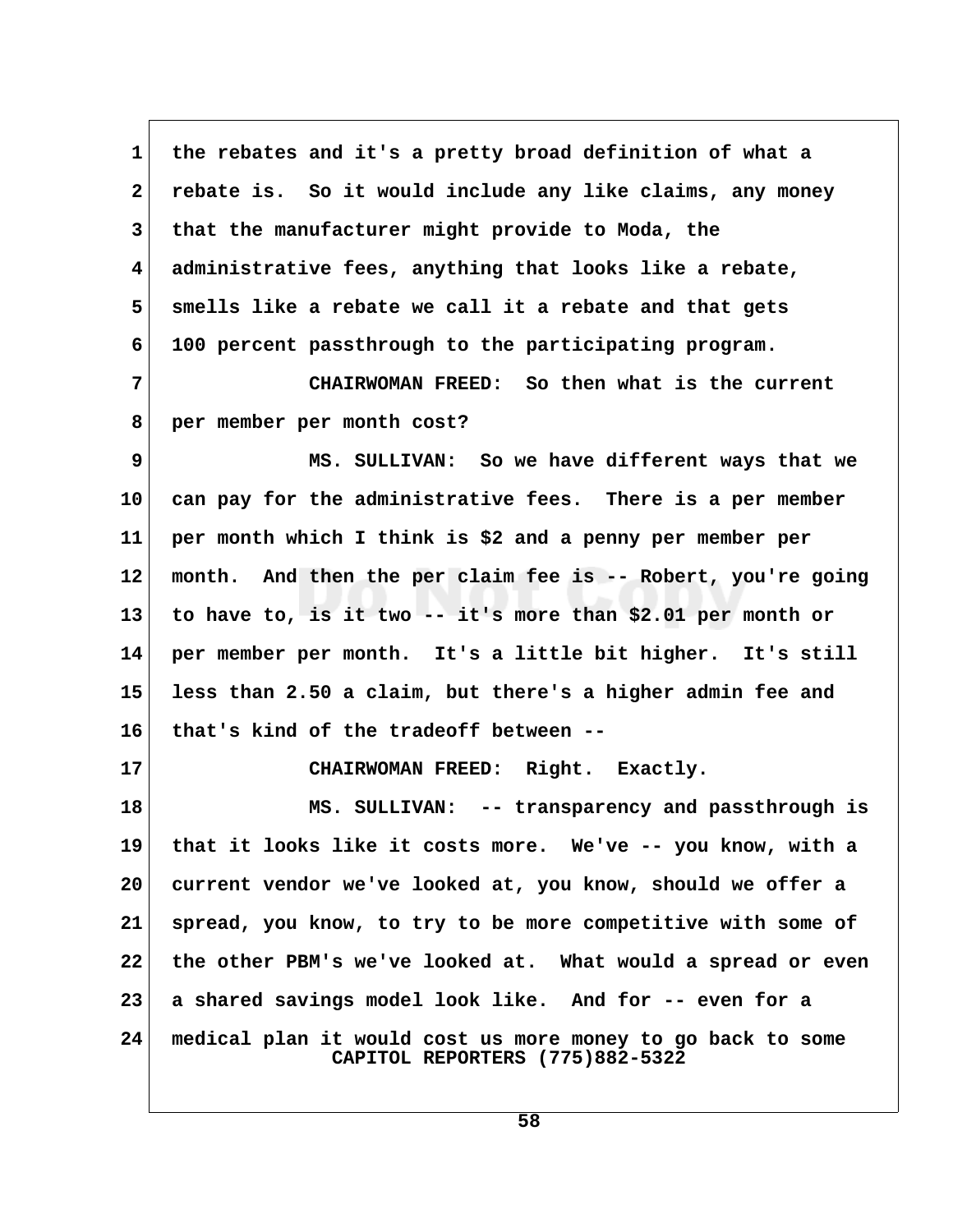**1 sort of spread type arrangement. Because of that 2 over-performance that Trevor had talked about we're getting 3 such a better discount on the drugs than we would, you know, 4 in a spread arrangement. 5 CHAIRWOMAN FREED: Okay. Thank you. 6 MS. SULLIVAN: And then I -- sorry. I don't want 7 to interrupt. 8 CHAIRWOMAN FREED: No. Go ahead. 9 MS. SULLIVAN: We have our contract with, as we 10 have with other states, you know, we have a nondisclosure 11 agreement, if we can enter into a nondisclosure agreement we 12 are able to share our contract terms with, you know, with the 13 State of Nevada so that you can review it as you're trying 14 to, you know, make your decision on whether or not you feel 15 like we can meet your needs, we're able to share with you 16 those contract provisions. 17 And to the point that Laura had made earlier we 18 already have programs that are not on a January through 19 December cycle. We have one program that goes from October 20 to September. So we're really able to accommodate, you know, 21 many different needs from a different participating programs. 22 And none of us are really the -- all of the programs are very 23 different. 24 Like our program in Washington, we have a custom CAPITOL REPORTERS (775)882-5322**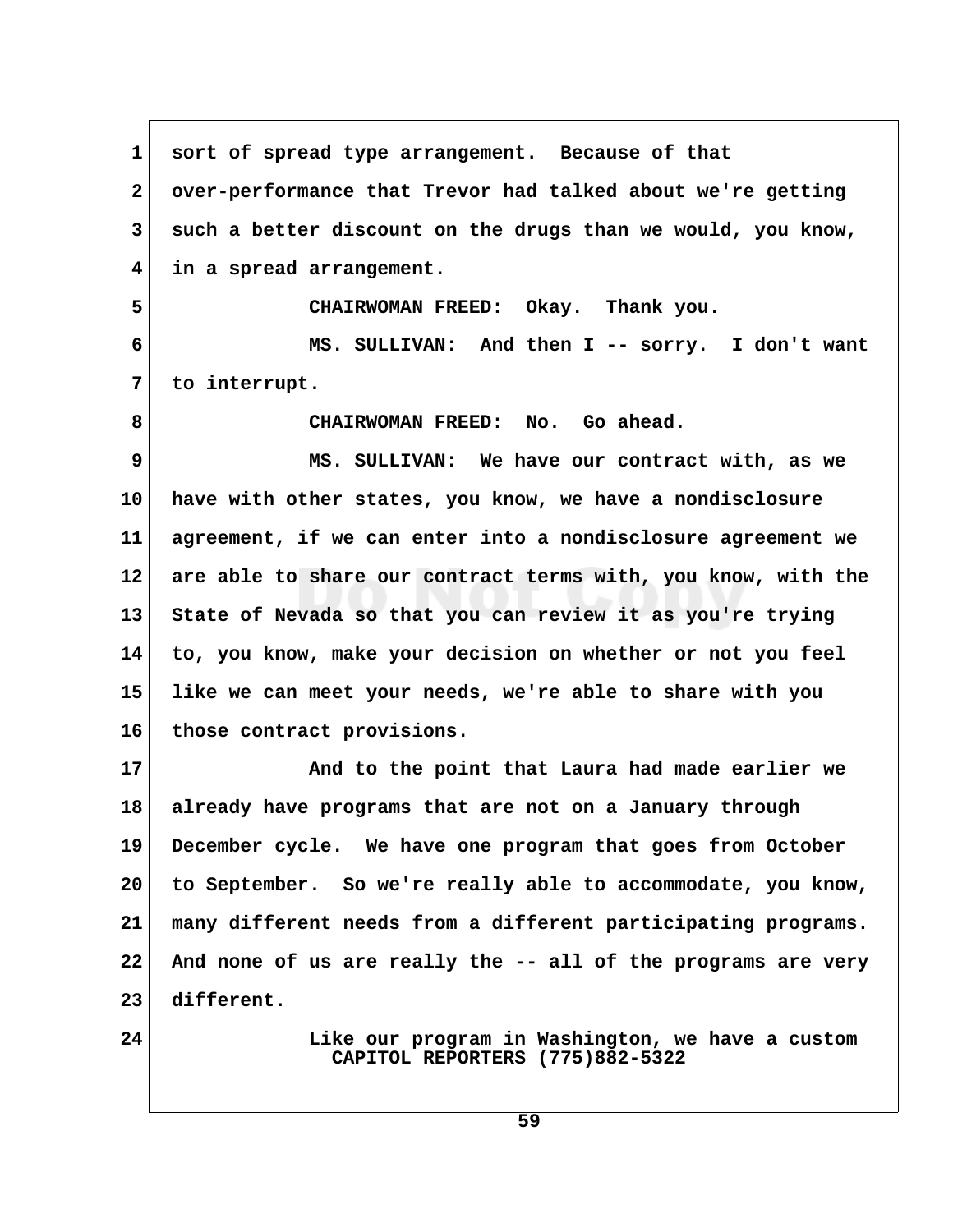**1 PDL and then a wraparound PDL where some other of the 2 programs really rely on Moda to do all of the clinical 3 management. Where in my agency we have, you know, three 4 pharmacists that are really, you know, focused on the public 5 employees program and the school employees program and a lot 6 of other staffing. 7** So depending on what level of support you need,  **8 you know, Moda can really lean in or if you want to do the 9 management yourself then they kind of lean out and they 10 provide you with the support and assistance you need to 11 manage your program. 12 CHAIRWOMAN FREED: This is Laura Freed again for 13 the record. 14 Okay. Board members, other questions or 15 discussion? 16 MEMBER LINDLEY: Chair Freed, Tim Lindley for the 17 record. 18 CHAIRWOMAN FREED: Go ahead. 19 MEMBER LINDLEY: So I'm hearing a lot of positive 20 things, especially from Director Rich and significant 21 savings. And, of course, I hate to play the devil's advocate 22 but what are some of the difficulties that the Consortium has 23 encountered and what have they done to overcome them? That's 24 a question for the Consortium. CAPITOL REPORTERS (775)882-5322**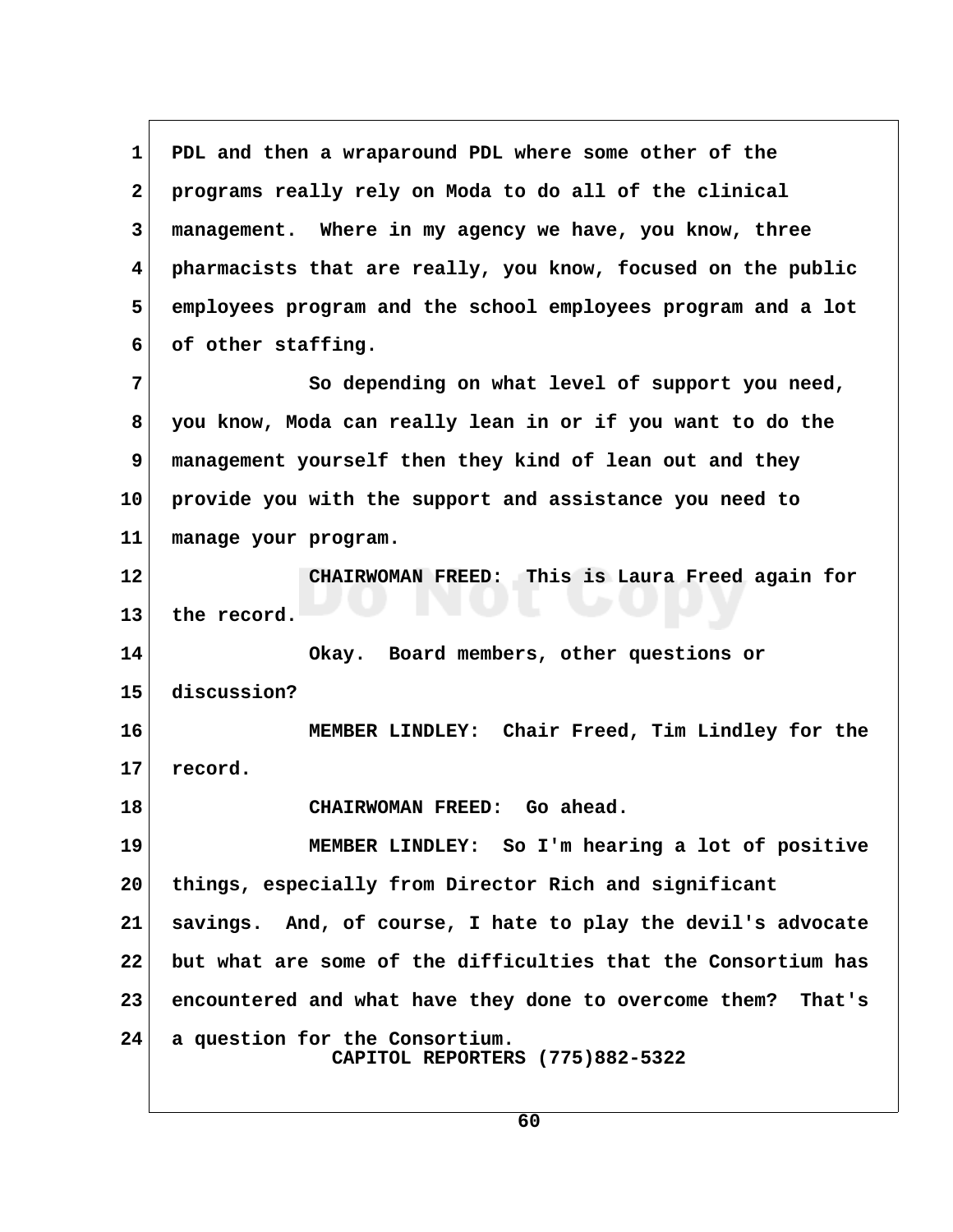1 MS. SULLIVAN: Yeah, we have grown. You know, I  **2 think that we have really done a great job in working out the 3 kinks. Any transition from, you know, one pharmacy benefit 4 manager to another is always complicated. There's always -- 5 you're going to hit bumps in the road. I've transitioned 6 three times, you know, pharmacy benefit manager three times 7 now in my career.**

 **8 And, you know, a lot of it is, I think just, I'm 9 going to go back to mail order. Mail order always seems to 10 be the biggest, my biggest issue where you're trying to get 11 those refills, you know, transitioned to the mail order 12 vendor and something goes wrong or, you know, now with the 13 electronic prescribing it's not a big of an issue where, you 14 know, faxes -- back in the day we heavily relied on faxing 15 prescriptions to mail order pharmacies and they would get 16 lost into the Ether somewhere.**

**17 I really, I don't have any issues right now with 18 the Consortium. We have a great customer service. We have 19 good support from, you know, the executive account team. But 20 I can't guarantee that it's not going to have any pain 21 points. But there's -- there's always issues that, you know, 22 you can't account for. But Moda has really been committed to 23 trying to get them addressed.**

**24 When we first transitioned from our former PBM, CAPITOL REPORTERS (775)882-5322**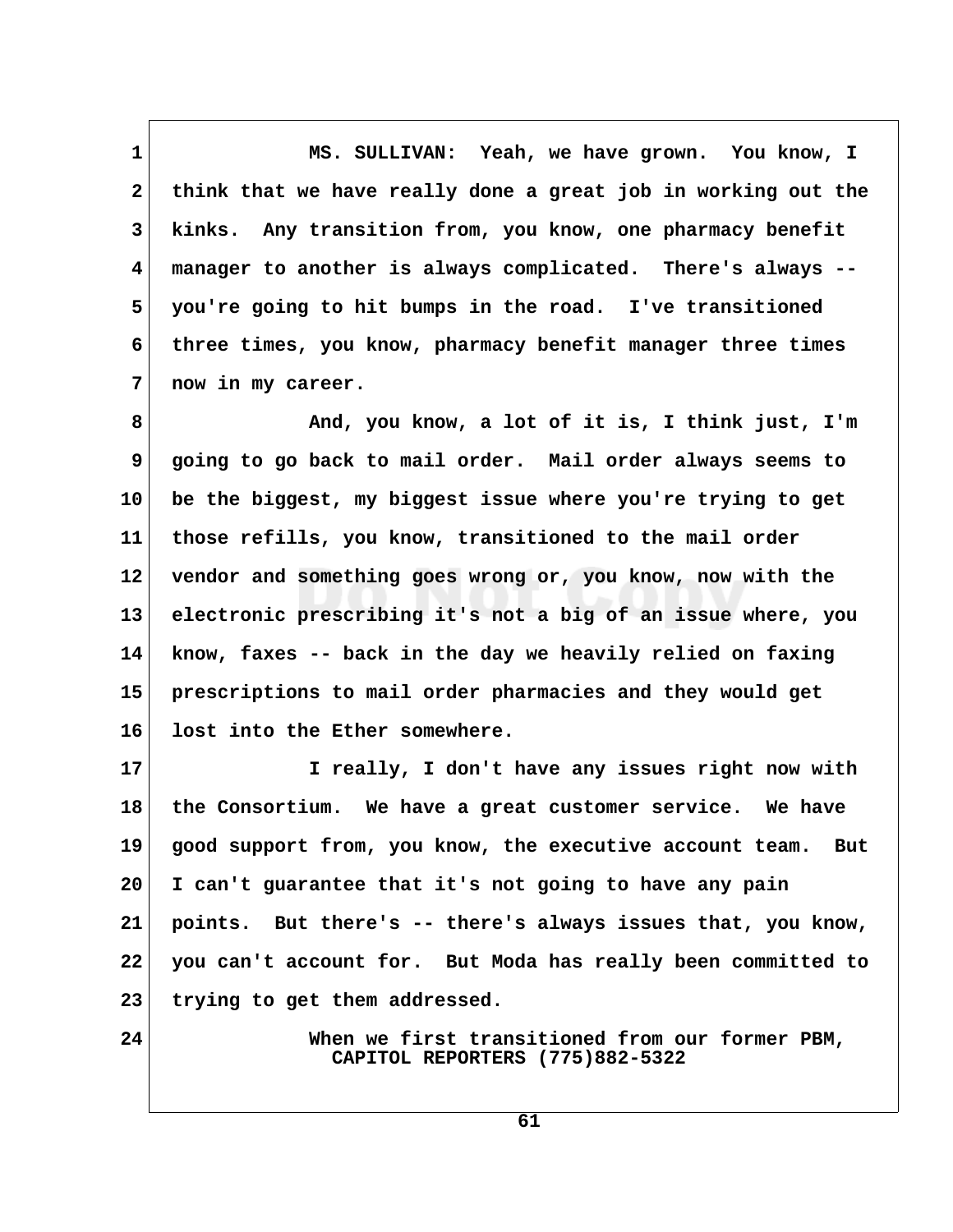**1 like prior Consortium dates like 2006, you know, we did have 2 a problem with our mail order pharmacy. And, you know, Moda 3 signed an individual and basically just took them out of 4 their current job, and their primary focus was to fix the 5 problem, and that became their full time job until the 6 problem got fixed.**

 **7 And so, you know, Robert is probably cringing as 8 I'm saying if that would happen if, you know, we had an 9 issue, but they are focused on getting the problem solved and 10 working with you to get through it. And we do have 11 performance, you know, guarantees within the contract that, 12 you know, take that into account. So they are on the hook 13 for if something goes sideways, if there's a performance 14 measure or a guarantee with that, you know, they are on the 15 hook for administrative dollars which -- which they don't 16 want to have to give up. So they are really wanting to make 17 sure that they are overpromising and, you know, 18 under-promising and over-performing is what I'm trying to 19 say. 20 MR. DOUGLAS: And I'll just add. I'll echo what 21 Donna has said already as it relates to our contractor and my 22 own experience.**

**23 I, just to give you an example of an issue that 24 arose that we actually got turned to the Consortium for help CAPITOL REPORTERS (775)882-5322**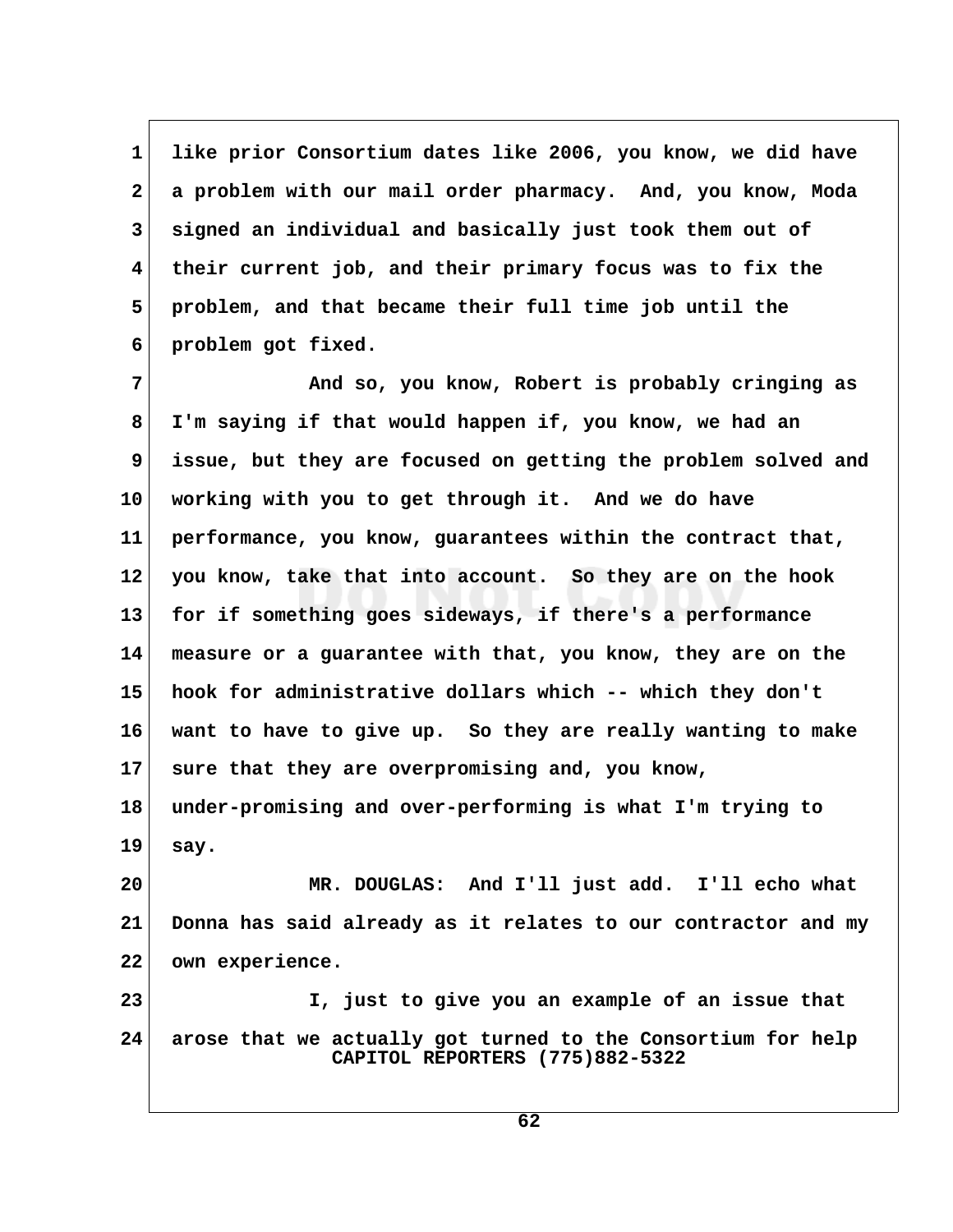1 on. Our Medicaid program had a sole source of Medicaid mail  **2 order pharmacy solution, and that company decided to give us 3 30 days of notice of terminating which that's clearly not 4 enough time to transition to a new mail order solution. 5 However, the Consortium had a mail order solution 6 and we did the impossible and we transitioned our Medicaid 7 program to that solution inside of 30 days with Moda's help. 8 So that should illustrate to you the nimbleness, the 9 flexibility and the commitment to service excellence that I'm 10 used to and that I'm not letting go anywhere as a 11 coadministrator of the Consortium. I'm holding our 12 contractor to that same expectation of best in class of 13 customer service. 14 And I think, Robert, you're probably going to say 15 a few things because I heard your voice. So go ahead. 16 MR. JUDGE: Yeah, it's not, you know, all 17 rainbows and unicorns all the time. You know, whenever you 18 manage a prescription drug benefit that is specific to a 19 group you encounter challenges either in how do we configure 20 that particular requirement or how do we enable this type of 21 capability. 22 But I think one of the things that both Donna and 23 Trevor have represented and as the Moda representative here, 24 I'm in total agreement with is we may not have the solution CAPITOL REPORTERS (775)882-5322**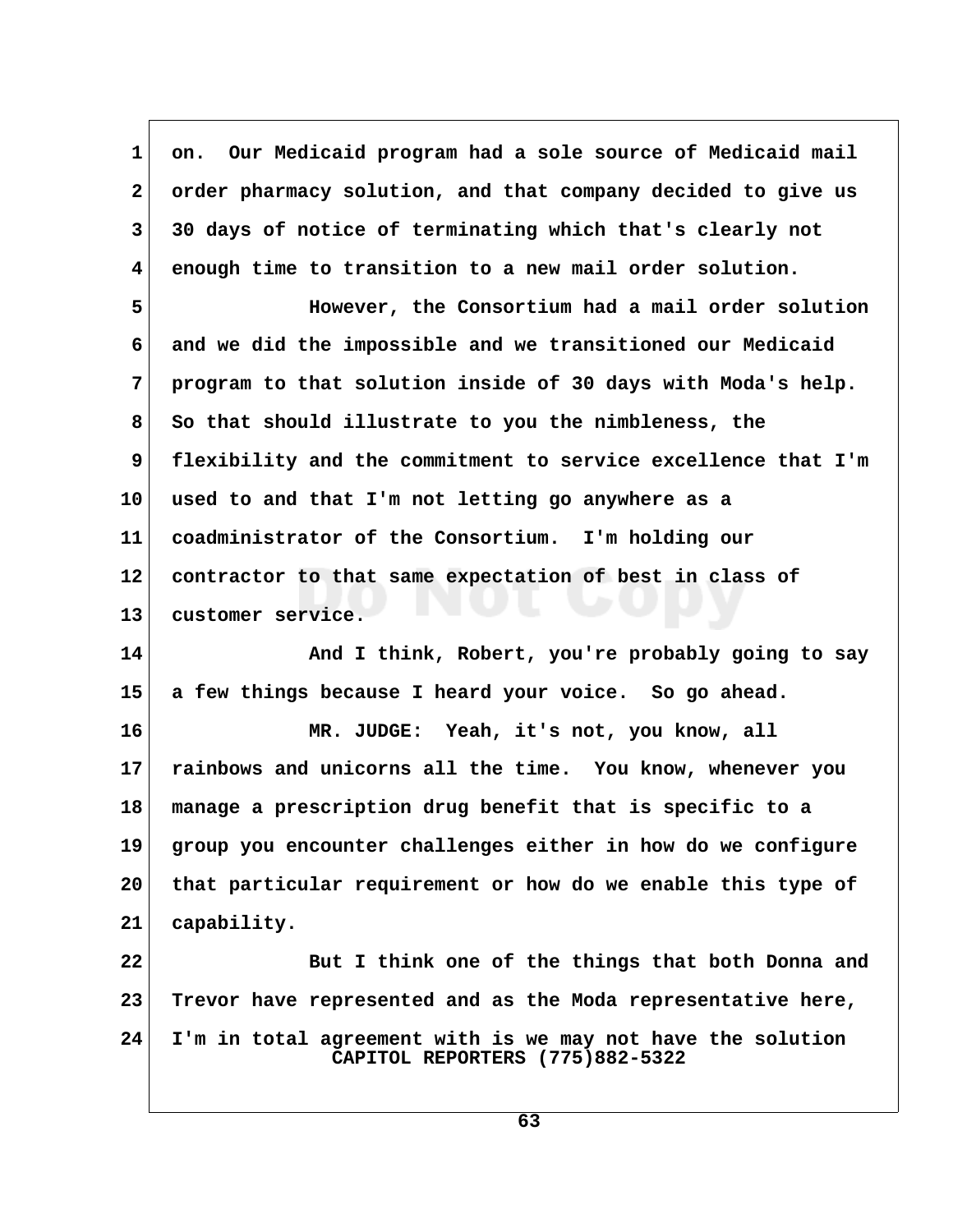| $\mathbf{1}$    | right there, but we'll move heaven and earth to find that                                       |  |
|-----------------|-------------------------------------------------------------------------------------------------|--|
| $\mathbf{2}$    | solution, and we deal with all sorts of complexity.                                             |  |
| 3               | For instance, we provide workers' comp through                                                  |  |
| 4               | the Consortium and workers' comp is a different animal and                                      |  |
| 5               | the workers' comp organization that we support has seven                                        |  |
| 6               | different formularies. And so we create, we program seven                                       |  |
| 7               | different formulas. One that's just distinct to a monkey                                        |  |
| 8               | bite at a research hospital. So it's -- there's a lot of                                        |  |
| 9               | complexity that we have the ability to administer and                                           |  |
| 10              | address, and the way that we accomplish that is to really                                       |  |
| 11              | open communication and dialogue with our clients.                                               |  |
| $12 \,$         | It's not here's our solution and these are the                                                  |  |
| 13              | things you can nibble away on. It's how do we make this work                                    |  |
| 14              | for you and your members. And that's the point that I think                                     |  |
| 15 <sub>1</sub> | is really important to understand about the Consortium, and I                                   |  |
| 16              | think it makes it somewhat unique and kind of what it does.                                     |  |
| 17              | MR. HAYES: This is William Hayes for the record.                                                |  |
| 18              | <b>CHAIRWOMAN FREED:</b><br>Okay.                                                               |  |
| 19              | MR. HAYES: I also want to offer a negative just                                                 |  |
| 20              | so that you have an option to look at. The department of                                        |  |
| 21              | corrections has a very unique component of the Consortium                                       |  |
| 22              | that we call the voucher program. In the department of                                          |  |
| 23              | corrections we have to obtain emergent medications. Those                                       |  |
| 24              | come from a retail pharmacy near our prison locations.<br>We<br>CAPITOL REPORTERS (775)882-5322 |  |

 $\Gamma$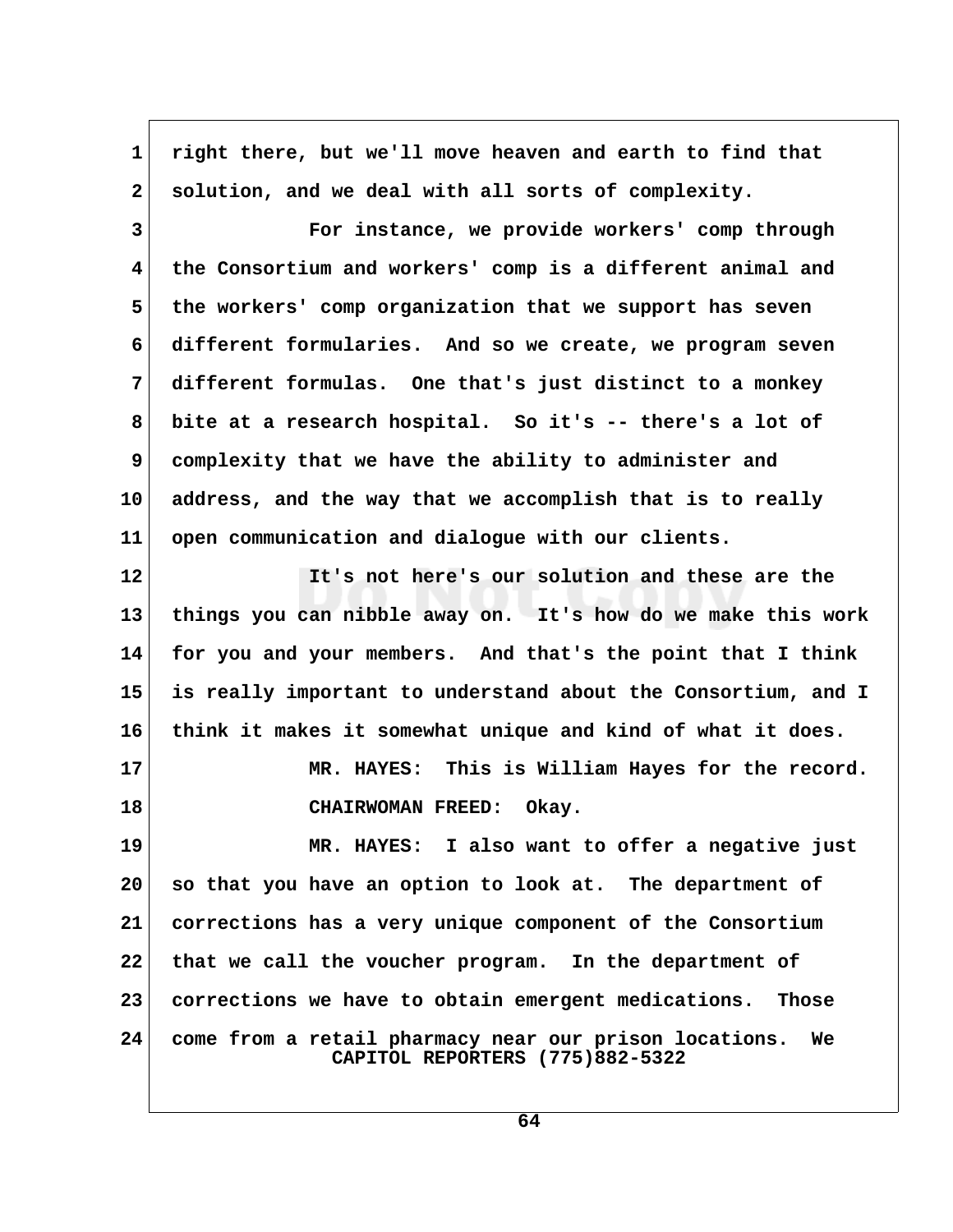**1 use the voucher to obtain those medications under the 2 Consortium pricing at no cost to the individual that's 3 picking it up but it's charged back to the prison 4 organization.**

 **5 There are people with the same name and the same 6 birth date that I found out across the country. And due to 7 the way insurance systems work somehow pharmacies are able to 8 pull in insurance information and bill insurance for an 9 individual that isn't the individual that is actually the 10 person that's receiving or that actually has that insurance. 11 And due to my due diligence I was able to capture that 12 somebody billed my insurance for medication that we didn't 13 actually purchase. And I am working with Moda to evaluate 14 how we can prevent that from occurring moving forward.**

**15 So there are things that occur but Moda is 16 working with us to figure out how we can prevent that from 17 occurring in the future. So I, again, echo that there are 18 challenges, but the Consortium is able to move forward and 19 figure out ways to prevent those from occurring.**

**20 MEMBER LINDLEY: Chair Freed, Tim Lindley here 21 again. 22 CHAIRWOMAN FREED: Uh-huh. Go ahead. 23 MEMBER LINDLEY: I just wanted to bring kind of 24 my remarks back the presentation and the options in front of CAPITOL REPORTERS (775)882-5322**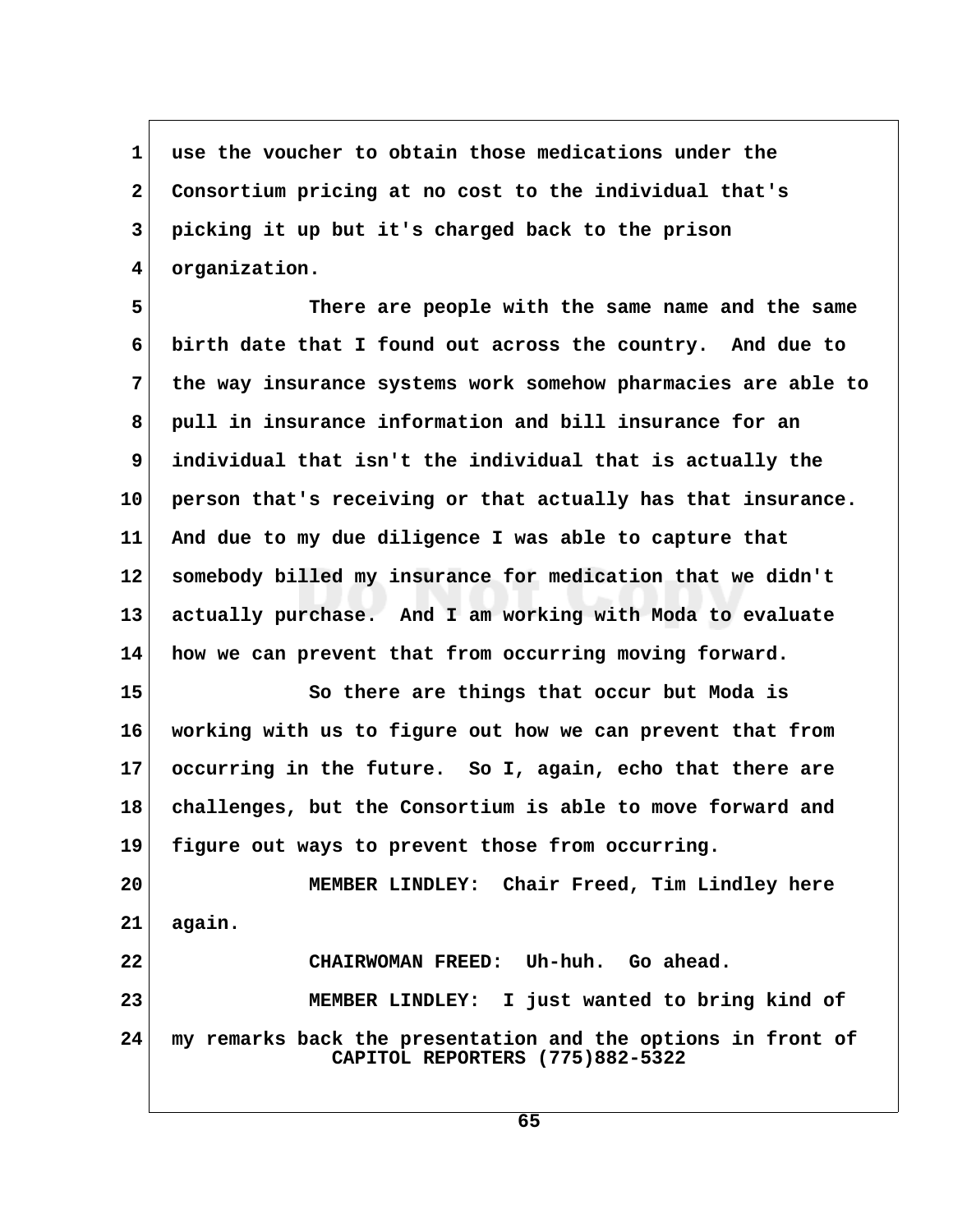1 us. Given the recent legislative audit I think it would be  **2 wise if we took that into consideration and proceeded with an 3 option two or three. I just wanted to share that and express 4 that with other Board members because we were found to extend 5 contracts, and here we are at a juncture where we would 6 typically do an RFP and it would be wise if we took the 7 legislative audit recommendation and did an RFP either in 8 option two or option three.**

 **9 MEMBER KELLEY: So it's Michelle here. I guess I 10 would like to discuss that because, you know, yes, the 11 legislative audit was quite scathing but when you actually 12 have a look at the number of products it was all of the 13 products that they were extending and they weren't doing due 14 diligence on.**

**15 And I think that Executive Officer Rich and her 16 team and the Board, right, this year have spent the year 17 putting every product they had extended under the, you know, 18 under the RFP umbrella. So I think that I personally would 19 wait for the plan to incur lots of costs unnecessarily to 20 placate an audit that really the team has already done due 21 diligence with.**

**22 I think for me the legislation, the statute 23 encourages this behavior if we kind of rely on what Gideon 24 shared with us or what purchasing shared with us. And it -- CAPITOL REPORTERS (775)882-5322**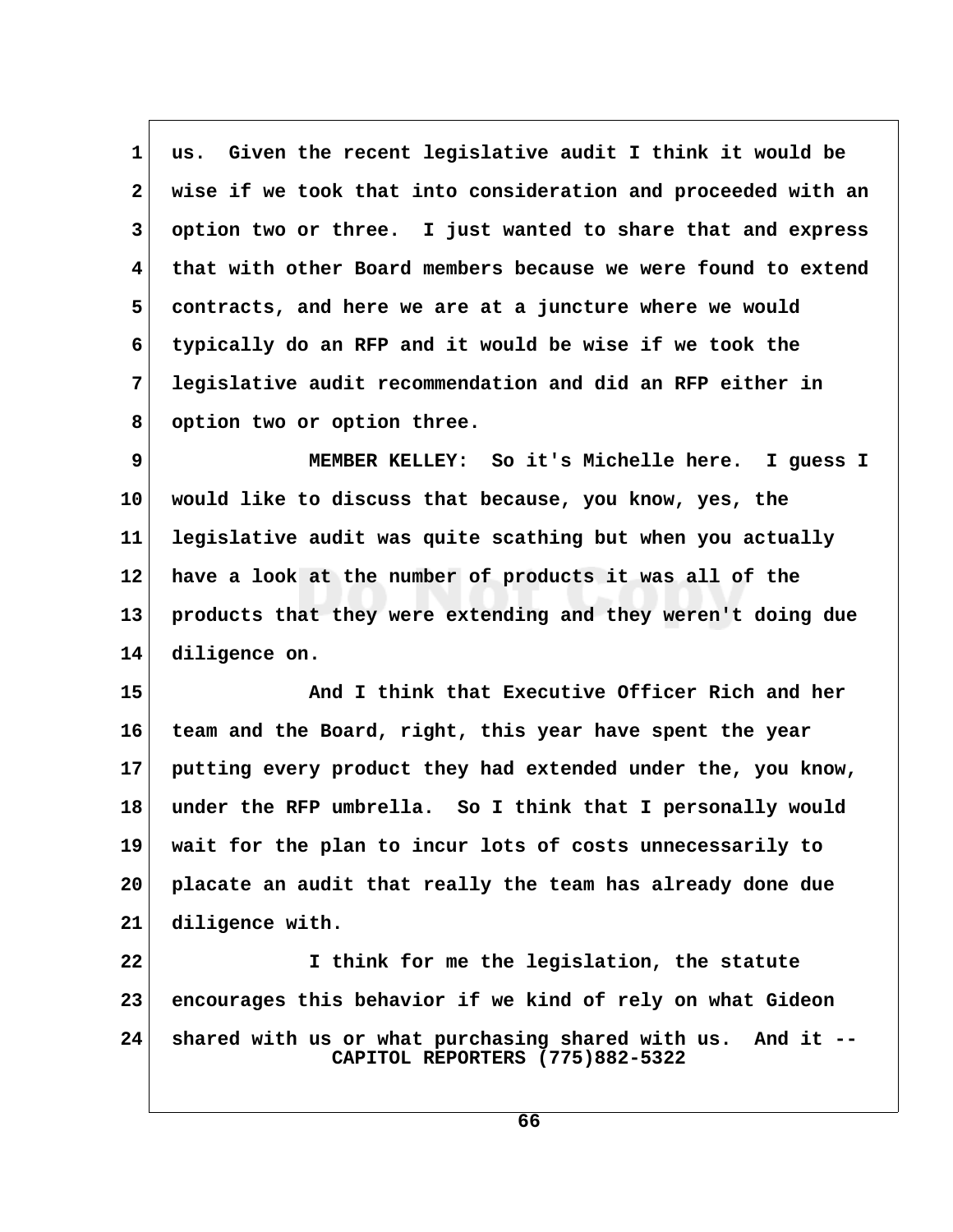**1 it just seems to me that, you know, it sounds like the 2 Consortium does their due diligence. So we're actually 3 building into an RFP that's already run. So they aren't just 4 going out and individually shopping. We would actually be 5 purchasing or stepping into an RFP that's been run. But also 6 I just that think the scale of -- the scale of findings in 7 the audit, you know, the fact that the team has already 8 satisfied probably around 90 percent of those findings, I 9 feel better about opting into a Consortium such as this, 10 especially since it's encouraged. We're not recreating 11 something here. We're not trying to push a boundary. It's 12 actually encouraged by the legislature. 13 I guess I want to have a discussion on that point**

**14 because I do think, you know, I think that as I say the time 15 and the cost and the effort purely because we got dinged on 16 an audit that -- that, you know, has been taken very 17 seriously and satisfied is, it would be concerning to me to 18 make a decision based on that alone.**

**19 MEMBER LINDLEY: Member Kelley, Tim Lindley here 20 for the record.**

**21 And I appreciate you opening up with discussion 22 for that. One thing I've learned in my years of government 23 service is just because it's easy doesn't mean it's the right 24 thing to do. And the audit did say that the contract CAPITOL REPORTERS (775)882-5322**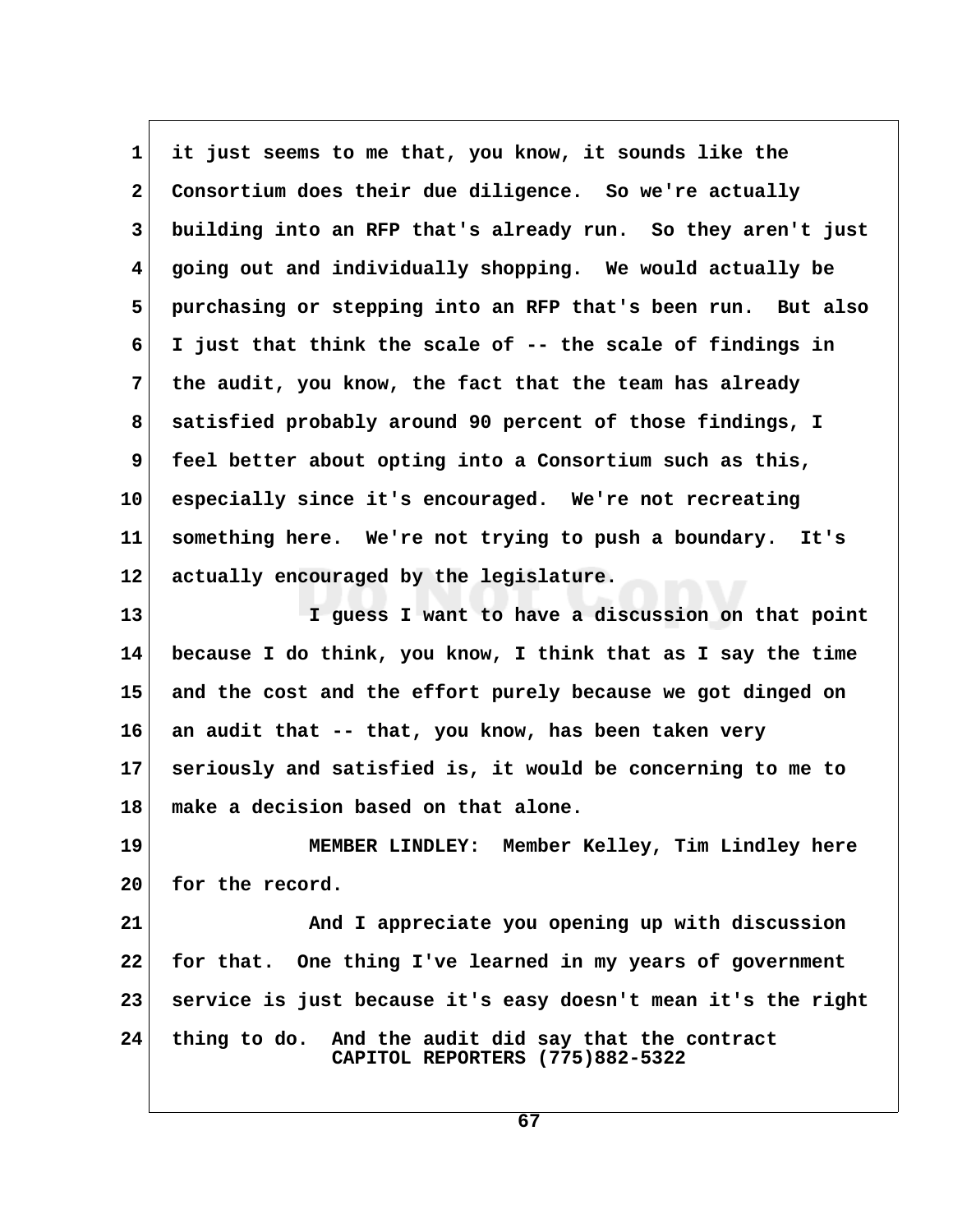1 extensions didn't reveal or show that we were getting the  **2 best bang for our buck, the best services for our members and 3 that's why I was leaning towards two and three so then we can 4 definitely review not only the RFP's but can prove for a fact 5 that we are getting the best dollar for our members and for 6 the state. 7 MEMBER AIELLO: This is Betsey. I have a 8 question again about the actual Consortium. 9 Has the Consortium, had anybody or any entity 10 that was part of it that decided in these years that it 11 wasn't the right way for them and left? 12 MR. JUDGE: Yeah, this is Robert Judge. I'll 13 answer that. 14 So we had a PT hospital, Oregon Health Science 15 University that was part of the Consortium and they left two 16 years ago, two and a half years ago when they established 17 their own, and we handled the public -- the employees of that 18 hospital system for the Consortium. They created their own 19 pharmacy benefit management program because it had access to 20 academic institution's 340B pricing which is kind of, you 21 know, akin to Medicaid net pricing. So and because of that 22 they said they can leverage their access to prescription drug 23 prices and they established their own PBM so they dropped 24 out. CAPITOL REPORTERS (775)882-5322**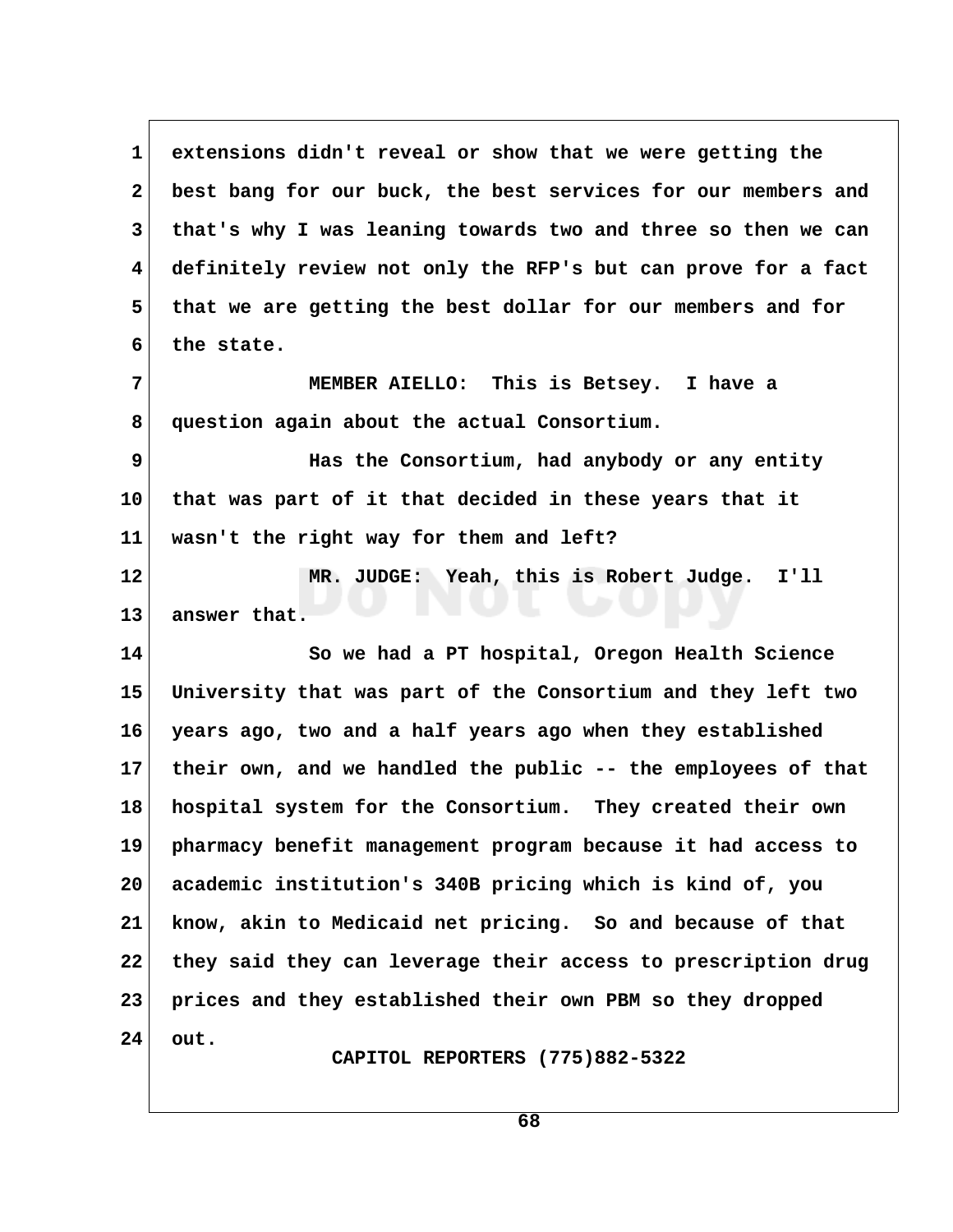**1 CHAIRWOMAN FREED: This is Laura Freed. 2 Keying off of Betsey's questions, which public 3 agencies in Oregon and Washington had elected not to choose 4 or not to participate in the Consortium besides Oregon Health 5 Sciences? 6 MS. SULLIVAN: So this is Donna in Washington. 7** So right now we have our department of  **8 corrections, department of labor and industries and the 9 public employees program are participating. Our Medicaid 10 program just re-procured for their fee for service platform. 11 We don't -- we manage our Medicaid program pretty much 12 in-house. We just kind of, you know, rent the platform. 13 The, Moda was not selected for that particular program. 14 And then other programs have actually 15 demonstrated that they can purchase cheaper. So we have the 16 department of the health has the Ryan White, the AIDS 17 prescription drug program. They have federal funding that 18 make it more advantageous for them to go down the road that 19 they are going. 20 And then the state hospital, although it used the 21 same group purchasing organization as the Consortium used is 22 not an official member of the Consortium. And I think they 23 didn't join because they are using the same services, the 24 same vendor that we aren't already offering. So most of the CAPITOL REPORTERS (775)882-5322**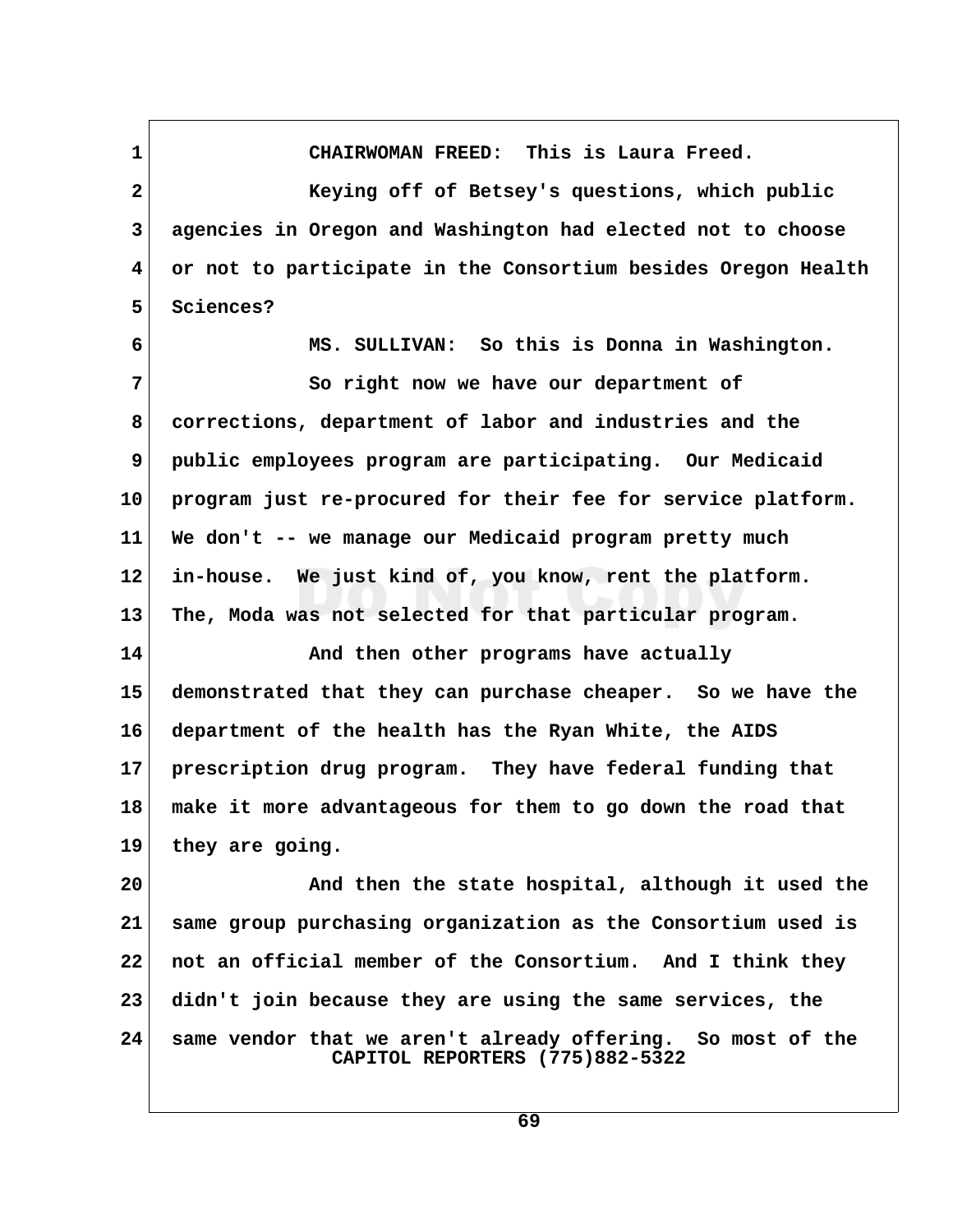**1 programs that can join have joined.**

| $\overline{\mathbf{2}}$ | MR. DOUGLAS: And for Oregon very similar and,                                                    |
|-------------------------|--------------------------------------------------------------------------------------------------|
| 3                       | you know, as evidenced by Bill Beck's participating in the                                       |
| $\overline{\mathbf{4}}$ | steering committee that, you know, our psychiatric state                                         |
| 5                       | hospital has been a great partner. We have public employees                                      |
| 6                       | benefit programs and the Oregon Educators also participating                                     |
| 7                       | where Moda is the underwriter of the medical benefit for                                         |
| 8                       | those members.                                                                                   |
| 9                       | We also have SAIF Corporation. That is the                                                       |
| 10                      | workers' compensation plan that was alluded to by Robert                                         |
| 11                      | Judge earlier. And then we're continuing to have dialogue                                        |
| 12                      | with other agencies that do purchasing and have interagency                                      |
| 13                      | conversations about the benefits of working with the                                             |
| 14                      | Consortium all the time.                                                                         |
| 15                      | MEMBER AIELLO: So this is Betsey again for the                                                   |
| 16                      | group.                                                                                           |
| 17                      | And the discussion regarding should we do an RFP                                                 |
| 18                      | or should we not do a RFP, one of the things I'm thinking                                        |
| 19                      | about is, I mean, this sounds really really great, but I                                         |
| 20 <sub>o</sub>         | can't imagine the big pharmacy benefit plan industry sitting                                     |
| 21                      | still and saying we're going to just lose all our contracts                                      |
| 22                      | because this entity is so great.                                                                 |
| 23                      | And with people looking at this, a couple of                                                     |
| 24                      | different things, also Director Rich had mentioned that maybe<br>CAPITOL REPORTERS (775)882-5322 |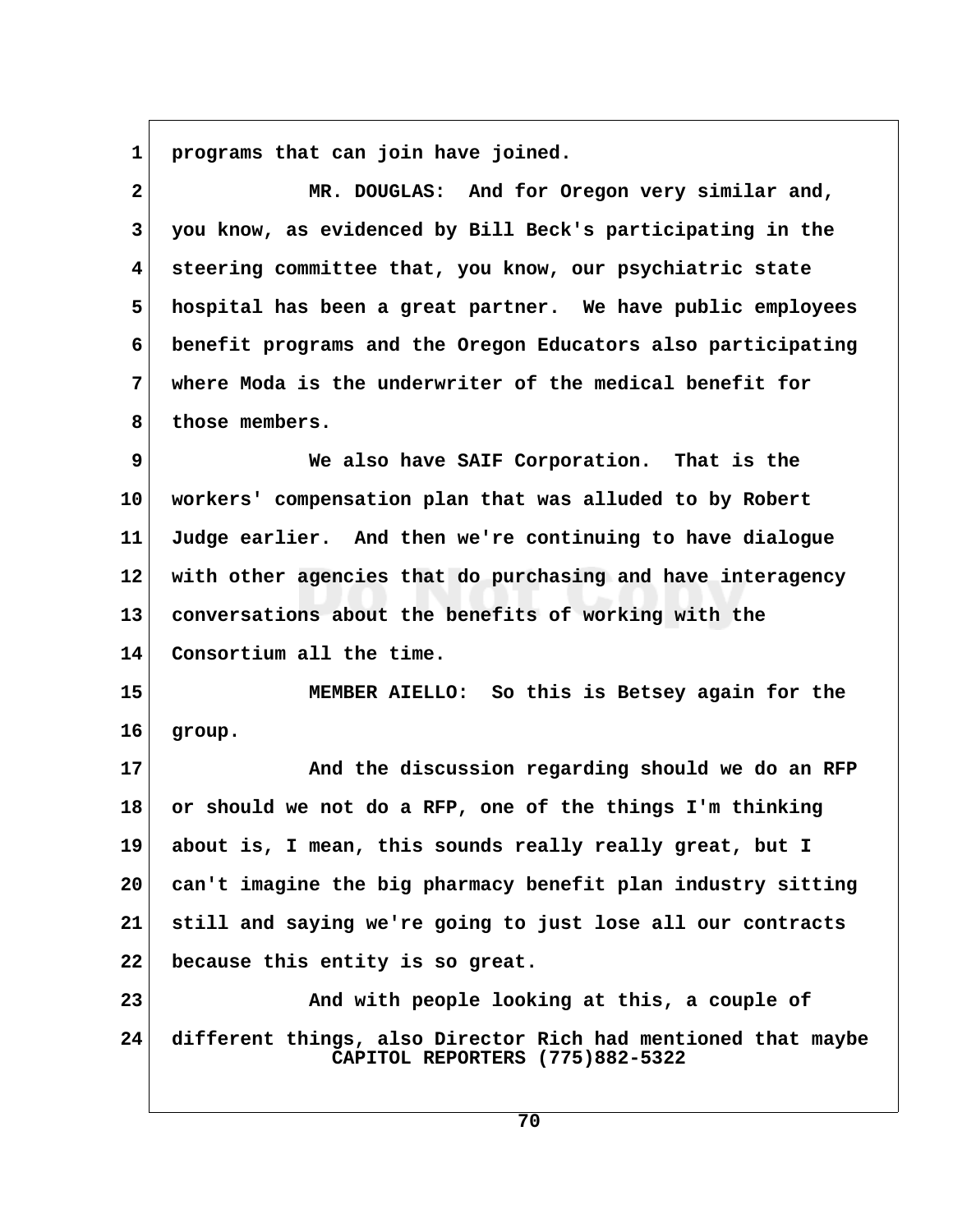**1 some of those pharmacy benefits managers are huge enough that 2 they are able to negotiate real pricing. So a question would 3 be could an RFP be written into an administrative cost versus 4 a spread with transparency and see if that's what we're 5 looking at that we want, see if that was available and/or if 6 pharmacy benefit programs which being this is a public 7 meeting are probably hearing how much we're really looking at 8 some of this and maybe going to compare they made against 9 something like this would they come in with a different type 10 of bid if this didn't exist.**

**11 Not to -- to say that government entities working 12 together, I'm totally a proponent for because the more 13 smaller things you have duplicating administrative is 14 difficult, but I'm wondering if some of this might generate 15 an extra competition. Just throwing out some thoughts going 16 on in my head.**

**17 MS. RICH: So, Betsey, this is Laura. 18 We do have a couple of people on the line to 19 speak to that as far as RFP and what can -- what kind of RFP 20 we can develop and if it's something similar to what is, you 21 know, the model that is being provided by the Consortium or 22 by Moda Health. 23** So I think either Stephanie or Nathan from Aon

**24 can speak to this if either one of them want to just chime CAPITOL REPORTERS (775)882-5322**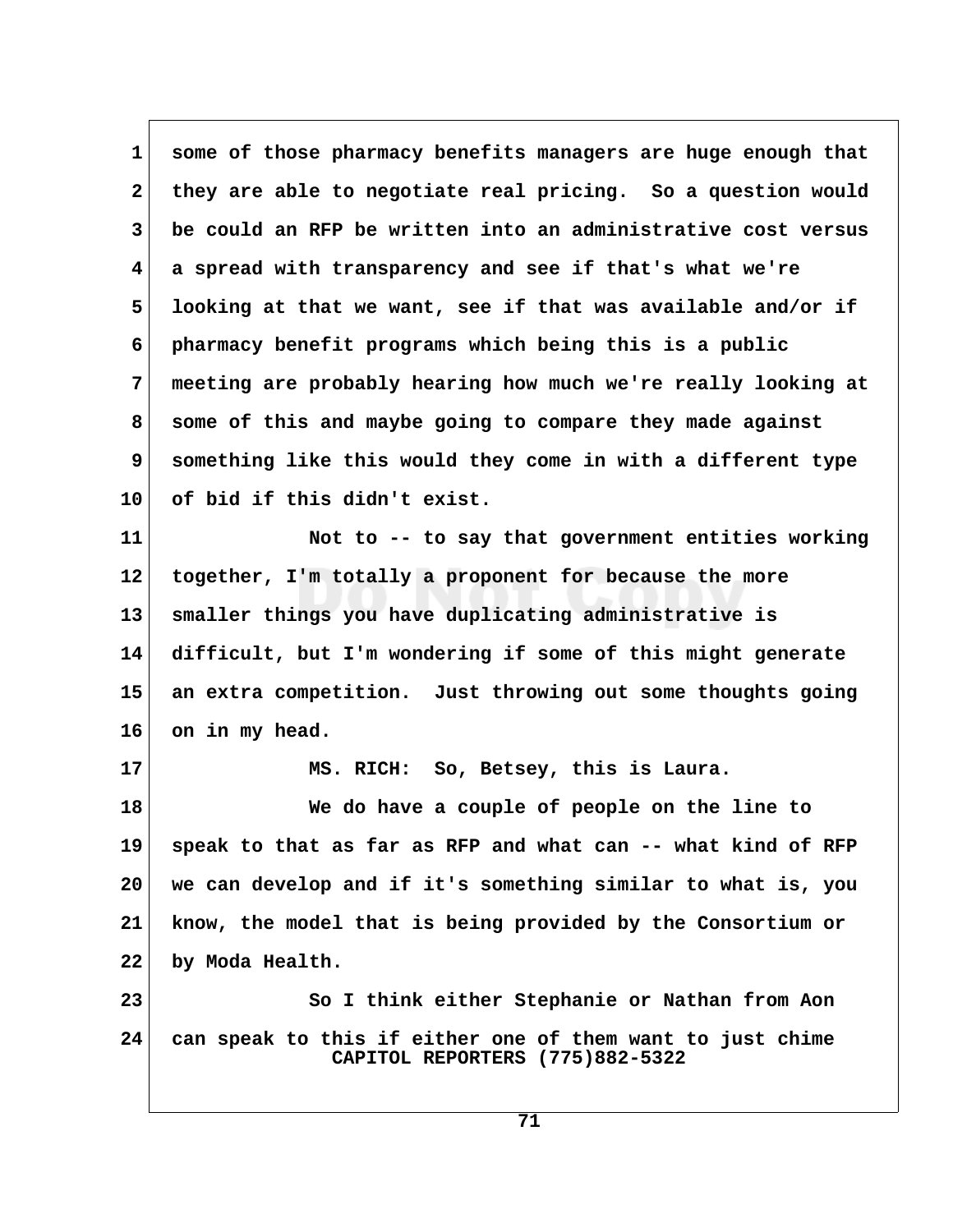**1 in.**

 **2 MS. MESSIER: I'm just going to let Nathan chime 3 in since he's on the pharmacy group and as you all know, I'm 4 more on the actuarial side.**

 **5 MR. CASSIN: Sorry. I was speaking on mute. 6 This Nathan Cassin with Aon's National Pharmacy Practice.**

**7** So that would be exactly the, the preferred  **8 method would be to take the transparency requirements that 9 we're looking for in the contract, build the RFP to solicit 10 bids from that and then ultimately use the market competition 11 to drive down in that proof point to see if this option, you 12 know, which so far with our analysis has, you know, yielded 13 savings, you know, if this is the absolute best that the 14 market can yield. And I think we don't know what we don't 15 know at this point.**

**16 However, I think due diligence and market 17 competition will give us that proof point and ultimately the 18 transparency requirements that we're requiring.**

**19 MEMBER LINDLEY: Tim Lindley here. Something to 20 go along with that, if I may, Chair Freed.**

**21 CHAIRWOMAN FREED: Of course, yes. 22 MEMBER LINDLEY: I just wanted to say first 23 preface that or I just wanted to say that I do understand 24 where Member Kelley is coming from in regards to option one CAPITOL REPORTERS (775)882-5322**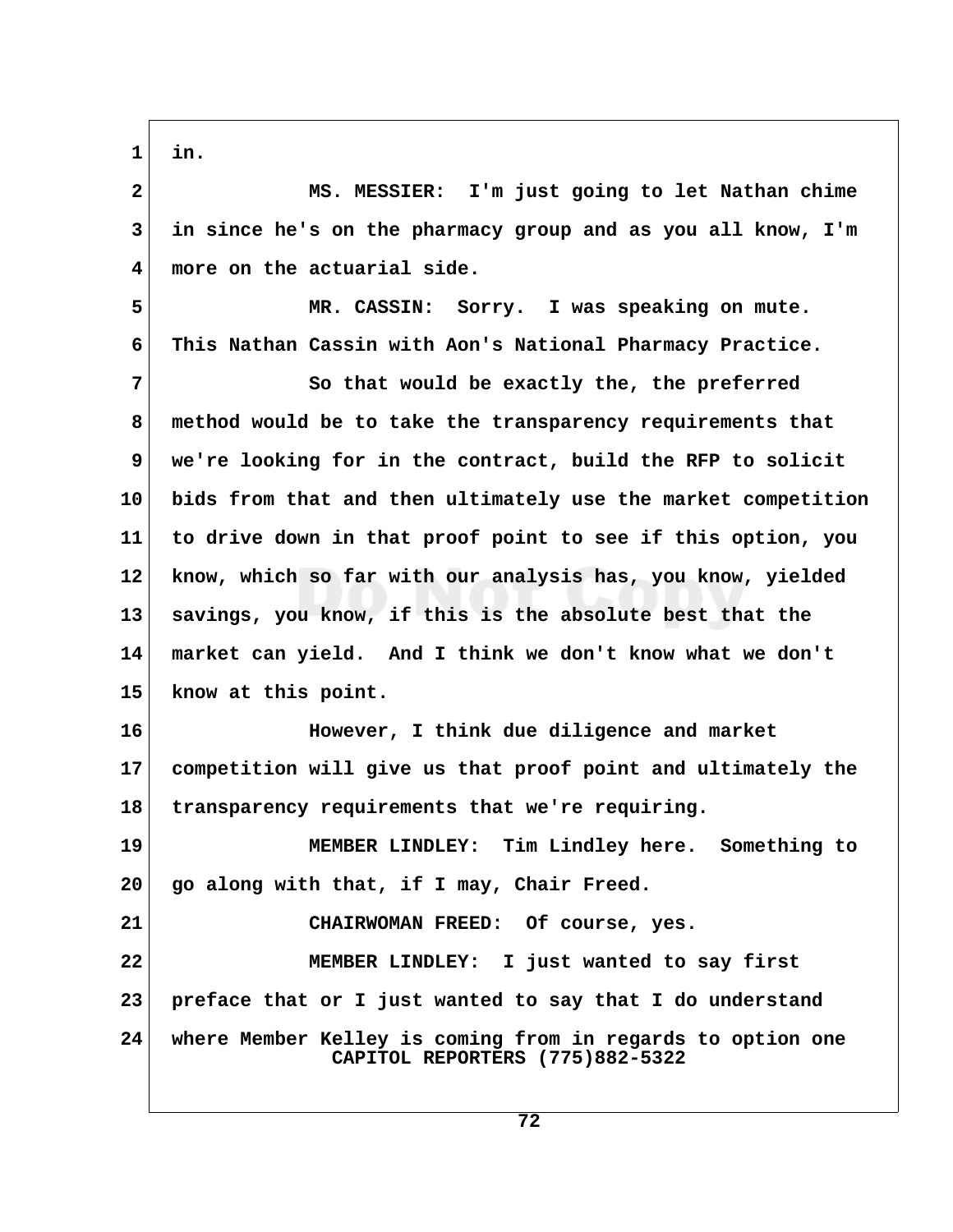**1 and I respect that and I do see that we do have the ability 2 to choose that also when it has been presented for us. 3 One question I have and maybe just some 4 clarifying questions for the Consortium. How many members do 5 you have? 6 MR. DOUGLAS: We have 1.3 million members. 7 MEMBER LINDLEY: All right. And -- 8 MS. SULLIVAN: And that includes the discount 9 card for all transparency which is probably close to half of 10 that. Our -- the State of Washington Uniform Medical Plan, 11 we have 289,000 covered lives in the public employees program 12 and probably 160, and I might be overstating the employees 13 because they are new. But, you know, we have about probably 14 350,000 lives just from the State of Washington alone in the 15 program. And as we grow and get larger, you know, the admin 16 fees do come down. 17 MEMBER LINDLEY: All right. So the next question 18 I have and I found an answer for that I wanted to share is 19 Express Scripts according to Google search has 83,000,000 20 members. And I'm looking at the presentation regarding the 21 Consortium slide 16 value of passthrough. And one thing I 22 wanted to share, 1.3 million members and they were able to 23 find savings compared to a larger PBM and that's just an 24 observation I wanted to share. CAPITOL REPORTERS (775)882-5322**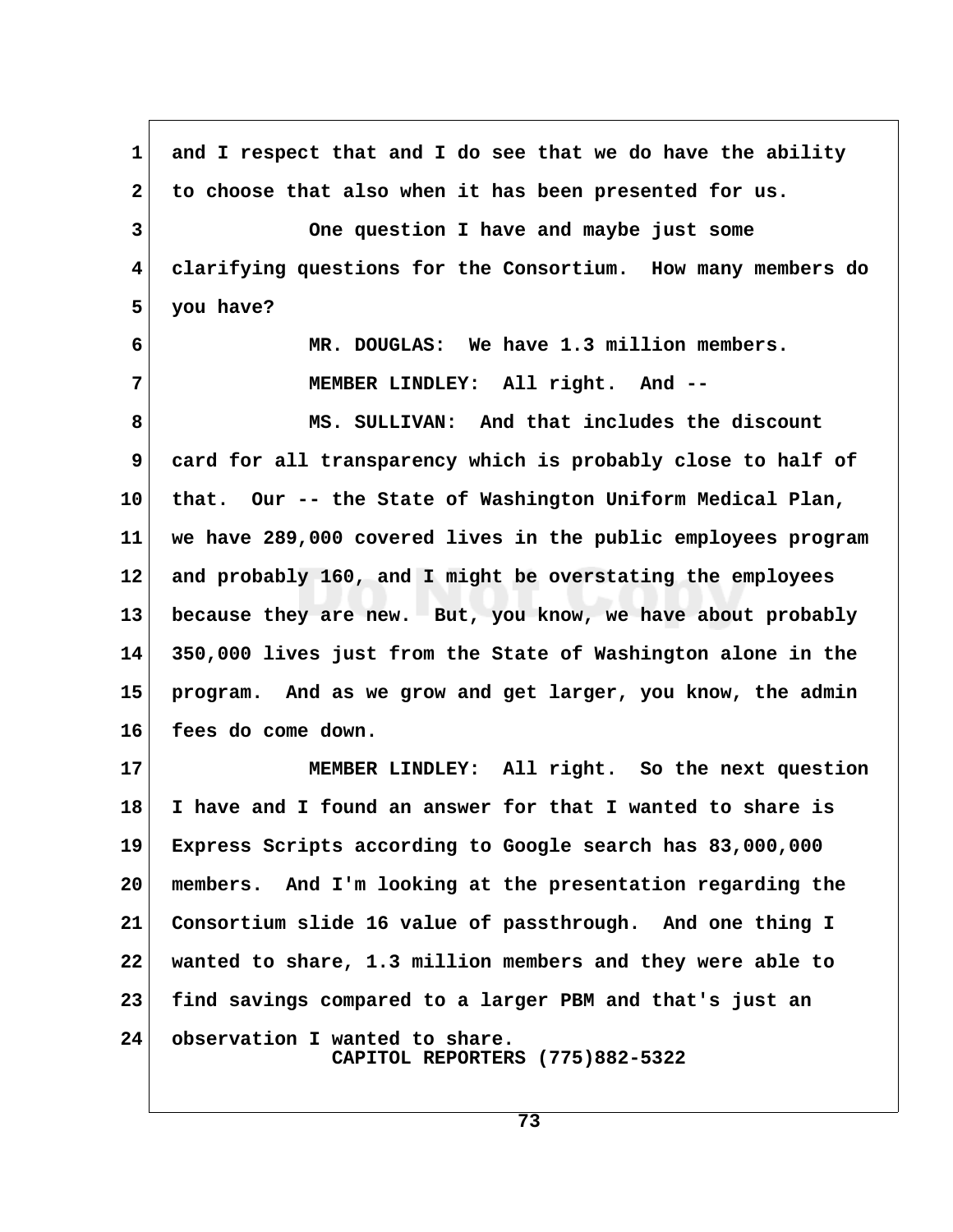**1 CHAIRWOMAN FREED: This is Laura Freed. 2 Okay. I haven't heard from a couple of Board 3 members. And I'm trying to get a sense of the Board based on 4 this discussion and the questions posed to those state staff, 5 as well as the Consortium folks. 6 MEMBER VERDUCCI: This is Tom Verducci for the 7 record, Chair Freed. 8 CHAIRWOMAN FREED: Yes, sir. 9 MEMBER VERDUCCI: You know, hearing option one I 10 do hear the argument. I did hear Executive Officer Rich use 11 the word risk with option one, and that's where I would be 12 concerned. I do think an RFP does create and document. It 13 does give us the ability of negotiating. It's in writing. 14 It's a competitive structure. 15 I was on the Board when we did a two-year 16 extension, with this contract we saved \$2,000,000 a year, and 17 we fell under the audit that perhaps it was not the right 18 thing to do. And the only way I would want to skirt the RFP 19 process is if we did have something from IFC and the GFO that 20 was encouraging us to move forward. 21 But my observation would be that we do go through 22 an RFP process under either option two or three so we can 23 take our time and evaluate it and make sure that we are not 24 jumping into unchartered waters where there's not a full CAPITOL REPORTERS (775)882-5322**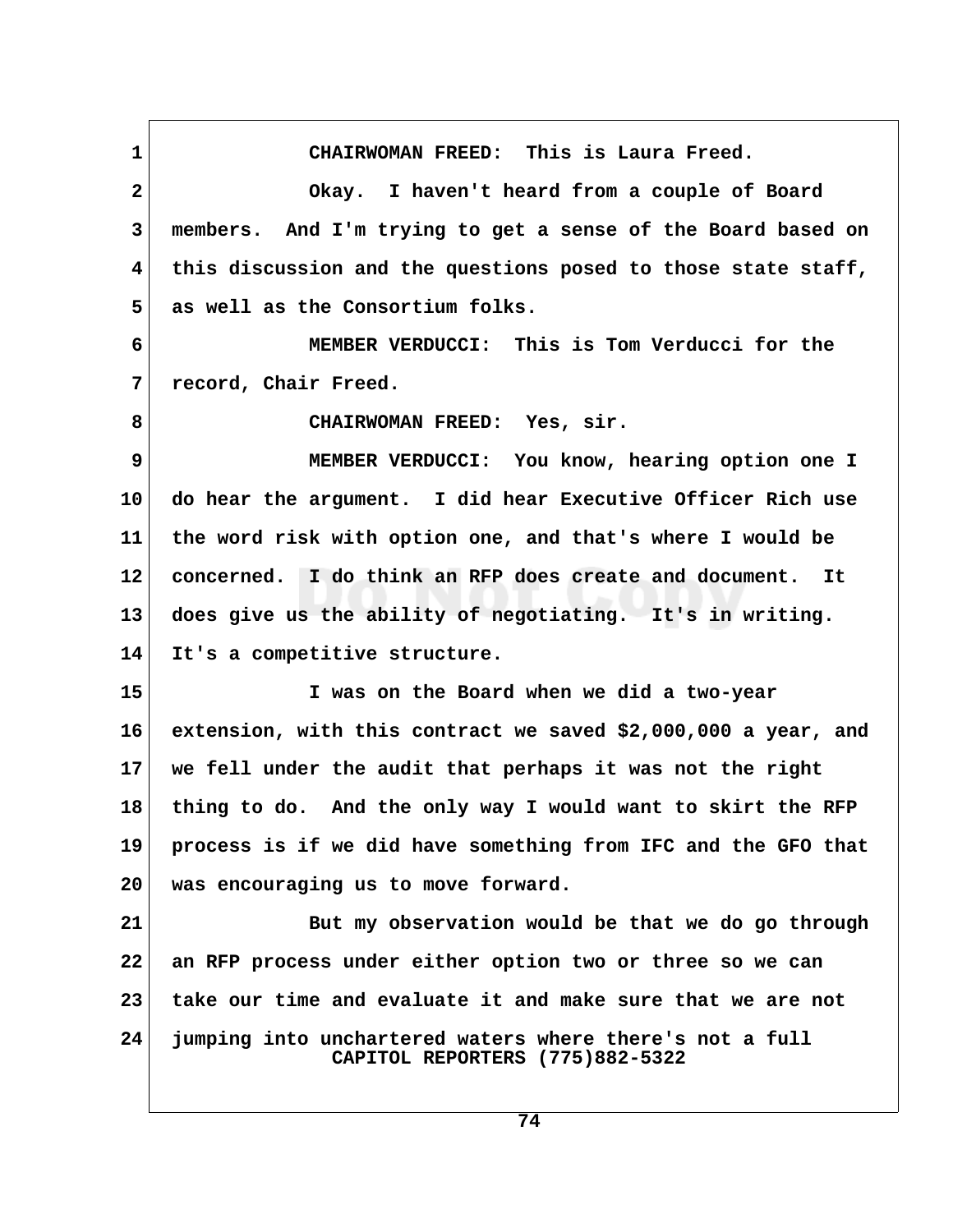**1 analysis that should -- that we should undertake. 2 So I think option two and three would be the 3 better choices. And I tried to realize how, you know, if 4 there's an advantage of option three that we can cancel a 5 winning bidder, and I don't know if that's the way to go. 6 I'm kind of leaning towards two, but I do think those are the 7 two viable options in my opinion. 8 CHAIRWOMAN FREED: Okay. Thank you. 9 MEMBER KRUPP: This is Jennifer Krupp for the 10 record. 11 My recommendation, I guess my sense would be to 12 lean towards option three. 13 CHAIRWOMAN FREED: Okay. 14 MEMBER KRUPP: We could accurately make 15 essentially an apples to apples comparison -- 16 CHAIRWOMAN FREED: Right. Right. 17 MEMBER KRUPP: -- PBM's that might bid and 18 contract with Consortium. 19 CHAIRWOMAN FREED: I tend to agree with that. 20 Thank you. Thank you, Member Krupp. 21 Anybody else have comments? 22 MEMBER CAUGHRON: Just to reiterate what Jennifer 23 had said, I also feel that option three would probably be our 24 best bet and tend to lean towards that. CAPITOL REPORTERS (775)882-5322**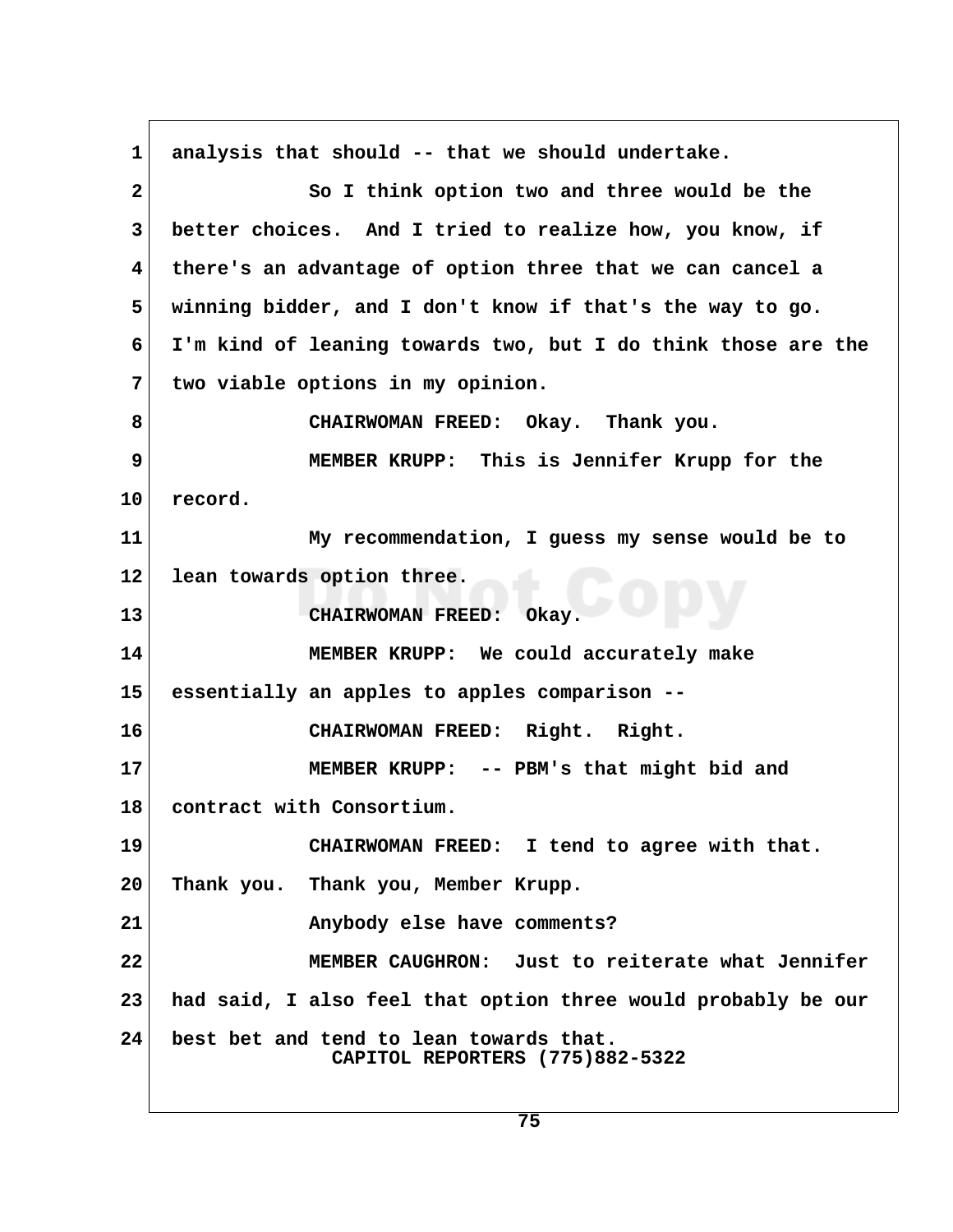1 CHAIRWOMAN FREED: Okay. Thank you very much.  **2 MEMBER KELLEY: This is Michelle Kelley. I can 3 get behind option three. 4 CHAIRWOMAN FREED: All right. Well -- 5 MS. RICH: If no other Board members have a 6 question, I actually do have a question that I would like to 7 ask the Consortium. 8 CHAIRWOMAN FREED: Of course. 9** MS. RICH: This goes back to the -- the market **10 check. How is that market check performed? Do you -- do you 11 guys do it internally or for example, today we have our 12 consultants who can leverage their book of business and are 13 able to do that market check using that book of business. Is 14 that something that PEBP can continue to do or how is that 15 market check done? 16 MR. DOUGLAS: Robert, do you want to take that? 17 MR. JUDGE: Yeah, I'll go ahead. Thank you, 18 Laura. This is Robert Judge for the record. 19 So we use a national consulting house to do the 20 market check and actually the market checking, kind of the 21 rates that Moda and Navitus administer. So we're not -- 22 we're not the fox watching the henhouse. It's the market 23 check is done on behalf of the Consortium, and it's recorded 24 to the Consortium annually. CAPITOL REPORTERS (775)882-5322**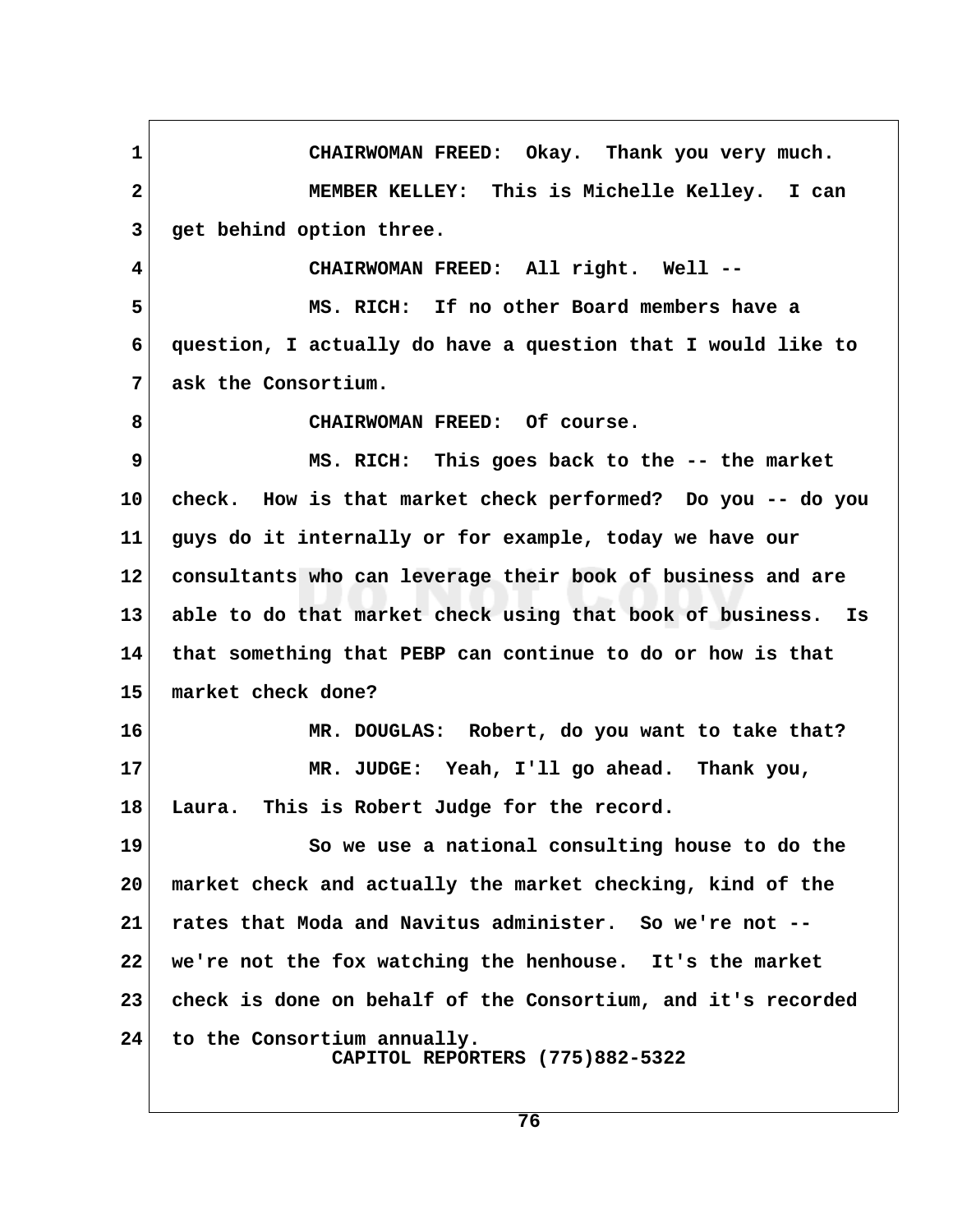**1 They use -- there's a couple of unique things 2 about it. They use a book of business. It's a recognized 3 consulting house that you have to share under disclosure. 4 But what they are doing is they market check comparably sized 5 organizations. So we're market checking groups from a half 6 million lives to one and a half million lives in aggregate, 7 and that's what the benchmark is against.** 8 And that's as Chairman mentioned, if there's, if  **9 the value of that is outside a narrow percentage the 10 Consortium then mandates that we go through a recontracting 11 process. 12 MS. RICH: Okay. So just to follow-up and I know 13 that Dr. Slamowitz would like to chime in after myself. 14 So does this vendor that you use, do they have an 15 extensive book of business? I mean, how -- we use a vendor 16 who has very very expensive book of business. So I'm just 17 wondering how -- how much of a comparison pull do they have 18 when they do this? 19 MR. JUDGE: Yeah, so the consulting house is 20 almost identical to your consultant in terms of girth and 21 size. And the book that they use has all recently completed 22 RFP's. So when we do it we understand for each member of the 23 cohort that's measured we know where they are in the life 24 cycle of that contract with the goal of trying to get as many CAPITOL REPORTERS (775)882-5322**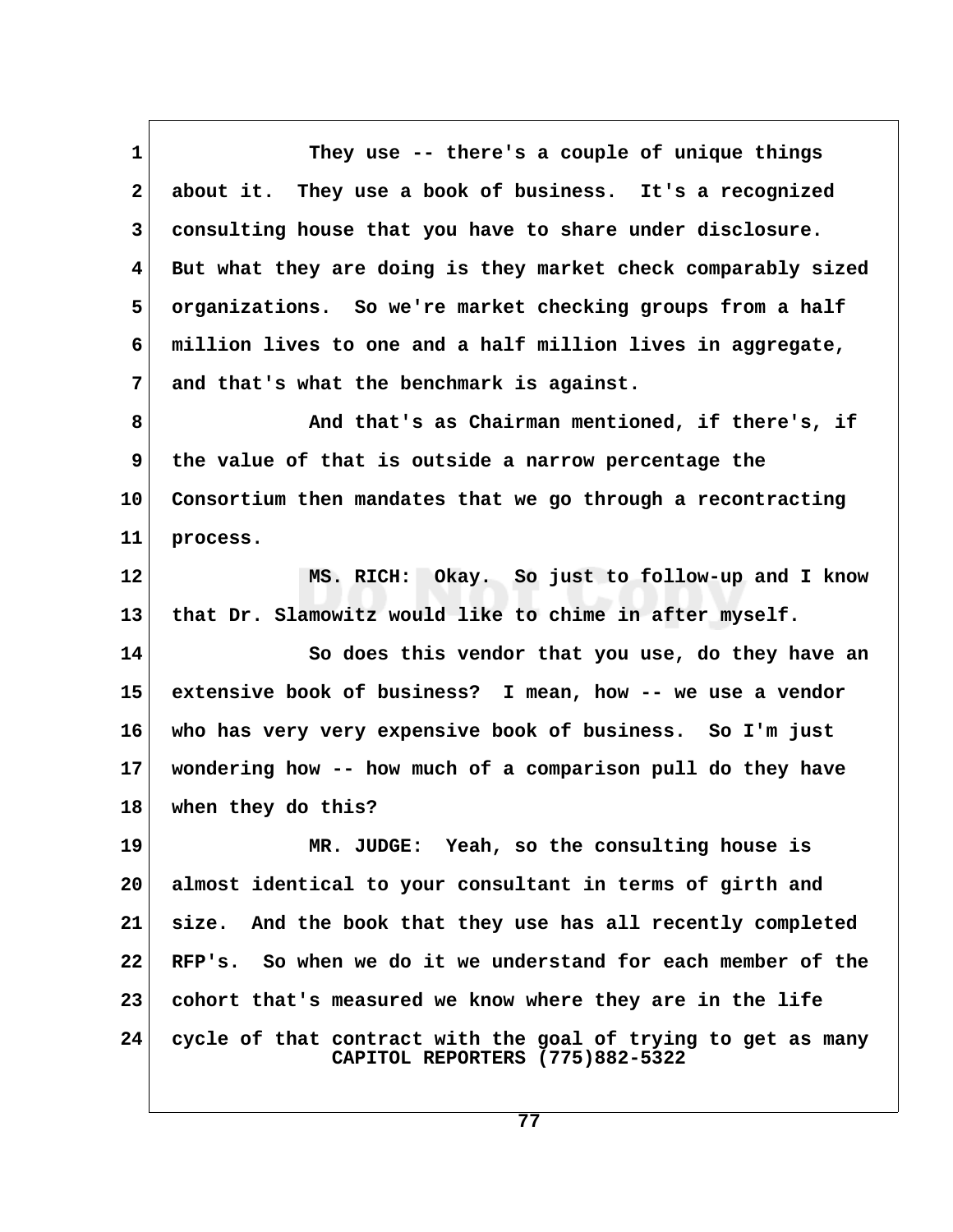**1 into a first year of contract as possible so get to close to** 2 present day as we can.  **3 Those -- that market check also looks at kind of 4 not only backwards but where is the market going and they 5 give the Consortium kind of an assessment of what they expect 6 the future market to represent in terms of movements in brand 7 of generics, channel. 8 But Laura, it would -- it would not be -- it 9 would not be a surprise to the PEBP Board or enter doubt in 10 the PEBP's Board about the kind of the capabilities of this 11 consultant. 12 MS. SULLIVAN: Laura, this is -- 13 MR. JUDGE: And I will say -- I'm sorry. Go 14 ahead, Donna. 15 MS. SULLIVAN: Sorry, Robert. I thought you were 16 done. 17 I do want to say that, you know, the consultant 18 has found that Moda's rates were kind of stale and not as 19 good as they could have been and they were outside of our 20 parameters, and so we did renegotiate our contract, and we 21 did get lower rates. And, you know, we saved, you know, over 22 a \$1,000,000 in drug costs. So it's not just a rubber stamp 23 saying, yeah, Moda is great and their rates are, you know, 24 perfect. So I really feel like we are getting a good CAPITOL REPORTERS (775)882-5322**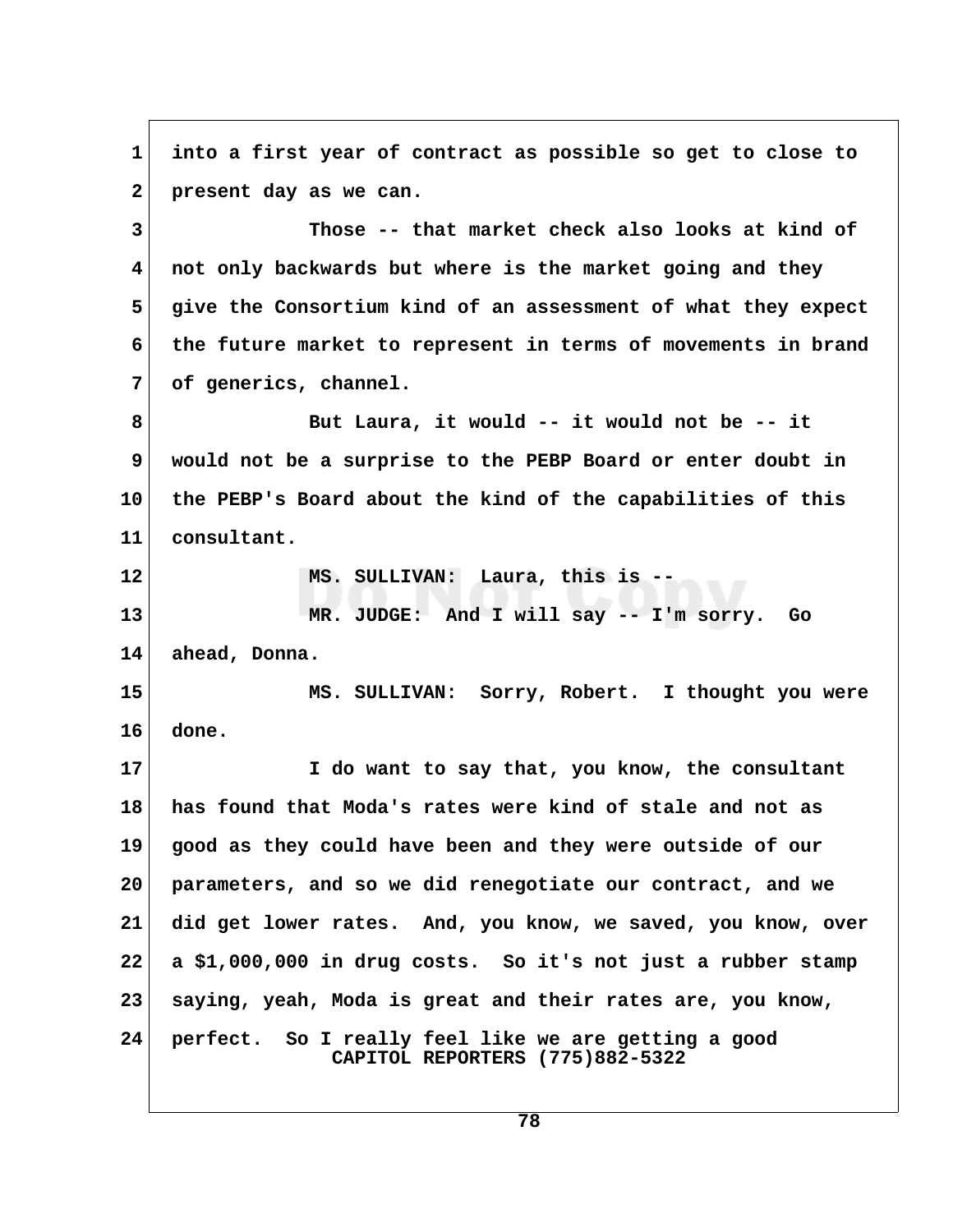1 unbiased evaluation of our market check.  **2 MS. SLAMOWITZ: Thank you. And I -- 3 MEMBER KELLEY: Can I ask a question I guess? 4 CHAIRWOMAN FREED: I'm sorry. This is Laura 5 Freed. Who indicated they had a question? 6 MEMBER KELLEY: It's Michelle Kelley. 7 CHAIRWOMAN FREED: Okay. 8 MEMBER KELLEY: I have a question for Executive 9 Officer Rich or perhaps purchasing. 10 CHAIRWOMAN FREED: Okay. 11 MEMBER KELLEY: I'm just wondering if the Board 12 goes in the direction of going with two or three, regardless 13 of which one, can we -- it's my understanding that PEBP would 14 or PEBP executive staff would much prefer a fully transparent 15 PBM model, right. I think that that's the direction we're 16 going in so that we can see everything and understand it. 17 So when we build the RFP can we specify that is 18 exactly what we want? You know, we only want people to bid 19 on the business who are going to offer that fully transparent 20 model, you know, the full all passthroughs, the rebates, the 21 specialty, all of it. 22 MS. RICH: This is Laura Rich. 23 Yes, that was our intent, yes. 24 MEMBER KRUPP: I have a quick question. This is CAPITOL REPORTERS (775)882-5322**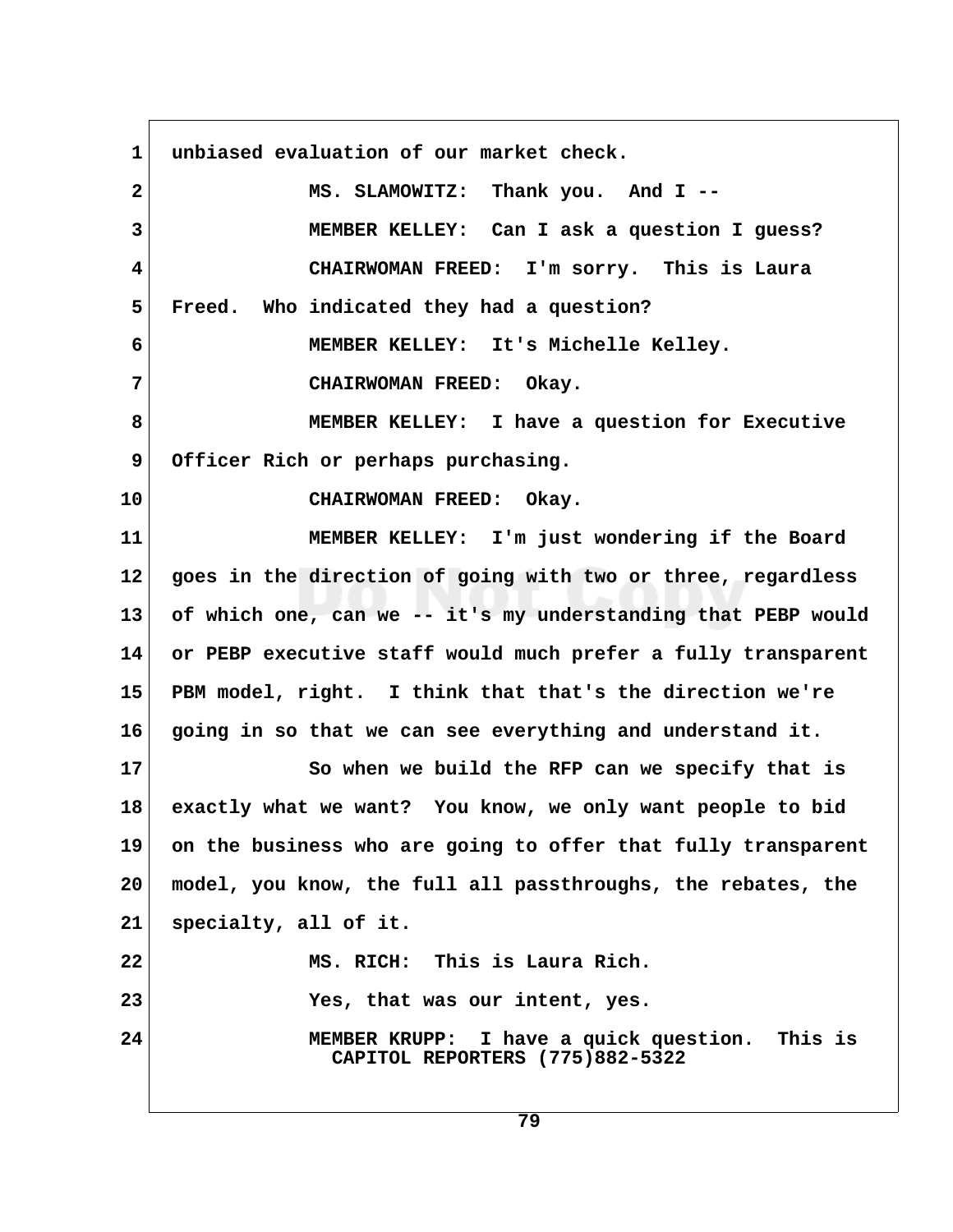**1 Jennifer Krupp for the record.**

 **2 CHAIRWOMAN FREED: Sure. 3 MEMBER KRUPP: If we get the RFP with those 4 provisions that Board Member Kelley just mentioned would 5 there be a risk of fewer PBM study to complete the contract? 6 MS. RICH: This is Laura Rich. 7 I don't believe so. I think we're still going to 8 get -- I think we -- we know pretty much who's going to bid.** 9 There's not -- you know, there's not 100 PBM's out there. **10 You've got, you know, the big ones that are going to bid and 11 then you might have a couple of small ones. So we're not -- 12 you know, we don't expect to go from 15 proposals to two 13 because we go this route. It's -- it's likely going to 14 remain about the same. 15 MEMBER VERDUCCI: Tom Verducci for the record. 16 I did have a question on the difference between 17 option two and option three. As I read two, it appears that 18 the Consortium can, they would have to submit a bid. But 19 under three there would be no submission of a bid with the 20 Consortium. And then PEBP would have the option of adopting 21 the Consortium as a choice. Is that -- is that correct? So 22 they bid on two but on three they do not bid. Am I reading** 23 that correctly? **24 CHAIRWOMAN FREED: This is Laura Freed. CAPITOL REPORTERS (775)882-5322**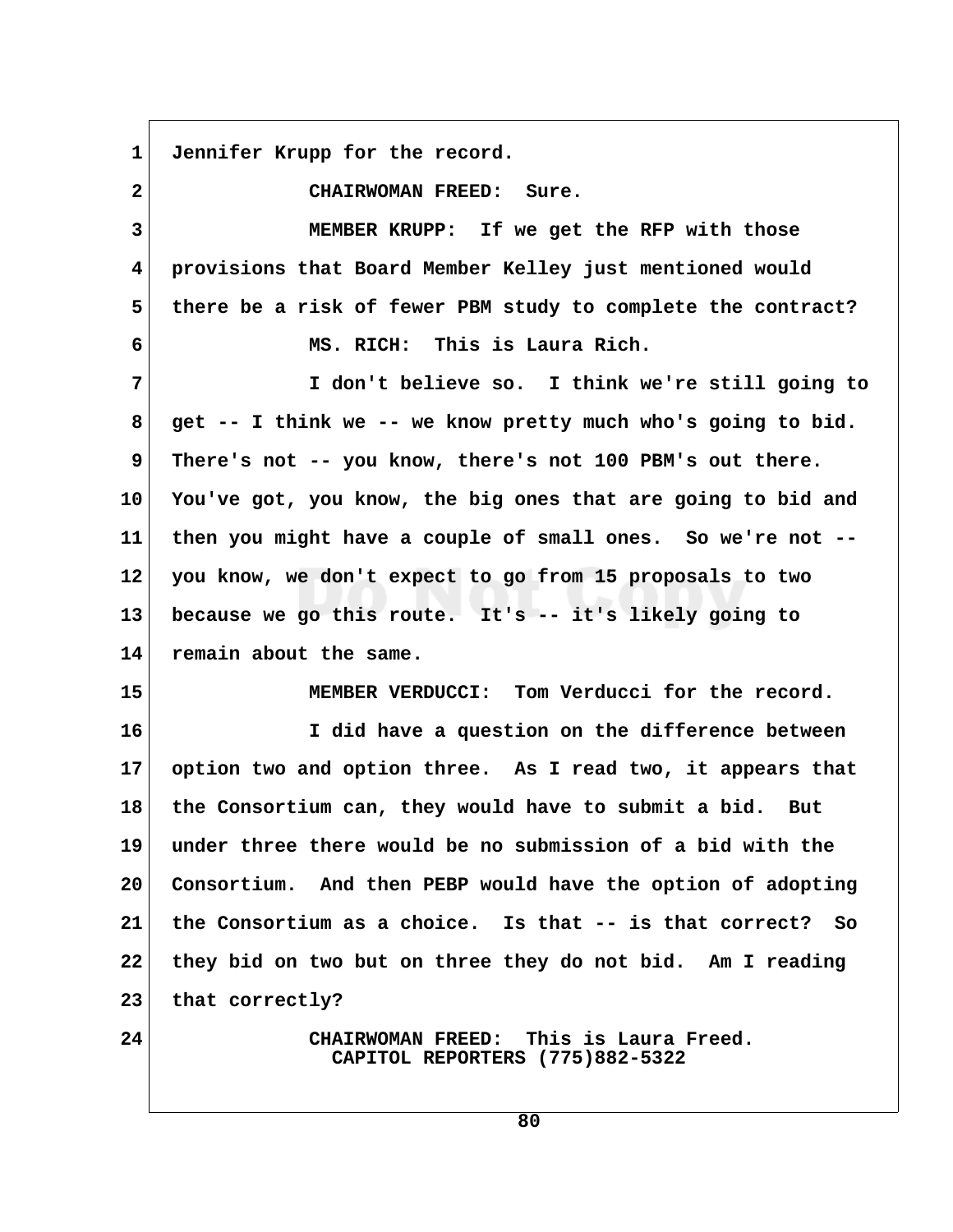**1 Yes, that's correct. Two requires them to. 2 Three permits them to but they don't have to. So in that 3 sense I think three gives the board more flexibility. 4 MEMBER VERDUCCI: Just as a follow-up, Chair 5 Freed. Would there be any advantages in having them submit a 6 bid in option two that could end up in a negotiation of the 7 contract or would three be an assumption that we would be 8 just adopting their current master contract or interlocal 9 agreement or however that's adopted. 10 MS. RICH: So this is Laura Rich. 11 I think the intent here is to go down two paths 12 with option three. It's to negotiate a -- you know, a final 13 contract, proposed contract with both entities, the winning 14 vendor and the Consortium. And then the Board then through a 15 closed meeting gets to evaluate those two negotiated 16 contracts and gets to choose which one they want to go with. 17 If they want to go with the winning vendor then 18 that's easy. We just go down the normal path and, you know, 19 and award it just like we do any other contract. If we want 20 to go down the road of the Consortium then at that point the 21 RFP is cancelled, and we stop those negotiations and continue 22 with the Consortium and contract with them in the appropriate 23 manner. 24 MEMBER VERDUCCI: So option three as I'm hearing CAPITOL REPORTERS (775)882-5322**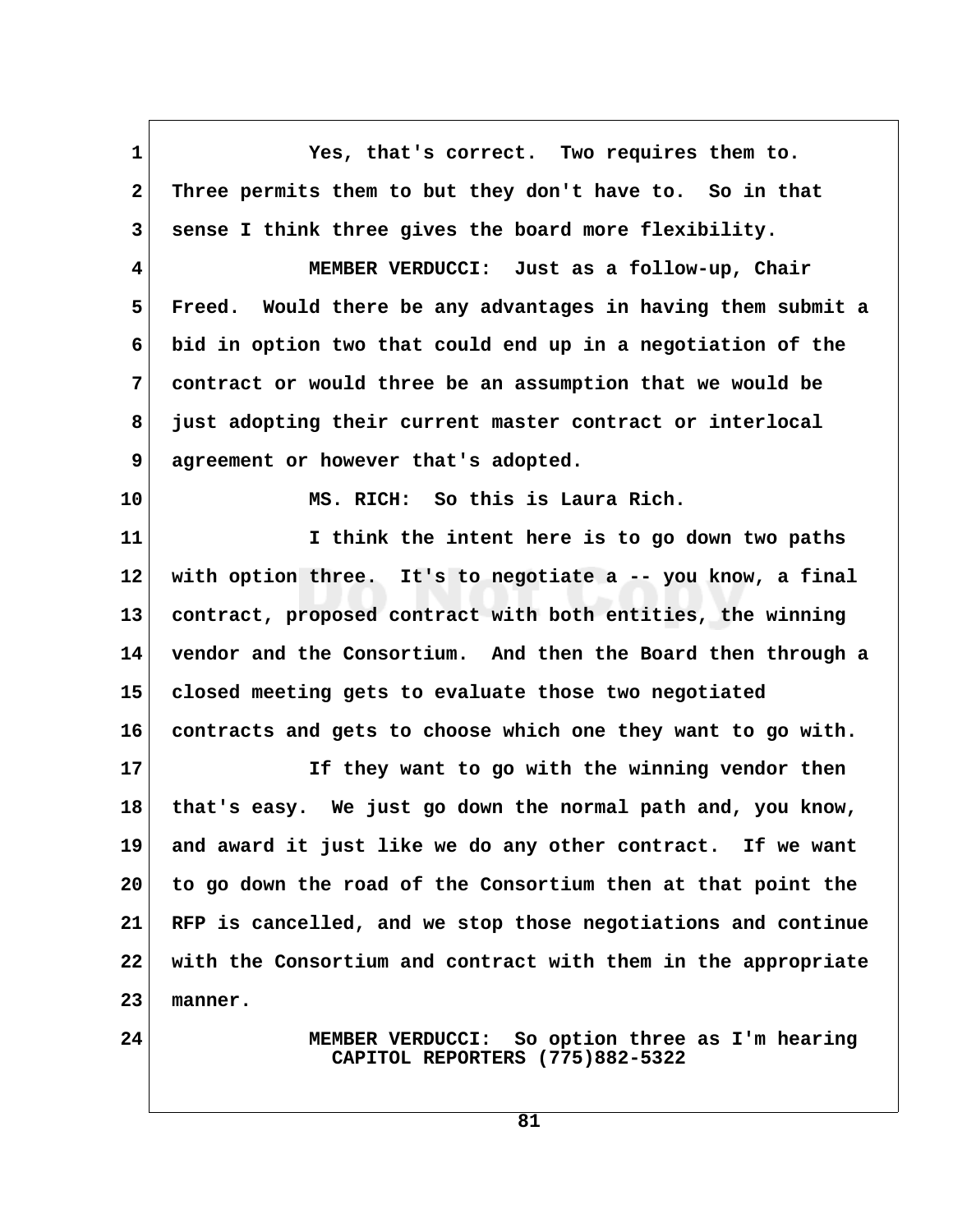**1 it that would provide us the maximum amount of flexibility 2 and decision-making as opposed to two. Am I reading that 3 correctly that we have more flexible choices available under 4 three?**

 **5 MS. RICH: Correct. It is the most work as well 6 because we would be going -- we would be doubling our efforts 7 going down two paths, but it also provides the most 8 flexibility and provides that the Board, the ultimate 9 decision as to which -- which decision, you know, would -- 10 which PBM we would go down, you know, we would work with in 11 the end.**

**12 Whereas in solicitation, while Board members are 13 usually involved in, you know, as part of those evaluators 14 and the evaluation committee the Board as a whole is not the 15 evaluation committee. And so, you know, the Board just gets 16 to check the box yes or no, and we move forward with the 17 contract or not, but the actual evaluation happens through a 18 normal solicitation process.**

**19 So that's the difference is the Board would get 20 the choice with option three. Whereas, option two does not 21 provide that choice. However, it is obviously, you know, a 22 less of a lift for staff.**

**23 CHAIRWOMAN FREED: Okay. This is Laura Freed. 24 I want to let you wrap this item up. We've been CAPITOL REPORTERS (775)882-5322**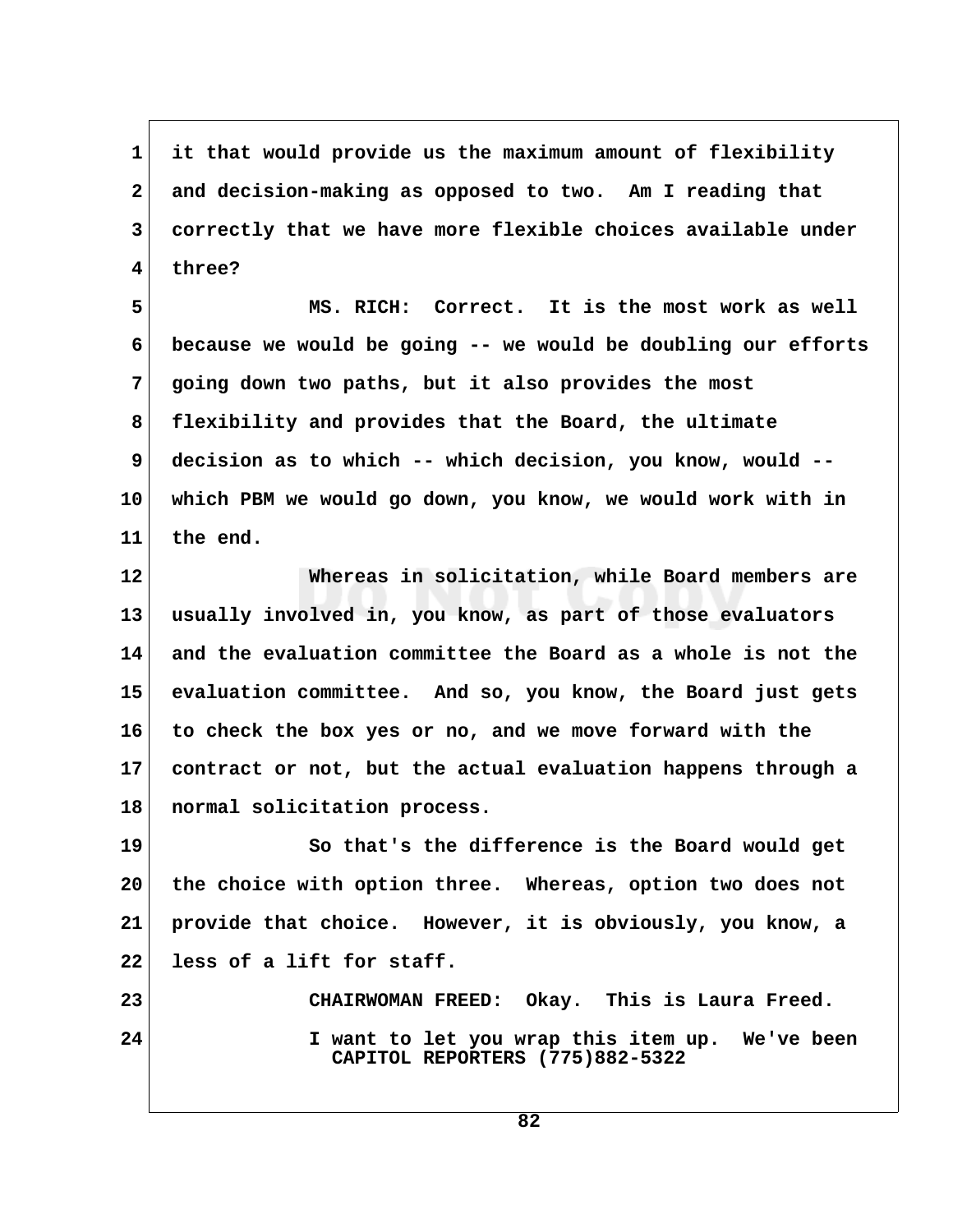1 at this for two hours and I've got the sense of the Board.  **2 Dr. Slamowitz has indicated she has a comment to 3 make. So I'll let her introduce herself for the record and 4 make a brief comment. 5 MS. SLAMOWITZ: Thank you, Chair Freed. This is 6 Beth Slamowitz. I'm the senior policy advisor on pharmacy 7 for the department of health and human services for the 8 record. 9 I just want to make real brief comments. I know 10 time is short here in terms of just providing some context 11 around the PBM and the RFP process. Having just concluded 12 that process for the fee for service Medicaid solicitation 13 that we did in conjunction with the Ryan White program. I 14 don't think anybody here can underestimate the amount of work 15 that goes into an RFP development as well as, you know, that 16 evaluation committee. 17 To Laura's point, Laura Rich, you know, the 18 responses that we got for that RFP were, you know, the 19 traditional PBM's. And I want to just kind of make it a 20 point in that with the Consortium and their solicitation that 21 they just concluded their last RFP was released in 2020 the 22 same PBM's had the option to respond and those large PBM's 23 such as Express Scripts chose not to. 24 And so I think that's of note, you know, that CAPITOL REPORTERS (775)882-5322**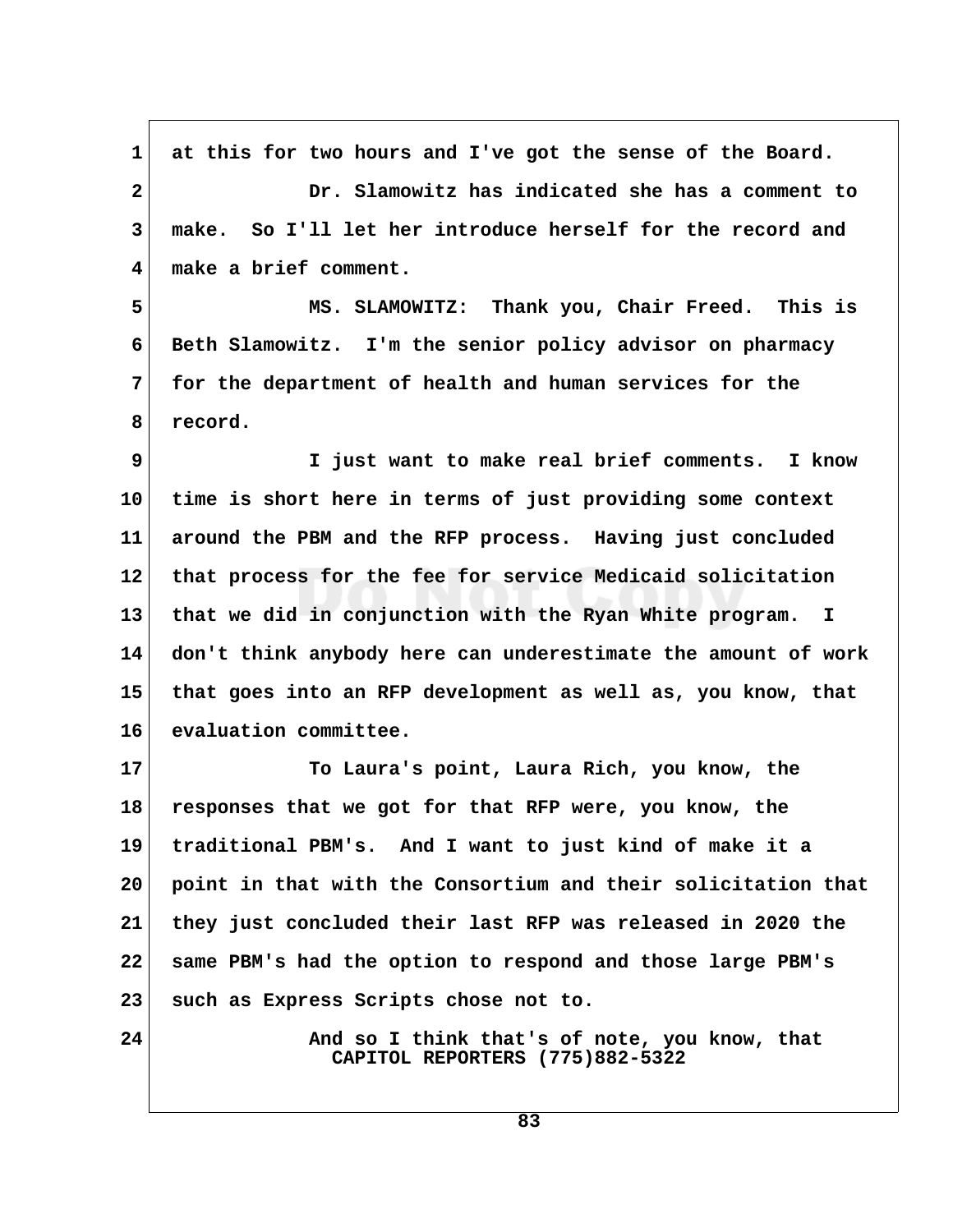1 there are transparency requirements, audit requirements down  **2 to the claim level. There are, you know, market checks and 3 things that I think some of those larger PBM's are to the 4 point where they are comfortable with responding in that way. 5 I think also of note is that, you know, the larger PBM's, you 6 know, while they had the opportunity to respond and chose not 7 to, you know, the -- the bid process that we went through on 8 the fee for service side, some of the responses that we got 9 back were over 800 plus pages. We tried to put information 10 into our RFP in terms of what our transparency requirements 11 are, but there were still pieces of their responses that were 12 considered to be confidential in terms of some of those 13 contracts and things that occurred with their pharmacies or 14 networks. And so all of those things I think are important 15 when you're considering how far you want to move forward.**

**16 I also put a lot of time into legislation, the 17 SB396 in terms of, you know, expanding the current statutes 18 that allow states to work collaboratively, that was part of 19 the reason why fee for service Medicaid decided to do a dual 20 solicitation with the Ryan White program rather than having 21 two separate RFP's because of the amount of the cost and the 22 work, and I think we benefitted in terms of what we got in 23 reduced administrative fees.**

**24 Last point, I promise wrap to it up, is that -- CAPITOL REPORTERS (775)882-5322**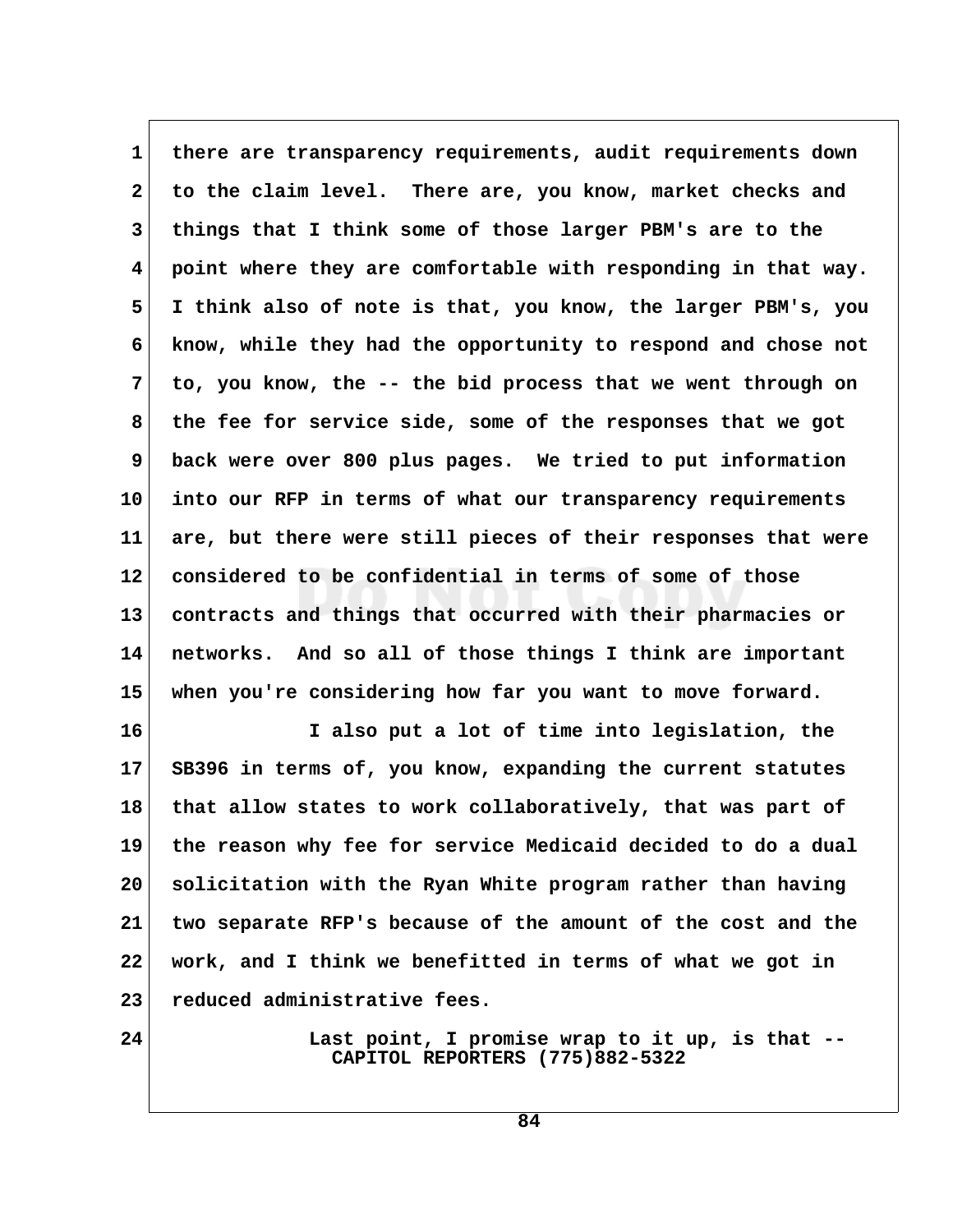**1 CHAIRWOMAN FREED: Yes. Thank you.**

 **2 MS. SULLIVAN: -- the RFP process is, in terms of 3 when you get the responses for the RFP I think it's important 4 not to put all your eggs in one basket in terms of, you know, 5 cost. It was important for us not to make that a deciding 6 factor because PBM's are inherently complex. You really have 7 to look at the outcomes in terms of the benefits that you're 8 getting for your members. The Consortium is really, their** 9 onus is to be taxpayers. You know, large PBM's, really their **10 onus is to stakeholders and stockholders. And so all of 11 those points I think I just wanted to put out there for 12 everyone just to keep in mind as you decide what process you 13 want to go through and what outcomes you really want for 14 state employees and their pharmacy benefits. Thank you. 15 CHAIRWOMAN FREED: Okay. Again, Laura Freed for 16 the record. 17 Board members, I could use a motion to move 18 forward with this item. 19 MEMBER VERDUCCI: Tom Verducci for the record. 20 CHAIRWOMAN FREED: Okay. 21 MEMBER VERDUCCI: I would like to make a motion 22 we move forward with option three. 23 CHAIRWOMAN FREED: Okay. Thank you. 24 MEMBER LINDLEY: Tim Lindley for the record. I CAPITOL REPORTERS (775)882-5322**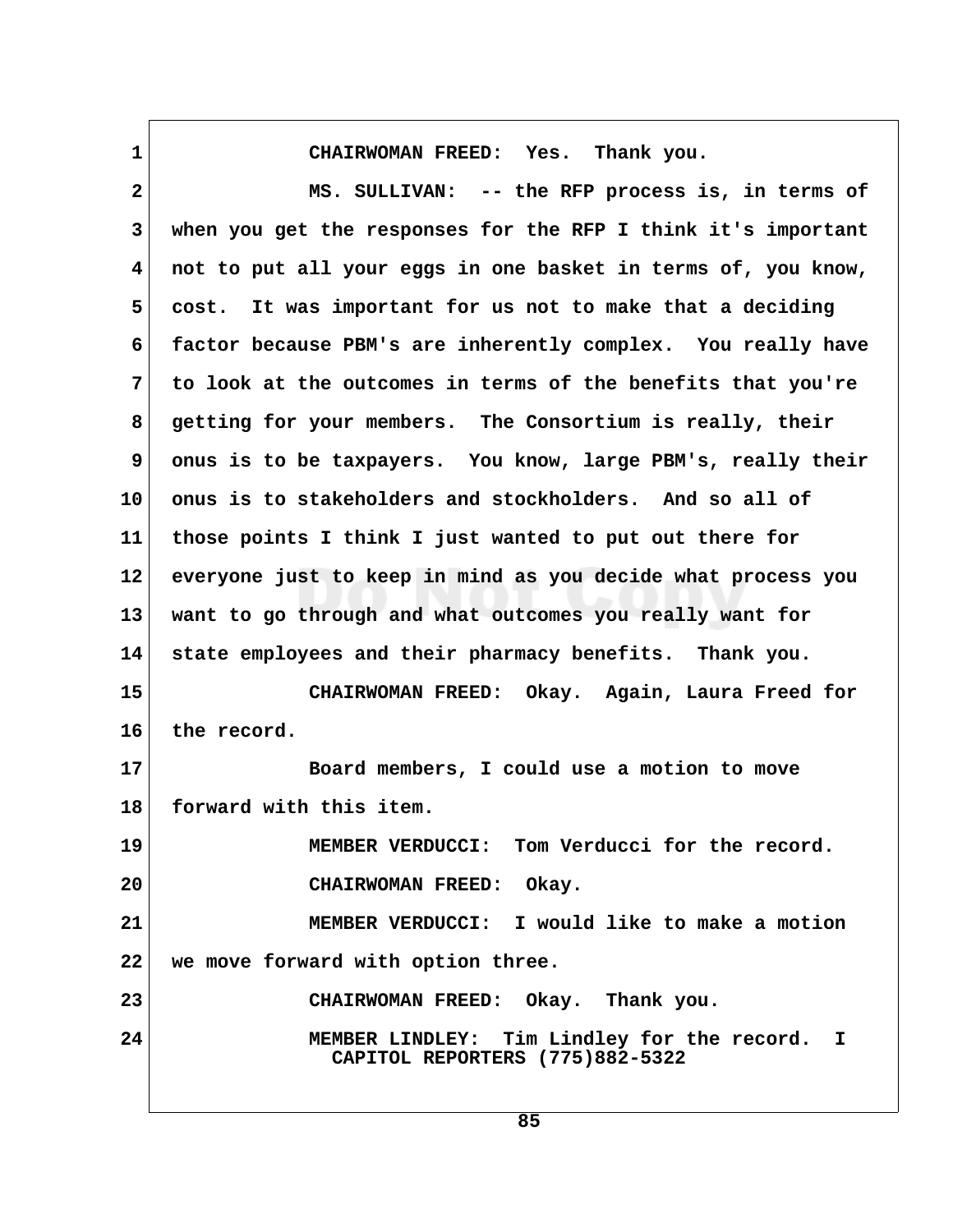**1 will second that motion. 2 CHAIRWOMAN FREED: Okay, thanks. 3 All right. Board members, you heard the motion. 4 Do you have any questions on it or discussion on the motion? 5 Okay. Hearing none all in favor say aye or raise your hand 6 in your little box. Any opposed say no. 7 (The vote was unanimously in favor of the 8 motion.) 9 CHAIRWOMAN FREED: Okay. Hearing none I think 10 that motion carried unanimously. Wendy, tell me if I'm wrong 11 about that. 12 Okay. Thank you, everybody. I appreciate the 13 discussion. Ms. Sullivan, Mr. Judge, Mr. Douglas, 14 Ms. Evaskus, thank you very much for your testimony. 15 And with that I think we will take a 15-minute 16 break, and then we will re-circle back to the top of the 17 agenda. Thanks, everybody. 18 MS. SULLIVAN: Thank you. 19 MS. EVASKUS: Thank you. 20 (Whereupon, a brief recess was taken.) 21 CHAIRWOMAN FREED: All right. It's 11:30, and 22 I'm going to call this Public Employees' Benefits Program 23 Board meeting back to order. And we will go straight to 24 Agenda Item Three. CAPITOL REPORTERS (775)882-5322**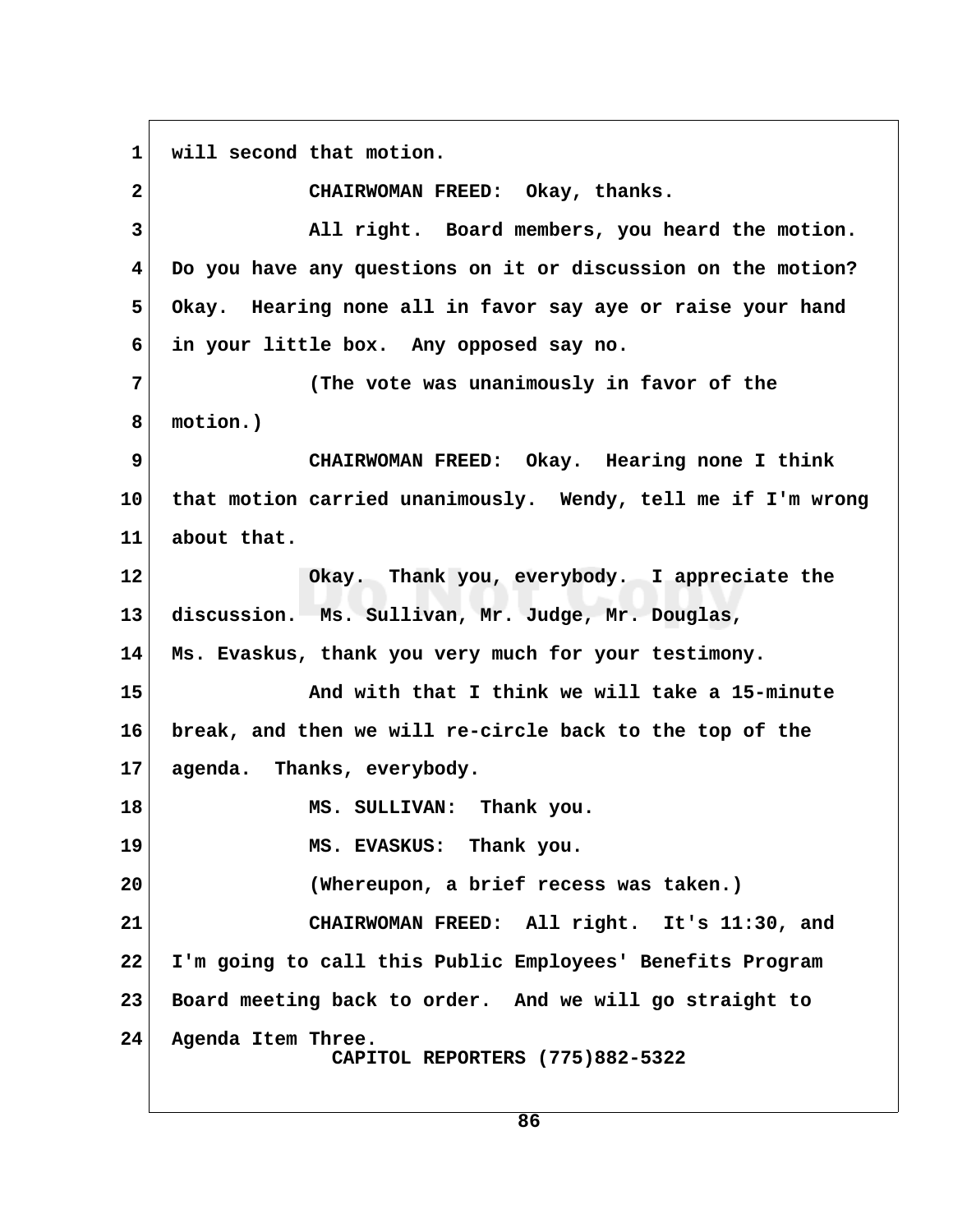1 Take it away, Mr. Keegan.  **2 MR. KEEGAN: Thank you, Madam Chair. Peter 3 Keegan, deputy attorney general for the record. 4 This agenda item is to allow me to make a 5 disclosure on behalf of the Board members who are eligible 6 for PEBP benefits. Several of the items on today's agenda 7 have a direct or indirect effect on those benefits. 8 Pursuant to NRS 281A.420 on behalf of the Board 9 members who are eligible for the PEBP benefits, I'm offering 10 this disclosure that they will be voting and have already 11 voted on Agenda Item Six regarding benefits that will affect 12 them or may affect them and their family members. I know 13 that the law does not preclude them from voting on these 14 items. And I would invite any member that has an additional 15 ethics disclosure that they find would be particularly 16 relevant to any of the agenda items to make that disclosure 17 now. Thank you. 18 CHAIRWOMAN FREED: Thank you very much. 19 Hearing none we will move on to Agenda Item Four. 20 This is the consent agenda. And so as our per usual, I'll 21 ask the Board if there's any of these items that they would 22 like to pull for discussion. If not, I will accept motion 23 for approval for the whole group of them. 24 MEMBER AIELLO: This is Betsey. CAPITOL REPORTERS (775)882-5322**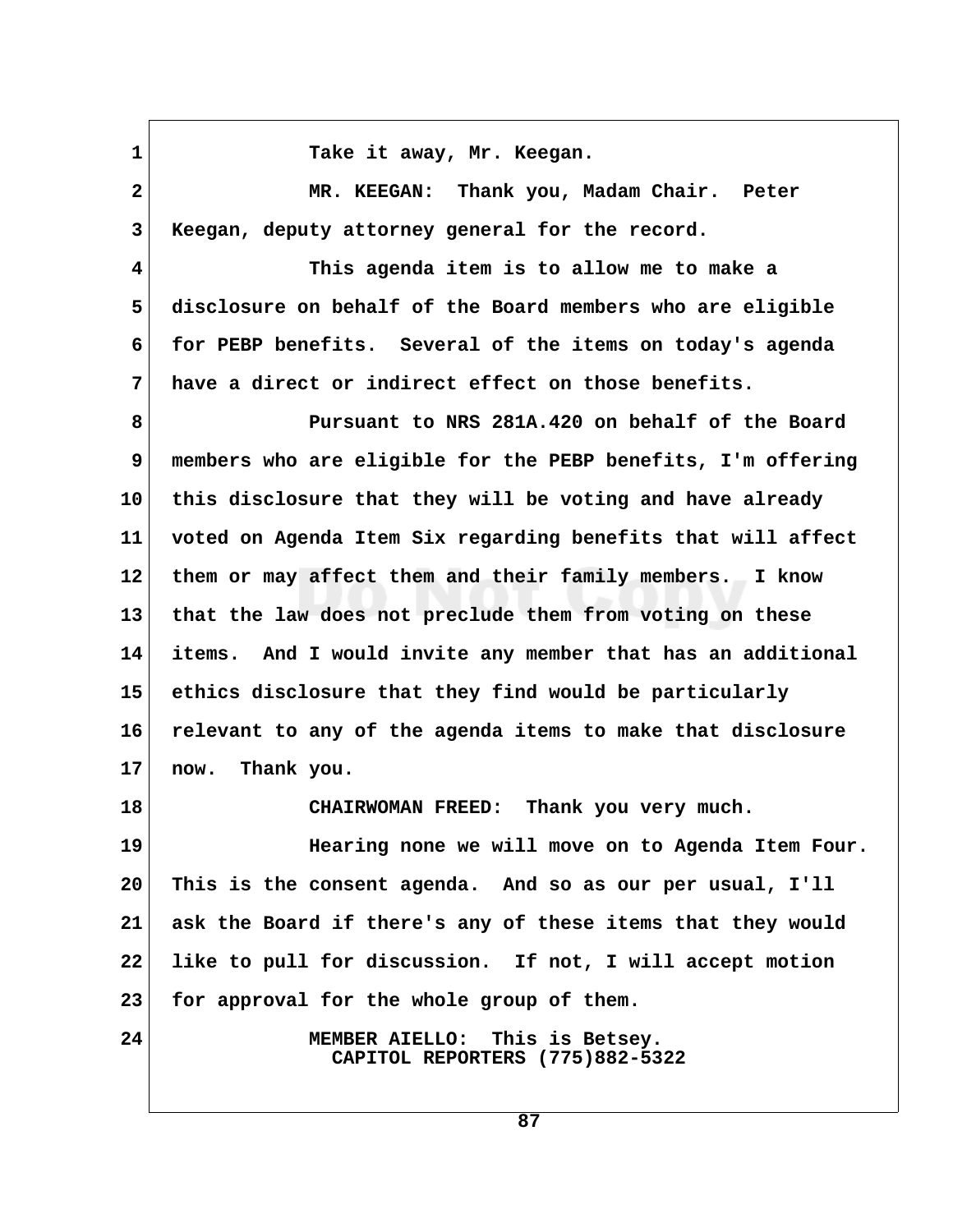1 And I would like to pull 4.4 just for Aon to give  **2 a real quick summary of the high and low points because I was 3 having trouble following the whole item. 4 CHAIRWOMAN FREED: Okay. So that -- that is the 5 FY21 OPEB valuation, okay. Any other items? 6 MEMBER VERDUCCI: Yes. Tom Verducci for the 7 record. 8 I know we don't have representatives that we're 9 expecting from Willis Towers Watson, Hometown Health but on 10 4.3.5, 4.3.6, I just wanted to discuss two performance 11 guarantees that were missed if we were anticipating 12 collecting the performance guarantee amount, those two 13 amounts. 14 CHAIRWOMAN FREED: Okay. Thank you. 15 Anything else? Okay. With that I'll accept a 16 motion to approve everything under Agenda Item Four except 17 for 4.3.5, 4.3.6 and 4.4. 18 MEMBER KELLEY: Michelle Kelley. So moved. 19 CHAIRWOMAN FREED: Thank you. Is there a second? 20 MEMBER AIELLO: This is Betsey. I'll second. 21 CHAIRWOMAN FREED: Okay. It's been moved and 22 seconded. All in favor say aye. Any opposed say no. 23 (The vote was unanimously in favor of the 24 motion.) CAPITOL REPORTERS (775)882-5322**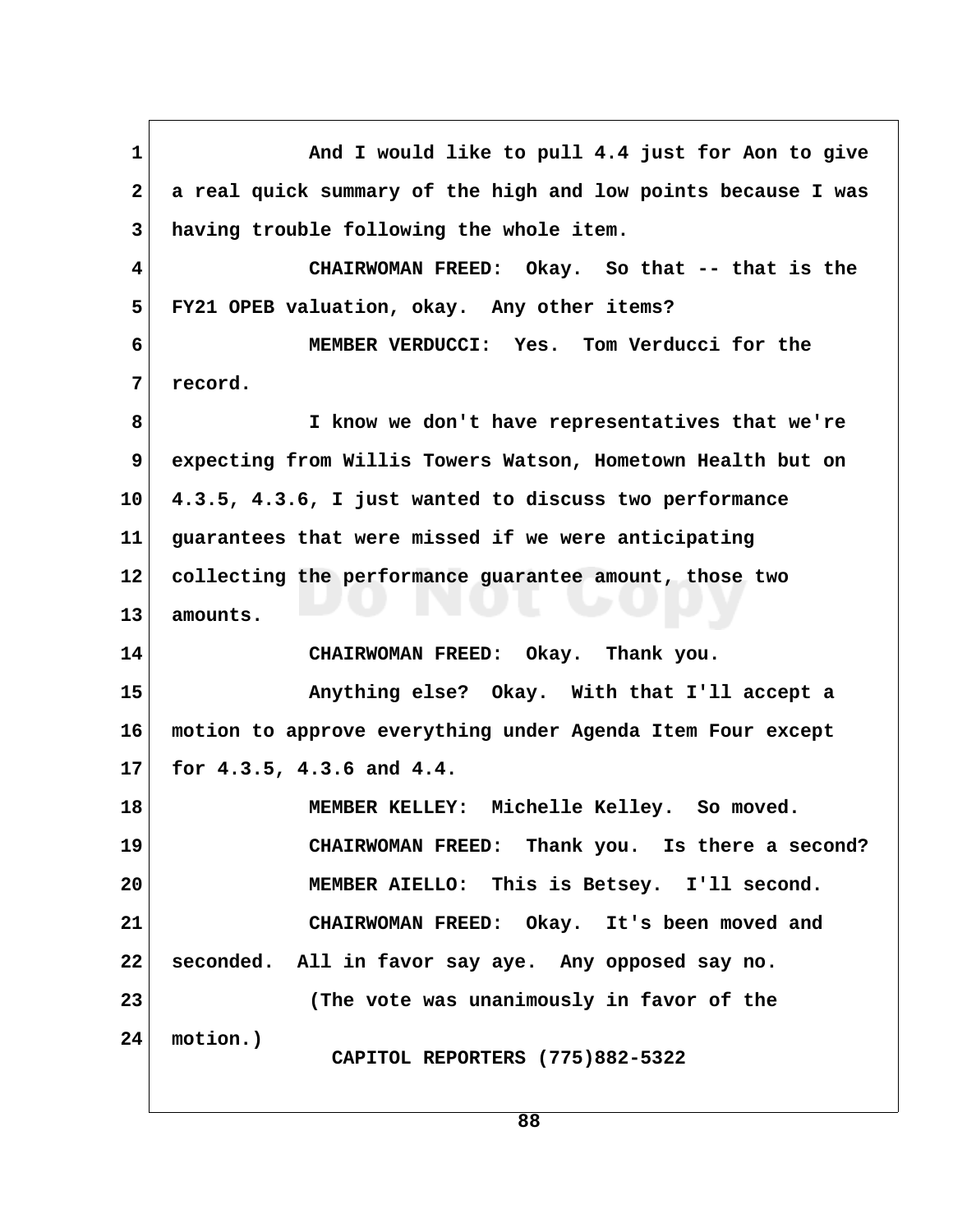**1 CHAIRWOMAN FREED: Great. Motion carries. 2 All right. With that I think I'll hand it off to 3 Executive Officer Rich to talk about 4.3.5 and 4.3.6 briefly. 4 MS. RICH: So I believe that we do have someone 5 that they weren't going to be able to be on until about 6 10:00, but our agenda item went quite long so I do believe 7 that we have Chris Garcia -- 8 CHAIRWOMAN FREED: Perfect. 9 MS. RICH: -- possible on the line. So I think 10 he can speak to that. 11 MR. GARCIA: Yes. Hello. Hi. This is Chris 12 Garcia with Willis Towers Watson Individual Marketplace. 13 In regards to the penalty for the missed service 14 level agreement measure which is reported on our Q3 2021 15 quarterly report, we are paying that penalty to PEBP. I do 16 believe that was a question that Mr. Verducci had. 17 MEMBER VERDUCCI: Tom Verducci for the record. 18 And thank you very much, Chris, for clarifying 19 that because, you know, I know this has been a recurring 20 issue with the call center. I think we're going to, the 21 performance guarantee calls have to be answered within, you 22 know, so many minutes. And I know this has been a recurring 23 issue. Is there anything going on with your call center 24 staff to alleviate and correct that recurring problem? CAPITOL REPORTERS (775)882-5322**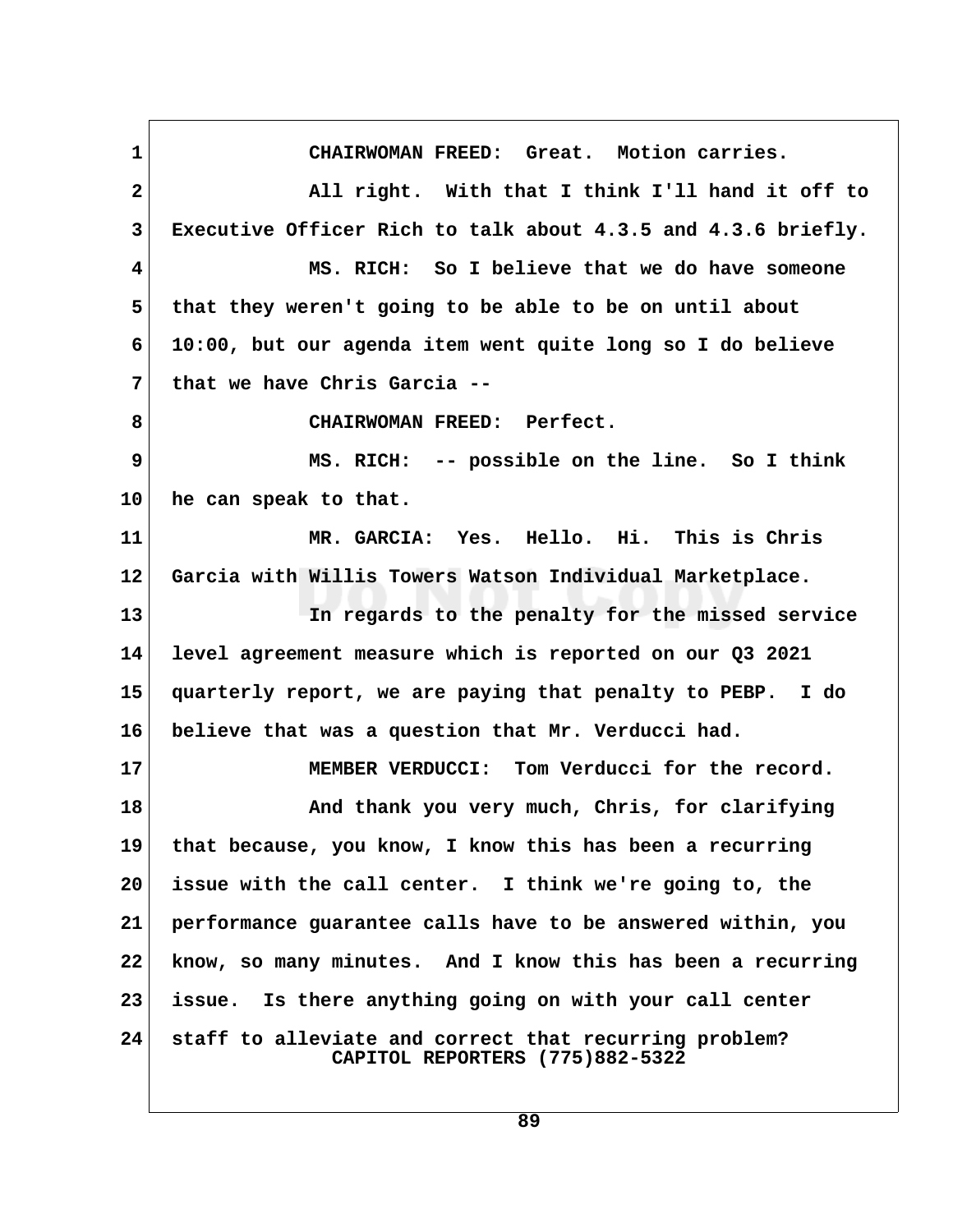**1** MR. GARCIA: Mr. Verducci, thank you for the  **2 question. Again, Chris Garcia for the record. 3 So with the miss measure for this reported 4 quarter, so this is Q3 2021 or calendar year Q1, we were 5 actually really on target to meet our two-minute average 6 speed to answer measure for that specific quarter. 7 Until, if you recall back in mid-February there 8 was a large winter storm that hit Texas and one of our 9 service center locations is in, right outside of Dallas. 10 It's in Richardson, Texas. And so with that area being 11 impacted the storm hit actually on Valentine's Day, if you 12 recall. 13 The following business day, which would have been 14 the following Monday, our -- there were so many power outages 15 and our service center in Dallas was virtually closed during 16 that time period, and the folks that were trying to work from 17 home had connection issues, et cetera to be able to help 18 customers. And we had to filter those calls to our other two 19 service centers, one which is in, right outside of Salt Lake 20 City. And the other is in Tempe, Arizona. 21 So while we had coverage to handle calls the wait 22 times were much longer than anticipated because we had to 23 shut down one of our service centers, and those that could 24 work from home had sporadic access to power, internet, et CAPITOL REPORTERS (775)882-5322**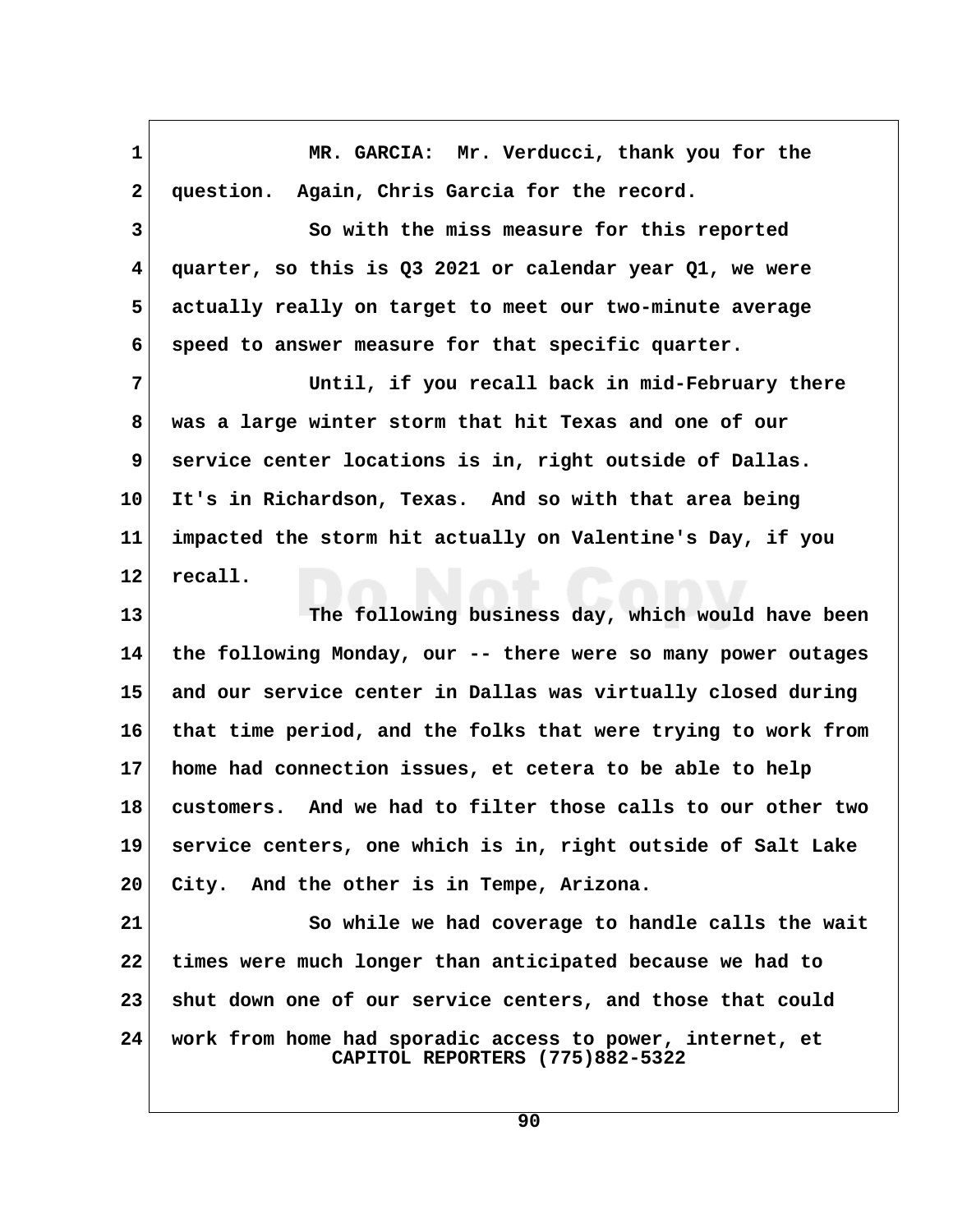**1 cetera to be able to help callers. So that was really the 2 cause that impacted our service delivery for that quarter. 3 We feel that if that storm had not hit and the 4 service center didn't have to be virtually shut down for that 5 period of time we would have met the measure. So while we 6 know that we've had issues, in particular in Q4 which is our 7 busy time of year, calendar year Q4, that's our busy time of 8 year due to Medicare open enrollment, we felt that we would 9 have met the measure for calendar year Q1 if that storm had 10 not hit.**

**11 MEMBER VERDUCCI: So, you know, given there was 12 extenuating circumstances related to weather there I would be 13 almost pushing for forgiveness on this stuff, a penalty in 14 terms of guarantee. But I think since it has been recurring 15 and has come up that I would encourage the Board to move 16 forward with collecting the performance guarantees because a 17 guarantee is a guarantee.**

**18 Chris, I always feel bad calling you up here and 19 it's out of your control but guarantees are what they are 20 unless, you know, Executive Officer Rich sees, you know, an 21 extenuating circumstance, perhaps an argument where it should 22 be forgiven. But my opinion is we move forward and collect 23 performance guarantees just because they are in the contract 24 and a contract is a contract. CAPITOL REPORTERS (775)882-5322**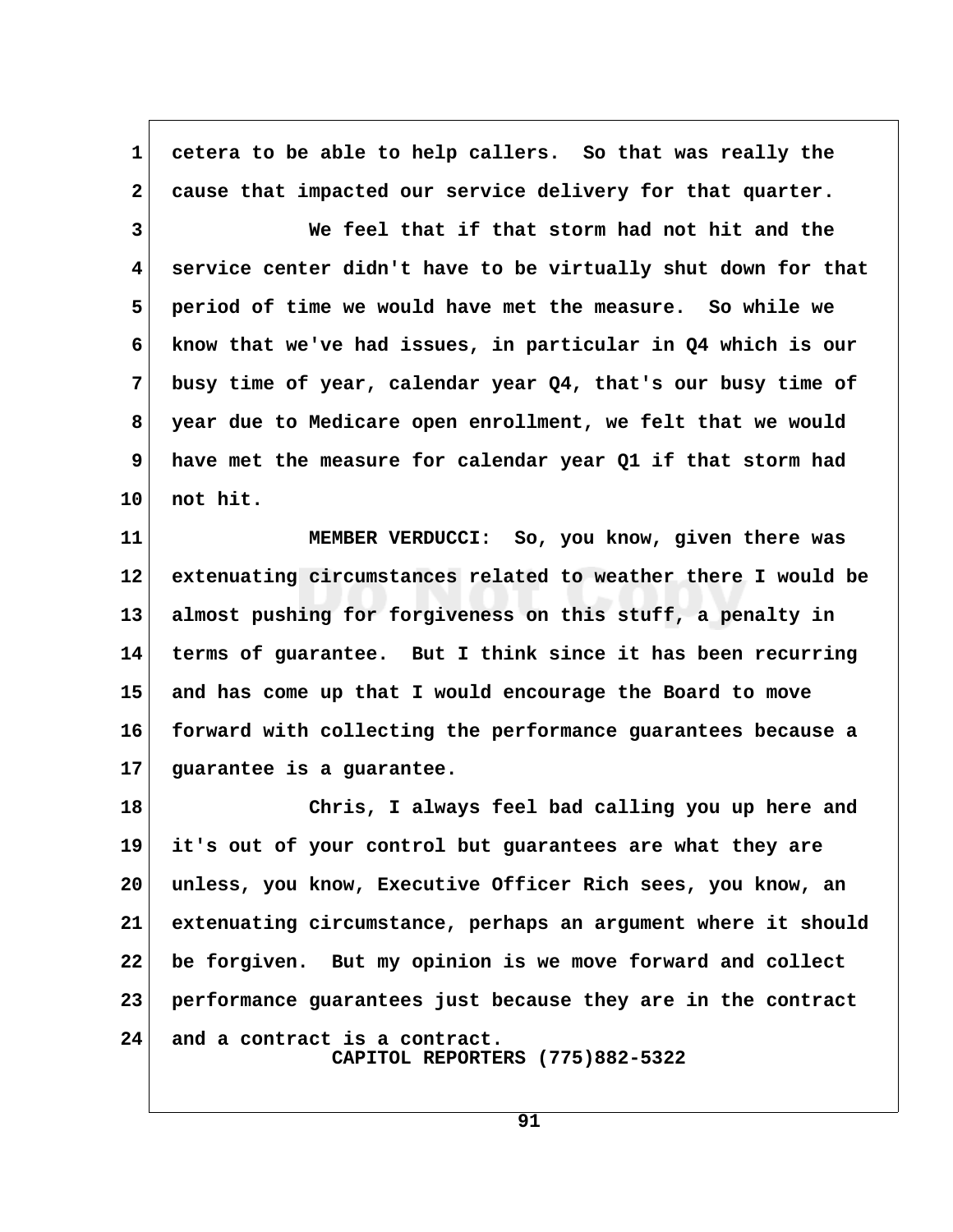**1 CHAIRWOMAN FREED: Okay. Thank you. If you 2 don't have anymore questions then we can go on to 4.3.6 if 3 you wish. 4 MEMBER VERDUCCI: Yes, please. Thank you. 5 CHAIRWOMAN FREED: All right. 6 MS. RICH: So on 4.3.6, our contract with 7 Hometown Health Providers has ended. We transitioned. 8 You'll hear me talk about the executor officer report to the 9 Etna Network and because of that we have nobody attending 10 from Hometown Health, and there's no contractual requirement 11 for them to attend. 12 But I will say that their performance guarantee 13 totals, their penalty for missed performance guarantee totals 14 about \$7,200, and so we will be collecting that. 15 MEMBER VERDUCCI: Tom Verducci for the record. 16 That answers my questions. And I think at this 17 point I'll be able to make a motion to approve 4.3.5, 4.3.6 18 and collect the performance guarantees. That's a motion. 19 CHAIRWOMAN FREED: Okay. I think I put a hold on 20 that because I want to take 4.4 in the motion along with it. 21 So put a pin in that and let's move on to OPEB evaluation. 22 MR. WITT: Yes. This -- 23 MS. RICH: I believe -- 24 MR. WITTE: Oh, sorry. Go ahead. CAPITOL REPORTERS (775)882-5322**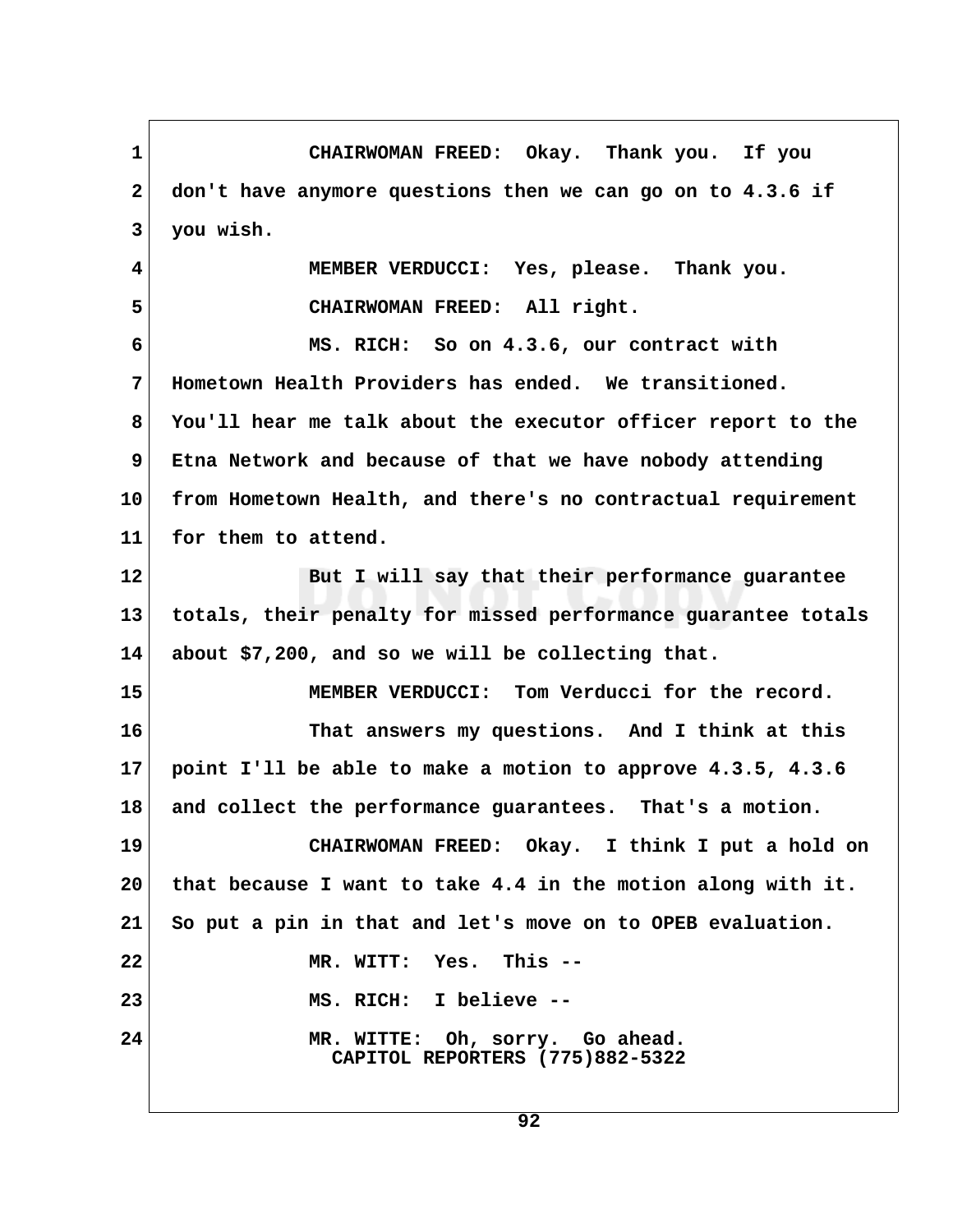**1 MS. RICH: Sorry. Go ahead. We have someone** 2 from Aon to speak to that.  **3 MR. WITTE: Yes. Hi. This is Andy Witte from 4 Aon, if everybody can hear me okay.** 5 **And I'm going over this report very high level 6 otherwise we would be here for another hour and a half. But 7 basically what this report represents is like a lot of other 8 states. You have a method that you're paying to retirees as 9 essentially unfunded which is common of course. 10 And the way this works for the accounting 11 purposes is you're supposed to account for these benefits by 12 valuing how valuable they are, both are current actives who 13 can retire in the future, as well as for current retirees. 14 Negotiation is based upon use of a discount rate that's 15 pretty low. It's based upon a municipal bond rate, usually 16 three, two and a half percent, four percent, whatever, 17 depending on the market at the time. 18 The plan as you probably all know was a close of 19 due entrance about ten years ago. So you're not really 20 adding to the pile but it's kind of a set group, but it's 21 still, you know, very significant. 22 The liability on the books right now is roughly 23 1.5 billion dollars for that obligation and you expense for 24 that on an annual basis. The expense is about 75 to CAPITOL REPORTERS (775)882-5322**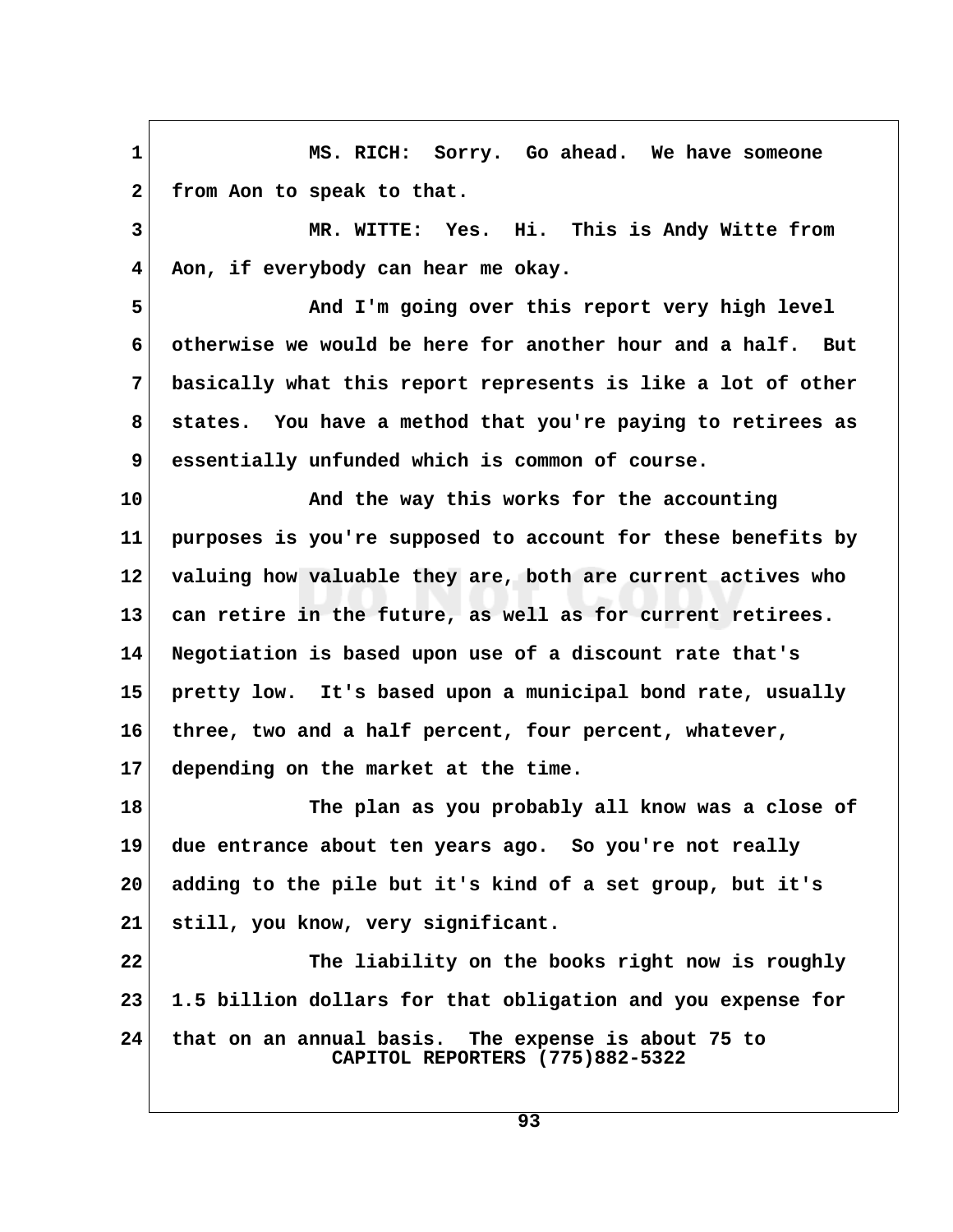**1 \$80,000,000 a year. That's greater than your pay as you go 2 cost because the cost is based upon current employees as well 3 who are earning towards a benefit in the future. So if you 4 have a 50-year-old who was hired when they were 35, even 5 though you're not paying money to that person they are 6 accruing a liability. As everyone on this call is pretty 7 familiar with the (technical issues) and we expect cost to 8 escalate in our evaluations in general so to the tune of six 9 percent a year long-term and we discount those liabilities in 10 like two and a half percent this year.**

**11 So that's the basic concept. I realize I can go 12 in much more detail, but that's the basic premise is to look 13 at the last four years. The liability is hovered around the 14 1.3, 1.5 billion dollar range. We are at a little bit of a 15 low point in discount rates which means we're a high point in 16 schedule liability value. So we might see some stabilization 17 and reduction of that value over time because as people die, 18 as people retire, go past 65 and become cheaper there will be 19 some reduction, but right now it's a pretty significant 20 liability. As I said it's not funded.**

**21** So I can certainly answer any questions. There **22 was a specific question related to the situation at hand, but 23 that's the 30,000 foot summary of the report.**

**24 MEMBER AIELLO: This is Betsey. CAPITOL REPORTERS (775)882-5322**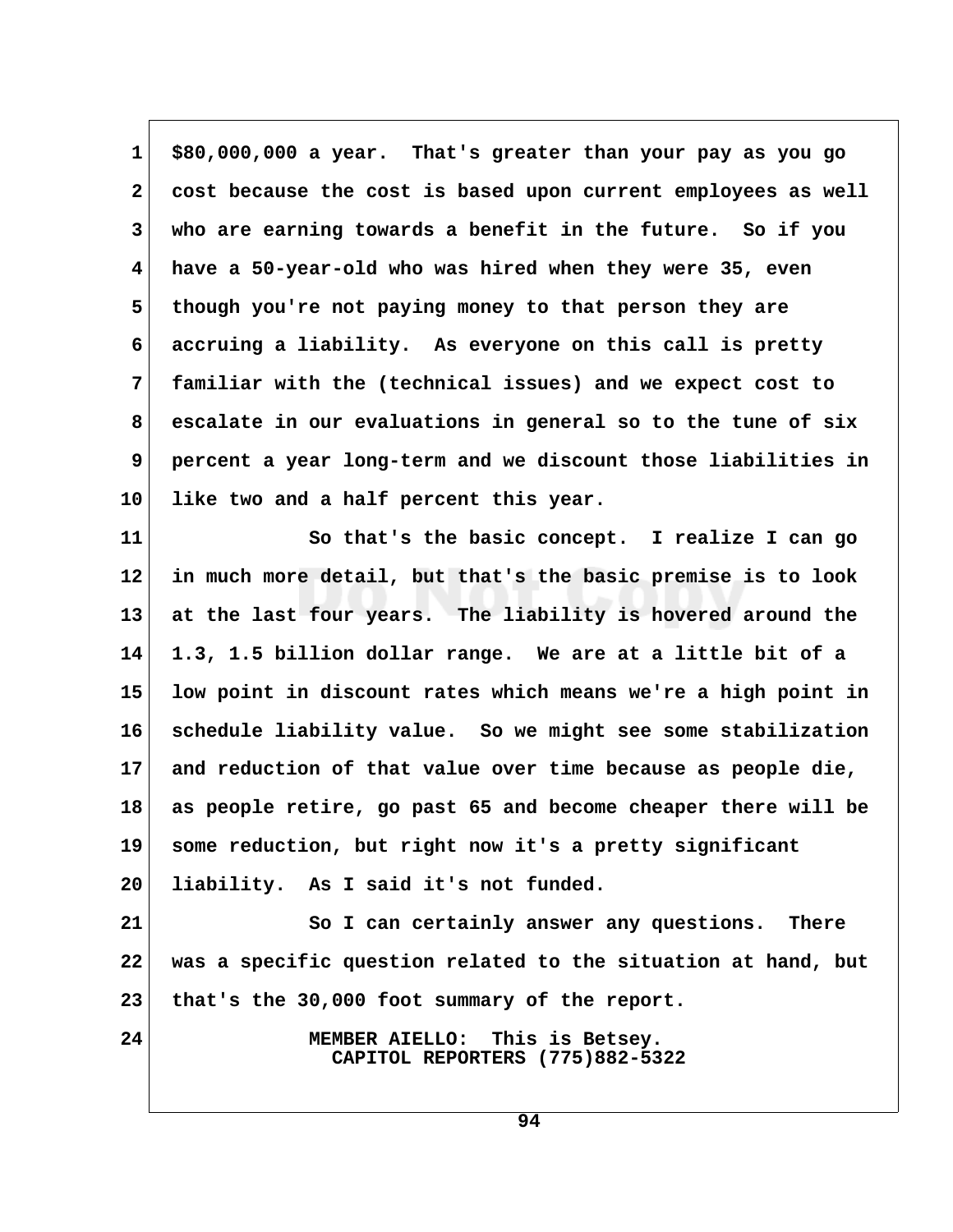1 That helped me understand what I was looking at.  **2 I didn't know what I was looking at. Other than when you say 3 it's unfunded the idea would be -- other than when you say 4 it's unfunded the idea would be that the current employees at 5 that time would then be covering the current retirees at that 6 time. Is that it? 7 MR. WITTE: It's, maybe the simplest way to put 8 it is essentially it's a pay as you go obligation 9 essentially. So the state is paying for it. So if you 10 didn't have the retirees there would be \$50,000,000 that he 11 paid last year that he wouldn't be -- that he would have had 12 to pay. 13 So I'm not sure if I fully answered your 14 question. But, you know, the active liability, the active 15 people, people working right now for you you're paying that 16 as well, but that's paid through employee contributions and 17 retirees and state subsidies or contributions. But that's -- 18 that's considered pay as you go and that's normal. 19 But for retiree groups as they already provided 20 all of the service to you it's really more of, it's more a 21 hit to your balance sheet because that's a liability that 22 you're not going to do services for. But the funding is pay 23 as you go for both plans essentially. But the accounting for 24 the post benefit medical plan is a little bit more for want CAPITOL REPORTERS (775)882-5322**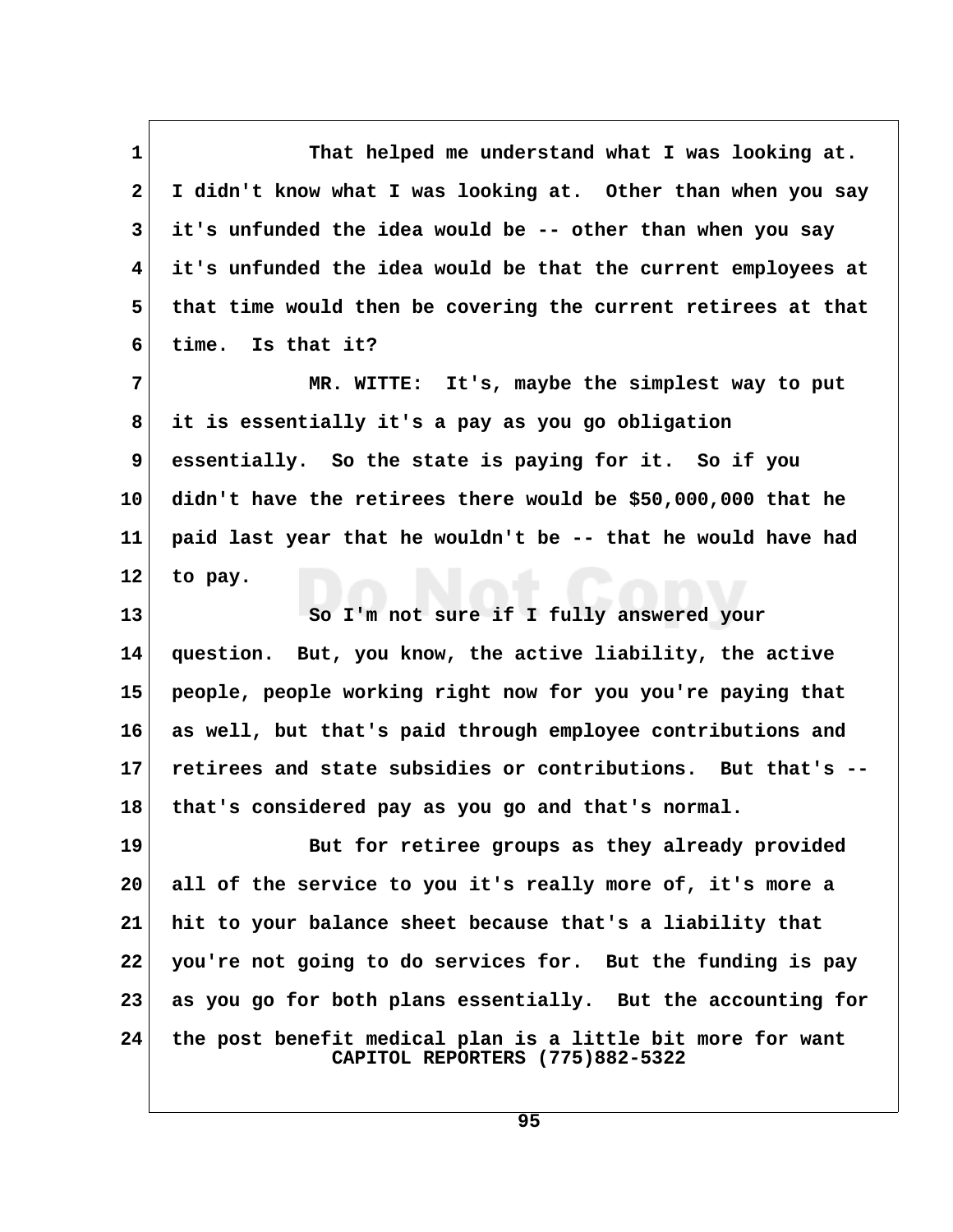**1 of a better word conservative because any liability that's 2 out there you have to -- you're not getting any services for 3 it. So you kind of have to accrue for it over the course of 4 time.**

 **5 You know, another way to think about is you got 6 somebody working for you right now. You're paying a current 7 active life, the current benefits, but you're also paying for 8 when that person hits 64 and retire, you're also paying for 9 their benefits from 64 until they pass away so it's kind of 10 double hit on the accounting side. On the pay as you go side 11 that's more easy, that's easier to understand. That's simply 12 what you're paying each year. So I'm not sure if I answered 13 your question but that's my answer.**

**14 MEMBER KELLEY: Your -- so it's Michelle Kelley 15 here. I just have a quick question here. Sorry, Chair 16 Freed.**

**17 So your explanation, so right now active 18 employees, yes, there's a monthly premium. And I know for 19 retirees that also, I know each employer is also paying a set 20 amount for me and for all of my colleagues. So where does 21 that money go? And that's where -- I'm sorry. Is that the 22 future benefit? 23 MR. WITTE: So there's two numbers to think**

**24 about. One is the pay as you go cost and one is the CAPITOL REPORTERS (775)882-5322**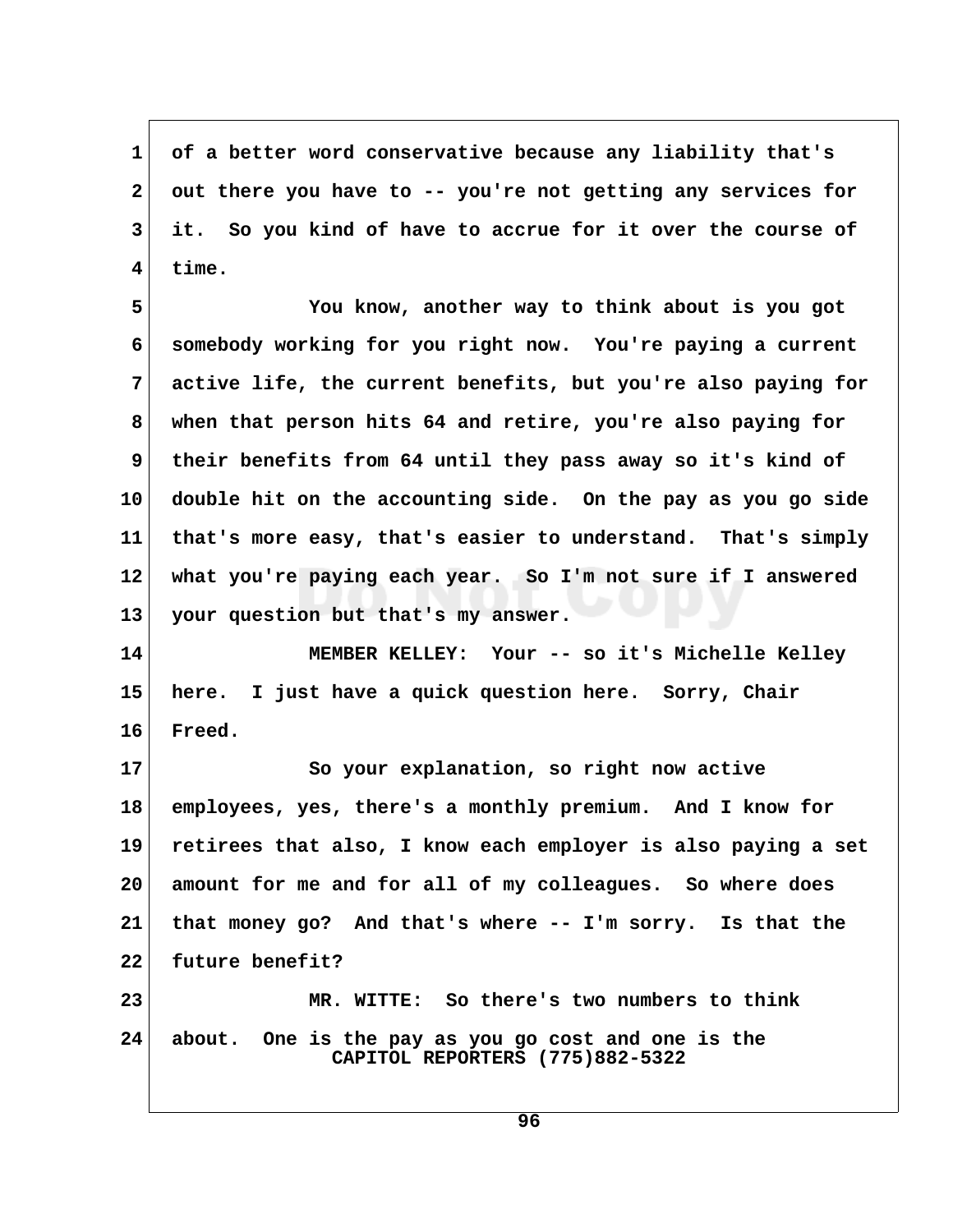**1 accounting cost. The pay as you go cost is pretty simple. 2 It's just what you think it is which is people are paying and 3 the state is paying and the year is over and everyone is 4 even.**

 **5 The accounting cost, you're essentially accruing 6 for the future of -- so, again, if you have an active 7 participant, you know, 35 or working for the state we are -- 8 we are taking some accounting money and putting it into an 9 accounting bucket, if you will, so that when that person does 10 retire we have some reserve for that individual. So it's an 11 accounting concept that you're accruing for it.**

**12 So that's -- so that way you avoid a scenario 13 where you have a liability that's humongous and no one is 14 measuring and when the person retires they are owed 15 essentially \$300,000, but you have no reserve for it. You're 16 blind-sided because you haven't built up a reserve for it.**

**17 If we're having this conversation 25 years ago 18 there was no accounting for these plans, and that's one of 19 the reasons why the plans go so expensive is because, well, 20 it's free. Joe blows 43 and he's got post term medical but 21 who cares because it's free. And so the accounting scheme 22 concept was brought in order to remind everybody all parties 23 that, hey, this is a benefit that is going to cost money down 24 the road. We need to have a reserve for it. So the CAPITOL REPORTERS (775)882-5322**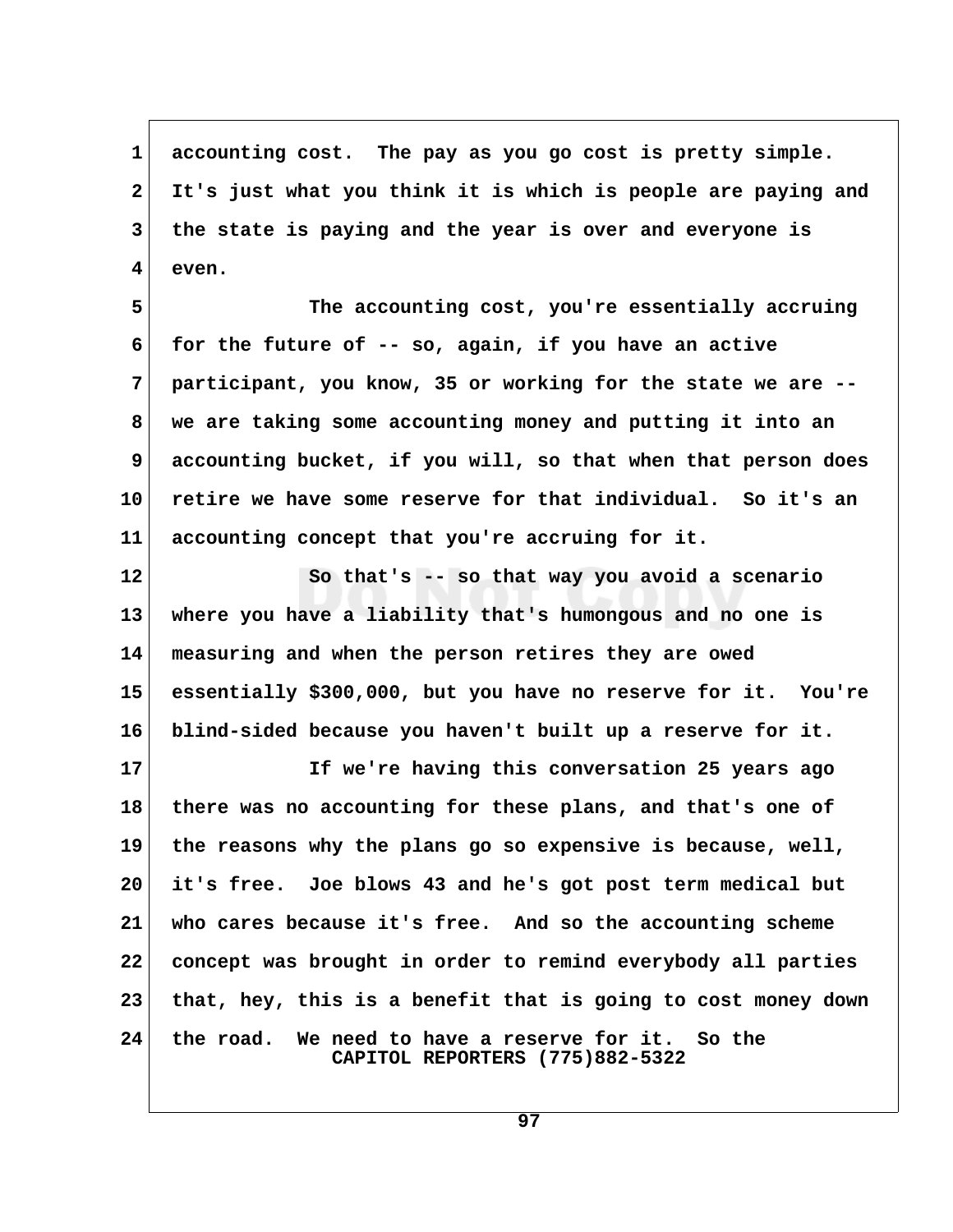**1 accounting should be kept very separate from the -- from the 2 pay as you go. I hope that answered your question. 3 MEMBER AIELLO: So this is Betsey. Let me ask 4 one more thing. It may be in another way. 5 I am retired. So where is the money coming from 6 to pay for me? I know I pay a small amount and I pay my 7 co-pays and all of that. But -- 8 MR. WITTE: That's a good question. 9 MEMBER AIELLO: -- the agency is paying regularly 10 or there's a bucket invested somewhere that's paying. 11 CHAIRWOMAN FREED: I need to speak up. I feel 12 like we're getting -- Mr. Witte, that was a fantastic high 13 level discussion of an OPEB liability. But I get the sense 14 we're talking about putting this into budget terms, and so I 15 need to jump in. 16 So PEBP has done pay as you go for both actives 17 and retirees for a very long time. There was a blip in oh, 18 gosh, maybe Laura Rich can help me out with this one. When 19 they set up the retiree benefits investment fund, and I want 20 to say this was 2007, but I can't rightly remember. And so 21 PEBP got a bill passed to set up an investment fund 22 specifically for this OPEB liability and they seeded it with 23 a couple of million dollars. Well, then guess what, the 24 great recession hit and they emptied out the retiree benefits CAPITOL REPORTERS (775)882-5322**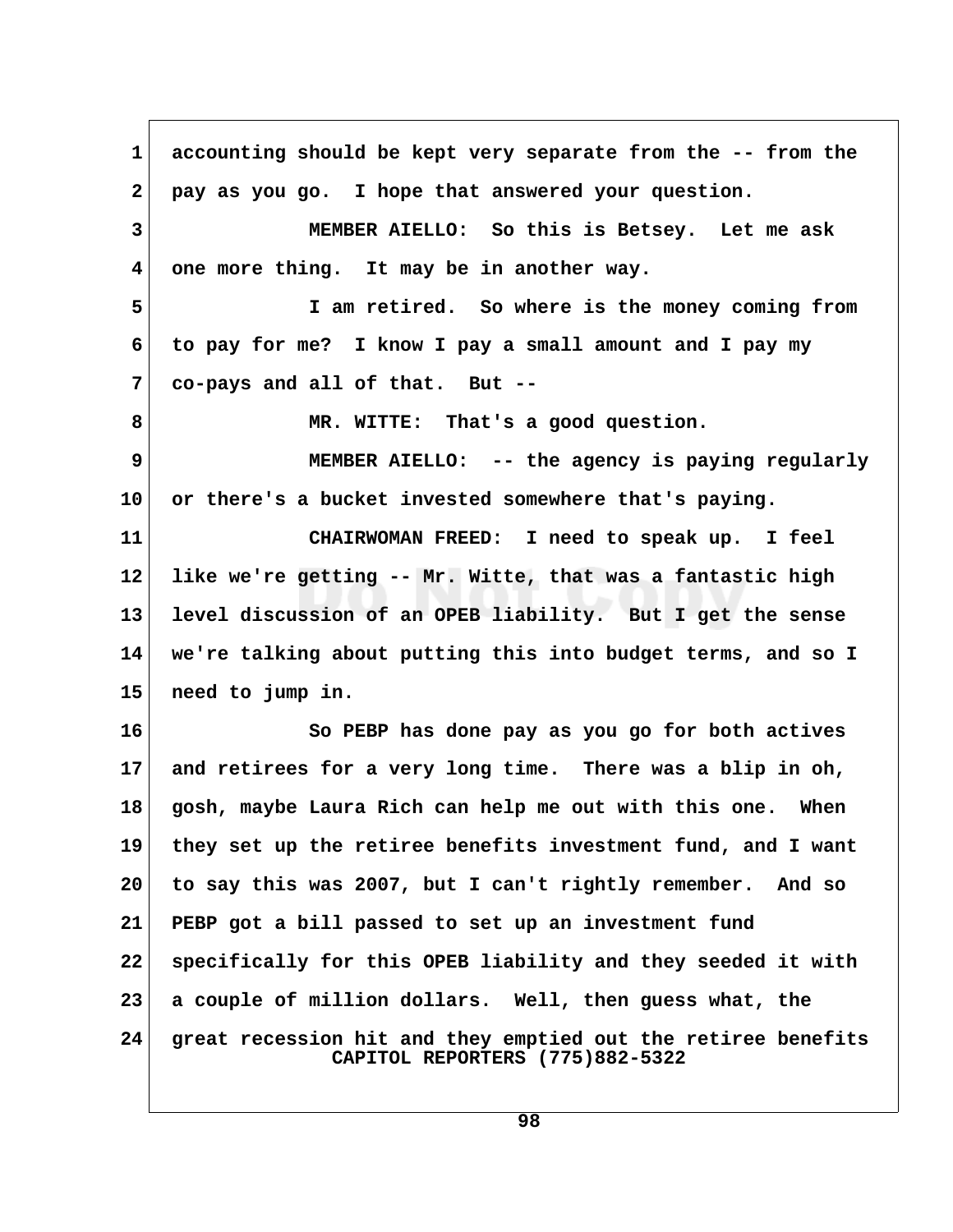**1 investment fund to enable a lowering of the REGI rate that 2 pay REGI, and so we have basically nothing in the RBIF. And, 3 in fact, we've emptied out the last little bits of dust that 4 we had in the RBIF to make budget reductions in this last** 5 fiscal year.

 **6 So the mechanism to put money away for future 7 retiree health care liability exists, but we don't have any 8 money set aside for it right now so we do it in the rates. 9** So the REGI rate is set. Sorry, the Retired Employees Group **10 Insurance, which is a percentage of gross payroll assessed on 11 every budget account that has personnel in it is set to pay 12 for the projected biennial retiree health care liability. 13 That's what we do, and it's what we have continued to do.**

**14 So we could, of course, administratively set, and 15 by we, I mean the governor's finance office could set the 16 REGI rate higher and divert money into that RBIF but we 17 don't. We just cover this biennium's retiree health care 18 liability.**

**19 MEMBER AIELLO: Thank you. I probably should 20 know that, but I know it now. So thank you.**

**21 CHAIRWOMAN FREED: Okay. I hear silence. I see 22 Mr. Witte might be talking. Do you want to -- 23 MR. WITTE: Somehow I muted myself. I was just 24 going to say that you make great points about the funding. CAPITOL REPORTERS (775)882-5322**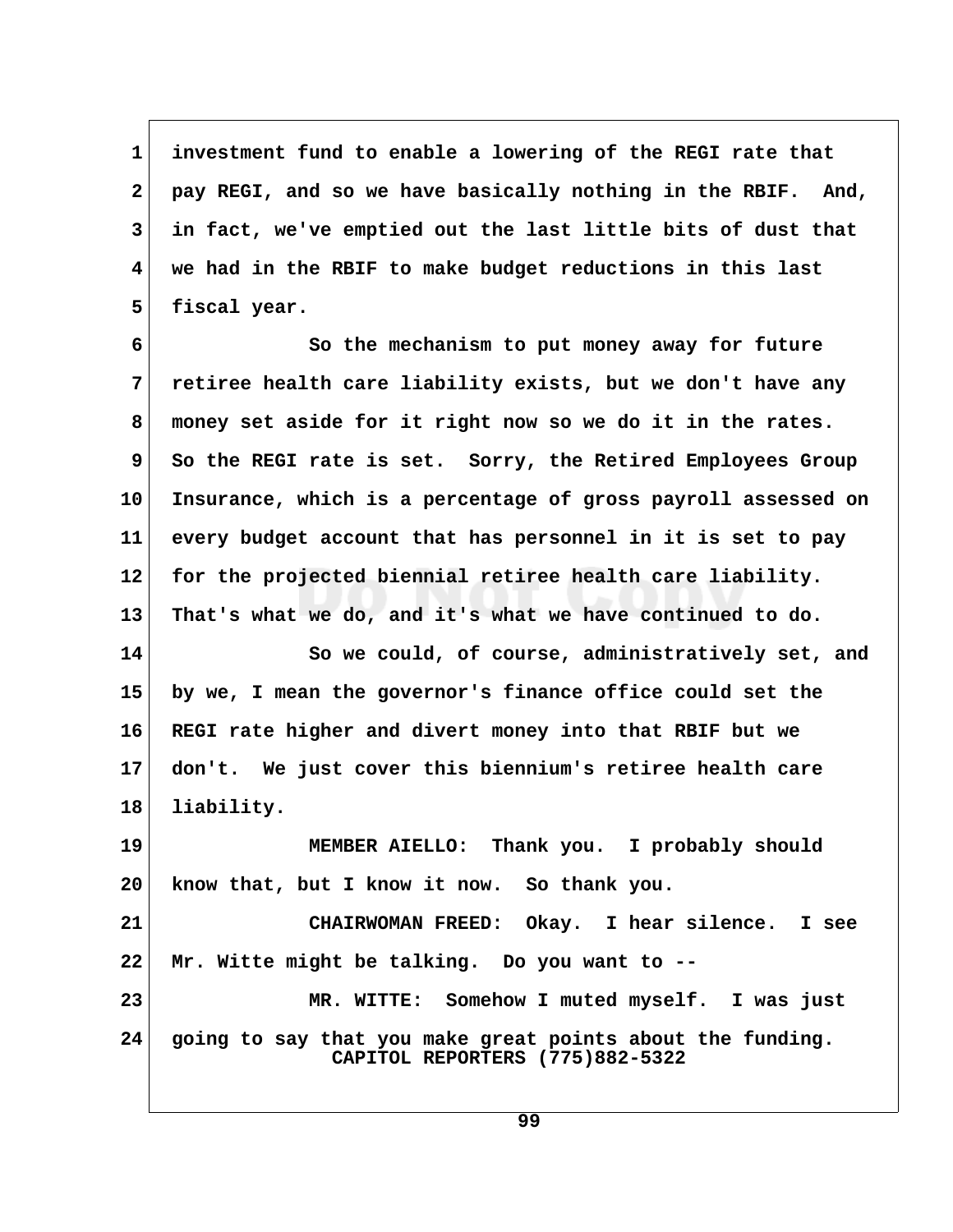**1 It is possible to refund these obligations which would 2 produce your shortfall. Easier said than done. But as 3 discussed, we are not pre-funding. We are, Nevada is just 4 paying straight away. Pay as you go which is the most common 5 approach but not, you know, some people -- some entities do 6 refund in which case the numbers look a little bit different. 7 But you're essentially like social security. You're paying 8 as you go, so. 9 CHAIRWOMAN FREED: Anybody else have any 10 questions on the OPEB liability? 11 Okay. With that I would accept a motion to 12 accept the two reports under 4.3 -- 4.3.5 and 4.3.6 and 13 accept the OPEB valuation under 4.4. 14 MEMBER AIELLO: This is Betsey. I move to accept 15 those reports. 16 CHAIRWOMAN FREED: Okay. Thanks. 17 Is there a second? 18 MEMBER LINDLEY: Tim Lindley. Second. 19 CHAIRWOMAN FREED: Okay. Thank you. All in 20 favor say aye. Any opposed say no. 21 (The vote was unanimously in favor of the 22 motion.) 23 CHAIRWOMAN FREED: Great. The motion carries 24 unanimously. CAPITOL REPORTERS (775)882-5322**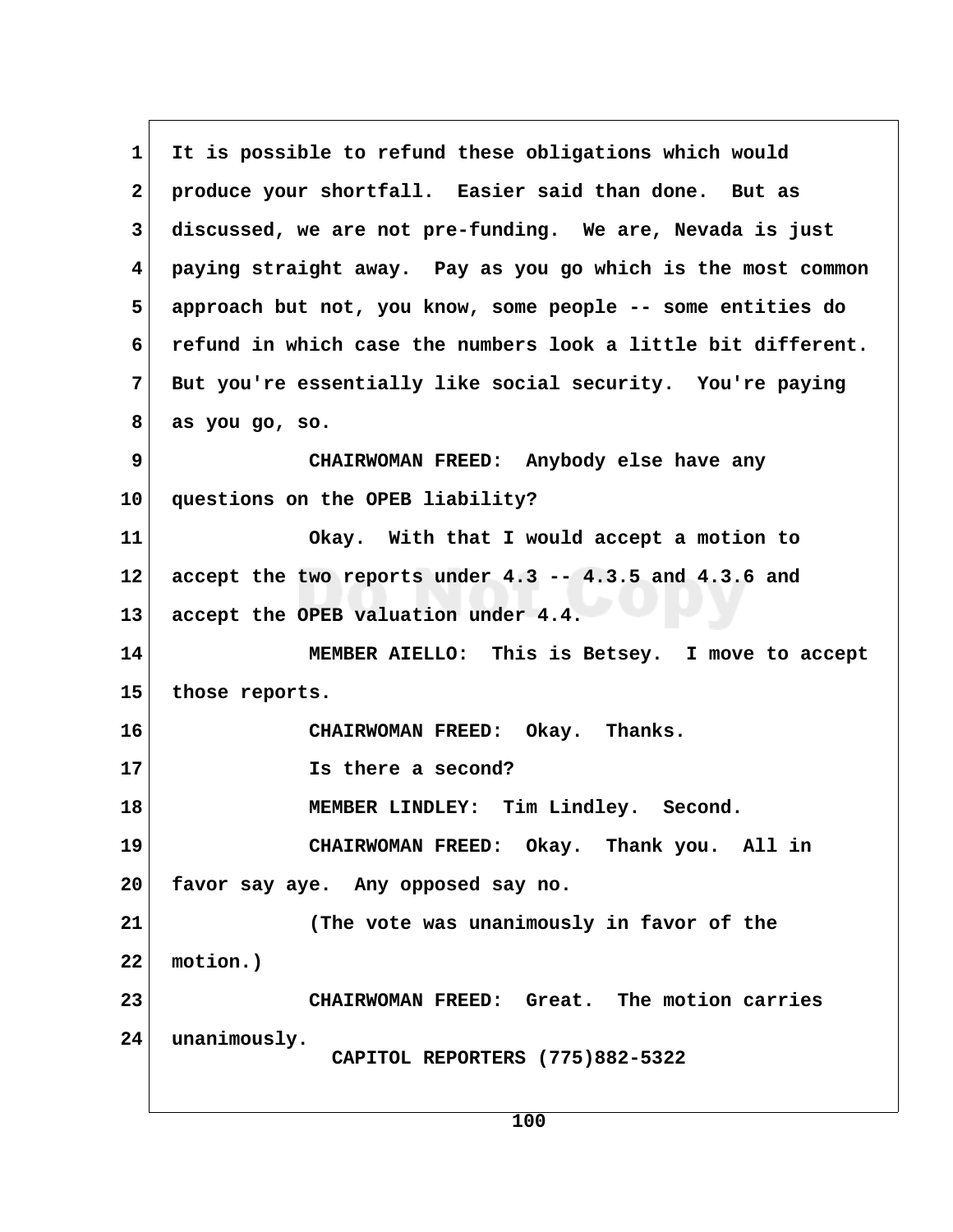**1 All right. Let's move on to Agenda Item Five,** 2 executive officer report.

 **3 MS. RICH: All right. Laura Rich for the record.**

 **4 So on the executive officer report it's pretty 5 short and sweet this time around. A little bit, just some 6 updates on just our operations. There's, as I say every 7 Board meeting we have been very very busy here at PEBP. 8 Staff are very engaged right now in all of the work that is 9 involved in getting this eligibility and enrollment system to 10 go live by January 1st of 2022.**

**11 The system obviously has functionality that is 12 used within PEBP by the PEBP staff but also by members by, 13 you know, it handles our invoicing. It is very very critical 14 to the everyday operations of the -- of the agency.**

**15 So we have a lot of staff dedicated to this and a 16 lot of staff is putting a lot of time and effort into this 17 project. Our operation officer Nik is overseeing this, and 18 the poor guy is on meetings probably eight hours a day.**

19 So in addition we have also been very heavily **20 involved in smoothing the transition from the Hometown Health 21 Network to the Etna Network. As we all know, going from, you 22 know, one network and transitioning to a new one that has a 23 lot of disruption on members. You know, there's members that 24 have doctors that they have been seeing their providers that CAPITOL REPORTERS (775)882-5322**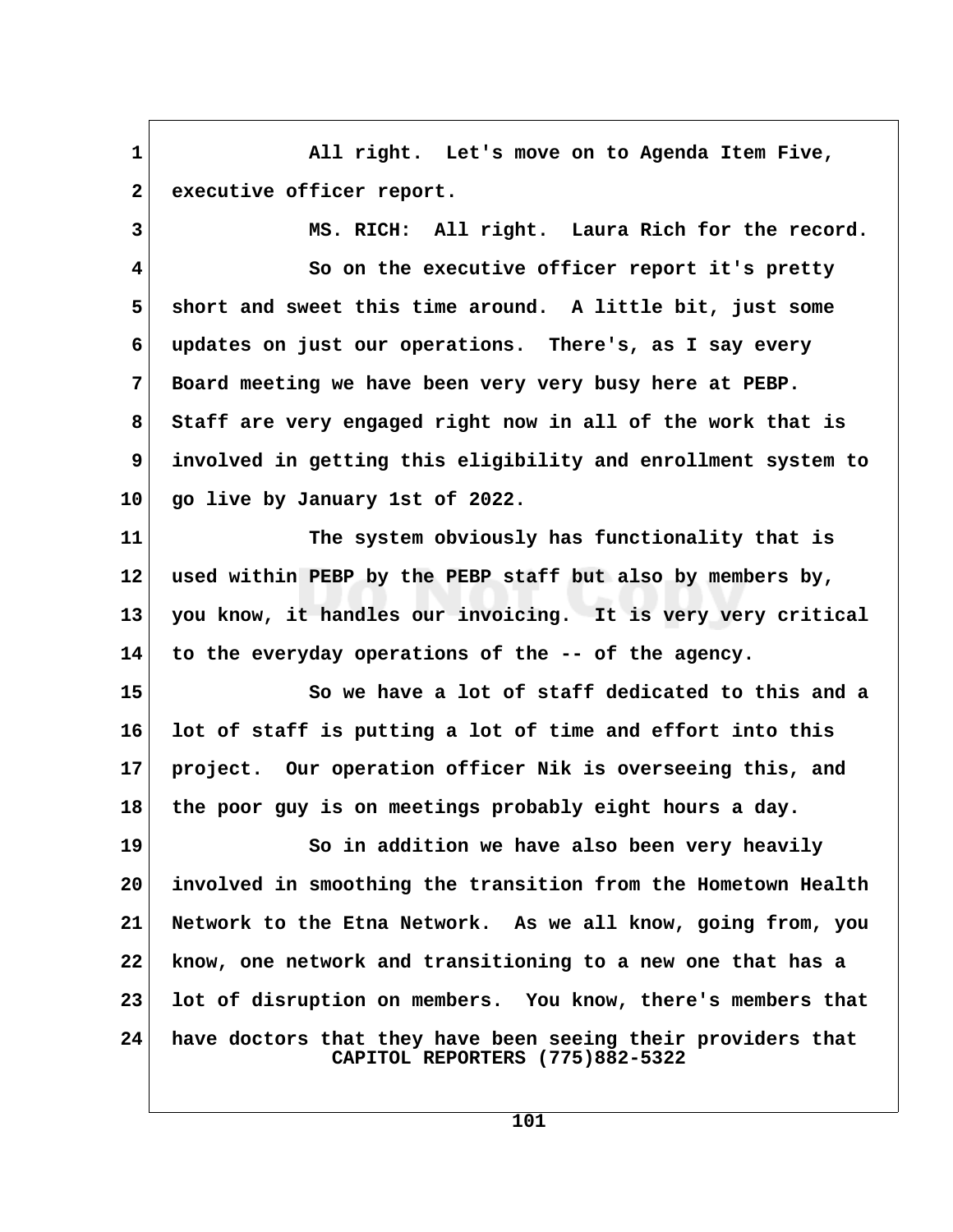**1 are no longer in network. And so they either have to find a 2 new provider or if they do qualify for some, you know, to 3 continue the treatment under there's a statute that allows if 4 you're undergoing certain treatments you can continue to 5 receive services through that provider at in network rates 6 for a certain amount of time.**

 **7 So both HealthSCOPE benefits and American Health 8 Holdings have coordinated with PEBP staff and with members to 9 ensure that this process is as painless as possible for 10 members that are, you know, that are undergoing this act of 11 treatment.**

**12 So they have been reaching out to members. 13 Members have reached out to -- to me to, you know, to other 14 staff. We've really been hand-holding as many people as we 15 can through this process because it is, you know, fairly 16 disruptive. And so, you know, they -- members need a lot of 17 assistance and education, and between staff and our vendors 18 we've been attempting to do what we can to make it as 19 painless as possible.**

**20 Federal funding opportunities, I just wanted to 21 provide an update on that. We did discuss at I believe it 22 was the last Board meeting. It could have been the one prior 23 to that that their, the state continues to have, they have 24 not spent all of the coronavirus relief funds, the CRF or CAPITOL REPORTERS (775)882-5322**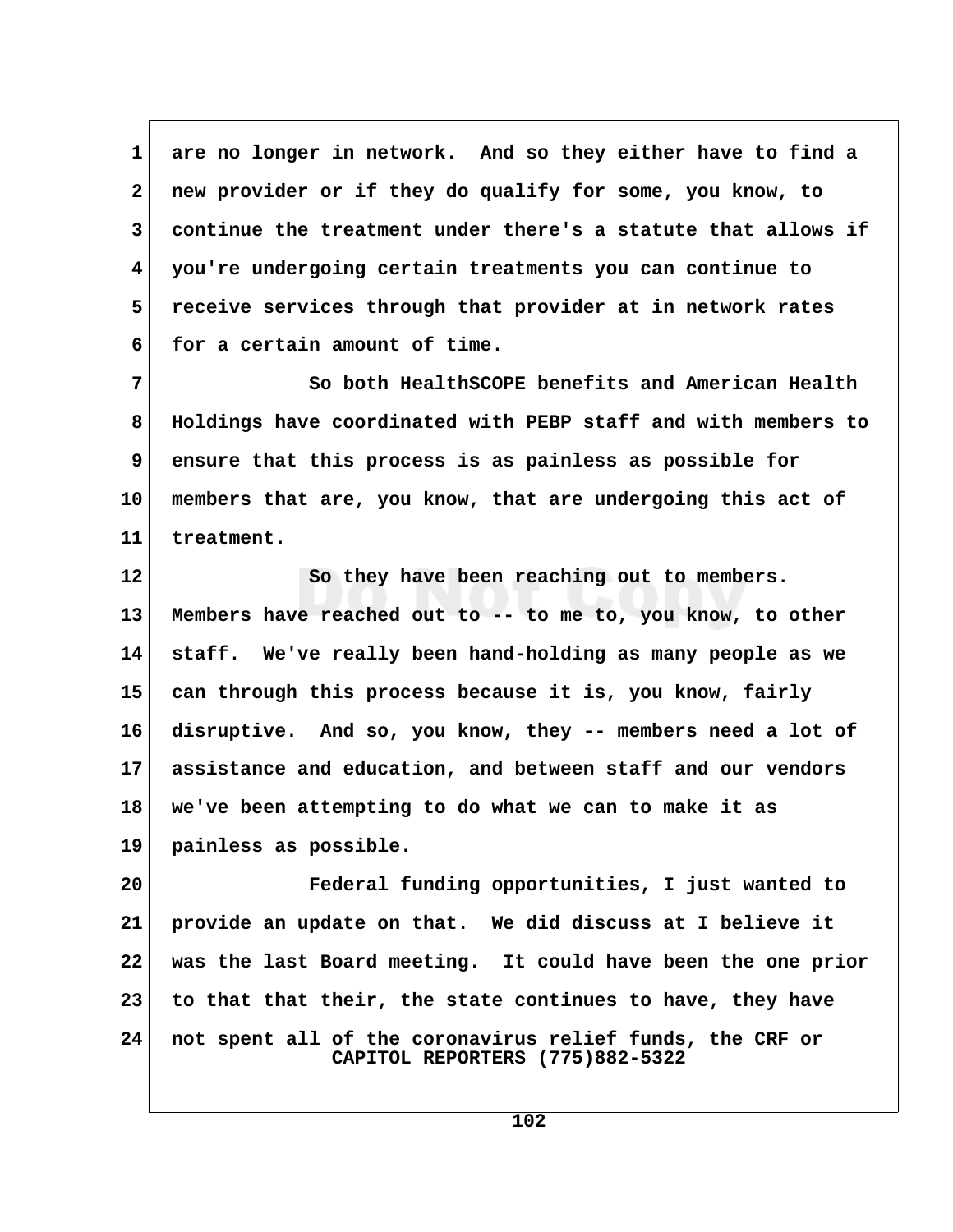1 CARES Act funds.

| $\mathbf{2}$ | So PEBP has resumed discussions with the                                                     |  |
|--------------|----------------------------------------------------------------------------------------------|--|
| 3            | governor's office and we have requested in addition to the                                   |  |
| 4            | 5.6 million that we've received through December of 2020,                                    |  |
| 5            | we've requested approximately another 4.5 which includes not                                 |  |
| 6            | just COVID test and treatment but also now vaccination cost                                  |  |
| 7            | as well. And so we've submitted that request for                                             |  |
| 8            | reimbursement using any remaining CRF dollars. But at this                                   |  |
| 9            | time we have no additional information from the GFO to report                                |  |
| 10           | So that request has been made, but we don't know if it's<br>on.                              |  |
| 11           | been approved or not.                                                                        |  |
| 12           | We also applied for FEMA assistance. This was                                                |  |
| 13           | not something that we were expecting to get approved but we                                  |  |
| 14           | thought there was, you know, there was no precedence for it.                                 |  |
| 15           | So we went ahead and at the suggestion of those who are                                      |  |
| 16           | involved in this and we be submitted a request for the cost                                  |  |
| 17           | of vaccines to be or to get reimbursed for the cost of                                       |  |
| 18           | vaccines. We received notification that this request was not                                 |  |
| 19           | approved.                                                                                    |  |
| 20           | And then there was a request at the last Board                                               |  |
| 21           | meeting to provide updated enrollment data. So as of                                         |  |
| 22           | July 1st you can see the enrollment data here. Most of                                       |  |
| 23           | the -- you can see that most of the folks that went on to the                                |  |
| 24           | low deductible plan and selected that low deductible plan<br>CAPITOL REPORTERS (775)882-5322 |  |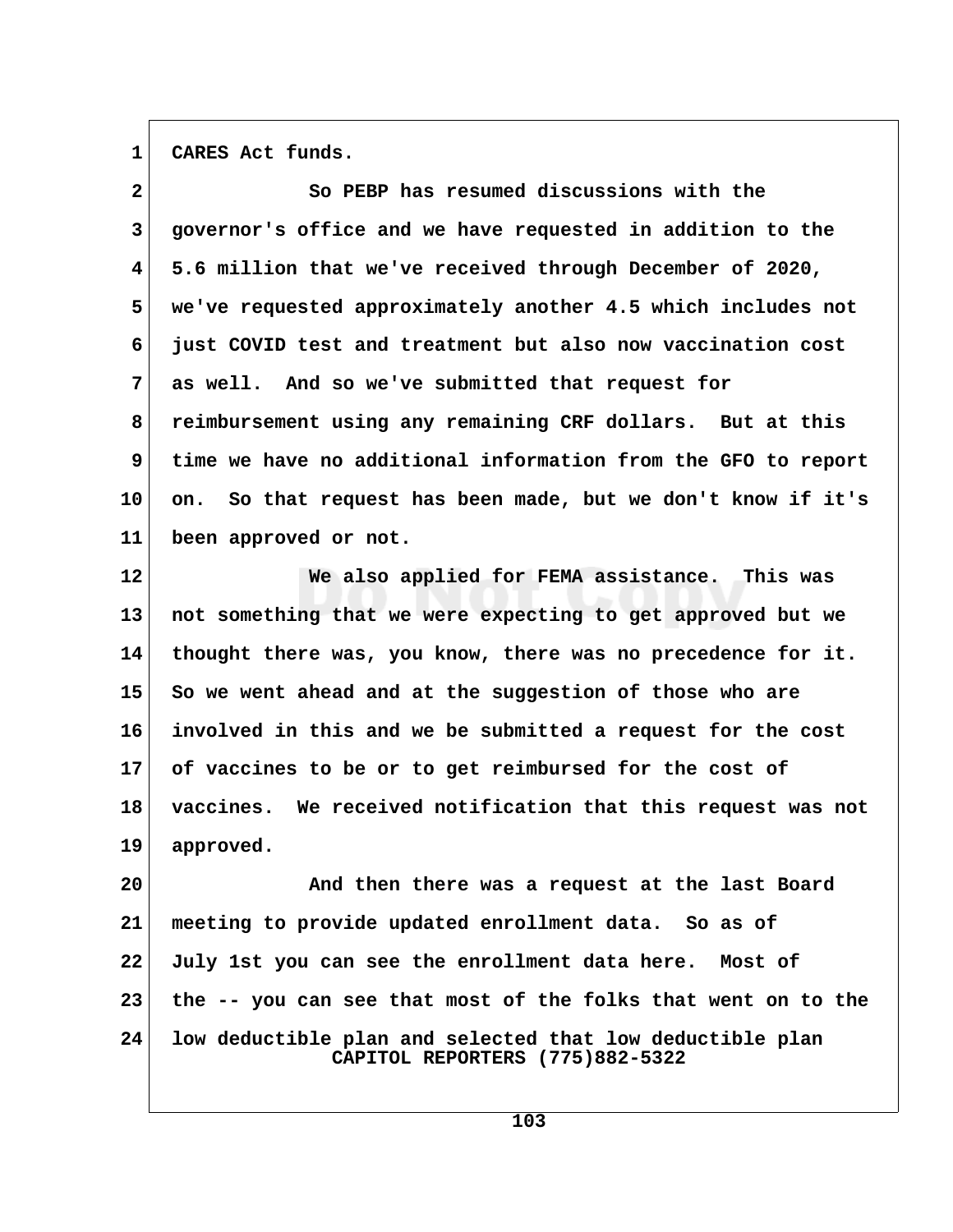| $\mathbf 1$  | came from the CDHP. So you see that the CDHP lost some                                    |  |
|--------------|-------------------------------------------------------------------------------------------|--|
| $\mathbf{2}$ | members, significant amount of enrollment and they went to                                |  |
| 3            | the low deductible plan. Other than that, you know, there's                               |  |
| 4            | not a huge difference in the enrollment from year to year.                                |  |
| 5            | We do expect or I would expect that because                                               |  |
| 6            | the -- this was not an active open enrollment we did not                                  |  |
| 7            | require folks to -- to select a plan. That in time you'll                                 |  |
| 8            | see that low deductible plan start getting higher enrollment                              |  |
| 9            | but it's going to take some time.                                                         |  |
| 10           | So with that I will stop there for any questions                                          |  |
| 11           | or comments that the Board members may have.                                              |  |
| 12           | MEMBER VERDUCCI: Tom Verducci for the record.                                             |  |
| 13           | When the pandemic hit we had to make some serious                                         |  |
| 14           | mandated reductions, I think in the neighborhood of                                       |  |
| 15           | \$32,000,000. \$32,000,000 per year was mandated. And what                                |  |
| 16           | concerns me here is we have coronavirus relief funds as well                              |  |
| 17           | as FEMA, and we're waiting for a response from GFO. And I                                 |  |
| 18           | don't see the reason why FEMA would not request it. I know,                               |  |
| 19           | you know, the members of the program have had to pay                                      |  |
| 20           | additional costs.                                                                         |  |
| 21           | And it's just quite concerning to me that we                                              |  |
| 22           | responded very quickly and it doesn't seem like, you know,                                |  |
| 23           | the response is coming in from the GFO, and I don't see the                               |  |
| 24           | reason why FEMA has not approved these funds that were<br>CAPITOL REPORTERS (775)882-5322 |  |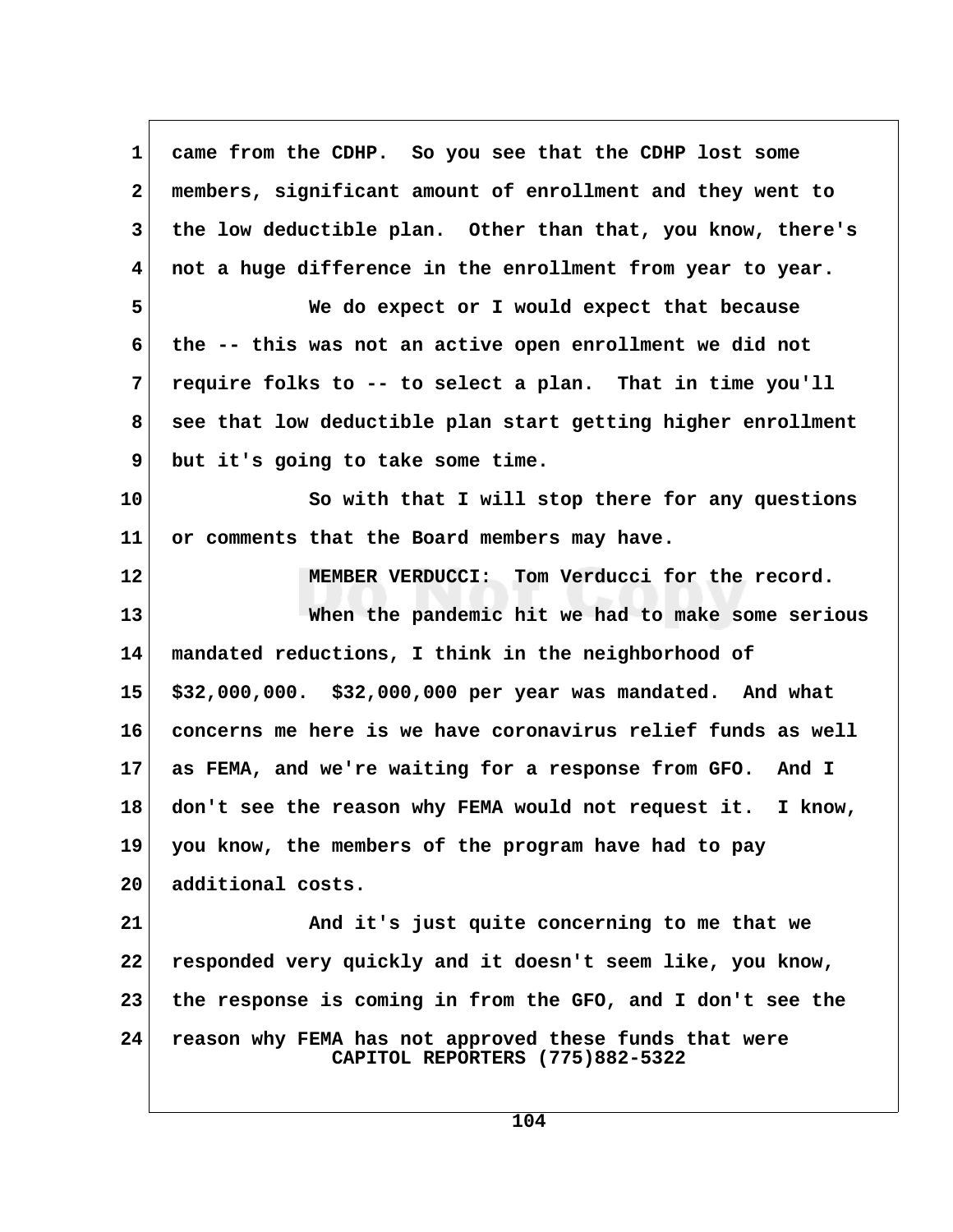| 1               | earmarked to absorb the cost of the vaccine. So just a                                          |  |
|-----------------|-------------------------------------------------------------------------------------------------|--|
| $\mathbf{2}$    | concern on my part. I don't have the answers, but I do think                                    |  |
| 3               | whatever we can do to restore benefits and provide relief is                                    |  |
| 4               | going to benefit the membership of the program. That                                            |  |
| 5               | concludes my comments there.                                                                    |  |
| 6               | CHAIRWOMAN FREED: Thank you, Mr. Verducci.                                                      |  |
| 7               | Any questions for the executive officer relative                                                |  |
| 8               | to her report?                                                                                  |  |
| 9               | MEMBER KELLEY: Michelle Kelley here.                                                            |  |
| 10 <sub>1</sub> | CHAIRWOMAN FREED: Of course.                                                                    |  |
| 11              | MEMBER KELLEY: I'm sorry, a quick question on                                                   |  |
| $12 \,$         | the enrollment numbers for 2022.                                                                |  |
| 13              | Executive Officer Rich, were you surprised at the                                               |  |
| 14              | small number of people, even though it wasn't an active open                                    |  |
| 15              | enrollment, I understand that. But I'm somewhat surprised                                       |  |
| 16              | that only 3,300 people switched into the low deductible                                         |  |
| 17              | HMO/PPO given the people have been asking for it for ten                                        |  |
| 18              | years. You know, maybe I'm exaggerating. But ever since we                                      |  |
| 19              | got rid of the low deductible plan so many people asked for                                     |  |
| 20              | it back. So I guess I'm somewhat surprised it's only 3,300.                                     |  |
| 21              | Was that in line with projections? Did we have projections?                                     |  |
| 22              | MS. RICH: So I think we expected more. We -- we                                                 |  |
| 23              | did expect more. We had projected more. You know, it's --                                       |  |
| 24              | it's sort of an odd time right now. You know, you've got, we<br>CAPITOL REPORTERS (775)882-5322 |  |

 $\sqrt{ }$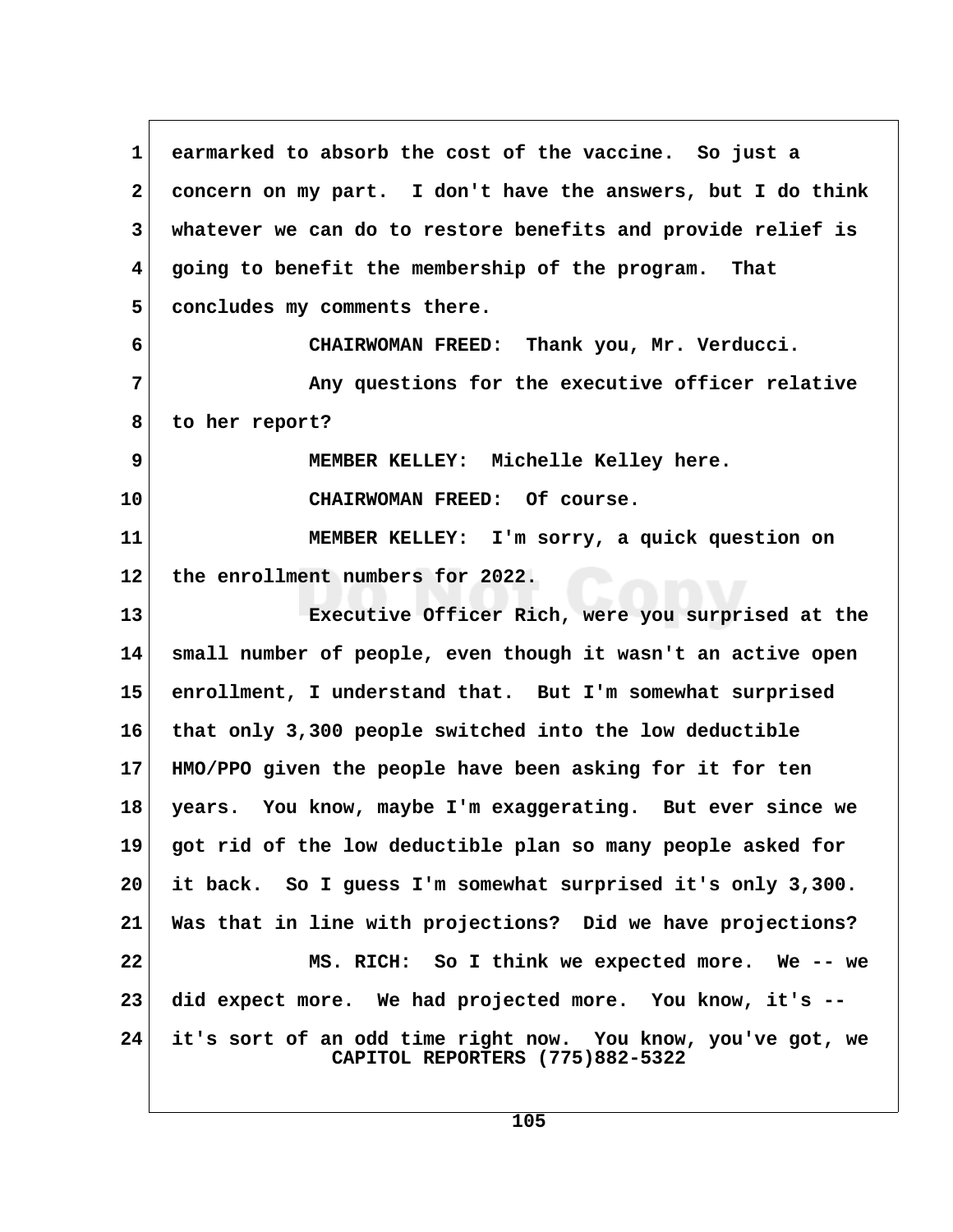**1 would have an open enrollment in the middle of a pandemic. 2 You know, it is a lot of people maybe are not paying 3 attention. We had a huge turnout as you heard me report at 4 the -- at our open enrollment meetings. I think that we've 5 had a lot of communication go out.**

 **6 But, you know, it's -- it's a plan that some 7 people are, maybe they want to sit and watch and wait and 8 they don't want to pull the trigger just yet. They are 9 comfortable on the CDHP and not ready to move. And then on 10 top of that, I mean I know that the numbers drop for the HMO 11 but remember, we also dropped rates on the HMO too. So there 12 was less of an expectation for those people to come from the 13 HMO on to that low deductible plan.**

**14 So I don't know if maybe if Stephanie Messier 15 wants to comment on this as far as what she sess typically, 16 you know, among her other clients and when they, you know, 17 when other clients do introduce a new plan what kind of 18 uptick do -- do they see.**

**19 MS. MESSIER: Yeah, sure. Thanks, Ms. Rich. 20 This is Stephanie Messier for the record.**

**21 I would say we had another state kind of go 22 through almost an exact similar plan design introduction. 23 However, they chose not to go with the flat dollar strategy 24 from the state's contribution perspective and they really did CAPITOL REPORTERS (775)882-5322**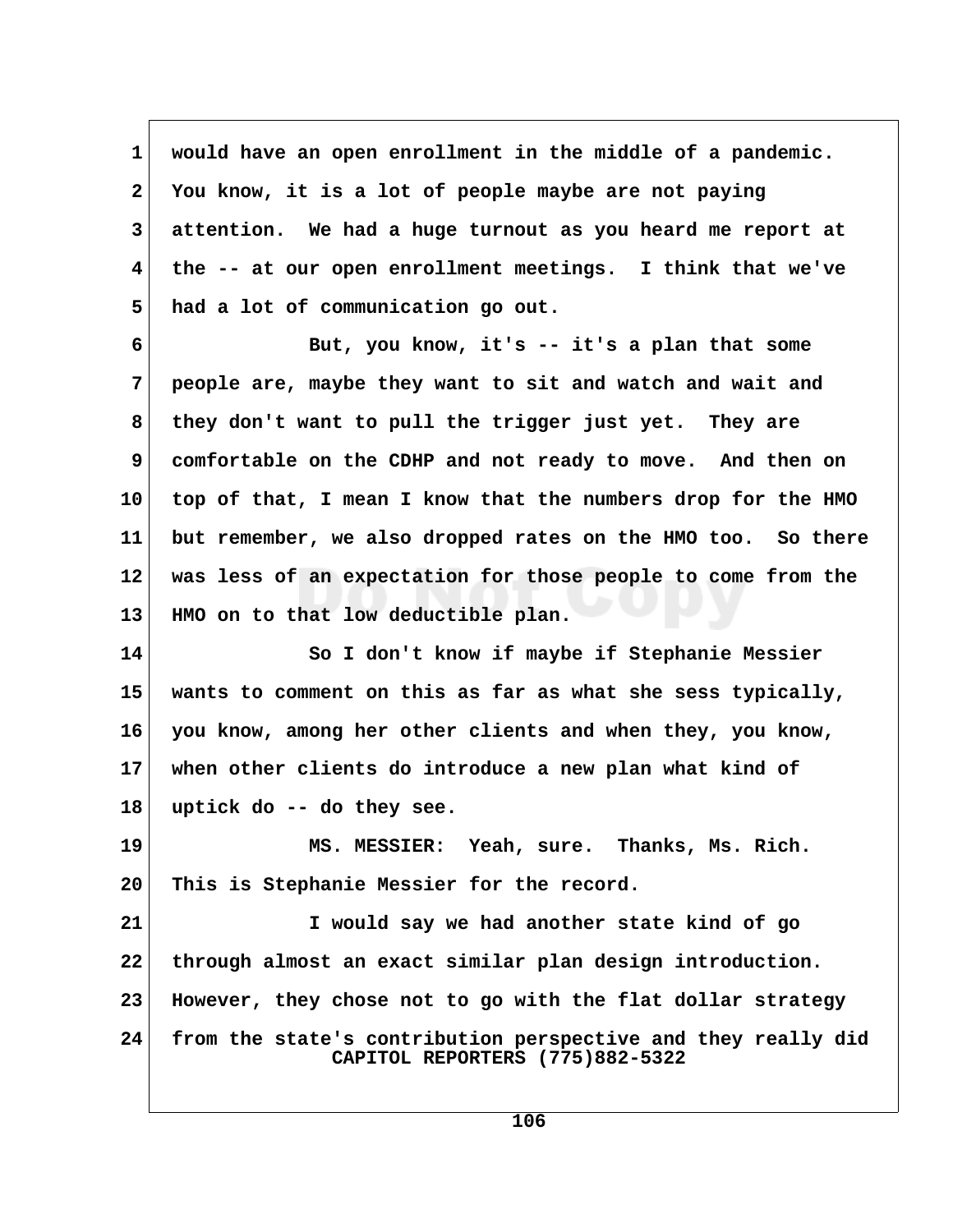**1 incentivize folks to that new low deductible plan in-between 2 their HSA and their HMO plan. So they did see I would say 3 probably three times the amount of folks moving into it just 4 because the price point for the employee was about almost 5 identical to the HSA plan.**

 **6 So based on the way we priced it it is a little 7 bit richer of a plan in terms of providing benefits. But as 8 the employees are sitting there and looking at it from one 9 plan to the next, right, it is more out of their pocket on a 10 paycheck basis, and so I do think that hampered the 11 enrollment that you saw in addition to those other items that 12 Ms. Rich mentioned.**

**13 I would say the positive news is because you all 14 did note that flat dollar contribution strategy, in terms of 15 the projections being off the great news is PEBP is paying 16 the same for a single employee regardless of which plan they 17 picked. So the fact that more people stayed in the HSA than 18 we originally were projecting keeps your totals spend the 19 same.**

**20 So only if people started picking up spouses or 21 picking up children that you previously didn't cover that 22 would kind of change the projections from that perspective. 23 But in terms of a total dollar cost, if people did or did not 24 select the low deductible plan it actually didn't change in CAPITOL REPORTERS (775)882-5322**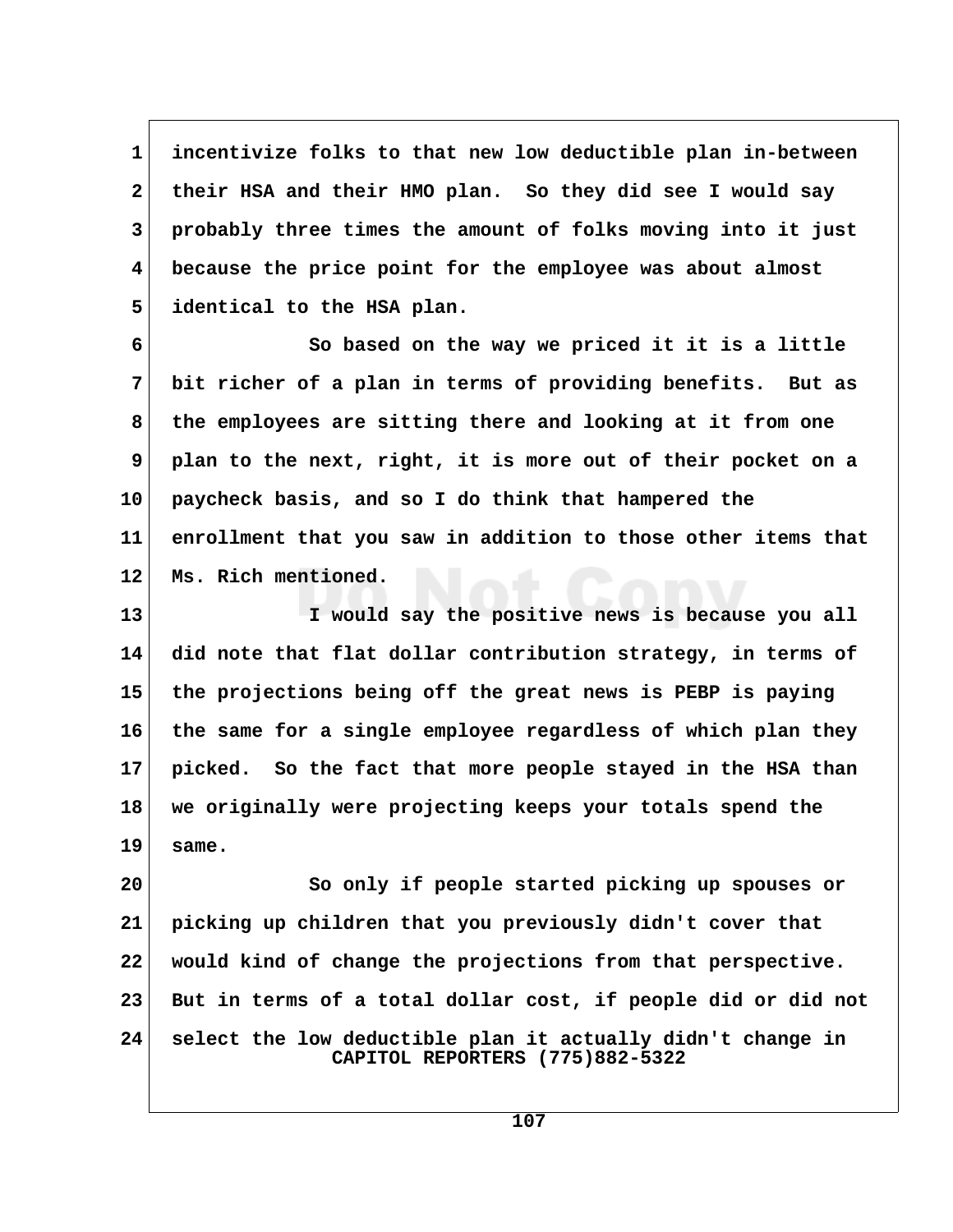1 terms of what we were expecting the state to pay in  **2 aggregate. Does that make sense? 3 MEMBER KELLEY: Thanks, Ms. Messier. I think it 4 does. 5 Let me just ask, just to check my comprehension, 6 let me ask so when you say it doesn't change the cost, I 7 guess if because we've got such a large bulk who stayed in 8 the CDHP the state actually will pay less medical than we 9 were planning, right, because the first dollar out-of-pocket 10 is borne by the participant. So that level of spend means 11 that we should look better at the end of this fiscal year 12 than perhaps the projections we're going to show. Is that or 13 am I twisting things? 14 MS. MESSIER: Stephanie Messier again for the 15 record. 16 And you are twisting things a little bit. So we 17 priced the plans based upon how much we expect the plans to 18 pay, and then the differential between what the state is 19 paying and the employee is paying is the total amount that 20 the plan is covering based upon the plan design. So the fact 21 that members have to pay more in their deductible on that 22 lowest plan, the HSA, means they pay less per paycheck 23 because we know they are paying more out-of-pocket. Does 24 that make sense? CAPITOL REPORTERS (775)882-5322**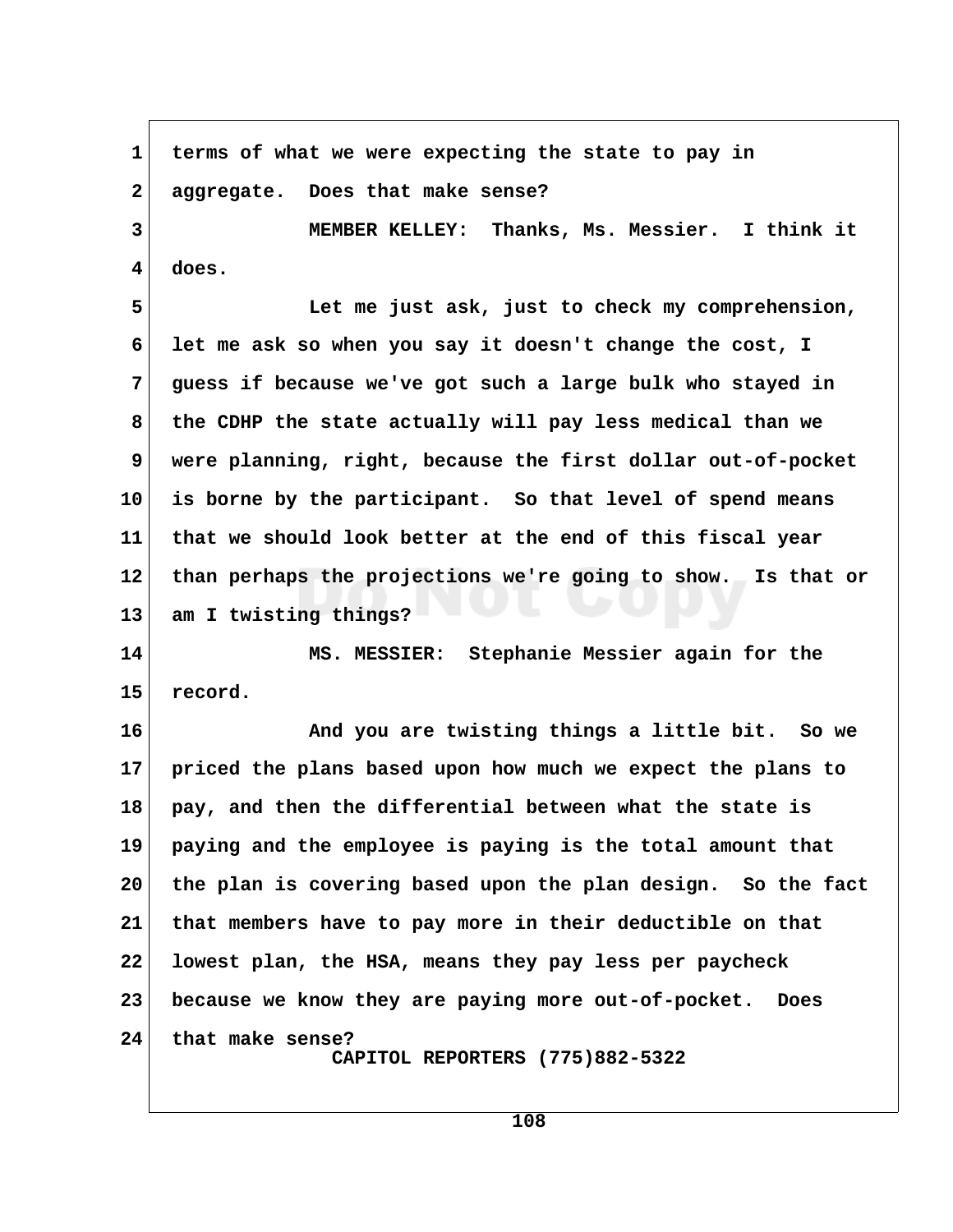1 So the state is picking up let's say 650 out of a  **2 known 800 dollar cost on an HSA plan on average per person. 3 And on the low deductible plan it's 850. So the get from 4 what the state is paying, right, at 650 to the 850 gets 5 picked up by the member on the paycheck basis. And then 6 there's this other cost that we don't think about which is 7 what the person pays when they go and get services. So 8 that's being accounted for in how they pay less per paycheck 9 knowing they pay more when they go to get services on the HSA 10 plan. 11 Conversely on the HMO plan they pay more 12 out-of-pocket on their paycheck. But when they go to the 13 doctor it's a much lower price point or when they get a 14 prescription billed, for example, it's a lower price point. 15 Does that make -- does that help or did it hurt? 16 MEMBER KELLEY: No. That made perfect sense. I 17 guess I wasn't sure that the difference in premium truly 18 covered the full cost of that service. So you're saying it 19 does so we should. It doesn't matter. Thank you. 20 CHAIRWOMAN FREED: Okay. Other questions? Okay. 21 This is an informational item. 22 So we can go ahead and move on to Agenda Item**

**23 Seven, our usual contracts overview and any amendments or new 24 solicitations.**

 **CAPITOL REPORTERS (775)882-5322**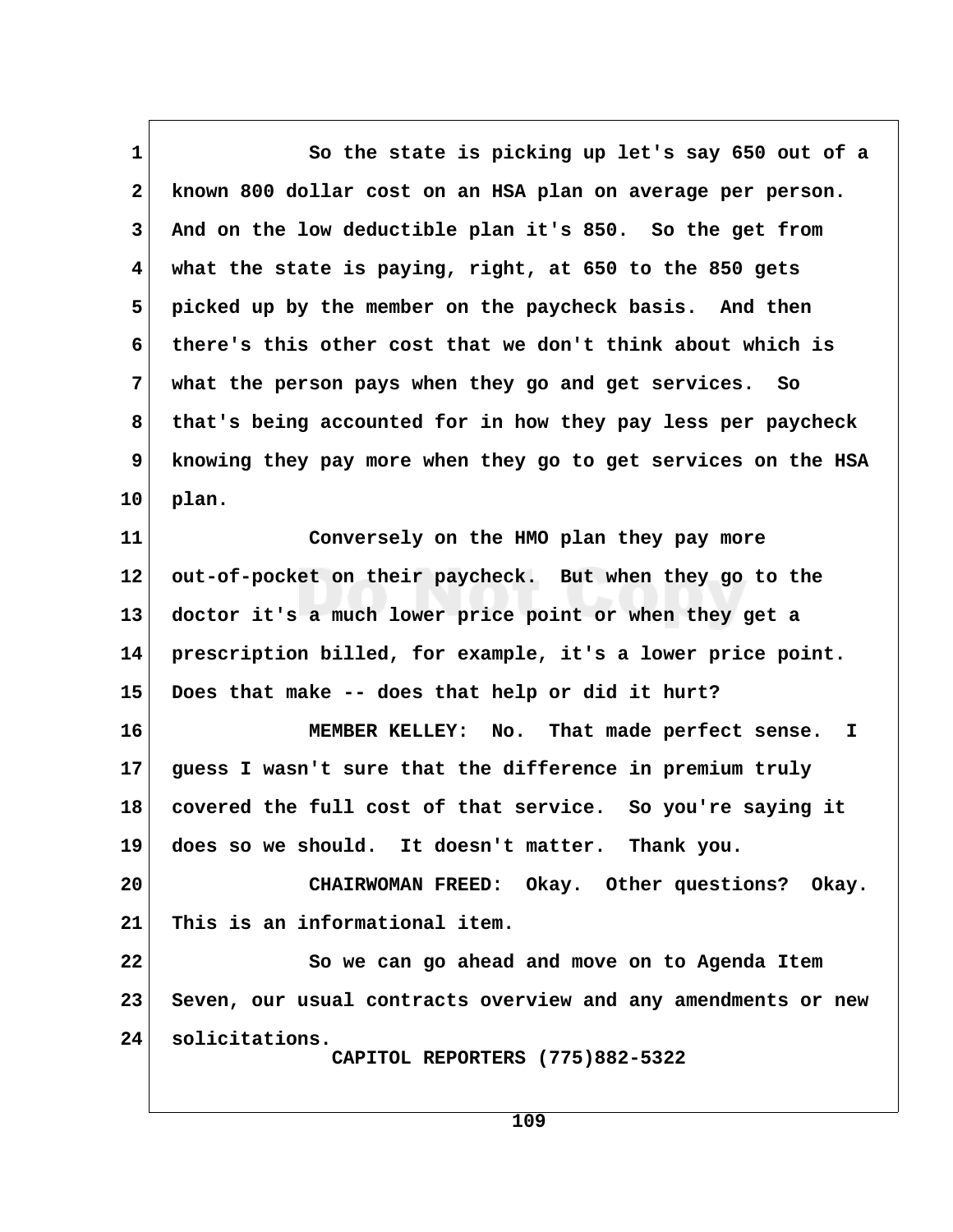**1 MS. EATON: Thank you. Cari Eaton for the** 2 record.  **3 This is just a simple report this time. There's 4 only one recommended item on this report. It's item 7.3.1, 5 and PEBP would like the Board approval to amend the 6 HealthSCOPE PPO network contract to keep the out-of-state PPO 7 network fees flat for the last year of the contract. The 8 fees were scheduled to increase by 50 cents per out-of-state 9 member per month, but HealthSCOPE was able to negotiate this 10 with Etna and keep the rates flat.** 11 So with that I'm able to answer any questions. **12 CHAIRWOMAN FREED: Any questions? Okay. I'll 13 accept a motion for approval. 14 MEMBER KELLEY: Michelle Kelley here. 15 I'll make a motion to accept the recommendation 16 that we allow PEBP to -- we authorize staff to complete a 17 contract amendment with HealthSCOPE for the national PPO 18 service. 19 CHAIRWOMAN FREED: Okay. Thank you. 20 Do I have a second? 21 MEMBER KRUPP: Jennifer Krupp or April can. 22 CHAIRWOMAN FREED: I'll take it from 23 Ms. Caughron. Thank you. Great.** 24 All in favor say aye. Any opposed nay.  **CAPITOL REPORTERS (775)882-5322**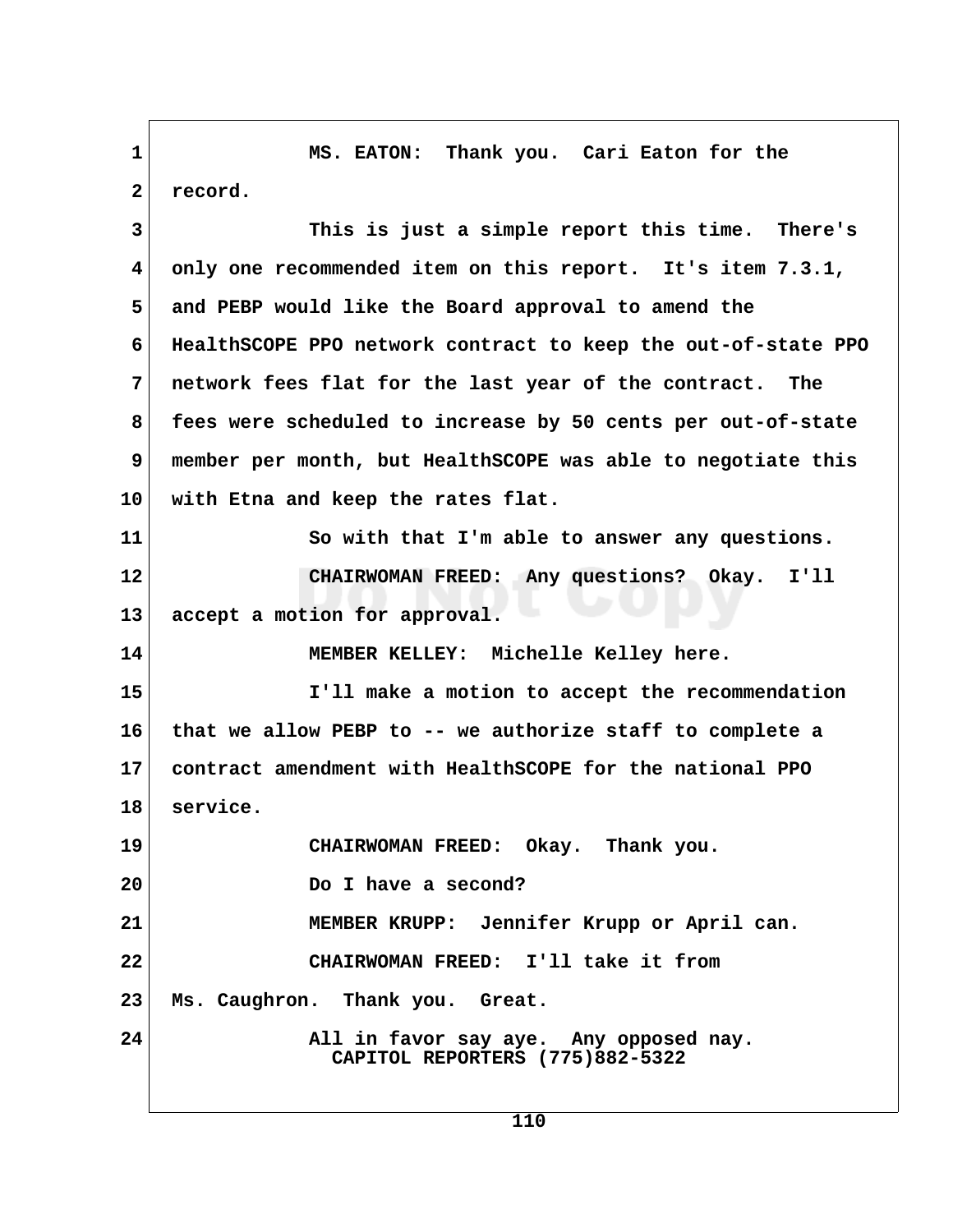**1 (The vote was unanimously in favor of the 2 motion.) 3 CHAIRWOMAN FREED: Okay. Motion carries 4 unanimously. Thank you so much. 5 Okay. Moving on to Agenda Item Eight, discussion 6 and possible action regarding PEBP's request for American 7 Rescue Plan funding. 8 MS. RICH: All right. Laura Rich for the record. 9** So just an update. The state agency directors **10 were provided some further direction just recently by the 11 state treasurer's office regarding the distribution of those 12 2.7 billion dollars that were awarded to Nevada through the 13 American Rescue Plan or ARP. 14 So some of you may remember that last April the 15 state developed the Every Nevada Framework, and I have a link 16 here on the report if you want to take a look at it. But it 17 was intended to serve as a foundation to ensure the best use 18 of these funds, and the document itself just lays the 19 framework by identifying priorities and just the guiding 20 principles of how these funds should be spent. 21 So additionally it provides an avenue for 22 stakeholder engagement and it permits members of the public 23 or the legislators and also executive branch agencies to 24 submit ideas for ARP spending. CAPITOL REPORTERS (775)882-5322**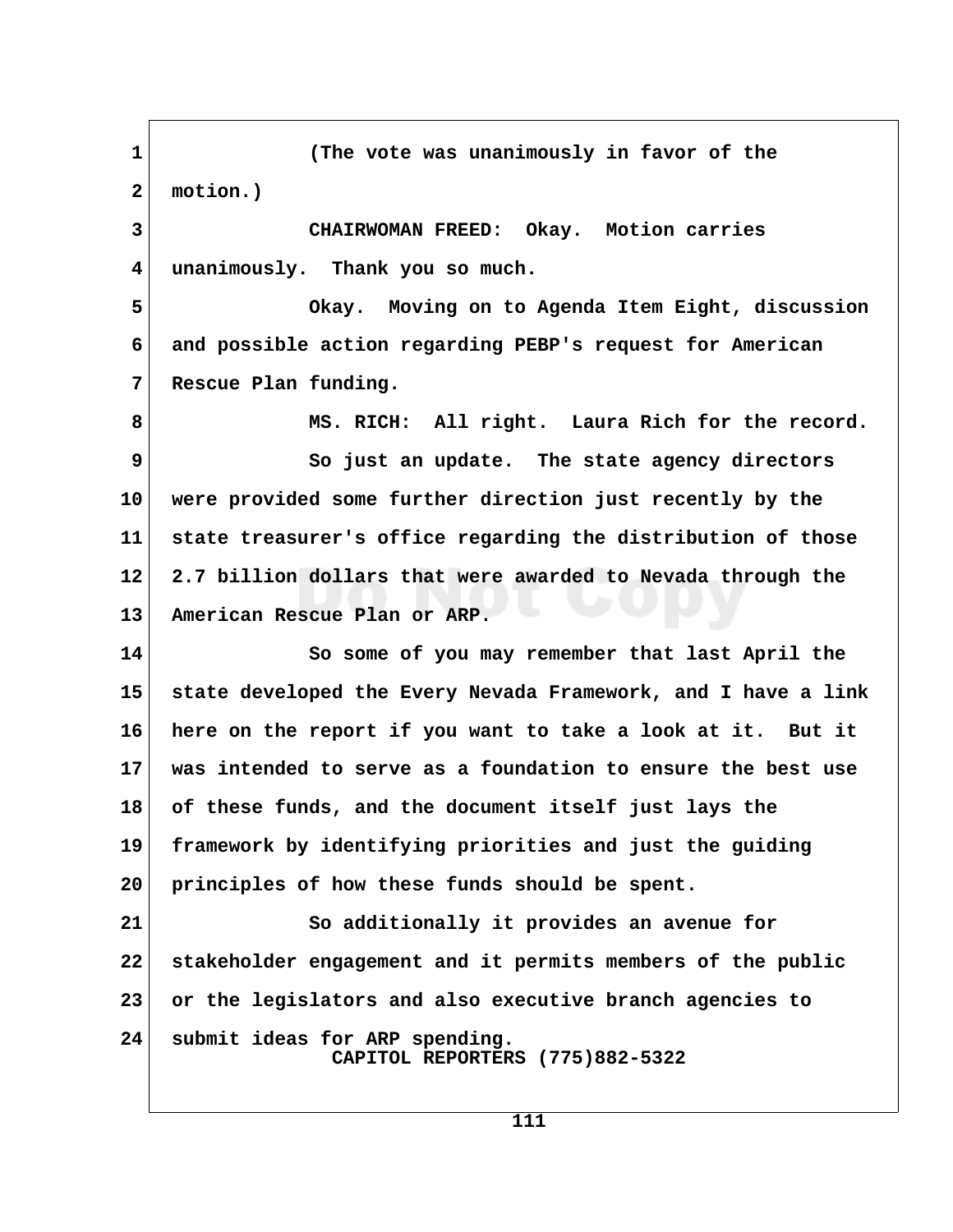**1 The framework was then further deliberated in 2 SB461 right at the end of the last legislative session and 3 was subsequently signed by the governor. So the state 4 treasurer's office reports that in addition to ARP funds 5 there is also an additional of 99 buckets of other available 6 funding too, and that the staffing required really to 7 interpret and apply the constantly changing guidance and 8 FAQ's on how this can be spent in relation to the growing 9 volume of requests that have been coming in has gotten quite 10 extensive.**

**11 So as a result a contract was awarded to a vendor 12 to assist the treasurer's office in the development of this 13 Nevada roadmap -- roadmap. Instead of framework now we're 14 looking at a roadmap to recovery, so it's more of a plan. 15 This vendor is going to manage the requests that are coming 16 in. They are going to determine if they are eligible for any 17 of this money. They are also going to assist in the 18 stakeholder engagement process.**

**19 So due to the complexity and all of these 20 different funding sources the state treasurer's office has 21 highly discouraged those that are submitting ideas from even 22 attempting to determine whether that idea is eligible for the 23 funding or not. Because, again, it's not just ARP there's 24 all of these other buckets as well. CAPITOL REPORTERS (775)882-5322**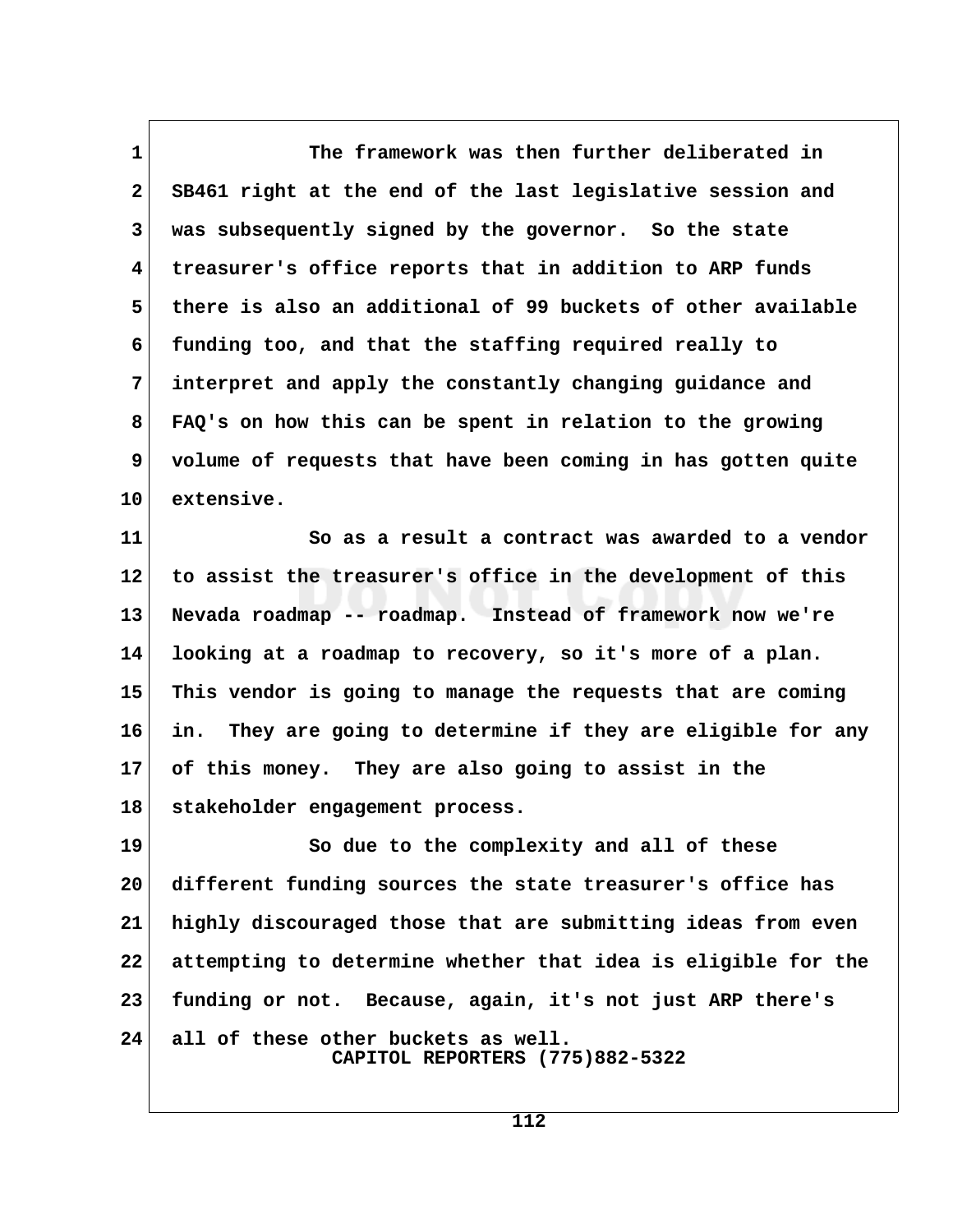1 So instead it's really encouraging all of us to  **2 submit any ideas that we have in allowing those with the 3 expertise the ability to make that final determination during 4 that vetting process.**

 **5 So the state treasurer's office and governor's 6 office will begin this process by scheduling 75 days of 7 stakeholder engagement meetings. If this hasn't started yet 8 it is probably starting soon. Through the course of these 9 conversations, executive and legislative branch that are, 10 staff that are tasked with leading this effort will be 11 gathering information and really trying to get prioritize and 12 make recommendations on how the state is going to spend this 13 money.**

**14 And so factors such as state's ability to commit 15 to funding ongoing cost, prioritization that has been 16 detailed out in a state 461 is also going to be considered. 17 And then, you know, also stakeholder feedback and things like 18 that will also be taken into consideration.**

**19 These stakeholder meetings as I've said have not 20 yet commenced but PEBP anticipates being invited to 21 participate in any conversation surrounding employee 22 benefits. So with that we have come up with some possible 23 recommendations to submit as part of PEBP's request for 24 federal funding opportunities. CAPITOL REPORTERS (775)882-5322**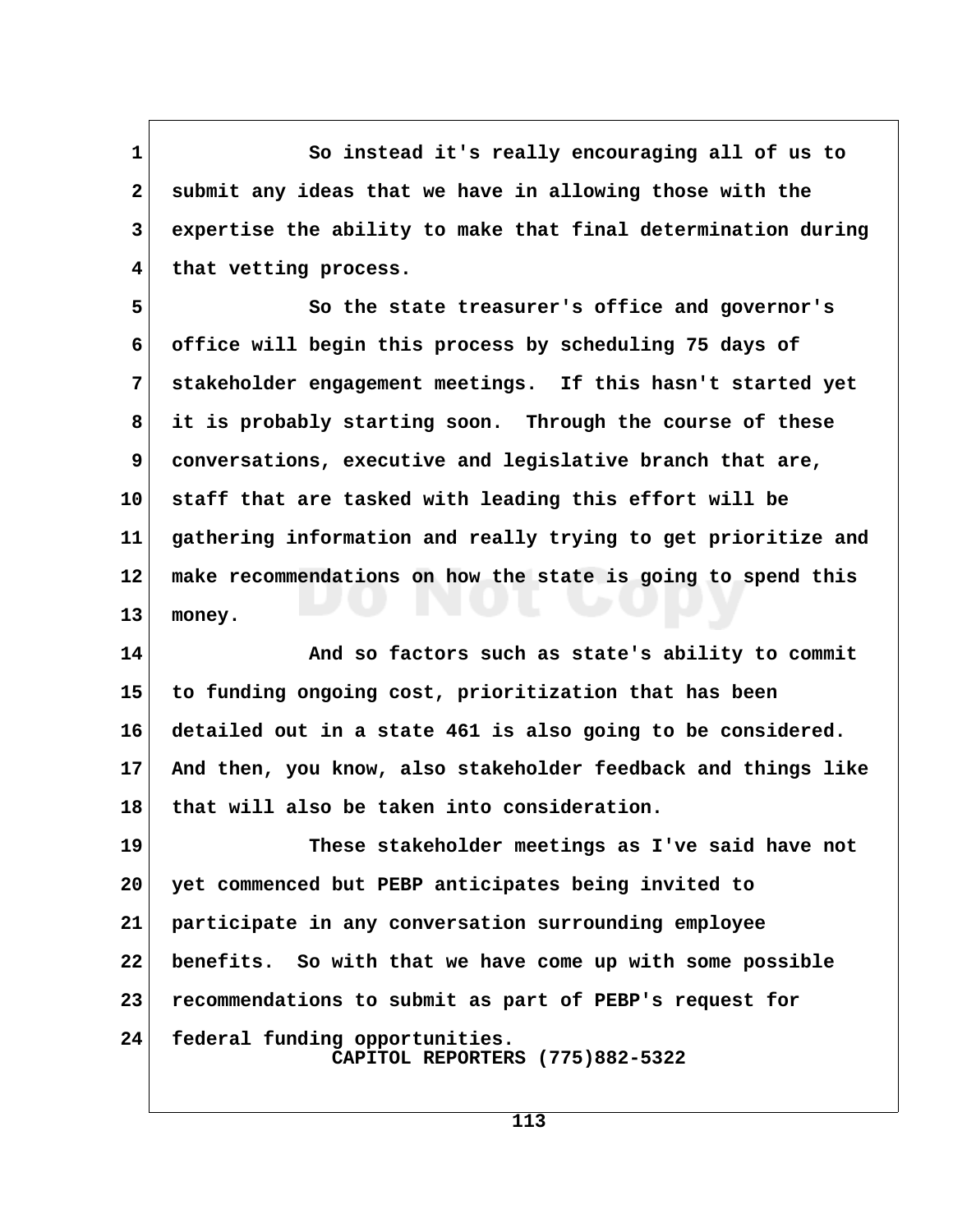1 So we will need to submit our own request through  **2 the Every Nevadan Recovery Framework portal, and with the 3 assistance of Aon we have provided some recommendations for 4 potential request. This is not an all inclusive list. This 5 is just kind of our idea of, you know, let's put some ideas 6 out here and let's see what they look like.**

 **7 Certainly we can discuss other ideas as well. 8 This is just what staff has come up with. If there are other 9 recommendations we are happy to discuss those as part of the 10 this agenda item. Basically our recommendation includes plan 11 design changes that either fully or partially restore plan 12 design to pre pandemic level. So, you know, those 13 deductibles out-of-pocket maxes, things like that.**

**14 Also the restoration of those ancillary benefits 15 which is LTD and life insurance and there's also monthly 16 premium credits that we can offer as well in plan year '23. 17 So each of these requests must be submitted separately to 18 ensure that each option can be evaluated and considered 19 independently.**

**20 If we give kind of one big package deal it's hard 21 to, you know, if there's -- let's say there's a limited 22 amount of funds that is able to be allocated towards PEBP we 23 want to make sure that there's options to fund different -- 24 different requests that we've -- that we've put forth here. CAPITOL REPORTERS (775)882-5322**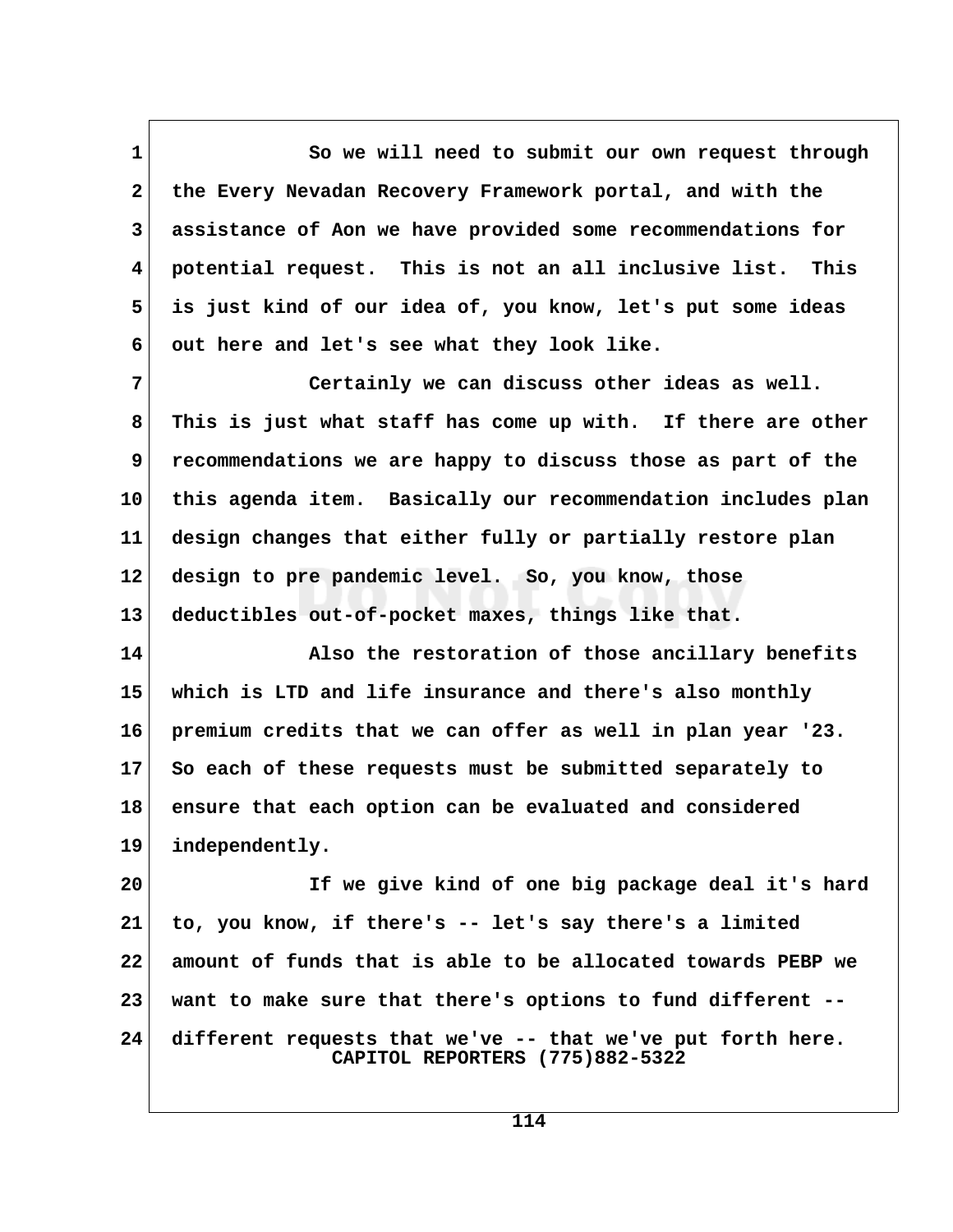1 So we've tried to package them into different  **2 options because for example you can't -- we didn't want to 3 give the option of decreasing the CDHP or decreasing the 4 deductible plan deductible. We don't want to do that because 5 if you decrease on one plan you have to decrease on the 6 other. It all -- it all intertwines. And so the way -- what 7 we try to do here is package it into an option that 8 incorporates everything that is not going to leave the plan 9 at a, you know, kind of wonky levels.**

**10 As far as different actuarial values where we 11 have three plans that are the same because they all have, you 12 know, the way that they are made up with the -- the -- their 13 deductibles or their out-of-pocket maxes basically make them 14 equal plans. We don't want equal plans. We want different 15 plans that fit different scenarios and different needs for 16 people.**

**17 And so the way that we came up with these options 18 is basically, kind of a package deal, right. So we're 19 lowering all of the deductibles, lowering all out-of-pocket 20 maxes, things like that. So where if you're doing something 21 to one plan you're doing it to the other as well. 22 And so the -- the options here that we have are**

**23 basically that we're lowering deductibles. There's a couple 24 of different options to lower deductibles, a couple of CAPITOL REPORTERS (775)882-5322**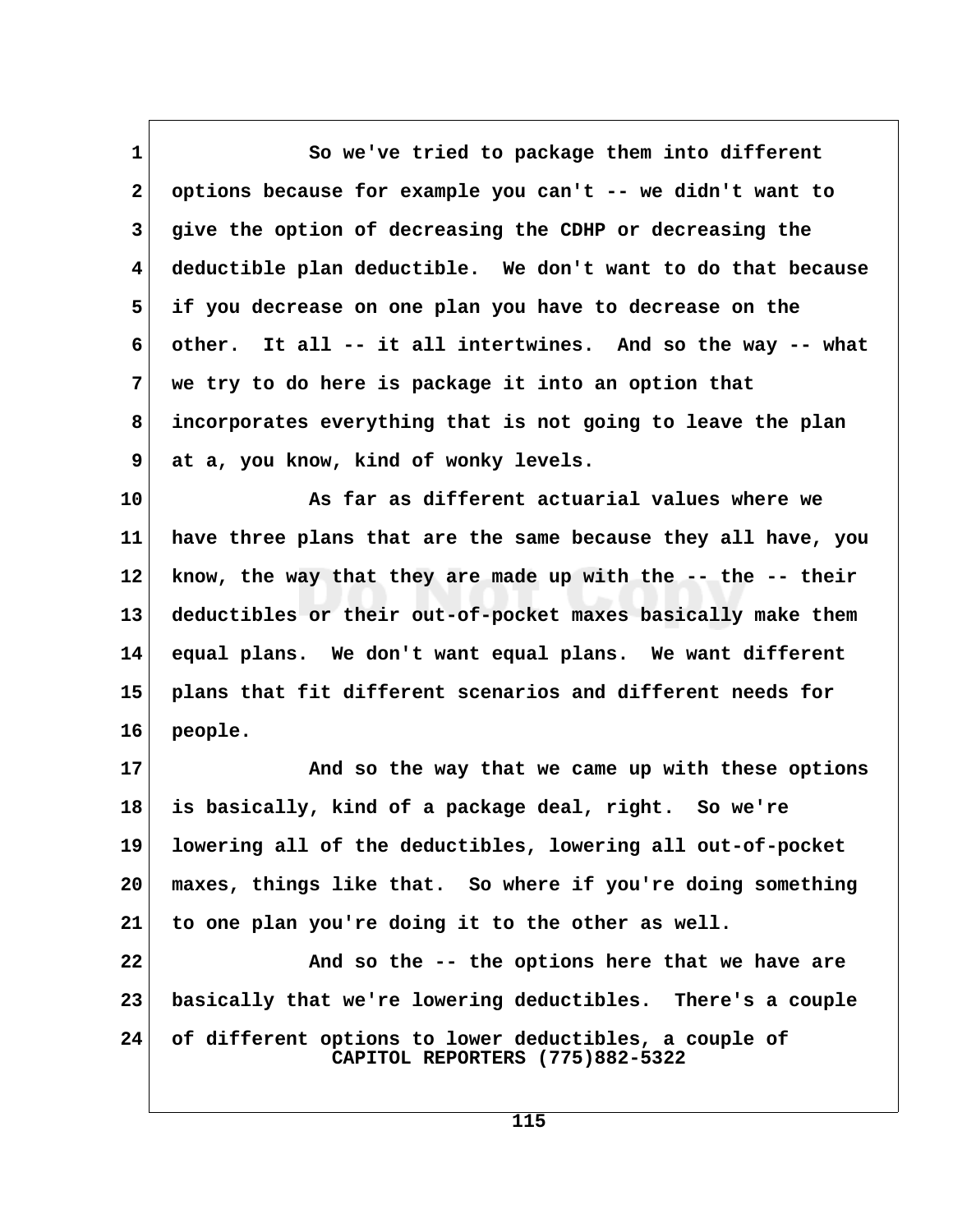**1 different options to lower those out-of-pocket maxes. We 2 have an option here to revoke co-insurance and also shows 3 co-pays. There's the restoration of LTD and basic life and 4 then a 44 dollar premium credit. The reason we stuck to \$44, 5 it's not an arbitrary number. It's just you don't want to 6 give more than because this is pre tax. You don't want to 7 give a credit that is more than your premium and so that is 8 the, \$44 was the lowest premium, and so we took that and then 9 per month it's 1.4 million dollars. If you want to do it 10 annually it would be 15.3 million, taking into account that 11 there is a one-month premium holiday.**

**12 We did price these out because as part of the 13 submission we do have to include an estimated cost. We also 14 have to include a -- a detailed explanation and one of those 15 explanations is, you know, is this an ongoing cost? Is this 16 something that the agency is going to need to be funded to 17 continue?**

**18 The estimated cost here, you'll see is highly 19 caveated with the, this is a very premature estimation. 20 We're very early on into the plan year and it is difficult to 21 really come up with a cost estimate, but we can do our best. 22 And so Aon has -- has taken the information that they do have 23 and come up with their -- their estimate of the cost with the 24 information that we have today. CAPITOL REPORTERS (775)882-5322**

**116**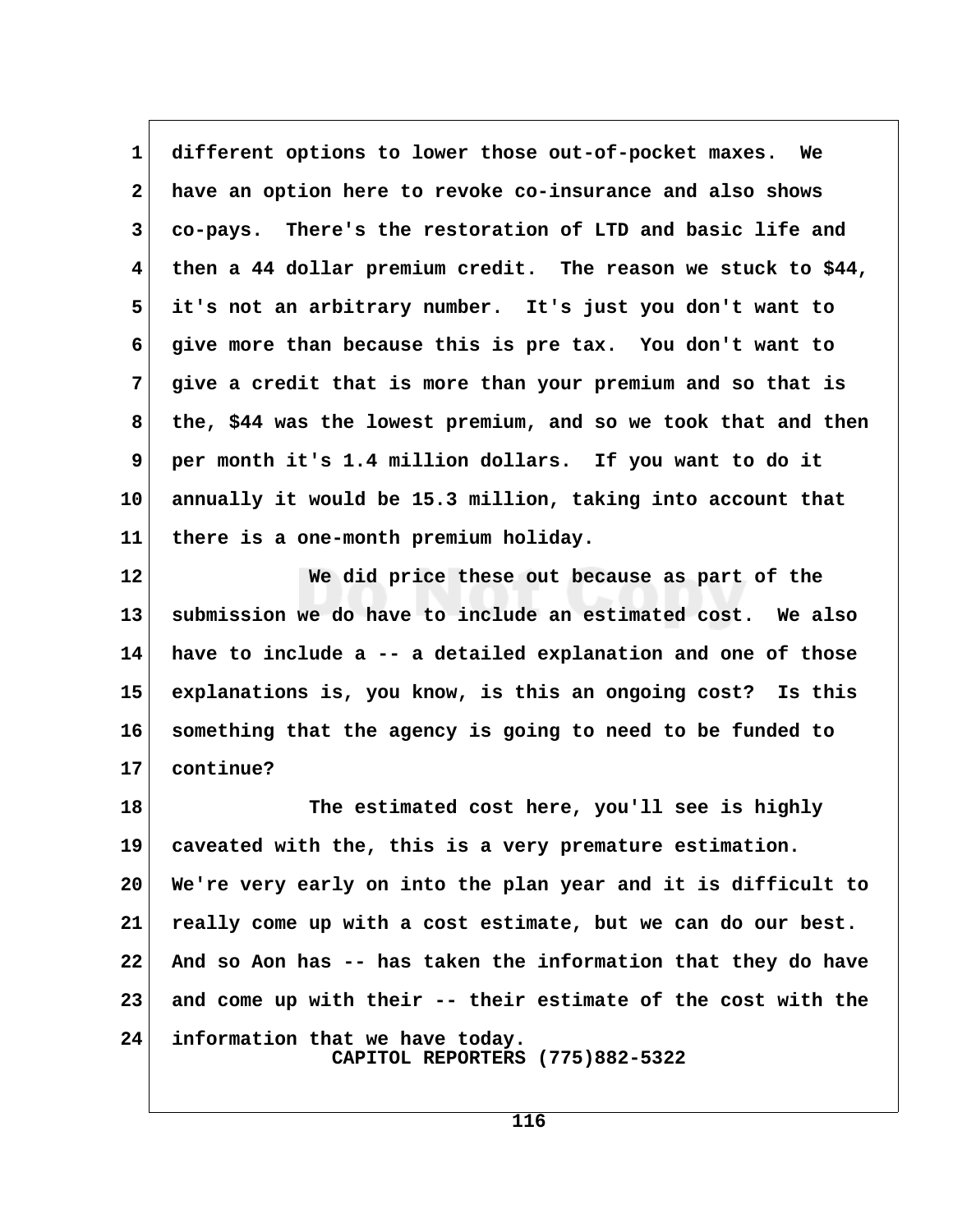1 So with that I will stop there for questions and 2 any discussion.  **3 CHAIRWOMAN FREED: Board members you are so 4 quiet. 5 MEMBER VERDUCCI: Yes, Tom Verducci for the 6 record. 7 CHAIRWOMAN FREED: Okay. 8 MEMBER VERDUCCI: So, Laura, this is for 9 Executive Officer Rich. Can you speak about in terms of the 10 process. I mean, I know the Board does not have a decision 11 to the decision-making how work to restore all of these 12 benefits. I believe it has to go through a few layers. I 13 mean, if we made a motion to restore all the benefits pre 14 pandemic levels what would that entail? Would it have to go 15 through GFO, IFC? And what powers does the Board have to do 16 this? 17 It seems to me that we could come up with a wish 18 list. My wish list would be to restore all of the benefits 19 to pre pandemic levels if possible, but I do believe that it 20 does have to go through GFO, IFC. And what we put forward 21 more or less a wish list. 22 And I also see the 15,000,000 dollar annual 23 expense and I believe we had reduced the budget by 32,000,000 24 a year. And I just want to point out or ask a question as CAPITOL REPORTERS (775)882-5322**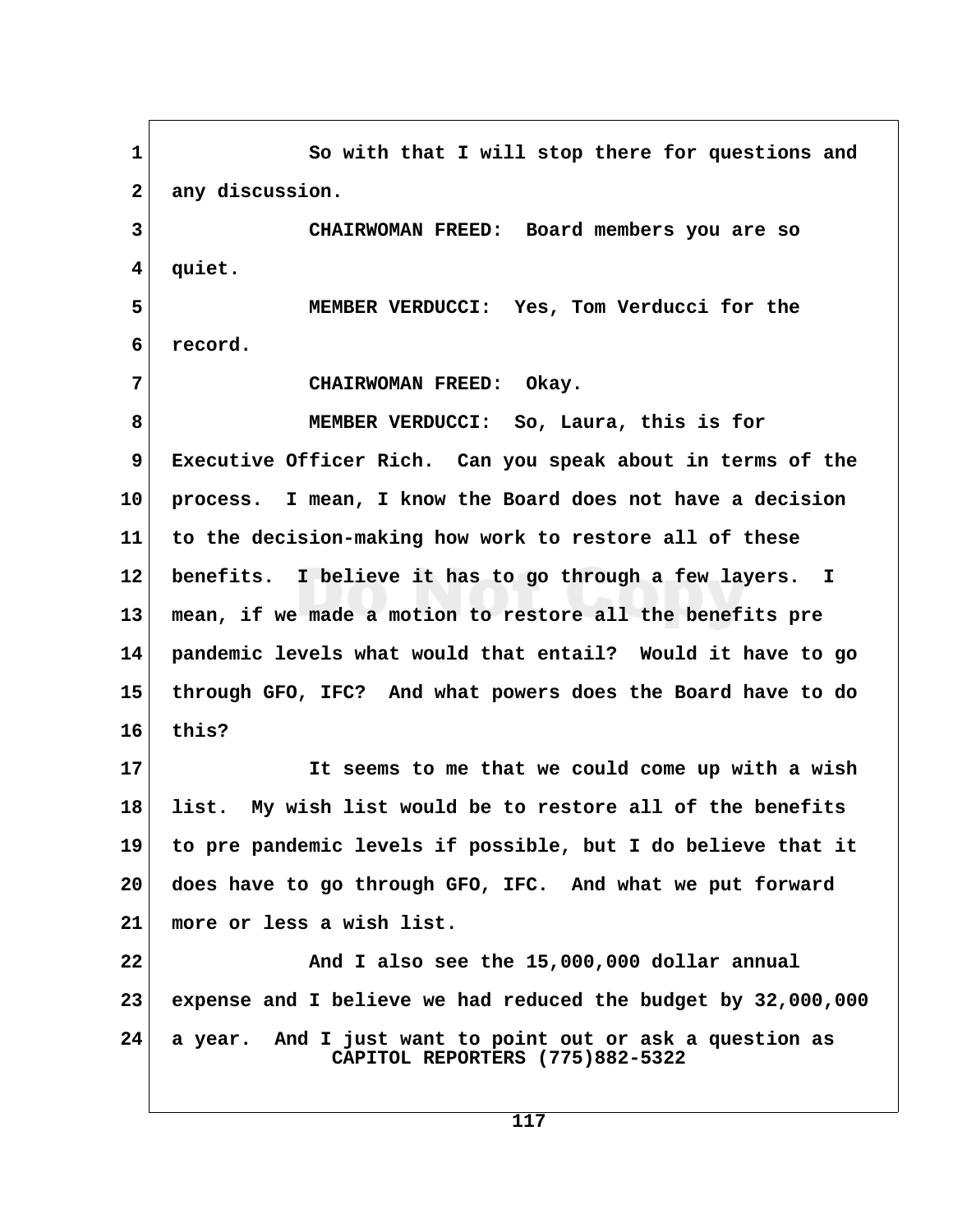**1 well. So we're including HSA and HRA contributions that are 2 subsidized from the state. So that's a lot there, but I'm 3 more concerned about the approval process, what we need to do 4 to get things restored. 5 MS. RICH: So Laura Rich for the record. 6 This is really just step one of the process. 7 This is how is the state going to divy out the 2.7 billion 8 dollars. And where does PEBP fit into that creature. That's 9 a good question. I don't know. I don't know. Will we get**

**10 all 36,000,000 restored or will we only get, you know, maybe 11 1.4 to change to a later alternative deductible option.**

**12 You know, there's definitely -- this is -- this 13 is what is going to be discussed in this process of, you 14 know, stakeholder meetings and trying to, you know, come up 15 with a statewide initiative where the funding gets 16 prioritized. And I don't think any of us here today know 17 where PEBP lies in that prioritization.**

**18 So it's -- this is really just our attempt to 19 submit request and to attempt to get some of that -- some of 20 these benefits restored. Now, there's -- Tom, you did 21 mention, you know, we had our budget cut by 36,000,000. 22 That's -- that's a request you can make too. You know, I 23 don't know if that would fit the requirements. But like the, 24 like we've been told it's not up to us to determine whether CAPITOL REPORTERS (775)882-5322**

**118**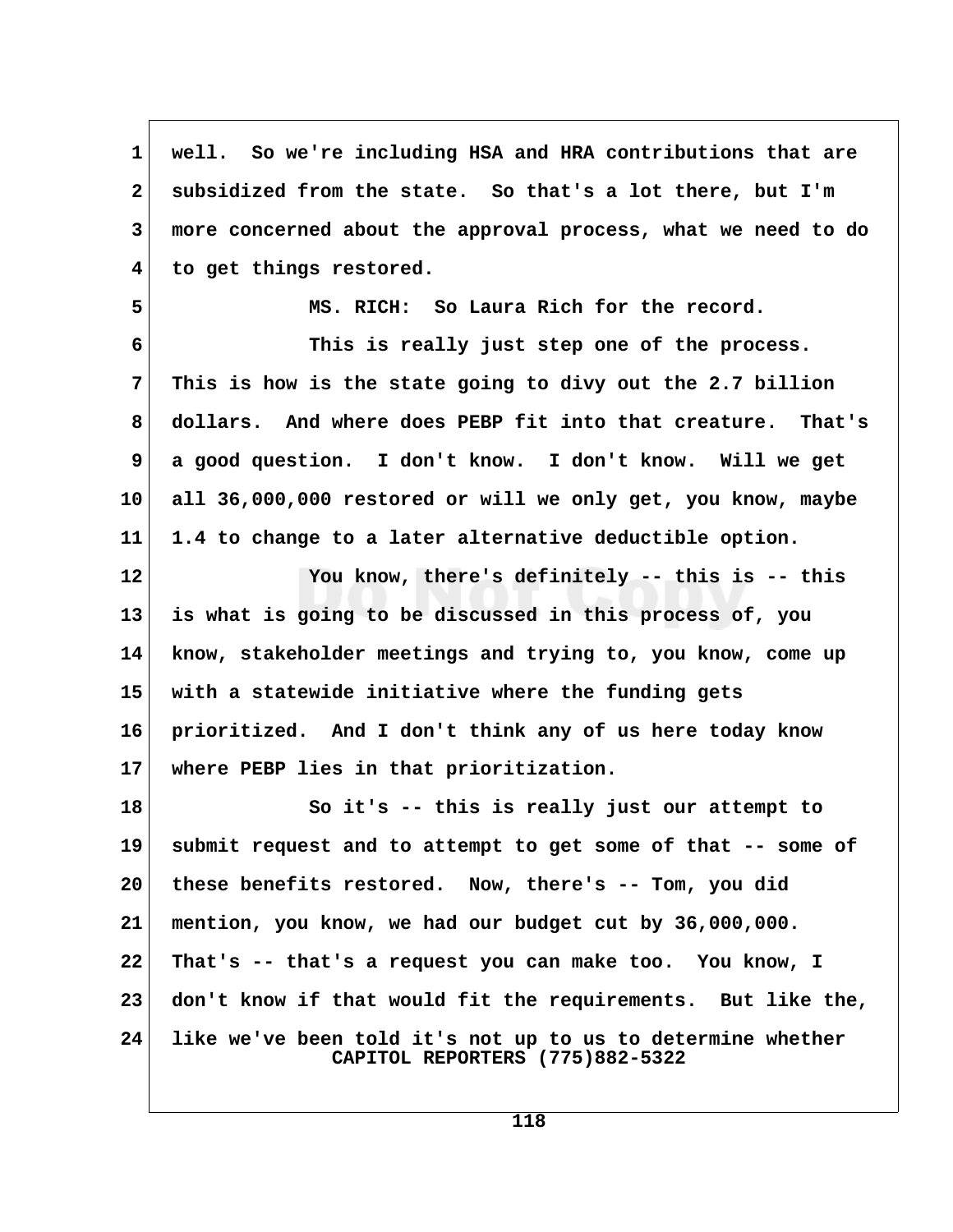**1 it meets the eligibility of, you know, getting funding. And 2 so we could submit something saying we would like \$36,000,000 3 restored for our budget and -- and leave it at that, right. 4 But unfortunately we do not have a say in, you know, what 5 gets chosen and what doesn't other than through that 6 stakeholder process.**

 **7 MEMBER VERDUCCI: So in reading the public 8 comments it seems like there's a human cry out there for some 9 immediate relief in going through the executive officer 10 report, that we're looking for response for the GFO on some 11 COVID relief money. FEMA has turned us down. And I just 12 don't see nothing to lose and putting out the recommendation 13 to restore all benefits in addition to this list, the 14 HSA/HRA, employer subsidy and then as it goes through the 15 processes some of it will stick. Some of it won't. But, you 16 know, as I mentioned a few times we were wicked in dropping 17 the benefits, and I can see it going really slow at restoring 18 it.**

19 And since we're not the deciding factor that can **20 restore all of these benefits I think we put out the 21 suggestion to restore them all, including HSA and HRA. And 22 what sticks is what sticks in the legislators and the 23 governor's finance office I believe is the ultimate say there 24 as well as perhaps the treasurer's office. So I just would CAPITOL REPORTERS (775)882-5322**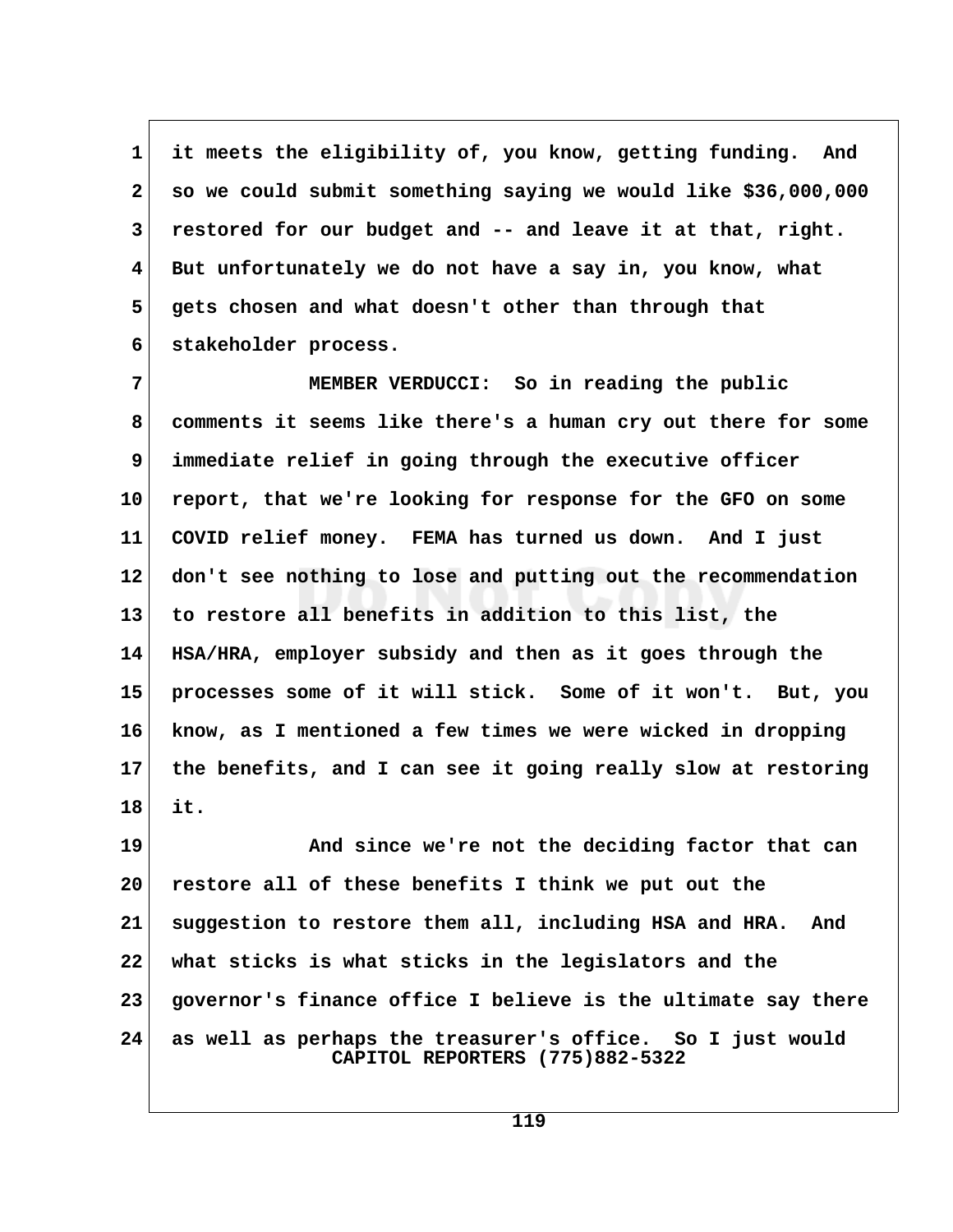**1 like to see some movement on getting these things restored. 2 And I do hear the voices of the employees, and I do read 3 those public testimonies that are quite compelling that state 4 employees are looking for some relief, and this is a big 5 issue. So those are my thoughts.**

 **6 MS. RICH: I do want to add we are not limited to 7 one option or two options or ten options. We can submit as 8 many a the Board chooses. I would probably recommend that 9 there's probably a sweet spot, more than one but less than 10 ten. So that's -- that's just my recommendation but we are 11 not stuck with this is the only option.**

**12 MEMBER AIELLO: Laura, this is Betsey. I have a 13 question.**

**14 Is there a reason -- this lists looks good to me, 15 but is there a reason why the restoration -- the restoration 16 of HRA/HSA has not been put in there or the additional 17 monies?**

**18 CHAIRWOMAN FREED: That's another option we can 19 throw in there and it was discussed it would just -- so we 20 can, like I said, you do something to one plan you have to do 21 something to the rest of them as well. And so if we leave 22 everything as is on the CDHP and just raise the HSA 23 contribution then we have to do other things in the low 24 deductible and HMO options as well just to, to even those, CAPITOL REPORTERS (775)882-5322**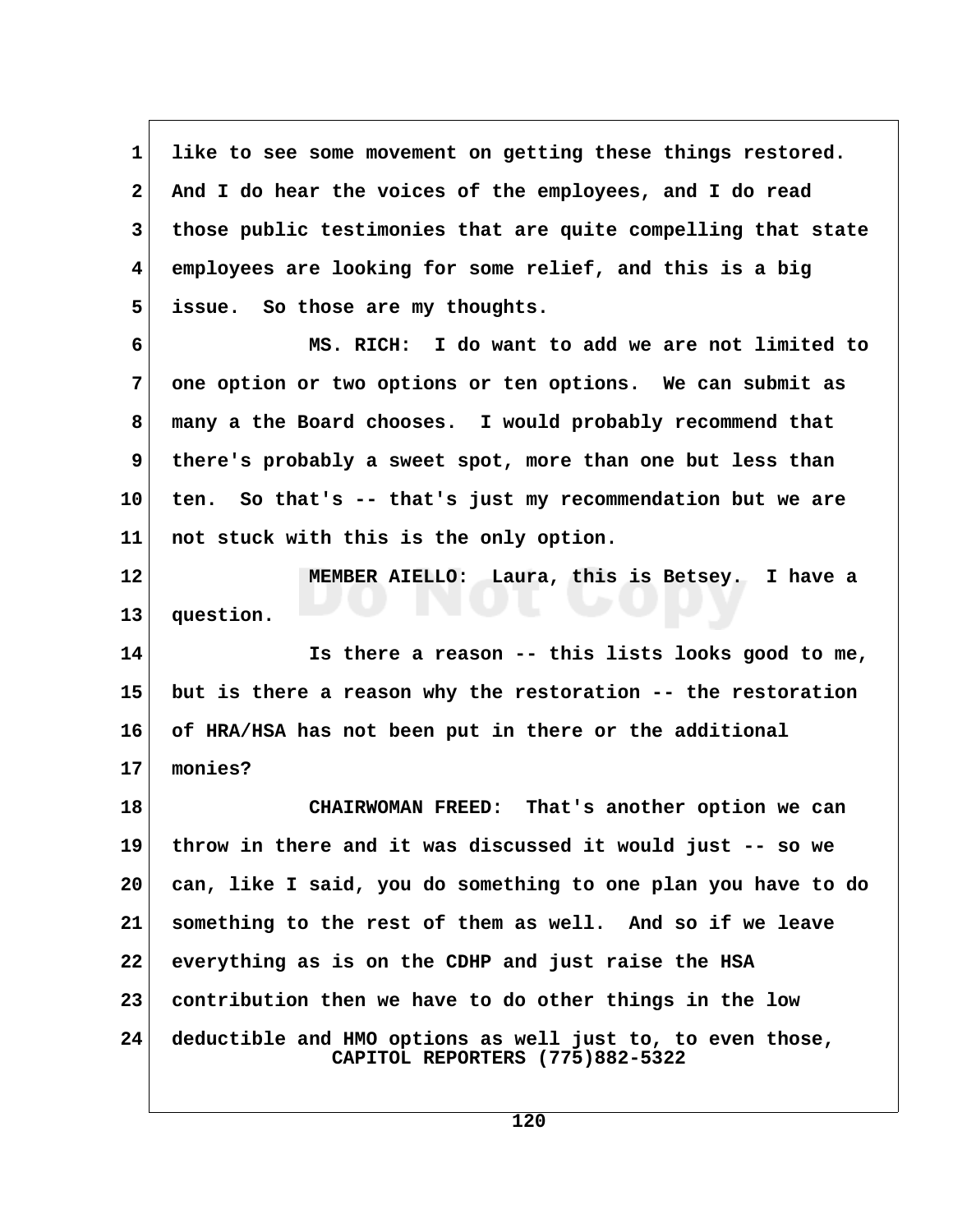**1 those plans out and to make sure we've got the actuarial 2 value that is different between the plans. So Aon can 3 definitely put together an option that includes HSA. 4 MEMBER AIELLO: I just seen that in some of the 5 comments. And so my guess is then that some of these other 6 reversions back about the co-pays and stuff didn't go as far 7 as because the HSA wasn't put back but that's -- I'm fine. 8 Thank you. 9 MEMBER KELLEY: So it's Michelle Kelley here. So 10 I just wanted to ask some specific questions, not about the 11 choices here because I -- I agree with Mr. Verducci. Our**

**13 And Ms. Messier might be exacerbated with me but 14 I'm going to go back to the point I made, all the questions I 15 asked about kind of the low deductible and the impact on the 16 plan. So just to be very specific, looking at option number 17 one for example, so we've got where both deductible to pre 18 pandemic, you know, basically across all of the plans which I 19 totally understand what you have to do to one plan you want 20 to make equal with the other plan.**

**12 participants are crying out for help.**

**21 Where I guess I'm having trouble reconciling that 22 is with when I look at the estimated cost it's 3.5 million 23 dollars, but the majority of our participants is actually in 24 the high deductible PPO. So all that total cost, the 3.5 CAPITOL REPORTERS (775)882-5322**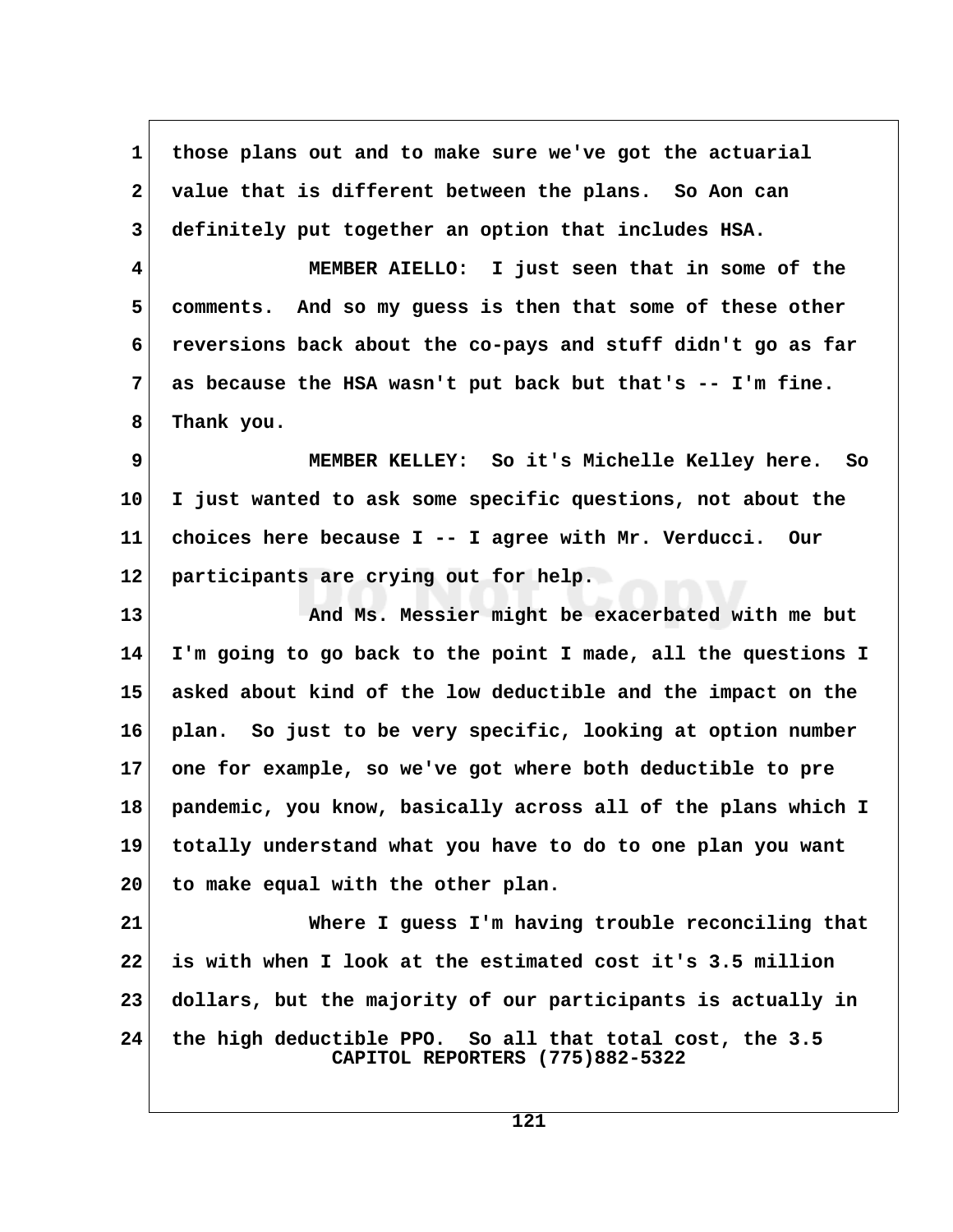**1 million dollars I think Executive Officer Rich had shared 2 with me maybe 2.1 million if that was restored, maybe the 3 majority of the money in that cost would be actually going to 4 high deductible members.**

 **5 And so I guess -- I guess when we're looking -- 6 so one of the principles I think I would like the Board to 7 think about I guess is if is the total cost because to me 8 that's the plan. So if where -- so if for example if that 9 went ahead and 2.1 million dollars of the cost from the, and 10 we got it approved from the American Rescue Plan was going to 11 CDHP then shouldn't we be putting a request in that makes 12 sure that whatever happens to the low deductible PPO and HMO 13 is of equivalent RFP funds so the 2.1 million dollars. Isn't 14 that how we maintain the actuarial integrity of the plan and 15 make sure that all participants are treated equal or am I 16 just once again it is a question even though it's as a 17 statement?**

**18 MS. RICH: I think Stephanie, are you? 19 MS. MESSIER: Yeah, sorry. My mute button was 20 not coming off so I didn't want to start talking when you 21 couldn't hear me. 22 You're not exacerbating me, Ms. Kelley. Those 23 are good questions. So I would say though when you're 24 talking about the dollar amount being the same it's a little CAPITOL REPORTERS (775)882-5322**

**122**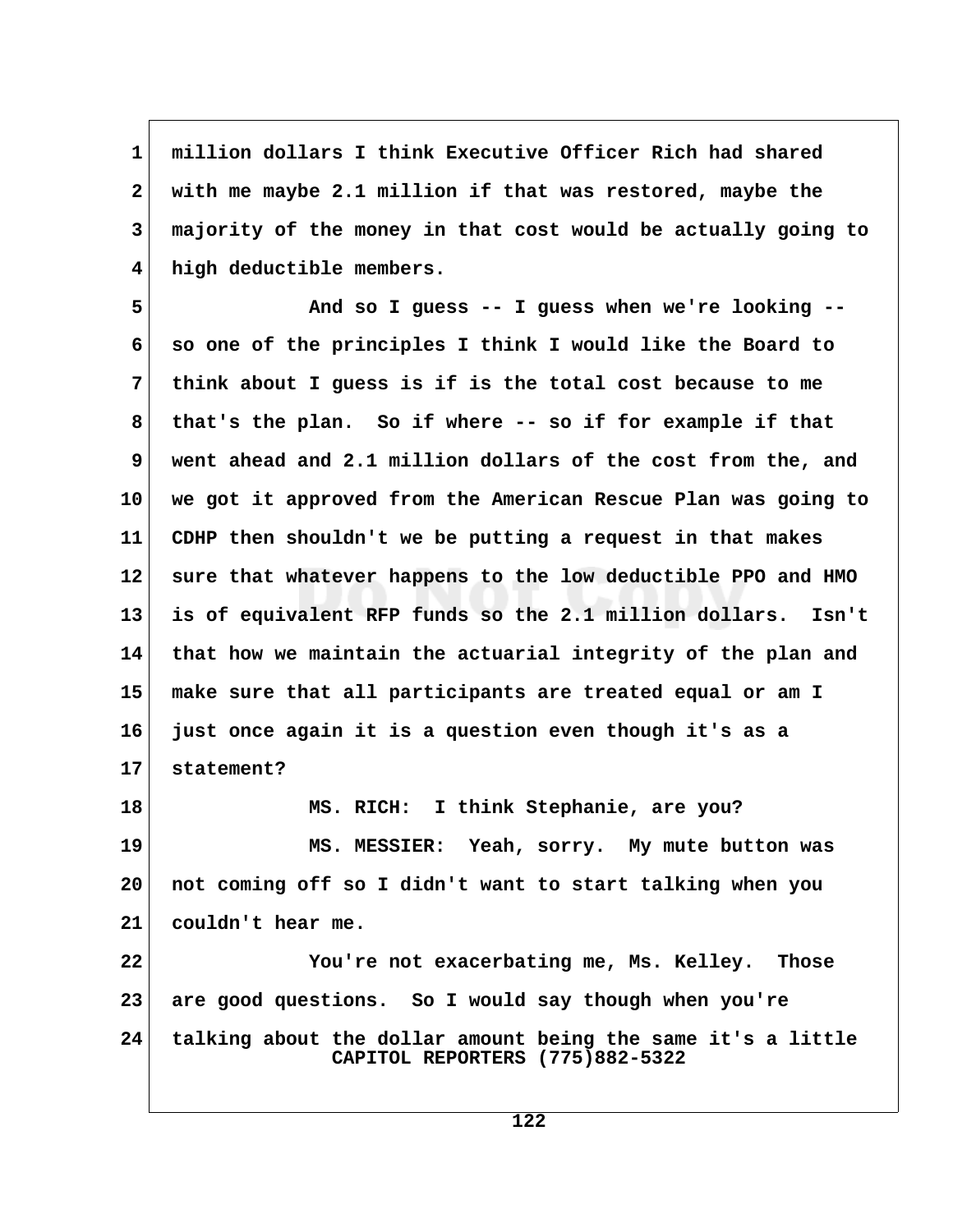**1 bit trickier of a concept, right, because we have to go back 2 to the percent of the population within one plan or another 3 is a little bit different than trying to say when we're 4 making plan design changes, what we did originally because 5 you did have a pretty large hit to your budget, right, we 6 were looking at cutting out \$36,000,000 in one year. So when 7 we were making those plan changes last summer I want to say 8 it was a five percent actuarial value deduction across the 9 two existing plans with an introduction of a new plan 10 in-between those two to try to offer a meaningful choice to 11 your population.**

**12 So as you look to restore the benefits I think 13 what Ms. Rich is trying to get at you're not trying to 14 restore four percent of the five that you took out of the 15 CDHP but there's only three on the HMO side. And you're 16 never going to get to the true dollar to dollar perspective, 17 but we're trying to because it's a percent of a dollar and 18 there's more people down here than there is in this plan.**

**19 We're trying to universally lift them, right, 20 rather than picking one up and dropping another. Because at 21 some point if you did do what Ms. Aiello mentioned and get 22 more HSA funding back you might get to a point where that in 23 terms of the payroll amounts because is it fair that the 24 people in the low deductible plan today pay more than the HSA CAPITOL REPORTERS (775)882-5322**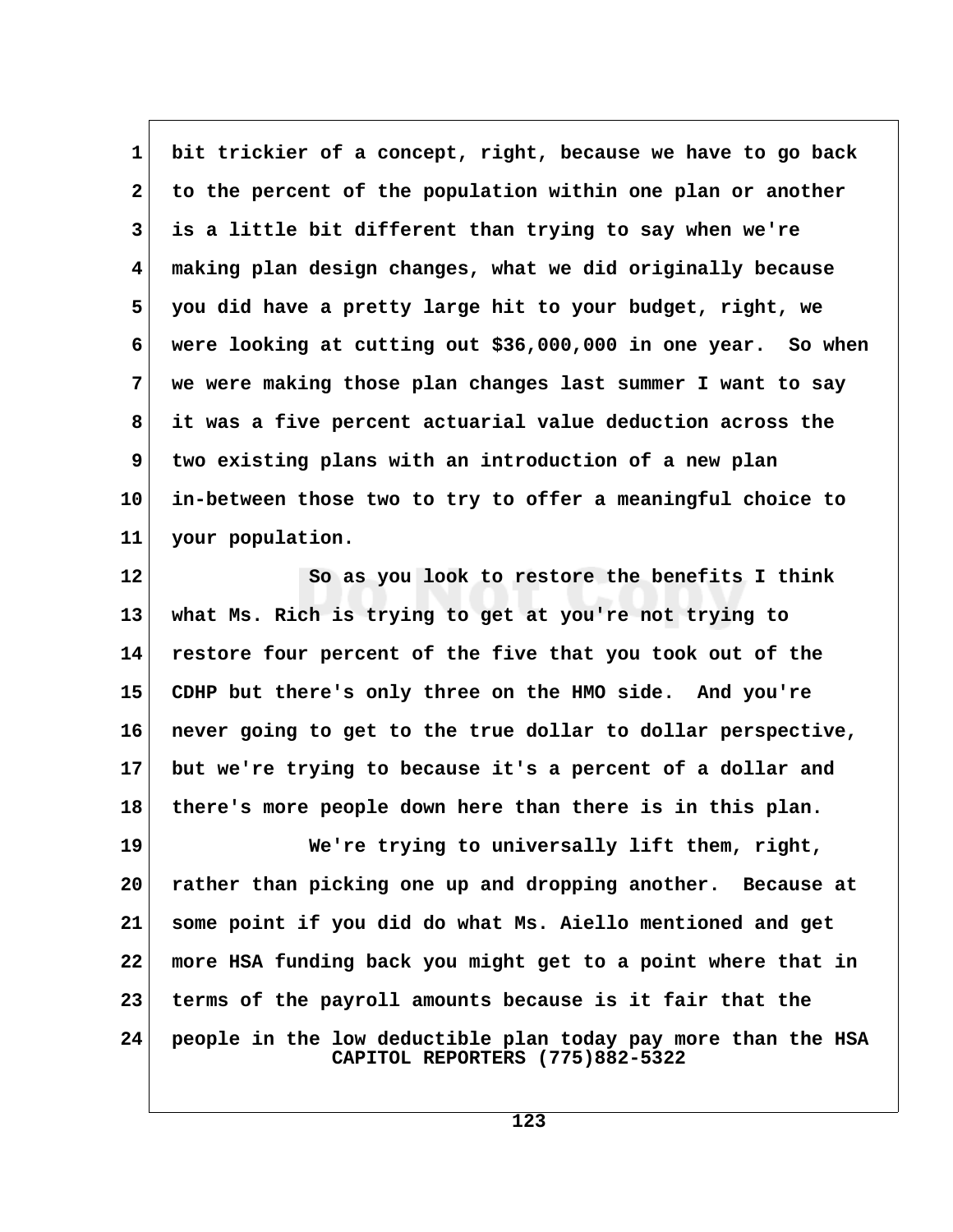**1 folks. And now if you make the HSA plan richer than that low 2 deductible plan the low deductible plan should then decrease 3 accordingly and it becomes an issue again where now make 4 their actuarial values are nearly identical. And are you 5 really offering meaningful choice to your population. And 6 you certainly can.**

 **7 I have clients that have two plans that are very 8 similar in actuarial value with another richer plan. But I 9 think the most ideal place to have plan designs is to have 10 three distinct plan options so you really are offering a 11 choice for members because people will access care 12 differently based on their personal family medical situation 13 and I think that's a true value to PEBP's participants, and I 14 think you probably want to keep in mind as you're making 15 these choices.**

**16 MEMBER KELLEY: Thank you for that explanation. 17 Yeah, so if we for example just put in option number one and, 18 you know, it's just for discussion sake, so you're 19 comfortable that if we put in option -- just option one all 20 on its own that kind of maintains the actuarial value of each 21 of the plans. Because I agree with you about the choice and 22 we want to maintain the differentiation between each plan of 23 the cost. So that's, I'm not arguing with you. It's just 24 more, it's number one all on the face of it to meet those CAPITOL REPORTERS (775)882-5322**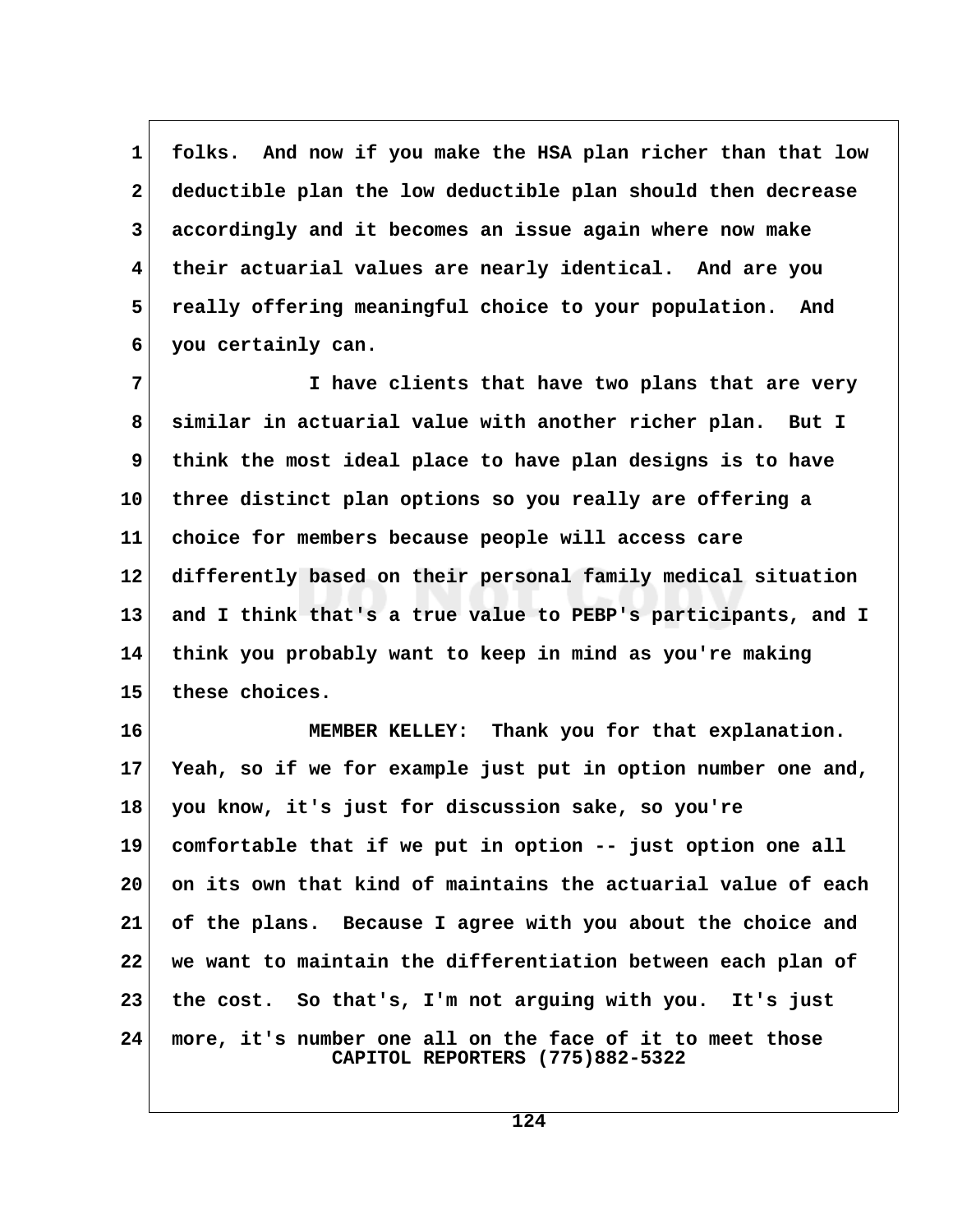**1 goals.**

 **2 MS. MESSIER: This is Stephanie Messier again for** 3 the record.

 **4 And I would say not quite. So we were trying to 5 find the best way to bring this before the Board today, 6 right, and there's not really a great option outside of 7 trying to do live modeling which I think we have run into 8 with issues in the past in a public Board meeting. So we're 9 not going to make that mistake again.**

**10 But just try to, I guess give you a good idea of 11 how much it costs, right. I probably wouldn't recommend that 12 you just change the deductibles, right. I think it does make 13 more sense in trying to get to that goal of maintaining a 14 good spread on your actuarial values to look at deductibles 15 plus the out-of-pocket maximums for example or some of these 16 other choices.**

**17 But we did want to give you the size range of 18 what these different options mean. Like, I do think the 19 second option is also a good option. Because one thing to 20 keep in mind about your CDHP plan today is that the IRS is at 21 the 1,400 dollar threshold. So at some point, if you go back 22 to \$1,500 you're not only giving your members whiplash but 23 the 15 will no longer be within the highest IRS regulations 24 potentially. You may bump up it up to 1,550 or 1,600 and CAPITOL REPORTERS (775)882-5322**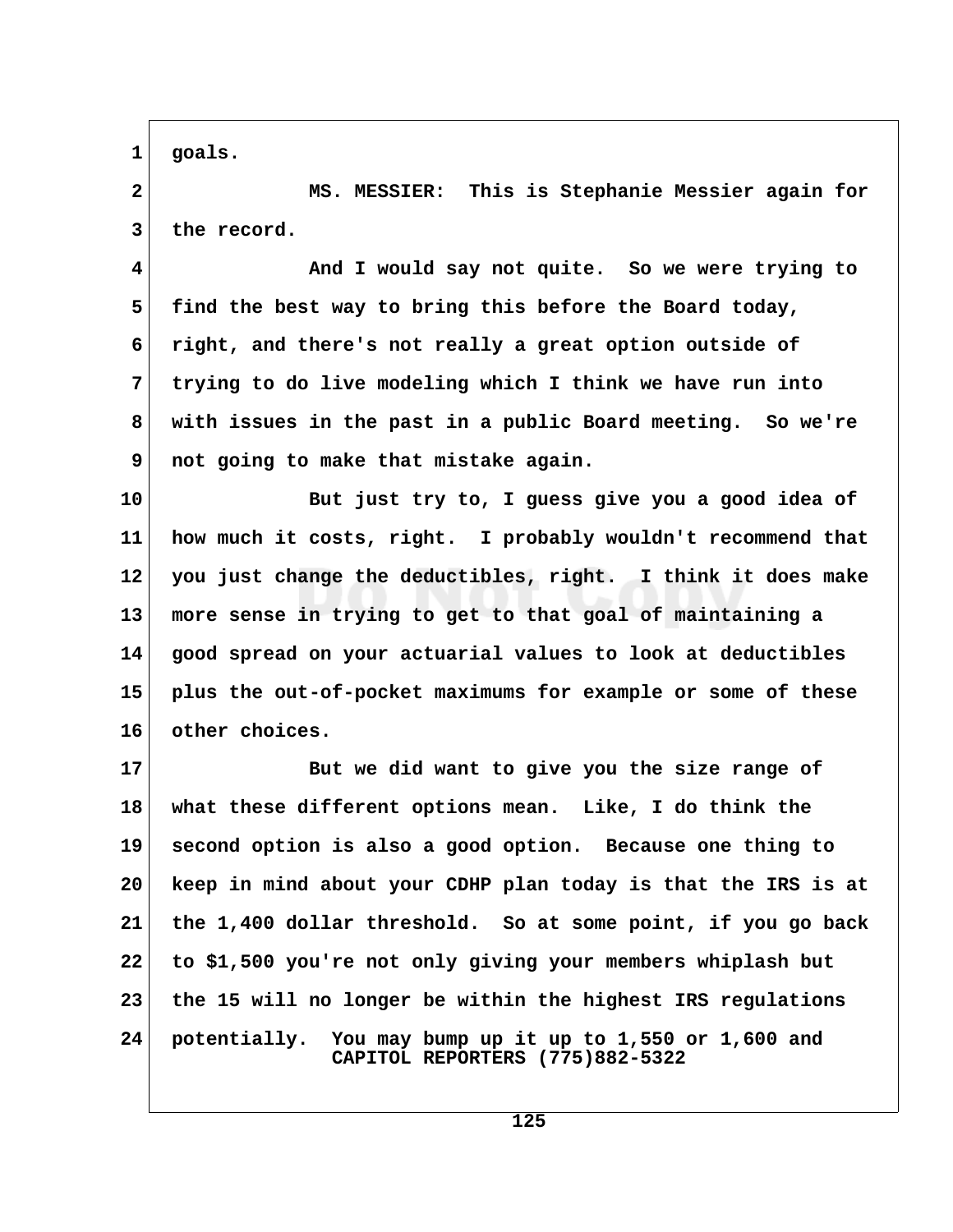**1 keep making the changes one year to the next within that 2 particular plan. So potentially, you know, picking that 3 second option to change the deductible in-between where you 4 used to be to where you went, right at the 1,600 might help 5 you maintain a 1,600 for a few years before you run into that 6 IRS issue.**

 **7 But, yeah, I would say purely we didn't look at 8 the actuarial values for each different step to make sure** 9 that that gap is maintained. It would be something I would **10 say as we're redesigning a plan for plan year '23 we would 11 want to take a look at to see if there's some additional 12 tweaks that can be made and how does that then affect payroll 13 amounts and those other things.**

**14 But in terms of trying to get this AR, I'm 15 probably going to get the acronym wrong, the funding, just 16 picking that one option may tweak your actuarial values a 17 little bit and not quite have the exact same gap that you had 18 today, but as least it's moving all of the three plans 19 directionally the same, not exactly precisely as we probably 20 want it to be.**

**21 CHAIRWOMAN FREED: Okay. This is Laura Freed. 22 I want to thank Member Kelley for those questions 23 because I had kind of the same thought. So I was like were 24 each of these options put together with the goal of CAPITOL REPORTERS (775)882-5322**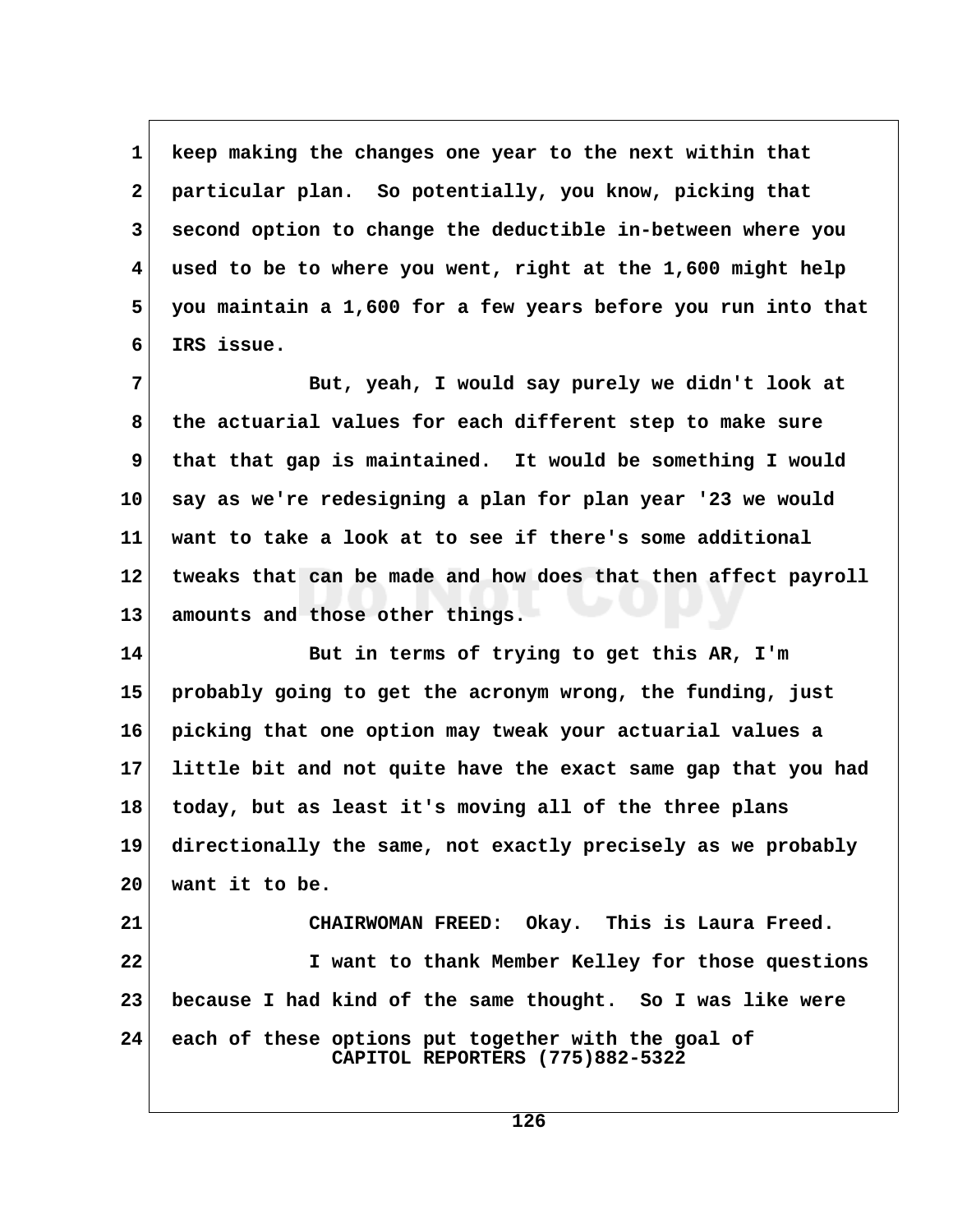**1 maintaining the actuarial value of each plan option. And 2 when the original presentation was done I thought oh, yeah, 3 they were. And now it sounds like, well, yeah, mostly. 4 Okay. Got it. So thank you for -- for that discussion. 5 Tangental to that is the suggestion that the lean 6 alternatives to the deductible and out-of-pocket maxes that 7 both of those be put into the portal for consideration or 8 that the Board choose revert deductible back or change 9 deductible to leaner alternative, revert out-of-pocket max 10 back or change to out-of-pocket max to leaner alternative. 11 So in other words throw it in the portal or pick one. 12 MS. RICH: So this is Laura Rich. 13 My thought on this is that should we want to 14 focus on decreasing the deductibles we choose the best one, 15 right. We choose the one -- the one that reverts it to pre 16 pandemic levels and then once those stakeholder meetings do, 17 you know, we're involved in those and we have those 18 discussions perhaps I can say, okay, well, if there's -- if 19 there's not sufficient funding for that how about we take it 20 down one notch and we do the alternative. 21 And so we're not bombarding with all the 22 submissions but you can meet the responsibility onto the need 23 to, you know, to communicate. That's an option, but we can 24 definitely -- you know, we can submit them separately as well CAPITOL REPORTERS (775)882-5322**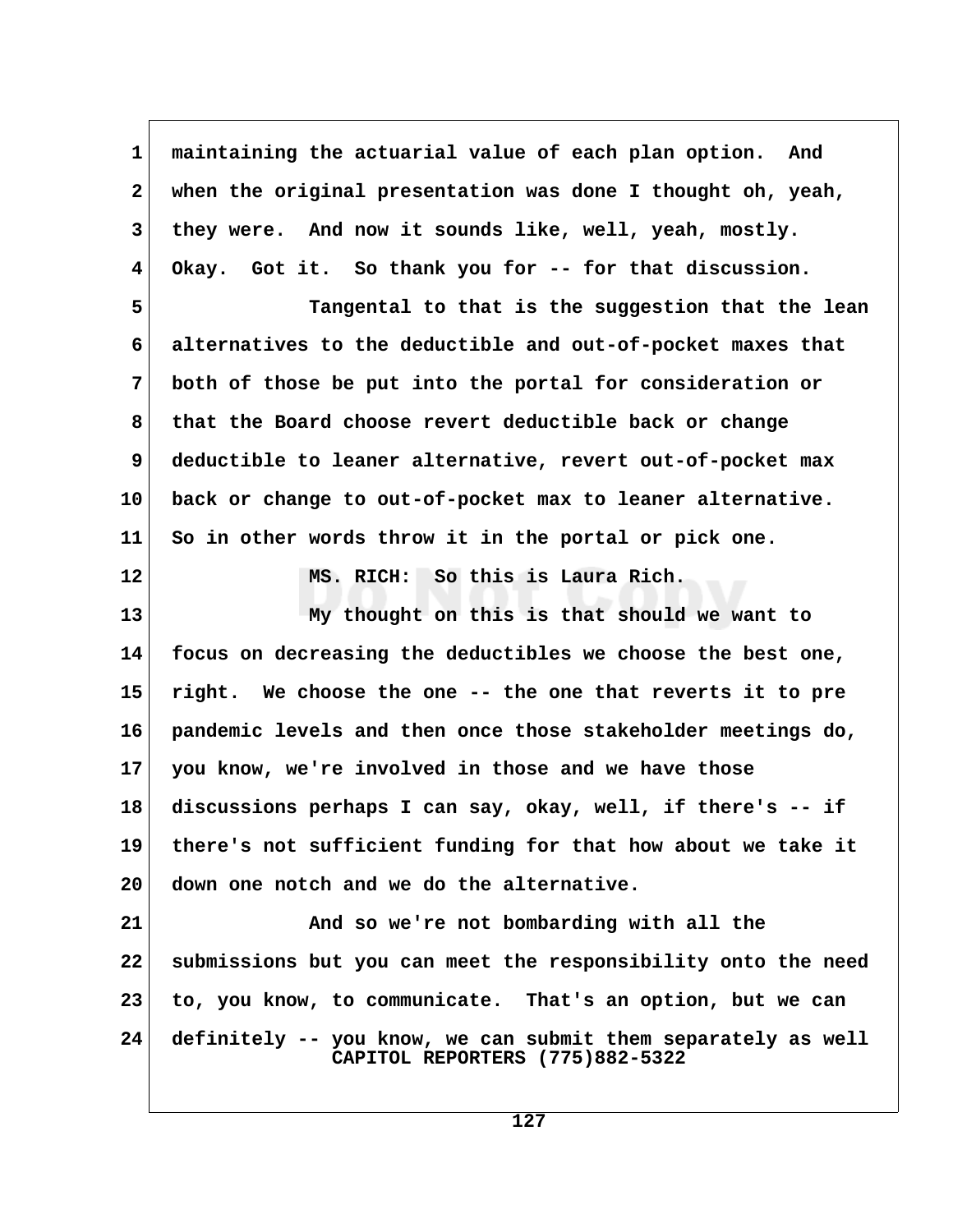**1 just so that the options are there in writing and, you know, 2 and can be considered. But I think that ultimately if that 3 discussion comes up that the conversation around, well, how 4 can we tweak it a little bit is probably going to come up as 5 well.**

 **6 MEMBER KELLEY: So it's Michelle Kelley here. 7 So I guess when I saw this list I -- my -- I am 8 concerned about us putting in kind of just this level of 9 detail just because I think it -- I don't think it's very 10 structured. And so when I -- when I think about from my, you 11 know, my perspective is I think that the Board, maybe we 12 should think about putting together three different options 13 or have, I'm sorry, not asked but have Executive Officer Rich 14 work with Aon to put together three different options like a 15 stretch.**

**16 So you know what, I've heard Mr. Verducci say 17 that he wants to, we should ask for the full 36. So as a 18 stretch goal, you know, what would putting back \$36,000,000, 19 what would be the, for each of the plans that would equal 20 that total. And then maybe, you know, a step down from that, 21 a middle ground whereby the Board picks the number because it 22 is kind of random, right, but the Board picks the number or 23 the items to go into that midstream that maintains the 24 actuarial integrity of each and then an entry level in case CAPITOL REPORTERS (775)882-5322**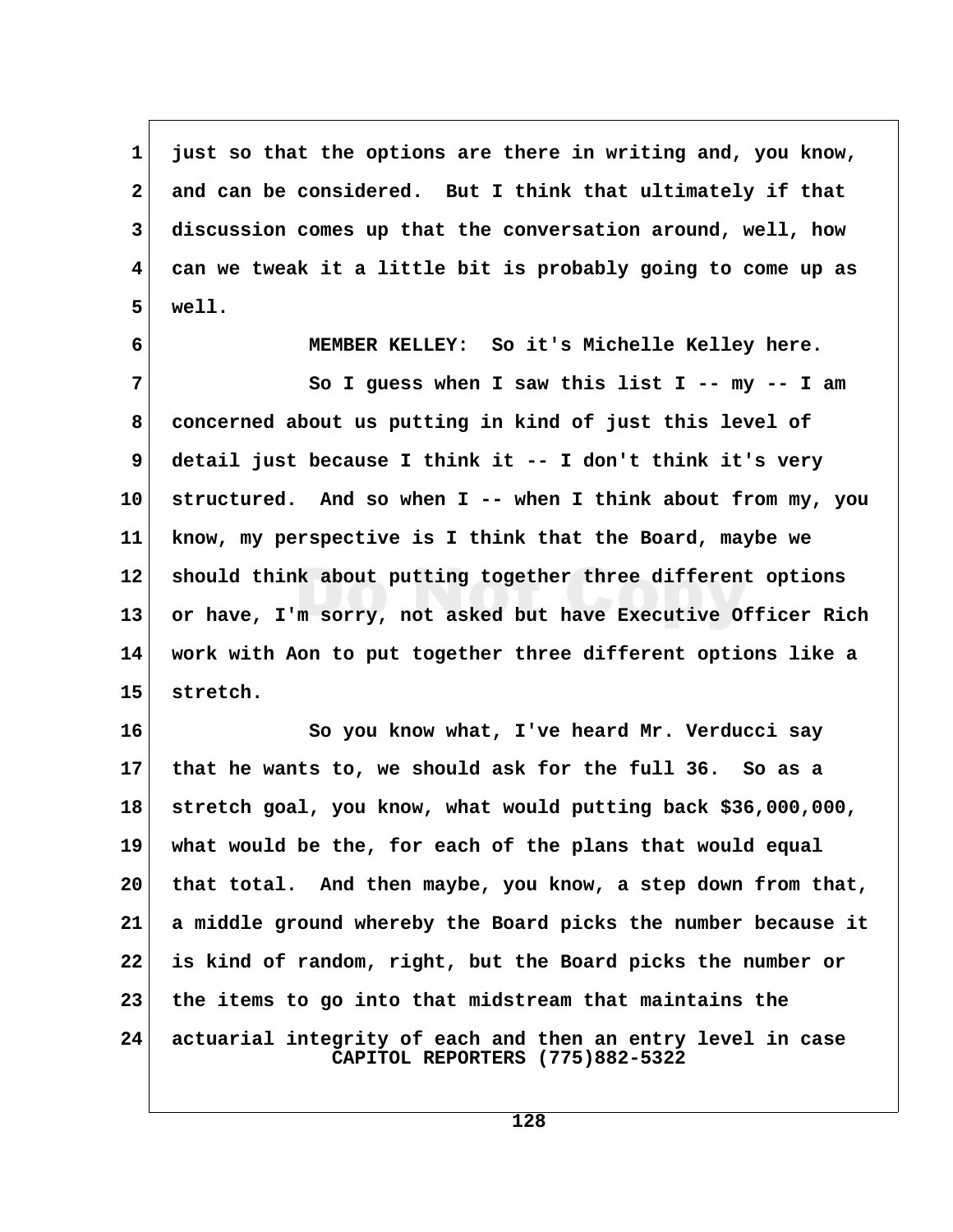**1 they decide there's absolutely no money and we aren't a** 2 priority.

 **3 I think that for me I would -- I would like us to 4 maybe submit two or three options that are kind of bundled, 5 bundles options. So not individual options but on the dollar 6 value that is determined by Executive Officer Rich and Aon 7 together. That's -- that's my thought. And it could be made 8 up of all of these things.**

 **9 But so I heard I think Executive Officer Rich say 10 the deductible would go with the OOP, and so that makes sense 11 to me. And so maybe we do that, you know, on the -- but we 12 list each bubble is for each plan so that it's very clear 13 what we're asking for, but we're not also putting in for like 14 ten or 12 different submissions. Thank you.**

**15 CHAIRWOMAN FREED: Thank you.**

**16 Other Board members, do you have any reaction to 17 what you see before you in the staff report?**

**18 MEMBER VERDUCCI: Tom Verducci. Go ahead. 19 MEMBER AIELLO: I was just going to say if we 20 work too many other options will we not get them submitted in 21 time that we need to if this needs to be voted on in a public 22 meeting. That's a question I have.**

**23 MS. RICH: So I think that if the Board is 24 willing to -- the Board can provide some general direction CAPITOL REPORTERS (775)882-5322**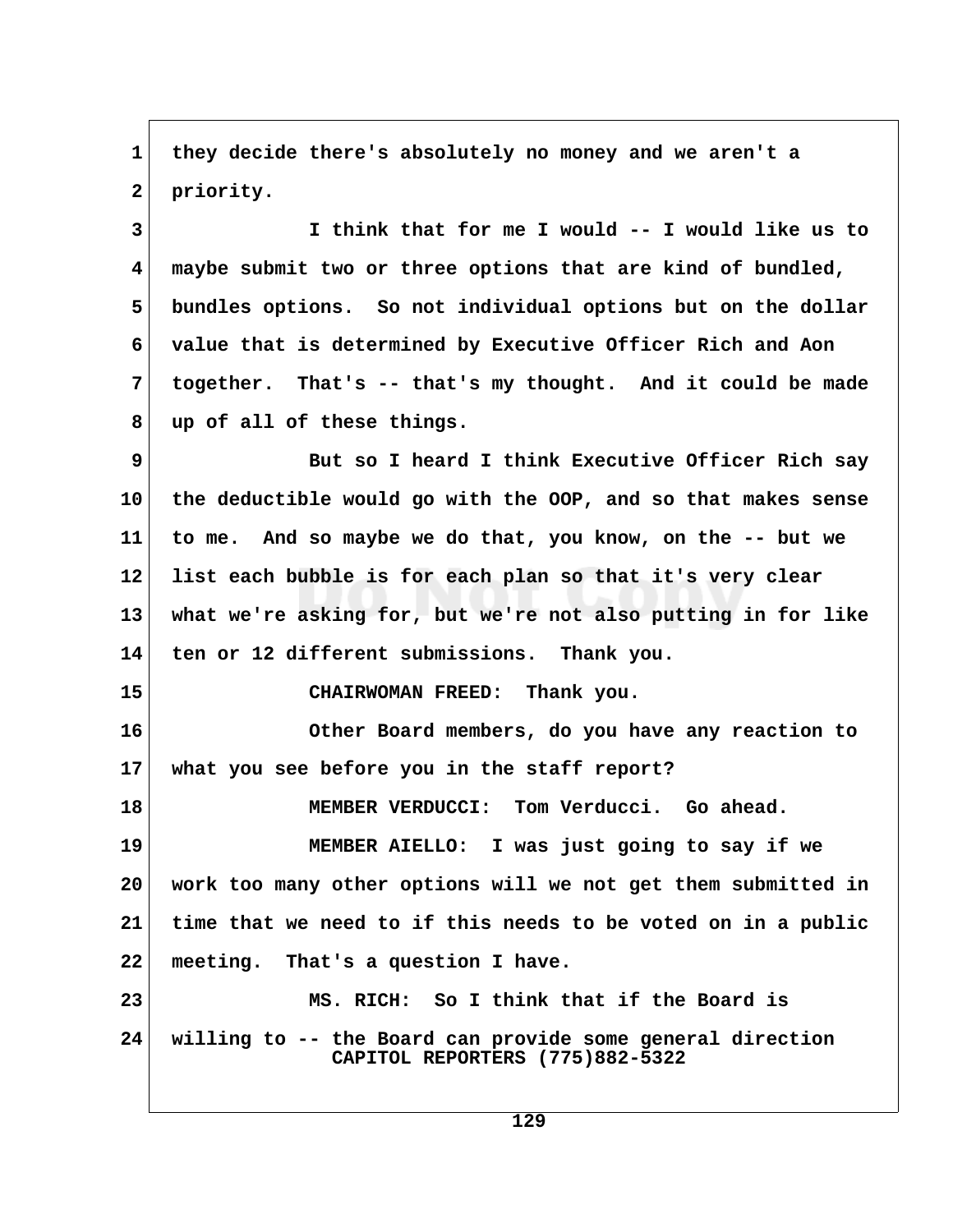**1 and then Aon and staff can go back and put together a plan 2 and submit it. There's no drop deadline at this time, but I 3 think the sooner we get this in the better because, you know, 4 these stakeholder meetings are going to start and we 5 definitely want to be a part of this process. 6 I think just given general direction by the Board 7 in terms of a Board consensus on what it wants to include, 8 Aon and staff can go back and put together something, and I'm 9 happy to share it with staff or with the Board at future 10 Board meeting I can do that as well. But this way it gives 11 us the opportunity to at least submit. 12 MEMBER AIELLO: This is Betsey. 13 Yeah, because I'm concerned that the longer it 14 takes to, more months go by while people are living under the 15 other option. 16 MEMBER KELLEY: Just a point of clarification. 17 None of this is going to take effect in this fiscal year or 18 this plan year, right? 19 CHAIRWOMAN FREED: Correct. 20 MS. RICH: That is correct. 21 CHAIRWOMAN FREED: Yeah, these are the only 22 options because, of course, we have set the rates and 23 everything for '22. So, yeah, this would be for FY23 only. 24 MEMBER VERDUCCI: Just a question here, Tom CAPITOL REPORTERS (775)882-5322**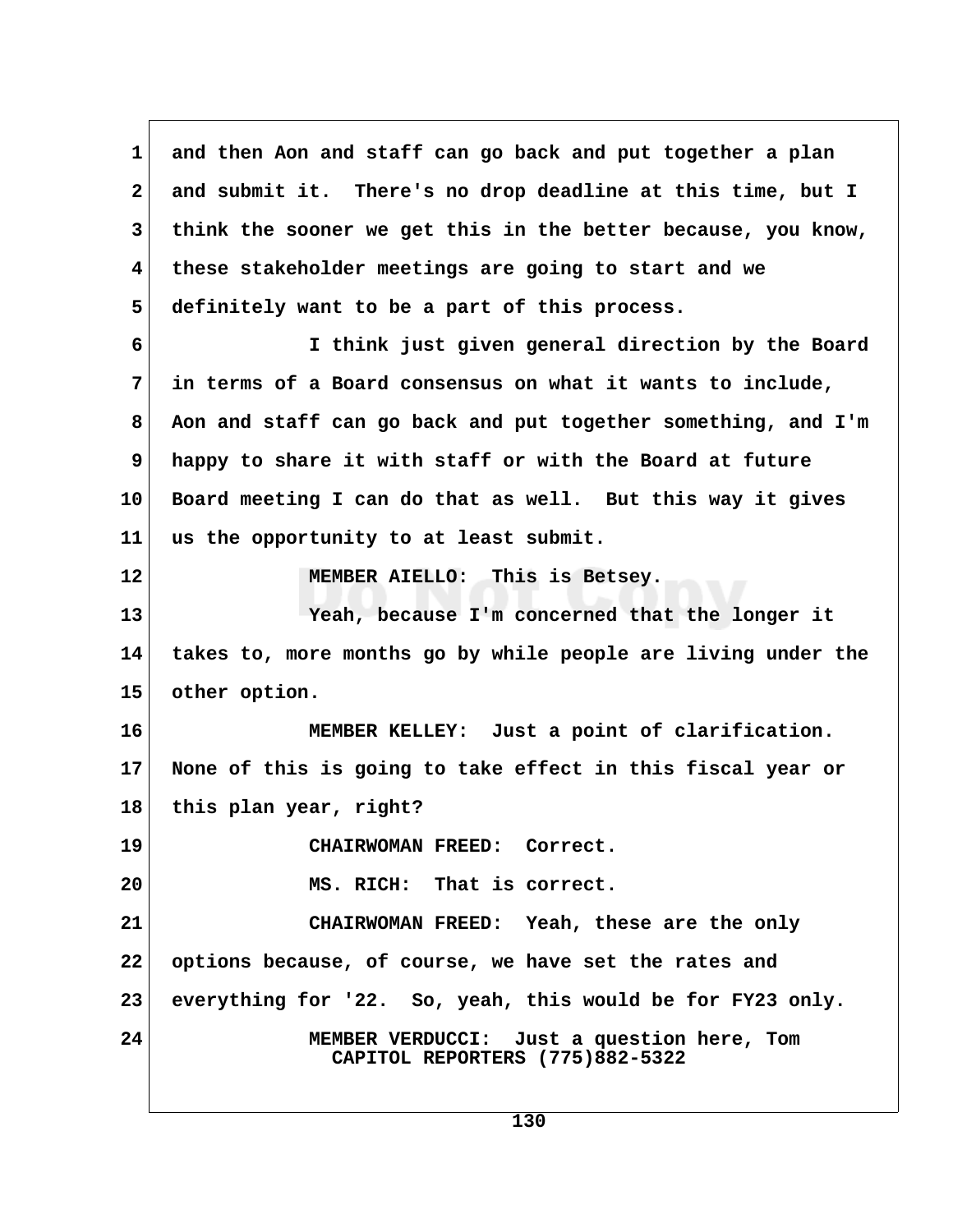1 Verducci.

| $\mathbf{2}$ | During the pandemic did we go into the                                                         |  |
|--------------|------------------------------------------------------------------------------------------------|--|
| 3            | catastrophic rainy day reserve fund? Is that something, did                                    |  |
| 4            | we -- I mean, that was definitely a catastrophe last year,                                     |  |
| 5            | and I believe that fund set up for catastrophe is still in                                     |  |
| 6            | place. I just can't remember. Did we go into the rainy day                                     |  |
| 7            | fund?                                                                                          |  |
| 8            | MS. RICH: So Stephanie can correct me if I'm                                                   |  |
| 9            | wrong. Yes, we can dip into that category. However, you've                                     |  |
| 10           | got to backfill it. And so if you -- if you use that money                                     |  |
| 11           | then eventually it needs to get refilled. And so those                                         |  |
| 12           | rates, everything, you know, we're back at square one, right.                                  |  |
| 13           | It is not -- it's not -- it's not a bucket of money that we                                    |  |
| 14           | can use to restore funds. It's really not an option.                                           |  |
| 15           | MEMBER VERDUCCI: Yeah. So to be a little more                                                  |  |
| 16           | clear here, during 2020 did we indeed have to go into the                                      |  |
| 17           | rainy day fund for our budget or was it at that time left in                                   |  |
| 18           | place?                                                                                         |  |
| 19           | MS. MESSIER: And this is Stephanie Messier for                                                 |  |
| 20           | the record.                                                                                    |  |
| 21           | And, Cari Eaton, I'm going to also throw to you                                                |  |
| 22           | but I believe in plan year '21 you tapped into it in a way                                     |  |
| 23           | because he reduced it from the 60 days on hand to the 45 and                                   |  |
| 24           | that was used because of a budgetary number that you needed<br>CAPITOL REPORTERS (775)882-5322 |  |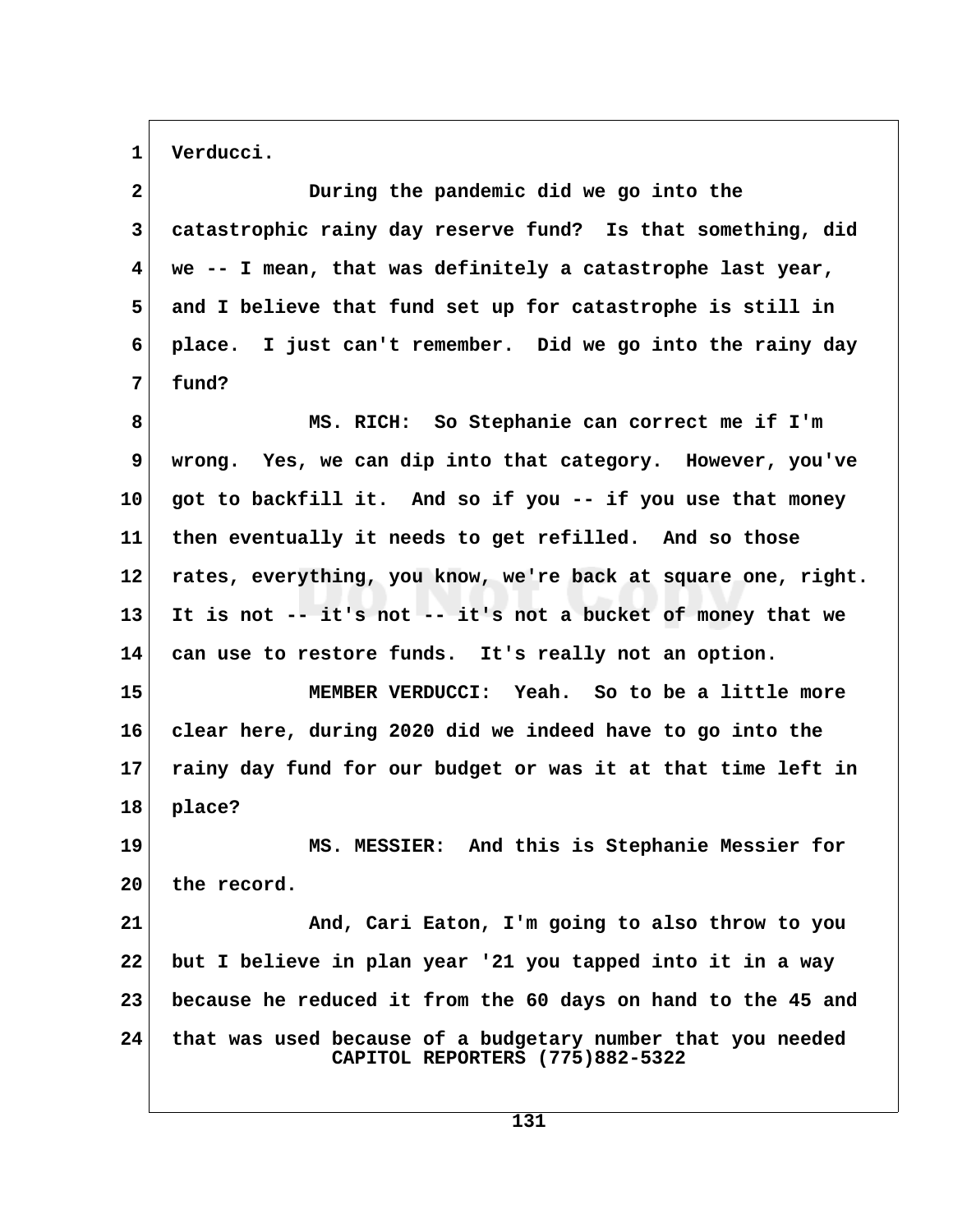**1 to give up. And so you did actually tap into it and I 2 believe cut it by, you know, 20 to 25 percent but I could be 3 wrong or maybe Chair Freed knows. 4 CHAIRWOMAN FREED: This is Laura Freed. 5 I don't remember the number. I would have to go 6 back into my old Board packet but you did ring a one-time 7 savings, you're right and, Ms. Messier, out by reducing the 8 number of days of catastrophic reserve and then we did -- we 9 did a one-time savings from the incurred but not reported 10 reserve. So the answer, the short answer to your question, 11 Mr. Verducci, is yes. 12 MEMBER VERDUCCI: Okay. So we did go into the 13 reserves because where I'm going at with this, I mean, I 14 really would like to see these benefits restored to the 15 maximum extent that we can. And we went through a 16 catastrophe last year. We survived it. And I just really 17 think we're short changing state employees. I read through 18 some of those testimonies on the public comments, and I just 19 think something needs to be done. 20 You know, I would like to suggest a full 21 restoration. And I know that we don't have the power to do 22 so. But I don't think we have anything to lose asking for it 23 because there are layers of state government, GFO, IFC that 24 would go through and have to be the final source and quick to CAPITOL REPORTERS (775)882-5322**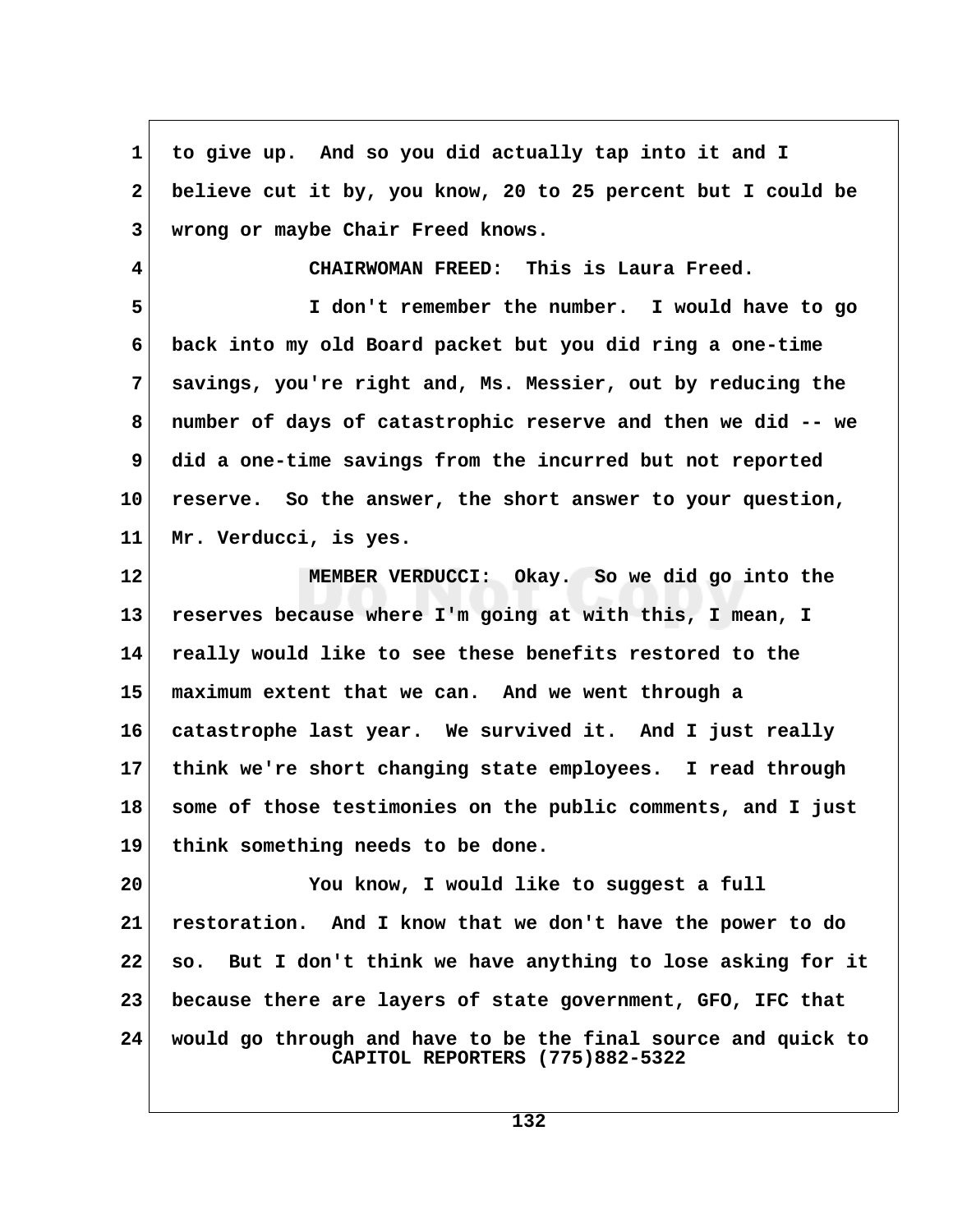**1 reduce those benefits. Not to be repeating myself, but I 2 think we're in a position right now to be asking for maximum 3 restoration, including HSA/HRA and everything back to where 4 it was. I know it's an all encompassing statement, and we've 5 got a little bold asking for that. But I just think we're in 6 a position we're the Board that needs to speak up and ask for 7 it.**

 **8 MS. RICH: So this is Laura Rich.**

 **9 We can certainly ask for anything. Something the 10 Board needs to keep in mind and something that will 11 definitely be taken into consideration and factored in when 12 these decisions are made by those that make the decisions is 13 that this is for next fiscal year. So if we, let's say that 14 we are granted in a 36,000,000 dollar to restore funds for 15 fiscal year '23. At that point we can and we can do this all 16 for fiscal year '23. But what happens int '24 and '25 when 17 those funds are gone, right.**

**18 So there's a consideration of, you know, can we 19 keep this up and can we continue to -- to provide these 20 benefits to members and is it fair or maybe it is fair to 21 members to provide them, you know, one year of these 22 excellent benefits because they are covered by, you know, by 23 the ARP funds. But then the subsequent biennium we're back 24 to where we are today, right. And so that's something that CAPITOL REPORTERS (775)882-5322**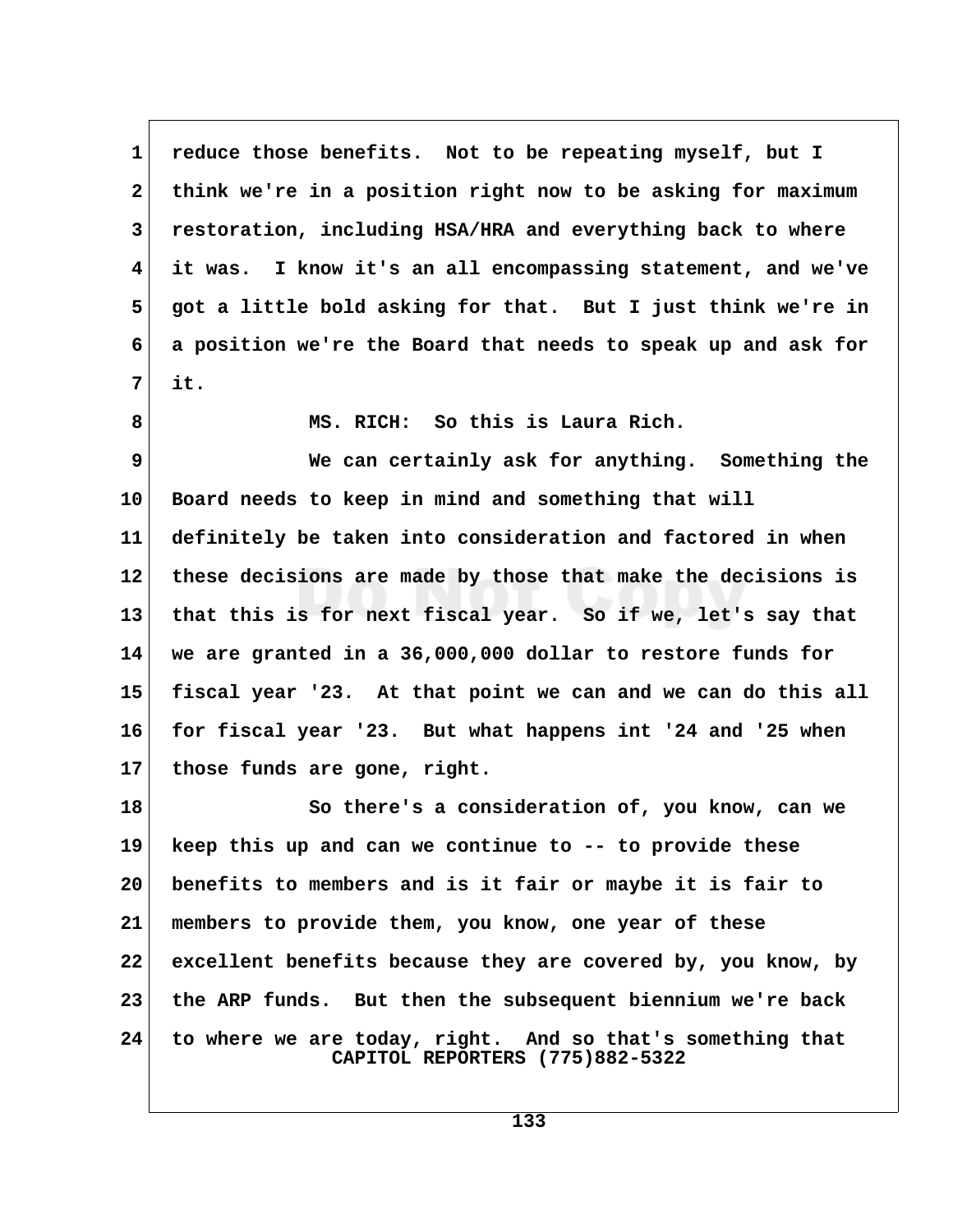**1 needs to be considered because there's -- there's a 2 perception that we, our budgets are not going to look much 3 different moving forward in the next biennium. 4 So there's likely going to be, and I'm not saying 5 this because I received direction or any kind of guidance or 6 anything like that, but nothing formal, but there's an idea 7 or an expectation that our budgets are not going to look much 8 different moving forward as they did this biennium. 9 MEMBER VERDUCCI: Tom Verducci. 10 Just as a follow-up question. How is our cash 11 differential account, it used to be known as excess reserves, 12 did I hear in the neighborhood of 35,000,000. Is that where 13 we're at right now? 14 MS. RICH: It's a projected 35,000,000, yes. I 15 will say that the utilization has been very very volatile. 16 We've been up. We've been down. I mean, it has -- it's been 17 very volatile in comparison to previous years. And so I'm 18 hoping that there's some stability in the next coming months 19 so that we can collectively -- you know, staff can make 20 recommendations to how to move forward with that access. But 21 at the same time it's any expenditure of those for benefits 22 will have to go through IFC and that will need to get IFC 23 approval. So there's definitely, there's steps to using 24 those funds. CAPITOL REPORTERS (775)882-5322**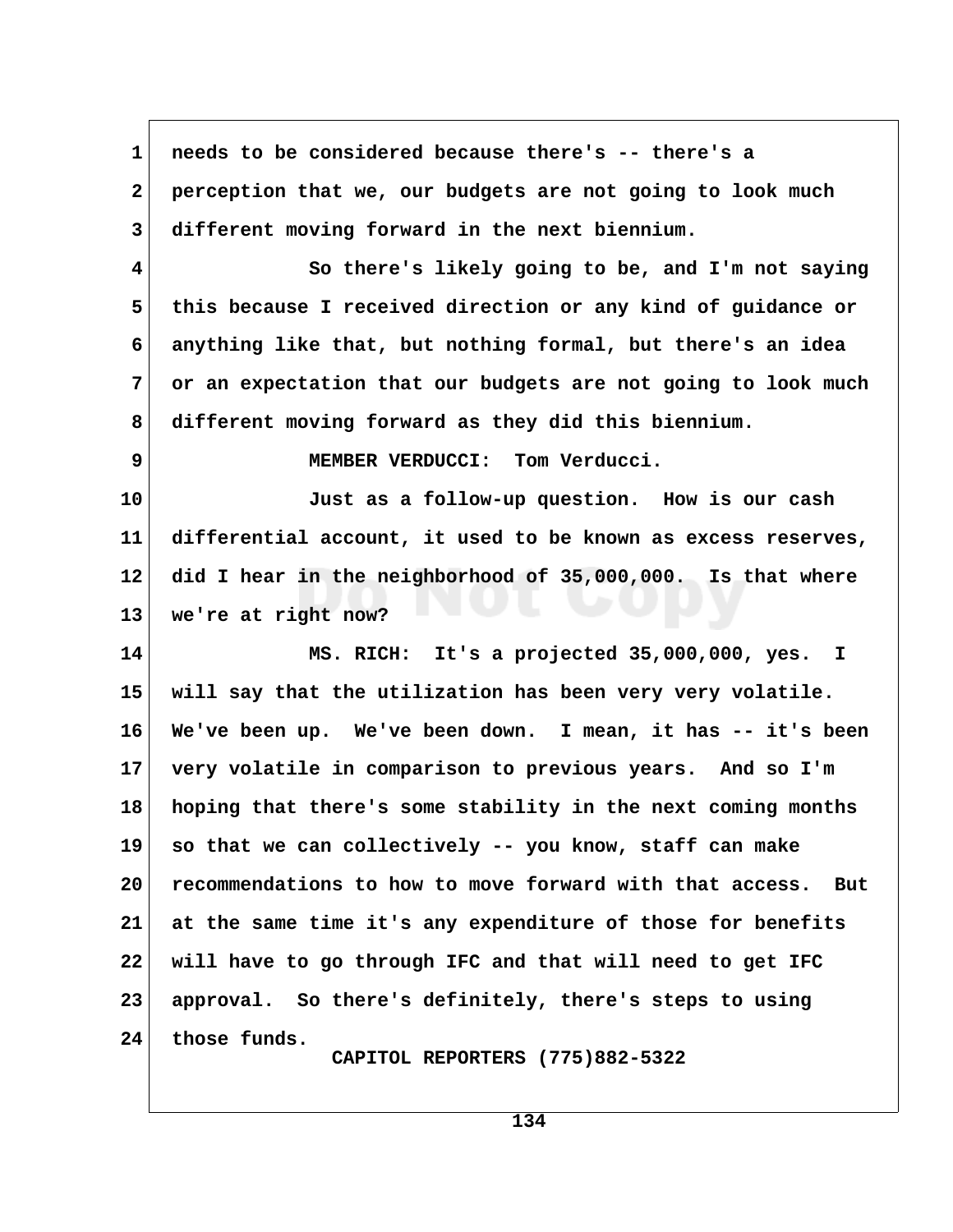**1 MEMBER VERDUCCI: Very good because from what I'm 2 reading it doesn't look like state employees have a lot of 3 excess reserves. So whatever, you know, we can project to 4 the decision-makers, present to them I think would be 5 appropriate, and I know there's probably a good process as 6 opposed to just throwing a full restoration out.**

 **7 I like what you have listed here. Other than HSA 8 and HR -- HRA should be included as well, and I'll leave it 9 up to with whether input from either members of, I don't know 10 exactly how the motion. I don't think we're quite there yet.**

**11 But, I mean, if I was to make a motion mine would 12 be for full restoration and have it go before a GFI and an 13 IFC to see what is affordable and we're going to get these 14 deductibles back down to affordable levels out-of-pocket back 15 to where they are at and long-term care, life insurance 16 restored, and I think now is the time to do it. That's my 17 passionate comments.**

**18 CHAIRWOMAN FREED: Thank you, Mr. Verducci. I 19 appreciate that.**

**20 Other Board members, do you want to weigh in on 21 this? Do you have any feelings or comments? Anything on 22 this that's not on the staff report list that you would 23 suggest adding?**

**24 MEMBER LINDLEY: Chair Freed, this is Tim. CAPITOL REPORTERS (775)882-5322**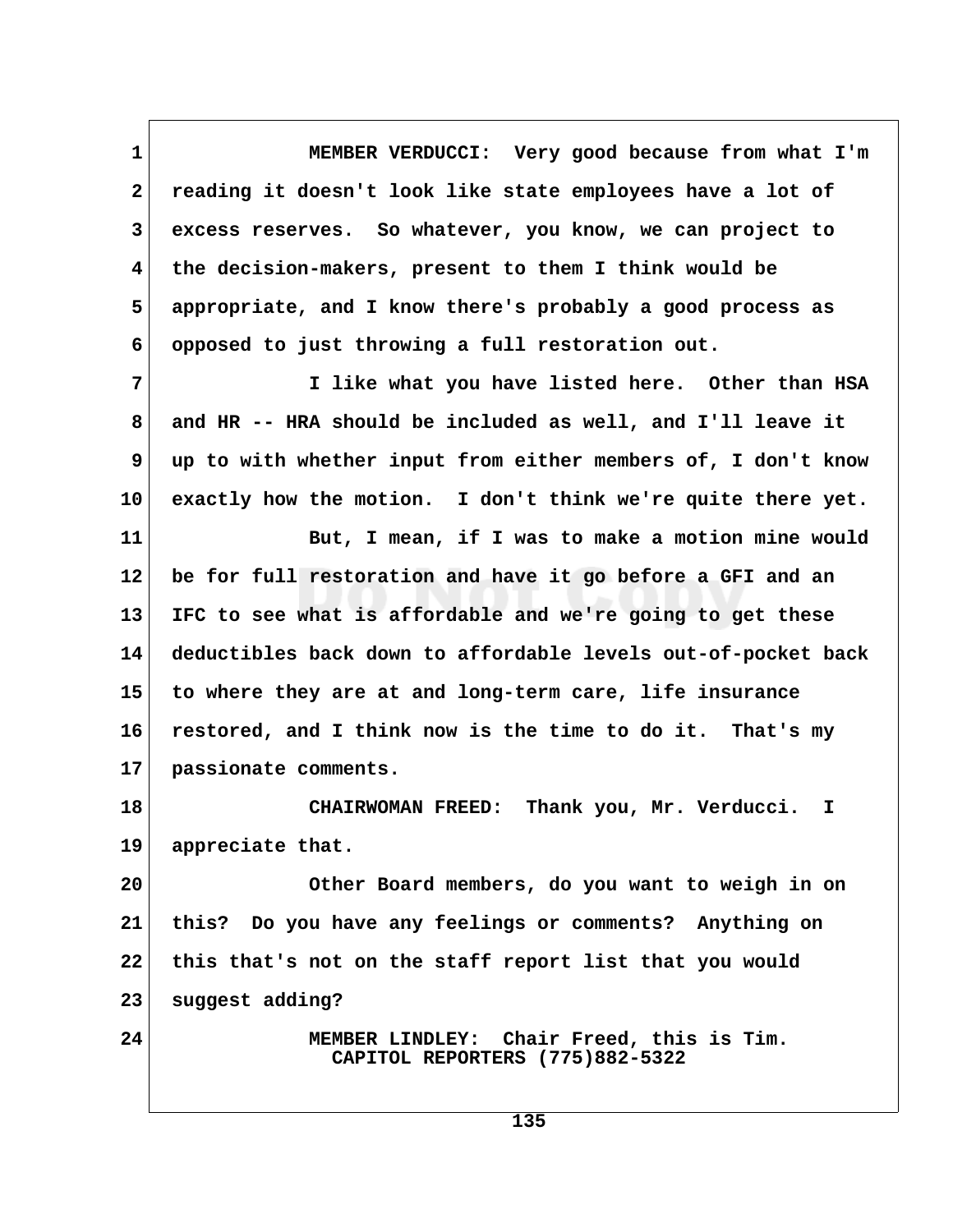**1 CHAIRWOMAN FREED: Okay. 2 MEMBER LINDLEY: I wanted to mimic Mr. Verducci's 3 position. We did have to make cuts, and now we're at a point 4 where we can restore those benefits. And I'm all for fully 5 restoring back to the deductibles, out-of-pocket maximums, in 6 the addition to the HRA/HSA contributions on top of that. 7 CHAIRWOMAN FREED: This is Laura Freed, sorry,** 8 for the record.  **9 Just to be clear, with the HSA and HRA 10 contribution by the state back to what they were in plan year 11 '20, is that what you guys mean? 12 MEMBER LINDLEY: Tim Lindley here. 13 I would say plan year '21. It was 700 14 participant and 200 dependent. 15 CHAIRWOMAN FREED: Okay. 16 MEMBER LINDLEY: With the three dependents max, 17 if I remember correctly. 18 CHAIRWOMAN FREED: Okay. Okay. 19 MEMBER LINDLEY: As though -- I pretty much put 20 everything back as though there was no pandemic. 21 CHAIRWOMAN FREED: Okay. So 700 for the primary 22 participant. 200 per child to up to three, okay. 23 MEMBER LINDLEY: Yes. 24 CHAIRWOMAN FREED: How does everybody feel about CAPITOL REPORTERS (775)882-5322**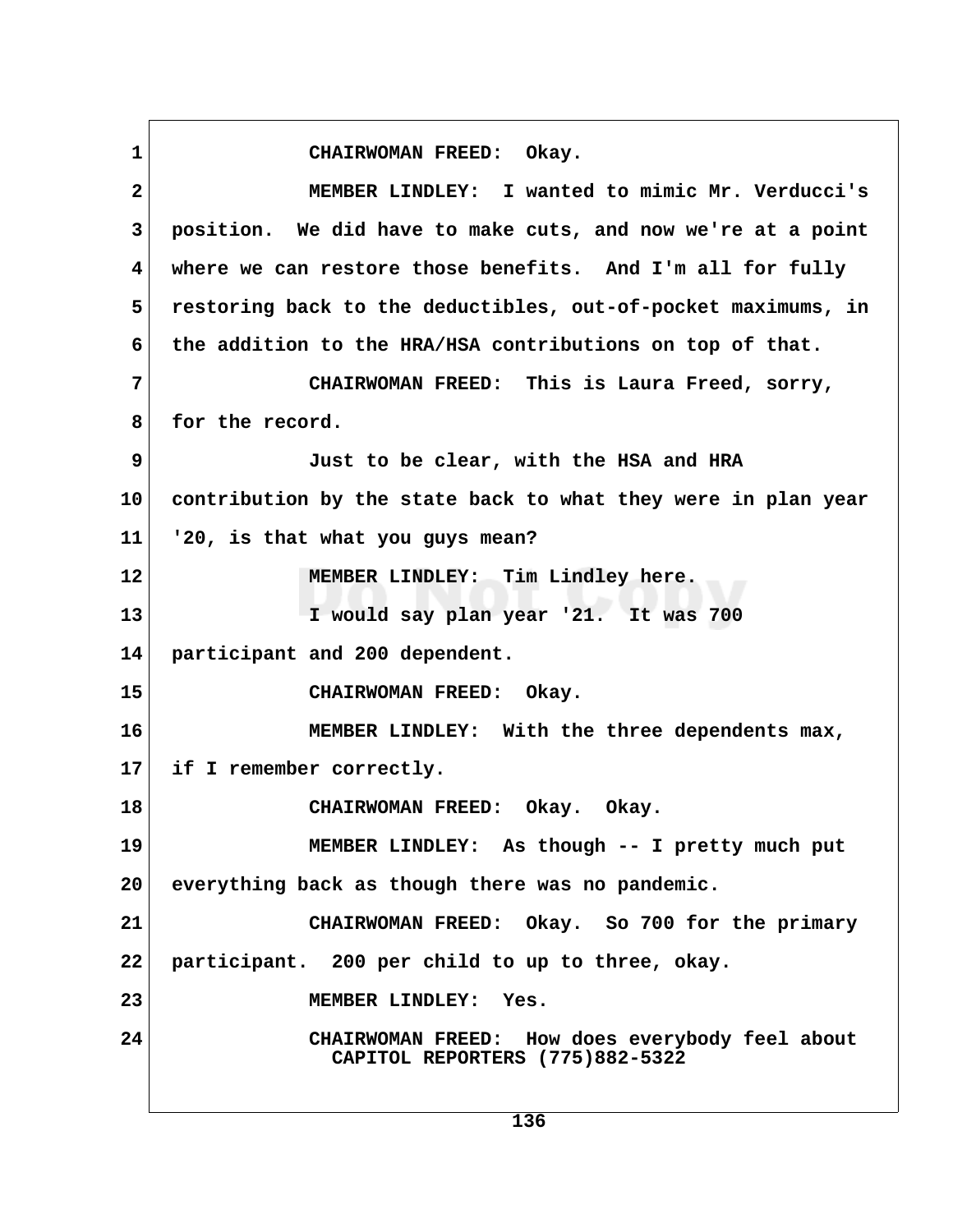**1 the premium credit? I'm curious because this is not 2 something, you know, we've ever discussed in terms of benefit 3 design. And I'm -- I don't know. I'm not sure where the 4 idea came from and whether I like that equally or better than 5 restoration of HSA and HRA funding. 6 MEMBER AIELLO: This is Betsey. If you're asking 7 about that -- 8 CHAIRWOMAN FREED: Yeah. 9 MEMBER AIELLO: -- I think referring the 10 deductible, the out-of-pocket max, the benefits similar to 11 where they were probably more important than a premium 12 credit. 13 The other thing that's not on here is, again, 14 decreasing the premiums to where they were and that's 15 probably what the premium credit is trying to do. I'm 16 guessing that that's where that came from. But, again, 17 it's -- it's just a guess. 18 But I think overall employees, and I'm not all of 19 the employees, but from what I've read in public comment they 20 would like to see the benefits back to where they were as 21 much as possible. 22 CHAIRWOMAN FREED: Okay. Ms. Caughron? 23 MEMBER CAUGHRON: I just wanted to chime in and 24 say I agree with what Betsey is saying as far as the approach CAPITOL REPORTERS (775)882-5322**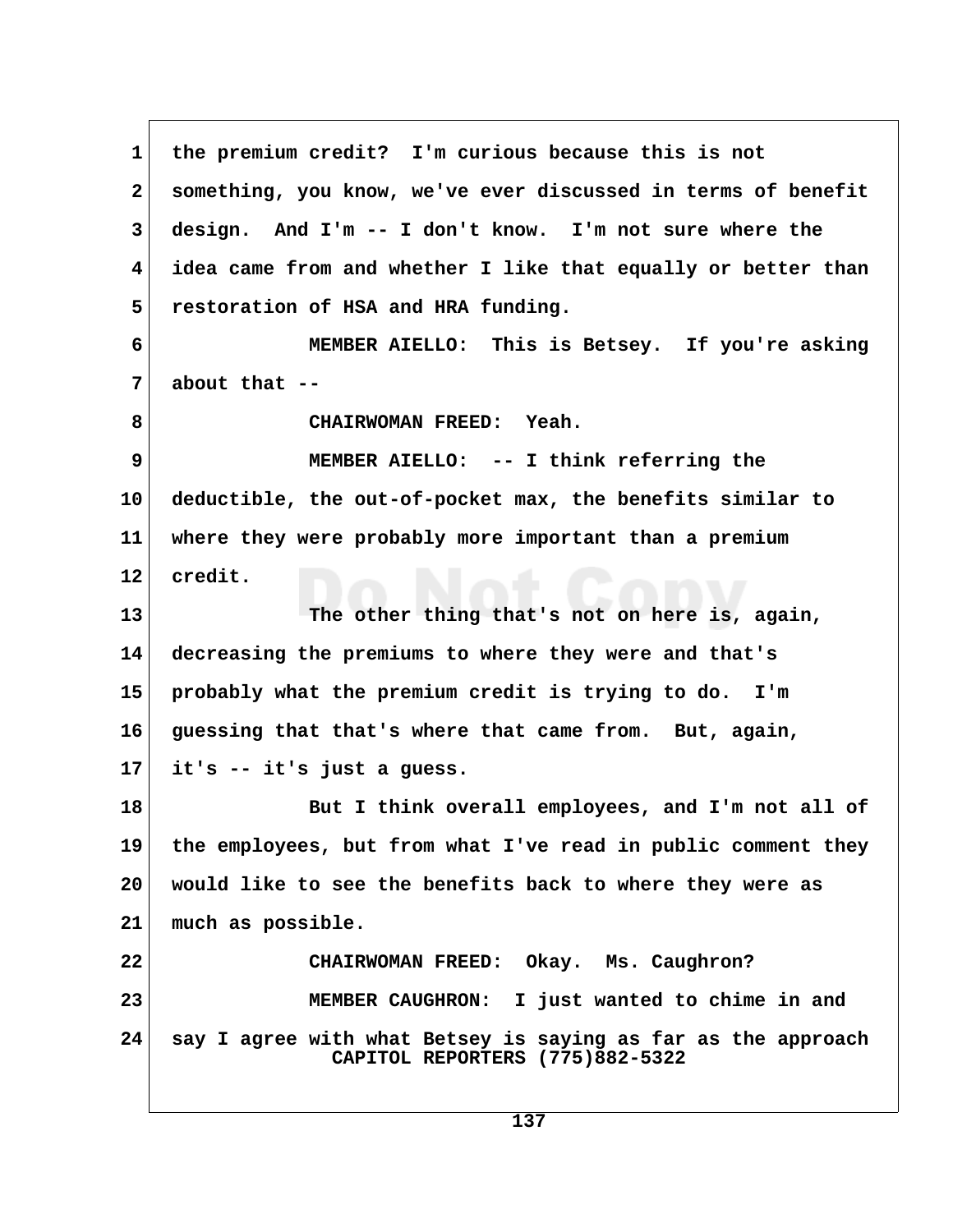**1 to premium credits. I think based on the ordering from the 2 public we need to consider restoring some of what we cut 3 rather than pushing through the credit, the 44 dollar credit. 4 CHAIRWOMAN FREED: Okay. Thank you. 5 MEMBER LINDLEY: Tim Lindley here. 6 I would mimic April's comments. 7 CHAIRWOMAN FREED: Yeah, thank you, guys, for 8 that. I appreciate that. I think Betsey may be right here. 9 That it's sort of an attempt to lower premiums, effectively 10 lower premiums. But, again, that lowers to rate shock when 11 the money runs out. I know whereas HRA/HSA maybe functions 12 in the same way in the end but it's not your -- you know, if 13 they flatten premiums for plan year '23 and then they go back 14 up in say '25 or something then everybody is unhappy. So 15 that's kind of why I agree with what you've all said. Okay. 16 MS. RICH: Can I jump in with a quick 17 clarification on the HRA and HSA contribution? 18 CHAIRWOMAN FREED: You bet. 19 MS. RICH: So there were some comments about 20 going back to the -- the 700 base plus dependents and all 21 that. I just want to remind the Board that there was a 22 policy change, and I can't remember which Board meeting it 23 was. It may have been in, oh, gosh, I can't remember now, 24 but we changed the policy to employee only. So we are not CAPITOL REPORTERS (775)882-5322**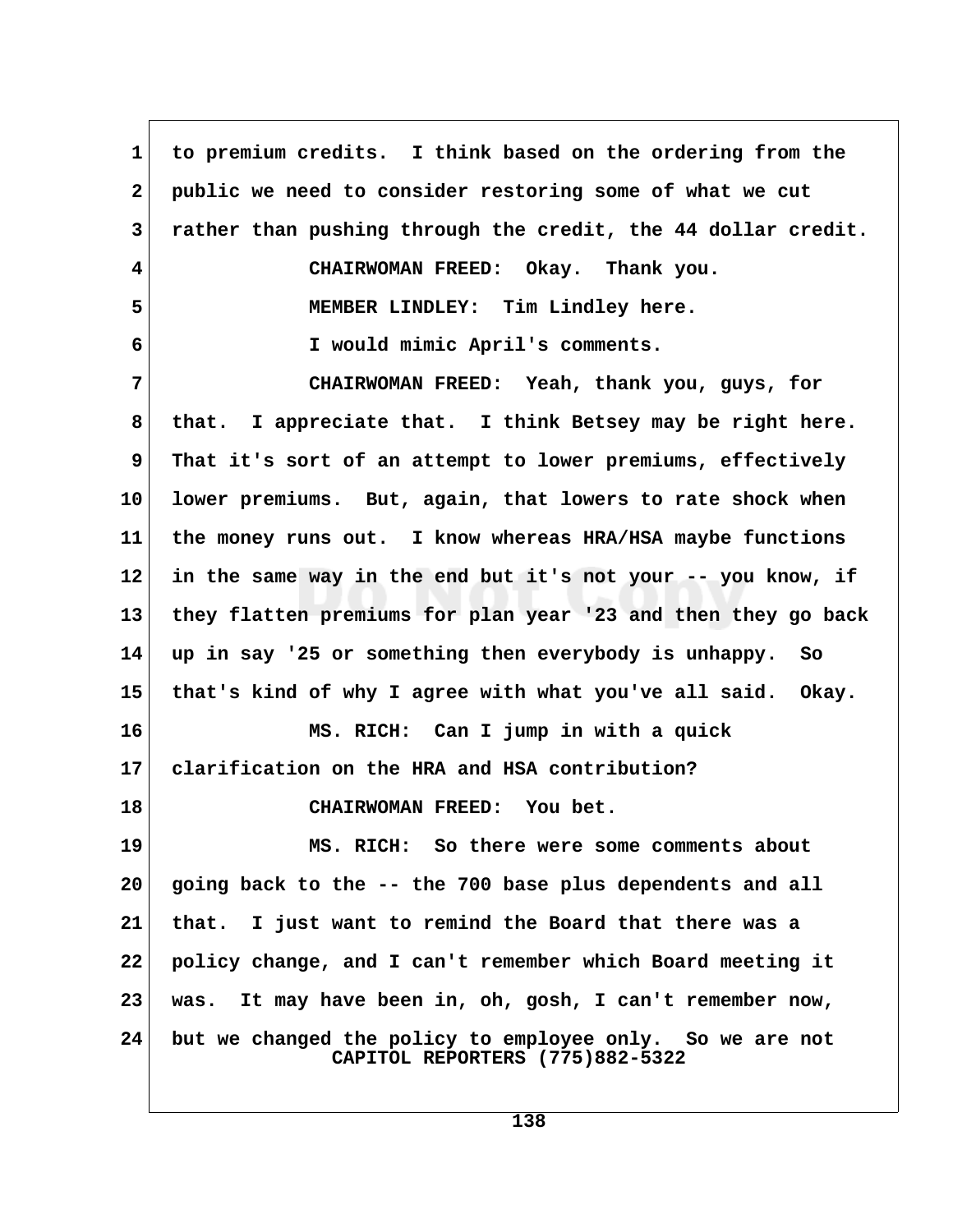**1 getting into the weeds of trying to -- trying to contribute 2 for the two dependents because then it gets -- again, we're 3 playing a guessing game. How many dependents are people 4 going to have and budgeting becomes a nightmare.**

 **5 And so I think that was why we had changed the 6 policy to only dependent or I'm sorry, to employee only, 7 primary only. And so in that case I just want to clarify 8 that should we do something like this it would be based on 9 the HSA funding for a primary only in terms of if there's a 10 bucket of money we'll figure out how we can divy it out for 11 the employees only but not including that dependent factor.**

**12 MEMBER LINDLEY: Tim Lindley here. Thank you 13 very much for, Ms. Rich, for clarifying.**

**14 MS. MESSIER: And if I could chime in real 15 quickly. This is Stephanie Messier for the record.**

**16 I do want to clarify. If you restore benefits 17 back to what they were you're actually making the 18 out-of-pocket maximum higher for those folks on the HMO, the 19 EPO. It used to be I believe 7,000 something but we brought 20 it all down to be the same level regardless of which plan the 21 member picks so they had, you know, the same protection. So 22 if you restore it back to those levels you would actually be 23 increasing someone's out-of-pocket bend on the HMO and EPO 24 plans. I just want you to recognize that it's a detriment to CAPITOL REPORTERS (775)882-5322**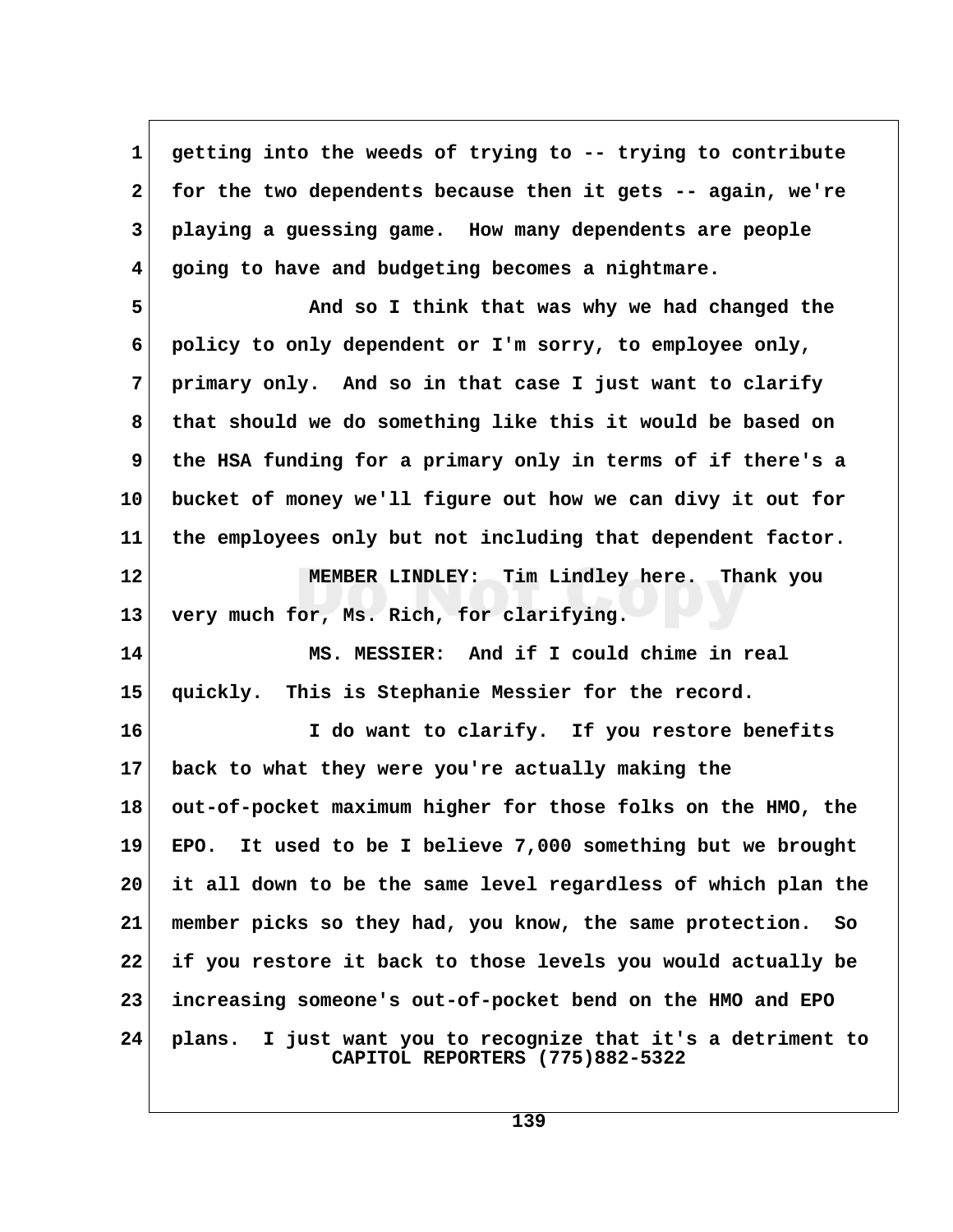1 the employees that particular change. I didn't want  **2 everybody to think that that was a positive for them. 3 MEMBER KELLEY: Michelle Kelley here. 4 So I guess in line with what everyone is saying 5 and what our participants are asking for, could we then -- 6 would the Board be on board with us giving direction to 7 Executive Officer Rich to reinstate the dollar amount and to 8 come up with a plan to do that that perhaps, you know, it 9 protects -- that keeps the maximum out-of-pockets where they 10 are, you know, equal for everybody which is the direction the 11 Board went in but then adds back the \$36,000,000 to each plan 12 or its share of each plan equally to get us back to where we 13 were had the pandemic not happened I guess. So then we would 14 rely on them actually putting together the detail of the plan 15 but the direction is to reinstate the dollar value of the 16 cuts. 17 MEMBER AIELLO: This is Betsey. 18 And I would be okay with that. I do like what 19 you said, Michelle, to begin with that -- that we're asking 20 for everything but it would be good to give them some options 21 so they don't just jump over us if the ask for everything is 22 too much. 23 MEMBER VERDUCCI: Tom Verducci. 24 I just think if we just ask for a dollar amount CAPITOL REPORTERS (775)882-5322**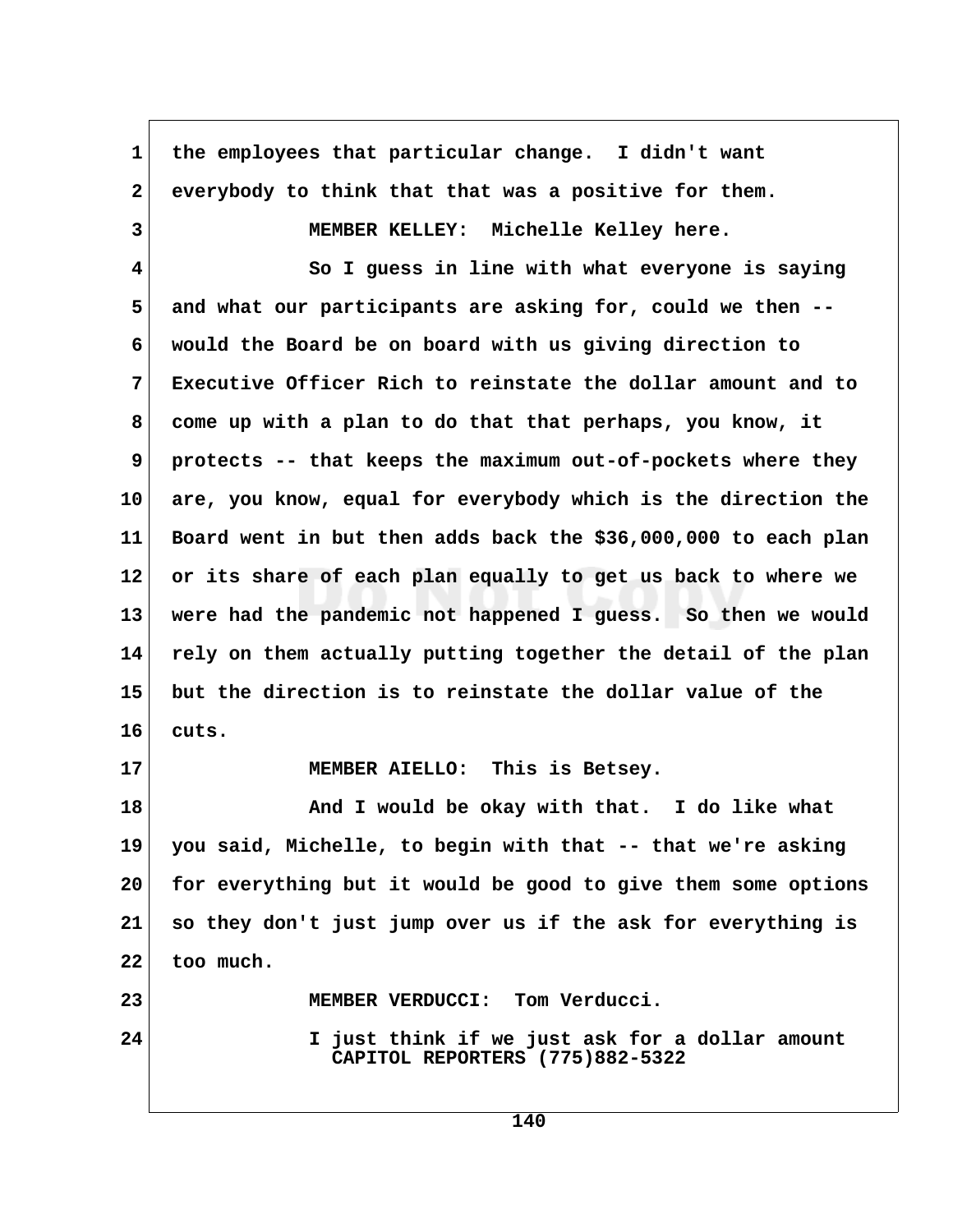**1 it's going to be a very difficult argument to make. I think 2 if we just ask for full restoration of benefits as to where 3 they were pre pandemic with the adjustment that Aon, 4 Stephanie just went over with the out-of-pocket maximum to 5 adjust it to the level that Stephanie just went over. And I 6 think at that point, I mean, we've asked for it. We have 7 nothing to lose. And I think restoring benefits is what the 8 employees are asking for.**

**9** And if the funds are there, excess reserve, we **10 have a lot of pandemic relief funds out there, I just think 11 it's the least that we can ask for. We might not get it all 12 but we can ask for it.**

**13 MEMBER KELLEY: It's Michelle Kelley here. 14 I would be supportive of what Betsy said and 15 perhaps giving direction to staff to go with the second plan. 16 So, you know, obviously we want full restoration. But if 17 that's not -- for me if we don't give a second option then 18 we're actually giving the treasury and the governor's 19 financial, the, you know, the budget people the right to 20 design the plan and, you know, the NRS says the Board is 21 going to be designing the plan. And so, you know, I would 22 prefer to give them one or two options in case the full 36 23 isn't available but the 20 is available for example. That's 24 just my thought. CAPITOL REPORTERS (775)882-5322**

**141**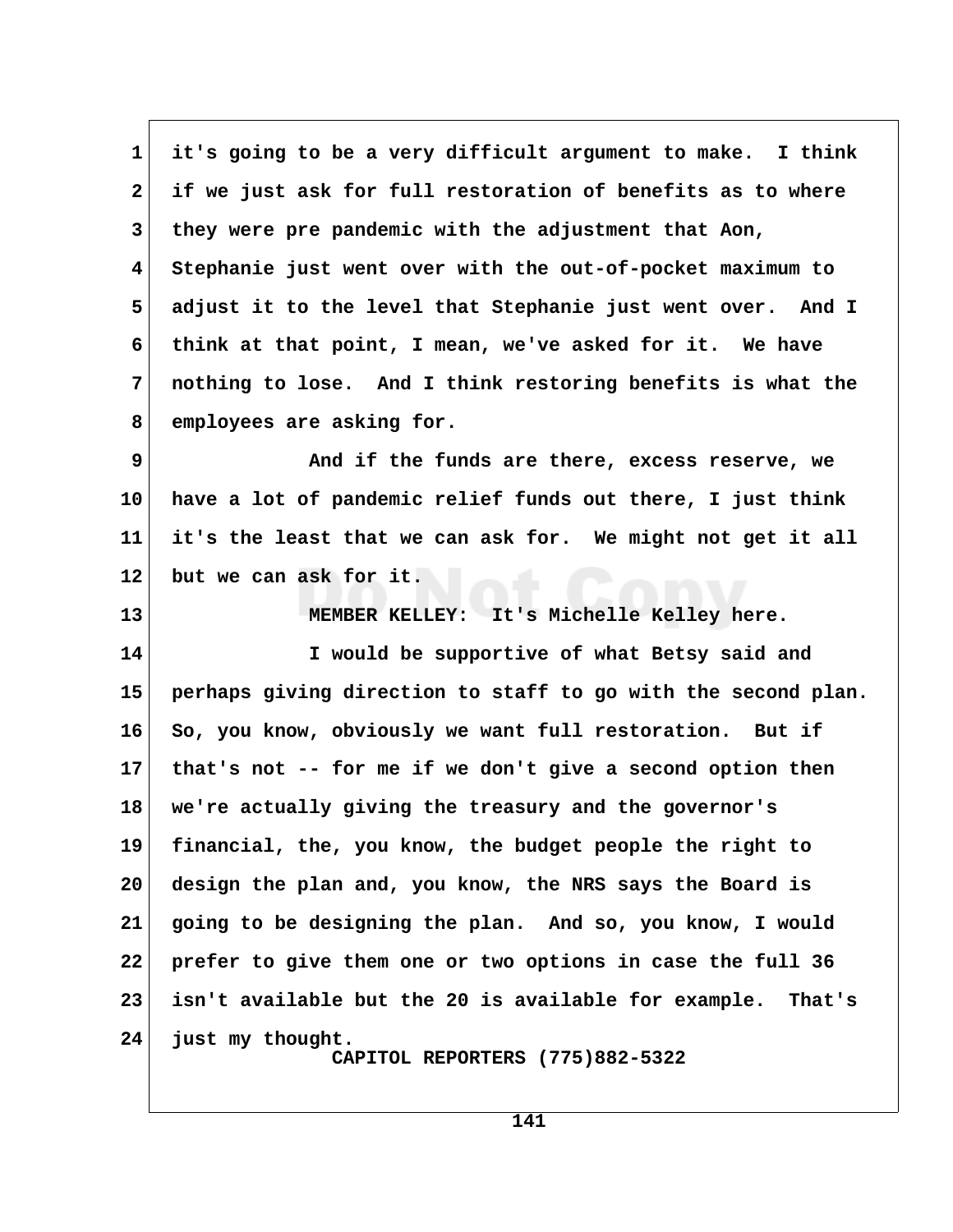**1 CHAIRWOMAN FREED: This is Laura Freed.**

 **2 I agree with those sentiments, Member Kelley. I 3 think you've hit the nail on the head. It's not -- it's not 4 really GFO's job to do plan design. So if we're going to ask 5 for federal money to effect plan design changes then we need 6 to decide what those ought to be and then leave the sort of, 7 you know, the equity and insurance of equity among different 8 options to the staff and actuary. 9 MS. RICH: So this is Laura Rich. 10 I have an idea that I would like to propose. 11 And, Stephanie, if I'm off base here please jump in. So what 12 if the submission really is a range in cost. So it could go 13 anywhere from X million to X million, depending on what is 14 available and where, you know, what PEBP might receive. 15 If we have some direction from the Board as to 16 what -- what the Board wants to prioritize, do we want to 17 prioritize deductibles. Do we want to prioritize 18 out-of-pocket maxes? Do we want to prioritize the co-pays 19 and things like that. So if we have a, kind of a guidance 20 then at that point when we're having these stakeholder 21 meetings and we have some idea of what, you know, what they 22 are willing to allocate or what we can or what -- what the, 23 basically the conversation is, then at that point we can say, 24 okay, well, you know, if 36,000,000 is not an option and only CAPITOL REPORTERS (775)882-5322**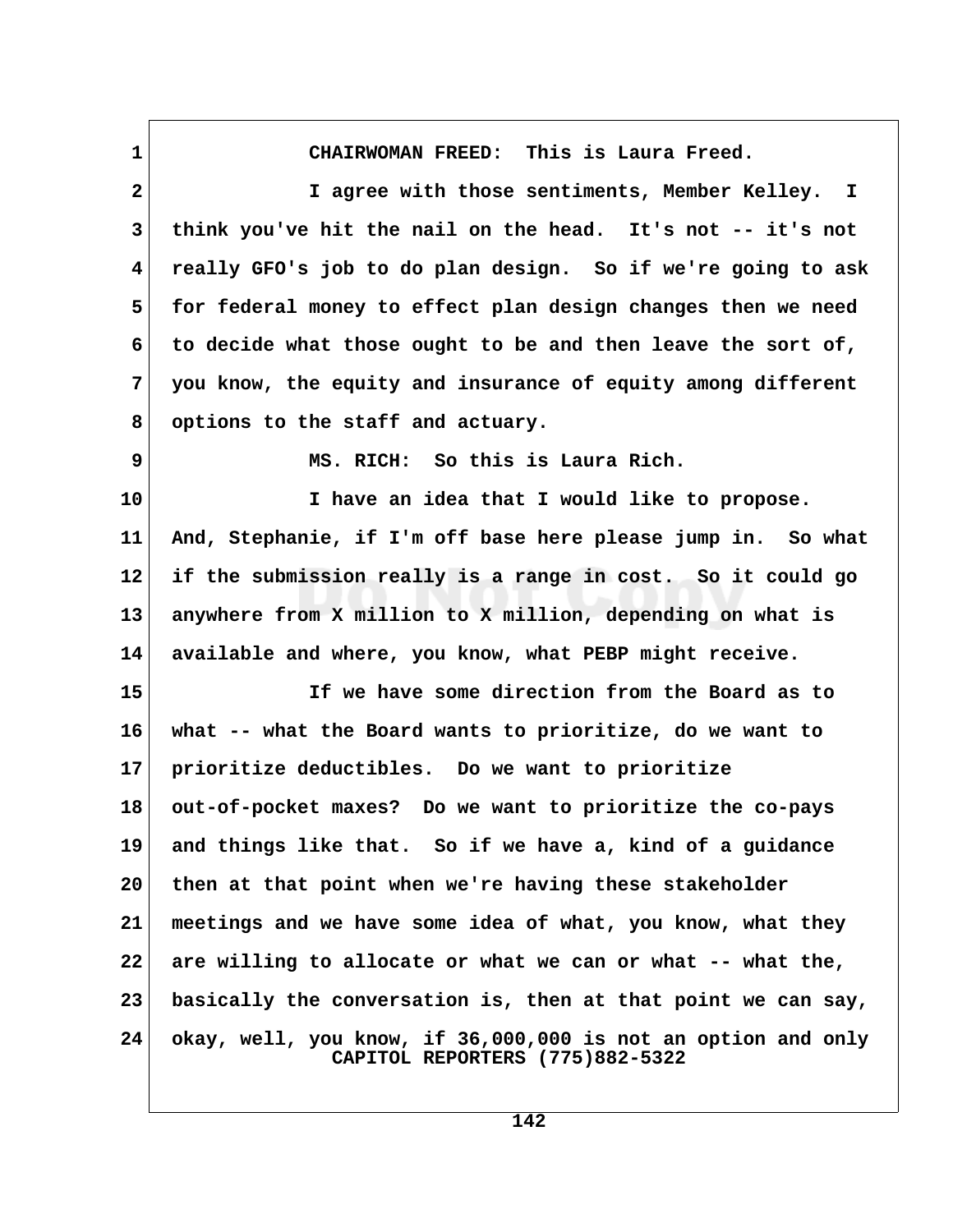**1 six is then we'll design a plan design option that meets the 2 \$6,000,000 mark with the Board's goals in mind, right. 3 And so if you prioritize what's most important, 4 are deductibles important, are out-of-pocket maxes, things 5 like that, so I think that we can staff what Aon can build 6 options once we know more. 7 MEMBER AIELLO: This is Betsey. 8 And I think I can go with something along that 9 idea. And I do think deductibles are very important and then 10 out-of-pocket maxes because when people get really sick the 11 out-of-pocket max makes a big difference. 12 CHAIRWOMAN FREED: This is Laura Freed. 13 I completely agree. If you would like my 14 prioritization, deductibles and out-of-pocket maxes are it. 15 MEMBER KRUPP: This is Jennifer Krupp. 16 I agree with the sentiments of the deductibles 17 and then out-of-pocket max. And then the other thing that I 18 did want to touch on that I would be concerned about is 19 continuity of benefit levels moving into future plan year. I 20 know Director Rich had mentioned that. But I do think that 21 continuity of benefits and maintaining those benefit levels 22 are extremely important for state employees. 23 And so I'd really like for us to focus 24 intentionally on being able to sustain the benefits and not CAPITOL REPORTERS (775)882-5322**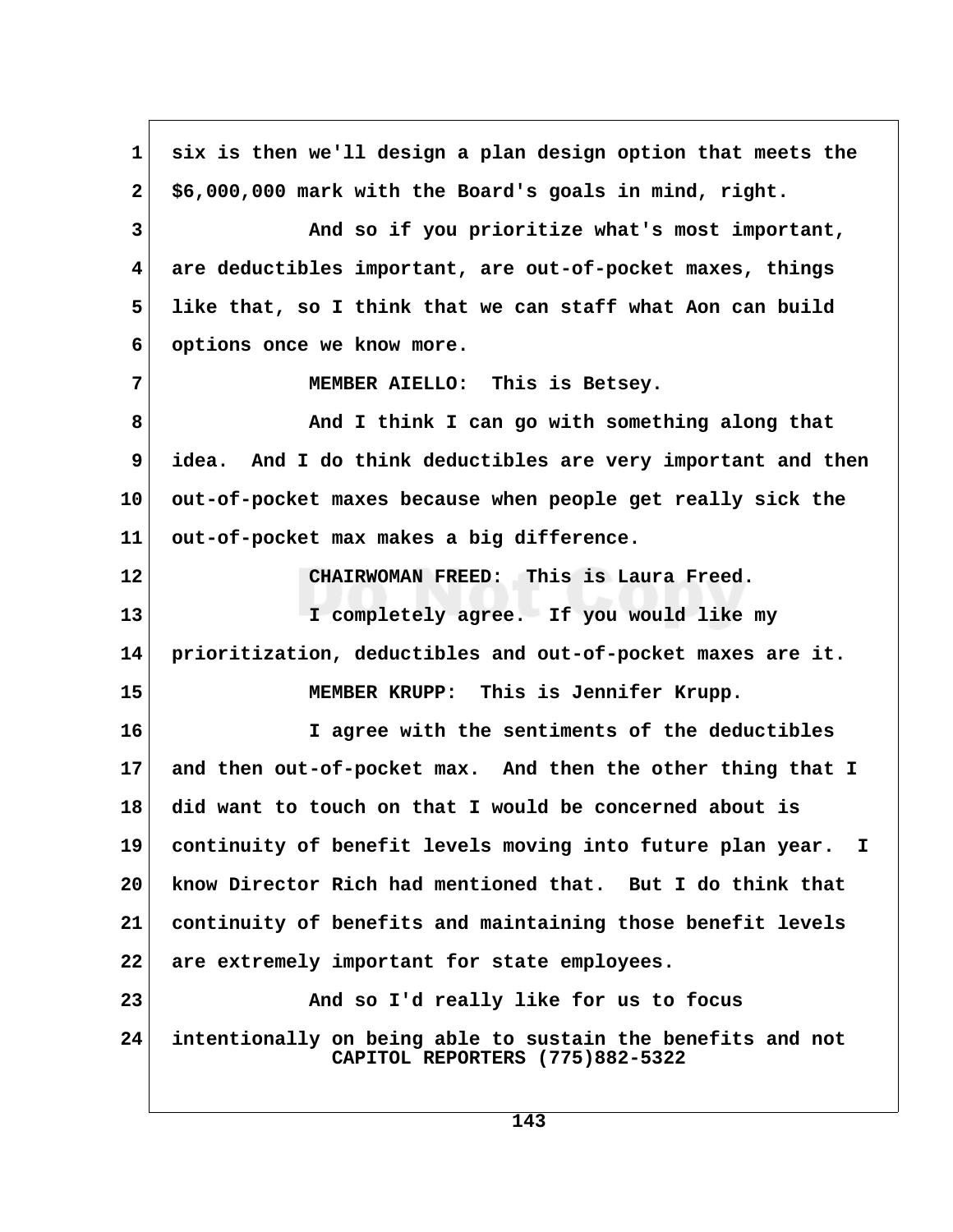| 1                       | increase benefits one year and then have to decrease them                                |  |
|-------------------------|------------------------------------------------------------------------------------------|--|
| $\mathbf{2}$            | another. That's a lot for them to manage.                                                |  |
| 3                       | MEMBER VERDUCCI: Tom Verducci.                                                           |  |
| $\overline{\mathbf{4}}$ | I would concur that the, reducing the deductibles                                        |  |
| 5                       | and the out-of-pocket maximums are probably the two most                                 |  |
| 6                       | important. Getting rid of the co-insurance I see it as                                   |  |
| 7                       | important as well. Restoration of long-term disability,                                  |  |
| 8                       | restoring the basic life, I do see that as important. And                                |  |
| 9                       | the premium credit I see that as a temporary item. I don't                               |  |
| 10                      | see quite the importance there, but I do think that the two                              |  |
| 11                      | big ones are the deductibles and the out-of-pocket maximums                              |  |
| $12 \,$                 | be reduced.                                                                              |  |
| 13                      | MEMBER KELLEY: It's Michelle here.                                                       |  |
| 14                      | And I just wanted to, thinking about Ms. Krupp's                                         |  |
| 15                      | comment, which I agree with 100 percent, I did want to I                                 |  |
| 16                      | guess -- I guess I'm a little confused by something Executive                            |  |
| 17 <sub>2</sub>         | Officer Rich said where everybody's expectation is budgets                               |  |
| 18                      | will be flat going into the next biennium. And, you know, I                              |  |
| 19                      | don't work in the budget department. But what I do read is                               |  |
| 20                      | the newspapers and, you know, I live in the south.                                       |  |
| 21                      | So the newspapers are telling us that the                                                |  |
| 22                      | gambling revenue which the state relies on for the majority                              |  |
| 23                      | of its revenue is back and, in fact, it's higher than it's                               |  |
| 24                      | ever been. And so as we think about designing benefit<br>CAPITOL REPORTERS (775)882-5322 |  |

 $\Gamma$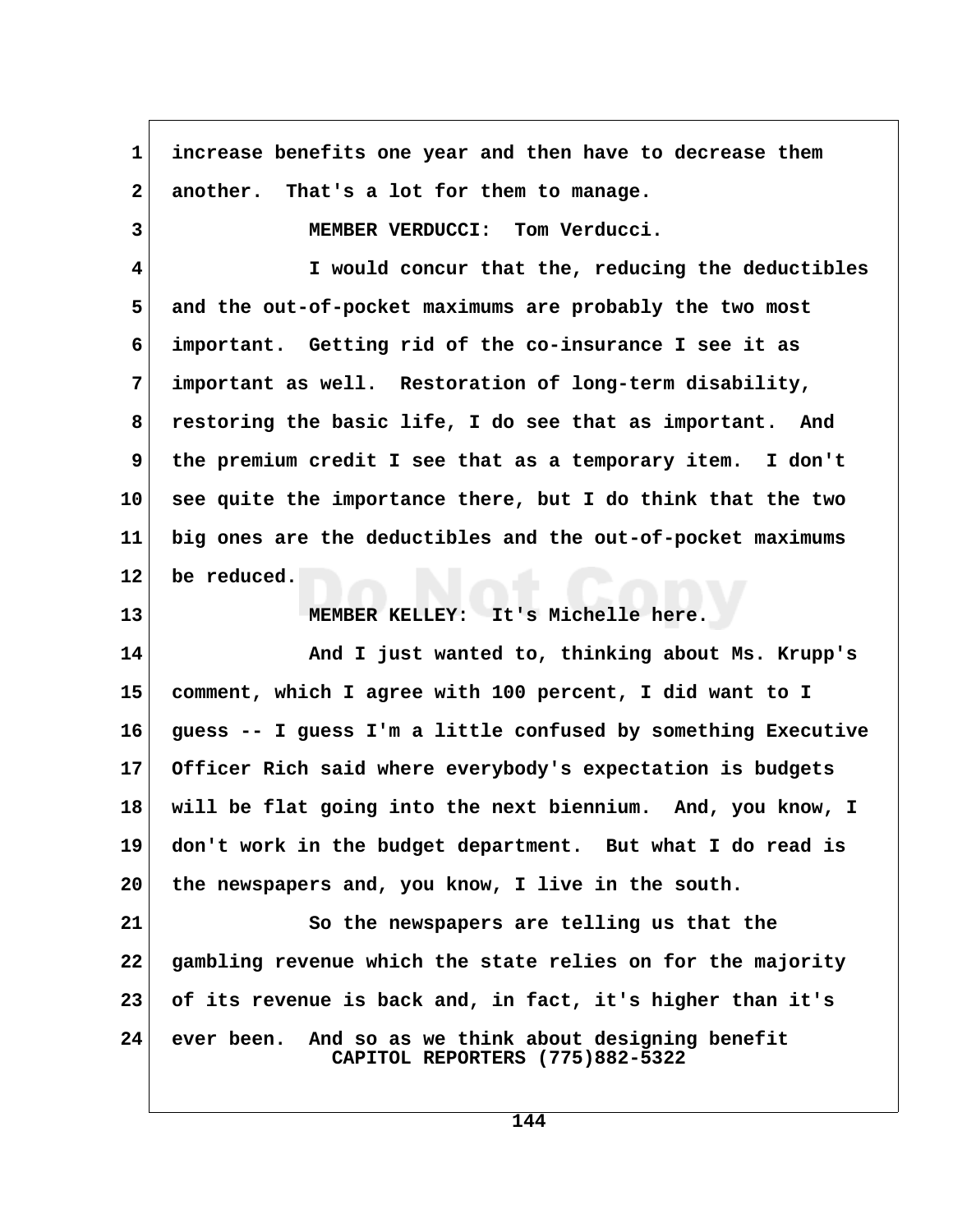**1 packages, I just want to I guess just urge a little caution 2 in being too conservative because of this perceived flat 3 budget because if our participants are reading the same 4 newspapers that I'm reading in fiscal -- the next fiscal year 5 I fully expect our budget should be fully restored. Now, I 6 know that that's a Pollyanna view, but budgeting is 7 complicated.**

 **8 But when all you see is the newspapers and we're 9 seeing the revenue come back into the state, barring this new 10 outbreak of pandemic, but even after it dies down people are 11 eager to spend and people are spending. And so the money is 12 coming into the state and that's what we're reading. And so 13 if we then start being, as a Board start being super 14 conservative and kind of going, well, we're worried about a 15 flat budget next year I think our participants don't 16 understand why we're taking that position if they are reading 17 and seeing what I'm seeing. So I just -- you know, I just 18 wanted to put that out there because, you know, that flat 19 budget is, it's puzzling, right. I mean, anyway.**

**20 MS. RICH: And, Ms. Kelley, I just want to say 21 again I haven't received any formal anything saying that 22 we're going to get flat budgets. But given the fact that 23 legislation was passed where, you know, a lot of, and this is 24 what I heard is that any new monies coming into the state is CAPITOL REPORTERS (775)882-5322**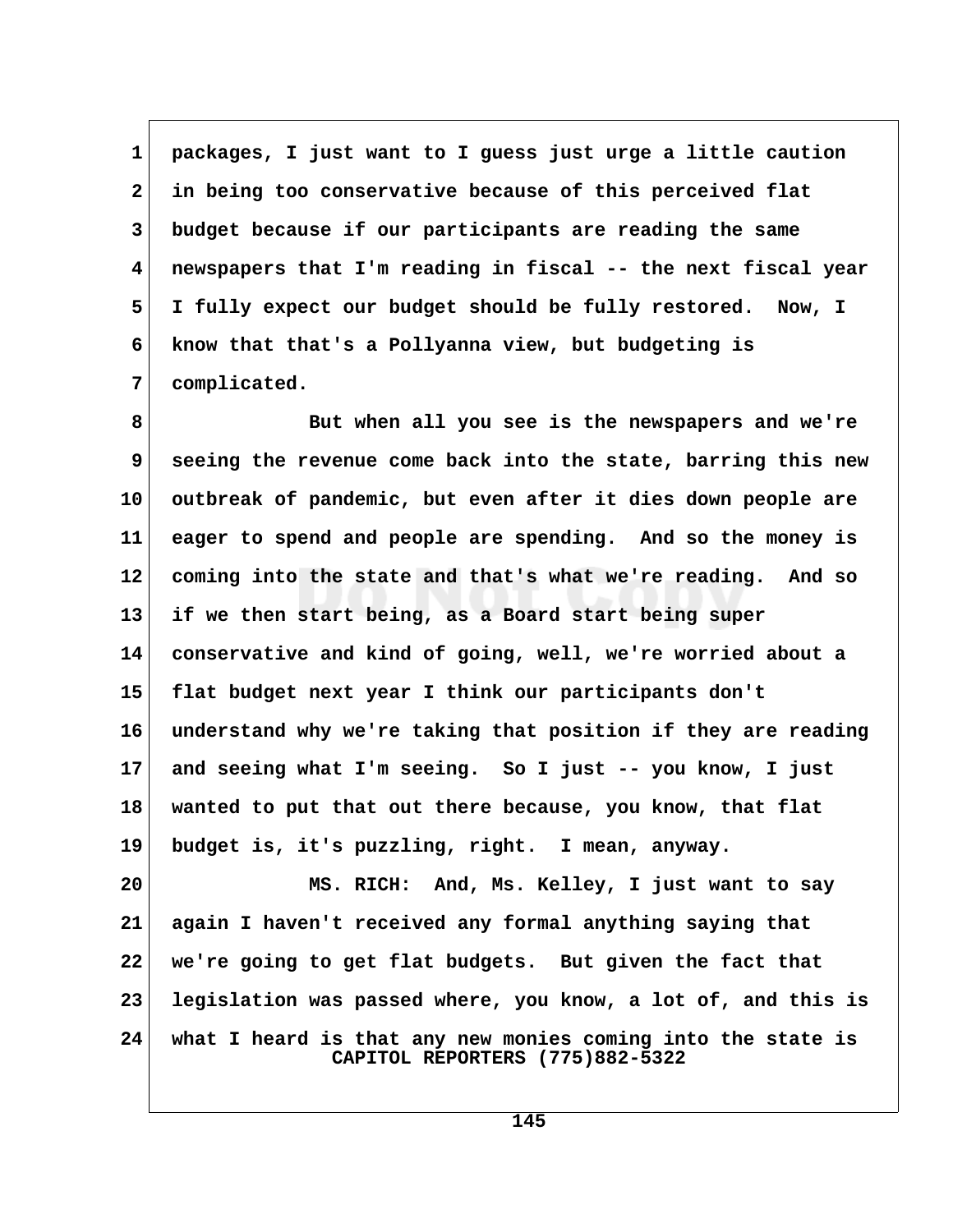**1 going to be diverted first and foremost to education. 2 And so unless there's a whole lot more money that 3 comes into the state than is expected it's not expected that 4 agencies are going to get funded at higher levels. Now, 5 that's not -- it could be different by the time that budget 6 building starts and we get actual guidance from GFO. But at 7 this point that's the -- that's kind of what I'm under the 8 assumption of. And that's why I'm a little hesitant to -- to 9 say, you know, look we're going to -- our -- our picture is 10 going to look a lot rosier next biennium because it might 11 not. 12 And so, you know, I don't want to bank on money 13 that we don't have, and I'm working under the expectation if 14 this is what we got. If we get more then great. But we have 15 to live under the reality that this is probably what we're 16 going to be expecting. 17 CHAIRWOMAN FREED: This is Laura Freed. 18 The other thing to note is gaming percentage fee 19 is just under 20 percent at the state general fund. Sales 20 and use tax is about 30 percent of the state general fund. 21 Sales and use tax is the biggest revenue source, and I can't 22 tell you where that's going. But, I mean, Member Kelley is 23 right. I mean, gaming is up and continues to be up, but 24 we'll see if that holds in the pandemic. And then we've got CAPITOL REPORTERS (775)882-5322**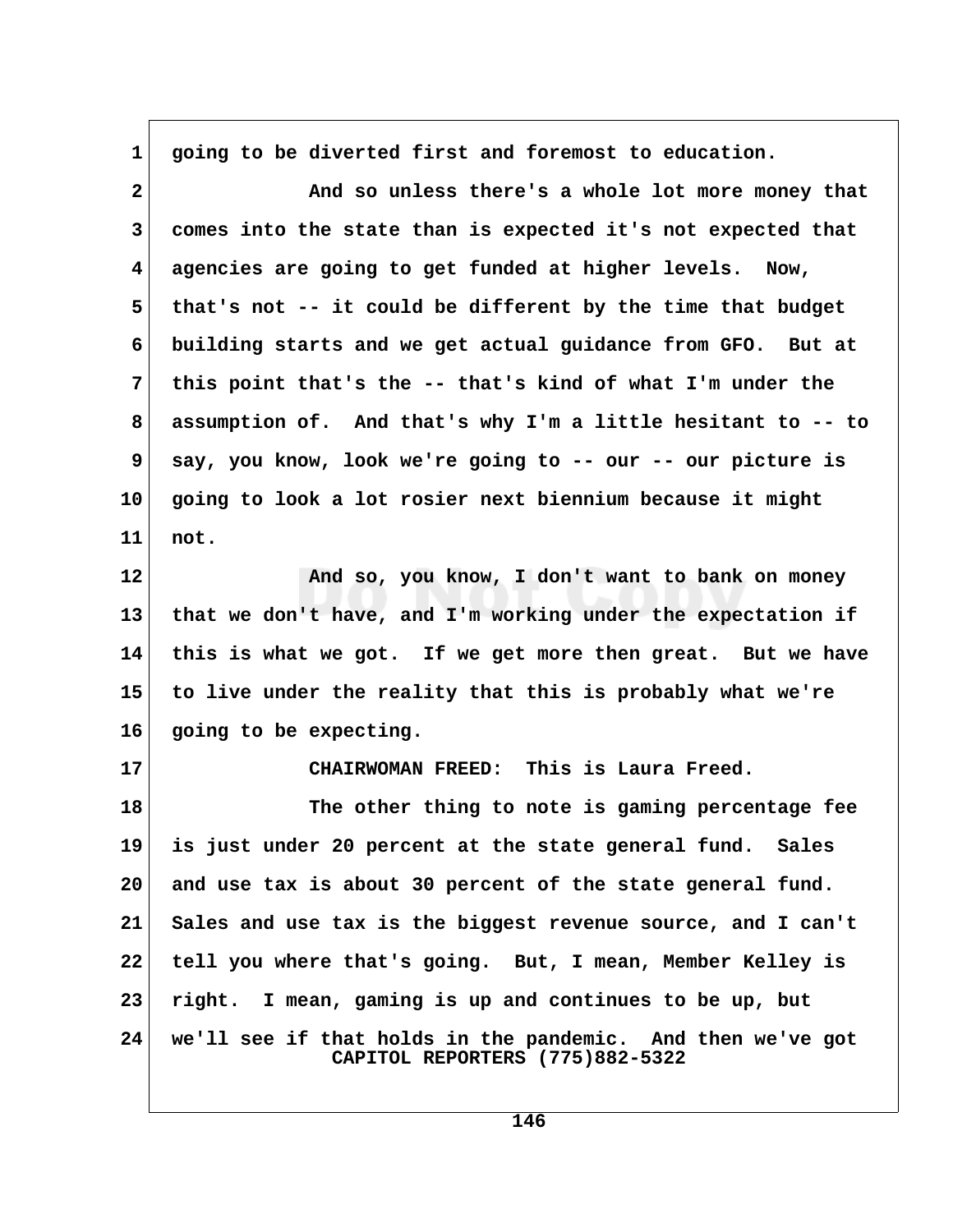**1 modified business tax and insurance premium tax is the other 2 significant sources of general fund revenue. 3 CHAIRWOMAN FREED: Okay. I'm hearing quiet. So 4 we've talked ourselves to I think a consensus about the 5 prioritization for request for money being deductibles and 6 out-of-pocket max. And I heard some, also some support for 7 restoration of LCD and basic life. Are we feeling ready to 8 make a motion to that effect or? 9 MEMBER VERDUCCI: Tom Verducci. 10 Just a comment. And also suggest that 11 restoration HSA and HRA employer subsidy contributions that 12 were cut back. 13 CHAIRWOMAN FREED: Okay. Can you be more 14 specific. 15 MEMBER VERDUCCI: You know, I believe Member Tim 16 Lindley had read back the exact dollar amounts what they were 17 pre pandemic level, \$700. 18 Tim, would you be willing to read back what you 19 read back with the pre pandemic HRA and HSA contributions 20 were. 21 MEMBER LINDLEY: Mr. Verducci, Tim here. 22 The HSA contribution for the participant was 23 \$700. I did mention dependents. However, policy is we don't 24 do HSA contributions for dependents. The HRA contribution CAPITOL REPORTERS (775)882-5322**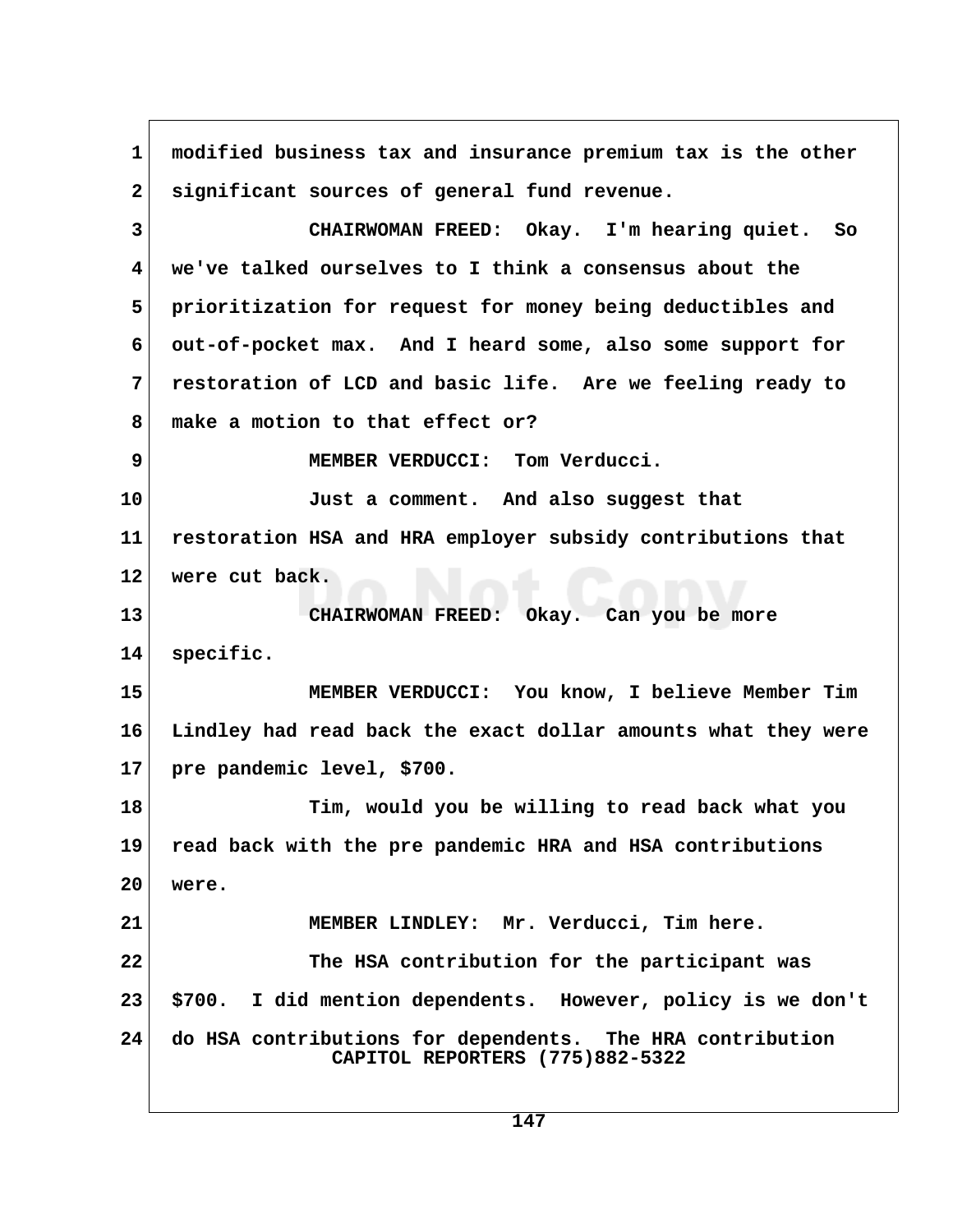**1 was \$13 per month for a year of service and that did not 2 change. 3 MEMBER VERDUCCI: So in terms of the subsidy 4 that's coming from the -- from the state I believe there was 5 a reduction that we did put in place post pandemic. Does 6 that ring any bells? 7 CHAIRWOMAN FREED: Mr. Verducci, this is Laura 8 Freed. 9 If you mean the HRA reduction we did and then the 10 legislature used general funds to restore it. 11 MEMBER VERDUCCI: Okay. All right. 12 MS. RICH: Actually, they used excess reserves. 13 CHAIRWOMAN FREED: Oh, I'm sorry. I take that 14 back. They used general funds for the other restoration. My 15 bad. 16 MEMBER VERDUCCI: Thank you. I knew Tim would 17 have the answer there as the auditor. Some of these numbers 18 are quite complex and there is a lot to them to have 19 memorized. But I'm all for the full restoration of benefits. 20 I'm throwing it all out there. It's probably not going to 21 stick in a motion. There needs to be more specific. 22 And I do want to emphasize that I support being 23 reverted back to deductibles, the out-of-pocket maximums 24 followed by the, reverting the co-insurance from 20 percent CAPITOL REPORTERS (775)882-5322**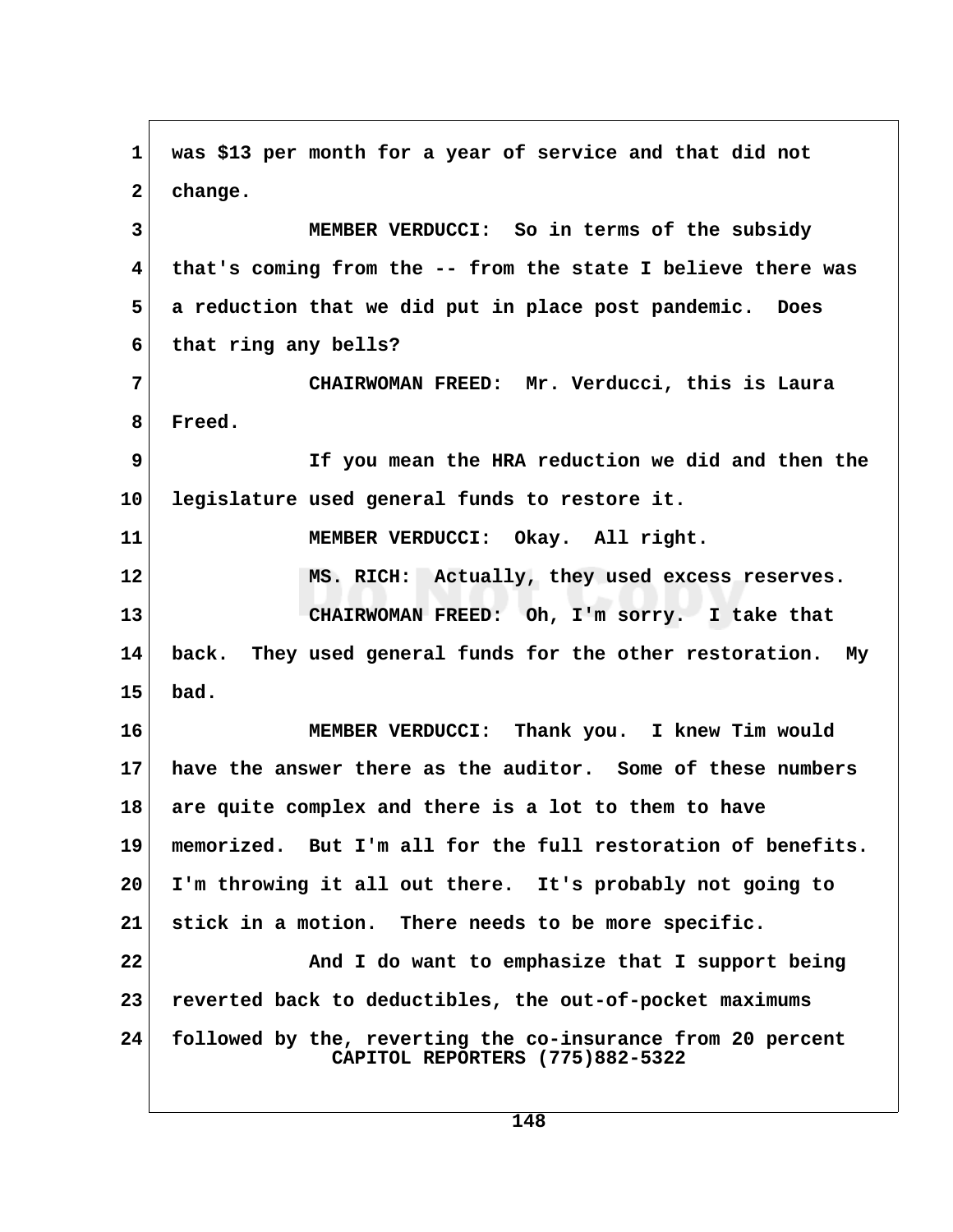**1 down to zero, restoring LTD, restoring basic life. Those are** 2 the priorities that I see.  **3 CHAIRWOMAN FREED: So is that a motion? 4 MEMBER VERDUCCI: Chair Freed, that would be a 5 motion. 6 CHAIRWOMAN FREED: Okay. So, okay, so let me 7 restate if I heard it right. Revert deductible back to, you 8 mean the pre pandemic 1,500 to -- 1,500 to \$3,000. Decrease 9 low deductible plan deductible to 300 and 600 for family. 10 And for out-of-pocket max back to pre pandemic of 3,900 and 11 7,800 per family on the CDHP. 7,150 and 14,300 on the EPO 12 and HMO and decrease low deductible plan, out-of-pocket max 13 to 4,000 and 8,000 per family. That handles deductible, 14 out-of-pocket max. Do I have it so far? 15 MEMBER VERDUCCI: Yes. Tom Verducci here. 16 I would like to incorporate the comment that Aon 17 had made about further reduction with the out-of-pocket 18 maximum taking into consideration the introduction of the new 19 low deductible plan. So everyone is at the true pre pandemic 20 levels and we're not in a position of increasing anybody's 21 out-of-pocket maximum. 22 CHAIRWOMAN FREED: Okay. Well, you know, bear in 23 mind you can broaden your motion and leave it to staff and 24 the actuary. You know, the motion can be revert deductibles CAPITOL REPORTERS (775)882-5322**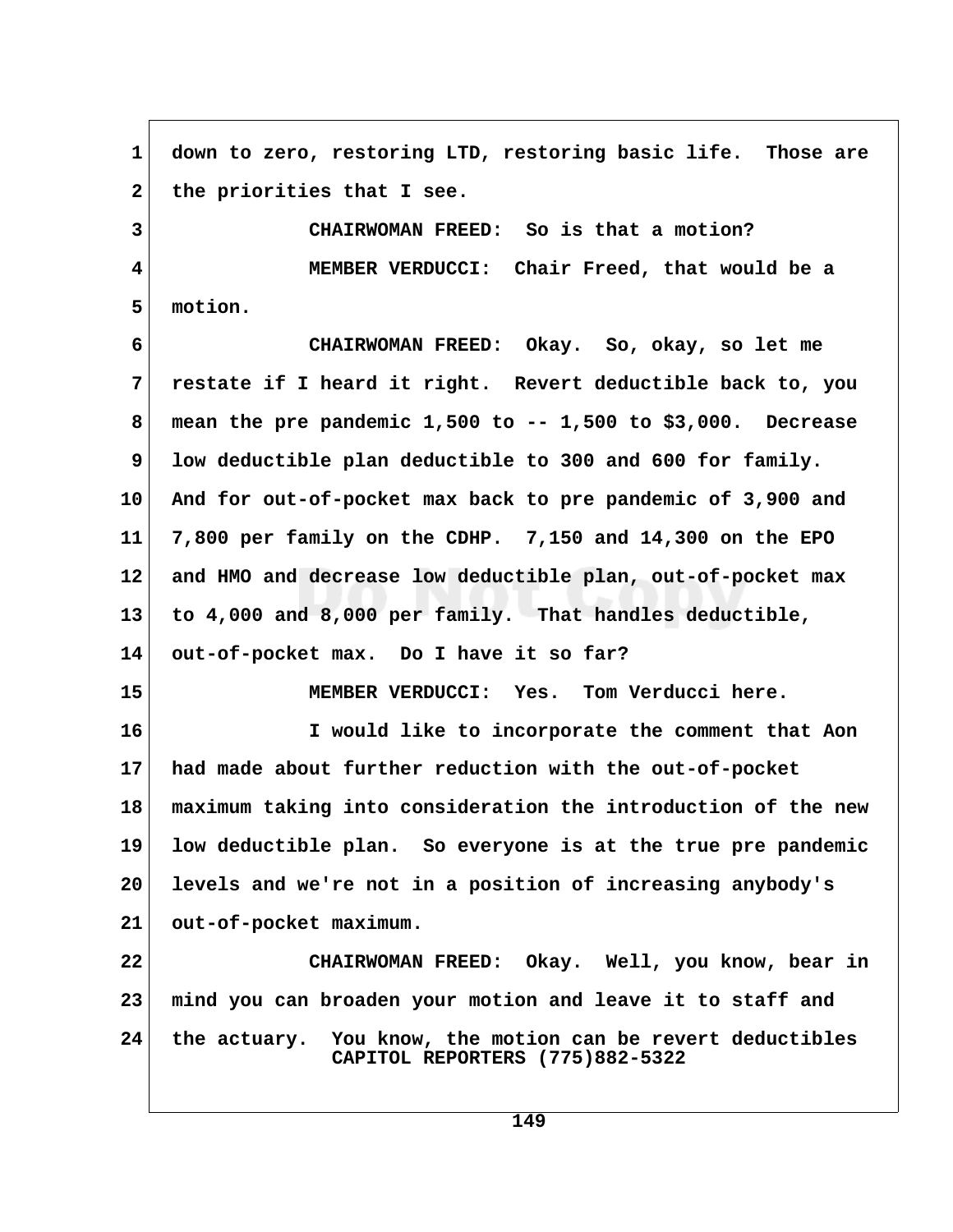1 and out-of-pocket max back to pre pandemic levels accounting  **2 for the addition of the low deductible plan and doing their 3 level best to make sure that, you know, as Ms. Messier said 4 earlier, you know, everybody has risen up to the same level. 5 Does that sound like something you could do? 6 MEMBER VERDUCCI: Yes, Tom Verducci. 7** That sounds very acceptable.  **8 CHAIRWOMAN FREED: Okay, great. All right. So, 9 all right, having disposed of deductibles and out-of-pocket 10 max, now you want to suggest reverting co-insurance from 11 20 percent to zero except for the low deductible plan going 12 from 10 -- 20 percent, 50 percent to 10 percent, 40 percent. 13 Do I have that right? 14 MEMBER VERDUCCI: Yes, that is correct. 15 CHAIRWOMAN FREED: Okay. All right. And then -- 16 and then you have restore LTD and basic life. 17 MEMBER VERDUCCI: To pre pandemic levels. 18 CHAIRWOMAN FREED: Okay, right, to pre pandemic 19 levels. Okay, and that's it, right, or did I have or did you 20 want to add HSA of -- HSA for primaries to pre pandemic 21 levels? 22 MEMBER VERDUCCI: Yes. 23 CHAIRWOMAN FREED: Okay. All right. I think we 24 got there. All right. Go ahead. CAPITOL REPORTERS (775)882-5322**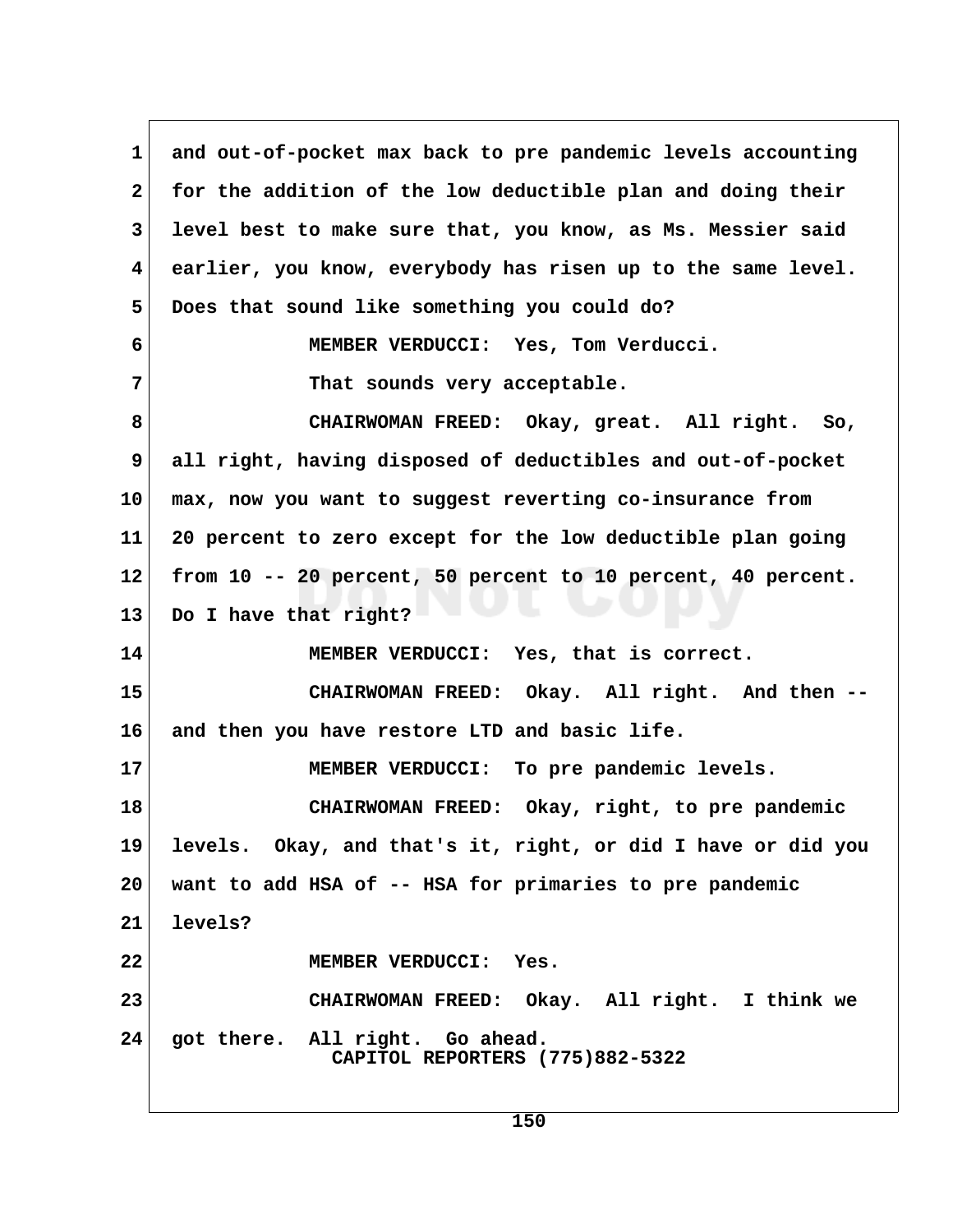**1 MEMBER VERDUCCI: You know, and just for 2 discussion, if there's any input from any of the other Board 3 members that could have been left out that are important to 4 them as they see them would be beneficial to the program. I 5 think right now would be a good time to add that onto the 6 motion, if I'm leaving anything out.**

 **7 MEMBER AIELLO: This is Betsey.**

 **8 And I'm wondering if it would be acceptable to 9 you, Tom, to add to that motion to give PEBP the ability that 10 if the money isn't provided to restore all those things that 11 you said that the deductibles and the out-of-pocket max would 12 be prioritized and then co-pays and HSA's or whatever order 13 so that they have an ability to, if we don't get that max, 14 work it down a little bit. As much of what you listed was 15 the priority.**

**16 MEMBER VERDUCCI: Yes. So I think the wording 17 can be simplified there where we can say that the two most 18 absolute important things are reduce the deductibles and 19 out-of-pocket maximums to pre pandemic levels. So rather 20 than making this too complicated I think the Chair had some 21 very good wording that was already in place there, and I 22 wouldn't, you know, alter this motion if there's anything I'm 23 leaving out that's important to other members.**

**24 CHAIRWOMAN FREED: Okay. Well, I'm not hearing CAPITOL REPORTERS (775)882-5322**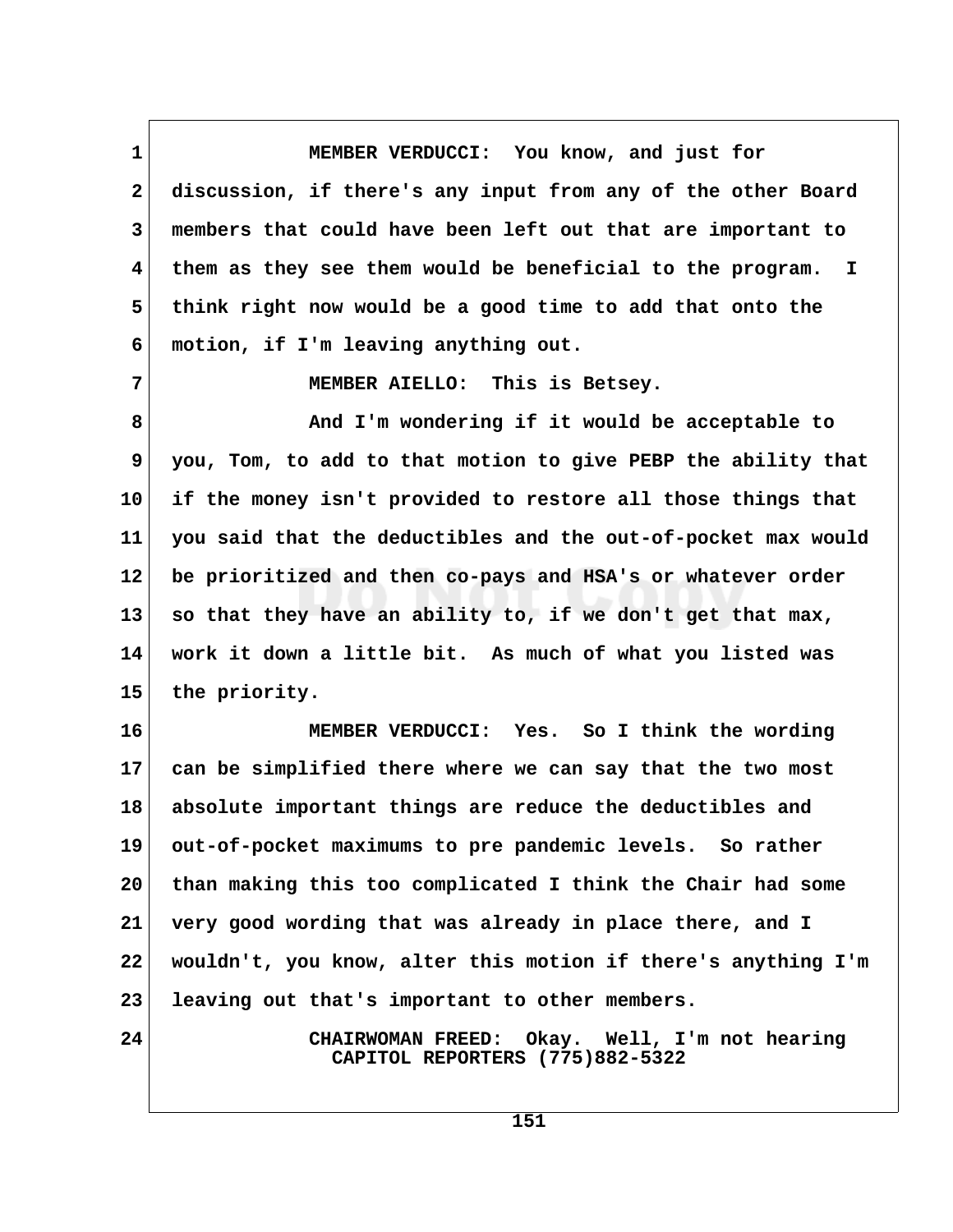**1 anybody. This is Laura Freed.**

| $\mathbf{2}$            | I'm not hearing anybody speak up so it seems like                                            |
|-------------------------|----------------------------------------------------------------------------------------------|
| $\mathbf{3}$            | we should go with -- all right, accepting Betsey's idea, if                                  |
| $\overline{\mathbf{4}}$ | we don't have -- if PEBP isn't going to get the money to do                                  |
| 5                       | all of the things on its add-back wish list, the most                                        |
| 6                       | important thing is deductibles and out-of-pocket max.                                        |
| 7                       | So once again, revert deductibles and                                                        |
| 8                       | out-of-pocket max to pre pandemic levels to the extent that                                  |
| 9                       | it doesn't lead to, you know, unintended, weird outcomes. In                                 |
| 10 <sup>°</sup>         | other words letting the staff and the actuary make sure that                                 |
| 11                      | it's equitable across all plan options and everybody benefits                                |
| $12 \,$                 | more or less equally. Then we have co-insurance. Then we                                     |
| 13                      | have LTD. Then we have basic life. Then we have HSA payment                                  |
| 14                      | of \$700 to primary.                                                                         |
| 15                      | MEMBER VERDUCCI: Yes.                                                                        |
| 16                      | CHAIRWOMAN FREED: That's what I got.                                                         |
| 17                      | MEMBER VERDUCCI: So moved.                                                                   |
| 18                      | CHAIRWOMAN FREED: Okay. All right.                                                           |
| 19                      | MEMBER LINDLEY: Chair Freed, Tim Lindley here.                                               |
| 20                      | I like the way you broke it down, and I will                                                 |
| 21                      | second that.                                                                                 |
| 22                      | CHAIRWOMAN FREED: Okay, great. It's been moved                                               |
| 23                      | and seconded. Is there -- does everybody understand what's                                   |
| 24                      | in the motion and does anybody have questions about that?<br>CAPITOL REPORTERS (775)882-5322 |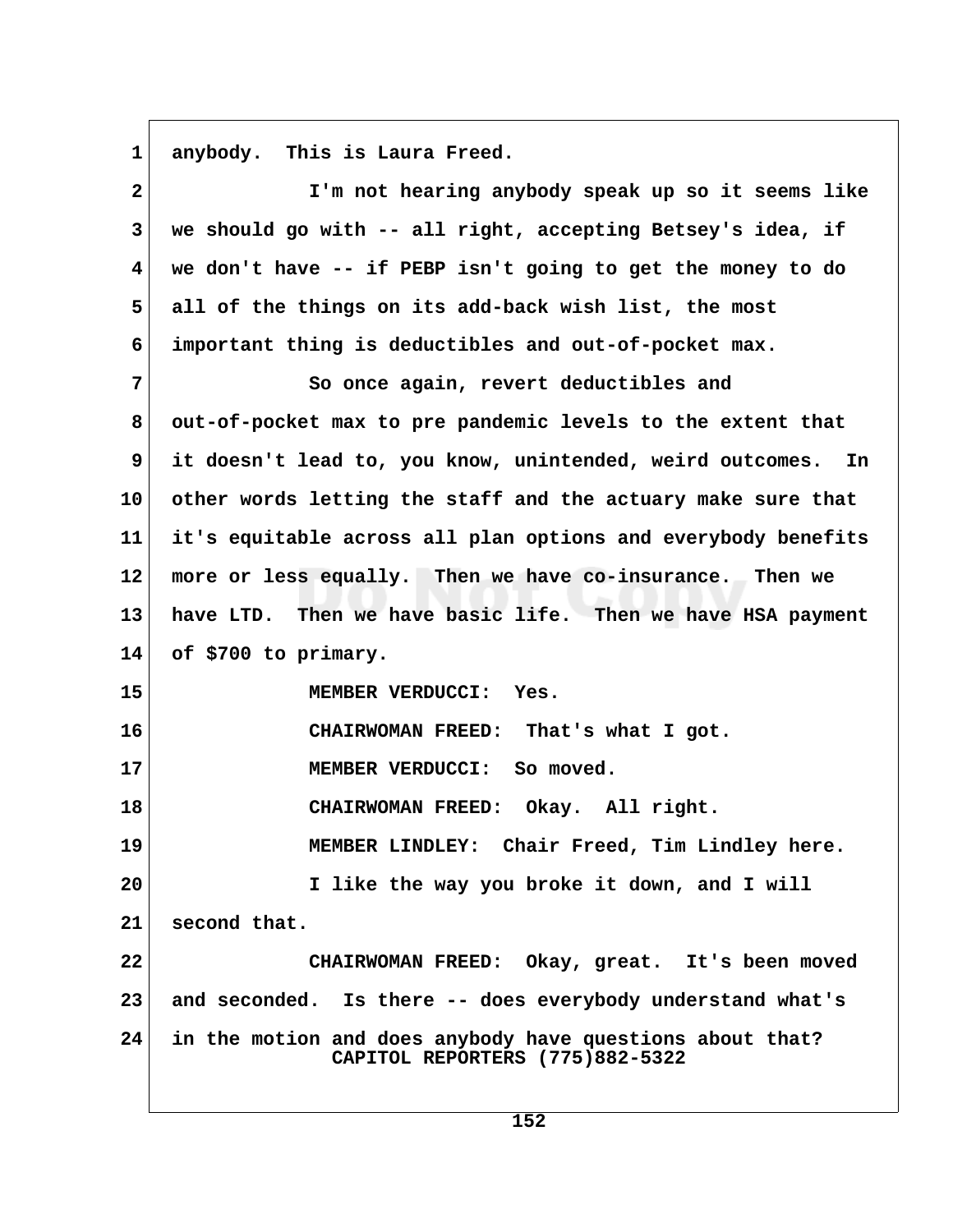1 MEMBER KELLEY: Michelle Kelley here.  **2 Just a quick question here for Executive Officer 3 Rich. I just want to check. That gives her the flexibility 4 she was looking for in her discussions, you know, with 5 stakeholder, as part of the stakeholder brief, et cetera. 6 MS. RICH: I think so, yes. It provides -- it 7 provides guiding principles, right. So I think that that 8 helps us as discussions are had to prioritize the Board's 9 intent and goals, and so I think this is good. 10 MEMBER VERDUCCI: Tom Verducci. 11 Can we make that addition to the motion to give 12 Executive Officer Rich the flexibility to make those changes. 13 How does that need to be worded? 14 CHAIRWOMAN FREED: As long as the seconder is 15 good with that that is permissible. 16 MEMBER LINDLEY: Second motion guy here. 17 Permissible, the seconder. 18 CHAIRWOMAN FREED: That sounds great. Okay, 19 guys. Rules of order for the win. 20 With that there's a motion on the floor, and I 21 will call the question. All those in favor signify by saying 22 aye. Any opposed say no. 23 (The vote was unanimously in favor of the 24 motion.) CAPITOL REPORTERS (775)882-5322**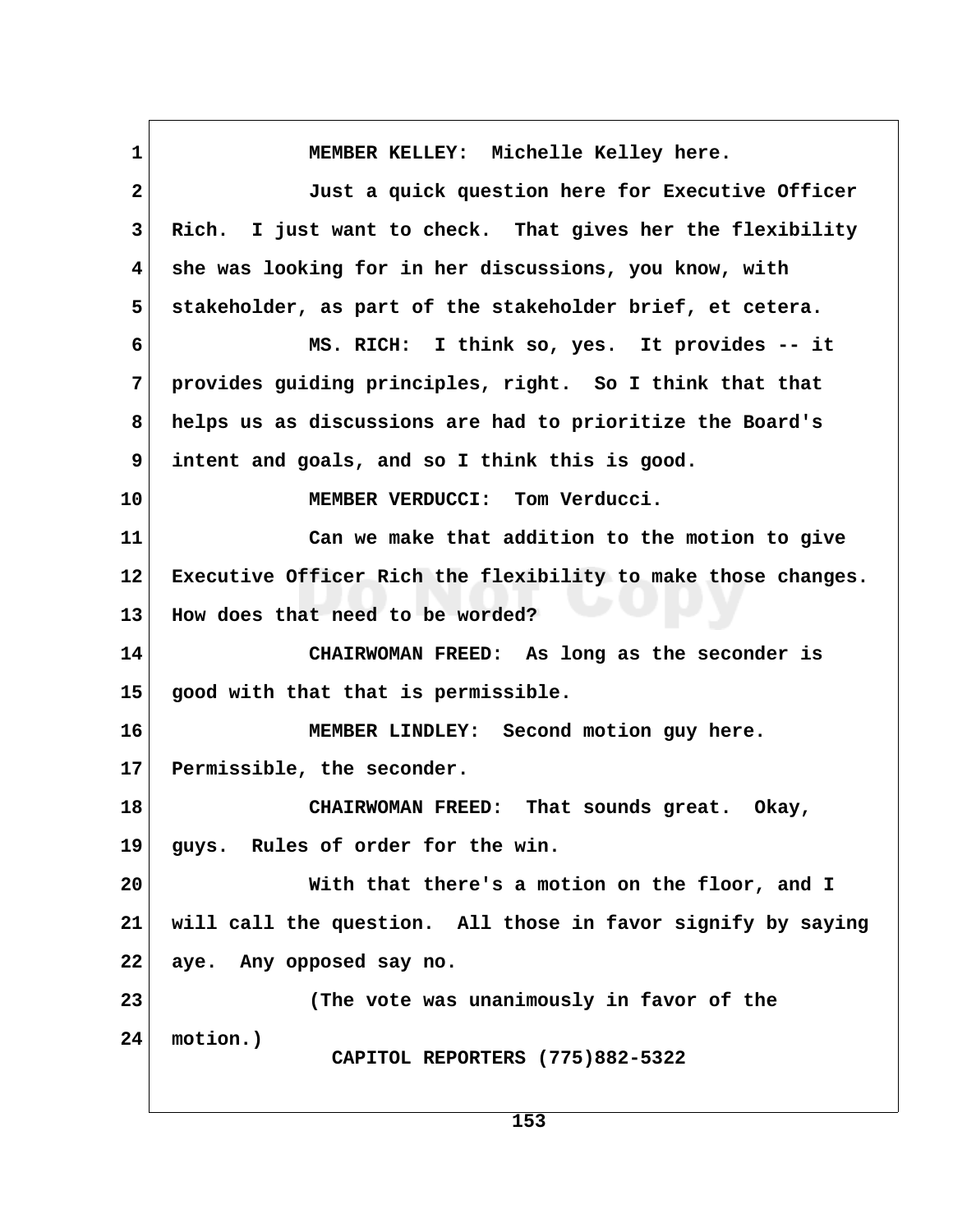**1 2 CHAIRWOMAN FREED: Okay. It sounds like the 3 motion carried unanimously. Thank you very much for your 4 deliberation on this, everybody. I appreciate it. And I'm** 5 sure that the executive officer will be in touch if she has  **6 any clarification needs for us. 7 So with that, we are on Agenda Item Nine, our 8 second public comment period. So I will call once again upon 9 Broadcast Services to ask for public comment. 10 THE OPERATOR: Thank you so much, Chair Freed. 11 We are currently on public comment. If you have 12 joined the call and would like to provide public comment 13 please press the raise hand comments in your Zoom window or 14 press star nine on your telephone to take your place in the 15 queue. 16 Caller with the last three digits 832, please 17 proceed with your public comment. 18 MS. LAIRD: Thank you very much. And for the 19 record my name is Terri Laird spelled T-e-r-r-i L-a-i-r-d. 20 I'm the executive director for the Retired Public Employees 21 of Nevada, RPEN. 22 I just want to say it's good to hear PEBP staff 23 and the Board are continuing with the process of seeking 24 pandemic related federal funding to help restore some of the**

 **CAPITOL REPORTERS (775)882-5322**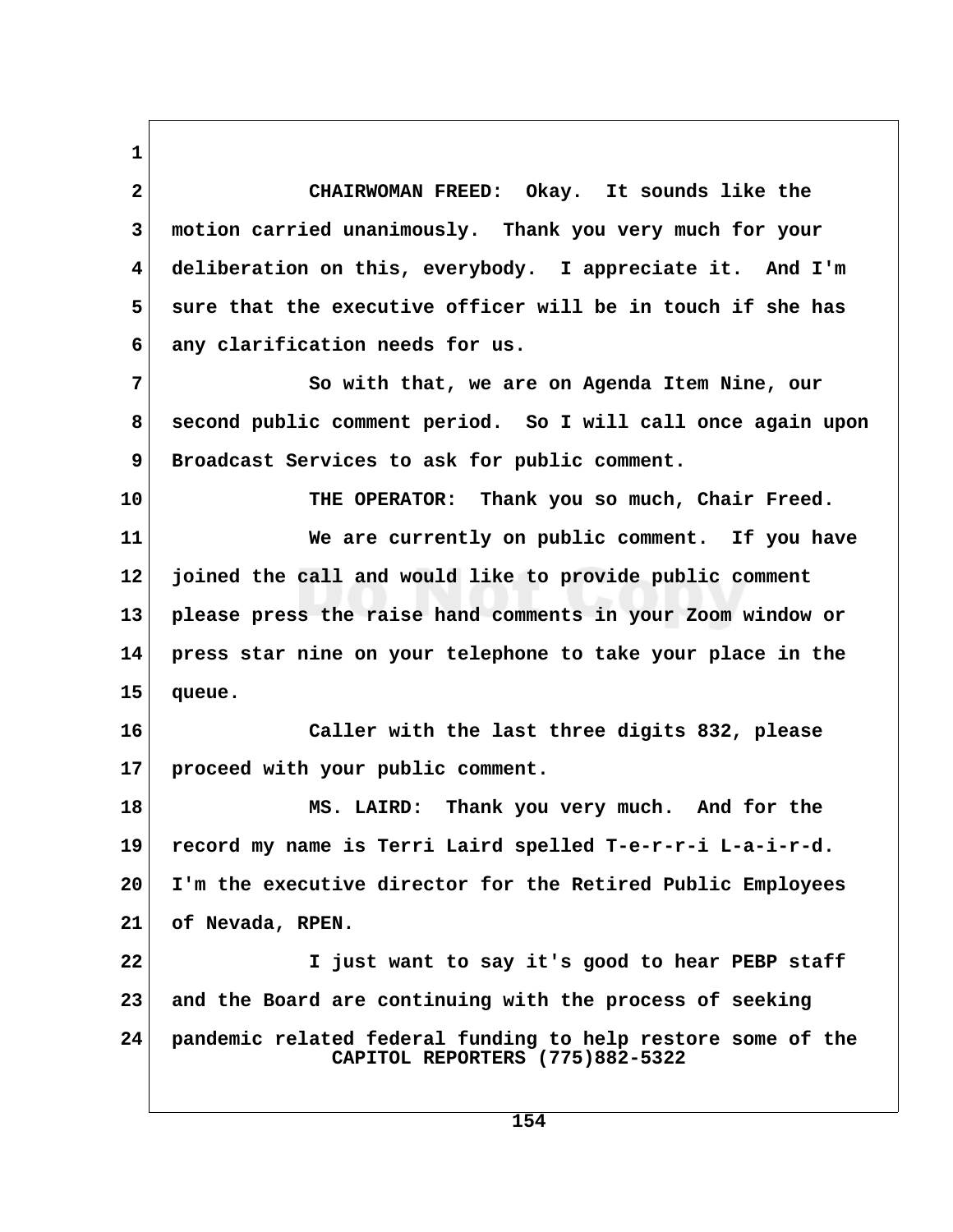**1 benefits cut by the Nevada State Legislature due to the 2 mandate from Governor Sisolak caused by the 2020 pandemic. 3 PEBP does need to take care of its participants and those 4 future retirees hired before 2011 who will actually receive 5 retiree health care because it needs to be pointed out that 6 the Nevada Legislature in 2011 did vote to no longer offer 7 retiree health care contributions for state workers hired on 8 or after January 1st, 2012 which is important to note 9 following the discussion under Item 4.4 about OPEB and the 10 elimination of funds in PEBP's RBIF account when it was empty 11 during the last recession.**

**12 But we are all extremely concerned about the cuts 13 from the latest legislative session, it's also important to 14 realize that many of the current state work force may not 15 even receive retirement health care benefits. RPEN would 16 hope some day that that group can be considered looking 17 toward the future.**

**18 And in addition, in 2011 when Medicare retirees 19 were moved to the Medicare exchange PEBP retirees calls were 20 also dramatically altered at that time as well. But, again, 21 we're happy to hear what's going on with those funding, the 22 funding going forward and we look for some hope from the 23 state level. Thanks again for a second opportunity to speak. 24 THE OPERATOR: Caller with the last four digits CAPITOL REPORTERS (775)882-5322**

**155**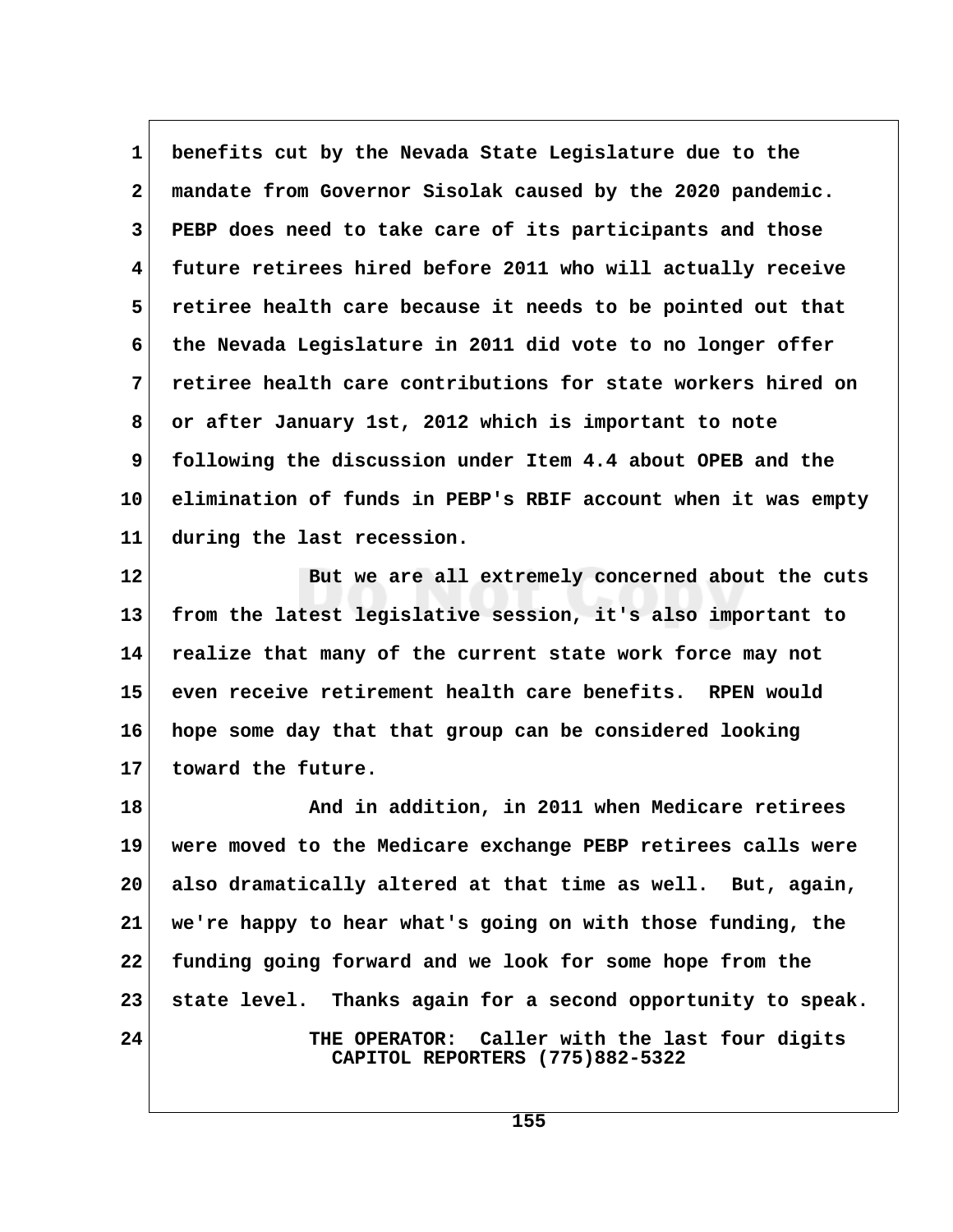**1 499, you are unmuted. Please proceed with your comments. 2 MR. BUNDY: Madame Chair, members of the 3 committee, Carter Bundy with AFSCME again. C-a-r-t-e-r**  $4 \mid$  B-u-n-d-y.

 **5 We want to thank you for the discussion. I 6 thought that was a really thoughtful discussion. And Member 7 Verducci I know had mentioned several times about the 8 co-insurance for the high premium plan, and a couple of times 9 that got left out of the discussion, but I think Director 10 Rich mentioned it in the last go around. So I think that's 11 in there as well. So we really appreciate your paying 12 attention to this issue and to the needs of the employees.**

**13 As far as the one-time budget money versus 14 long-term I just want to make a couple of quick points. You 15 know, the first is we don't know what budgets will look like 16 down the road as Member Kelley mentioned, and we shouldn't be 17 negotiating with ourselves.**

**18 If we can get this for the next few years, and 19 remember, the ARP money is available through FY25, through 20 the middle of FY25 at least. You know, look, that's three 21 years where we can get it. And then we find ourselves in the 22 2025 legislative session fighting to keep what we have. And 23 obviously we all understand that budgets are finite. But at 24 the very least I think we should try to do as much as we can CAPITOL REPORTERS (775)882-5322**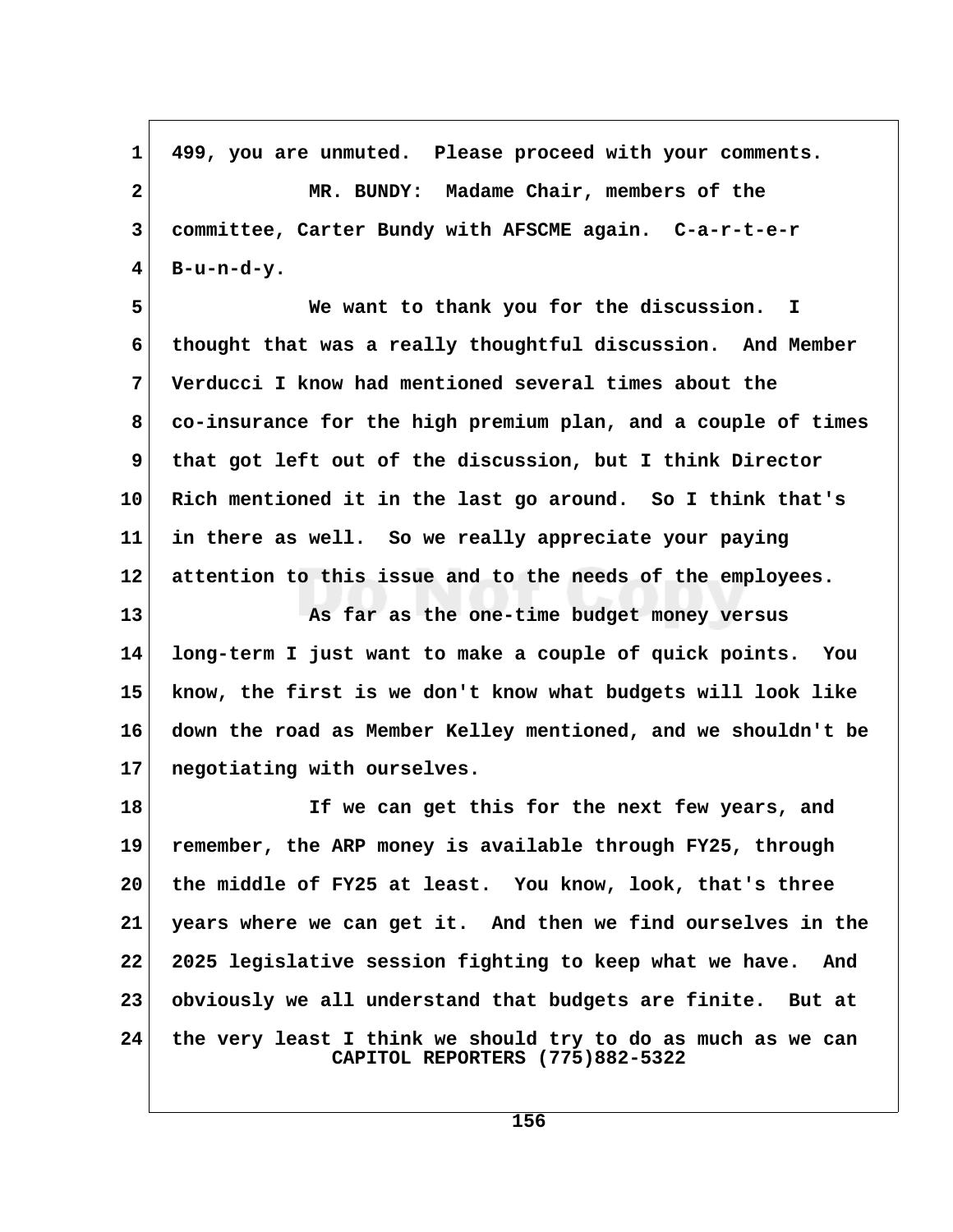**1 now and we don't want the sticker shock in 2025 or 2026. 2 But, you know, three years is a long time, and I think that 3 becomes part of the budget, and then we're fighting for it 4 the way every other group that's advocating for their people 5 are fighting for their piece.**

 **6 So I would agree very much with Member Kelley's 7 point that we shouldn't be too conservative about worrying 8 about flat budgets and recurring items after the ARP. It 9 will be what it is. But this money is available now. And if 10 it isn't used to help restore health care it will get used 11 for something else. So I would just encourage everyone to 12 press ahead with this as much as we can and hopefully restore 13 all of it now, and we'll continue to be right by your side to 14 keep it that way in future sessions. Thank you so much for 15 your time.**

**16 THE OPERATOR: Caller with the last three digits 17 111, please proceed.**

**18 MS. WOODWARD: Than you very much. My name is 19 Janell Woodward, J-a-n-e-l-l W-o-o-d-w-a-r-d, and I'm a state 20 employee and AFSCME member.**

**21 I think that most employees can probably hale 22 Mr. Verducci and Ms. Kelley as far as their support of 23 restoring benefits, especially the part that move the cost 24 from the plan to the employee. There was much great CAPITOL REPORTERS (775)882-5322**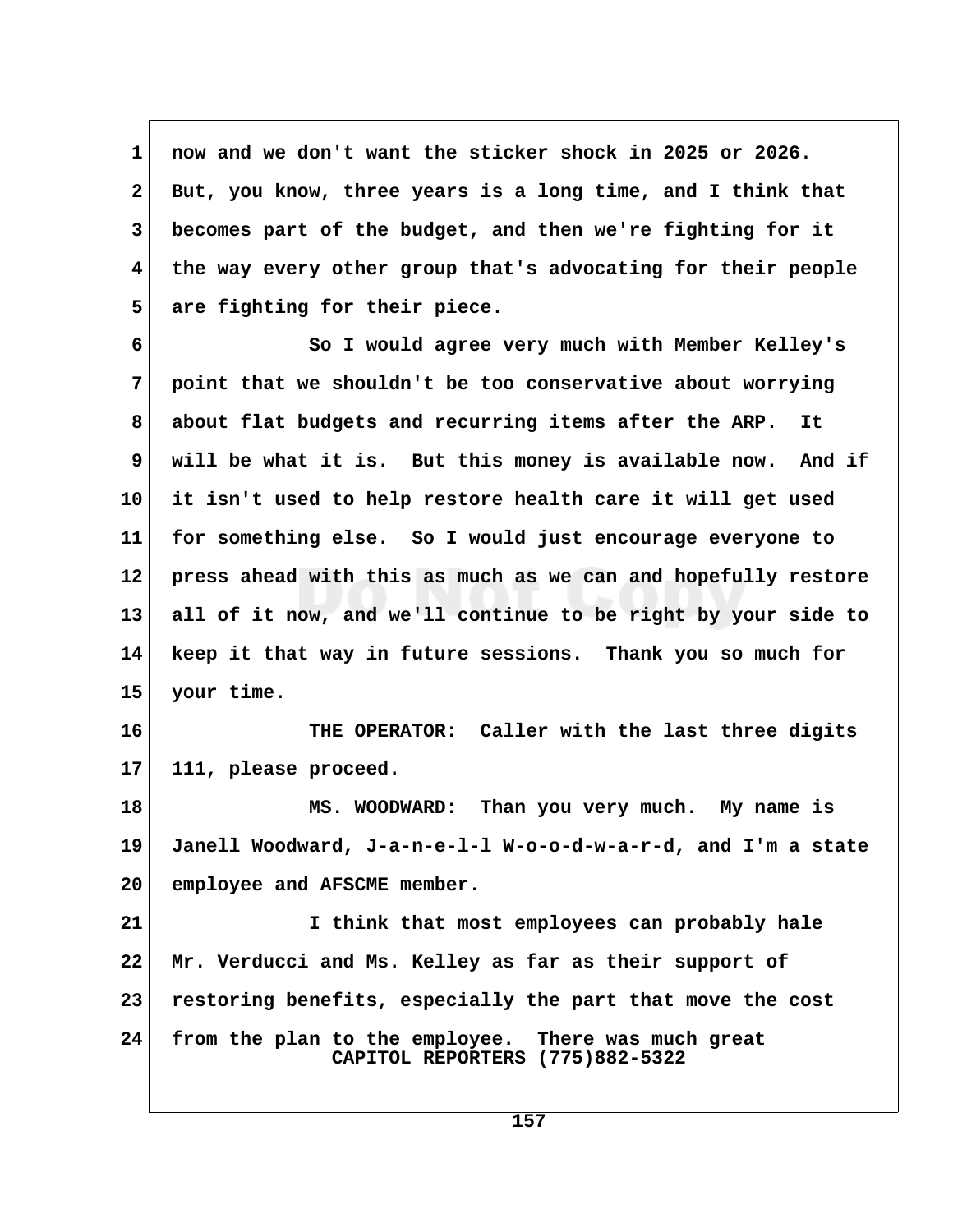**1 discussion today throughout the whole meeting that was very 2 interesting. So I -- especially regarding raising the 3 benefit and then having to turn around the next year and cut 4 them again, I think it is a little premature.**

 **5 And with all due respect, PEBP has cut health 6 care benefits every two years and this is an opportunity to 7 say we don't know what it's going to look like next year or 8 the year after that or the year after that, but let's do what 9 we can do right now and restore as much as we can to the 10 employees and prioritize state employee in the one point that 11 we have to and can do that and really make a huge difference, 12 just the mandates, the praise you all would get if this was, 13 you know, being able to go through on a lot of it.**

**14 So I would really support what Mr. Verducci and 15 Ms. Kelley said about let's go forward and ask because the 16 least we can do is ask and then see what happens. But thank 17 you so much for your great discussion today and we appreciate 18 that. Thank you.**

19 THE OPERATOR: Thank you, caller.

**20 We are currently on public comment. If you have 21 recently joined the call and would like to speak in public 22 comment please press the raise hand button in your Zoom 23 window or press star nine on your phone to take your place in 24 the queue.**

 **CAPITOL REPORTERS (775)882-5322**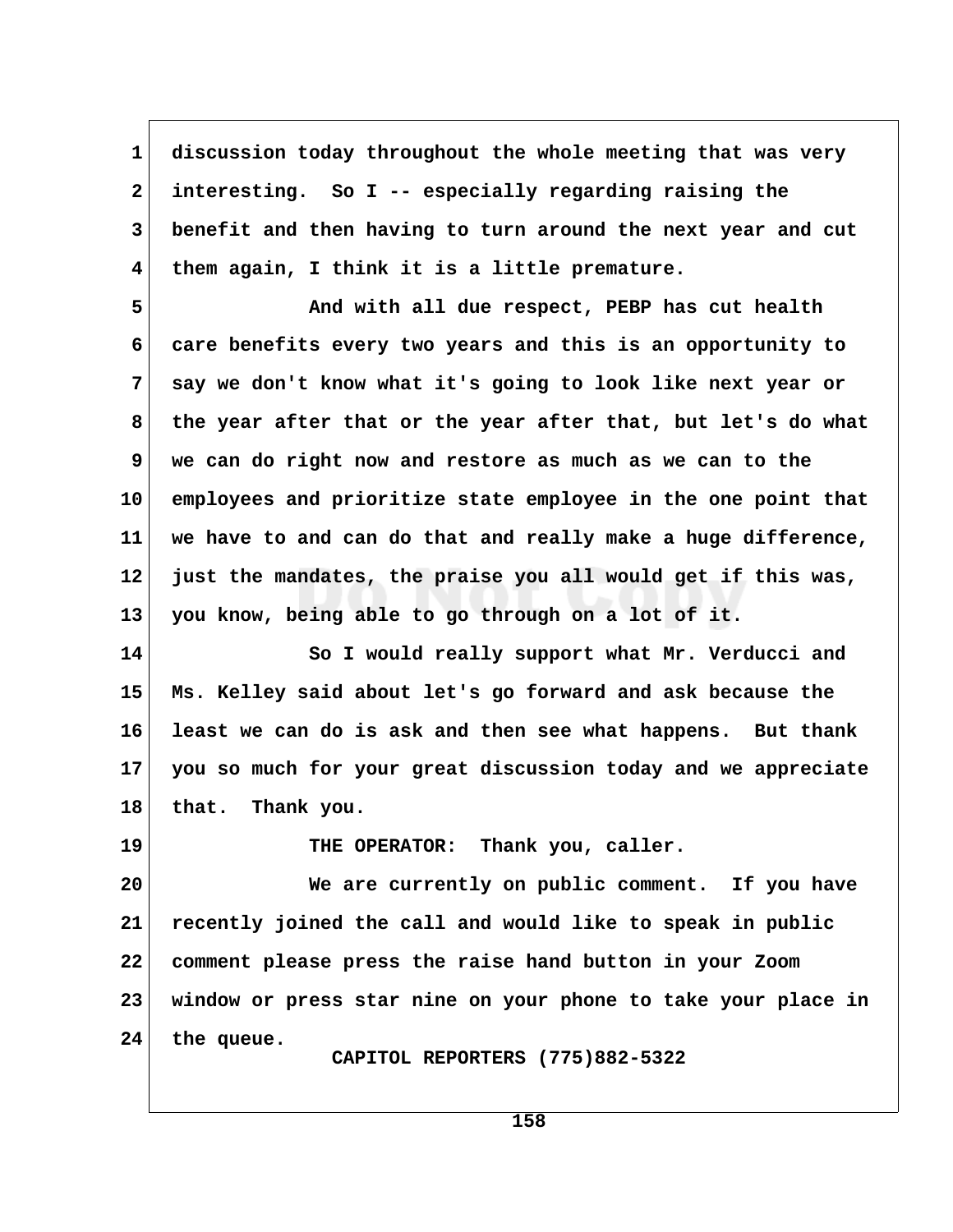**1 Chair Freed, there are no additional participants** 2 who wish to speak in public comment at this time.  **3 CHAIRWOMAN FREED: Okay. Thank you very much. I 4 appreciate broadcast helping us with the meeting today. 5 And that leads us to adjournment. It is 6 1:23 p.m. and meeting is adjourned. 7 Thank you very much, Board members, for all your 8 participation today. CAPITOL REPORTERS (775)882-5322**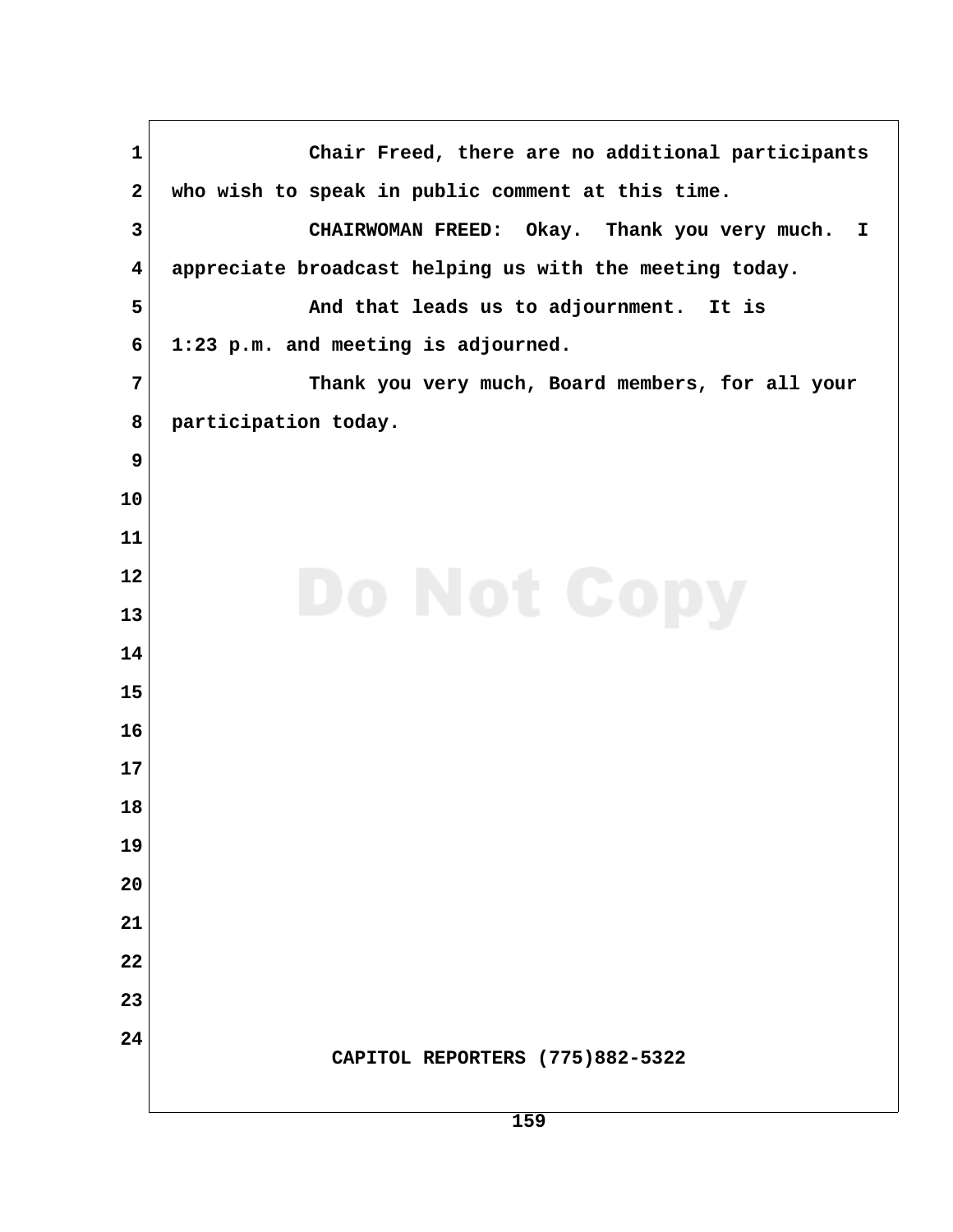**1 STATE OF NEVADA, ) ) ss. 2 CARSON CITY. ) 3 4 I, KATHY JACKSON, Official Court Reporter for the 5 State of Nevada, Public Employees' Benefits Program Board, do 6 hereby certify: 7 That on Thursday, the 29th day of July, 2021, I was 8 present on a teleconference for the Public Employees'** 9 Benefits Program, Carson City, Nevada, for the purpose of **10 reporting in verbatim stenotype notes the within-entitled 11 public meeting; 12 That the foregoing transcript, consisting of pages 1 13 through 160, is a full, true and correct transcription of my 14 stenotype notes of said public meeting. 15 16 Dated at Carson City, Nevada, this 11th day 17 of August, 2021. 18 19 20 KATHY JACKSON, CCR 21 Nevada CCR #402 22 23 24 CAPITOL REPORTERS (775)882-5322**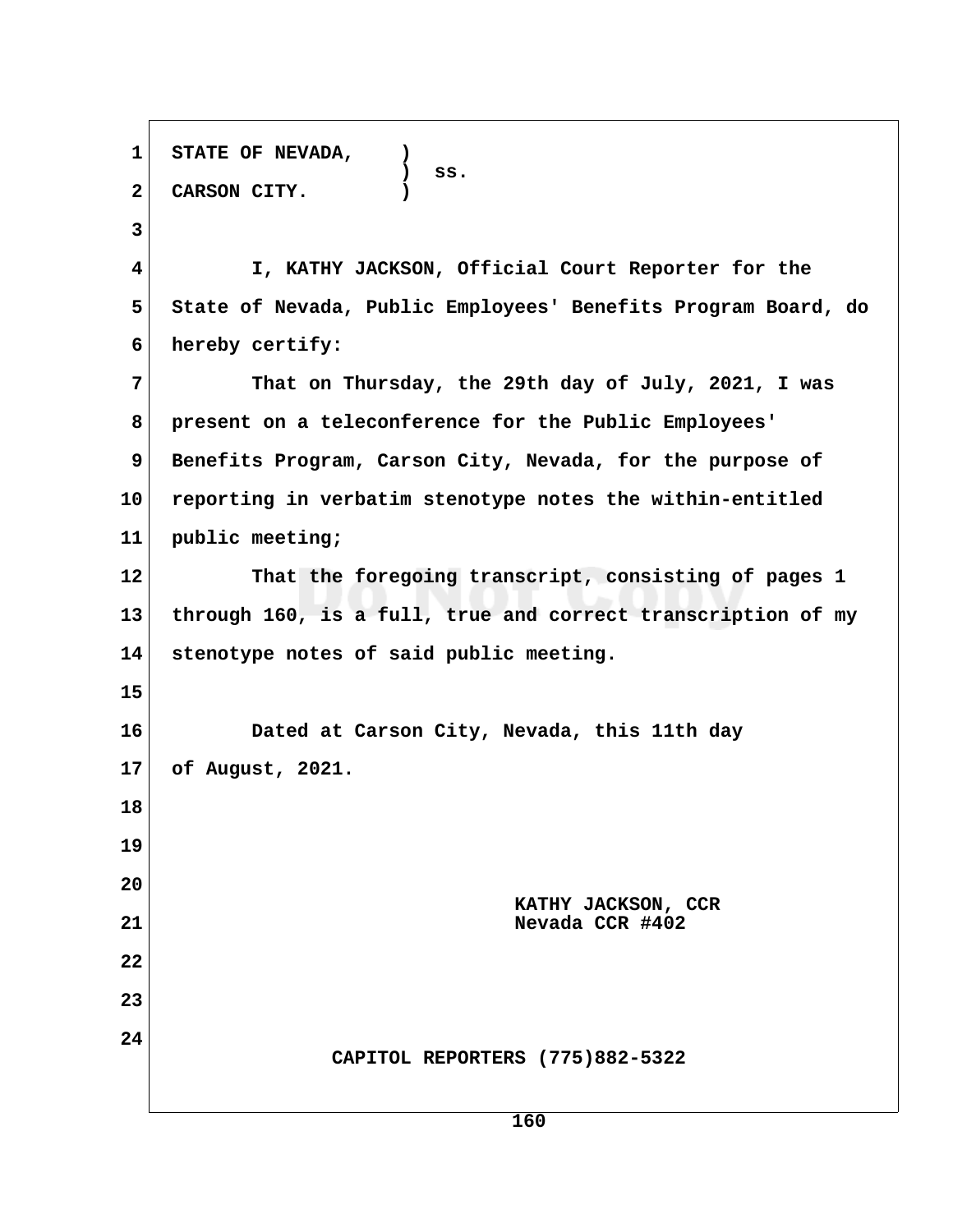|                             | 42:20;44:3;45:18;                     | 12:2;95:14,14;96:7,                       | 140:11                               | 13:20;24:14,14;25:2;                     |
|-----------------------------|---------------------------------------|-------------------------------------------|--------------------------------------|------------------------------------------|
| \$                          | 129:1<br>absorb $(1)$                 | 17;97:6;104:6;<br>105:14                  | adjourned (1)<br>159:6               | 43:5;45:15;50:9;<br>56:12;57:16;60:12;   |
|                             | 105:1                                 | actives (4)                               | adjournment (1)                      | 65:17,21;68:8;70:15;                     |
| \$1,000,000(1)              | AC(1)                                 | 12:2;13:11;93:12;                         | 159:5                                | 85:15;90:2;97:6;                         |
| 78:22                       | 10:8                                  | 98:16                                     | adjust $(1)$                         | 108:14;112:23;                           |
| \$1,500(1)<br>125:22        | academic (1)                          | activity <sub>(1)</sub>                   | 141:5                                | 122:16;124:3;125:2,                      |
| \$13(1)                     | 68:20                                 | 34:5                                      | adjusted (1)                         | 9;137:13,16;138:10;                      |
| 148:1                       | Academy (1)                           | actual(4)                                 | 53:13                                | 139:2;145:21;152:7;                      |
| \$135,000,000 (1)           | 45:21                                 | 17:23;68:8;82:17;                         | adjustment (2)                       | 154:8;155:20,23;                         |
| 35:4                        | accept(8)                             | 146:6                                     | 6:5;141:3                            | 156:3;158:4                              |
| \$2(1)                      | 87:22;88:15;                          | actually (38)                             | admin(2)                             | against $(5)$                            |
| 58:11                       | 100:11,12,13,14;<br>110:13,15         | 7:10;23:10;26:20;<br>32:4;34:22,22;41:18, | 58:15;73:15                          | 20:15;36:7;47:20;<br>71:8;77:7           |
| \$2,000,000(1)              | acceptable (2)                        | 21;42:15;45:23;                           | administer $(3)$<br>31:9;64:9;76:21  | agencies (16)                            |
| 74:16                       | 150:7;151:8                           | 46:12;49:1;54:12,18;                      | administered (1)                     | 15:10,13,15,20,20;                       |
| \$2.01(1)                   | accepting(1)                          | 62:24;65:9,10,13;                         | 32:5                                 | 16:17;23:9,14,19;                        |
| 58:13<br>\$3,000(1)         | 152:3                                 | 66:11;67:2,4,12;                          | administering (1)                    | 25:8,9;53:4;69:3;                        |
| 149:8                       | access(7)                             | 69:14;76:6,20;90:5,                       | 36:7                                 | 70:12;111:23;146:4                       |
| \$300,000(1)                | 17:19;36:1;68:19,                     | 11;107:24;108:8;                          | administers (1)                      | agency $(7)$                             |
| 97:15                       | 22;90:24;124:11;                      | 121:23;122:3;132:1;                       | 53:5                                 | 15:13,15;60:3;                           |
| \$32,000,000 (2)            | 134:20                                | 139:17,22;140:14;                         | <b>Administration (2)</b>            | 98:9;101:14;111:9;                       |
| 104:15,15                   | accommodate (2)                       | 141:18;148:12;155:4                       | 23:16;30:21                          | 116:16                                   |
| \$36,000,000(4)             | 47:5;59:20                            | actuarial (13)                            | administrative (13)                  | agenda (26)                              |
| 119:2;123:6;                | accomplish(1)<br>64:10                | 72:4;115:10;121:1;<br>122:14;123:8;124:4, | 26:4;28:2;32:1;<br>33:19;38:8;40:16; | 6:5,6,10,10;8:7;<br>9:8,18,21;13:15;     |
| 128:18;140:11               | According (2)                         | 8,20;125:14;126:8,                        | 41:9;58:4,10;62:15;                  | 14:24,24;86:17,24;                       |
| \$37,000,000(1)             | 10:12;73:19                           | 16;127:1;128:24                           | 71:3,13;84:23                        | 87:4,6,11,16,19,20;                      |
| 12:6                        | accordingly(1)                        | actuary (3)                               | administratively (1)                 | 88:16;89:6;101:1;                        |
| \$44(2)<br>116:4,8          | 124:3                                 | 142:8;149:24;                             | 99:14                                | 109:22;111:5;                            |
| \$50,000,000 (1)            | account (8)                           | 152:10                                    | administrator (2)                    | 114:10;154:7                             |
| 95:10                       | 61:19,22;62:12;                       | adapted $(1)$                             | 22:15;41:7                           | aggregate $(4)$                          |
| \$6,000,000(1)              | 93:11;99:11;116:10;                   | 33:9                                      | adopted $(1)$                        | 17:13;53:23;77:6;                        |
| 143:2                       | 134:11;155:10                         | add(8)                                    | 81:9                                 | 108:2                                    |
| \$7,200(1)                  | accounted (1)                         | 41:6;47:22;56:6;                          | adopting (2)                         | aggregated (1)                           |
| 92:14                       | 109:8                                 | 62:20;120:6;150:20;<br>151:5,9            | 80:20;81:8                           | 39:5                                     |
| \$700(3)                    | accounting (12)<br>93:10;95:23;96:10; | $add-back(1)$                             | advantage $(2)$<br>49:11:75:4        | aggregation (2)<br>39:13.18              |
| 147:17,23;152:14            | 97:1,5,8,9,11,18,21;                  | 152:5                                     | advantageous (1)                     | ago(6)                                   |
| \$80,000,000 (1)            | 98:1;150:1                            | adding $(2)$                              | 69:18                                | 50:14;52:21;68:16,                       |
| 94:1                        | accounts(1)                           | 93:20;135:23                              | advantages (3)                       | 16;93:19;97:17                           |
| $\mathbf A$                 | 22:17                                 | addition (12)                             | 39:1,2;81:5                          | agree $(11)$                             |
|                             | $accru$ e $(1)$                       | 16:3;26:8;42:19;                          | advisor $(2)$                        | 48:11;75:19;                             |
| abided $(1)$                | 96:3                                  | 101:19;103:3;                             | 21:2;83:6                            | 121:11;124:21;                           |
| 25:19                       | $\arctan(3)$                          | 107:11;112:4;                             | <b>Advisory</b> (1)                  | 137:24;138:15;                           |
| ability $(11)$              | 94:6;97:5,11                          | 119:13;136:6;150:2;<br>153:11;155:18      | 35:21<br>advocate (2)                | 142:2;143:13,16;<br>144:15;157:6         |
| 23:12;26:1;43:20;           | $\alpha$ accurately $(1)$<br>75:14    | additional (14)                           | 12:5;60:21                           | agreed $(1)$                             |
| 47:10;64:9;73:1;            | achieve (3)                           | 14:16;27:18;28:9;                         | advocates (2)                        | 43:16                                    |
| 74:13;113:3,14;<br>151:9,13 | 16:20;52:14,15                        | 31:11;35:3;39:24;                         | 12:7;13:10                           | agreement (9)                            |
| able (28)                   | acronym(1)                            | 41:14;87:14;103:9;                        | advocating (1)                       | 16:14;18:17;19:18;                       |
| 7:9;12:8;18:22;             | 126:15                                | 104:20;112:5;                             | 157:4                                | 24:16;59:11,11;                          |
| 25:6,7;35:21;38:3;          | across(8)                             | 120:16;126:11;159:1                       | affect $(3)$                         | 63:24;81:9;89:14                         |
| 41:4;43:14;55:16;           | 23:23;39:24;47:9;                     | additionally (1)                          | 87:11,12;126:12                      | ahead $(18)$                             |
| 59:12,15,20;65:7,11,        | 49:13;65:6;121:18;                    | 111:21                                    | affects $(1)$                        | 13:13;44:2,3;55:1;                       |
| 18;71:2;73:22;76:13;        | 123:8;152:11                          | address $(4)$                             | 10:20                                | 59:8;60:18;63:15;                        |
| 89:5;90:17;91:1;            | act(2)<br>102:10;103:1                | 37:19;51:11;55:1;<br>64:10                | affordable (2)<br>135:13,14          | 65:22;76:17;78:14;<br>92:24;93:1;103:15; |
| 92:17;110:9,11;             | action(4)                             | addressed (1)                             | <b>AFSCME</b> (6)                    | 109:22;122:9;                            |
| 114:22;143:24;<br>158:13    | 11:22;15:1;19:10;                     | 61:23                                     | 9:5,14;10:7;13:7;                    | 129:18;150:24;                           |
| absolute $(2)$              | 111:6                                 | addressing $(2)$                          | 156:3;157:20                         | 157:12                                   |
| 72:13;151:18                | active(11)                            | 9:18;40:19                                | again $(38)$                         | AIDS(1)                                  |
| absolutely (4)              | 9:15,20;11:20;                        | adds(1)                                   | 5:4,6;9:19;11:7;                     | 69:16                                    |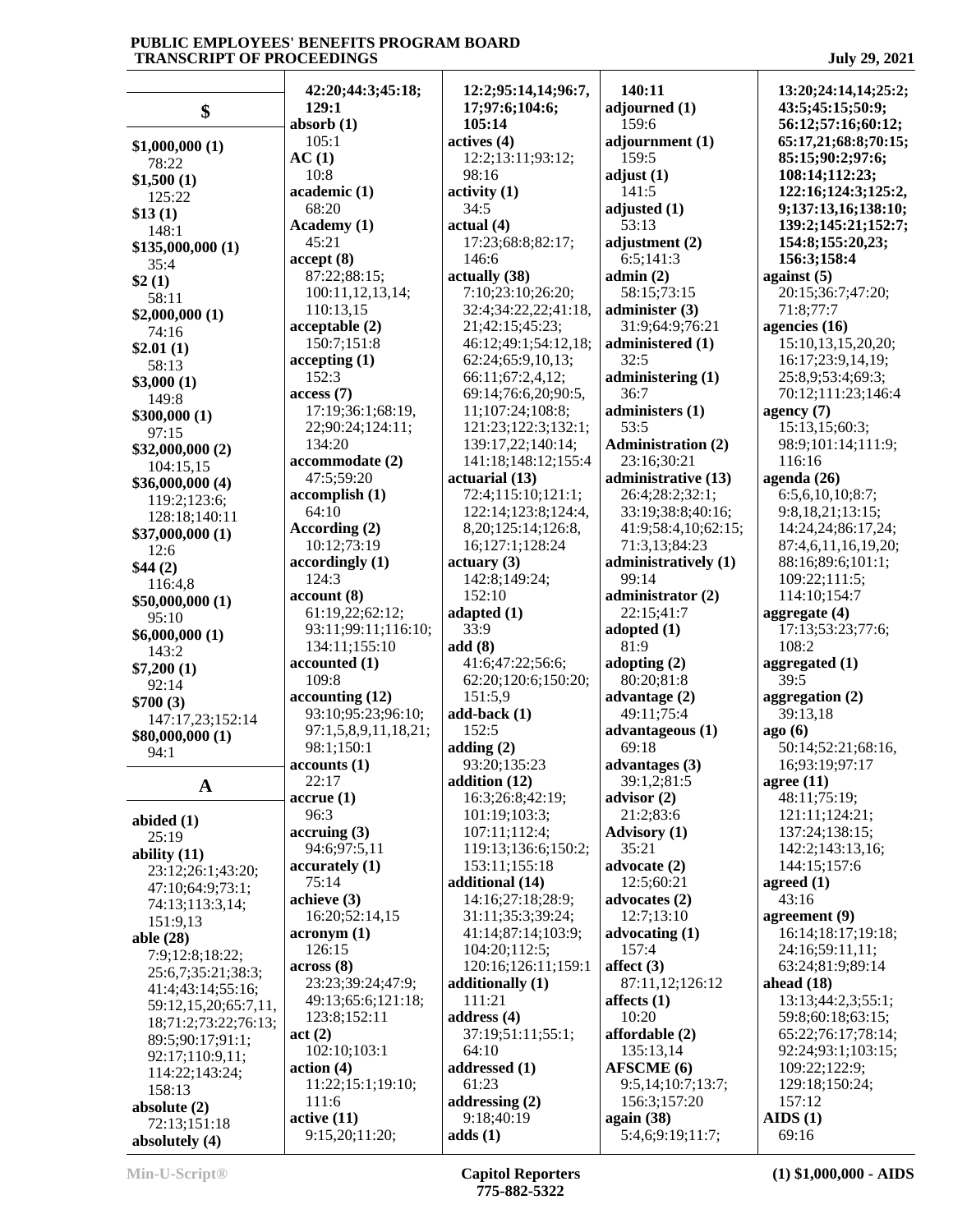| Aiello (25)          | 109:23                         | 75:          |
|----------------------|--------------------------------|--------------|
| 5:13,14;44:1,1,4;    | amenities (1)                  | applio       |
| 45:15;68:7;70:15;    | 17:20                          | 103          |
| 87:24;88:20;94:24;   | American (6)                   | apply        |
| 98:3,9;99:19;100:14; | 10:8;12:10;102:7;              | 112          |
| 120:12;121:4;        | 111:6,13;122:10                | appoi        |
| 123:21;129:19;       |                                | 8:1          |
|                      | $\mathbf{among}\left(3\right)$ |              |
| 130:12;137:6,9;      | 17:4;106:16;142:7              | appoi        |
| 140:17;143:7;151:7   | amount (14)                    | 8:1          |
| akin(1)              | 82:1;83:14;84:21;              | appre        |
| 68:21                | 88:12;96:20;98:6;              | 13:          |
| align $(1)$          | 102:6;104:2;107:3;             | 67:          |
| 37:1                 | 108:19;114:22;                 | 138          |
| alleviate (1)        | 122:24;140:7,24                | 158          |
| 89:24                | amounts (4)                    | appre        |
| alliance (3)         | 88:13;123:23;                  | 37:          |
| 37:4,5;42:11         | 126:13;147:16                  | appro        |
| allocate (2)         | Amy $(1)$                      | 100          |
| 6:24;142:22          | 21:4                           | appro        |
|                      |                                | 29:          |
| allocated (1)        | analysis (5)                   |              |
| 114:22               | 17:22;22:24;55:20;             | appro        |
| allow $(6)$          | 72:12;75:1                     | 87:          |
| 16:16;19:5;35:13;    | analyzed (1)                   | 118          |
| 84:18;87:4;110:16    | 16:4                           | appro        |
| allowed (1)          | ancillary $(1)$                | 7:2          |
| 48:15                | 114:14                         | appro        |
| allowing $(1)$       | and/or $(1)$                   | 15:          |
| 113:2                | 71:5                           | 19;          |
| allows (10)          | Andy $(1)$                     | appro        |
| 15:14;31:12;34:1;    | 93:3                           | 103          |
| 39:13;42:17;43:9;    | animal(1)                      | <b>April</b> |
| 45:12;55:11;57:11;   | 64:4                           | 5:1          |
| 102:3                |                                | 111          |
|                      | annual(6)                      |              |
| alluded (5)          | 28:2;33:16;35:18;              | <b>April</b> |
| 25:21;29:23;30:19;   | 51:18;93:24;117:22             | 138          |
| 31:23;70:10          | annually $(2)$                 | AR(1)        |
| almost $(4)$         | 76:24;116:10                   | 126          |
| 77:20;91:13;         | answered (5)                   | arbitı       |
| 106:22;107:4         | 36:9;89:21;95:13;              | 116          |
| alone $(2)$          | 96:12;98:2                     | area (       |
| 67:18;73:14          | anticipated (1)                | 90:          |
| along $(6)$          | 90:22                          | areas        |
| 10:24;12:10;19:24;   | anticipates (1)                | 46:          |
| 72:20;92:20;143:8    | 113:20                         | argui        |
| alter $(1)$          | anticipating $(1)$             | 124          |
| 151:22               | 88:11                          |              |
|                      |                                | argur        |
| altered $(1)$        | anymore $(1)$                  | 49:          |
| 155:20               | 92:2                           | 74:          |
| alternative (5)      | Aon (15)                       | argur        |
| 31:14;118:11;        | 17:22;71:23;88:1;              | 51:          |
| 127:9,10,20          | 93:2,4;114:3;116:22;           | <b>Arizo</b> |
| alternatives (1)     | 121:2;128:14;129:6;            | 90:          |
| 127:6                | 130:1,8;141:3;143:5;           | arose        |
| Although (3)         | 149:16                         | 62:          |
| 17:13;18:8;69:20     | Aon's $(1)$                    | arour        |
| always (6)           | 72:6                           | 33:          |
| 44:23;61:4,4,9,21;   | apologize (1)                  | 57:          |
| 91:18                | 48:7                           | 94:          |
|                      |                                | 156          |
| amend $(1)$          | appeal (1)                     |              |
| 110:5                | 7:10                           | ARP          |
| amendment (1)        | appears $(2)$                  | 9:9          |
| 110:17               |                                |              |
| amendments (1)       | 18:19;80:17<br>apples $(2)$    | 111<br>133   |

 17:4;106:16;142:7 **appointments (1)**  $22:$  $:6:$  $3:5:$  75:15,15 **applied (1)** 103:12 **apply (1)** 112:7 **appointment (1)** 8:16 8:17 **appreciate (11)** 13:15;14:19;25:16; 67:21;86:12;135:19; 138:8;154:4;156:11; 158:17;159:4 **appreciated (1)** 37:6 **approach (2)** 100:5;137:24 **appropriate (3)** 29:19;81:22;135:5 **approval (5)** 87:23;110:5,13; 118:3;134:23 **approve (3)** 7:24;88:16;92:17 **approved (6)** 15:24;103:11,13, 19;104:24;122:10 **approximately (1)** 103:5 **April (3)** 5:15;110:21; 111:14 **April's (1)** 138:6 **AR (1)** 126:14 **arbitrary (1)** 116:5 **area (1)** 90:10 **areas (1)** 46:19 **arguing (1)** 124:23 **argument (7)** 49:15,21;50:5,10; 74:10;91:21;141:1 **arguments (1)** 51:1 **Arizona (1)** 90:20 **arose (1)** 62:24 **around (11)** 33:16;39:8;51:12; 57:6;67:8;83:11; 94:13;101:5;128:3; 156:10;158:3 **ARP (11)** 9:9;10:13;11:5,9; 111:13,24;112:4,23; 133:23;156:19;157:8

**arrangement (3)** 38:13;59:1,4 **array (1)** 27:4 **arrive (1)** 52:4 **Aside (3)** 6:22;23:3;99:8 **Assembly (1)** 12:17 **assessed (1)** 99:10 **assessment (1)** 78:5 **assist (2)** 112:12,17 **assistance (5)** 14:19;60:10; 102:17;103:12;114:3 **Association (1)** 45:21 **Assuming (3)** 14:14;48:14,16 **assumption (2)** 81:7;146:8 **atlantic (1)** 55:24 **attempt (3)** 118:18,19;138:9 **attempting (3)** 52:14;102:18; 112:22 **attend (5)** 6:9;20:24;35:21; 40:21;92:11 **attending (1)** 92:9 **attention (2)** 106:3;156:12 **Attorney (2)** 26:14;87:3 **attractive (1)** 31:14 **audit (12)** 33:13;50:13,18; 66:1,7,11,20;67:7,16, 24;74:17;84:1 **auditor (1)** 148:17 **audits (1)** 35:17 **authority (7)** 15:10,19;21:10; 22:2;24:2;26:21; 42:20 **authorizations (1)** 40:14 **authorize (1)** 110:16 **authorizes (1)** 15:12 **available (17)** 12:11;25:5,22;

 27:8;38:7,19;40:21; 41:9;46:5;71:5;82:3; 112:5;141:23,23; 142:14;156:19;157:9 **avenue (1)** 111:21 **average (2)** 90:5;109:2 **aversion (1)** 48:22 **avoid (1)** 97:12 **award (4)** 20:4,5,6;81:19 **awarded (2)** 111:12;112:11 **aware (1)** 56:11 **away (6)** 6:12;64:13;87:1; 96:9;99:6;100:4 **aye (5)** 86:5;88:22;100:20; 110:24;153:22 **B back (54)** 6:9;23:8;33:2; 35:5;42:12;58:24; 61:9,14;65:3,24; 76:9;84:9;86:16,23; 90:7;105:20;121:6,7, 14;123:1,22;125:21; 127:8,10;128:18; 130:1,8;131:12; 132:6;133:3,23; 135:14,14;136:5,10, 20;137:20;138:13, 20;139:17,22;140:11, 12;144:23;145:9; 147:12,16,18,19; 148:14,23;149:7,10; 150:1 **backfill (1)** 131:10 **background (2)** 15:8;30:12 **backwards (1)** 78:4 **bad (2)** 91:18;148:15 **balance (1)** 95:21 **bang (1)** 68:2 **bank (1)** 146:12 **barring (1)** 145:9 **base (2)** 138:20;142:11 **based (14)**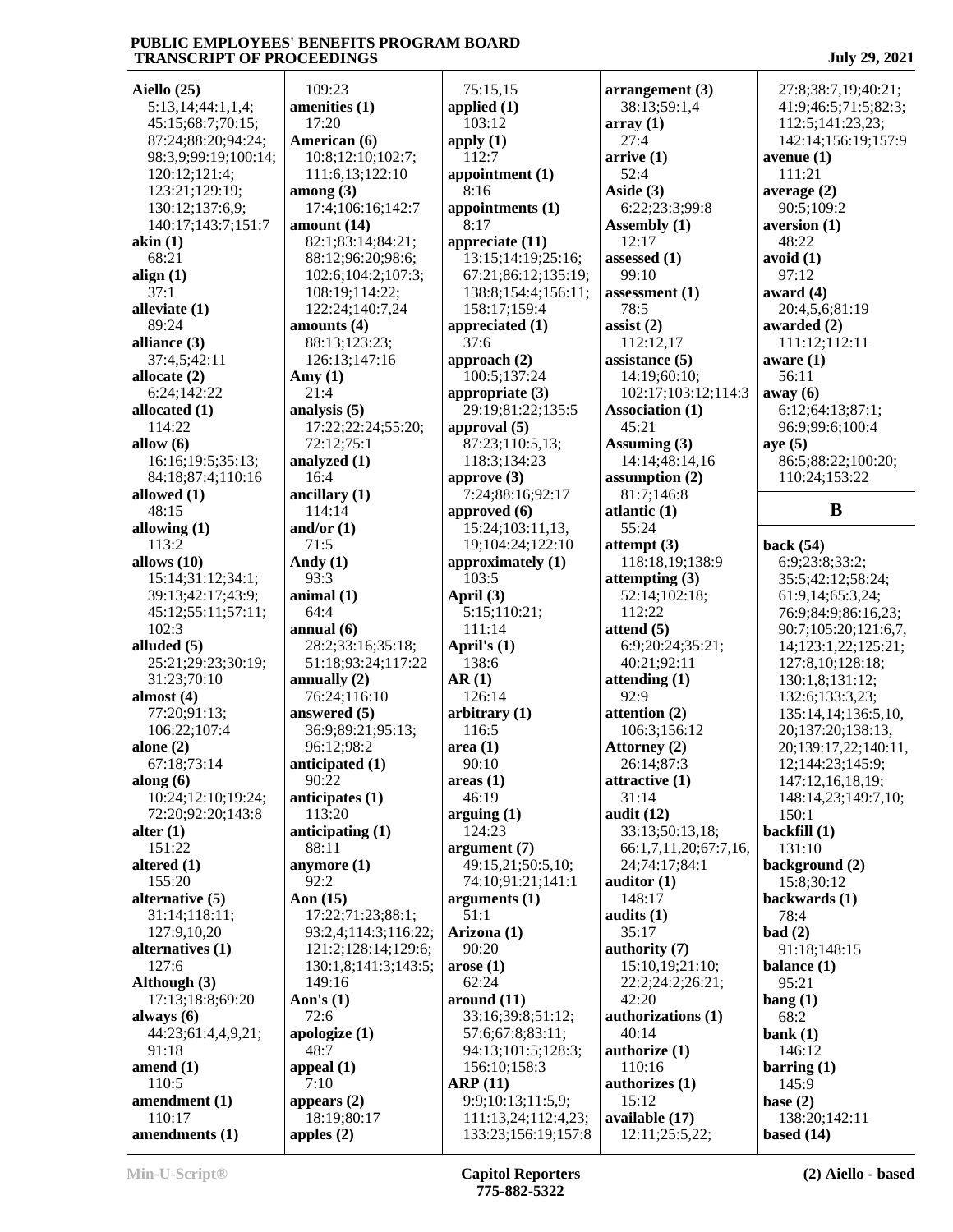18:19;40:7;53:18; 67:18;74:3;93:14,15; 94:2;107:6;108:17, 20;124:12;138:1; 139:8 **basic (8)** 94:11,12;116:3;  $144:8;147:7;149:1; \quad \mathbf{B}$  150:16;152:13 **basically (9)** 62:3;93:7;99:2; 114:10;115:13,18,23; 121:18;142:23 **basis (5)** 51:21;52:12;93:24; 107:10;109:5 **basket (1)** 85:4 **bear (1)** 149:22 **became (1)** 62:5 **Beck (1)** 22:12 **Beck's (1)** 70:3 **become (1)** 94:18 **becomes (3)** 124:3;139:4;157:3 **b begin (8)** 9:4;10:2;11:12; 13:5;14:11,12;113:6; 140:19 **beginning (5)** 13:16;16:1;17:3; 26:12;43:7 **behalf (4)** 29:2;76:23;87:5,8 **behavior (1)** 66:23 **behind (1)** 76:3 **bells (1)** 148:6 **bench (1)** 33:18 **benchmark (1)** 77:7 **benchmarking (2)** 33:24;35:16 **bend (1)** 139:23 **beneficial (2)** 55:20;151:4 **benefit (43)** 12:8;15:22;22:23; **b**  24:11;25:4;27:6; 29:1,16,20;31:9,14; 32:8,21;33:7;37:5; 38:8,15,16,18;39:16; 45:13;54:9,14;55:15, 18;61:3,6;63:18;

| 68:19;70:6,7,20;                      | 130                 |
|---------------------------------------|---------------------|
| 71:6;94:3;95:24;                      | beyor               |
|                                       |                     |
| 96:22;97:23;105:4;                    | 32:                 |
| 137:2;143:19,21;                      | bid (1              |
|                                       |                     |
| 144:24;158:3                          | 19:                 |
| benefiting $(1)$                      | 71:                 |
|                                       |                     |
| 39:17                                 | 80:                 |
| Benefits (60)                         | 81:                 |
|                                       |                     |
| 5:6;6:22;8:7;                         | bidde               |
| 11:17;12:24;22:4;                     | 19:                 |
|                                       |                     |
| 28:16;29:2;35:10;                     | biddi               |
|                                       |                     |
| 39:14,22;40:1;41:14;                  | 44:                 |
| 70:13;71:1;85:7,14;                   | bids (              |
|                                       |                     |
| 86:22;87:6,7,9,11;                    | 72:                 |
| 93:11;96:7,9;98:19,                   | bienn               |
|                                       |                     |
| 24;102:7;105:3;                       | 99:                 |
| 107:7;113:22;                         | bienn               |
|                                       |                     |
| 114:14;117:12,13,18;                  | 133                 |
| 118:20;119:13,17,20;                  | 144                 |
|                                       |                     |
| 123:12;132:14;                        | bienn               |
| 133:1,20,22;134:21;                   | 99:                 |
|                                       |                     |
| 136:4;137:10,20;                      | big(1               |
| 139:16;141:2,7;                       | 49:                 |
|                                       |                     |
| 143:21,24;144:1;                      | 70:                 |
|                                       |                     |
| 148:19;152:11;                        | 120                 |
| 155:1,15;157:23;                      | bigge               |
| 158:6                                 | 61:                 |
|                                       |                     |
| benefitted (2)                        | Bill (7             |
|                                       |                     |
| 41:9;84:22                            | 15:                 |
| benefitting (1)                       | 39:                 |
|                                       |                     |
| 53:4                                  | billed              |
|                                       |                     |
|                                       |                     |
| besides $(1)$                         | 17:                 |
| 69:4                                  | 109                 |
|                                       |                     |
| best $(18)$                           | billio              |
| 18:5;19:18;25:22;                     | 12:                 |
|                                       |                     |
| 27:18;28:3;36:16,17;                  | 111                 |
| 63:12;68:2,2,5;                       | <b>BiPA</b>         |
|                                       |                     |
| 72:13;75:24;111:17;                   | 7:1                 |
| 116:21;125:5;                         | birth               |
|                                       |                     |
| 127:14;150:3                          | 65:                 |
| bet(2)                                | bit(2)              |
|                                       |                     |
| 75:24;138:18                          | 6:4                 |
| Beth $(2)$                            | 26:                 |
|                                       | 34:                 |
| 21:1;83:6                             |                     |
| Betsey (20)                           | 54:                 |
|                                       | 94:                 |
| 5:13;44:1;45:15;                      |                     |
| 46:10;68:7;70:15;                     | 101                 |
|                                       |                     |
| 71:17;87:24;88:20;                    | 123                 |
| 94:24;98:3;100:14;                    | 128                 |
|                                       |                     |
| 120:12;130:12;                        | bite (              |
| 137:6,24;138:8;                       | 64:                 |
|                                       |                     |
| 140:17;143:7;151:7                    | bits (1             |
| Betsey's (2)                          | 99:                 |
|                                       | blind               |
| 69:2;152:3                            |                     |
| Betsy $(2)$                           | 97:                 |
|                                       |                     |
| 5:4;141:14                            | blip (              |
| better $(22)$                         | 98:                 |
|                                       |                     |
| 16:18;23:12;31:20;                    | blows               |
| 33:24;35:1;43:1;                      | 97:                 |
|                                       |                     |
| 44:7;45:9;48:10;                      | blue (              |
| 49:4,16,16,20,20;                     | 34:                 |
|                                       |                     |
| 55:18;59:3;67:9;<br>75:3;96:1;108:11; | <b>Board</b><br>5:7 |

|          | 130:3:137:4                              | 11:4,4;13:12;15                     |
|----------|------------------------------------------|-------------------------------------|
|          | beyond $(2)$                             | 16:8;19:24,24;2                     |
|          | 32:2;35:23                               | 7;37:11;39:24;4                     |
|          | bid (14)                                 | 22,24;41:10;44:                     |
|          | 19:11;42:18;50:19;<br>71:10;75:17;79:18; | 47:20;50:3;60:1<br>66:4,16;74:2,3,1 |
|          | 80:8,10,18,19,22,22;                     | 76:5;78:9,10;79                     |
|          | 81:6;84:7                                | 80:4;81:3,14;82:                    |
|          | bidder (3)                               | 14, 15, 19; 83: 1; 8:               |
|          | 19:22;20:5;75:5                          | 86:3,23;87:5,8,2                    |
|          | bidding(1)                               | 91:15;101:7;102                     |
| $\vdots$ | 44:18                                    | 103:20;104:11;                      |
|          | bids(1)                                  | 110:5;117:3,10,                     |
|          | 72:10<br>biennial (1)                    | 120:8;122:6;125<br>127:8;128:11,21  |
|          | 99:12                                    | 129:16,23,24;13                     |
|          | biennium $(5)$                           | 7,9,10;132:6;13                     |
| ;;       | 133:23;134:3,8;                          | 10;135:20;138:2                     |
| ۱;       | 144:18;146:10                            | 22;140:6,6,11;                      |
|          | biennium's $(1)$                         | 141:20;142:15,1                     |
|          | 99:17                                    | 145:13;151:2;                       |
|          | big(10)<br>49:1,3;57:7;61:13;            | 154:23;159:7<br>Board's (2)         |
|          | 70:20;80:10;114:20;                      | 143:2;153:8                         |
|          | 120:4;143:11;144:11                      | boats $(1)$                         |
|          | biggest (3)                              | 43:3                                |
|          | 61:10,10;146:21                          | bold(1)                             |
|          | Bill $(7)$                               | 133:5                               |
|          | 15:18;21:3;22:12;                        | bombarding (1)                      |
|          | 39:7;65:8;70:3;98:21                     | 127:21                              |
|          | billed (4)<br>17:7,11;65:12;             | bond $(1)$<br>93:15                 |
|          | 109:14                                   | book (7)                            |
|          | billion $(5)$                            | 49:14;76:12,13;                     |
|          | 12:8;93:23;94:14;                        | 77:2,15,16,21                       |
| $\vdots$ | 111:12;118:7                             | books $(1)$                         |
|          | BiPAP(2)                                 | 93:22                               |
| ;        | 7:18,19                                  | borne $(1)$                         |
|          | birth $(1)$<br>65:6                      | 108:10<br>both (18)                 |
|          | bit $(25)$                               | 25:10;26:10,20;                     |
|          | 6:4;15:8;19:15;                          | 39:19;41:18;45:                     |
|          | 26:7,23;27:1;33:5,6;                     | 56:18,19,20;57:                     |
|          | 34:12;43:22;46:18;                       | 63:22;81:13;93:                     |
|          | 54:19;56:2;58:14;                        | 95:23;98:16;102                     |
|          | 94:14;95:24;100:6;                       | 121:17;127:7                        |
|          | 101:5;107:7;108:16;<br>123:1,3;126:17;   | boundary (1)<br>67:11               |
|          | 128:4;151:14                             | box (3)                             |
|          | bite $(1)$                               | 57:7;82:16;86:6                     |
|          | 64:8                                     | branch $(2)$                        |
|          | bits $(1)$                               | 111:23;113:9                        |
|          | 99:3                                     | brand(2)                            |
|          | blind-sided (1)                          | 57:19;78:6                          |
|          | 97:16                                    | break $(1)$                         |
|          | blip $(1)$                               | 86:16                               |
|          |                                          |                                     |
|          | 98:17                                    | breaker $(2)$                       |
|          | blows $(1)$<br>97:20                     | 20:14;47:7                          |
|          | blue $(2)$                               | breaking $(1)$<br>46:20             |
|          | 34:19,21                                 | brick(1)                            |
|          | <b>Board</b> (87)<br>5:7;6:5;9:8;10:5;   | 56:19<br>brief (4)                  |

 11:4,4;13:12;15:24; 16:8;19:24,24;20:3, 7;37:11;39:24;40:19, 22,24;41:10;44:10; 47:20;50:3;60:14; 66:4,16;74:2,3,15; 76:5;78:9,10;79:11; 80:4;81:3,14;82:8,12, 14,15,19;83:1;85:17; 86:3,23;87:5,8,21; 91:15;101:7;102:22; 103:20;104:11; 110:5;117:3,10,15; 120:8;122:6;125:5,8; 127:8;128:11,21,22; 129:16,23,24;130:6, 7,9,10;132:6;133:6, 10;135:20;138:21, 22;140:6,6,11; 141:20;142:15,16; 145:13;151:2; 154:23;159:7 **Board's (2)** 143:2;153:8 43:3 **bold (1)** 133:5 **bombarding (1) bond (1)** 93:15 **book (7)** 49:14;76:12,13; 77:2,15,16,21 **books (1)** 93:22 **borne (1)** 108:10 **both (18)** 25:10;26:10,20; 39:19;41:18;45:12; 56:18,19,20;57:13; 63:22;81:13;93:12; 95:23;98:16;102:7; 121:17;127:7 **boundary (1)** 67:11 **box (3)** 57:7;82:16;86:6 **branch (2)** 111:23;113:9 **brand (2)** 57:19;78:6 **break (1)** 86:16 **breaker (2)** 20:14;47:7 **breaking (1)** 46:20 **brick (1)** 56:19 **brief (4)**

 83:4,9;86:20;153:5 **briefly (2)** 25:17;89:3 **bring (4)** 50:12;56:14;65:23; 125:5 **broad (6)** 51:19;55:5,8,19; 57:13;58:1 **broadcast (3)** 6:12;154:9;159:4 **broaden (1)** 149:23 **broke (1)** 152:20 **brought (3)** 19:24;97:22; 139:19 **bubble (1)** 129:12 **buck (1)** 68:2 **bucket (4)** 97:9;98:10;131:13; 139:10 **buckets (2)** 112:5,24 **bucks (1)** 55:20 **budge (1)** 8:1 **budget (21)** 6:24;10:16;12:1, 13;98:14;99:4,11; 117:23;118:21; 119:3;123:5;131:17; 141:19;144:19; 145:3,5,15,19;146:5; 156:13;157:3 **budgetary (1)** 131:24 **budgeting (2)** 139:4;145:6 **budgets (7)** 134:2,7;144:17; 145:22;156:15,23; 157:8 **build (4)** 44:14;72:9;79:17; 143:5 **building (2)** 67:3;146:6 **build-out (1)** 55:3 **built (2)** 31:1;97:16 **bulk (1)** 108:7 **bump (1)** 125:24 **bumps (1)** 61:5 **bundled (1)**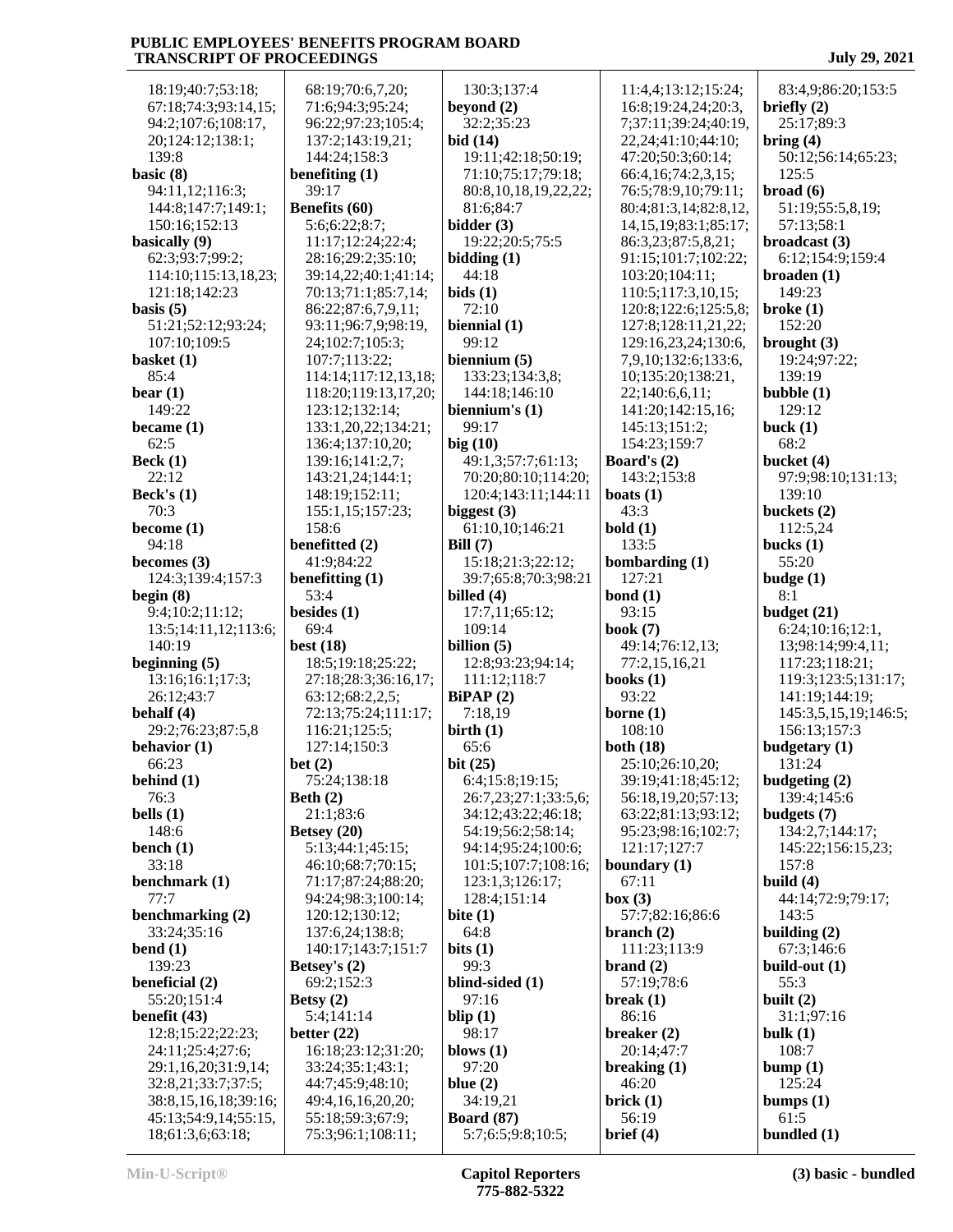129:4 **bundles (1)** 129:5 **BUNDY (5)** 9:5,5;13:10;156:2, 3 **B-u-n-d-y (2)** 9:6;156:4 **burden (1)** 48:1 **business (13)** 30:6;31:16;32:3; 49:14;57:13;76:12, 13;77:2,15,16;79:19; 90:13;147:1 **businesses (1)** 16:17 **busy (3)** 91:7,7;101:7 **button (2)** 122:19;158:22 **buying (1)** 15:11 **C calendar (3)** 90:4;91:7,9 **call (14)** 5:9;7:15;14:5; 55:10;58:5;64:22; 86:22;89:20,23;94:6; 153:21;154:8,12; 158:21 **called (1)** 57:10 **Caller (13)** 9:2,23,24;11:10; 14:1,2,9,11,14; 154:16;155:24; 157:16;158:19 **callers (2)** 14:16;91:1 **calling (2)** 30:8;91:18 **calls (4)** 89:21;90:18,21; 155:19 **came (10)** 19:17;23:24;50:13, 14;52:22;53:1;104:1; 115:17;137:4,16 **can (155)** 6:3,18;8:9,17;9:20; 12:22;13:19;19:6,9, 11,21,24;20:2,2,11, 12,21;21:16;23:4; 27:4;29:9;34:17; 35:7,8;36:17;37:15; 38:5,6;40:23;41:6; 43:8,22;44:7,21,21; 45:8;46:18;49:4; 50:16,16;51:11,12; 52:6;53:16;54:3,19, 23;56:22;58:10; 59:11,13,15;60:8; 64:13;65:14,16;68:3, 4,22;69:15;70:1; 71:19,20,24;72:14; 74:22;75:4;76:2,12, 14;78:2;79:3,13,16, 17;80:18;83:14; 89:10;92:2;93:4,13; 94:11,21;98:18; 102:4,15,18;103:22, 23;105:3;109:22; 110:21;112:8;114:7, 16,18;116:21;117:9; 118:22;119:17,19; 120:7,18,20;121:2; 124:6;126:12; 127:18,22,23,24; 128:2,4;129:24; 130:1,8,10;131:8,9, 14;132:15;133:9,15, 15,18,19;134:19,19; 135:3;136:4;138:16; 139:10;141:11,12; 142:22,23;143:5,5,8; 147:13;149:23,24; 151:17,17;153:11; 155:16;156:18,21,24; 157:12,21;158:9,9, 11,16 **cancel (1)** 75:4 **cancelled (1)** 81:21 **cap (1)** 53:20 **capabilities (1)** 78:10 **capability (1)** 63:21 **capacity (4)** 37:17,19,24;38:1 **capture (1)** 65:11 **card (3)** 24:12;27:8;73:9 **care (24)** 6:22,24;7:2,5;9:11, 12;11:5;12:23;21:10; 22:2;24:2;29:17,22; 99:7,12,17;124:11; 135:15;155:3,5,7,15; 157:10;158:6 **career (1)** 61:7 **cares (2)** 97:21;103:1 **Cari (2)** 110:1;131:21 **Carlton (1)** 12:18 **carried (2)** 86:10;154:3 **carries (3)** 89:1;100:23;111:3 **CARSON (1)** 5:1 **Carter (3)** 9:5;13:10;156:3 **C-a-r-t-e-r (2)** 9:6;156:3 **case (7)** 26:22;47:3;49:17; 100:6;128:24;139:7; 141:22 **cash (1)** 134:10 **CASSIN (2)** 72:5,6 **catastrophe (3)** 131:4,5;132:16 **catastrophic (2)** 131:3;132:8 **category (1)** 131:9 **Caughron (6)** 5:15,16;75:22; 110:23;137:22,23 **caught (2)** 39:10;57:4 **cause (1)** 91:2 **caused (2)** 10:14;155:2 **causes (1)** 7:17 **causing (3)** 7:2,4;8:4 **caution (1)** 145:1 **caveated (1)** 116:19 **CDHP (10)** 104:1,1;106:9; 108:8;115:3;120:22; 122:11;123:15; 125:20;149:11 **CDS (1)** 49:12 **center (6)** 27:22;89:20,23; 90:9,15;91:4 **centers (3)** 33:16;90:19,23 **cents (1)** 110:8 **certain (2)** 102:4,6 **certainly (4)** 94:21;114:7;124:6; 133:9 **cetera (6)** 51:15,15;57:8; 90:17;91:1;153:5 **chain (4)** 25:4;29:17;36:24; 55:12 **chains (5)** 39:7;54:22;55:6, 11;57:8 **Chair (23)** 6:13;14:15;15:6; 41:24;46:9;51:6; 56:13;60:16;65:20; 72:20;74:7;81:4; 83:5;87:2;96:15; 132:3;135:24;149:4; 151:20;152:19; 154:10;156:2;159:1 **Chairman (1)** 77:8 **CHAIRWOMAN (111)** 5:3,11;6:2;10:4; 14:18;37:9;41:23; 44:3;46:11;54:17; 56:14;57:2,15,22; 58:7,17;59:5,8;60:12, 18;64:18;65:22;69:1; 72:21;74:1,8;75:8,13, 16,19;76:1,4,8;79:4, 7,10;80:2,24;82:23; 85:1,15,20,23;86:2,9, 21;87:18;88:4,14,19, 21;89:1,8;92:1,5,19; 98:11;99:21;100:9, 16,19,23;105:6,10; 109:20;110:12,19,22; 111:3;117:3,7; 120:18;126:21; 129:15;130:19,21; 132:4;135:18;136:1, 7,15,18,21,24;137:8, 22;138:4,7,18;142:1; 143:12;146:17; 147:3,13;148:7,13; 149:3,6,22;150:8,15, 18,23;151:24;152:16, 18,22;153:14,18; 154:2;159:3 **challenges (3)** 18:24;63:19;65:18 **chances (1)** 36:19 **Chandra (1)** 22:18 **change (12)** 8:8;107:22,24; 108:6;118:11; 125:12;126:3;127:8, 10;138:22;140:1; 148:2 **changed (2)** 138:24;139:5 **changes (6)** 114:11;123:4,7; 126:1;142:5;153:12 **changing (3)** 13:14;112:7; 132:17 **channel (1)** 78:7 **chapter (1)** 13:8 **charged (1)** 65:3 **chart (1)** 34:18 **cheaper (2)** 69:15;94:18 **check (16)** 33:16,18,24;35:16; 76:10,10,13,15,20, 23;77:4;78:3;79:1; 82:16;108:5;153:3 **checking (2)** 76:20;77:5 **checks (2)** 28:2;84:2 **chief (2)** 21:9;22:1 **child (1)** 136:22 **children (1)** 107:21 **chime (5)** 71:24;72:2;77:13; 137:23;139:14 **choice (8)** 55:16;80:21;82:20, 21;123:10;124:5,11, 21 **choices (5)** 75:3;82:3;121:11; 124:15;125:16 **choose (7)** 19:7;69:3;73:2; 81:16;127:8,14,15 **chooses (2)** 34:10;120:8 **chose (3)** 83:23;84:6;106:23 **chosen (1)** 119:5 **Chris (5)** 89:7,11,18;90:2; 91:18 **circumstance (1)** 91:21 **circumstances (1)** 91:12 **CITY (2)** 5:1;90:20 **claim (6)** 7:21;8:1;55:20; 58:12,15;84:2 **claims (7)** 7:7,8;8:23;17:23; 29:12;32:4;58:2 **clarification (3)** 130:16;138:17; 154:6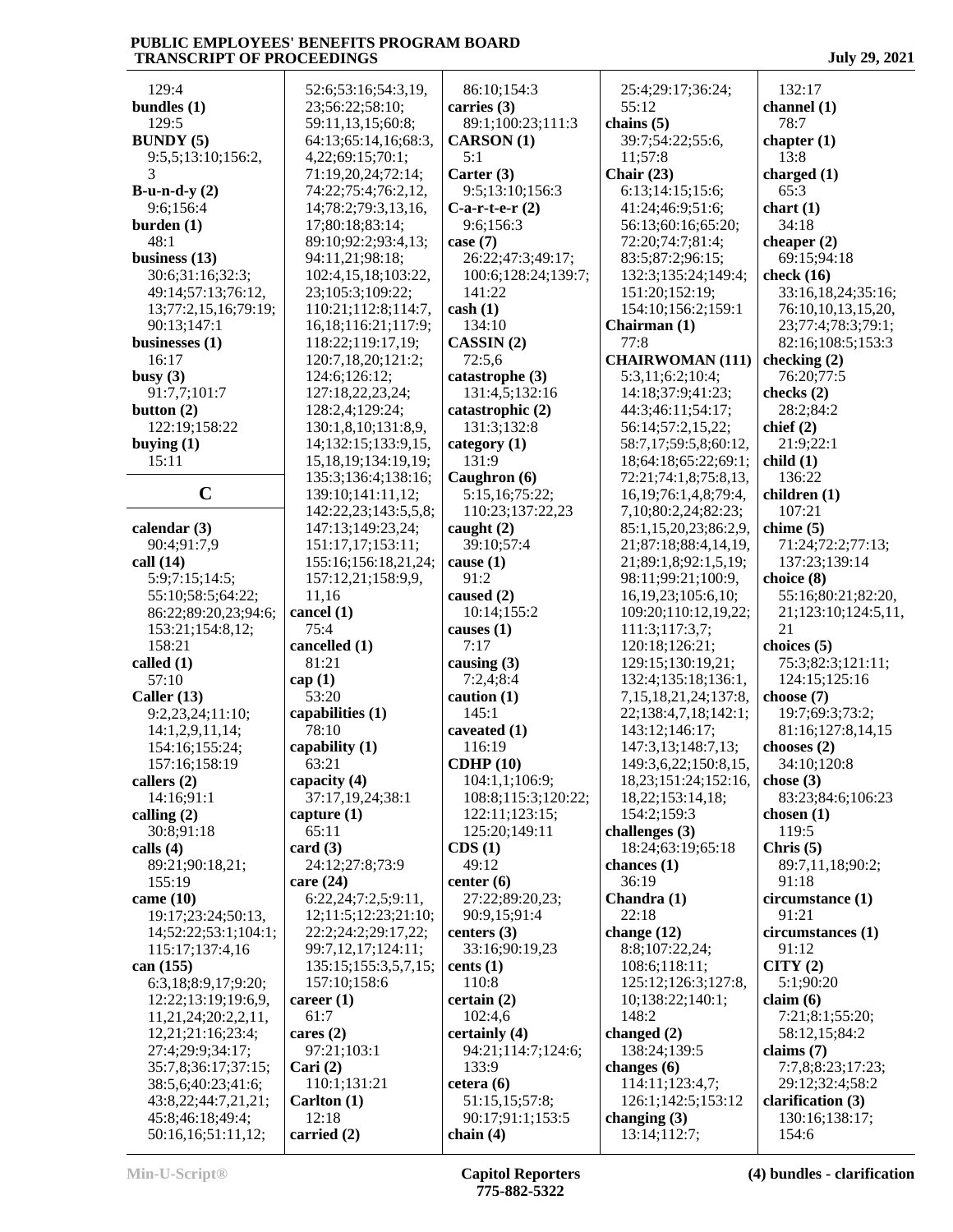**clarify (2)** 139:7,16 **clarifying (3)** 73:4;89:18;139:13 **class (4)** 27:18;28:3;36:17; 63:12 **clear (6)** 9:14;12:21;28:3; 129:12;131:16;136:9 **clearly (1)** 63:3 **clients (5)** 28:8;64:11;106:16, 17;124:7 **clinical (1)** 60:2 **clinicians (1)** 32:8 **clock (1)** 20:16 **close (3)** 73:9;78:1;93:18 **closed (2)** 81:15;90:15 **closely (2)** 45:1;53:2 **closer (1)** 46:7 **closing (1)** 37:2 **coadministrator (1)** 63:11 **coalition (1)** 15:11 **coffers (1)** 12:9 **cohort (1)** 77:23 **co-insurance (6)** 116:2;144:6; 148:24;150:10; 152:12;156:8 **collaborate (1)** 45:5 **collaborative (2)** 15:16;53:11 **collaboratively (1)** 84:18 **colleagues (1)** 96:20 **collect (3)** 39:11;91:22;92:18 **collecting (3)** 88:12;91:16;92:14 **collective (2)** 10:9;15:16 **collectively (4)** 22:13;24:9;43:2; 134:19 **Collexus (1)** 57:10 **combined (3)**

 23:11,18;25:3 **comfort (1)** 26:3 **comfortable (3)** 84:4;106:9;124:19 **coming (11)** 8:6;72:24;98:5; 104:23;112:9,15; 122:20;134:18; 145:12,24;148:4 **commenced (1)** 113:20 **comment (25)** 6:6,12,14;10:5; 14:4,6,13,17,21,22; 83:2,4;106:15; 137:19;144:15; 147:10;149:16; 154:8,9,11,12,17; 158:20,22;159:2 **comments (14)** 8:24;75:21;83:9; 104:11;105:5;119:8; 121:5;132:18; 135:17,21;138:6,19; 154:13;156:1 **commit (2)** 40:23;113:14 **commitment (4)** 27:24;28:6,8;63:9 **committed (1)** 61:22 **committee (18)** 19:23;21:24;22:13; 26:9;27:19;33:17; 35:22;36:12;40:24; 49:1,3;50:2;53:16; 70:4;82:14,15;83:16; 156:3 **common (4)** 17:6,9;93:9;100:4 **communicate (1)** 127:23 **communication (2)** 64:11;106:5 **communities (1)** 11:2 **comp (3)** 64:3,4,5 **companies (1)** 29:1 **company (2)** 7:4;63:2 **comparably (1)** 77:4 **compare (1)** 71:8 **compared (2)** 55:19;73:23 **comparing (1)** 36:6 **comparison (6)** 18:1,9,14;75:15;

 77:17;134:17 **compelling (1)** 120:3 **compensation (1)** 70:10 **competition (3)** 71:15;72:10,17 **competitive (4)** 33:20;34:3;58:21; 74:14 **complete (2)** 80:5;110:16 **completed (3)** 18:8;55:12;77:21 **completely (1)** 143:13 **complex (2)** 85:6;148:18 **complexity (3)** 64:2,9;112:19 **complicated (5)** 7:20;48:16;61:4; 145:7;151:20 **component (1)** 64:21 **comprehension (1)** 108:5 **comprehensive (3)** 27:16;30:20;31:7 **concept (4)** 94:11;97:11,22; 123:1 **concern (2)** 47:14;105:2 **concerned (7)** 11:22;74:12;118:3; 128:8;130:13; 143:18;155:12 **concerning (2)** 67:17;104:21 **concerns (1)** 104:16 **conclude (1)** 41:22 **concluded (2)** 83:11,21 **concludes (1)** 105:5 **concur (1)** 144:4 **conduct (2)** 33:18;35:18 **conducts (1)** 31:16 **confidential (1)** 84:12 **configure (1)** 63:19 **conform (1)** 18:21 **confused (1)** 144:16 **conjunction (1)**

 83:13 **connection (1)** 90:17 **consensus (2)** 130:7;147:4 **consent (1)** 87:20 **conservative (4)** 96:1;145:2,14; 157:7 **consider (3)** 11:8;47:20;138:2 **consideration (6)** 66:2;113:18;127:7; 133:11,18;149:18 **considered (9)** 20:3;44:12;84:12; 95:18;113:16; 114:18;128:2;134:1; 155:16 **considering (3)** 9:21;51:1;84:15 **consistently (1)** 35:1 **consolidate (3)** 23:11;40:8,10 **Consortium (132)** 6:7;15:2,7;16:6,13, 16;17:17;18:1,13,20, 21;19:5,7,11;20:2,6; 21:2,3,11,22,24; 22:11,14,22,24;23:2, 7;24:3,15;25:6,11,14, 16;26:24;27:3,15,19; 28:7,15,20;30:17; 31:8,22;32:6,21;33:8, 17;34:5,6,15;35:7,9, 14,21,24;36:4,8,12; 38:6,12,15;39:2,3; 40:24;41:7,16;42:10, 21;43:6;44:11,12,17; 45:11,16;46:3;47:18; 48:24;51:7;52:11,13, 15;53:3,4,5,8,10; 54:6,18;55:14,15; 56:2;57:9;60:22,24; 61:18;62:1,24;63:5, 11;64:4,15,21;65:2, 18;67:2,9;68:8,9,15, 18;69:4,21,22;70:14; 71:21;73:4,21;74:5; 75:18;76:7,23,24; 77:10;78:5;80:18,20, 21;81:14,20,22; 83:20;85:8 **Consortium's (7)** 25:17;27:2;30:14; 32:7;33:3;38:17; 39:18 **constantly (2)** 8:21;112:7 **constructed (1)** 31:4

**consultant (4)** 48:19;77:20;78:11, 17 **consultants (1)** 76:12 **consulting (3)** 76:19;77:3,19 **contact (1)** 41:8 **contacting (1)** 8:4 **containment (1)** 18:11 **context (1)** 83:10 **continue (10)** 19:9;33:3;55:23; 76:14;81:21;102:3,4; 116:17;133:19; 157:13 **continued (1)** 99:13 **continues (2)** 102:23;146:23 **continuing (3)** 8:9;70:11;154:23 **continuity (2)** 143:19,21 **contract (57)** 15:22;16:1,1,24; 17:1,5;18:23;19:3; 20:1,1,12,22;24:11, 13;26:2,16;33:23; 34:1;40:15;41:14; 42:4,13;43:9,11,13, 17;47:16,21;51:18, 20;59:9,12,16;62:11; 67:24;72:9;74:16; 75:18;77:24;78:1,20; 80:5;81:7,8,13,13,19, 22;82:17;91:23,24, 24;92:6;110:6,7,17; 112:11 **contracted (3)** 31:22;34:15;45:2 **contracting (6)** 25:4;26:5;29:8; 33:10;42:11;46:13 **contractor (6)** 25:22;28:6;33:18; 34:2;62:21;63:12 **contractors (1)** 35:19 **contracts (14)** 34:19;37:17,18; 42:17;43:11;47:23; 50:21;54:22;55:7; 66:5;70:21;81:16; 84:13;109:23 **contractual (3)** 18:17;33:13;92:10 **contribute (1)** 139:1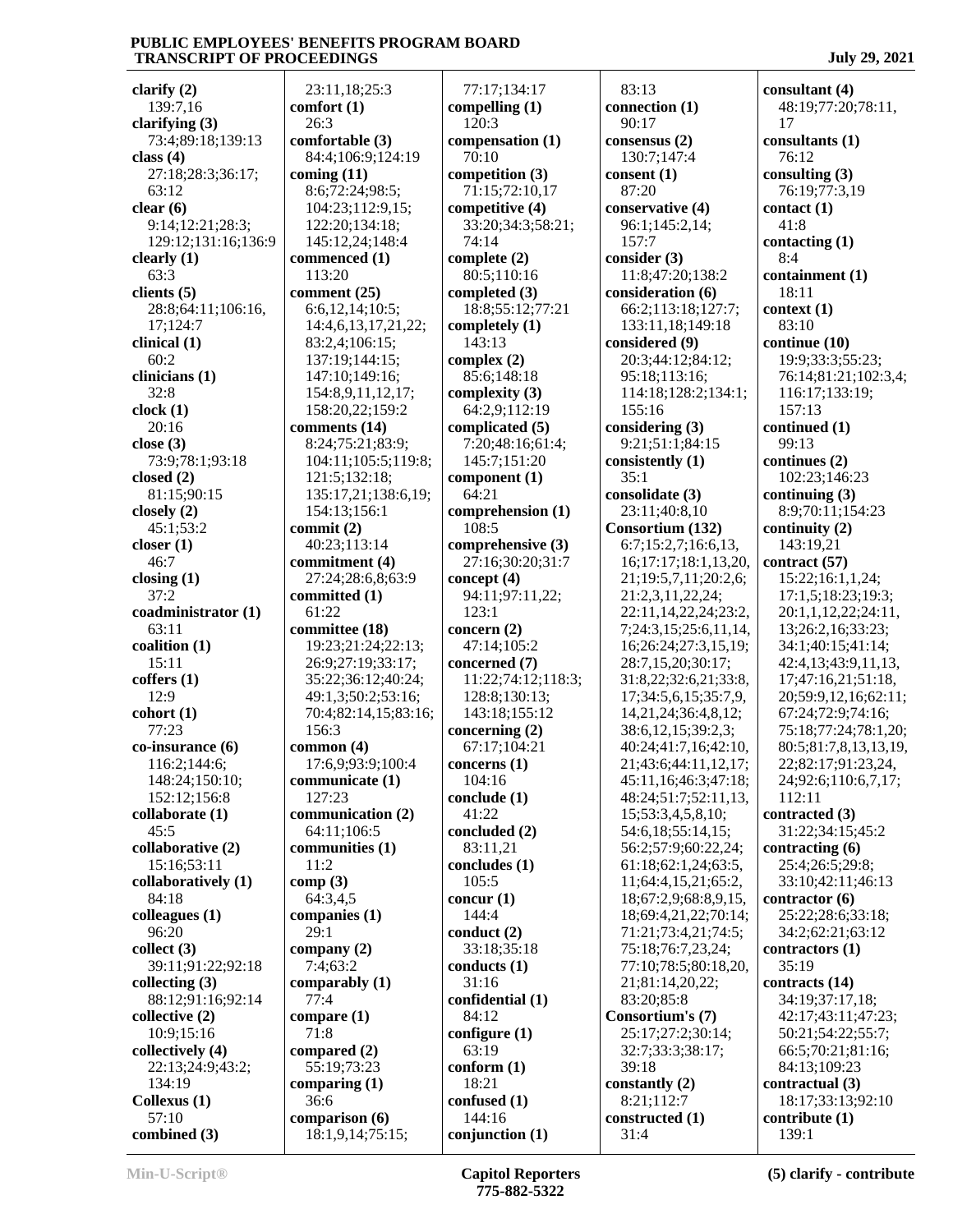65:6

11:1

56:3

62:7

**contributed (1)** 26:15 **contribution (7)** 106:24;107:14; 120:23;136:10; 138:17;147:22,24 **contributions (8)** 95:16,17;118:1; 136:6;147:11,19,24; 155:7 **control (1)** 91:19 **conversation (8)** 13:16,17;35:6; 48:8;97:17;113:21; 128:3;142:23 **conversations (6)** 45:23,24;46:24; 56:1;70:13;113:9 **Conversely (1)** 109:11 **cooperate (1)** 45:9 **cooperative (2)** 42:13;53:11 **cooperatively (1)** 43:1 **cooperatives (1)** 42:23 **coordinated (1)** 102:8 **co-pay (1)** 54:10 **co-pays (5)** 98:7;116:3;121:6; 142:18;151:12 **core (5)** 55:10,17,19;56:16; 57:14 **coronavirus (2)** 102:24;104:16 **Corporation (1)** 70:9 **Corrections (7)** 22:9;23:15;27:11; 52:24;64:21,23;69:8 **correctly (3)** 80:23;82:3;136:17 **cost (54)** 10:18;17:15;18:1, 2,5,7,9,10;29:18; 34:21;40:1;48:17,20, 21;49:7,17;58:8,24; 65:2;67:15;71:3; 84:21;85:5;94:2,2,7; 96:24;97:1,1,5,23; 103:6,16,17;105:1; 107:23;108:6;109:2, 6,18;113:15;116:13, 15,18,21,23;121:22, 24;122:3,7,9;124:23; 142:12;157:23 **Costco (7) costs (9) CRF (2) cry (1)**

 56:16,16,18,19,20, 21,23 6:24;12:1;16:21; 28:1;58:19;66:19; 78:22;104:20;125:11 **Council (1)** 35:21 **country (1) couple (21)** 6:8;28:18;30:13; 41:12;49:9;50:17; 51:7;52:10;54:18; 55:4,20;70:23;71:18; 74:2;77:1;80:11; 98:23;115:23,24; 156:8,14 **course (14)** 10:10;13:10;19:10; 38:19;46:11;60:21; 72:21;76:8;93:9; 96:3;99:14;105:10; 113:8;130:22 **cover (6)** 7:22;28:18,21; 29:5;99:17;107:21 **coverage (2)** 38:11;90:21 **covered (3)** 73:11;109:18; 133:22 **covering (4)** 25:16;48:9;95:5; 108:20 **COVID (2)** 103:6;119:11 **co-workers (1) create (4)** 23:10;24:3;64:6; 74:12 **created (2)** 16:13;68:18 **creating (1) creature (1)** 118:8 **credit (8)** 116:4,7;137:1,12, 15;138:3,3;144:9 **credits (2)** 114:16;138:1 102:24;103:8 **cringing (1) critical (1)** 101:13 119:8 **crying (1)** 121:12 **curious (1)** 137:1 **current (16)** 16:24;21:5;36:15; 58:7,20;62:4;81:8; 84:17;93:12,13;94:2; 95:4,5;96:6,7;155:14 **currently (6)** 14:4;27:15;43:10; 56:6;154:11;158:20 **custom (3)** 43:9,23;59:24 **customer (6)** 17:20;32:9;40:13; 52:3;61:18;63:13 **customers (1)** 90:18 **customizable (2)** 32:20;34:9 **customize (1)** 32:22 **cut (7)** 118:21;132:2; 138:2;147:12;155:1; 158:3,5 **cuts (12)** 9:10,16;10:13,14, 18,23;11:5;12:1,15; 136:3;140:16;155:12 **cutting (1)** 123:6 **CVS (3)** 55:13;56:6,9 **cycle (2)** 59:19;77:24 **Dallas (2)** 90:9,15 **Daly (1)** 21:4 **dark (2)** 29:23;34:21 **data (5)** 17:13,24;48:19; 103:21,22 **date (1)** 65:6 **dates (1)** 62:1 **Davis (5)** 19:19;21:6;42:2,7, 7 **day (9)** 61:14;78:2;90:11, 13;101:18;131:3,6, 17;155:16 **days (7)** 8:14;10:23;63:3,7; 113:6;131:23;132:8 **deadline (1)** 130:2

**D deal (6)** 20:14;45:20;47:7; 64:2;114:20;115:18 **dealing (1)** 6:23 **December (3)** 47:7;59:19;103:4 **decide (3)** 85:12;129:1;142:6 **decided (4)** 24:9;63:2;68:10; 84:19 **deciding (2)** 85:5;119:19 **decision (7)** 20:4,7;59:14; 67:18;82:9,9;117:10 **decision-makers (1)** 135:4 **decision-making (2)** 82:2;117:11 **decisions (3)** 41:19;133:12,12 **deck (1)** 21:14 **decrease (6)** 115:5,5;124:2; 144:1;149:8,12 **decreasing (4)** 115:3,3;127:14; 137:14 **dedicated (1)** 101:15 **deductible (37)** 103:24,24;104:3,8; 105:16,19;106:13; 107:1,24;108:21; 109:3;115:4,4; 118:11;120:24; 121:15,17,24;122:4, 12;123:24;124:2,2; 126:3;127:6,8,9; 129:10;137:10; 149:7,9,9,12,13,19; 150:2,11 **deductibles (25)** 114:13;115:13,19, 23,24;125:12,14; 127:14;135:14; 136:5;142:17;143:4, 9,14,16;144:4,11; 147:5;148:23; 149:24;150:9; 151:11,18;152:6,7 **deduction (1)** 123:8 **defer (1)** 41:21 **defines (1)** 33:23 **definitely (13)** 19:16;47:12;48:1; 49:24;52:8;68:4;

 118:12;121:3; 127:24;130:5;131:4; 133:11;134:23 **definition (1) deliberated (1)** 112:1 **deliberation (1)** 154:4 **delivered (3)** 32:7,10,18 **delivering (2)** 27:17;36:17 **delivers (1) delivery (2)** 56:24;91:2 **delve (2)** 46:17;48:19 **Demer (1)** 22:16 **demonstrated (4)** 26:17;34:16;42:22;

58:1

39:3

 69:15 **demonstrates (4)** 28:6,8;34:4,24 **dental (1)** 31:24 **deny (1)** 7:9 **denying (1)** 7:5 **depart (1)** 30:22 **Department (13)** 22:9;23:14,17; 26:3,13;27:10;64:20, 22;69:7,8,16;83:7; 144:19 **dependent (3)** 136:14;139:6,11 **dependents (6)** 136:16;138:20; 139:2,3;147:23,24 **depending (4)** 56:4;60:7;93:17; 142:13 **deputy (1)** 87:3 **descent (1)** 12:23 **describe (1)** 27:23 **described (2)** 28:20;35:16 **design (13)** 54:9,15;106:22; 108:20;114:11,12; 123:4;137:3;141:20; 142:4,5;143:1,1 **designation (1)**

 36:1 **designing (2)**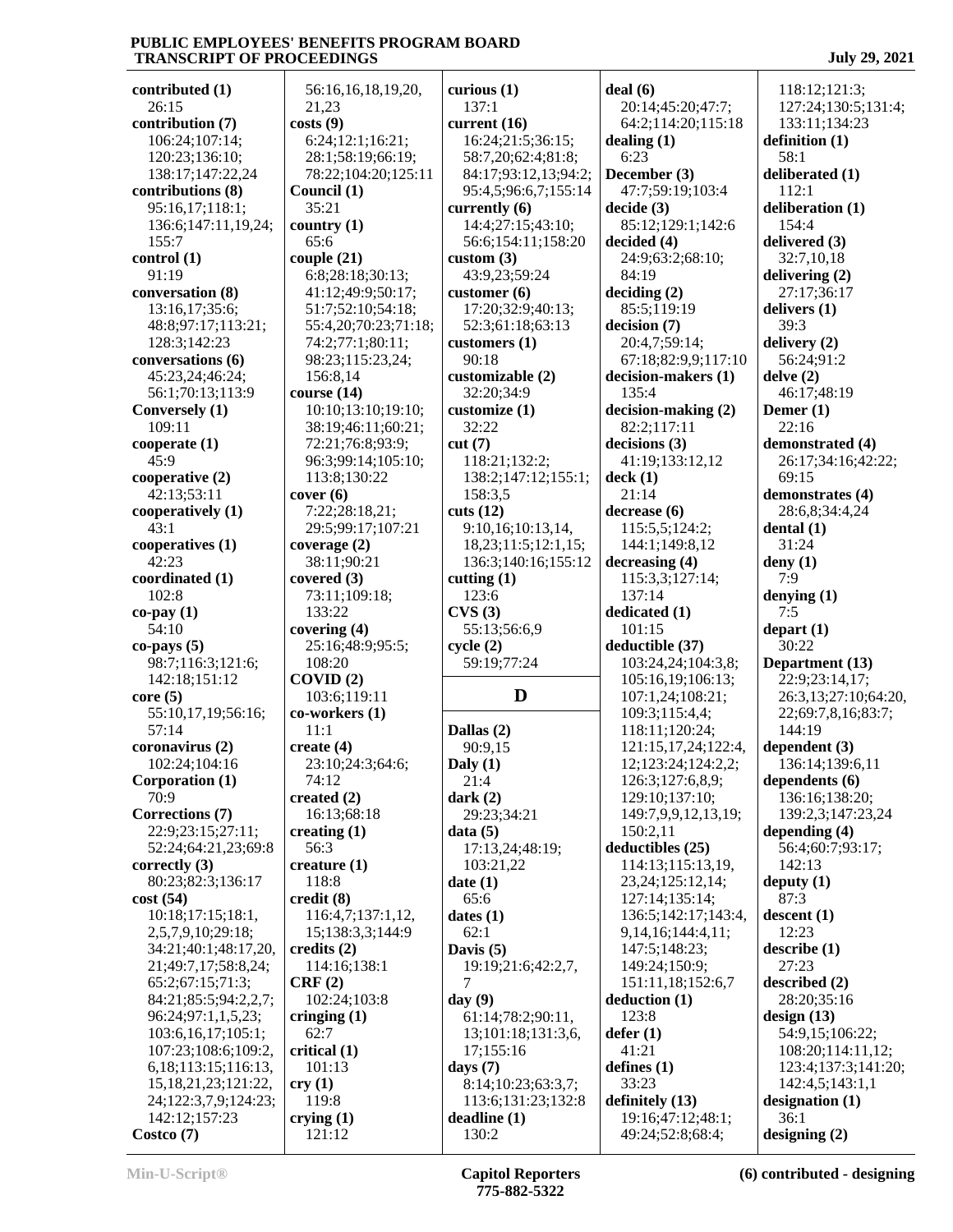141:21;144:24 **designs (1)** 124:9 **detail (3)** 94:12;128:9; 140:14 **detailed (3)** 20:21;113:16; 116:14 **details (3)** 25:13;28:13,14 **determination (1)** 113:3 **determine (3)** 112:16,22;118:24 **determined (3)** 17:24;38:24;129:6 **detriment (1)** 139:24 **detrimental (1)** 10:20 **develop (3)** 20:16;53:5;71:20 **developed (1)** 111:15 **developing (4)** 27:15;29:5;50:7;  $52.3$ **development (3)** 52:18;83:15; 112:12 **devil's (1)** 60:21 **DHHS (1)**  $21 \cdot 1$ **diagram (1)** 27:22 **dialogue (2)** 64:11;70:11 **dictated (1)** 54:11 **die (1)** 94:17 **dies (1)** 145:10 **difference (7)** 17:12;80:16;82:19; 104:4;109:17; 143:11;158:11 **differences (1)** 40:7 **different (40)** 23:19,19;40:6; 43:15,20;45:20; 50:17;56:2,3;58:9; 59:21,21,23;64:4,6,7; 70:24;71:9;100:6; 112:20;114:23,24; 115:1,10,14,15,15, 24;116:1;121:2; 123:3;125:18;126:8; 128:12,14;129:14; 134:3,8;142:7;146:5

**differential (3)** 57:11;108:18; 134:11 **differentiation (1)** 124:22 **differently (1)** 124:12 **difficult (4)** 13:12;71:14; 116:20;141:1 **difficulties (1)** 60:22 **digit (1)** 14:12 **digits (9)** 9:2,23;11:10;14:1, 9,14;154:16;155:24; 157:16 **diligence (6)** 49:6;65:11;66:14, 21;67:2;72:16 **dinged (1)** 67:15 **dip (1)** 131:9 **dire (1)** 12:24 **direct (2)** 55:7;87:7 **directed (1)** 23:9 **direction (12)** 32:17;79:12,15; 111:10;129:24; 130:6;134:5;140:6, 10,15;141:15;142:15 **directionally (1)** 126:19 **directly (1)** 23:20 **director (10)** 11:15;22:6,8,12, 15;60:20;70:24; 143:20;154:20;156:9 **directors (1)** 111:9 **disability (2)** 11:24;144:7 **disclosure (5)** 77:3;87:5,10,15,16 **discount (7)** 24:11;27:8;59:3; 73:8;93:14;94:9,15 **discounted (1)** 39:14 **discounts (1)** 39:19 **discouraged (1)** 112:21 **discovered (1)** 47:12 **discuss (5)** 66:10;88:10;

 102:21;114:7,9 **discussed (4)** 100:3;118:13; 120:19;137:2 **discussion (22)** 29:24;60:15;67:13, 21;70:17;74:4;86:4, 13;87:22;98:13; 111:5;117:2;124:18; 127:4;128:3;151:2; 155:9;156:5,6,9; 158:1,17 **discussions (7)** 18:19,24;26:11; 103:2;127:18;153:4, 8 **disparate (1)** 39:4 **dispensed (2)** 23:22;29:9 **disposed (1)** 150:9 **disruption (1)** 101:23 **disruptive (1)** 102:16 **dissatisfaction (2)** 54:9,14 **distant (1)** 13:1 **distinct (2)** 64:7;124:10 **distribution (2)** 36:24;111:11 **divert (1)** 99:16 **diverted (1)** 146:1 **division (4)** 42:3,6,9,24 **divy (2)** 118:7;139:10 **doctor (1)** 109:13 **doctors (1)** 101:24 **document (2)** 74:12;111:18 **dollar (21)** 68:5;94:14;106:23; 107:14,23;108:9; 109:2;116:4;117:22; 122:24;123:16,16,17; 125:21;129:5; 133:14;138:3;140:7, 15,24;147:16 **dollars (14)** 12:8;24:23;31:3; 62:15;93:23;98:23; 103:8;111:12;116:9; 118:8;121:23;122:1, 9,13 **done (12)**

 16:11;43:21;60:23; 61:2;66:20;76:15,23; 78:16;98:16;100:2; 127:2;132:19 **Donna (21)** 21:8,12,24;25:15, 21;26:9;31:23;32:6; 37:22;40:3;41:7; 43:4;44:20;51:16,24; 54:1;57:20;62:21; 63:22;69:6;78:14 **dosages (1)** 8:8 **dose (1)** 8:11 **double (1)** 96:10 **doubling (1)** 82:6 **doubt (1)** 78:9 **Douglas (14)** 22:5;25:13,15; 33:4;41:16;44:20,22; 45:18;51:9;62:20; 70:2;73:6;76:16; 86:13 **dove (1)** 23:18 **down (35)** 20:11;24:8;46:4, 20;47:4,9,16,17;48:4; 50:14;53:1;69:18; 72:11;73:16;81:11, 18,20;82:7,10;84:1; 90:23;91:4;97:23; 119:11;123:18; 127:20;128:20; 134:16;135:14; 139:20;145:10; 149:1;151:14; 152:20;156:16 **Dr (3)** 21:1;77:13;83:2 **dramatically (1)** 155:20 **drive (1)** 72:11 **drop (2)** 106:10;130:2 **dropped (3)** 14:3;68:23;106:11 **dropping (2)** 119:16;123:20 **Drug (25)** 6:7;15:2,7;16:5,6, 12;17:15;22:6,22; 27:9;29:2,6,7,11,11, 12,16;30:20;31:13, 19;32:4;63:18;68:22; 69:17;78:22 **drugs (13)** 15:17;16:19;23:9,

 13,20,20,22;28:22; 29:9,18;57:18,19; 59:3 **dual (1)** 84:19 **due (14)** 15:23;49:6;65:6, 11,11;66:13,20;67:2; 72:16;91:8;93:19; 112:19;155:1;158:5 **dues (1)** 11:19 **duplicating (1)** 71:13 **durable (1)** 7:8 **during (10)** 12:13,15;15:7,8; 40:22;90:15;113:3; 131:2,16;155:11 **dust (1)** 99:3 **E eager (1)** 145:11 **earlier (4)** 25:21;59:17;70:11; 150:4 **early (1)** 116:20 **earmarked (1)** 105:1 **earn (1)** 12:22 **earned (1)** 11:18 **earning (1)** 94:3 **earth (1)** 64:1 **easier (2)** 96:11;100:2 **easily (2)** 18:21,22 **easy (3)** 67:23;81:18;96:11 **Eaton (3)** 110:1,1;131:21 **echo (3)** 13:9;62:20;65:17 **echoing (1)** 45:6 **economic (1)**  $10:15$ **education (2)** 102:17;146:1 **Educators (1)** 70:6 **effect (4)** 87:7;130:17;142:5; 147:8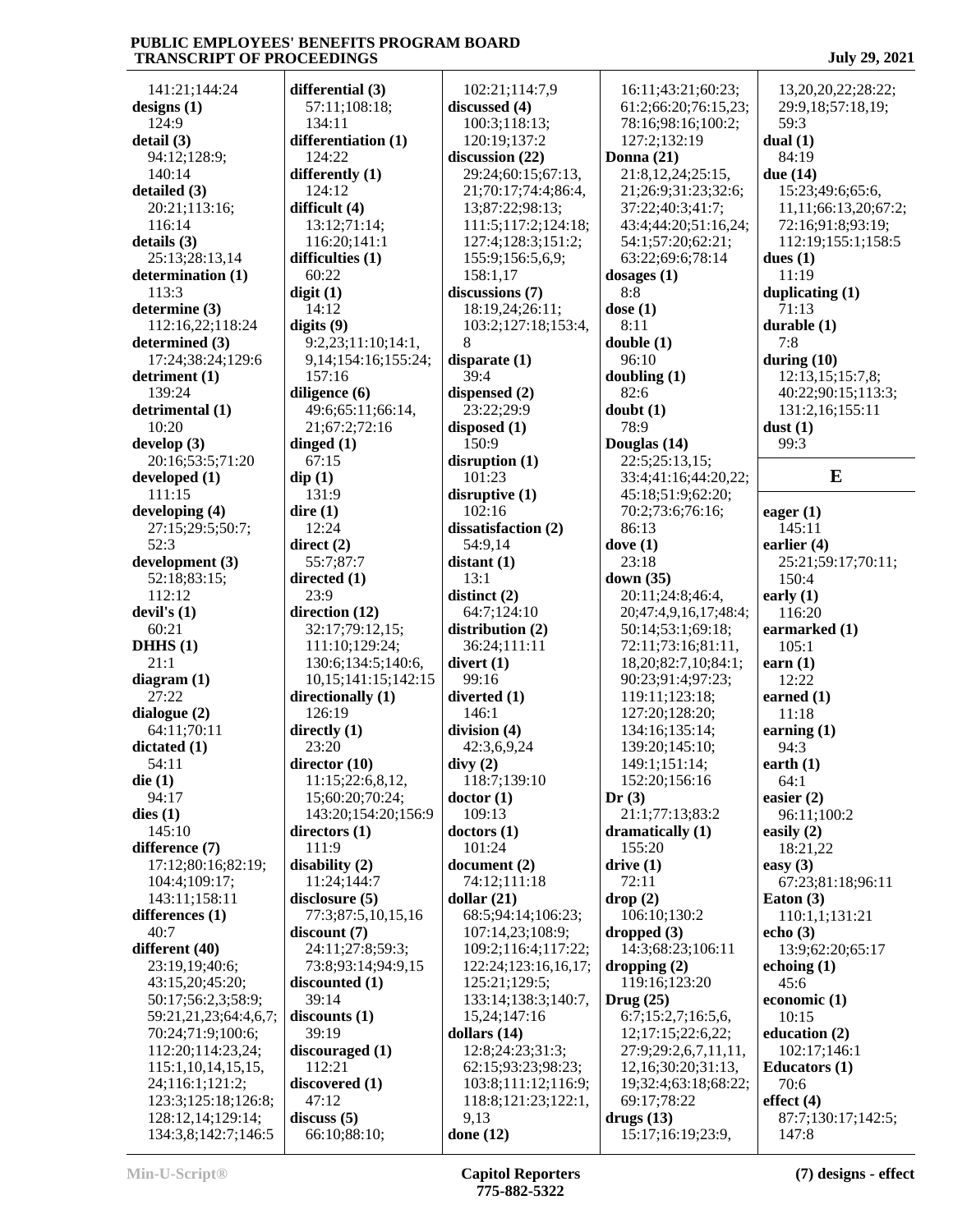**effective (4)** 18:2,5,7;39:18 **effectively (2)** 31:9;138:9 **effectiveness (1)** 26:18 **efficiently (1)** 31:3 **effort (5)** 50:5,7;67:15; 101:16;113:10 **efforts (4)** 13:20;36:15,16; 82:6 **eggs (1)** 85:4 **Eight (5)** 9:8,21;13:15; 101:18;111:5 **either (11)** 20:10;40:21;51:2; 63:19;66:7;71:23,24; 74:22;102:1;114:11; 135:9 **elect (1)** 35:8 **elected (1)**  $69.3$ **electronic (1)** 61:13 **elements (4)** 31:8,10;52:12; 53:13 **elephant (1)** 50:12 **eligibility (2)** 101:9;119:1 **eligible (4)** 87:5,9;112:16,22 **eliminate (1)** 48:4 **elimination (2)** 11:24;155:10 **else (5)** 36:4;75:21;88:15; 100:9;157:11 **embraces (1)** 31:16 **emergent (1)** 64:23 **emphasis (1)** 57:9 **emphasize (2)** 17:24;148:22 **employee (14)** 10:6;12:7;52:24; 53:3;95:16;107:4,16; 108:19;113:21; 138:24;139:6; 157:20,24;158:10 **employees (41)** 9:11;10:19;11:6,8, 16,18;22:3,4;23:16,

 21;41:3;43:7,12; 52:20;60:5,5;68:17; 69:9;70:5;73:11,12; 85:14;94:2;95:4; 96:18;99:9;107:8; 120:2,4;132:17; 135:2;137:18,19; 139:11;140:1;141:8; 143:22;154:20; 156:12;157:21; 158:10 **Employees' (3)** 5:6;35:10;86:22 **employer (5)** 29:3;56:24;96:19; 119:14;147:11 **employing (1)** 48:19 **emptied (2)** 98:24;99:3 **empty (1)** 155:10 **enable (2)** 63:20;99:1 **enacted (1)** 42:16 **enacting (1)** 30:9 **encompassing (1)** 133:4 **encounter (1)** 63:19 **encountered (1)** 60:23 **encourage (3)** 9:12;91:15;157:11 **encouraged (2)** 67:10,12 **encourages (2)** 26:20;66:23 **encouraging (3)** 50:24;74:20;113:1 **end (7)** 14:22;26:12;81:6; 82:11;108:11;112:2; 138:12 **ended (1)** 92:7 **ending (1)** 11:23 **endure (1)** 10:15 **energy (1)** 50:11 **engaged (1)** 101:8 **engagement (3)** 111:22;112:18; 113:7 **enough (2)** 63:4;71:1 **enrollment (13)** 91:8;101:9;103:21,

 22;104:2,4,6,8; 105:12,15;106:1,4; 107:11 **ensure (12)** 20:19;29:18;30:15, 16;31:3;33:10,19; 34:3;38:20;102:9; 111:17;114:18 **ensured (1)** 33:13 **ensures (1)** 16:22 **entail (1)** 117:14 **enter (3)** 42:17;59:11;78:9 **entities (10)** 15:21;24:22;25:7; 42:18;44:9,15;54:21; 71:11;81:13;100:5 **entity (9)** 19:13;25:5,5; 27:13;34:10;35:8,10; 68:9;70:22 **entrance (1)** 93:19 **entry (1)** 128:24 **environment (1)** 13:14 **epidemic (1)** 52:21 **EPO (3)** 139:19,23;149:11 **equal (6)** 115:14,14;121:20; 122:15;128:19; 140:10 **equally (3)** 137:4;140:12; 152:12 **equals (1)** 55:19 **equation (1)** 49:18 **equipment (1)** 7:8 **equitable (1)** 152:11 **equity (2)** 142:7,7 **equivalent (1)** 122:13 **escalate (1)** 94:8 **ESI (4)** 17:1,5;18:2;49:12 **especially (6)** 13:10;55:23;60:20; 67:10;157:23;158:2 **essentially (9)** 20:9;75:15;93:9; 95:8,9,23;97:5,15;

 100:7 **establish (1)** 39:13 **established (6)** 16:5;24:4;34:20; 52:23;68:16,23 **estimate (2)** 116:21,23 **estimated (3)** 116:13,18;121:22 **estimation (1)** 116:19 **et (6)** 51:15,15;57:8; 90:17,24;153:5 **Ether (1)** 61:16 **ethics (1)** 87:15 **Etna (7)** 7:4,13;8:3,4;92:9; 101:21;110:10 **evaluate (3)** 65:13;74:23;81:15 **evaluated (3)** 19:12;42:5;114:18 **evaluating (1)** 36:22 **evaluation (11)** 18:15;19:23;26:5, 15;50:2;79:1;82:14, 15,17;83:16;92:21 **evaluations (1)** 94:8 **evaluators (1)** 82:13 **EVASKUS (5)** 21:16,19;22:10; 86:14,19 **even (18)** 7:14;23:17;36:13, 24;44:7;45:24;47:10; 57:23;58:22,23;94:4; 97:4;105:14;112:21; 120:24;122:16; 145:10;155:15 **events (1)** 35:23 **eventually (1)** 131:11 **everybody (17)** 5:3,7;33:7;36:4; 45:14;86:12,17;93:4; 97:22;136:24; 138:14;140:2,10; 150:4;152:11,23; 154:4 **everybody's (1)** 144:17 **everyday (1)** 101:14 **everyone (8)** 49:2;56:11;85:12;

 94:6;97:3;140:4; 149:19;157:11 **evidenced (2)** 36:20;70:3 **exacerbated (1)** 121:13 **exacerbating (1)** 122:22 **exact (3)** 106:22;126:17; 147:16 **exactly (8)** 16:23;45:6;50:24; 58:17;72:7;79:18; 126:19;135:10 **exaggerating (1)** 105:18 **example (14)** 15:12;29:24;47:3, 8;52:19;62:23;76:11; 109:14;115:2; 121:17;122:8; 124:17;125:15; 141:23 **excellence (1)** 63:9 **excellent (1)** 133:22 **except (2)** 88:16;150:11 **excess (4)** 134:11;135:3; 141:9;148:12 **exchange (1)** 155:19 **excited (2)** 46:5,6 **excluded (1)** 56:7 **excuse (1)** 14:6 **excused (1)** 5:12 **executive (33)** 11:15;15:3,5; 37:12;41:22;46:14, 15;49:23;61:19; 66:15;74:10;79:8,14; 89:3;91:20;101:2,4; 105:7,13;111:23; 113:9;117:9;119:9; 122:1;128:13;129:6, 9;140:7;144:16; 153:2,12;154:5,20 **executor (1)** 92:8 **exercise (3)** 15:13;33:19;35:17 **exist (1)** 71:10 **existing (5)** 19:5;27:12;28:8; 47:6;123:9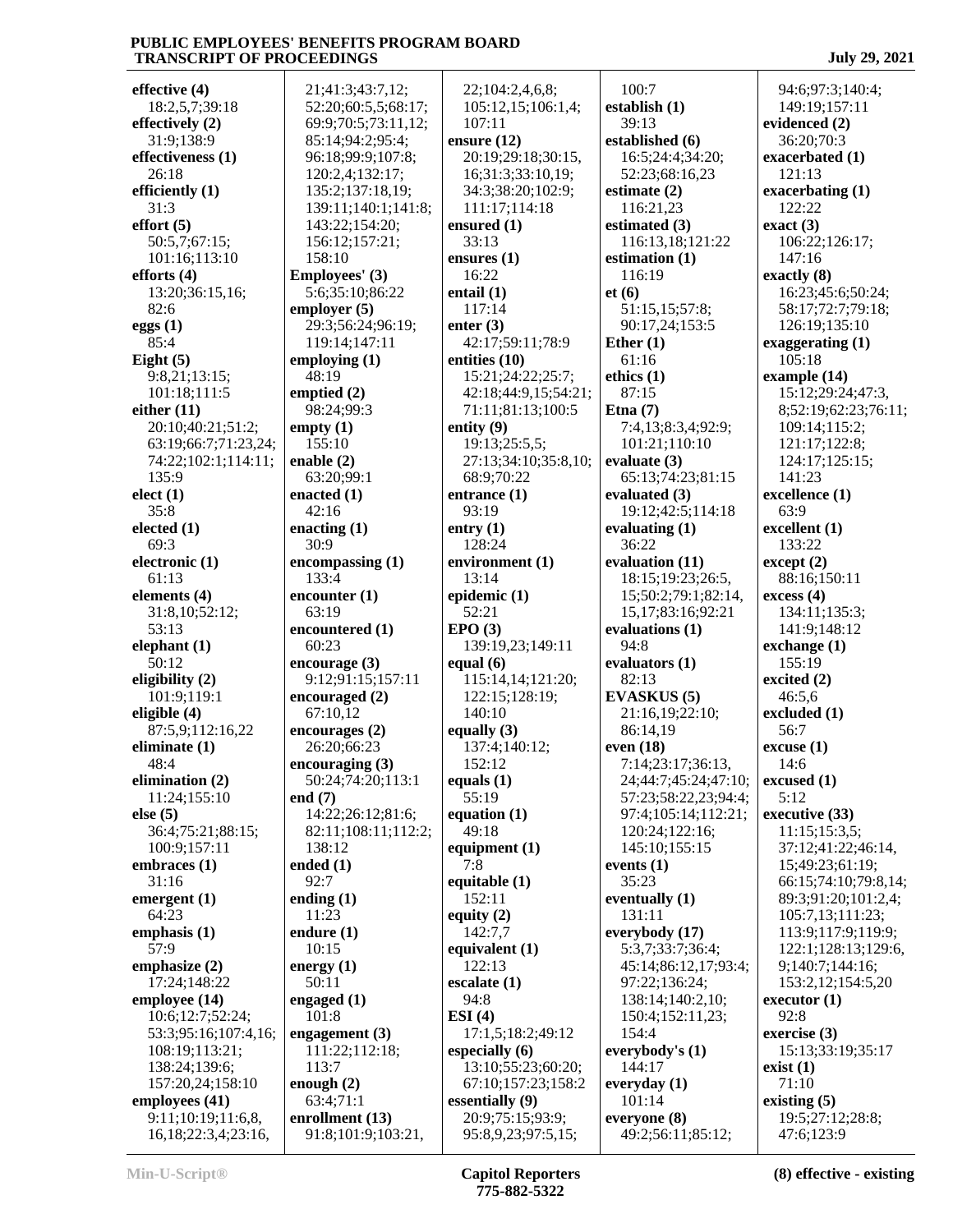| exists $(2)$                 | 74:16                                 | 111:1;153:21,23               | financial $(3)$                         | 107:1,3;124:1;          |
|------------------------------|---------------------------------------|-------------------------------|-----------------------------------------|-------------------------|
| 46:21;99:7                   | extensions (1)                        | faxes $(1)$                   | 10:21;30:6;141:19                       | 139:18                  |
| expand $(3)$                 | 68:1                                  | 61:14                         | find $(10)$                             | follow $(1)$            |
| 15:19;44:23;55:24            | extensive (3)                         | faxing $(1)$                  | 8:11;20:13,13;                          | 17:2                    |
| expanding $(1)$              | 17:22;77:15;                          | 61:14                         | 54:8;64:1;73:23;                        | followed (1)            |
| 84:17                        | 112:10                                | federal (7)                   | 87:15;102:1;125:5;                      | 148:24                  |
| expansion (2)                | extensively (1)                       | 10:12;12:9;69:17;             | 156:21                                  | following $(5)$         |
| 36:14;44:18                  | 19:17                                 | 102:20;113:24;                | findings $(2)$                          | 32:6;88:3;90:13,        |
| expect (8)                   | extent(2)                             | 142:5;154:24                  | 67:6.8                                  | 14;155:9                |
| 78:5;80:12;94:7;             | 132:15;152:8                          | fee $(10)$                    | fine $(1)$                              | follow-up $(4)$         |
| 104:5,5;105:23;              | extenuating $(2)$                     | 27:16;28:2;36:21;             | 121:7                                   | 48:6;77:12;81:4;        |
| 108:17;145:5                 | 91:12,21                              | 58:12,15;69:10;               | finish $(1)$                            | 134:10                  |
| expectation (5)              | extra(3)                              | 83:12;84:8,19;                | 50:9                                    | foot $(1)$              |
| 63:12;106:12;                | 8:4;48:1;71:15                        | 146:18                        | finished $(1)$                          | 94:23                   |
| 134:7;144:17;146:13          | extremely $(3)$                       | feed $(1)$                    | 46:10                                   | force $(3)$             |
| expected $(3)$               | 18:7;143:22;                          | 13:23                         | finishing $(1)$                         | 8:21,23;155:14          |
| 105:22;146:3,3               | 155:12                                | feedback (4)                  | 55:2                                    | foremost $(1)$          |
| expecting $(4)$              |                                       | 51:13;52:8;53:9;              | finite $(1)$                            | 146:1                   |
| 88:9;103:13;108:1;           | F                                     | 113:17                        | 156:23                                  | forgiven $(1)$          |
| 146:16                       |                                       | feeds $(1)$                   | first(11)                               | 91:22                   |
| expenditure (1)              | face $(1)$                            | 52:17                         | 6:11;9:7;19:4;                          | forgiveness $(1)$       |
| 134:21                       | 124:24                                | feel $(8)$                    | 33:9;51:10;61:24;                       | 91:13                   |
| expense $(3)$                | faces $(1)$                           | 59:14;67:9;75:23;             | 72:22;78:1;108:9;                       | form $(1)$              |
| 93:23,24;117:23              | 12:20                                 | 78:24;91:3,18;98:11;          | 146:1;156:15                            | 29:13                   |
| expensive (2)                | facing $(1)$                          | 136:24                        | fiscal $(8)$                            | formal $(7)$            |
| 77:16;97:19                  | 12:24                                 | feeling $(1)$                 | 99:5;108:11;                            | 19:6,7,10,12,21;        |
| experience (3)               | fact $(8)$                            | 147:7                         | 130:17;133:13,15,16;                    | 134:6;145:21            |
| 7:20;25:3;62:22              | 39:3;67:7;68:4;                       | feelings $(1)$                | 145:4,4                                 | formed $(2)$            |
| experienced (1)              | 99:3;107:17;108:20;                   | 135:21                        | fit(3)                                  | 11:17;16:16             |
| 10:17                        | 144:23;145:22                         | feels $(1)$                   | 115:15;118:8,23                         | former $(1)$            |
| expertise $(1)$              | factor $(3)$                          | 42:24                         | five $(5)$                              | 61:24                   |
| 113:3                        | 85:6;119:19;                          | fees $(8)$                    | 7:23;34:17;101:1;                       | formularies (2)         |
| experts $(1)$                | 139:11                                | 33:19;40:16;58:4,             | 123:8,14                                | 29:6;64:6               |
| 20:24                        | factored (2)                          | 10;73:16;84:23;               | five-year $(1)$                         | formulary $(2)$         |
| expire $(1)$                 | 57:13;133:11                          | 110:7,8                       | 35:4                                    | 18:11;54:10             |
| 15:23                        | factors $(2)$                         | fell $(1)$                    | fix(1)                                  | formulas $(1)$          |
| explain $(3)$                | 18:9;113:14                           | 74:17                         | 62:4                                    | 64:7                    |
| 7:15;17:1;51:22              | facts $(1)$                           | fellow $(1)$                  | fixed $(3)$                             | forth $(1)$             |
| explaining $(1)$             | 49:23                                 | 12:7                          | 16:21;28:2;62:6                         | 114:24                  |
| 28:13                        | fair $(3)$                            | felt(2)                       | flat $(10)$                             | forward $(20)$          |
| explanation (3)              | 123:23;133:20,20                      | 44:6;91:8                     | 106:23;107:14;                          | 12:11,19;20:21,22;      |
| 96:17;116:14;                | fairly $(1)$                          | FEMA(5)                       | 110:7,10;144:18;                        | 35:23;65:14,18;         |
| 124:16                       | 102:15                                | 103:12;104:17,18,             | 145:2, 15, 18, 22; 157: 8               | 74:20;82:16;84:15;      |
| explanations (1)             | familiar $(1)$                        | 24;119:11                     | flatten $(1)$                           | 85:18,22;91:16,22;      |
| 116:15                       | 94:7                                  | few $(6)$                     | 138:13                                  | 117:20;134:3,8,20;      |
| explore $(3)$                | family $(5)$                          | 6:22;63:15;117:12;            | flexibility (10)                        | 155:22;158:15           |
| 11:5;35:11;48:3              | 87:12;124:12;                         | 119:16;126:5;156:18           | 24:20;27:24;31:11;                      | fought $(1)$            |
| explored $(1)$               | 149:9,11,13                           | fewer $(1)$                   | 32:22;63:9;81:3;                        | 10:7                    |
| 16:4                         | fantastic $(1)$                       | 80:5                          | 82:1,8:153:3,12                         | found $(5)$             |
| exploring $(1)$              | 98:12                                 | fighting $(3)$                | flexible $(2)$                          | 24:7;65:6;66:4;         |
| 52:17                        | FAQ's(1)                              | 156:22;157:3,5                | 32:20;82:3                              | 73:18;78:18             |
| Express $(5)$                | 112:8                                 | figure $(4)$                  | floor $(1)$                             | foundation (1)          |
| 15:23;21:6;66:3;             | far $(17)$                            | 47:4;65:16,19;                | 153:20                                  | 111:17                  |
|                              |                                       |                               |                                         |                         |
|                              |                                       |                               |                                         |                         |
| 73:19;83:23                  | 33:5;37:15,16,23;                     | 139:10                        | focus $(4)$                             | foundational (1)        |
| ext(1)                       | 40:11,15;47:12;                       | filter $(1)$                  | 24:21;62:4;127:14;                      | 33:6                    |
| 38:11                        | 71:19;72:12;84:15;                    | 90:18                         | 143:23                                  | founding $(1)$          |
| extend $(2)$                 | 106:15;115:10;                        | final $(6)$                   | focused $(2)$                           | 42:12                   |
| 37:3;66:4                    | 121:6;137:24;                         | 20:7;47:19,21;                | 60:4;62:9                               | four $(7)$              |
| extended (1)                 | 149:14;156:13;                        | 81:12;113:3;132:24            | focuses $(1)$                           | 45:7;87:19;88:16;       |
| 66:17                        | 157:22                                | finally $(3)$                 | 32:14                                   | 93:16;94:13;123:14;     |
| extending $(2)$              | favor $(10)$                          | 7:17;8:6;36:2                 | folks $(10)$                            | 155:24                  |
| 50:21;66:13<br>extension (1) | 86:5,7;88:22,23;<br>100:20,21;110:24; | finance $(2)$<br>99:15;119:23 | 38:7;54:18;74:5;<br>90:16;103:23;104:7; | Fox $(2)$<br>5:12;76:22 |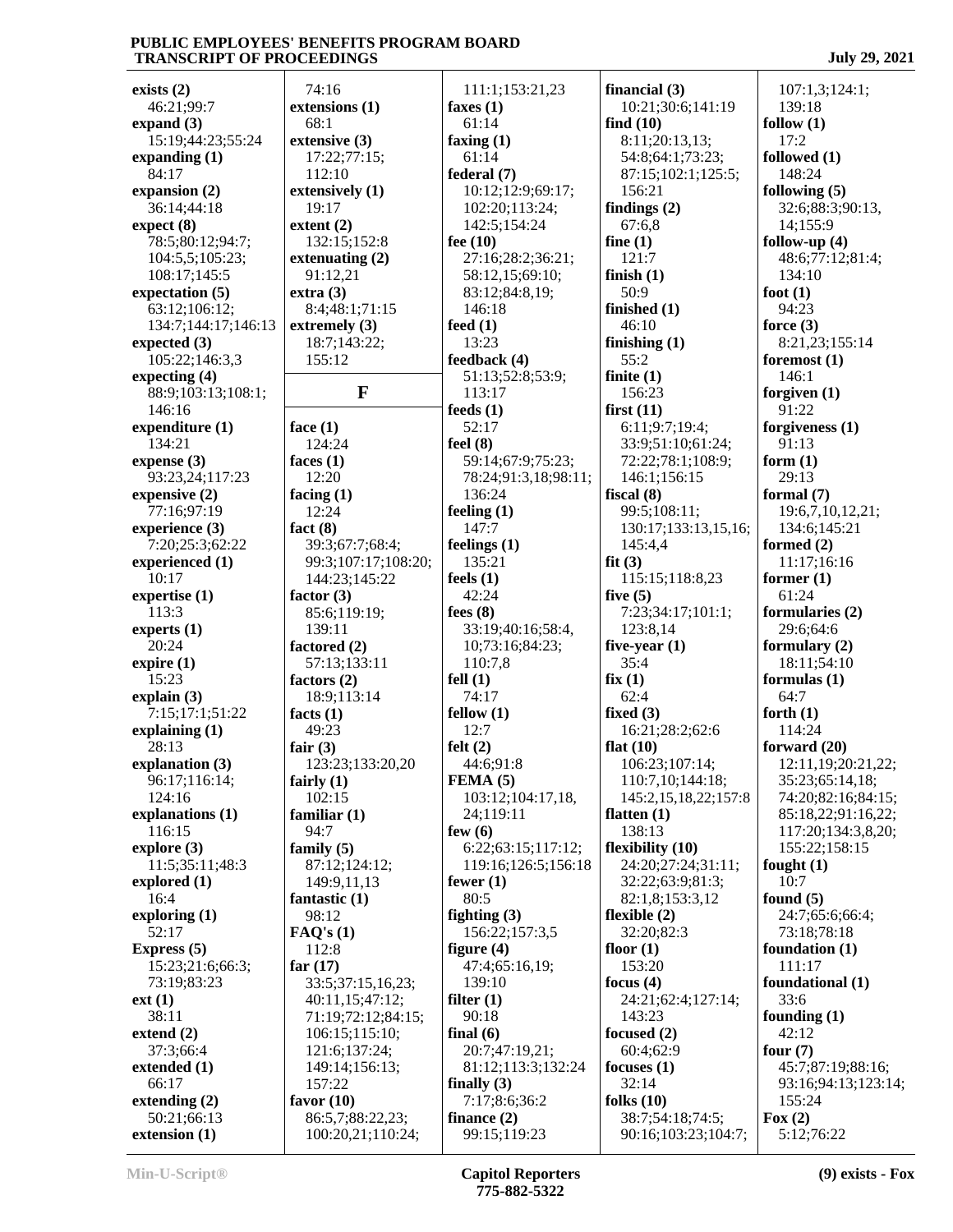| Framework (5)              | 7,17;146:19,20;147:2 | 30:7;31:6;46:20,23;  | 12:23,23;15:4;27:3;  | 39:23;40:1,6,9,10;   |
|----------------------------|----------------------|----------------------|----------------------|----------------------|
| 111:15,19;112:1,           | fundamental (2)      | 48:11;52:21;87:3;    | 40:18;44:2;48:3,23;  | 52:24;77:5;95:19     |
| 13;114:2                   | 30:21;37:1           | 94:8;129:24;130:6;   | 54:13;61:19;78:19,   | grow(2)              |
| free $(2)$                 | fundamentally (1)    | 146:19,20;147:2;     | 24;98:8;118:9;       | 28:7;73:15           |
| 97:20,21                   | 32:13                | 148:10,14            | 120:14;122:23;       | growing(1)           |
| <b>FREED (148)</b>         | funded (3)           | generally (7)        | 125:10,14,19;135:1,  | 112:8                |
| 5:3,10,11;6:2,13;          | 94:20;116:16;        | 42:22,24;48:9,12,    |                      |                      |
|                            |                      |                      | 5;140:20;151:5,21;   | $grown (1)$          |
| 10:5;14:18;15:6;           | 146:4                | 23;51:14;52:4        | 153:9,15;154:22      | 61:1                 |
| 37:9;41:23,24;44:3;        | funding $(21)$       | generate $(1)$       | Google(1)            | growth(1)            |
| 46:9,11;51:6;54:17,        | 11:6;69:17;95:22;    | 71:14                | 73:19                | 45:13                |
| 17;56:13,14;57:2,15,       | 99:24;102:20;111:7;  | generic $(1)$        | gosh(2)              | guarantee (11)       |
| 15,22;58:7,17;59:5,8;      | 112:6,20,23;113:15,  | 57:18                | 98:18;138:23         | 40:10;55:18;61:20;   |
| 60:12,12,16,18;            | 24;118:15;119:1;     | generics $(1)$       | governance (4)       | 62:14;88:12;89:21;   |
| 64:18;65:20,22;69:1,       | 123:22;126:15;       | 78:7                 | 27:20;30:15;31:2;    | 91:14,17,17;92:12,13 |
| 1;72:20,21;74:1,1,7,       | 127:19;137:5;139:9;  | gentlemen (1)        | 35:15                | guaranteed (1)       |
| 8;75:8,13,16,19;76:1,      | 154:24;155:21,22     | 37:10                | government (9)       | 34:20                |
| 4,8;79:4,5,7,10;80:2,      | funds $(24)$         | geographic (1)       | 10:9,13;11:21;       | guarantees (10)      |
| 24, 24; 81: 5; 82: 23, 23; | 9:9:10:13:11:9:      | 56:4                 | 15:20;42:18;45:21;   | 33:20;35:2;40:8,     |
|                            |                      |                      |                      |                      |
| 83:5;85:1,15,15,20,        | 12:9,10;102:24;      | gets(10)             | 67:22;71:11;132:23   | 14;62:11;88:11;      |
| 23;86:2,9,21;87:18;        | 103:1;104:16,24;     | 39:15;53:20;58:5;    | governmental (1)     | 91:16,19,23;92:18    |
| 88:4,14,19,21;89:1,8;      | 111:18,20;112:4;     | 81:15,16;82:15;      | 15:15                | guess $(26)$         |
| 92:1,5,19;96:16;           | 114:22;122:13;       | 109:4;118:15;119:5;  | governments (1)      | 44:17:45:17:48:13,   |
| 98:11;99:21;100:9,         | 131:14;133:14,17,23; | 139:2                | 16:17                | 22,24;66:9;67:13;    |
| 16, 19, 23; 105: 6, 10;    | 134:24;141:9,10;     | GFI(1)               | governor $(4)$       | 75:11;79:3;98:23;    |
| 109:20;110:12,19,22;       | 148:10,14;155:10     | 135:12               | 23:8;24:1;112:3;     | 105:20;108:7;        |
| 111:3;117:3,7;             | furlough $(1)$       | GFO(9)               | 155:2                | 109:17;121:5,21;     |
| 120:18;126:21,21;          | 10:23                | 74:19;103:9;         | governor's (5)       | 122:5,5,7;125:10;    |
| 129:15;130:19,21;          | further $(5)$        | 104:17,23;117:15,20; | 99:15;103:3;113:5;   | 128:7;137:17;140:4,  |
|                            |                      |                      |                      |                      |
| 132:3,4,4;135:18,24;       | 27:21;37:8;111:10;   | 119:10;132:23;146:6  | 119:23;141:18        | 13;144:16,16;145:1   |
| 136:1,7,7,15,18,21,        | 112:1;149:17         | GFO'S(1)             | granted (3)          | guessing $(2)$       |
| 24;137:8,22;138:4,7,       | furthermore (1)      | 142:4                | 7:20;26:1;133:14     | 137:16;139:3         |
|                            |                      |                      |                      |                      |
| 18;142:1,1;143:12,         | 36:18                | giant(1)             | grateful(1)          | guidance $(5)$       |
| 12;146:17,17;147:3,        | future $(13)$        | 49:12                | 9:18                 | 10:12;112:7;134:5;   |
| 13;148:7,8,13;149:3,       | 13:1;65:17;78:6;     | Gideon (4)           | gray(1)              | 142:19;146:6         |
| 4, 6, 22; 150: 8, 15, 18,  | 93:13;94:3;96:22;    | 19:19;21:6;42:7;     | 27:22                | guiding(2)           |
| 23;151:24;152:1,16,        | 97:6;99:6;130:9;     | 66:23                |                      | 111:19;153:7         |
|                            |                      |                      | great(26)            |                      |
| 18, 19, 22; 153: 14, 18;   | 143:19;155:4,17;     | girth(1)             | 21:17;24:18;28:19;   | guy(2)               |
| 154:2,10;159:1,3           | 157:14               | 77:20                | 45:19;49:22;52:19;   | 101:18;153:16        |
| frequent $(1)$             | FY21(1)              | given $(7)$          | 53:15;61:2,18;70:5,  | gays(5)              |
| 8:9                        | 88:5                 | 7:10;10:6;66:1;      | 19,22;78:23;89:1;    | 51:12;76:11;         |
| front $(1)$                | FY23(1)              | 91:11;105:17;130:6;  | 98:24;99:24;100:23;  | 136:11;138:7;153:19  |
| 65:24                      | 130:23               | 145:22               | 107:15;110:23;       |                      |
| fulfillment (1)            | FY25(2)              | gives $(9)$          | 125:6;146:14;150:8;  | $\mathbf H$          |
| 36:24                      | 156:19,20            | 15:10;20:6;31:18,    | 152:22;153:18;       |                      |
| full $(16)$                |                      | 20;32:19;39:5;81:3;  | 157:24;158:17        | hale $(1)$           |
| 16:20;30:18;33:13;         | G                    | 130:10;153:3         | greater(1)           | 157:21               |
| 35:9;62:5;74:24;           |                      | giving $(4)$         | 94:1                 | half $(7)$           |
| 79:20;109:18;              | gain(1)              | 125:22;140:6;        | $g realty (1)$       | 68:16;73:9;77:5,6;   |
| 128:17;132:20;             | 36:22                | 141:15,18            | 26:15                | 93:6,16;94:10        |
| 135:6, 12; 141:2, 16,      |                      |                      | $\text{gross} (1)$   |                      |
|                            | gambling(1)          | goal(6)              |                      | halfway $(1)$        |
| 22;148:19                  | 144:22               | 16:20;27:17;77:24;   | 99:10                | 20:11                |
| fully $(9)$                | game (1)             | 125:13;126:24;       | ground(1)            | hampered (1)         |
| 30:23;38:1;79:14,          | 139:3                | 128:18               | 128:21               | 107:10               |
| 19;95:13;114:11;           | gamma(2)             | $\text{goals}$ (3)   | group(22)            | hand $(11)$          |
| 136:4;145:5,5              | 146:18,23            | 125:1;143:2;153:9    | 16:6,13;23:10,18;    | 6:14;14:6;50:17,     |
| functionality $(1)$        | gap(2)               | goes(7)              | 27:11;36:18;37:16,   | 22;57:4;86:5;89:2;   |
| 101:11                     | 126:9,17             | 59:19;61:12;62:13;   | 19;38:21;39:1,17,22; | 94:22;131:23;        |
| functions (4)              | Garcia (5)           | 76:9;79:12;83:15;    | 40:17;63:19;69:21;   | 154:13;158:22        |
| 17:17;27:23;28:24;         | 89:7,11,12;90:1,2    | 119:14               | 70:16;72:3;87:23;    | hand-holding $(1)$   |
| 138:11                     | gathering $(1)$      | Goicoechea (2)       | 93:20;99:9;155:16;   | 102:14               |
| fund $(12)$                | 113:11               | 12:13,14             | 157:4                | handle $(1)$         |
| 10:10;98:19,21;            | general (18)         | <b>Good</b> (31)     | groups (11)          | 90:21                |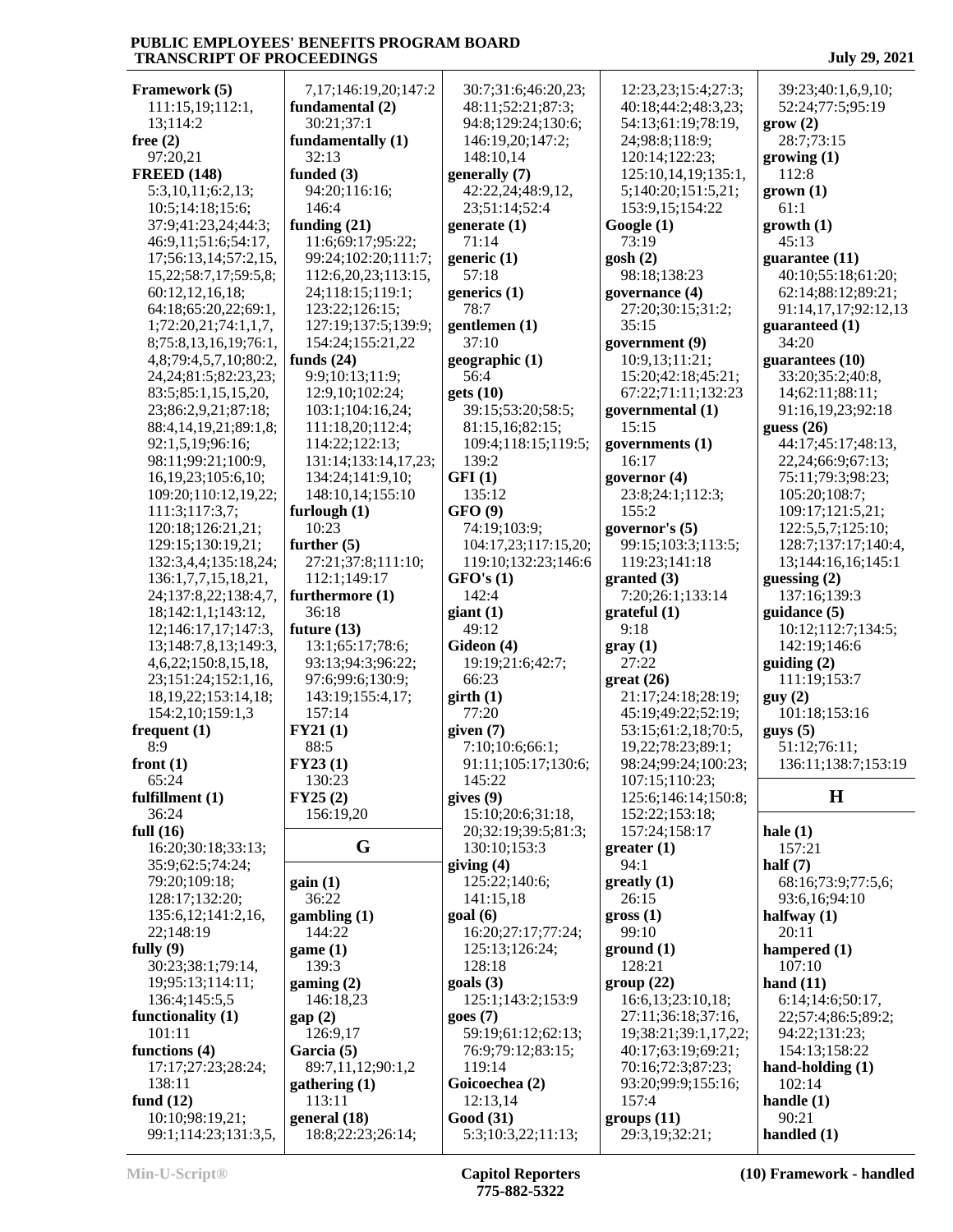68:17 **handles (2)** 101:13;149:13 **Hang (1)**  $21.19$ **happen (1)** 62:8 **happened (2)** 9:11;140:13 **happens (4)** 82:17;122:12; 133:16;158:16 **happy (3)** 114:9;130:9; 155:21 **hard (2)** 10:7;114:20 **hate (1)** 60:21 **Hayes (6)** 22:8;27:1,3;64:17, 17,19 **head (2)** 71:16;142:3 **headquartered (1)** 32:15 **health (44)** 6:22,24;7:2;8:17; 9:11,11;10:18;11:5; 12:23;21:9;22:2,14, 16;23:17;24:2;29:3, 17,22;31:23;32:11; 33:17;36:13;45:2,22; 48:9;53:7;68:14; 69:4,16;71:22;83:7; 88:9;92:7,10;99:7,12, 17;101:20;102:7; 155:5,7,15;157:10; 158:5 **HealthSCOPE (10)** 7:3,13,14,14,23; 8:2;102:7;110:6,9,17 **hear (14)** 6:18;36:19;54:3,4; 74:10,10;92:8;93:4; 99:21;120:2;122:21; 134:12;154:22; 155:21 **heard (9)** 63:15;74:2;86:3; 106:3;128:16;129:9; 145:24;147:6;149:7 **hearing (15)** 9:17;10:5;12:13, 15,17;60:19;71:7; 74:9;81:24;86:5,9; 87:19;147:3;151:24; 152:2 **heaven (1)** 64:1 **heavily (2)** 61:14;101:19 **Hello (1)**

 89:11 **help (14)** 9:19;34:18;36:5; 48:19;62:24;63:7; 90:17;91:1;98:18; 109:15;121:12; 126:4;154:24;157:10 **helped (2)** 17:22;95:1 **helpful (5)** 6:4;28:15;36:3; 37:20;45:18 **helping (1)** 159:4 **helps (1)** 153:8 **henhouse (1)** 76:22 **here's (1)** 64:12 **herself (1)** 83:3 **hesitant (1)** 146:8 **hey (1)** 97:23 **Hi (2)** 89:11;93:3 **high (8)** 16:10;88:2;93:5; 94:15;98:12;121:24; 122:4;156:8 **higher (8)** 12:1;58:14,15; 99:16;104:8;139:18; 144:23;146:4 **highest (2)** 24:23;125:23 **highlight (2)** 27:7,24 **highlighted (1)** 45:4 **highly (2)** 112:21;116:18 **hired (3)** 94:4;155:4,7 **historically (1)** 29:22 **hit (11)** 61:5;90:8,11;91:3, 10;95:21;96:10; 98:24;104:13;123:5; 142:3 **hits (1)** 96:8 **HMO (11)** 106:10,11,13; 107:2;109:11; 120:24;122:12; 123:15;139:18,23; 149:12 **HMO/PPO (1)** 105:17

**hold (2)** 30:24;92:19 **holding (1)** 63:11 **Holdings (1)** 102:8 **holds (1)** 146:24 **holiday (1)** 116:11 **home (2)** 90:17,24 **Hometown (4)** 88:9;92:7,10; 101:20 **honestly (1)** 49:7 **honeycomb (1)** 27:21 **hook (2)** 62:12,15 **hope (7)** 12:7;35:23;36:9; 45:10;98:2;155:16,  $22$ **Hopefully (2)** 12:19;157:12 **hoping (1)** 134:18 **Hospital (7)** 22:12;23:18;64:8; 68:14,18;69:20;70:5 **hospitals (1)** 23:17 **hour (1)** 93:6 **hours (2)** 83:1;101:18 **house (3)** 76:19;77:3,19 **hovered (1)** 94:13 **HR (1)** 135:8 **HRA (10)** 118:1;119:21; 135:8;136:9;137:5; 138:17;147:11,19,24; 148:9 **HRA/HSA (3)** 120:16;136:6; 138:11 **HSA (26)** 107:2,5,17;108:22; 109:2,9;118:1; 119:21;120:22; 121:3,7;123:22,24; 124:1;135:7;136:9; 137:5;138:17;139:9; 147:11,19,22,24; 150:20,20;152:13 **HSA/HRA (2)** 119:14;133:3

**HSA's (1)** 151:12 **huge (5)** 10:18;71:1;104:4; 106:3;158:11 **human (2)** 83:7;119:8 **humongous (1)** 97:13 **hurt (1)** 109:15 **I idea (11)** 95:3,4;112:22; 114:5;125:10;134:6; 137:4;142:10,21; 143:9;152:3 **ideal (1)** 124:9 **ideas (5)** 111:24;112:21; 113:2;114:5,7 **identical (3)** 77:20;107:5;124:4 **identified (1)** 36:5 **identifying (1)** 111:19 **ie (1)** 33:11 **IFC (8)** 9:20;74:19;117:15, 20;132:23;134:22, 22;135:13 **illustrate (1)** 63:8 **imagine (1)** 70:20 **immediate (1)** 119:9 **immediately (2)** 34:2;35:2 **impact (3)** 10:15;12:16; 121:15 **impacted (2)** 90:11;91:2 **implementation (1)** 20:17 **implemented (1)** 53:8 **importance (2)** 57:6;144:10 **important (31)** 9:12;10:9;11:6; 18:8;27:5,10;29:17, 22;33:15,22;34:4,12; 56:24;64:15;84:14; 85:3,5;137:11;143:3, 4,9,22;144:6,7,8; 151:3,18,23;152:6;

 155:8,13 **importantly (2)** 30:2;32:5 **impossible (1)** 63:6 **improve (2)** 36:19,23 **in-between (3)** 107:1;123:10; 126:3 **incentives (1)** 30:6 **incentivize (1)**  $107.1$ **incentivizes (1)** 7:5 **include (9)** 10:8;15:19;23:14; 31:10;35:15;58:2; 116:13,14;130:7 **included (2)** 56:10;135:8 **includes (11)** 9:9;10:14;26:8; 28:24;31:2,8;55:6; 73:8;103:5;114:10; 121:3 **including (5)** 57:23;118:1; 119:21;133:3;139:11 **inclusive (1)** 114:4 **incorporate (1)** 149:16 **incorporates (1)** 115:8 **increase (3)** 30:9;110:8;144:1 **increasing (2)** 139:23;149:20 **incredibly (1)** 9:12 **incur (1)** 66:19 **incurred (2)** 42:13;132:9 **indeed (1)** 131:16 **independence (1)** 57:9 **independently (1)** 114:19 **independents (1)** 55:7 **in-depth (2)** 18:23;22:24 **indicated (3)** 46:15;79:5;83:2 **indirect (1)** 87:7 **individual (8)** 34:10;62:3;65:2,9, 9;89:12;97:10;129:5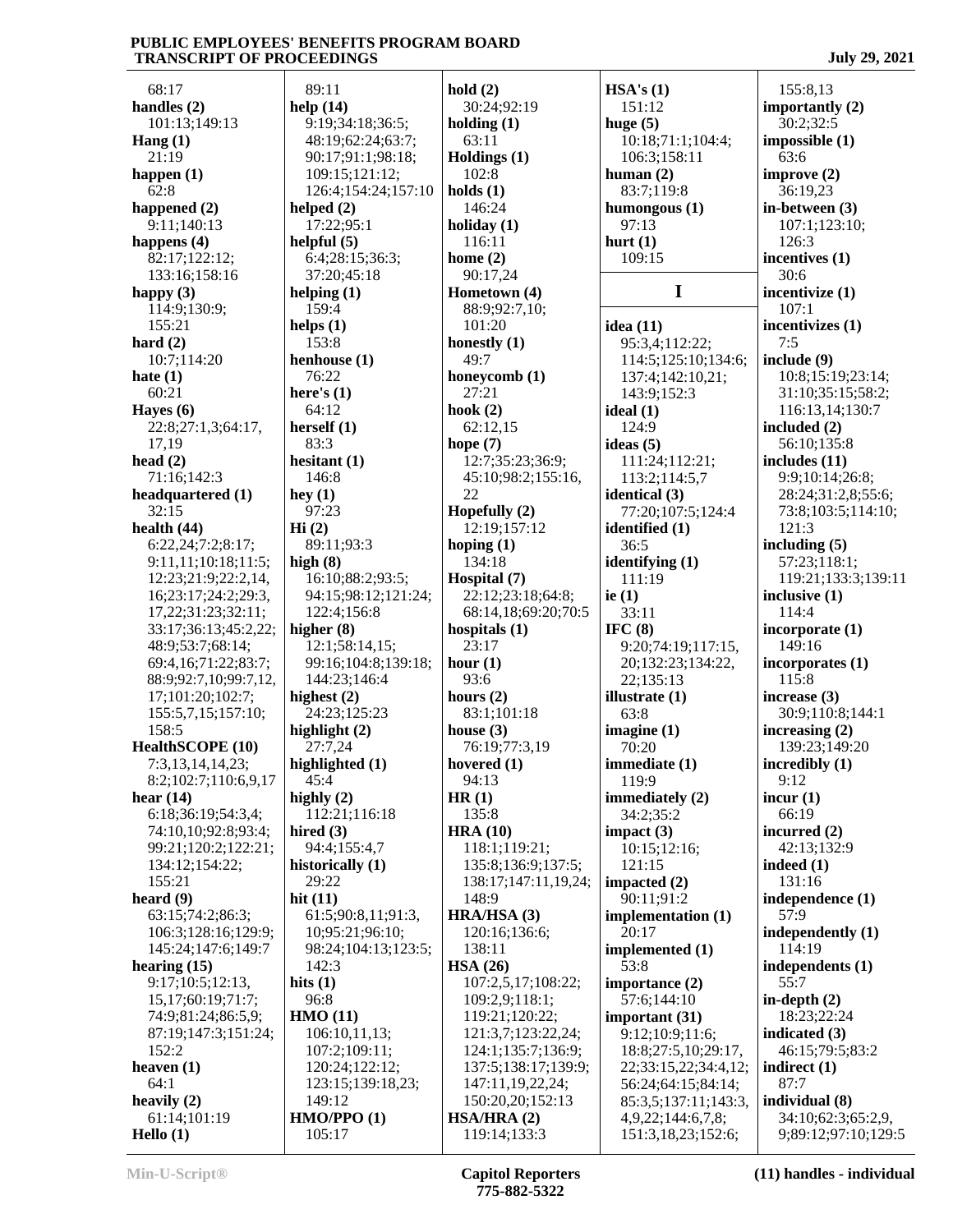**individually (1)** 67:4 **individuals (1)** 55:8 **industries (2)** 23:15;69:8 **industry (5)** 30:10;31:6;33:1,1; 70:20 **information (9)** 16:9;21:4;28:5; 65:8;84:9;103:9; 113:11;116:22,24 **informational (1)** 109:21 **informed (1)** 52:16 **infused (1)** 27:12 **inherently (1)** 85:6 **in-house (1)** 69:12 **initiative (1)** 118:15 **innovate (1)** 36:19 **innovation (2)** 22:17;28:1 **innovations (1)** 36:23 **input (2)** 135:9;151:2 **inside (3)** 38:15;56:23;63:7 **insight (2)** 31:18,20 **instance (2)** 7:6;64:3 **Instead (6)** 17:5,9;26:24; 47:24;112:13;113:1 **institution's (1)** 68:20 **instructed (1)** 24:2 **insurance (16)** 7:4,22;12:2;31:24; 38:17;48:9;65:7,8,8, 10,12;99:10;114:15; 135:15;142:7;147:1 **insured (3)** 7:13,13;38:1 **insurers (1)**  $29.3$ **int (1)** 133:16 **integrity (2)** 122:14;128:24 **intend (1)** 14:15 **intended (3)** 10:13;24:20;

 111:17 **intent (4)** 50:18;79:23;81:11; 153:9 **intentionally (1)** 143:24 **interagency (1)** 70:12 **interest (2)** 18:5;46:2 **interesting (3)** 48:8;56:21;158:2 **interlocal (1)** 81:8 **intermediary (1)** 7:3 **internally (1)** 76:11 **internet (1)** 90:24 **interpret (1)** 112:7 **interpreted (1)** 50:16 **interrupt (2)** 54:2;59:7 **interstate (2)** 16:14;24:16 **intertwines (1)** 115:6 **into (61)** 8:24;10:19;14:20; 20:11;23:19;28:13, 14;30:1;31:18,20; 35:3;42:17;46:18; 55:24;57:13;59:11; 61:16;62:12;66:2; 67:3,5,9;71:3;74:24; 78:1;83:15;84:10,16; 97:8;98:14;99:16; 101:16;105:16; 107:3;113:18;115:1, 7;116:10,20;118:8; 125:7;126:5;127:7; 128:23;131:2,6,9,16, 22;132:1,6,12; 133:11;139:1; 143:19;144:18; 145:9,12,24;146:3; 149:18 **intragovernmental (1)** 27:12 **introduce (3)** 36:20;83:3;106:17 **introduces (1)** 20:10 **introducing (1)** 25:16 **introduction (3)** 106:22;123:9; 149:18 **invested (1)** 98:10

**investment (4)** 44:24;98:19,21; 99:1 **invite (1)** 87:14 **invited (1)** 113:20 **inviting (2)** 18:16;21:22 **invoicing (1)** 101:13 **involved (8)** 50:5,7;57:7;82:13; 101:9,20;103:16; 127:17 **involvement (1)** 26:13 **IRS (3)** 125:20,23;126:6 **issue (12)** 26:1;31:6;61:10, 13;62:9,23;89:20,23; 120:5;124:3;126:6; 156:12 **issues (10)** 37:17,20;47:1; 52:10;61:17,21; 90:17;91:6;94:7; 125:8 **Item (24)** 6:6,10;9:8;13:15; 15:1;82:24;85:18; 86:24;87:4,11,19; 88:3,16;89:6;101:1; 109:21,22;110:4,4; 111:5;114:10;144:9; 154:7;155:9 **items (8)** 87:6,14,16,21; 88:5;107:11;128:23; 157:8 **J jam (1)** 13:23 **Janell (2)** 10:3;157:19 **J-a-n-e-l-l (2)** 10:4;157:19 **January (5)** 47:6;55:13;59:18; 101:10;155:8 **Jennifer (6)** 5:19;75:9,22;80:1; 110:21;143:15 **job (4)** 61:2;62:4,5;142:4 **Joe (1)** 97:20 **join (15)** 15:15;19:5,7;25:6, 6,7;32:21;35:7,8;

 37:4,16;42:21;55:7; 69:23;70:1 **joinder (1)**  $42:4$ **joined (4)** 14:5;70:1;154:12; 158:21 **joining (5)** 15:11;16:5;22:18; 23:2;49:19 **jointly (1)** 15:13 **Judge (22)** 22:15;28:9,12; 38:5;41:6;51:24; 52:1;53:19,23;55:1; 56:12,18;57:4;63:16; 68:12,12;70:11; 76:17,18;77:19; 78:13;86:13 **JULY (6)** 5:1,5;16:1;20:17; 47:5;103:22 **jump (8)** 30:11;40:4;43:5; 49:8;98:15;138:16; 140:21;142:11 **jumping (1)** 74:24 **juncture (1)** 66:5 **June (3)** 11:23;15:23;47:5 **Justice (1)** 26:13 **K** 61 **Keegan (3)** 87:1,2,3 **keep (14)** 7:12;8:16;46:12; 57:11;85:12;110:6, 10;124:14;125:20; 126:1;133:10,19; 156:22;157:14 **keeps (4)** 17:11;52:15; 107:18;140:9 **Kelley (54)** 5:17,18;48:6,13; 51:3,10;53:15,22; 54:16;56:13,15;66:9; 67:19;72:24;76:2,2; 79:3,6,6,8,11;80:4; 88:18,18;96:14,14; 105:9,9,11;108:3; 109:16;110:14,14; 121:9,9;122:22; 124:16;126:22; 128:6,6;130:16; 140:3,3;141:13,13; 142:2;144:13;

 145:20;146:22; 153:1,1;156:16; 157:22;158:15 **Kelley's (1)** 157:6 **kept (1)** 98:1 **key (2)** 27:23;33:22 **Keying (1)** 69:2 **kick (1)** 54:23 **kind (79)** 7:3,5;16:10;19:15; 23:6;24:17;28:21; 29:23;30:12,12,17, 19,24;32:10,14,17, 24,24;33:16;36:3; 38:6,21,21,24;39:8, 13;41:7,8;45:4; 51:22;52:5,9,15,17; 53:4,12,20,23;55:2, 24;56:21,24;57:9; 58:16;60:9;64:16; 65:23;66:23;68:20; 69:12;71:19;75:6; 76:20;78:3,5,10,18; 83:19;93:20;96:3,9; 106:17,21;107:22; 114:5,20;115:9,18; 121:15;124:20; 126:23;128:8,22; 129:4;134:5;138:15; 142:19;145:14;146:7 **kinks (1)** 61:3 **knew (1)** 148:16 **knowing (2)** 47:13;109:9 **knowledge (1)** 21:4 **knowledgeable (1)** 30:23 **known (3)** 29:6;109:2;134:11 **knows (1)** 132:3 **Krupp (14)** 5:19,20;75:9,9,14, 17,20;79:24;80:1,3; 110:21,21;143:15,15 **Krupp's (1)** 144:14 **L labor (3)** 16:17;23:15;69:8 **lack (3)** 30:5;31:4;50:14 **lacks (1)**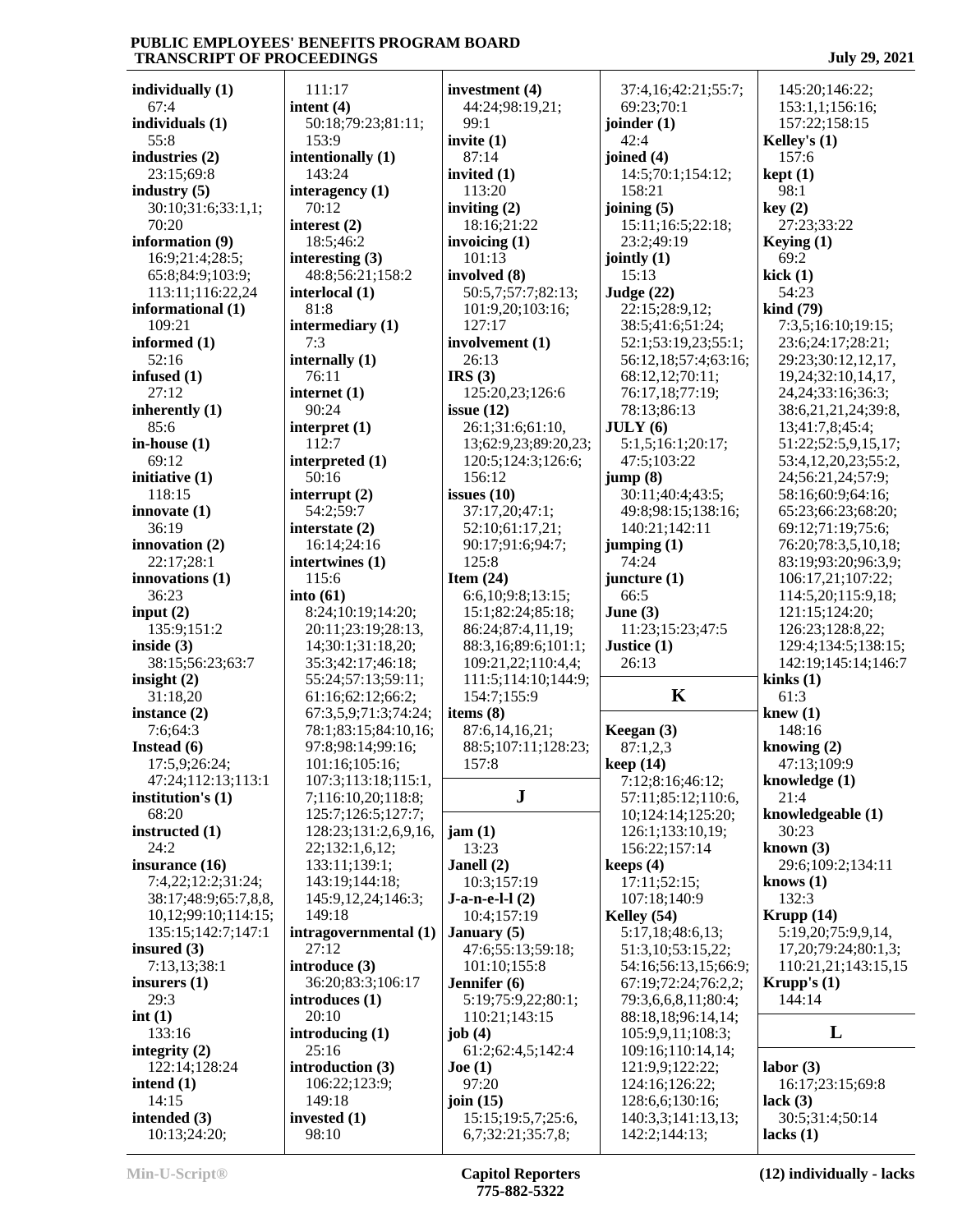17:14 **ladies (1)** 37:9 **LAIRD (4)** 11:13,14;154:18, 19 **L-a-i-r-d (2)** 11:15;154:19 **Lake (1)** 90:19 **language (1)** 43:18 **large (6)** 45:22;83:22;85:9; 90:8;108:7;123:5 **larger (8)** 39:23;40:1;49:13, 19;73:15,23;84:3,5 **last (31)** 9:2,23;11:10;14:1, 9,11,14;15:8,18; 19:15;34:17;45:7; 83:21;84:24;94:13; 95:11;99:3,4;102:22; 103:20;110:7; 111:14;112:2;123:7; 131:4;132:16; 154:16;155:11,24; 156:10;157:16 **late (2)** 20:14,15 **later (2)** 26:23;118:11 **latest (1)** 155:13 **launched (1)** 36:21 **Laura (43)** 5:10;15:5;26:22; 30:18;34:13;42:19; 46:22;54:17;56:5; 57:15;59:17;60:12; 69:1;71:17;74:1; 76:18;78:8,12;79:4, 22;80:6,24;81:10; 82:23;83:17;85:15; 98:18;101:3;111:8; 117:8;118:5;120:12; 126:21;127:12; 132:4;133:8;136:7; 142:1,9;143:12; 146:17;148:7;152:1 **Laura's (2)** 29:24;83:17 **law (3)** 25:19;42:15;87:13 **laws (2)** 42:13,19 **layer (1)** 8:4 **layers (2)** 117:12;132:23 **lays (1)**

 111:18 **LCB (2)** 13:21,22 **LCD (1)** 147:7 **lead (2)** 33:10;152:9 **leading (1)** 113:10 **leads (1)** 159:5 **lean (5)** 60:8,9;75:12,24; 127:5 **leaner (2)** 127:9,10 **leaning (2)** 68:3;75:6 **leap (1)** 44:8 **learned (1)** 67:22 **least (10)** 38:9;41:1,5;54:7; 126:18;130:11; 141:11;156:20,24; 158:16 **leave (6)** 115:8;119:3; 120:21;135:8;142:6; 149:23 **leaving (2)** 151:6,23 **led (2)** 11:23;12:1 **left (5)** 68:11,15;131:17; 151:3;156:9 **legality (1)** 42:10 **legally (1)** 48:15 **legislation (7)** 15:9;24:1;30:9; 50:23;66:22;84:16; 145:23 **legislative (14)** 12:5,14,15,19,20; 15:8;50:18;66:1,7, 11;112:2;113:9; 155:13;156:22 **legislators (3)** 30:8;111:23; 119:22 **legislature (9)** 11:23;15:9;24:1; 42:16;50:23;67:12; 148:10;155:1,6 **legislatures (1)** 45:24 **Lena (1)** 21:20 **less (13)**

 7:23;8:22;34:23; 48:10;58:15;82:22; 106:12;108:8,22; 109:8;117:21;120:9; 152:12 **Leta (4)** 21:18;22:10,20; 23:6 **letting (2)** 63:10;152:10 **level (18)** 16:10;26:3;54:6; 60:7;84:2;89:14; 93:5;98:13;108:10; 114:12;128:8,24; 139:20;141:5; 147:17;150:3,4; 155:23 **levels (16)** 115:9;117:14,19; 127:16;135:14; 139:22;143:19,21; 146:4;149:20;150:1, 17,19,21;151:19; 152:8 **leverage (7)** 15:10;16:15;23:12; 39:6;49:13;68:22; 76:12 **leveraging (1)** 49:10 **liabilities (1)** 94:9 **liability (15)** 93:22;94:6,13,16, 20;95:14,21;96:1; 97:13;98:13,22;99:7, 12,18;100:10 **lies (1)** 118:17 **life (13)** 12:2;39:17,21; 77:23;96:7;114:15; 116:3;135:15;144:8; 147:7;149:1;150:16; 152:13 **lift (2)** 82:22;123:19 **lifts (1)** 43:3 **light (2)** 19:1;34:19 **likely (3)** 38:20;80:13;134:4 **limited (2)** 114:21;120:6 **limits (1)** 38:1 **Linda (1)** 5:12 **Lindley (35)** 5:21,22;60:16,16, 19;65:20,20,23;

 67:19,19;72:19,19, 22;73:7,17;85:24,24; 100:18,18;135:24; 136:2,12,12,16,19, 23;138:5,5;139:12, 12;147:16,21;152:19, 19;153:16 **line (10)** 21:5;34:19,19,21; 47:9,17;71:18;89:9; 105:21;140:4 **lines (1)** 13:23 **link (1)** 111:15 **list (9)** 114:4;117:18,18, 21;119:13;128:7; 129:12;135:22;152:5 **listed (2)** 135:7;151:14 **listening (1)** 24:7 **lists (3)** 29:6,7;120:14 **little (35)** 6:4;15:8;19:15; 23:7;26:7,23;27:1; 33:5,6;34:12;43:22; 45:19;46:18;54:19; 56:2;58:14;86:6; 94:14;95:24;99:3; 100:6;101:5;107:6; 108:16;122:24; 123:3;126:17;128:4; 131:15;133:5; 144:16;145:1;146:8; 151:14;158:4 **live (4)** 101:10;125:7; 144:20;146:15 **lives (9)** 39:18;44:7;48:10, 10;49:3;73:11,14; 77:6,6 **living (2)** 12:23;130:14 **Local (5)** 10:7,8;11:21; 16:17;54:21 **located (1)** 32:1 **locations (2)** 64:24;90:9 **Lockard (1)** 12:5 **log (2)** 13:21;52:12 **logical (1)** 46:8 **long (5)** 50:14;89:6;98:17; 153:14;157:2

 125:23;130:13;155:6 **long-term (5)** 11:24;94:9;135:15; 144:7;156:14 **look (31)** 12:19;22:22;23:1, 10;34:17,18,21; 44:10;58:23;64:20; 66:12;85:7;94:12; 100:6;108:11; 111:16;114:6; 121:22;123:12; 125:14;126:7,11; 134:2,7;135:2;146:9, 10;155:22;156:15, 20;158:7 **looked (4)** 9:8;42:9;58:20,22 **looking (21)** 40:9,11;44:8,17, 23;70:23;71:5,7; 72:9;73:20;95:1,2; 107:8;112:14; 119:10;120:4; 121:16;122:5;123:6; 153:4;155:16 **looks (5)** 44:5;58:4,19;78:3; 120:14 **loop (1)** 35:5 **lose (4)** 70:21;119:12; 132:22;141:7 **lost (3)** 57:3;61:16;104:1 **lot (41)** 7:11;8:13,20;16:9; 18:12,13;20:24;21:4; 24:20;30:1,7;44:14; 47:1,22;50:5;51:1; 54:4;57:6,9;60:5,19; 61:8;64:8;84:16; 93:7;101:15,16,16, 23;102:16;106:2,5; 118:2;135:2;141:10; 144:2;145:23;146:2, 10;148:18;158:13 **lots (1)** 66:19 **loud (1)** 12:21 **low (24)** 88:2;93:15;94:15; 103:24,24;104:3,8; 105:16,19;106:13; 107:1,24;109:3; 120:23;121:15;

 122:12;123:24; 124:1,2;149:9,12,19;

150:2,11

**longer (6)**

8:19;90:22;102:1;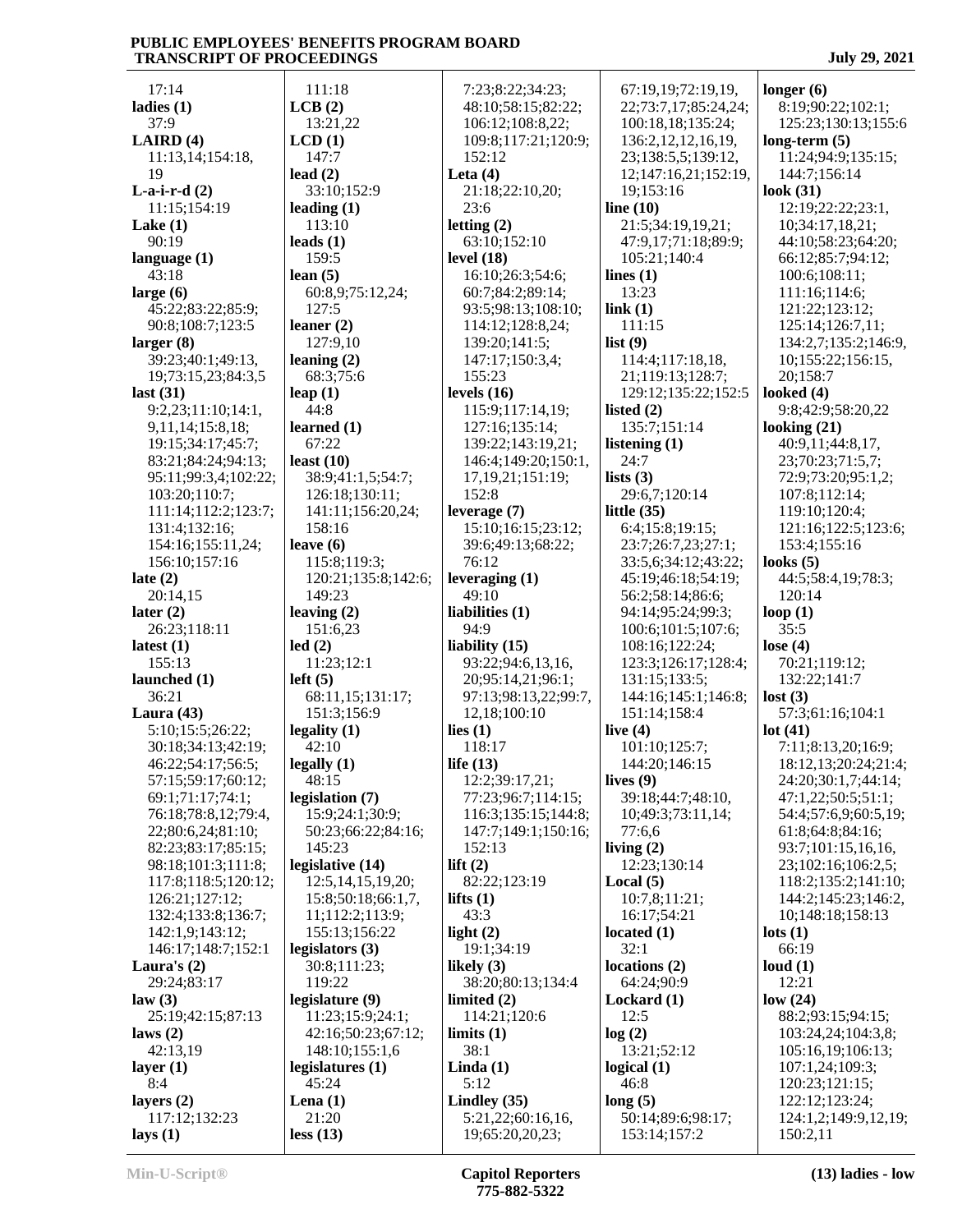| lower $(8)$         | 60:11;63:18;69        |
|---------------------|-----------------------|
|                     |                       |
| 49:17;78:21;        | 112:15;144:2          |
| 109:13,14;115:24;   | managed (1)           |
| 116:1;138:9,10      | 24:17                 |
| lowering (4)        | <b>Management</b> (10 |
|                     |                       |
| 99:1;115:19,19,23   | 24:11;25:4;27:        |
| lowers $(1)$        | 30:20;31:14;32        |
| 138:10              | 53:14;60:3,9;6        |
| lowest $(2)$        | Manager (5)           |
|                     |                       |
| 108:22;116:8        | 15:22;22:11,17        |
| LTD(5)              | 61:4,6                |
| 114:15;116:3;       | managers $(4)$        |
|                     |                       |
| 149:1;150:16;152:13 | 22:23;28:16;29        |
| LUNZ(8)             | 71:1                  |
| 5:10,12,15,17,19,   | managing $(2)$        |
| 21,23;6:1           | 32:4;43:7             |
|                     |                       |
|                     | mandate (2)           |
| M                   | 53:1;155:2            |
|                     | mandated (3)          |
|                     | 11:24;104:14,1        |
| machine (1)         |                       |
| 7:18                | mandates $(2)$        |
| machines $(1)$      | 77:10;158:12          |
| 7:19                | mandatory (1)         |
|                     |                       |
| Madam (1)           | 8:7                   |
| 87:2                | manner $(3)$          |
| Madame (1)          | 28:21;51:13;81        |
| 156:2               | manufacture (1)       |
|                     |                       |
| Maggie (1)          | 39:19                 |
| 12:18               | manufacturer (3       |
| mail(11)            | 29:15;39:10;58        |
|                     |                       |
| 8:21;56:20,22;      | manufacturers (       |
| 61:9,9,11,15;62:2;  | 29:11,18;39:8         |
| 63:1,4,5            | manufacturing (       |
| maintain $(3)$      | 36:24                 |
|                     |                       |
| 122:14;124:22;      | many(19)              |
| 126:5               | 7:10;8:10;25:8        |
| maintained (1)      | 30:8;31:10;45:        |
| 126:9               | 46:7;54:21;59:        |
|                     |                       |
| maintaining $(4)$   | 73:4;77:24;89:        |
| 29:6;125:13;127:1;  | 90:14;102:14;         |
| 143:21              | 105:19;120:8;         |
|                     | 129:20;139:3;1        |
| maintains $(2)$     |                       |
| 124:20;128:23       | mark(1)               |
| maintenance (1)     | 143:2                 |
| 56:8                | markers (1)           |
| major $(1)$         | 28:3                  |
|                     |                       |
| 55:11               | market $(27)$         |
| majority $(3)$      | 25:20,21;28:2;        |
| 121:23;122:3;       | 31:17;33:16,18        |
| 144:22              | 35:16;50:20;72        |
|                     |                       |
| makes $(5)$         | 14, 16; 76: 9, 10,    |
| 46:7;64:16;122:11;  | 20, 20, 22; 77: 4, 5  |
| 129:10;143:11       | 4,6;79:1;84:2;9       |
| making (7)          | marketing $(2)$       |
|                     |                       |
| 11:9;123:4,7;       | 8:20,22               |
| 124:14;126:1;       | marketplace (6)       |
| 139:17;151:20       | 28:4;32:14;33:        |
|                     |                       |
| <b>Maloney (3)</b>  | 34:1;39:6;89:1        |
| 13:3,6,7            | marking(1)            |
| $M-a-l-o-n-e-y(1)$  | 33:19                 |
| 13:7                | Marlene (1)           |
|                     |                       |
| manage (9)          | 12:5                  |
| 22:2;29:2,15,18;    | master(1)             |
|                     |                       |

 60:11;63:18;69:11; 112:15;144:2 **<u>Pement</u>** (10) 24:11;25:4;27:6; 30:20;31:14;32:9; 53:14;60:3,9;68:19  $2:22:11,17;$  22:23;28:16;29:1; 4:104:14,15 0:158:12 **atory** (1) 28:21;51:13;81:23 facture (1) facturer (3) 5:39:10:58:3 **hand hanging h m**  29:11,18;39:8 f**acturing** (1)  $(3:10;25:8;$  $31:10;45:20;$  46:7;54:21;59:21; 73:4;77:24;89:22; 90:14;102:14; 105:19;120:8; 129:20;139:3;155:14 25:20,21;28:2; 31:17;33:16,18,24; 35:16;50:20;72:10, 6;76:9,10,13,15, 20,20,22;77:4,5;78:3, 4,6;79:1;84:2;93:17  $\text{ting} (2)$ **tplace** (6) 28:4;32:14;33:21; 34:1;39:6;89:12 81:8 **matter (3)** 20:24;41:2;109:19 **Max (17)** 42:6;127:9,10; 136:16;137:10; 143:11,17;147:6; 149:10,12,14;150:1, 10;151:11,13;152:6,8 **maxes (9)** 114:13;115:13,20; 116:1;127:6;142:18; 143:4,10,14 **maximum (9)** 37:18;82:1;132:15; 133:2;139:18;140:9; 141:4;149:18,21 **maximums (6)** 125:15;136:5; 144:5,11;148:23; 151:19 **may (20)** 9:4;10:2;11:12; 13:4;14:11,12;42:1; 44:17,18;63:24; 72:20;87:12;98:4; 104:11;111:14; 125:24;126:16; 138:8,23;155:14 **maybe (23)** 8:22;9:20;44:7; 45:18;70:24;71:8; 73:3;95:7;98:18; 105:18;106:2,7,14; 118:10;122:2,2; 128:11,20;129:4,11; | 6 132:3;133:20;138:11 **MCAP (1)** 27:12 **mean (23)** 35:12;46:24;47:2; 48:10;67:23;70:19; 77:15;99:15;106:10; 117:10,13;125:18; 131:4;132:13; 134:16;135:11; 136:11;141:6; 145:19;146:22,23; 148:9;149:8 **meaningful (3)** 33:22;123:10; 124:5 **means (4)** 16:14;94:15; 108:10,22 **measure (7)** 36:3;62:14;89:14; 90:3,6;91:5,9 **measured (1)** 77:23 **measuring (1)** 97:14 **mechanism (3)**

 52:8,17;99:6 **mechanisms (1)** 52:6 **Medicaid (13)** 22:3;23:16;27:16; 36:21;52:23;63:1,1, 6;68:21;69:9,11; 83:12;84:19 **medical (16)** 7:8;31:24;38:11, 11,15,16,17,20;53:2; 58:24;70:7;73:10; 95:24;97:20;108:8; 124:12 **Medicare (3)** 91:8;155:18,19 **medication (2)** 16:24;65:12 **medications (5)** 8:13;29:19;56:8; 64:23;65:1 **medicine (1)** 8:10 **meet (12)** 24:20,21;32:23; 40:11;42:6;43:14,21, 23;59:15;90:5; 124:24;127:22 **meeting (17)** 5:7;9:1;14:22; 41:10;71:7;81:15; 86:23;101:7;102:22; 103:21;125:8; 129:22;130:10; 138:22;158:1;159:4, 6 **meetings (15)** 6:8;35:18,18,22, 23;40:22,24;101:18; 106:4;113:7,19; 118:14;127:16; 130:4;142:21 **meets (5)** 40:19;49:3;52:11; 119:1;143:1 **MEMBER (166)** 5:14,16,18,20,22, 24;10:6;13:11;17:17; 18:10;23:2;35:9; 37:13;39:21;40:18, 24;41:11,18;44:1,4; 45:15;48:6,13;51:3, 10,18,23;52:8;53:15, 22,24;54:16;56:13, 15;58:8,10,11,14; 60:16,19;65:20,23; 66:9;67:19,19;68:7; 69:22;70:15;72:19, 22,24;73:7,17;74:6,9; 75:9,14,17,20,22; 76:2;77:22;79:3,6,8, 11,24;80:3,4,15;81:4, 24;85:19,21,24;

 87:14,24;88:6,18,20; 89:17;91:11;92:4,15; 94:24;96:14;98:3,9; 99:19;100:14,18; 104:12;105:9,11; 108:3;109:5,16; 110:9,14,21;117:5,8; 119:7;120:12;121:4, 9;124:16;126:22; 128:6;129:18,19; 130:12,16,24;131:15; 132:12;134:9;135:1, 24;136:2,12,16,19, 23;137:6,9,23;138:5; 139:12,21;140:3,17, 23;141:13;142:2; 143:7,15;144:3,13; 146:22;147:9,15,15, 21;148:3,11,16; 149:4,15;150:6,14, 17,22;151:1,7,16; 152:15,17,19;153:1, 10,16;156:6,16; 157:6,20 **members (59)** 6:5;8:3;10:5;11:19, 20;23:22;31:21;32:8; 37:11;40:2;42:12; 54:4,5,20;60:14; 64:14;66:4;68:2,5; 70:8;73:4,6,20,22; 74:3;76:5;82:12; 85:8,17;86:3;87:5,9, 12;101:12,23,23; 102:8,10,12,13,16; 104:2,11,19;108:21; 111:22;117:3;122:4; 124:11;125:22; 129:16;133:20,21; 135:9,20;151:3,23; 156:2;159:7 **membership (5)** 26:23;35:7,11; 54:13;105:4 **memorized (1)** 148:19 **mental (1)** 8:17 **mentally (1)** 29:12 **mention (2)** 118:21;147:23 **mentioned (14)** 14:24;15:6;27:6; 42:19;70:24;77:8; 80:4;107:12;119:16; 123:21;143:20; 156:7,10,16 **message (1)** 12:20 **MESSIER (17)** 72:2;106:14,19,20; 108:3,14,14;121:13;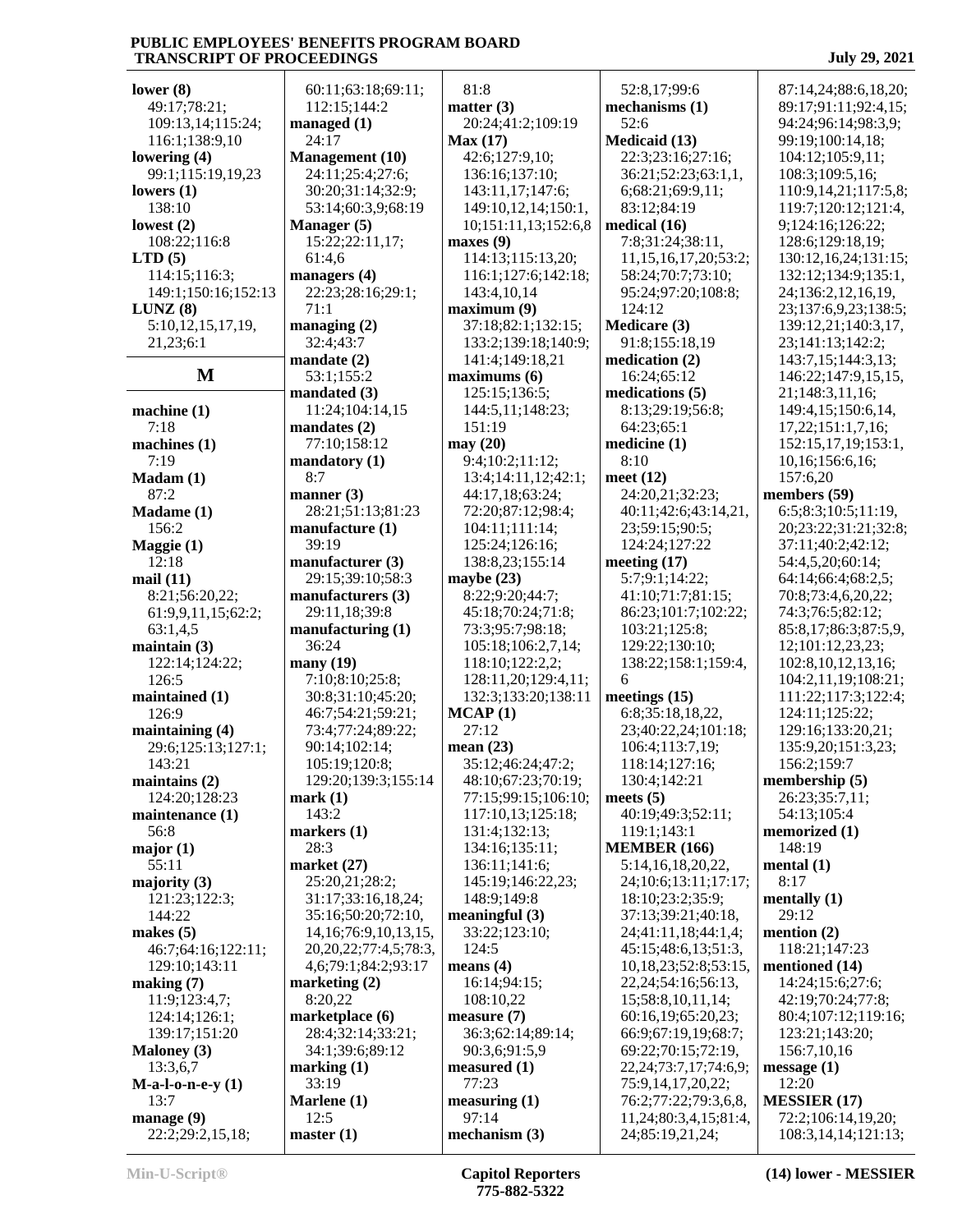| 122:19;125:2,2;      | 88:11;89:13;92:13             | 17:6,7,9,11,16;18:2,       | 20:22;65:14;107:3;   | 32:11,13;36:13;                          |
|----------------------|-------------------------------|----------------------------|----------------------|------------------------------------------|
| 131:19,19;132:7;     | mistake(1)                    | 5,7;21:21;22:24;           | 111:5;126:18;134:3,  | 54:22;76:21                              |
|                      |                               |                            |                      |                                          |
| 139:14,15;150:3      | 125:9                         | 23:20;24:19;25:13;         | 8;143:19             | nay(1)                                   |
| met(3)               | mix(1)                        | 26:7;27:1;30:2;            | much $(48)$          | 110:24                                   |
| 53:6;91:5,9          | 56:1                          | 41:24;42:15;44:7,7;        | 11:2.9:14:18         | near(1)                                  |
| method $(2)$         | <b>Moda</b> (33)              | 45:8;46:18;47:22;          | 21:21;26:21;30:3;    | 64:24                                    |
|                      |                               |                            |                      |                                          |
| 72:8;93:8            | 22:14,16,19;24:12,            | 48:10,16;49:3;51:20;       | 33:4;37:2,9;49:13;   | nearly (4)                               |
| methods $(1)$        | 14;31:23,23;32:7;             | 54:9;58:13,19,21,24;       | 50:7;53:15;54:10;    | 11:18,20;12:8;                           |
| 52:6                 | 33:17;36:13;38:2,16;          | 69:18;71:12;72:4;          | 69:11;71:7;76:1;     | 124:4                                    |
| Michelle (16)        | 41:8;43:15,16;45:2;           | 81:3;82:3;94:12;           | 77:17;79:14;80:8;    | necessary(2)                             |
| 5:17;46:9;66:9;      | 51:21;54:7,12;57:24;          | 95:20,20,24;96:11;         | 86:14;87:18;89:18;   | 29:21;48:2                               |
|                      |                               |                            |                      |                                          |
| 76:2;79:6;88:18;     | 58:3;60:2,8;61:22;            | 98:4;105:22,23,23;         | 90:22;94:12;108:17;  | need (28)                                |
| 96:14;105:9;110:14;  | 62:2;63:23;65:13,15;          | 107:9,17;108:21,23;        | 109:13;111:4;        | 6:8:8:11;24:22;                          |
| 121:9;128:6;140:3,   | 69:13;70:7;71:22;             | 109:9,11;112:14;           | 125:11;134:2,7;      | 33:21;34:9;38:4;                         |
| 19;141:13;144:13;    | 76:21;78:23                   | 116:6,7;117:21;            | 136:19;137:21;       | 49:23;50:19;53:13,                       |
| 153:1                | Moda's $(4)$                  | 118:3;120:9;123:18,        | 139:13;140:22;       | 13;55:23;56:4;60:7,                      |
|                      |                               |                            |                      |                                          |
| middle (4)           | 32:24;38:19;63:7;             | 22, 24; 124: 24;           | 151:14;154:3,10,18;  | 10;97:24;98:11,15;                       |
| 10:11;106:1;         | 78:18                         | 125:13;130:14;             | 156:24;157:6,12,14,  | 102:16;114:1;                            |
| 128:21;156:20        | model (13)                    | 131:15;137:11;             | 18,24;158:9,17;      | 116:16;118:3;                            |
| middlemen (1)        | 16:22;17:2,3,6,10,            | 143:6;146:2,14;            | 159:3,7              | 127:22;129:21;                           |
| 29:14                | 14, 17, 18; 30: 17;           | 147:13;148:21;             | multiple $(1)$       | 134:22;138:2;142:5;                      |
|                      |                               |                            | 25:8                 |                                          |
| mid-February (1)     | 58:23;71:21;79:15,            | 152:12                     |                      | 153:13;155:3                             |
| 90:7                 | 20                            | morning $(6)$              | municipal (1)        | needed $(2)$                             |
| midstream(1)         | modeling(1)                   | 5:3:10:3:11:13             | 93:15                | 11:2;131:24                              |
| 128:23               | 125:7                         | 13:8;15:4;27:3             | must(2)              | Needless (1)                             |
| Midwest (1)          | models(1)                     | mortar $(1)$               | 12:4;114:17          | 26:16                                    |
| 32:15                | 31:15                         | 56:19                      | mute $(5)$           | needs (22)                               |
|                      |                               |                            |                      |                                          |
| might $(15)$         | modified (1)                  | most (18)                  | 6:3;57:2,3;72:5;     | 9:16;24:20;25:23;                        |
| 8:10;28:15;58:3;     | 147:1                         | 11:22;12:6;27:5;           | 122:19               | 32:23;43:2,14,21,23;                     |
| 71:14;73:12;75:17;   | mom(1)                        | 29:11;33:15;38:10;         | muted $(1)$          | 50:19;59:15,21;                          |
| 80:11;94:16;99:22;   | 57:12                         | 69:24;82:5,7;100:4;        | 99:23                | 115:15;129:21;                           |
|                      |                               | 103:22,23;124:9;           |                      |                                          |
|                      |                               |                            |                      |                                          |
| 121:13;123:22;       | Monday (1)                    |                            | mutually $(2)$       | 131:11;132:19;                           |
| 126:4;141:11;        | 90:14                         | 143:3;144:5;151:17;        | 43:15;45:13          | 133:6, 10; 134:1;                        |
| 142:14;146:10        | money $(37)$                  | 152:5;157:21               | myself(6)            | 148:21;154:6;155:5;                      |
| Miller (4)           | 6:23;8:8,21,22,23;            | mostly(3)                  | 10:17;21:24;28:13;   | 156:12                                   |
|                      |                               |                            |                      |                                          |
| 6:17,18,19,21        | 30:1,3;31:19;58:2,            | 11:19;29:23;127:3          | 77:13;99:23;133:1    | negative(1)                              |
| million $(16)$       | 24;94:5;96:21;97:8,           | motion $(39)$              |                      | 64:19                                    |
| 54:20;73:6,22;       | 23;98:5;99:6,8,16;            | 85:17,21;86:1,3,4,         | N                    | negotiate (12)                           |
| 77:6,6;98:23;103:4;  | 112:17;113:13;                | 8, 10; 87: 22; 88: 16, 24; |                      | 23:12;29:10;39:19;                       |
| 116:9,10;121:22;     | 119:11;122:3;129:1;           | 89:1;92:17,18,20;          | nail(1)              | 41:15;43:14,20;                          |
| 122:1,2,9,13;142:13, | 131:10,13;138:11;             | 100:11,22,23;110:13,       | 142:3                | 47:10,19;49:4;71:2;                      |
| 13                   |                               |                            |                      |                                          |
|                      | 139:10;142:5;                 | 15;111:2,3;117:13;         | name $(11)$          | 81:12;110:9                              |
| minic(2)             | 145:11;146:2,12;              | 135:10,11;147:8;           | 9:3;10:1,3;11:11,    | negotiated (6)                           |
| 136:2;138:6          | 147:5;151:10;152:4;           | 148:21;149:3,5,23,         | 14;13:4;14:10;57:19; | 20:1;29:10;47:15,                        |
| mind(7)              | 156:13,19;157:9               | 24;151:6,9,22;             | 65:5;154:19;157:18   | 20;51:21;81:15                           |
| 51:6;85:12;124:14;   | monies $(3)$                  | 152:24;153:11,16,20,       | narrow $(1)$         | negotiating $(6)$                        |
| 125:20;133:10;       | 9:10;120:17;                  | 24;154:3                   | 77:9                 | 20:12;46:17;47:23;                       |
| 143:2;149:23         | 145:24                        | move (19)                  |                      |                                          |
|                      |                               |                            | narrowed (1)         | 57:24;74:13;156:17                       |
| mine(1)              | monkey $(1)$                  | 20:21;35:5;64:1;           | 56:9                 | negotiation (7)                          |
| 135:11               | 64:7                          | 65:18;74:20;82:16;         | NASPO(1)             | 20:12,22;44:7;                           |
| minimum(2)           | monolithic (1)                | 84:15;85:17,22;            | 42:23                | 47:18:50:9:81:6:                         |
| 37:17;38:21          | 34:8                          | 87:19;91:15,22;            | Nathan $(3)$         | 93:14                                    |
| Minnesota (1)        | month $(10)$                  | 92:21;100:14;101:1;        | 71:23;72:2,6         | negotiations (5)                         |
| 27:13                | 10:19;40:20;58:8,             | 106:9;109:22;              | nation(1)            | 26:6,16;34:2;                            |
|                      |                               |                            |                      |                                          |
| minute(1)            | 11, 12, 13, 14; 110: 9;       | 134:20;157:23              | 33:11                | 46:19:81:21                              |
| 17:1                 | 116:9;148:1                   | moved $(5)$                | National (5)         | neighborhood (2)                         |
| minutes $(7)$        | monthly $(2)$                 | 88:18,21;152:17,           | 45:21;57:7;72:6;     | 104:14;134:12                            |
| 6:20;9:4;10:2;       | 96:18;114:15                  | 22;155:19                  | 76:19;110:17         | net(2)                                   |
| 11:12;13:4;14:11;    | months $(3)$                  | movement $(1)$             | Natural (1)          | 20:19;68:21                              |
| 89:22                | 10:23;130:14;                 | 120:1                      | 45:21                |                                          |
|                      |                               |                            |                      | network (21)                             |
| miss(1)              | 134:18                        | movements $(1)$            | navigate (1)         | 18:10;39:19;55:4,                        |
| 90:3<br>missed(3)    | more (76)<br>8:14,16,22;16:9; | 78:6<br>moving $(8)$       | 13:14<br>Navitus (5) | 5,9,10,18;56:3,7,9,<br>17;57:14,14;92:9; |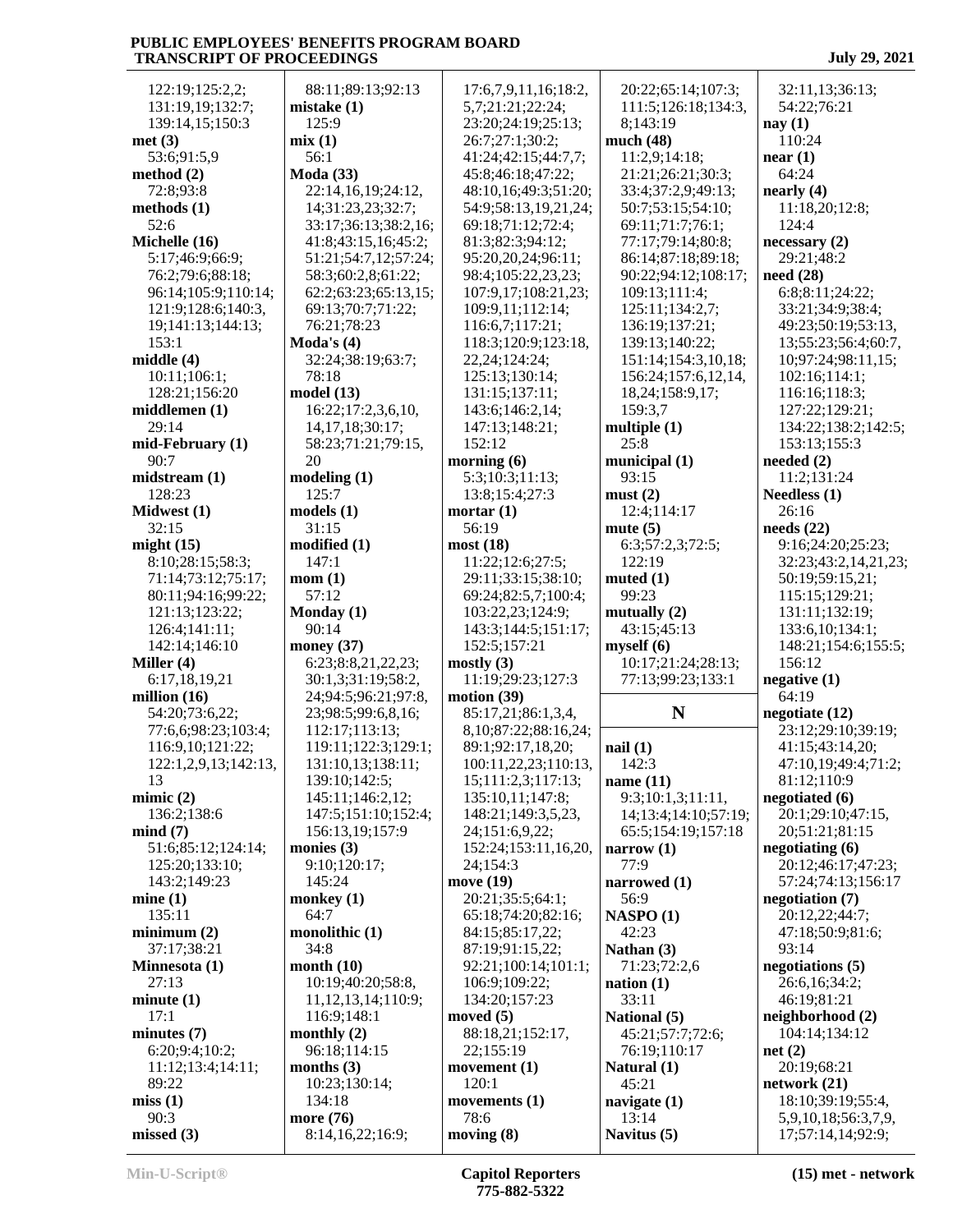101:21,21,22;102:1, 5;110:6,7 **networks (7)** 29:14;54:20;55:16; 56:13,18,21;84:14 **NEVADA (21)** 5:1;11:2,16,18; 12:12;26:22;35:10; 37:3;41:17;42:12,24; 46:6,7;59:13;100:3; 111:12,15;112:13; 154:21;155:1,6 **Nevadan (1)** 114:2 **Nevadans (1)** 36:17 **Nevada's (1)** 35:13 **new (17)** 10:19;12:19;36:10, 20;37:19;55:2;63:4; 73:13;101:22;102:2; 106:17;107:1; 109:23;123:9;145:9, 24;149:18 **news (3)** 12:4;107:13,15 **newspapers (4)** 144:20,21;145:4,8 **next (22)** 12:20;22:20;23:6; 27:19;28:18;30:11, 13;34:11;55:13; 73:17;107:9;126:1; 133:13;134:3,18; 144:18;145:4,15; 146:10;156:18; 158:3,7 **nibble (1)** 64:13 **nightmare (1)** 139:4 **Nik (1)** 101:17 **nimbleness (1)** 63:8 **nine (5)** 6:15;14:7;154:7, 14;158:23 **nobody (1)** 92:9 **non (1)** 18:9 **nondisclosure (2)** 59:10,11 **none (5)** 59:22;86:5,9; 87:19;130:17 **nonpartisan (1)** 11:16 **nonprofit (1)** 11:16 **normal (5)**

 19:10,23;81:18; 82:18;95:18 **Northwest (16)** 6:7;15:2,7;16:6,12, 12;21:11,23;22:10, 21,24;23:7;28:14; 31:7,13;32:2 **notch (1)** 127:20 **note (8)** 6:4;12:4;18:8; 83:24;84:5;107:14; 146:18;155:8 **noted (1)** 45:5 **notice (1)** 63:3 **notification (1)** 103:18 **NRS (5)** 15:12,14;42:15; 87:8;141:20 **number (20)** 7:7,7;9:8,21;12:11; 18:4;19:8,9;44:16; 66:12;105:14;116:5; 121:16;124:17,24; 128:21,22;131:24; 132:5,8 **numbers (6)** 48:20;96:23;100:6; 105:12;106:10; 148:17 **O official (1) obligation (2)** 93:23;95:8 **obligations (1)** 100:1 **observation (2)** 73:24;74:21 **obtain (2)** 64:23;65:1 **obvious (1)** 49:10 **obviously (6)** 48:17,23;82:21; 101:11;141:16; 156:23 **occur (2)** 44:7;65:15 **occurred (1)** 84:13 **occurring (3)** 65:14,17,19 **October (1)** 59:19 **odd (1)** 105:24 **off (10)** 14:3;21:8;37:23; 45:9;54:23;69:2; 89:2;107:15;122:20; 142:11 **offer (8)** 55:4,16;58:20; 64:19;79:19;114:16; 123:10;155:6 **offered (3)** 17:3,20;27:13 **offering (8)** 17:18;28:3;30:14; 38:9;69:24;87:9; 124:5,10 **offerings (2)** 33:10;36:20 **offers (2)** 28:20;56:21 **office (14)** 13:18;26:14;45:6, 7;99:15;103:3; 111:11;112:4,12,20; 113:5,6;119:23,24 **officer (32)** 15:3,5;21:9;22:1; 26:10;37:12;41:22; 46:14,15;49:23; 66:15;74:10;79:9; 89:3;91:20;92:8; 101:2,4,17;105:7,13; 117:9;119:9;122:1; 128:13;129:6,9; 140:7;144:17;153:2, 12;154:5 **offices (1)** 26:10 69:22 **officially (1)** 24:4 **officials (1)** 25:2 **often (2)** 8:9;51:15 **old (1)** 132:6 **once (8)** 5:6;8:14;19:22; 122:16;127:16; 143:6;152:7;154:8 **one (80)** 7:2;10:19;14:21; 19:4,8;20:10;39:1,2; 42:1,2;46:6,16; 47:24;48:1,16;50:1,1, 17;55:22;57:5;59:19; 61:3;63:22;64:7; 67:22;70:18;71:24; 72:24;73:3,21;74:9, 11;77:6;79:13;81:16; 85:4;90:8,19,23; 96:24,24;97:13,18; 98:4,18;101:22,22; 102:22;107:8;110:4; 114:20;115:5,21;

 116:14;118:6;120:7, 9,20;121:17,19; 122:6;123:2,6,20; 124:17,19,24;125:19; 126:1,16;127:11,14, 15,15,20;131:12; 133:21;141:22; 144:1;158:10 **one-month (1)** 116:11 **ones (5)** 31:11;36:11;80:10, 11;144:11 **one-time (3)** 132:6,9;156:13 **ongoing (2)** 113:15;116:15 **only (30)** 8:11;10:19;31:18; 38:19;39:6;52:13; 53:7;54:3;56:22; 68:4;74:18;78:4; 79:18;105:16,20; 107:20;110:4; 118:10;120:11; 123:15;125:22; 130:21,23;138:24; 139:6,6,7,9,11; 142:24 **onto (4)** 35:2;47:23;127:22; 151:5 **onus (2)** 85:9,10 **oOo- (1)** 5:2 **OOP (1)** 129:10 **OPEB (7)** 88:5;92:21;98:13, 22;100:10,13;155:9 **open (13)** 6:11;30:16,23; 34:1;37:7,10;45:12; 64:11;91:8;104:6; 105:14;106:1,4 **opening (2)** 30:19;67:21 **openness (1)** 31:17 **operate (5)** 29:13;30:8,22; 33:7;38:15 **operated (1)** 29:23 **operating (3)** 33:6;37:1;56:4 **operation (2)** 27:23;101:17 **operations (5)** 22:11;31:5;32:2; 101:6,14 **OPERATOR (13)**

 6:13,19;9:2,23; 11:10;13:2;14:1; 46:9,12;154:10; 155:24;157:16; 158:19 **opinion (2)** 75:7;91:22 **opioid (1)** 52:21 **opportunities (5)** 39:6;44:23;45:5; 102:20;113:24 **opportunity (8)** 16:8;20:7;35:11; 37:3;84:6;130:11; 155:23;158:6 **opposed (7)** 82:2;86:6;88:22; 100:20;110:24; 135:6;153:22 **opt (1)** 19:9 **opted (2)** 55:13,15 **opting (1)** 67:9 **option (65)** 16:5;19:8,9,14,15; 20:10,10,18;44:10, 16;46:16;47:17;48:3; 49:7,22;50:1;64:20; 66:3,8,8;72:11,24; 74:9,11,22;75:2,4,12, 23;76:3;80:17,17,20; 81:6,12,24;82:20,20; 83:22;85:22;114:18; 115:3,7;116:2; 118:11;120:7,11,18; 121:3,16;124:17,19, 19;125:6,19,19; 126:3,16;127:1,23; 130:15;131:14; 141:17;142:24;143:1 **optional (1)** 31:11 **options (36)** 13:17;18:11;19:2, 3;20:2,8;37:1;46:5; 55:4;65:24;75:7; 114:23;115:2,17,22, 24;116:1;120:7,7,24; 124:10;125:18; 126:24;128:1,12,14; 129:4,5,5,20;130:22; 140:20;141:22; 142:8;143:6;152:11 **order (16)** 6:10;8:21;9:16; 14:24;61:9,9,11,15; 62:2;63:2,4,5;86:23; 97:22;151:12;153:19 **ordering (1)**

138:1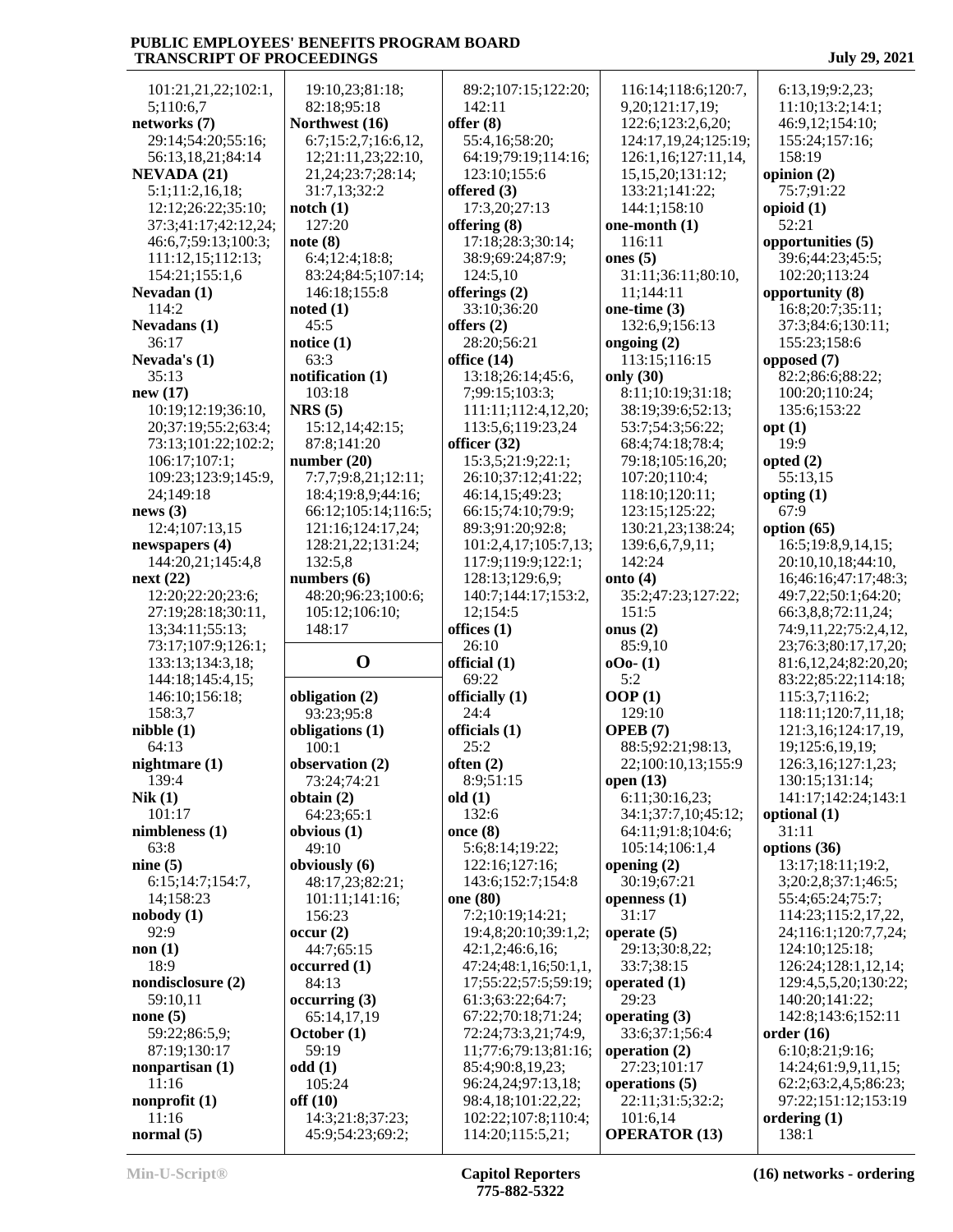| Oregon (21)           | 137:1      |
|-----------------------|------------|
| 16:14,16;22:6,7,      | 141:4      |
| 12;24:8,9,16;25:9,19; | 10,11      |
|                       |            |
| 26:4,13;32:2;36:14;   | 11;14      |
| 37:4;44:5;68:14;      | 149:1      |
| 69:3,4;70:2,6         | 150:1      |
|                       |            |
| organization (4)      | 152:6      |
| 11:17;64:5;65:4;      | out-of-    |
| 69:21                 | 140:9      |
|                       |            |
| organizations (6)     | out-of-    |
| 16:18;45:20,22;       | 110:6      |
| 53:5;55:7;77:5        | outread    |
|                       |            |
| original (1)          | 45:20      |
| 127:2                 | outside    |
| originally (2)        | 77:9;      |
|                       |            |
| 107:18;123:4          | 19;12      |
| others $(3)$          | ovals (1   |
| 23:20;36:7;52:24      | 27:22      |
|                       |            |
| otherwise (1)         | over $(2)$ |
| 93:6                  | 8:2;1      |
| ought $(1)$           | 21:12      |
|                       |            |
| 142:6                 | 27:1;      |
| ourselves (4)         | 45:7;      |
| 20:13;147:4;          | 78:21      |
|                       |            |
| 156:17,21             | 94:17      |
| out (67)              | 140:2      |
| 9:19;12:12,18;        | overall    |
|                       |            |
| 13:21;18:4;24:1,7;    | 53:17      |
| 25:20;31:15;39:4;     | overcol    |
| 45:17;47:4,24;50:13,  | 31:4;      |
|                       |            |
| 15,19,20,20;52:5;     | over-pe    |
| 55:13;57:12;60:9;     | 59:2       |
|                       |            |
|                       |            |
| 61:2;62:3;65:6,16,    | over-pe    |
| 19;67:4;68:24;71:15;  | 62:18      |
|                       |            |
| 80:9;85:11;91:19;     | overpro    |
| 96:2;98:18,24;99:3;   | 62:17      |
| 102:12,13;106:5;      | oversee    |
|                       |            |
| 107:9;109:1;113:16;   | 101:1      |
| 114:6;116:12;         | oversee    |
| 117:24;118:7;119:8,   | 25:2       |
| 12,20;121:1,12;       | oversig    |
|                       |            |
| 123:6,14;132:7;       | 26:9;      |
| 135:6;138:11;         | 30:15      |
| 139:10,10;141:10;     | 33:16      |
|                       |            |
| 145:18;148:20;        | 53:4,      |
| 151:3,6,23;155:5;     | oversta    |
| 156:9                 | 73:12      |
|                       |            |
| outages $(1)$         | overvie    |
| 90:14                 | 22:22      |
| outbreak (1)          |            |
|                       | 30:12      |
| 145:10                | 33:3;      |
| outcomes (3)          | owed (1    |
| 85:7,13;152:9         | 97:14      |
|                       |            |
| outlet (1)            | own (7)    |
| 56:23                 | 49:5;      |
| outlined (2)          | 18,23      |
|                       |            |
| 26:22;31:10           |            |
| out-of-pocket (40)    |            |
| 10:22;12:1;108:9,     |            |
|                       |            |
| 23;109:12;114:13;     | packag     |
| 115:13,19;116:1;      | 114:2      |
| 125:15;127:6,9,10;    | packag     |
| 135:14;136:5;         | 145:1      |

| 137:10;139:18,23;<br>141:4;142:18;143:4, | packet(1)                                   |              |
|------------------------------------------|---------------------------------------------|--------------|
| 10,11,14,17;144:5,                       | 132:6<br>pages $(1)$                        | p            |
| 11;147:6;148:23;                         | 84:9                                        |              |
| 149:10,12,14,17,21;                      | paid(5)                                     | p            |
| 150:1,9;151:11,19;                       | 16:23;34:22;38:24;                          |              |
| 152:6,8<br>out-of-pockets (1)            | 95:11,16<br>$\text{pain}(1)$                | $\mathbf{p}$ |
| 140:9                                    | 61:20                                       |              |
| out-of-state (2)                         | painless (2)                                | p            |
| 110:6,8                                  | 102:9,19                                    |              |
| outreach (1)<br>45:20                    | paint(1)<br>45:19                           | p            |
| outside (5)                              | Pam $(1)$                                   |              |
| 77:9;78:19;90:9,                         | 22:16                                       | p            |
| 19;125:6                                 | pandemic (33)                               |              |
| ovals $(1)$<br>27:22                     | 10:10,14,16,24;                             | $\mathbf{p}$ |
| over $(25)$                              | 41:4;104:13;106:1;<br>114:12;117:14,19;     | p            |
| 8:2;13:22;15:3;                          | 121:18;127:16;                              |              |
| 21:12;24:6;25:3,12;                      | 131:2;136:20;                               | p            |
| 27:1;33:9;35:1,3,4;                      | 140:13;141:3,10;                            |              |
| 45:7;50:1,1;54:20;<br>78:21;84:9;93:5;   | 145:10;146:24;<br>147:17,19;148:5;          | p            |
| 94:17;96:3;97:3;                         | 149:8,10,19;150:1,                          |              |
| 140:21;141:4,5                           | 17,18,20;151:19;                            | p            |
| overall (3)                              | 152:8;154:24;155:2                          |              |
| 53:17;54:5;137:18                        | panelists (2)                               |              |
| overcome (2)<br>31:4;60:23               | 6:8;37:11<br>paragnh(1)                     | p            |
| over-performance (1)                     | 43:17                                       | p            |
|                                          |                                             |              |
| 59:2                                     | parallel (1)                                |              |
| over-performing (1)                      | 24:8                                        | p            |
| 62:18                                    | parameters $(1)$                            |              |
| overpromising (1)<br>62:17               | 78:20                                       |              |
| overseeing $(1)$                         | part (14)<br>16:13;33:15;68:10,             |              |
| 101:17                                   | 15;82:13;84:18;                             | $\mathbf{p}$ |
| overseen $(1)$                           | 105:2;113:23;114:9;                         |              |
| 25:2                                     | 116:12;130:5;153:5;                         | p            |
| oversight (12)<br>26:9;27:20,24;         | 157:3,23<br>partially (1)                   |              |
| 30:15;31:2,20;32:16;                     | 114:11                                      | p            |
| 33:16;34:16;35:15;                       | participant (8)                             |              |
| 53:4,14                                  | 51:7,12,13;97:7;                            | p            |
| overstating $(1)$<br>73:12               | 108:10;136:14,22;<br>147:22                 | p            |
| overview (8)                             | participants (12)                           |              |
| 22:22;28:10,16;                          | 14:16;34:6;38:10;                           |              |
| 30:12;31:6;32:24;                        | 121:12,23;122:15;                           |              |
| 33:3;109:23<br>owed $(1)$                | 124:13;140:5;145:3,<br>15;155:3;159:1       |              |
| 97:14                                    | participate (7)                             |              |
| own(7)                                   | 17:9;34:10;35:8,                            |              |
| 49:5;62:22;68:17,                        | 14;41:5;69:4;113:21                         |              |
| 18,23;114:1;124:20                       | participates (3)<br>17:5;33:8;53:3          | p            |
| P                                        | participating (26)                          |              |
|                                          | 15:11;16:22;25:8,                           | p            |
| package (4)                              | 10;26:11;27:9;32:23;                        |              |
| 114:20;115:1,7,18<br>packages (1)        | 34:22;38:10,14;39:1,<br>11,15;40:2;52:2,14, | p            |

14:9:  $.53:5;$  $45:3,$  $32:23:$  $;39:1.$ 12,16; 58:6;59:21;69:9; 70:3,6 **participation (3)** 28:7;42:23;159:8 **particular (6)** 43:23;63:20;69:13; 91:6;126:2;140:1 **particularly (1)** 87:15 **parties (1)** 97:22 **partner (4)** 9:15;35:9;45:2; 70:5 **partners (1)** 39:8 **partnership (3)** 24:19;32:11;46:8 **parts (1)** 57:12 **party (1)** 33:18 **pass (4)** 21:8;37:23;51:12; 96:9 **passed (6)** 15:9;24:2;35:2; 39:9;98:21;145:23 **passing (1)** 50:23 **passionate (1)** 135:17 **passthrough (11)** 16:22;25:1;28:1; 33:11,12;34:15; 39:11;57:24;58:6,18; 73:21 **passthroughs (1)** 79:20 **past (6)** 13:13;37:6;50:21; 52:12;94:18;125:8 **path (2)** 24:8;81:18 **paths (3)** 45:12;81:11;82:7 **pay (31)** 10:23;16:23;29:12; 41:2;58:10;94:1; 95:8,12,18,22;96:10, 24;97:1;98:2,6,6,6, 16;99:2,11;100:4; 104:19;108:1,8,18, 21,22;109:8,9,11; 123:24 **paycheck (5)** 107:10;108:22; 109:5,8,12 **payer (2)** 17:7,10 **payers (5)** 28:22;29:2,14; 30:3;35:3

**paying (26)** 8:23;11:19;16:23; 89:15;93:8;94:5; 95:9,15;96:6,7,8,12, 19;97:2,3;98:9,10; 100:4,7;106:2; 107:15;108:19,19,23; 109:4;156:11 **payment (1)** 152:13 **payroll (3)** 99:10;123:23; 126:12 **pays (1)** 109:7 **PBM (37)** 17:11,18;18:22; 19:11,22;21:5;23:1; 28:3,11;29:4;30:9,14, 17,21,24;31:4,6,15, 21;32:3,5,7,13,18; 33:1,1,3;48:14,16,18; 61:24;68:23;73:23; 79:15;80:5;82:10; 83:11 **PBM's (19)** 17:4,21;28:24; 29:1,13;30:7,13,22; 49:12;58:22;75:17; 80:9;83:19,22,22; 84:3,5;85:6,9 **PDL (2)** 60:1,1 **PEBP (50)** 10:14;11:3,4;12:7, 13,24;16:4,11;17:5,7, 10,13;18:8,21;19:2; 29:3,14;30:3;48:17; 50:14,19;76:14;78:9; 79:13,14;80:20;87:6, 9;89:15;98:16,21; 101:7,12,12;102:8; 103:2;107:15;110:5, 16;113:20;114:22; 118:8,17;142:14; 151:9;152:4;154:22; 155:3,19;158:5 **PEBP's (7)** 15:22;29:16;78:10; 111:6;113:23; 124:13;155:10 **penalty (4)** 89:13,15;91:13; 92:13 **penny (1)** 58:11 **pensions (1)** 11:17 **people (34)** 7:10;8:23;65:5; 70:23;71:18;79:18; 94:17,18;95:15,15; 97:2;100:5;102:14;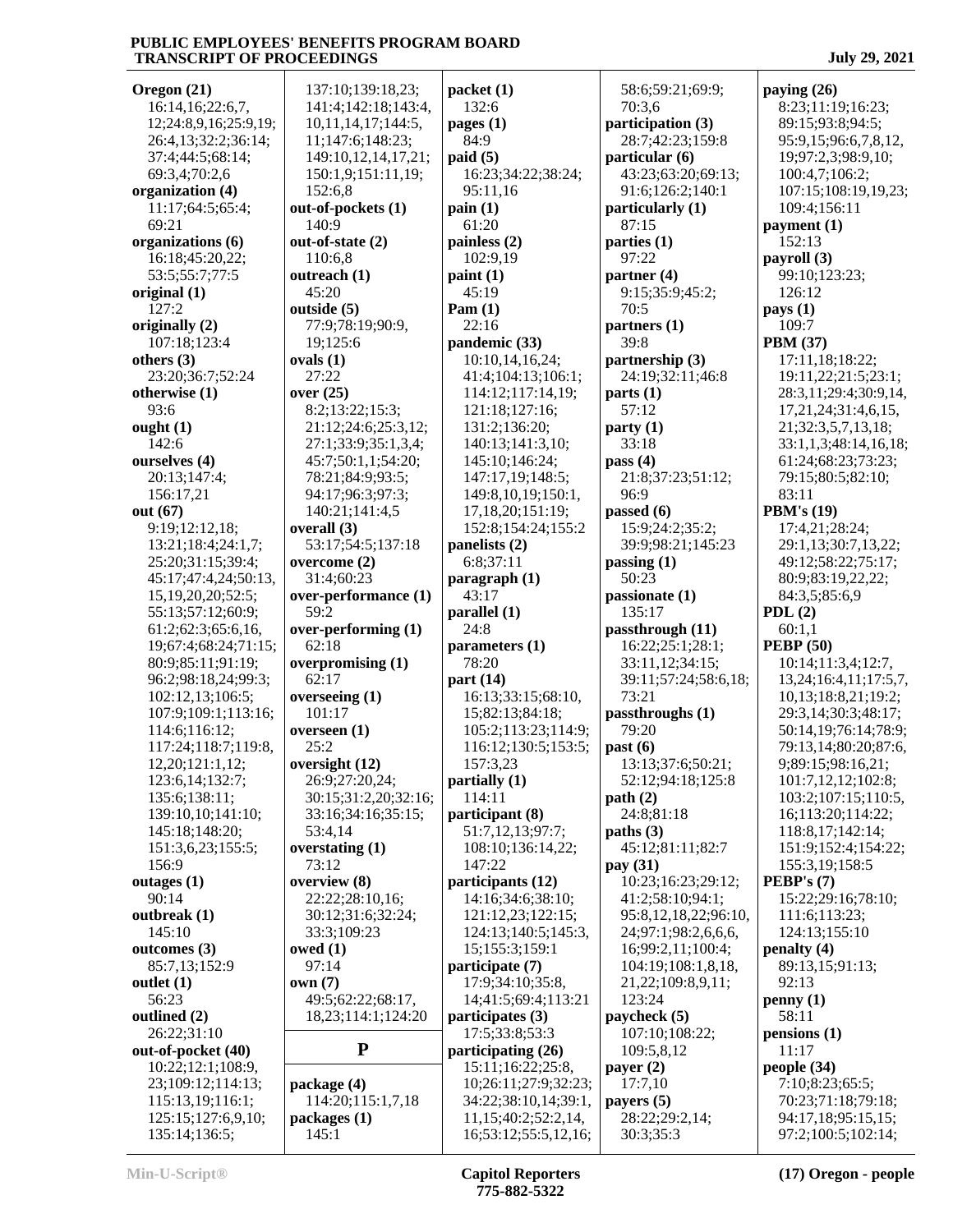| 105:14,16,17,19;          | 32:10;99:11                | 13:14                               | 34:11;51:9;92:4;       | possible $(12)$          |
|---------------------------|----------------------------|-------------------------------------|------------------------|--------------------------|
| 106:2,7,12;107:17,        | perspective (9)            | placate(1)                          | 142:11;154:13,16;      | 7:1;15:1;25:22;          |
| 20, 23; 115: 16; 123: 18, | 17:17;18:1;31:18;          | 66:20                               | 156:1;157:17;158:22    | 78:1;89:9;100:1;         |
| 24;124:11;130:14;         | 38:10;47:14;106:24;        | place $(13)$                        | Plus $(4)$             | 102:9,19;111:6;          |
| 139:3;141:19;             | 107:22;123:16;             | 6:16;14:7;18:17;                    | 12:6;84:9;125:15;      | 113:22;117:19;           |
| 143:10;145:10,11;         | 128:11                     | 20:20;35:20;48:5;                   | 138:20                 | 137:21                   |
| 157:4                     | Pete $(1)$                 | 124:9;131:6,18;                     | pm(1)                  | possibly (1)             |
| per $(22)$                | 12:13                      | 148:5;151:21;                       | 159:6                  | 9:9                      |
| 58:8,8,10,11,11,11,       | Peter $(1)$                | 154:14;158:23                       | pocket(1)              | post $(3)$               |
| 12, 13, 14, 14; 87: 20;   | 87:2                       | places $(1)$                        | 107:9                  | 95:24;97:20;148:5        |
| 104:15;108:22;            | pharma (1)                 | 56:19                               | point (38)             | potential (2)            |
| 109:2,8;110:8,9;          | 17:7                       | Plan $(111)$                        | 12:12;16:11;20:3,      | 13:17;114:4              |
| 116:9;136:22;148:1;       | pharmaceutical (2)         | 10:8,18,19;12:10;                   | 14;39:16;44:5;45:16;   | potentially (5)          |
| 149:11,13                 | 29:15;36:23                | 20:20;31:23;34:21;                  | 59:17;64:14;67:13;     | 9:10;20:13;49:16;        |
| perceived (1)             | pharmacies (12)            | 47:5,7,13;48:5,5;                   | 72:11,15,17;81:20;     | 125:24;126:2             |
| 145:2                     | 17:11;23:22;29:9,          | 53:2,3,7;54:11;56:9;                | 83:17,20;84:4,24;      | power $(8)$              |
| percent(26)               | 10, 15; 55: 8, 17; 57: 10, | 58:24;66:19;70:10,                  | 92:17;94:15,15;        | 15:11,13;16:15,18;       |
| 16:21;33:11,12;           | 12;61:15;65:7;84:13        | 20;73:10;93:18;                     | 107:4;109:13,14;       | 23:11;90:14,24;          |
| 39:9,11;57:24;58:6;       | pharmacists (1)            | 95:24;103:24,24;                    | 117:24;121:14;         | 132:21                   |
| 67:8;93:16,16;94:9,       | 60:4                       | 104:3,7,8;105:19;                   | 123:21,22;125:21;      | powers $(1)$             |
| 10;123:2,8,14,17;         | pharmacy(53)               | 106:6, 13, 17, 22;                  | 130:16;133:15;         | 117:15                   |
| 132:2;144:15;             | 8:7;15:22;16:23;           | 107:1,2,5,7,9,16,24;                | 136:3;141:6;142:20,    | $PPO (5)$                |
| 146:19,20;148:24;         | 17:19;18:10;21:2,9;        | 108:20,20,22;109:2,                 | 23;146:7;157:7;        | 110:6,6,17;121:24;       |
| 150:11,12,12,12,12        | 22:1,4,6,9,16,19,23;       | 3, 10, 11; 111: 7, 13;              | 158:10                 | 122:12                   |
| percentage (3)            | 24:11;25:3,4;27:5;         | 112:14;114:10,11,16;                | pointed (2)            | Practice (1)             |
| 77:9;99:10;146:18         | 28:16;29:1,16,20;          | 115:4,5,8,21;116:20;                | 41:24;155:5            | 72:6                     |
| perception (1)            | 31:9,13,24;32:8,20;        | 120:20;121:16,19,20;                | points $(5)$           | practices (1)            |
| 134:2                     | 38:8,12,18;39:7,7,14;      | 122:8, 10, 14; 123:2, 4,            | 61:21;85:11;88:2;      | 30:6                     |
| perfect $(3)$             | 40:16;51:14;54:20,         | 7,9,18,24;124:1,2,2,8,              | 99:24;156:14           | praise(1)                |
| 78:24;89:8;109:16         | 22;55:6;56:1,16;           | 9,10,22;125:20;                     | poised $(2)$           | 158:12                   |
| perform (2)               | 61:3,6;62:2;63:2;          | 126:2,10,10;127:1;                  | 36:14,16               | pre(18)                  |
| 32:16;36:5                | 64:24;68:19;70:20;         | 129:12;130:1,18;                    | policies (2)           | 114:12;116:6;            |
| performance (12)          | 71:1,6;72:3,6;83:6;        | 131:22;136:10,13;                   | 52:22;53:6             | 117:13,19;121:17;        |
| 40:11,14;62:11,13;        | 85:14                      | 138:13;139:20;                      | policy (7)             | 127:15;141:3;            |
| 88:10,12;89:21;           | phase (2)                  | 140:8,11,12,14;                     | 21:1;45:22;83:6;       | 147:17,19;149:8,10,      |
| 91:16,23;92:12,13,18      | 20:12;50:10                | 141:15,20,21;142:4,                 | 138:22,24;139:6;       | 19;150:1,17,18,20;       |
| performed (2)             | phasing (1)                | 5;143:1,19;149:9,12,                | 147:23                 | 151:19;152:8             |
| 35:1;76:10<br>perhaps(11) | 51:8<br>Phillips (1)       | 19;150:2,11;152:11;<br>156:8;157:24 | Pollyanna (1)<br>145:6 | precedence (1)<br>103:14 |
| 33:15;46:18;47:6;         | 7:19                       | planned $(2)$                       | pooling (2)            | precisely (1)            |
| 74:17;79:9;91:21;         | phone(3)                   | 5:8;36:15                           | 39:3,4                 | 126:19                   |
| 108:12;119:24;            | 13:23;14:7;158:23          | planning $(2)$                      | poor(1)                | preclude (1)             |
| 127:18:140:8:141:15       | pick $(3)$                 | 16:3:108:9                          | 101:18                 | 87:13                    |
| period (6)                | 6:10;56:22;127:11          | plans $(18)$                        | pop $(1)$              | predictable (2)          |
| 6:12;14:21;35:4;          | picked $(2)$               | 95:23;97:18,19;                     | 57:12                  | 28:1;30:23               |
| 90:16;91:5;154:8          | 107:17;109:5               | 108:17,17;115:11,14,                | population (7)         | preface(1)               |
| periods(1)                | picking (8)                | 14, 15; 121: 1, 2, 18;              | 49:10,11,13,19;        | 72:23                    |
| 8:19                      | 52:22;65:3;107:20,         | 123:9;124:7,21;                     | 123:2,11;124:5         | prefer $(4)$             |
| permissible (2)           | 21;109:1;123:20;           | 126:18;128:19;                      | portal (3)             | 32:15;50:1;79:14;        |
| 153:15,17                 | 126:2,16                   | 139:24                              | 114:2;127:7,11         | 141:22                   |
| permits(2)                | picks(3)                   | platform(5)                         | Portland (1)           | preferred $(2)$          |
| 81:2;111:22               | 128:21,22;139:21           | 32:11,17,19;69:10,                  | 32:1                   | 29:7;72:7                |
| perpetual(1)              | picture (2)                | 12                                  | posed $(2)$            | $pre-funding(1)$         |
| 6:23                      | 45:19;146:9                | play(2)                             | 42:1;74:4              | 100:3                    |
| person(10)                | piece $(2)$                | 29:21;60:21                         | position (8)           | preliminary $(1)$        |
| 5:8;40:21;41:1;           | 21:10;157:5                | player (1)                          | 34:1;45:8;51:4;        | 20:1                     |
| 65:10;94:5;96:8;          | pieces $(2)$               | 29:17                               | 133:2,6;136:3;         | premature $(2)$          |
| 97:9,14;109:2,7           | 7:8;84:11                  | playing $(1)$                       | 145:16;149:20          | 116:19;158:4             |
| personal (2)              | pile(1)                    | 139:3                               | positions (1)          | premise (2)              |
| 10:20;124:12              | 93:20                      | please $(23)$                       | 28:9                   | 27:17:94:12              |
| personally (1)            | pin(1)                     | 6:14,17,19;9:3,19,                  | positive (3)           | premium (14)             |
| 66:18                     | 92:21                      | 24;10:1;11:8,11;                    | 60:19;107:13;          | 96:18;109:17;            |
| personnel (2)             | pivot(1)                   | 13:3;14:2,6,9;23:6;                 | 140:2                  | 114:16;116:4,7,8,11;     |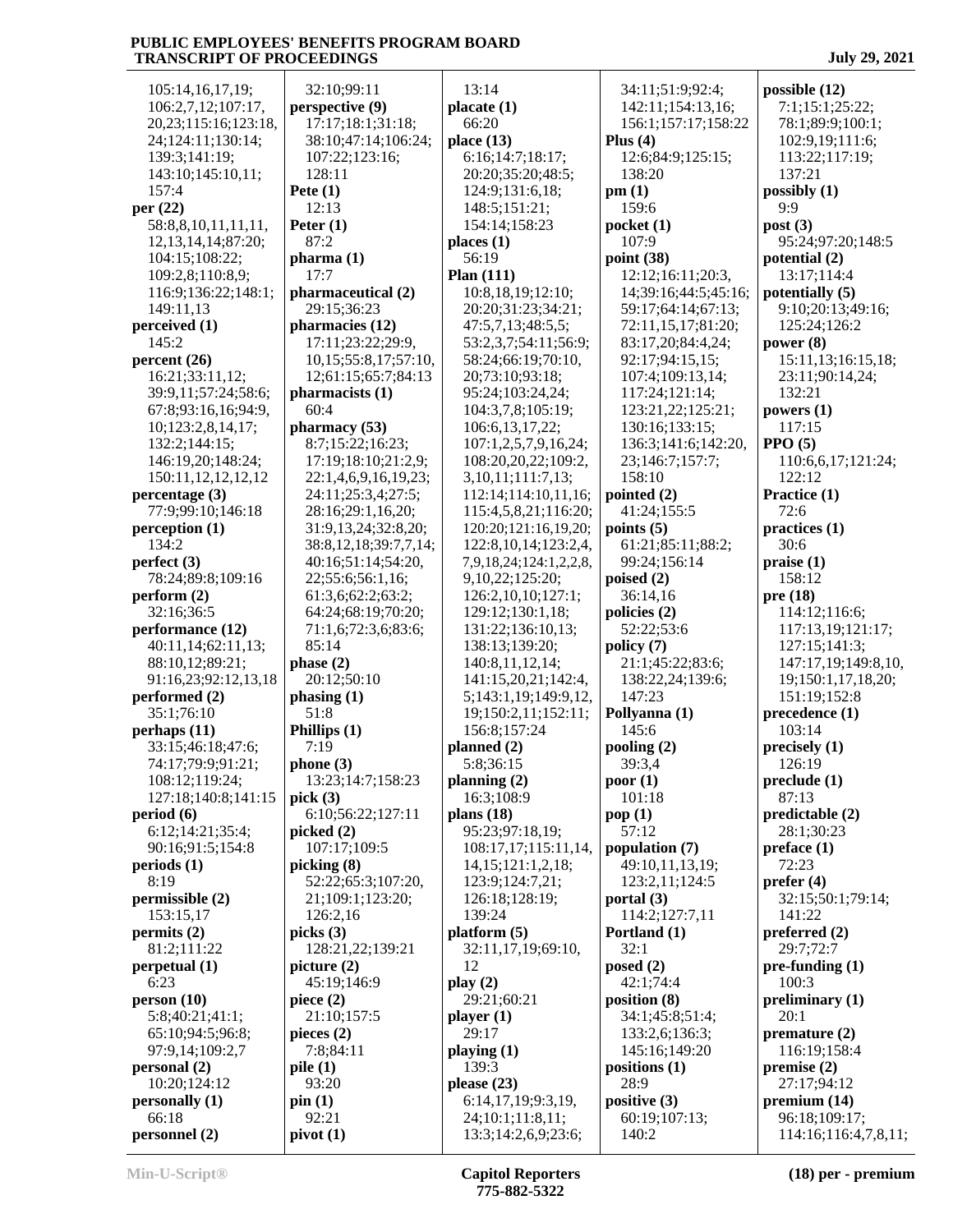137:1,11,15;138:1; 144:9;147:1;156:8 **premiums (4)** 137:14;138:9,10, 13 **preparation (1)** 16:3 **prescribe (2)** 8:15,19 **prescribing (1)** 61:13 **Prescription (25)** 6:7;15:2,7,17;16:5, 6,12,19;22:6,22;23:9, 13;27:8;28:15,22; 29:2,12;30:20;31:13, 19;32:4;63:18;68:22; 69:17;109:14 **prescriptions (2)** 8:11;61:15 **Present (6)** 5:22;21:10,15; 49:23;78:2;135:4 **presentation (9)** 15:1;21:23;23:5; 37:10;41:22;57:18; 65:24;73:20;127:2 **presented (3)** 15:18;27:22;73:2 **presenting (2)** 16:7;19:4 **president (1)** 22:19 **press (10)** 6:14,17;9:24;14:2, 6;154:13,14;157:12; 158:22,23 **pretty (15)** 18:23;30:20;32:19; 51:19,19;58:1;69:11; 80:8;93:15;94:6,19; 97:1;101:4;123:5; 136:19 **prevent (3)** 65:14,16,19 **previous (2)** 50:14;134:17 **previously (1)** 107:21 **price (8)** 23:12;29:10;33:20; 34:20;107:4;109:13, 14;116:12 **priced (2)** 107:6;108:17 **prices (1)** 68:23 **pricing (22)** 16:19;17:3,6,10; 28:2;29:8,24;33:11; 34:15;38:24;39:22, 24;40:1,5;49:20; 55:11,21;57:11;65:2;

 68:20,21;71:2 **primaries (1)** 150:20 **primarily (1)** 38:6 **primary (7)** 29:4;41:8;62:4; 136:21;139:7,9; 152:14 **principle (2)** 39:2;48:11 **principles (5)** 33:6;37:1;111:20; 122:6;153:7 **prior (3)** 40:13;62:1;102:22 **priorities (2)** 111:19;149:2 **prioritization (4)** 113:15;118:17; 143:14;147:5 **prioritize (8)** 113:11;142:16,17, 17,18;143:3;153:8; 158:10 **prioritized (2)** 118:16;151:12 **prioritizing (1)** 11:8 **priority (3)** 24:23;129:2; 151:15 **Priscilla (2)** 13:3,6 **P-r-i-s-c-i-l-l-a (1)** 13:7 **prison (2)** 64:24;65:3 **private (3)** 15:21;25:7,9 **pro (1)** 34:5 **probably (30)** 37:23;41:2;51:17; 62:7;63:14;67:8; 71:7;73:9,12,13; 75:23;93:18;99:19; 101:18;107:3;113:8; 120:8,9;124:14; 125:11;126:15,19; 128:4;135:5;137:11, 15;144:5;146:15; 148:20;157:21 **problem (8)** 7:21;8:2,17;62:2,5, 6,9;89:24 **problematic (1)** 52:10 **problems (4)** 7:2,5,17;8:5 **proceed (5)** 6:20;19:3;154:17; 156:1;157:17

**proceeded (1)** 66:2 **process (41)** 17:23;19:6,24; 26:2,4,8,15,16,17; 29:12;30:16;37:16, 18;41:13,15;44:14; 47:18,21;50:11; 74:19,22;77:11; 82:18;83:11,12;84:7; 85:2,12;102:9,15; 112:18;113:4,6; 117:10;118:3,6,13; 119:6;130:5;135:5; 154:23 **processes (3)** 25:18;41:20; 119:15 **procure (1)** 38:7 **procurement (10)** 25:18,19,20;26:10, 10;41:13;45:6,7; 50:6,11 **produce (1)** 100:2 **product (6)** 27:18;47:19,19; 49:4;51:14;66:17 **products (2)** 66:12,13 **profits (1)** 12:5 **Program (71)** 5:7;8:24;22:3,3,4, 6;23:16,21;27:8,10, 13;29:16;30:14,22, 24;31:5,8,9,12,13,14; 32:21;33:3,10;35:11; 36:6;37:16;38:6,10, 18;39:15;41:7;43:8, 12,24;44:6,8;47:14; 51:21,21;52:17; 53:13,17,17;56:21, 22;57:10;58:6;59:19, 24;60:5,5,11;63:1,7; 64:6,22;68:19;69:9, 10,11,13,17;73:11, 15;83:13;84:20; 86:22;104:19;105:4; 151:4 **programs (30)** 16:22;18:11;25:8; 27:2,23;28:21;31:20; 32:22,24;34:22; 36:20;37:24;38:15, 20;39:12;43:9;52:2, 14,16;53:12;55:5,16; 59:18,21,22;60:2; 69:14;70:1,6;71:6 **program's (1)** 27:21 **project (2) provision (3)**

 101:17;135:3 **projected (3)** 99:12;105:23; 134:14 **projecting (1)** 107:18 **projections (5)** 105:21,21;107:15, 22;108:12 **projects (1)** 43:9 **promise (1)** 84:24 **proof (2)** 72:11,17 **proponent (1)** 71:12 **proposal (5)** 19:12,13;42:18; 44:12,13 **proposals (3)** 44:14;45:1;80:12 **propose (1)** 142:10 **proposed (1)** 81:13 **protect (2)** 11:17;34:5 **protection (1)** 139:21 **protects (1)** 140:9 **prove (1)** 68:4 **provide (26)** 6:14;11:1;14:16; 16:10;27:7;28:10; 29:16;30:2,3;32:17; 38:17;49:16;53:14; 54:12;58:3;60:10; 64:3;82:1,21;102:21; 103:21;105:3; 129:24;133:19,21; 154:12 **provided (8)** 10:12;17:16;27:11; 71:21;95:19;111:10; 114:3;151:10 **provider (9)** 7:21;8:1,3,14; 31:24;38:12;56:20; 102:2,5 **providers (4)** 7:12,15;92:7; 101:24 **provides (12)** 20:19;26:21;27:4, 20;30:18,19;54:7; 82:7,8;111:21;153:6, 7 **providing (3)** 31:21;83:10;107:7

 8:10,18;51:18 **provisions (2)** 59:16;80:4 **psychiatric (3)** 8:13,14;70:4 **PT (1)** 68:14 **Public (60)** 5:6;6:6,11,14;10:5; 11:2,15,18;12:7;14:4, 5,12,16,21,22;15:12, 13,20;18:4;22:3; 23:2,16,21;24:11,22; 25:5;28:4;32:14; 35:8,10;43:7;51:5; 52:20,23;53:2;60:4; 68:17;69:2,9;70:5; 71:6;73:11;86:22; 111:22;119:7;120:3; 125:8;129:21; 132:18;137:19; 138:2;154:8,9,11,12, 17,20;158:20,21; 159:2 **pull (6)** 16:18;65:8;77:17; 87:22;88:1;106:8 **purchase (6)** 23:9,19,20;39:5; 65:13;69:15 **purchasers (1)** 39:4 **purchases (1)** 27:9 **purchasing (23)** 15:16;16:5,15,18; 19:17,19;21:6,7; 22:7;23:11,11;24:3; 27:11;42:3,6,8,9,24; 66:24;67:5;69:21; 70:12;79:9 **purely (2)** 67:15;126:7 **purposes (1)** 93:11 **pursuant (2)** 42:17;87:8 **pursue (1)** 36:14 **push (2)** 35:22;67:11 **pushing (2)** 91:13;138:3 **put (28)** 21:16;52:5;57:8; 84:9,16;85:4,11; 92:19,21;95:7;99:6; 114:5,24;117:20; 119:20;120:16; 121:3,7;124:17,19; 126:24;127:7; 128:14;130:1,8; 136:19;145:18;148:5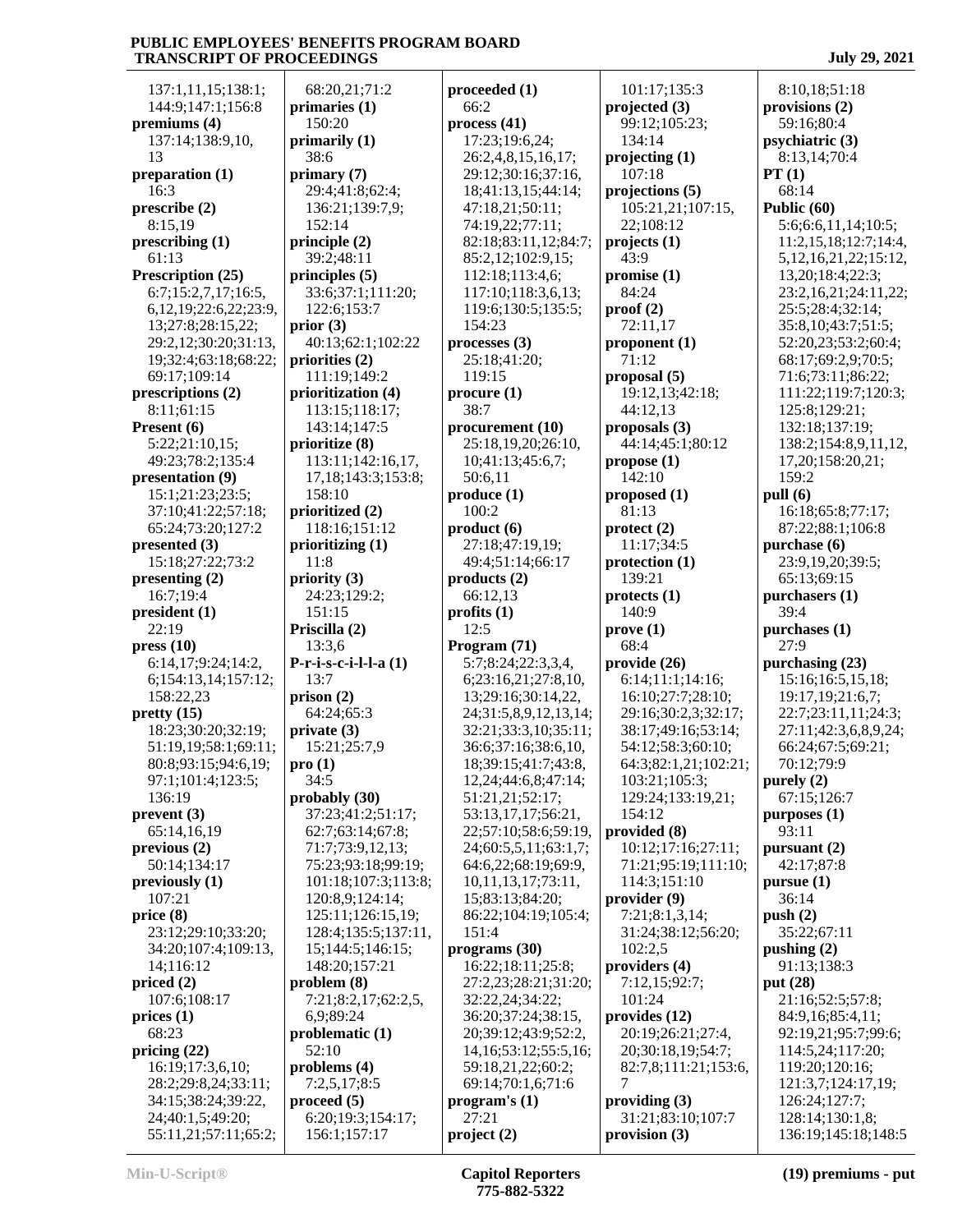| puts(1)              | 29:5;94:14;125:17;   | 116:4;120:14,15     | 64:17;67:20;74:7;    | 39:16;40:6,17;      |
|----------------------|----------------------|---------------------|----------------------|---------------------|
| 57:9                 | 142:12               | reasons $(3)$       | 75:10;76:18;80:1,15; | 79:12;107:16;139:20 |
| putting $(15)$       | rate $(6)$           | 8:15;46:16;97:19    | 83:3,8;85:16,19,24;  | regards $(2)$       |
| 9:9;21:14,20;48:7;   | 93:14,15;99:1,9,     | rebate $(6)$        | 87:3;88:7;89:17;     | 72:24;89:13         |
|                      |                      |                     |                      |                     |
| 66:17;97:8;98:14;    | 16;138:10            | 30:21;39:9;58:2,4,  | 90:2;92:15;101:3;    | REGI(4)             |
| 101:16;119:12;       | rates $(12)$         | 5,5                 | 104:12;106:20;       | 99:1,2,9,16         |
| 122:11;128:8,12,18;  | 28:21;76:21;78:18,   | rebates $(11)$      | 108:15;110:2;111:8;  | regular $(1)$       |
| 129:13;140:14        | 21,23;94:15;99:8;    | 17:15;29:11,16;     | 117:6;118:5;125:3;   | 13:22               |
| puzzling(1)          | 102:5;106:11;        | 33:12;39:9,15,20;   | 131:20;136:8;        | regularly $(1)$     |
| 145:19               | 110:10;130:22;       | 57:23,24;58:1;79:20 | 139:15;154:19        | 98:9                |
|                      | 131:12               | recall $(4)$        | recorded $(1)$       | regulate $(1)$      |
| Q                    | rather $(5)$         | 7:19,20;90:7,12     | 76:23                | 30:9                |
|                      | 24:19:84:20:         | receive $(4)$       | recording $(1)$      | regulations $(1)$   |
|                      |                      |                     | 40:7                 | 125:23              |
| Q1(2)                | 123:20;138:3;151:19  | 102:5;142:14;       |                      |                     |
| 90:4;91:9            | RBIF(4)              | 155:4,15            | recovery $(3)$       | reimbursed (1)      |
| Q3(2)                | 99:2,4,16;155:10     | received $(5)$      | 10:10;112:14;        | 103:17              |
| 89:14;90:4           | reach $(2)$          | 54:13;103:4,18;     | 114:2                | reimbursement (3)   |
| Q4(2)                | 9:19;45:17           | 134:5;145:21        | recreating $(1)$     | 40:9,15;103:8       |
| 91:6,7               | reached $(1)$        | receives $(1)$      | 67:10                | reimbursing $(1)$   |
| qualify $(1)$        | 102:13               | 17:13               | recruitment (1)      | 23:21               |
| 102:2                | reaching $(1)$       | receiving $(1)$     | 12:16                | reinstate $(2)$     |
| quarter $(3)$        | 102:12               | 65:10               | rectangular $(1)$    | 140:7,15            |
|                      | reaction $(1)$       | recent (5)          | 32:11                | reiterate $(1)$     |
| 90:4,6;91:2          |                      |                     |                      |                     |
| quarterly $(1)$      | 129:16               | 11:23;12:14;25:24;  | recurring $(5)$      | 75:22               |
| 89:15                | read $(8)$           | 42:15;66:1          | 89:19,22,24;91:14;   | related $(5)$       |
| queue $(5)$          | 80:17;120:2;         | recently $(5)$      | 157:8                | 18:9;21:7;91:12;    |
| 6:16;14:8,20;        | 132:17;137:19;       | 10:17;25:24;77:21;  | redesigning $(1)$    | 94:22;154:24        |
| 154:15;158:24        | 144:19;147:16,18,19  | 111:10;158:21       | 126:10               | relates $(4)$       |
| quick $(8)$          | reading $(8)$        | receptive $(1)$     | reduce $(2)$         | 8:6;34:14;45:11;    |
| 79:24;88:2;96:15;    | 80:22;82:2;119:7;    | 56:3                | 133:1;151:18         | 62:21               |
| 105:11;132:24;       | 135:2;145:3,4,12,16  | recess(1)           | reduced $(4)$        | relation $(1)$      |
| 138:16;153:2;156:14  | ready $(2)$          | 86:20               | 84:23;117:23;        | 112:8               |
|                      |                      |                     |                      |                     |
| quickly $(2)$        | 106:9;147:7          | recession $(2)$     | 131:23;144:12        | relationship (3)    |
| 104:22;139:15        | real $(5)$           | 98:24;155:11        | reducing $(2)$       | 24:18;27:12;33:14   |
| quiet $(2)$          | 7:17;71:2;83:9;      | re-circle $(1)$     | 132:7;144:4          | relative $(1)$      |
| 117:4;147:3          | 88:2;139:14          | 86:16               | reduction $(6)$      | 105:7               |
| quite $(15)$         | reality $(1)$        | recognize $(2)$     | 12:2;94:17,19;       | release $(5)$       |
| 18:21,22;19:17;      | 146:15               | 19:4;139:24         | 148:5,9;149:17       | 16:4;19:10,21;      |
| 43:14,14;66:11;89:6; | realize $(3)$        | recognized $(1)$    | reductions $(2)$     | 20:14,16            |
| 104:21;112:9;120:3;  | 75:3;94:11;155:14    | 77:2                | 99:4;104:14          | released $(2)$      |
| 125:4;126:17;        | really (75)          | recommend $(2)$     | referenced (1)       | 24:12;83:21         |
| 135:10;144:10;       | 7:1;8:4;9:7,17;      | 120:8;125:11        | 31:1                 | releasing $(1)$     |
| 148:18               | 23:18;24:15,21,21;   | recommendation (7)  | referred $(1)$       | 44:11               |
|                      |                      |                     |                      |                     |
| quorum $(1)$         | 25:15;28:16,20,24;   | 20:9;66:7;75:11;    | 17:12                | relevant $(1)$      |
| 6:1                  | 32:13,16,17;34:4,4;  | 110:15;114:10;      | referring $(1)$      | 87:16               |
|                      | 37:24;38:16;39:5,17; | 119:12;120:10       | 137:9                | relied $(1)$        |
| $\mathbf R$          | 40:5;48:8;53:1;54:5, | recommendations (5) | refers $(1)$         | 61:14               |
|                      | 14;56:2,23;59:20,22; | 113:12,23;114:3,9;  | 12:5                 | relief $(7)$        |
| rainbows $(1)$       | 60:2,4,8;61:2,17,22; | 134:20              | refilled $(1)$       | 102:24;104:16;      |
| 63:17                | 62:16;64:10,15;      | recommended (1)     | 131:11               | 105:3;119:9,11;     |
| rainy $(3)$          | 66:20;70:19,19;71:7; | 110:4               | refills $(1)$        | 120:4;141:10        |
| 131:3,6,17           | 78:24;85:6,8,9,13;   | recommending $(2)$  | 61:11                | relies $(1)$        |
| raise $(6)$          | 90:5;91:1;93:19;     | 20:18;46:16         | refund $(2)$         | 144:22              |
| 6:14;14:6;86:5;      | 95:20;102:14;        | reconciling $(1)$   | 100:1,6              | rely(3)             |
| 120:22;154:13;       | 106:24;112:6;113:1,  | 121:21              | refused $(1)$        | 60:2;66:23;140:14   |
|                      |                      |                     | 7:21                 |                     |
| 158:22               | 11;116:21;118:6,18;  | recontracting $(1)$ |                      | remain $(2)$        |
| raised $(1)$         | 119:17;124:5,10;     | 77:10               | regarded $(1)$       | 34:3;80:14          |
| 30:7                 | 125:6;131:14;        | record $(46)$       | 8:9                  | remaining $(1)$     |
| raising $(1)$        | 132:14,16;142:4,12;  | 9:3;10:1;11:11,14;  | regarding (9)        | 103:8               |
| 158:2                | 143:10,23;156:6,11;  | 13:4;14:10;15:4;    | 18:10;19:20;51:13;   | remarks $(2)$       |
| random(1)            | 158:11,14            | 37:14;42:8;43:5;    | 70:17;73:20;87:11;   | 30:19;65:24         |
| 128:22               | reason (6)           | 46:22;51:5;56:5;    | 111:6,11;158:2       | remember $(9)$      |
| range $(4)$          | 84:19;104:18,24;     | 57:16;60:13,17;     | regardless (6)       | 98:20;106:11;       |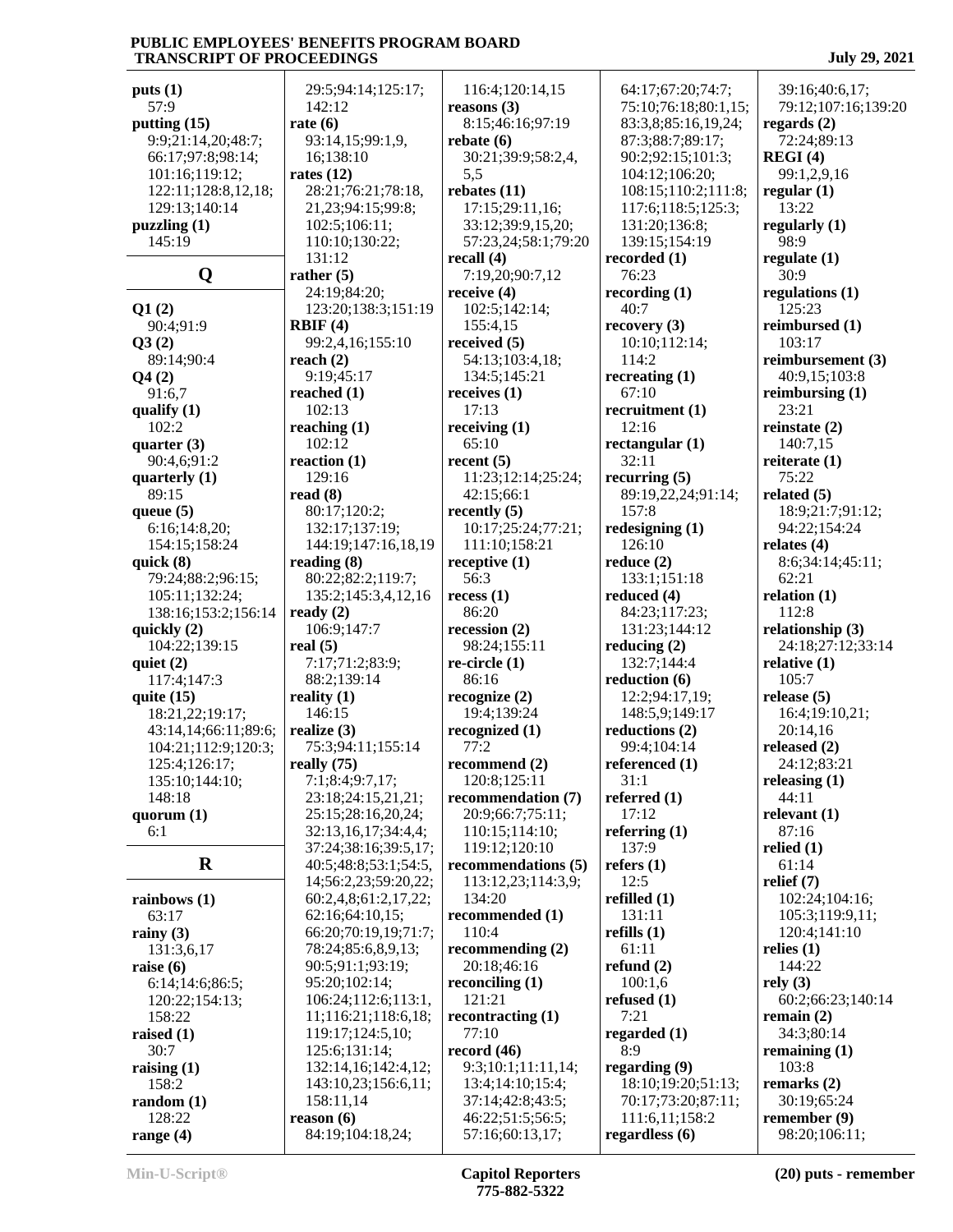111:14;131:6;132:5; 136:17;138:22,23; 156:19 **remind (2)** 97:22;138:21 **reminder (2)** 14:4,20 **renegotiate (1)** 78:20 **re-negotiated (1)** 43:11 **renewable (2)** 26:1,2 **rent (1)** 69:12 **repeating (1)** 133:1 **replace (2)** 16:1;18:22 **replaced (2)** 7:18;43:18 **report (22)** 7:6;15:6;16:7,10; 23:24;46:16;89:15; 92:8;93:5,7;94:23; 101:2,4;103:9;105:8; 106:3;110:3,4; 111:16;119:10; 129:17;135:22 **reported (3)** 89:14;90:3;132:9 **reporting (2)** 35:17;36:5 **reports (3)** 100:12,15;112:4 **represent (1)** 78:6 **representative (2)** 21:5;63:23 **representatives (3)** 35:14;40:20;88:8 **represented (4)** 27:20,21;36:13; 63:23 **representing (2)** 13:7,11 **represents (1)** 93:7 **re-procured (3)** 24:13;43:10;69:10 **request (17)** 11:5,9;45:1;103:7, 10,16,18,20;104:18; 111:6;113:23;114:1, 4;118:19,22;122:11; 147:5 **requested (2)** 103:3,5 **requests (4)** 112:9,15;114:17, 24 **require (2)** 28:23;104:7

**required (4)** 18:15;31:8,17; 112:6 **requirement (2)** 63:20;92:10 **requirements (8)** 18:21;53:6;72:8, 18;84:1,1,10;118:23 **requires (1)** 81:1 **requiring (1)** 72:18 **Rescue (5)** 10:8;12:10;111:7, 13;122:10 **research (1)** 64:8 **reserve (9)** 12:9;97:10,15,16, 24;131:3;132:8,10; 141:9 **reserved (1)** 12:4 **reserves (4)** 132:13;134:11; 135:3;148:12 **residents (1)**  $27.9$ **resource (1)** 45:2 **resources (1)** 9:15 **respect (3)** 33:11;73:1;158:5 **respond (3)** 38:2;83:22;84:6 **responded (1)** 104:22 **responding (1)** 84:4 **response (5)** 10:15;26:5;104:17, 23;119:10 **responses (5)** 45:2;83:18;84:8, 11;85:3 **responsibilities (2)** 22:23;28:10 **responsibility (2)** 29:4;127:22 **responsible (2)** 29:8;32:20 **responsive (1)** 32:20 **rest (1)** 120:21 **restate (1)** 149:7 **restoration (16)** 114:14;116:3; 120:15,15;132:21; 133:3;135:6,12; 137:5;141:2,16;

 144:7;147:7,11; 148:14,19 **restore (25)** 9:10,16;10:13; 105:3;114:11; 117:11,13,18;119:13, 20,21;123:12,14; 131:14;133:14; 136:4;139:16,22; 148:10;150:16; 151:10;154:24; 157:10,12;158:9 **restored (9)** 118:4,10,20;119:3; 120:1;122:2;132:14; 135:16;145:5 **restoring (8)** 119:17;136:5; 138:2;141:7;144:8; 149:1,1;157:23 **result (2)** 10:17;112:11 **resumed (1)** 103:2 **retail (3)** 17:19;56:23;64:24 **retailers (1)** 57:7 **retention (1)** 12:17 **retire (4)** 93:13;94:18;96:8; 97:10 **Retired (4)** 11:15;98:5;99:9; 154:20 **retiree (9)** 13:8;95:19;98:19, 24;99:7,12,17;155:5, 7 **retirees (13)** 9:11;11:19;12:3; 93:8,13;95:5,10,17; 96:19;98:17;155:4, 18,19 **retirement (1)** 155:15 **retires (1)** 97:14 **reveal (1)** 68:1 **revenue (5)** 144:22,23;145:9; 146:21;147:2 **reversions (1)** 121:6 **revert (5)** 127:8,9;149:7,24; 152:7 **reverted (1)** 148:23 **reverting (2)** 148:24;150:10

**reverts (1)** 127:15 **review (2)** 59:13;68:4 **reviewed (1)** 53:7 **reviewing (1)** 44:24 **reviews (1)** 35:15 **revoke (1)** 116:2 **RFP (48)** 15:24;16:4;18:4, 15;19:6;20:15,16; 24:12;25:24;26:2,4,5, 15;32:6;41:15,20; 44:11;47:21;48:16, 18;49:1,3;50:15; 66:6,7,18;67:3,5; 70:17,18;71:3,19,19; 72:9;74:12,18,22; 79:17;80:3;81:21; 83:11,15,18,21; 84:10;85:2,3;122:13 **RFP's (7)** 44:18;47:24;48:16, 23;68:4;77:22;84:21 **RICH (77)** 15:4,5;26:22; 34:13;46:14,15,22, 22;48:12;49:8;56:5, 5;60:20;66:15;70:24; 71:17;74:10;76:5,9; 77:12;79:9,22,22; 80:6,6;81:10,10; 82:5;83:17;89:3,4,9; 91:20;92:6,23;93:1; 98:18;101:3,3; 105:13,22;106:19; 107:12;111:8,8; 117:9;118:5,5;120:6; 122:1,18;123:13; 127:12,12;128:13; 129:6,9,23;130:20; 131:8;133:8,8; 134:14;138:16,19; 139:13;140:7;142:9, 9;143:20;144:17; 145:20;148:12; 153:3,6,12;156:10 **Richardson (1)** 90:10 **richer (3)** 107:7;124:1,8 **rid (2)** 105:19;144:6 **right (87)** 8:11;11:3,4,7;35:5; 45:14;46:23;47:7,16; 48:10;50:24;57:18, 19;58:17;61:17;64:1; 66:16;67:23;68:11;

 75:16,16;76:4;79:15; 86:3,21;89:2;90:9, 19;92:5;93:22;94:19; 95:15;96:6,17;99:8; 101:1,3,8;105:24; 107:9;108:9;109:4; 111:8;112:2;115:18; 119:3;123:1,5,19; 125:6,11,12;126:4; 127:15;128:22; 130:18;131:12; 132:7;133:2,17,24; 134:13;138:8; 141:19;143:2; 145:19;146:23; 148:11;149:7;150:8, 9,13,15,18,19,23,24; 151:5;152:3,18; 153:7;157:13;158:9 **rightly (1)** 98:20 **rights (2)** 33:13;35:21 **rigid (1)** 53:11 **ring (3)** 12:21;132:6;148:6 **risen (1)** 150:4 **rising (1)** 43:3 **risk (7)** 20:11;46:17;47:13; 48:4,22;74:11;80:5 **risks (1)** 46:21 **road (7)** 47:4;48:4;61:5; 69:18;81:20;97:24; 156:16 **roadmap (3)** 112:13,13,14 **Robert (21)** 22:15;28:9;33:4; 34:7;37:23;38:3; 51:17,22;52:1;54:2, 23;56:12;57:3;58:12; 62:7;63:14;68:12; 70:10;76:16,18; 78:15 **robust (2)** 26:8,17 **role (1)** 29:22 **roll (1)** 5:9 **room (1)** 50:12 **rosier (1)** 146:10 **roughly (1)**

69:7;73:7,17;74:17;

93:22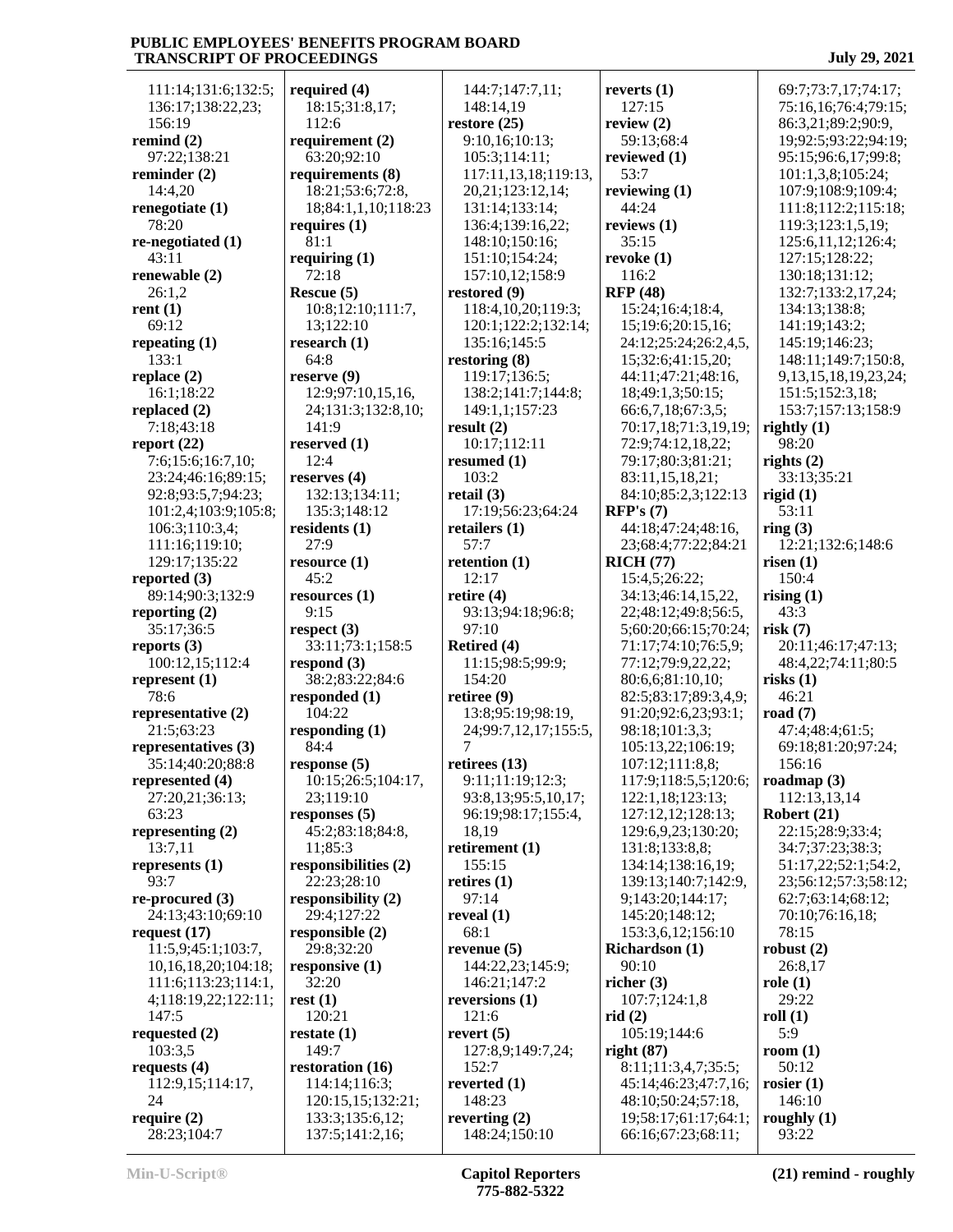| route $(1)$                            | saw $(2)$                | 98:22                            | 110:18;148:1                            | 90:23;91:4                  |
|----------------------------------------|--------------------------|----------------------------------|-----------------------------------------|-----------------------------|
| 80:13                                  | 107:11;128:7             | seeing $(5)$                     | services (39)                           | sick $(1)$                  |
| routinely (1)                          | saying $(12)$            | 8:14;101:24;145:9,               | 11:2;17:20;22:16;                       | 143:10                      |
| 25:20                                  | 7:24;50:23;62:8;         | 17,17                            | 23:1;26:4;27:4,6,18;                    | side $(7)$                  |
| RPEN(2)                                | 70:21;78:23;109:18;      | seeking $(1)$                    | 28:22;29:5;30:2,4,18,                   | 52:9;72:4;84:8;             |
| 154:21;155:15                          | 119:2;134:4;137:24;      | 154:23                           | 21;31:22;32:1,5,7,10,                   | 96:10,10;123:15;            |
| RS(1)                                  | 140:4;145:21;153:21      | seem $(1)$                       | 16, 18; 36: 17; 38: 8, 8,               | 157:13                      |
| 42:6                                   | SB396(1)                 | 104:22                           | 12;41:9;49:16;54:7,                     | sideways (1)                |
| rubber(1)<br>78:22                     | 84:17                    | seems $(5)$<br>61:9;67:1;117:17; | 12;55:6;68:2;69:23;                     | 62:13                       |
| rule $(1)$                             | <b>SB461(1)</b><br>112:2 | 119:8;152:2                      | 83:7;95:22;96:2;<br>102:5;109:7,9;154:9 | signed $(2)$<br>62:3;112:3  |
| 33:1                                   | scale $(3)$              | sees $(1)$                       | sess(1)                                 | significant $(6)$           |
| Rules $(1)$                            | 54:19;67:6,6             | 91:20                            | 106:15                                  | 10:22;60:20;93:21;          |
| 153:19                                 | scathing $(1)$           | select $(2)$                     | Session (8)                             | 94:19;104:2;147:2           |
| run $(5)$                              | 66:11                    | 104:7;107:24                     | 11:23;12:14,16,20;                      | significantly $(5)$         |
| 13:23;67:3,5;                          | scenario $(1)$           | selected $(5)$                   | 15:19;112:2;155:13;                     | 18:2,5,7;39:14,14           |
| 125:7;126:5                            | 97:12                    | 19:22;24:13,14;                  | 156:22                                  | signify $(1)$               |
| runs $(1)$                             | scenarios (1)            | 69:13;103:24                     | sessions $(2)$                          | 153:21                      |
| 138:11                                 | 115:15                   | self-explanatory (1)             | 15:9;157:14                             | silence (1)                 |
| rural $(1)$                            | schedule (1)             | 28:5                             | set $(17)$                              | 99:21                       |
| 57:12                                  | 94:16                    | self-funded (1)                  | 18:17;23:3;52:4,                        | similar $(10)$              |
| Ryan(3)                                | scheduled (1)            | 43:8                             | 22;53:6,21;93:20;                       | 17:18;24:8;38:14;           |
| 69:16;83:13;84:20                      | 110:8                    | self-insured (2)                 | 96:19;98:19,21;99:8,                    | 42:10;43:3;70:2;            |
|                                        | scheduling $(1)$         | 29:3:37:24                       | 9,11,14,15;130:22;                      | 71:20;106:22;124:8;         |
| S                                      | 113:6                    | semiannual (1)                   | 131:5                                   | 137:10                      |
|                                        | scheme $(1)$             | 35:18                            | sets $(1)$                              | simple $(2)$                |
| safety $(3)$                           | 97:21                    | Senate (2)                       | 30:18                                   | 97:1;110:3                  |
| 8:15;20:19;29:19                       | school $(2)$             | 15:18;21:3                       | setting $(1)$                           | simplest $(2)$              |
| SAIF(1)                                | 22:4;60:5                | Senator (2)                      | 8:18                                    | 29:13;95:7                  |
| 70:9                                   | Science (1)              | 12:13,14                         | setup $(2)$                             | simplified $(1)$            |
| sake (1)                               | 68:14                    | senior $(3)$                     | 25:1;38:20                              | 151:17                      |
| 124:18                                 | Sciences (1)             | 21:1;22:18;83:6                  | seven $(3)$                             | simplify $(1)$              |
| Sales $(2)$                            | 69:5                     | sense $(12)$                     | 64:5,6;109:23                           | 49:2                        |
| 146:19,21                              | Scripts (4)              | 49:11;53:10;74:3;                | several $(7)$                           | simply $(1)$                |
| Salt $(1)$                             | 15:23;21:6;73:19;        | 75:11;81:3;83:1;                 | 15:8;19:2;24:14;                        | 96:11                       |
| 90:19                                  | 83:23                    | 98:13;108:2,24;                  | 25:9;50:6;87:6;156:7                    | single $(1)$                |
| same (30)                              | scrutiny $(1)$           | 109:16;125:13;                   | share $(10)$                            | 107:16                      |
| 13:21;27:16;39:22,                     | 18:14                    | 129:10                           | 53:16;59:12,15;                         | Sisolak (1)                 |
| 24;40:2,5,17;46:12;                    | seamlessly (1)<br>18:23  | sentiments (2)                   | 66:3;73:18,22,24;                       | 155:2                       |
| 50:22;63:12;65:5,5;                    |                          | 142:2;143:16                     | 77:3;130:9;140:12<br>shared $(4)$       | $s$ it $(2)$                |
| 69:21,23,24;80:14;<br>83:22;107:16,19; | search $(1)$<br>73:19    | separate $(2)$<br>84:21;98:1     | 58:23;66:24,24;                         | 46:4;106:7<br>sitting $(2)$ |
| 115:11;122:24;                         | sec $(1)$                | separately $(2)$                 | 122:1                                   | 70:20;107:8                 |
| 126:17,19,23;134:21;                   | 21:19                    | 114:17;127:24                    | sheet $(1)$                             | situation $(4)$             |
| 138:12;139:20,21;                      | second $(16)$            | September (1)                    | 95:21                                   | 10:21;20:13;94:22;          |
| 145:3;150:4                            | 14:21,21;86:1;           | 59:20                            | shift $(1)$                             | 124:12                      |
| Sam's $(1)$                            | 88:19,20;100:17,18;      | serious $(1)$                    | 33:5                                    | Six(9)                      |
| 56:17                                  | 110:20;125:19;           | 104:13                           | shock $(2)$                             | 6:6,17;9:24;10:22;          |
| sat(1)                                 | 126:3;141:15,17;         | seriously $(1)$                  | 138:10;157:1                            | 14:2;15:1;87:11;            |
| 52:3                                   | 152:21;153:16;           | 67:17                            | shopping $(1)$                          | 94:8;143:1                  |
| satisfaction (4)                       | 154:8;155:23             | serve $(3)$                      | 67:4                                    | size $(6)$                  |
| 51:19,23;53:17;                        | seconded (2)             | 25:22;28:9;111:17                | short $(4)$                             | 39:16;40:6,7,17;            |
| 54:6                                   | 88:22;152:23             | serves $(1)$                     | 83:10;101:5;                            | 77:21;125:17                |
| satisfied (2)                          | seconder $(2)$           | 34:9                             | 132:10,17                               | sized $(2)$                 |
| 67:8,17                                | 153:14,17                | service (30)                     | shortage $(1)$                          | 39:15;77:4                  |
| save $(1)$                             | section $(2)$            | 12:19;27:11,16;                  | 6:23                                    | sizes $(1)$                 |
| 26:24                                  | 43:16;51:20              | 30:18;31:7,21;32:9;              | shortfall $(1)$                         | 38:21                       |
| saved $(2)$                            | sector $(5)$             | 36:21;38:7;40:13;                | 100:2                                   | skirt $(1)$                 |
| 74:16;78:21                            | 15:20;23:2;28:4;         | 56:20;61:18;63:9,13;             | show $(2)$                              | 74:18                       |
| savings (8)                            | 32:14;35:8               | 67:23;69:10;83:12;               | 68:1;108:12                             | Slamowitz (6)               |
| 35:3;40:1;58:23;                       | security $(1)$           | 84:8,19;89:13;90:9,              | shows $(2)$                             | 21:1;77:13;79:2;            |
| 60:21;72:13;73:23;                     | 100:7                    | 15,19,23;91:2,4;                 | 33:24;116:2                             | 83:2,5,6                    |
| 132:7,9                                | seeded (1)               | 95:20;109:18;                    | shut $(2)$                              | slide $(10)$                |

J.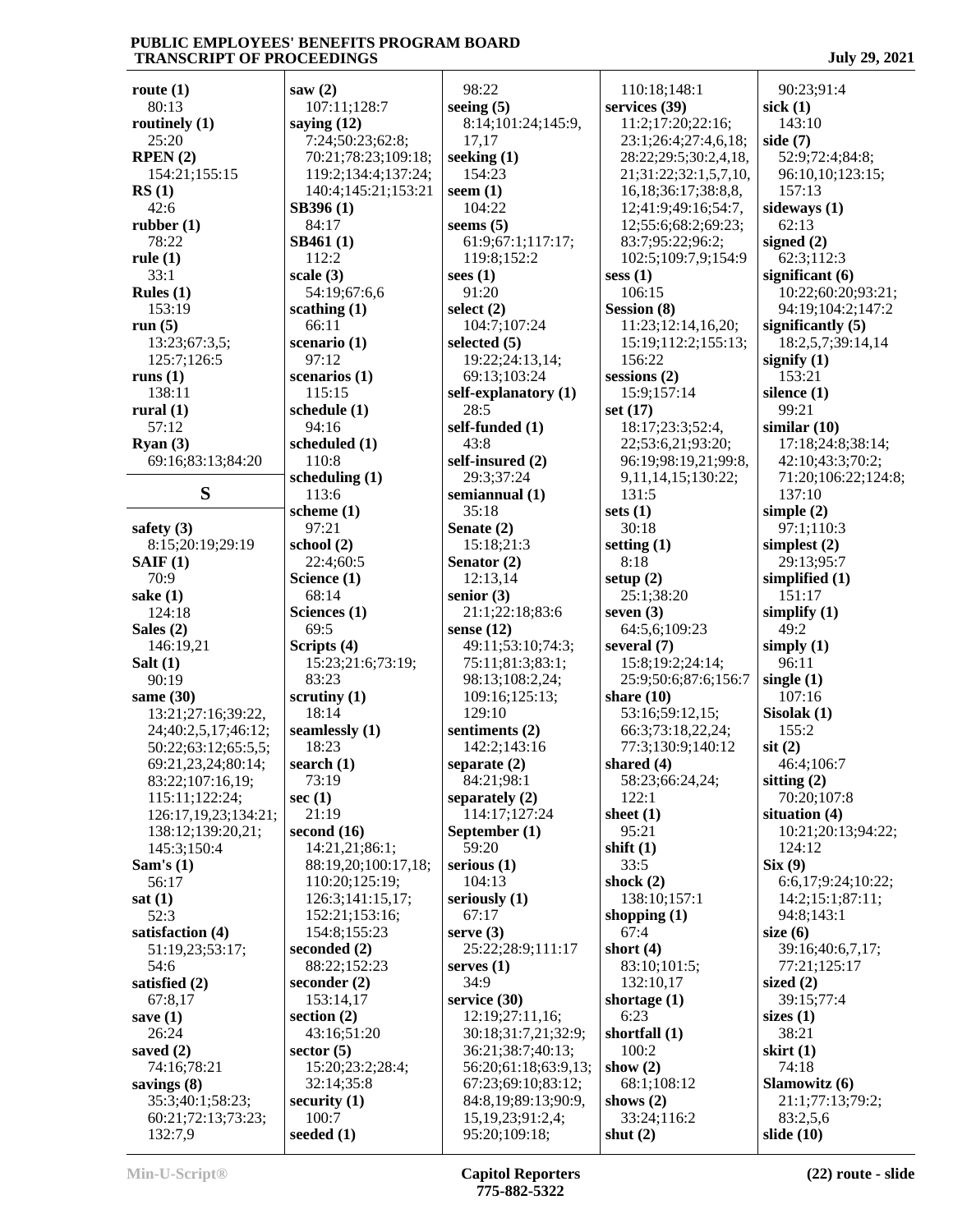21:14;22:20;23:6; 27:4,19;28:20;30:11; 31:10;34:11;73:21 **slides (3)** 21:14:28:19:30:13 | 10 **slow (1)** 119:17 **slowly (4)** 10:1;11:11;13:3; 14:10 **small (5)** 40:8,10;80:11; 98:6;105:14 **smaller (1)** 71:13 **smells (1)** 58:5 **smoothing (1)** 101:20 **social (1)** 100:7 **sole (1)** 63:1 **solicit (2)** 52:9;72:9 **solicitation (12)** 15:24;19:8,10,21, 23;42:17;48:5;82:12, 18;83:12,20;84:20 **solicitations (3)** 50:15,16;109:24 **solicited (1)** 51:15 **solution (11)** 27:16;34:8,9; 36:21;63:2,4,5,7,24; 64:2,12 **Solutions (1)** 32:12 **solved (1)** 62:9 **somebody (2)** 65:12;96:6 **somehow (2)** 65:7;99:23 **someone (3)** 19:19;89:4;93:1 **someone's (1)** 139:23 **somewhat (3)** 64:16;105:15,20 **somewhere (2)** 61:16;98:10 **soon (2)** 36:21;113:8 **sooner (1)** 130:3 **sorry (20)** 5:7;17:8;49:1; 54:2;59:6;72:5; 78:13,15;79:4;92:24; 93:1;96:15,21;99:9; 105:11;122:19; 14 **sort (6) sorts (1)** 64 sound 150 sound **source (3)** 63  $146$ **sourc**  $112$ **south (1)**  $144$ spark 36 **speak**  $14$ speak 36 speak 26 special special contacts 36: special 32 special **speci**f 28:13,14;32:23; **specif** 15<br>51 **speci** 79 **speed (2)** 40 **spell (5)** 9:3 13:3;14:10 spelle **spend (5)** 34 108:10;113:12;  $145$ **spending (3)**  $8:2$  $14:$ **spent (6)**

| 128:13;136:7;139:6;              | 8:22;31:19;66:1                    |
|----------------------------------|------------------------------------|
| 148:13                           | 102:24;111:20;1                    |
| sort (6)<br>20:20;54:21;59:1;    | spoke (1)<br>32:6                  |
| 105:24;138:9;142:6               | spoken (1)                         |
| sorts (1)                        | 34:14                              |
| 64:2                             | sponsored (1)<br>35:24             |
| sound (1)<br>150:5               | sporadic (1)                       |
| sounds (8)                       | 90:24                              |
| 44:15;45:6;67:1;                 | spot $(3)$                         |
| 70:19;127:3;150:7;               | 7:9;48:7;120:9                     |
| 153:18;154:2<br>source (3)       | spouses $(1)$<br>107:20            |
| 63:1;132:24;                     | spread (13)                        |
| 146:21                           | 17:12;29:24;33:                    |
| sources (2)                      | 34:14;57:17,18,                    |
| 112:20;147:2<br>south (1)        | 58:21,22;59:1,4<br>71:4;125:14     |
| 144:20                           | square $(1)$                       |
| sparked (1)                      | 131:12                             |
| 36:10                            | stability (1)                      |
| speak $(13)$<br>14:5;46:4;71:19, | 134:18<br>stabilization (1)        |
| 24;89:10;93:2;98:11;             | 94:16                              |
| 117:9;133:6;152:2;               | staff $(36)$                       |
| 155:23;158:21;159:2              | 5:9;13:19,21;                      |
| speaking (2)<br>36:6;72:5        | 18:12,13,20;20:<br>28:7;47:23;74:4 |
| speaks (1)                       | 79:14;82:22;89:                    |
| 26:3                             | 101:8,12,15,16;                    |
| special (1)                      | 102:8,14,17;110                    |
| 36:1<br>specialists (1)          | 113:10;114:8;<br>129:17;130:1,8,   |
| 32:9                             | 134:19;135:22;                     |
| specialty (3)                    | 141:15;142:8;14                    |
| 17:19;57:19;79:21                | 149:23;152:10;                     |
| specific (14)<br>17:15,15;20:21; | 154:22<br>staffing $(2)$           |
| 28:13,14;32:23;                  | 60:6;112:6                         |
| 40:22;63:18;90:6;                |                                    |
|                                  | stage $(1)$                        |
| 94:22;121:10,16;                 | 55:24                              |
| 147:14;148:21                    | stagnant $(1)$                     |
| specifically (5)                 | 36:18                              |
| 15:14,17;42:16;<br>51:20;98:22   | stakeholder (12)<br>111:22;112:18; |
| specify $(1)$                    | 113:7,17,19;118                    |
| 79:17                            | 119:6;127:16;13                    |
| speed $(2)$<br>40:12;90:6        | 142:20;153:5,5<br>stakeholders (1) |
| spell (5)                        | 85:10                              |
| 9:3;10:1;11:11;                  | stale $(1)$                        |
| 13:3;14:10                       | 78:18                              |
| spelled (2)                      | stamp $(1)$                        |
| 11:14;154:19<br>spend (5)        | 78:22<br>standard (1)              |
| 34:12;107:18;                    | 41:13                              |
| 108:10;113:12;                   | standards $(3)$                    |
| 145:11                           | 25:18,19;52:22                     |
| spending $(3)$<br>8:20;111:24;   | star $(7)$<br>6:15,17;9:24;14      |
| 145:11<br>spent (6)              | 7;154:14;158:23<br>start $(8)$     |

:19:66:16; 102:24;111:20;112:8 **d** (1) **sporadic (1)** 7:120:9 **3**) 17:12;29:24;33:12; 34:14;57:17,18,21;  $22:59:1,4;$  $25:14$  $\mathbf{1}$ **ion** (1) 19,21; 18:12,13,20;20:9,18; 1:23;74:4; 79:14;82:22;89:24; 101:8,12,15,16; 102:8,14,17;110:16; 113:10;114:8; 129:17;130:1,8,9;  $:135:22;$  $;142:8;143:5;$  $:152:10:$  $2:6$ **stagnant (1) stakeholder** (12)  $:112:18;$  113:7,17,19;118:14; 119:6;127:16;130:4;  $;153:5,5$ **ders** (1) **standard (1) s** (3) 9;52:22  $9:24:14:2$ 4:158:23 9:20;50:8;55:13; 145:13,13 **started (5)** 23:8;24:4,10; 107:20;113:7 **starting (3) starts (1)** 146:6 **state (102)** 95:9,17;97:3,7; 102:23;106:21; 20;113:5,12,16; 118:2,7;120:3; 136:10;143:22; 155:1,7,14,23; 157:19;158:10 **statement (4)** 133:4 **states (31)** 16,17,18;25:10; 84:18;93:8 **state's (3)** 21:24;106:24; 113:14 **statewide (1)** 118:15 **statute (4)** 102:3 **statutes (1)** 84:17 **statutory (1)** 26:21 **stayed (2)** 107:17;108:7 **steadily (1)**

 104:8;122:20;130:4; 44:13;45:16;113:8 6:24;9:3,11;10:1,8, 16,19;11:1,6,8,11,21; 12:9,16,22,24;13:3; 14:10;15:10,14,15; 16:16;22:2,7,11,12; 23:2,4,8,9,17,24; 24:7;25:2,5,8;26:14; 27:13,14;28:6;30:8; 35:7,9,9;39:23;41:3; 42:7,13;43:11;45:21; 52:19,20;53:6;59:13; 68:6;69:20;70:4; 73:10,14;74:4;85:14; 108:1,8,18;109:1,4; 111:9,11,15;112:3, 132:17,23;135:2; 144:22;145:9,12,24; 146:3,19,20;148:4; 46:20,23;122:17; 15:16;16:15;24:7, 26:10,20;27:9,17,17; 28:9;31:2,2;38:19; 42:11;43:2;44:8; 45:9,17,23;46:1,5,6, 7;54:21;57:12;59:10; 19:5;26:20;66:22; 28:7 **steering (9)** 21:24;22:13;26:8; 27:19;33:17;35:22; 36:12;40:24;70:4 **step (3)** 118:6;126:8; 128:20 **Stephanie (12)** 71:23;106:14,20; 108:14;122:18; 125:2;131:8,19; 139:15;141:4,5; 142:11 **stepping (1)** 67:5 **steps (1)** 134:23 **stewardship (1)** 24:23 **stick (2)** 119:15;148:21 **sticker (1)** 157:1 **sticks (2)** 119:22,22 **still (12)** 8:1;10:10;11:20; 12:6,21;41:4;58:14; 70:21;80:7;84:11; 93:21;131:5 **stockholders (1)** 85:10 **stop (3)** 81:21;104:10; 117:1 **stores (1)** 57:7 **storm (4)** 90:8,11;91:3,9 **story (1)** 23:7 **straight (2)** 86:23;100:4 **straights (1)** 13:1 **strategic (1)** 22:17 **strategy (2)** 106:23;107:14 **streaming (1)** 13:22 **stretch (2)** 128:15,18 **structure (3)** 34:16;39:22;74:14 **structured (2)** 51:13;128:10 **structures (1)** 56:3 **struggle (3)** 48:24;49:5,6 **struggling (2)**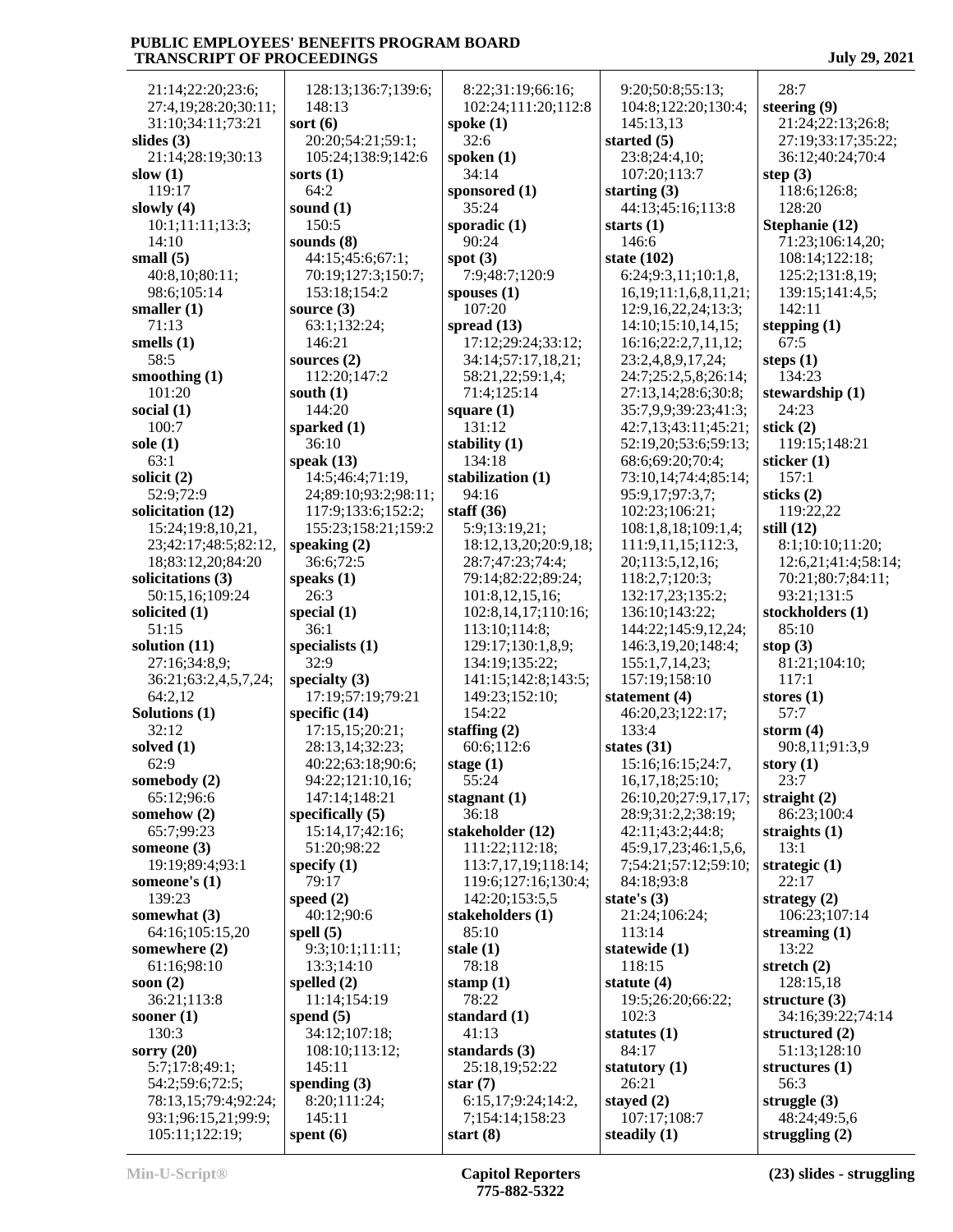41:19;48:13 **stuck (2)** 116:4;120:11 **study (1)** 80:5 **stuff (2)** 91:13;121:6 **subcontractors (2)** 34:3;35:19 **subject (1)** 20:24 **submission (3)** 80:19;116:13; 142:12 **submissions (2)** 127:22;129:14 **submit (16)** 7:21;8:1;19:12; 80:18;81:5;111:24; 113:2,23;114:1; 118:19;119:2;120:7; 127:24;129:4;130:2, 11 **submitted (7)** 7:7;13:18;44:12; 103:7,16;114:17; 129:20 **submitting (2)** 19:13;112:21 **subsequent (1)** 133:23 **subsequently (1)** 112:3 **subsidies (1)** 95:17 **subsidized (1)** 118:2 **subsidy (3)** 119:14;147:11; 148:3 **successful (2)** 37:4;44:6 **sufficient (1)** 127:19 **suggest (4)** 132:20;135:23; 147:10;150:10 **suggestion (3)** 103:15;119:21; 127:5 **Sullivan (31)** 21:8,13,17,20; 22:1;37:22,22;40:3, 23;43:4,5;44:21; 51:16;54:1,23;57:3, 20,20,23;58:9,18; 59:6,9;61:1;69:6; 73:8;78:12,15;85:2; 86:13,18 **summary (3)** 36:9;88:2;94:23 **summer (1)** 123:7

**super (1)** 145:13 **supermarket (1)** 57:8 **supply (3)** 25:3;29:17;36:24 **support (10)** 9:12;32:9;60:7,10; 61:19;64:5;147:6; 148:22;157:22; 158:14 **supportive (1)** 141:14 **supposed (1)** 93:11 **sure (26)** 13:19;21:13,13; 25:21;36:10,12; 44:19;51:11;56:11, 14;62:17;74:23;80:2; 95:13;96:12;106:19; 109:17;114:23; 121:1;122:12,15; 126:8;137:3;150:3; 152:10;154:5 **surprise (1)** 78:9 **surprised (3)** 105:13,15,20 **surrounding (1)** 113:21 **survey (3)** 51:19;53:20,24 **surveys (2)** 51:23;52:3 **survived (1)** 132:16 **suspect (1)** 42:2 **sustain (2)** 12:23;143:24 **sway (1)** 8:2 **sweet (2)** 101:5;120:9 **switch (3)** 13:22;14:23,23 **switched (1)** 105:16 **system (4)** 7:11;68:18;101:9, 11 **systems (1)** 65:7 **T tag (2)** 30:14;51:17 **tailor (1)** 32:22 **talk (10)** 6:21;19:16;26:23; 92:8 **talked (2) talking (6) talks (1)** 7:7 127:5 42:1 **tangled (1)** 17:8 **tap (1)** 132:1 **tapped (1)** 131:22 **target (1)** 90:5 **targets (1)** 40:11 **tasked (1)** 113:10 **tax (5)** 147:1,1 **taxpayer (1)** 31:19 **taxpayers (3) teal (1)** 34:19 **team (8)** 20;67:7 **teams (1)** 32:8 **technical (1)** 94:7 **tee (1)** 51:17 **telephone (3) telling (1)** 144:21 **Tempe (1)** 90:20 144:9 **ten (5) tenant (1)** 30:24 **tend (2)** 75:19,24 **tends (1)** 38:9 **ten-year (2)**

 27:1;33:6;34:13; 46:18;54:19;89:3; 59:2;147:4 6:3;7:23;98:14; 99:22;122:20,24 **Tangental (1) tangential (1)** 116:6;146:20,21; 24:23;31:3;85:9 26:8;30:14;41:17; 51:17;61:19;66:16, 6:15;40:12;154:14 **temporary (1)** 93:19;105:17; 120:7,10;129:14

 26:1,2 **term (1)** 97:20 **terminating (1)** 63:3 **terms (35)** 37:17;38:23;41:12, 20;43:13,15,19,21; 53:8,12;55:20;59:12; 77:20;78:6;83:10; 84:10,12,17,22;85:2, 4,7;91:14;98:14; 107:7,14,23;108:1; 117:9;123:23; 126:14;130:7;137:2; 139:9;148:3 **Terri (2)** 11:14;154:19 **T-e-r-r-i (2)** 11:14;154:19 **territories (1)** 46:1 **test (2)** 25:21;103:6 **testified (2)** 12:14;45:23 **testimonies (2)** 120:3;132:18 **testimony (1)** 86:14 **Texas (2)** 90:8,10 **Thanks (7)** 5:4;86:2,17; 100:16;106:19; 108:3;155:23 **thereabouts (1)** 40:20 **thinking (4)** 44:13;48:15;70:18; 144:14 **third (1)** 33:18 **Though (8)** 13:18;52:9;94:5; 105:14;122:16,23; 136:19,20 **thought (9)** 28:15;78:15; 103:14;126:23; 127:2,13;129:7; 141:24;156:6 **thoughtful (1)** 156:6 **thoughts (2)** 71:15;120:5 **Three (62)** 6:10,20;9:2,4,23; 11:10,12;12:8;14:1,9, 11,11,14;19:3;20:10, 19;42:20;44:16; 46:17;47:17;49:7; 52:21;60:3;61:6,6;

 66:3,8;68:3;74:22; 75:2,4,12,23;76:3; 79:12;80:17,19,22; 81:2,3,7,12,24;82:4, 20;85:22;86:24; 93:16;107:3;115:11; 123:15;124:10; 126:18;128:12,14; 129:4;136:16,22; 154:16;156:20; 157:2,16 **three-way (1)** 7:15 **threshold (1)** 125:21 **throughout (2)** 10:24;158:1 **throw (3)** 120:19;127:11; 131:21 **throwing (3)** 71:15;135:6; 148:20 **THURSDAY (1)** 5:1 **tide (1)** 43:3 **Tim (16)** 5:21;60:16;65:20; 67:19;72:19;85:24; 100:18;135:24; 136:12;138:5; 139:12;147:15,18,21; 148:16;152:19 **timely (1)** 50:15 **times (11)** 8:10;13:13;24:14; 40:13;61:6,6;90:22; 107:3;119:16;156:7, 8 **today (32)** 5:12;7:6;13:11; 17:4,6,21;18:2,18; 20:24;21:21,23; 22:21;27:5,20;29:22; 30:22;31:17;36:13; 37:21;41:20;76:11; 116:24;118:16; 123:24;125:5,20; 126:18;133:24; 158:1,17;159:4,8 **today's (3)** 9:1,18;87:6 **together (17)** 23:10,23;24:10; 26:21;31:12;32:19; 33:17;40:9;71:12; 121:3;126:24; 128:12,14;129:7; 130:1,8;140:14 **told (2)** 45:7;118:24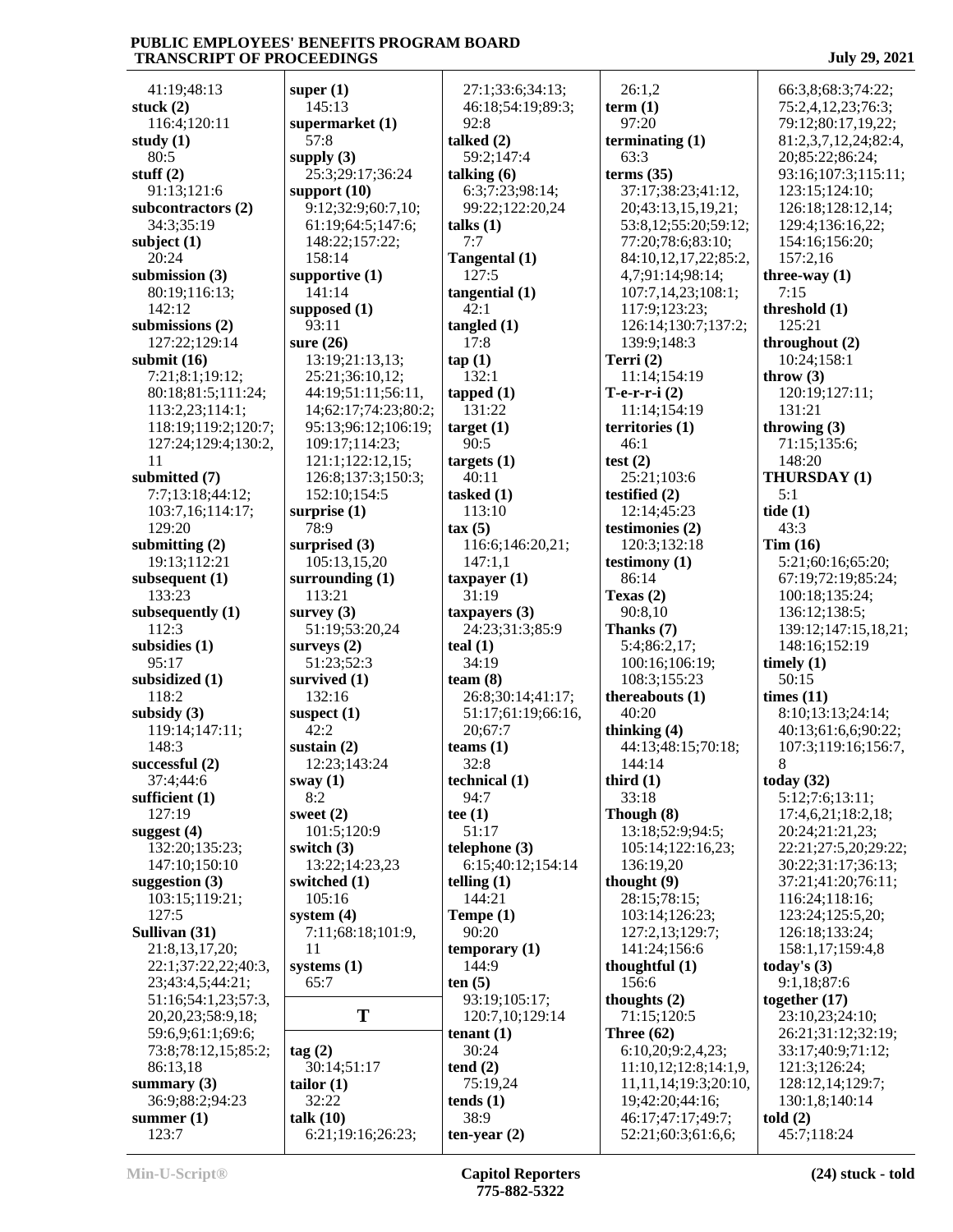| Tom(23)             | transparency $(13)$    | 106:3                      | uncover $(1)$        | unmuted $(2)$        |
|---------------------|------------------------|----------------------------|----------------------|----------------------|
| 5:23;37:13;40:5;    | 16:21;17:14;24:24;     | tweak $(3)$                | 18:24                | 14:12;156:1          |
| 43:4;74:6;80:15;    | 27:7;30:5;31:17;       | 43:22;126:16;              | under $(23)$         | unnecessarily $(1)$  |
| 85:19;88:6;89:17;   | 58:18;71:4;72:8,18;    | 128:4                      | 32:16,18;33:7;       | 66:19                |
| 92:15;104:12;117:5; | 73:9;84:1,10           | tweaks $(1)$               | 38:11,12;65:1;66:17, | unsafe $(1)$         |
|                     |                        |                            |                      |                      |
| 118:20;129:18;      | transparent $(5)$      | 126:12                     | 18;74:17,22;77:3;    | 8:18                 |
| 130:24;134:9;       | 17:16;30:16,23;        | twisting $(2)$             | 80:19;82:3;88:16;    | up(67)               |
| 140:23;144:3;147:9; | 79:14,19               | 108:13,16                  | 100:12,13;102:3;     | 6:10,11;8:6;13:23;   |
| 149:15;150:6;151:9; | travel $(2)$           | two(59)                    | 130:14;146:7,13,15,  | 14:23;17:8;20:15;    |
| 153:10              | 41:2,4                 | 8:12;10:2;13:4;            | 19;155:9             | 21:14,16,21;22:13;   |
| took (5)            | treasurer's (7)        | 16:15:19:9,9,14:20:2,      | underestimate (1)    | 26:1,12,24;30:24;    |
| 62:3;66:2,6;116:8;  | 13:18;111:11;          | 8, 10, 19; 24: 16; 42: 19; | 83:14                | 37:10;44:5;50:12;    |
| 123:14              | 112:4,12,20;113:5;     | 44:10;46:16;47:23;         | undergoing $(2)$     | 52:22,22;53:21;      |
| tools(2)            | 119:24                 | 54:20;58:13;66:3,8;        | 102:4,10             | 56:14,23;62:16;65:3; |
| 17:20;18:10         | treasury $(1)$         | 68:3,15,16;74:22;          | undergone $(1)$      | 67:21;81:6;82:24;    |
| top $(4)$           | 141:18                 | 75:2,6,7;79:12;80:12,      | 18:14                | 84:24;91:15,18;      |
| 41:6;86:16;106:10;  | treated $(1)$          | 17, 17, 22; 81: 1, 6, 11,  | under-promising (1)  | 97:16;98:11,19,21;   |
| 136:6               | 122:15                 | 15;82:2,7,20;83:1;         | 62:18                | 107:20,21;109:1,5;   |
|                     | treatment $(3)$        | 84:21;88:10,12;            | underscore (1)       | 113:22;114:8;        |
| topic $(1)$<br>27:5 |                        |                            | 33:21                |                      |
|                     | 102:3,11;103:6         | 90:18;93:16;94:10;         |                      | 115:12,17;116:21,23; |
| total $(6)$         | treatments $(1)$       | 96:23;100:12;120:7;        | understatement (1)   | 117:17;118:14,24;    |
| 63:24;107:23;       | 102:4                  | 123:9,10;124:7;            | 46:3                 | 123:20;125:24,24;    |
| 108:19;121:24;      | Trevor (7)             | 129:4;139:2;141:22;        | undertake (1)        | 128:3,4;129:8;131:5; |
| 122:7;128:20        | 22:5;25:13;30:13;      | 144:5,10;151:17;           | 75:1                 | 132:1;133:6,19;      |
| totally (2)         | 31:1;33:2;59:2;63:23   | 158:6                      | undertaking $(1)$    | 134:16;135:9;        |
| 71:12;121:19        | trickier $(1)$         | $two-minute(1)$            | 37:18                | 136:22;138:14;       |
| totals $(3)$        | 123:1                  | 90:5                       | underway $(1)$       | 140:8;146:23,23;     |
| 92:13,13;107:18     | tried $(3)$            | $two-part(1)$              | 36:15                | 150:4;152:2          |
| touch $(3)$         | 75:3;84:9;115:1        | 49:18                      | underwriter (1)      | update $(2)$         |
| 25:17;143:18;       | trigger $(2)$          | $two-year(1)$              | 70:7                 | 102:21;111:9         |
| 154:5               | 33:23;106:8            | 74:15                      | underwriting $(3)$   | updated $(1)$        |
| touched (3)         | trouble $(2)$          | type(5)                    | 37:16;38:2,22        | 103:21               |
| 26:9;34:8,13        | 88:3;121:21            | 17:13;42:12;59:1;          | underwritten (1)     | updates $(1)$        |
| toward (1)          | true(6)                | 63:20;71:9                 | 38:16                | 101:6                |
| 155:17              | 27:6;28:1;48:12;       | types $(1)$                | unforeseen $(1)$     | upheld $(1)$         |
| towards (8)         | 123:16;124:13;         | 56:3                       | 18:24                | 25:19                |
|                     |                        |                            |                      |                      |
| 36:23;44:17;68:3;   | 149:19                 | typical $(2)$              | unfortunately (1)    | upon $(7)$           |
| 75:6,12,24;94:3;    | truly(1)               | 17:19;18:15                | 119:4                | 43:16;93:14,15;      |
| 114:22              | 109:17                 | typically $(2)$            | unfunded $(3)$       | 94:2;108:17,20;      |
| Towers (2)          | try(8)                 | 66:6;106:15                | 93:9;95:3,4          | 154:8                |
| 88:9;89:12          | 5:4;7:15;13:13;        |                            | unhappy $(2)$        | uptick $(1)$         |
| track (2)           | 58:21;115:7;123:10;    | U                          | 54:4;138:14          | 106:18               |
| 46:13,13            | 125:10;156:24          |                            | unicorns $(1)$       | $\text{urge} (2)$    |
| tradeoff (1)        | trying $(25)$          | ultimate (3)               | 63:17                | 11:3;145:1           |
| 58:16               | 6:24;8:21;9:15;        | 20:4;82:8;119:23           | Uniform $(2)$        | use $(22)$           |
| traditional (4)     | 59:13;61:10,23;        | ultimately (7)             | 53:2;73:10           | 23:11;38:7;47:6;     |
| 17:4,18;31:15;      | 62:18;67:11;74:3;      | 12:16;19:3;26:16;          | unintended (1)       | 52:5,6;56:22;65:1;   |
| 83:19               | 77:24;90:16;113:11;    | 45:13;72:10,17;            | 152:9                | 72:10;74:10;76:19;   |
| transfer $(1)$      | 118:14;123:3,13,13,    | 128:2                      | union $(1)$          | 77:1,2,14,15,21;     |
| 10:18               | 17, 19; 125: 4, 7, 13; | umbrella $(1)$             | 10:7                 | 85:17:93:14:111:17:  |
| transformative (1)  | 126:14;137:15;         | 66:18                      | unique $(4)$         | 131:10,14;146:20,21  |
| 31:16               | 139:1,1                | unable $(1)$               | 32:23;64:16,21;      | used $(20)$          |
| transition (3)      | tune(1)                | 20:16                      | 77:1                 | 7:19;10:13;12:17;    |
| 61:3;63:4;101:20    | 94:8                   | unanimously (9)            | United (1)           | 17:23;30:15;31:3;    |
| transitioned (5)    | turn(5)                | 86:7,10;88:23;             | 46:1                 | 39:19;63:10;69:20,   |
|                     | 15:2;25:12;26:24;      |                            | universally (1)      | 21;101:12;126:4;     |
| 61:5,11,24;63:6;    |                        | 100:21,24;111:1,4;         |                      |                      |
| 92:7                | 33:2;158:3             | 153:23;154:3               | 123:19               | 131:24;134:11;       |
| transitioning (1)   | turnaround $(1)$       | unanswered (1)             | University (2)       | 139:19;148:10,12,14; |
| 101:22              | 40:13                  | 30:7                       | 23:17;68:15          | 157:10,10            |
| translate (1)       | turned $(3)$           | unbiased (1)               | unless $(2)$         | using $(8)$          |
| 35:13               | 12:18;62:24;           | 79:1                       | 91:20;146:2          | 7:2;16:21,21;        |
| translates (1)      | 119:11                 | unchartered (1)            | unmute $(4)$         | 49:19;69:23;76:13;   |
| 35:3                | turnout(1)             | 74:24                      | 6:17;9:24;14:2,15    | 103:8;134:23         |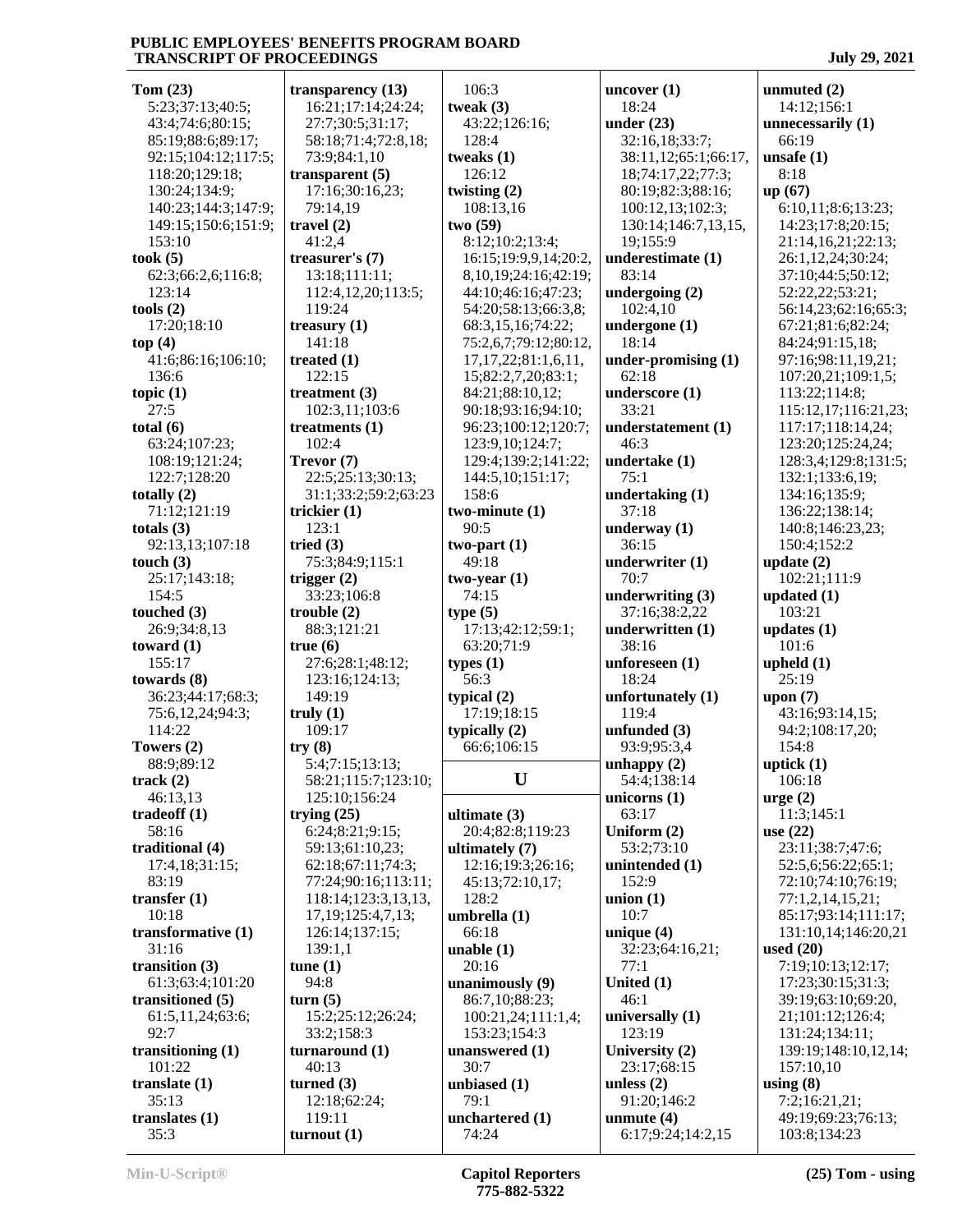| <b>July 29, 2021</b> |  |
|----------------------|--|
|                      |  |

| usual $(2)$                  | 21;148:3,7,11,16;                      | 16:14,16;21:9;          | Whereupon (1)                       | 151:8                    |
|------------------------------|----------------------------------------|-------------------------|-------------------------------------|--------------------------|
| 87:20;109:23                 | 149:4,15,15;150:6,6,                   | 22:2,9,11;23:8;24:3,    | 86:20                               | wonky $(1)$              |
| usually $(3)$                | 14, 17, 22; 151: 1, 16;                | 9,17;25:9;26:14;        | whichever $(1)$                     | 115:9                    |
| 54:3;82:13;93:15             | 152:15,17;153:10,10;                   | 36:14;37:5;42:11,14;    | 45:12                               | <b>WOODWARD (5)</b>      |
| Utah $(2)$                   | 156:7;157:22;158:14                    | 44:5;52:20,20;54:1;     | whiplash $(1)$                      | 10:3,4;13:11;            |
| 42:11,14                     | Verducci's (1)                         | 59:24;69:3,6;73:10,     | 125:22                              | 157:18,19                |
| utilization (2)              | 136:2                                  | 14                      | White (3)                           | $W$ -0-0-d-w-a-r-d $(2)$ |
| 29:19;134:15                 | versus $(2)$                           | wastes $(1)$            | 69:16;83:13;84:20                   | 10:4;157:19              |
|                              | 71:3;156:13                            | 8:8                     | whole $(7)$                         | word $(2)$               |
| $\mathbf{V}$                 | Veteran's (1)                          | watch $(1)$             | 7:24;50:9;82:14;                    | 74:11;96:1               |
|                              | 23:15                                  | 106:7                   | 87:23;88:3;146:2;                   | worded $(1)$             |
| vaccination (1)              | vetting $(1)$                          | watching $(1)$          | 158:1                               | 153:13                   |
| 103:6                        | 113:4                                  | 76:22                   | who's $(2)$                         | wording $(2)$            |
| vaccine $(1)$                | via(2)                                 | waters $(1)$            | 21:10;80:8                          | 151:16,21                |
| 105:1                        | 27:11;41:5                             | 74:24                   | wicked $(1)$                        | words $(2)$              |
| vaccines $(2)$               | viable $(2)$                           | Watson (2)              | 119:16                              | 127:11;152:10            |
| 103:17,18                    | 12:22;75:7                             | 88:9;89:12              | William (5)                         | work (29)                |
| Valentine's (1)              | vice(1)                                | way (28)                | 22:8;27:1,2;28:12;                  | 13:12;23:10,18;          |
| 90:11                        | 22:18                                  | 8:3;19:18;30:1;         | 64:17                               | 24:10;26:20;36:23;       |
| valuable (1)                 | view $(1)$                             | 51:2;53:9,21;64:10;     | willing $(6)$                       | 39:7;44:14;45:1;         |
| 93:12                        | 145:6                                  | 65:7;68:11;74:18;       | 9:15;45:11;48:2;                    | 47:22;52:2,3;56:16;      |
| valuation (2)                | virtual $(1)$                          | 75:5;84:4;93:10;        | 129:24;142:22;                      | 64:13;65:7;82:5,10;      |
| 88:5;100:13                  | 5:6                                    | 95:7;96:5;97:12;        | 147:18                              | 83:14;84:18,22;          |
| value $(13)$                 | virtually $(2)$                        | 98:4;107:6;115:6,12,    | willingness $(1)$                   | 90:16,24;101:8;          |
| 34:14;73:21;77:9;            | 90:15;91:4                             | 17;125:5;130:10;        | 46:4                                | 117:11;128:14;           |
| 94:16,17;121:2;              | visibility (2)                         | 131:22;138:12;          | Willis $(2)$                        | 129:20;144:19;           |
| 123:8;124:8,13,20;           | 30:1;31:4                              | 152:20;157:4,14         | 88:9;89:12                          | 151:14;155:14            |
| 127:1;129:6;140:15           | voice $(1)$                            | ways $(6)$              | win(1)                              | worked (3)               |
| values $(5)$                 | 63:15                                  | 23:10,19;50:17;         | 153:19                              | 10:24;21:3;53:1          |
| 115:10;124:4;                | voices $(1)$                           | 52:11;58:9;65:19        | window $(4)$                        | workers $(2)$            |
| 125:14;126:8,16              | 120:2                                  | weather $(1)$           | 6:15;14:7;154:13;                   | 11:1;155:7               |
| valuing $(1)$                | volatile (2)                           | 91:12                   | 158:23                              | workers' (4)             |
| 93:12                        | 134:15,17                              | weeds $(1)$             | winning $(5)$                       | 64:3,4,5;70:10           |
| variety $(1)$                | volume $(1)$                           | 139:1                   | 19:22;20:5;75:5;                    | workforce (1)            |
| 52:6                         | 112:9                                  | weekly $(1)$            | 81:13,17                            | 12:22                    |
| various $(2)$                | volumes $(1)$                          | 52:11                   | winter $(1)$                        | working (14)             |
| 15:9;52:12                   | 39:5                                   | weigh $(3)$             | 90:8                                | 11:20;21:2;23:23;        |
| vary $(1)$                   | $\mathbf{vote}\left(\mathbf{6}\right)$ | 20:8,8:135:20           | wise $(2)$                          | 24:6;61:2;62:10;         |
| 17:18                        | 86:7;88:23;100:21;                     | weighed $(1)$           | 66:2,6                              | 65:13,16;70:13;          |
| vehicle (1)                  | 111:1;153:23;155:6                     | 20:2                    | wish $(6)$                          | 71:11;95:15;96:6;        |
| 38:18                        | voted $(2)$                            | weird $(1)$             | 92:3;117:17,18,21;                  | 97:7;146:13              |
| vendor $(14)$                | 87:11;129:21                           | 152:9                   | 152:5;159:2                         | works $(1)$              |
| 24:13,18,19;50:1;            | voting $(3)$                           | welcome (3)             | wishing $(1)$                       | 93:10                    |
| 54:11;58:20;61:12;           | 35:20;87:10,13                         | 5:7;35:10;37:3          | 14:16                               | worried (1)              |
| 69:24;77:14,15;              | voucher $(2)$                          | wellbeing $(1)$         | within $(14)$                       | 145:14                   |
| 81:14,17;112:11,15           | 64:22:65:1                             | 10:21                   | 12:6;22:7;28:7;                     | worrying $(1)$           |
| vendors $(3)$                |                                        | Wendy $(1)$             | 33:20;34:6;36:14;                   | 157:7                    |
| 18:13,20;102:17              | W                                      | 86:10                   | 39:10;40:15;62:11;                  | worth $(1)$              |
| Verducci (78)                |                                        | weren't $(2)$           | 89:21;101:12;123:2;                 | 50:10                    |
| 5:23,24;37:13,13;            | Wahrgren (1)                           | 66:13;89:5              | 125:23;126:1                        | wrap(2)                  |
| 39:21;40:18;41:11,           | 22:18                                  | Western (1)             | Without (5)                         | 82:24;84:24              |
| 18, 23; 74: 6, 6, 9; 80: 15, | wait $(3)$                             | 42:10                   | 12:22;18:23;19:7;                   | wraparound $(1)$         |
| 15;81:4,24;85:19,19,         | 66:19;90:21;106:7                      | what's $(7)$            | 48:4,19                             | 60:1                     |
| 21;88:6,6;89:16,17,          | waiting $(1)$                          | 7:15;8:6;13:13;         | WITT(1)                             | writing $(2)$            |
| 17;90:1;91:11;92:4,          | 104:17                                 | 50:20;143:3;152:23;     | 92:22                               | 74:13;128:1              |
| 15, 15; 104: 12, 12;         | <b>Walgreen's (4)</b>                  | 155:21                  | WITTE (9)                           | written $(1)$            |
| 105:6;117:5,5,8;             | 55:14;56:7,10,17                       | whenever $(1)$          | 92:24;93:3,3;95:7;                  | 71:3                     |
| 119:7;121:11;                | wants $(6)$                            | 63:17                   | 96:23;98:8,12;99:22,                | wrong $(6)$              |
| 128:16;129:18,18;            | 20:4;25:6;106:15;                      | whereas $(4)$           | 23                                  | 13:19;61:12;86:10;       |
| 130:24;131:1,15;             | 128:17;130:7;142:16                    | 47:16;82:12,20;         | Woman (1)                           | 126:15;131:9;132:3       |
| 132:11,12;134:9,9;           | warm $(1)$                             | 138:11                  | 12:18                               | WSCA(1)                  |
| 135:1,18;140:23,23;          | 37:3                                   | whereby $(1)$<br>128:21 | wondering (4)<br>71:14;77:17;79:11; | 42:23                    |
| 144:3,3;147:9,9,15,          | <b>Washington (25)</b>                 |                         |                                     |                          |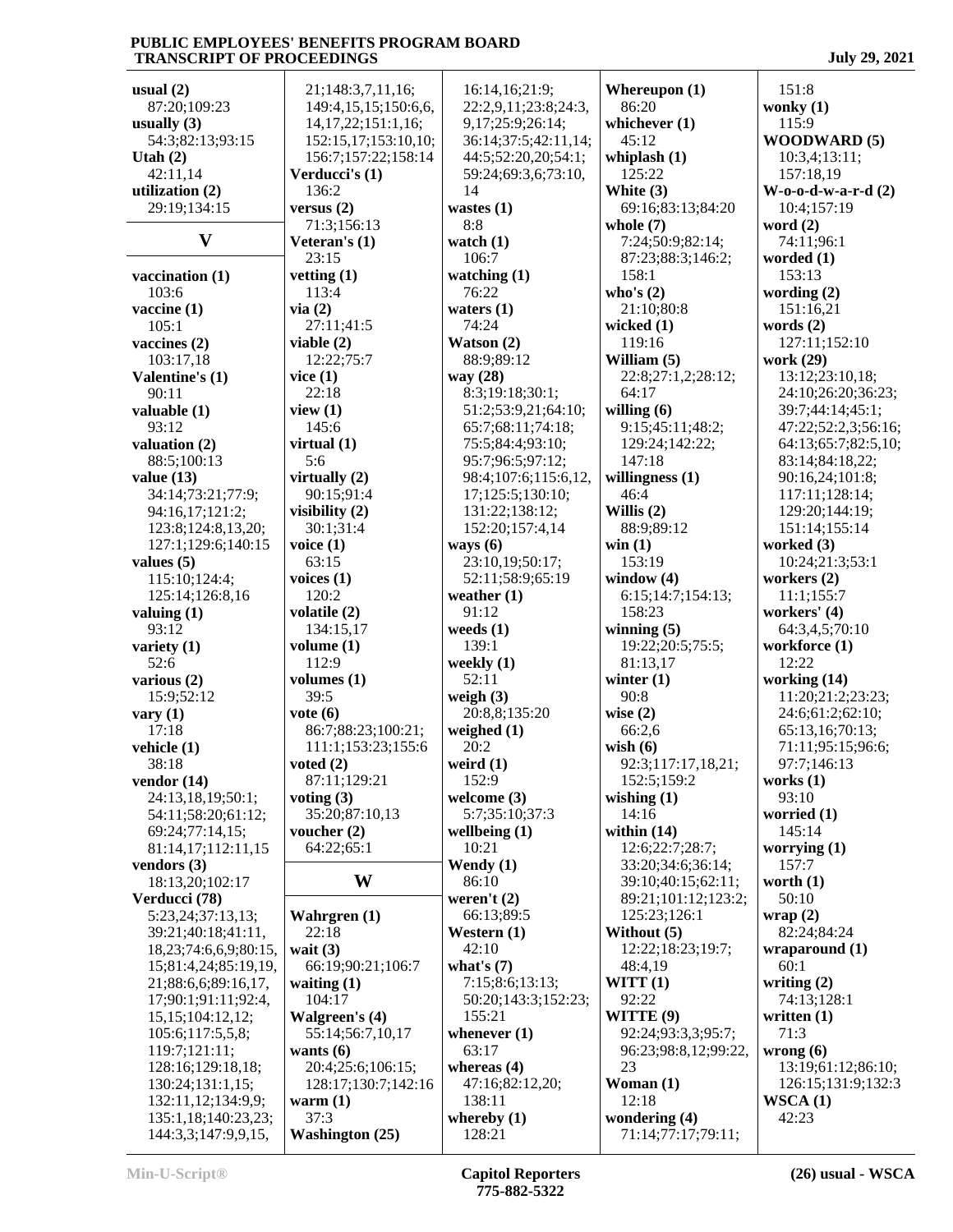|                               | 94:14                      |                            |                         |                      |
|-------------------------------|----------------------------|----------------------------|-------------------------|----------------------|
|                               | 1.4(2)                     | 136:14,22<br>2001(2)       | 94:23<br>300(1)         |                      |
| Y                             | 116:9;118:11               | 23:8,23                    | 149:9                   | 5                    |
|                               | 1.5(2)                     | 2003(1)                    | $30$ -day $(1)$         |                      |
| year $(53)$                   | 93:23;94:14                | 24:5                       | 8:11                    | 5.6(1)               |
| 9:17;47:5,7;55:13;            | 1:23(1)                    | 2006(3)                    | 30th(2)                 | 103:4                |
| 56:9;66:16,16;74:16;          | 159:6                      | 24:12;25:18;62:1           | 15:23;47:5              | 50(2)                |
| 78:1;90:4;91:7,7,8,9;         | 10(2)                      | 2007(2)                    | 32,000,000 (1)          | 110:8;150:12         |
| 94:1,9,10;95:11;              | 150:12,12                  | 32:6;98:20                 | 117:23                  | $50$ -year-old $(1)$ |
| 96:12;97:3;99:5;              | 10:00(1)                   | 2011(3)                    | 333(1)                  | 94:4                 |
| 104:4,4,15;108:11;            | 89:6                       | 155:4,6,18                 | 42:6                    | 53,000(1)            |
| 110:7;114:16;                 | 100(11)                    | 2012(1)                    | 333.435(1)              | 55:17                |
| 116:20;117:24;                | 16:21,21;25:3;             | 155:8                      | 15:14                   |                      |
| 123:6;126:1,10;               | 33:11,12;39:9,11;          | 2019(1)                    | 333.475(1)              | 6                    |
| 130:17,18;131:4,22;           | 57:24;58:6;80:9;           | 42:16                      | 42:15                   |                      |
| 132:16;133:13,15,16,          | 144:15                     | 2020(4)                    | 340B(1)                 | 60(1)                |
| 21;136:10,13;                 | 11:30(1)                   | 83:21;103:4;               | 68:20                   | 131:23               |
| 138:13;143:19;                | 86:21                      | 131:16;155:2               | 35(3)                   | 600(1)               |
| 144:1;145:4,15;               | 111(2)                     | 2021(4)                    | 12:6;94:4;97:7          | 149:9                |
| 148:1;158:3,7,8,8             | 9:24;157:17                | 5:1,5;89:14;90:4           | 35,000,000 (2)          | 64(2)                |
| years $(22)$                  | 12(1)                      | 2022(5)                    | 134:12,14               | 96:8,9               |
| 7:23;12:11,18;                | 129:14                     | 15:23;16:2;20:17;          | 350,000(1)              | 65(1)                |
| 25:3;34:17;37:6;              | 14,300(1)                  | 101:10;105:12              | 73:14                   | 94:18                |
| 45:7;52:21;67:22;             | 149:11                     | 2023(1)                    | 36(2)                   | 65,000(1)            |
| 68:10,16,16;93:19;            | 15(3)                      | 12:20                      | 128:17;141:22           | 55:8                 |
| 94:13;97:17;105:18;           | 37:6;80:12;125:23          | 2025(2)                    | 36,000,000 (4)          | 650(2)               |
| 126:5;134:17;                 | 15,000,000(1)              | 156:22;157:1               | 118:10,21;133:14;       | 109:1,4              |
| 156:18,21;157:2;              | 117:22                     | 2026(1)                    | 142:24                  |                      |
| 158:6                         | 15.3(1)                    | 157:1                      | 396(2)                  | $\overline{7}$       |
| yield $(1)$                   | 116:10                     | 21(2)                      | 15:18;21:3              |                      |
| 72:14                         | 15-minute $(1)$            | 131:22;136:13              |                         | 7,000(1)             |
| yielded $(1)$                 | 86:15                      | 22(1)                      | $\overline{\mathbf{4}}$ | 139:19               |
|                               |                            |                            |                         |                      |
| 72:12                         |                            |                            |                         | 7,150(1)             |
|                               | 16(1)                      | 130:23                     |                         | 149:11               |
| ${\bf z}$                     | 73:21                      | 23(5)                      | 4,000(1)                | 7,800(1)             |
|                               | 160(1)                     | 114:16;126:10;             | 149:13                  | 149:11               |
| zero $(2)$                    | 73:12                      | 133:15,16;138:13           | 4.3(1)                  | 7.3.1(1)             |
| 149:1;150:11                  | 1976(1)                    | 24(1)                      | 100:12                  | 110:4                |
| $\mathrm{Zoom}\left(9\right)$ | 11:17                      | 133:16                     | 4.3.5(5)                | 700(3)               |
| 6:15;13:22;14:6;              | 1985(1)                    | 25(4)                      | 88:10,17;89:3;          | 136:13,21;138:20     |
| 35:23;40:21;41:1,5;           | 32:4                       | 97:17;132:2;               | 92:17;100:12            | 75(2)                |
| 154:13;158:22                 | 1993(1)                    | 133:16:138:14              | 4.3.6(7)                | 93:24;113:6          |
|                               | 42:12                      | 26(1)                      | 88:10,17;89:3;          |                      |
| $\bf{0}$                      | 1998(1)                    | 12:18                      | 92:2,6,17;100:12        | 8                    |
|                               | 32:3                       | 277.110(1)                 | 4.4(5)                  |                      |
| 003(3)                        | 1999(1)                    | 15:12                      | 88:1,17;92:20;          | 8,000(2)             |
| 14:9,12,14                    | 43:8                       | 281A420(1)                 | 100:13;155:9            | 11:19;149:13         |
|                               | 1st $(5)$                  | 87:8                       | 4.5(1)                  | 800(2)               |
| $\mathbf{1}$                  | 16:1;20:17;101:10;         | 289,000 (1)                | 103:5                   | 84:9;109:2           |
|                               | 103:22;155:8               | 73:11                      | 40(1)                   | 81st(1)              |
| 1(2)                          |                            | 29(2)                      | 150:12                  | 11:23                |
| 11:23;47:5                    | $\overline{2}$             | 5:1,5                      | 4041(1)                 | 83,000,000 (1)       |
| 1,000(3)                      |                            |                            | 10:7                    | 73:19                |
| 11:20;39:17,21                | 2.1(3)                     | $\overline{\mathbf{3}}$    | 43(1)                   | 832(3)               |
| 1,400(1)                      | 122:2,9,13                 |                            | 97:20                   | 11:11;14:2;154:16    |
| 125:21                        | 2.50(1)                    | 3,300(2)                   | 44(2)                   | 850(2)               |
| 1,500(2)                      | 58:15                      | 105:16,20                  | 116:4;138:3             | 109:3,4              |
| 149:8,8                       | 2.7(2)                     | 3,900(1)                   | 45(1)                   |                      |
| 1,550(1)                      | 111:12;118:7               | 149:10                     | 131:23                  | 9                    |
| 125:24                        | 20(7)                      | 3.5(2)                     | 461(1)                  |                      |
| 1,600(3)                      | 132:2;136:11;              | 121:22,24                  | 113:16                  | 9:04(1)              |
| 125:24;126:4,5                | 141:23;146:19;             | 30(3)                      | 499(2)                  | 5:5                  |
| 1.3(4)<br>54:20;73:6,22;      | 148:24;150:11,12<br>200(2) | 63:3,7;146:20<br>30,000(1) | 9:3;156:1               | 90(2)<br>8:14;67:8   |